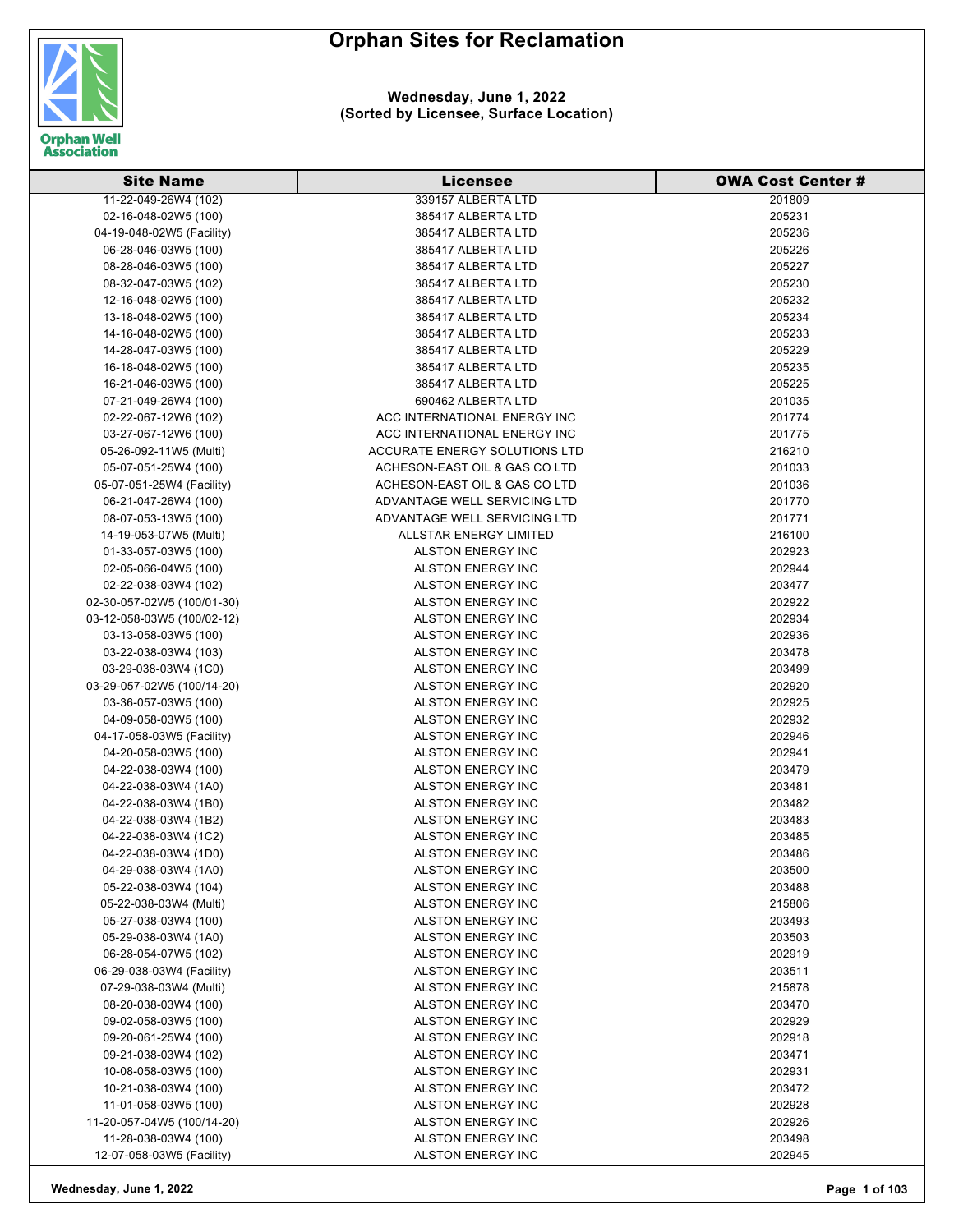

| <b>Site Name</b>                                  | <b>Licensee</b>                          | <b>OWA Cost Center #</b> |
|---------------------------------------------------|------------------------------------------|--------------------------|
| 12-09-058-03W5 (100)                              | <b>ALSTON ENERGY INC</b>                 | 202933                   |
| 12-12-058-04W5 (100)                              | ALSTON ENERGY INC                        | 202943                   |
| 12-22-038-03W4 (103)                              | ALSTON ENERGY INC                        | 203489                   |
| 12-35-057-03W5 (Multi)                            | ALSTON ENERGY INC                        | 216110                   |
| 13-27-038-03W4 (100)                              | ALSTON ENERGY INC                        | 203495                   |
| 14-36-057-04W5 (100)                              | ALSTON ENERGY INC                        | 202927                   |
| 15-12-058-03W5 (100)                              | ALSTON ENERGY INC                        | 202935                   |
| 16-17-058-03W5 (100)                              | ALSTON ENERGY INC                        | 202940                   |
| 02-31-034-20W4 (103)                              | ANNEX PETROLEUM INC                      | 215699                   |
| 05-17-031-23W4 (100)                              | ANTELOPE LAND SERVICES LTD               | 202612                   |
| 11-17-031-23W4 (100)                              | ANTELOPE LAND SERVICES LTD               | 202613                   |
| 01-02-017-10W4 (100)                              | ANTERRA ENERGY INC                       | 216255                   |
| 01-08-079-08W5 (100)                              | ANTERRA ENERGY INC                       | 210061                   |
| 01-09-078-08W5 (100)                              | ANTERRA ENERGY INC                       | 216260                   |
| 01-16-023-14W4 (100)                              | ANTERRA ENERGY INC                       | 209984                   |
| 01-18-079-08W5 (100)                              | ANTERRA ENERGY INC                       | 210068                   |
| 02-02-065-16W5 (100)                              | ANTERRA ENERGY INC                       | 216259                   |
| 02-05-079-08W5 (100)                              | ANTERRA ENERGY INC                       | 210058                   |
| 02-19-022-25W4 (100/15-18)                        | ANTERRA ENERGY INC                       | 209970                   |
| 02-27-047-04W5 (100)                              | ANTERRA ENERGY INC                       | 210001                   |
| 02-27-074-19W5 (100)                              | ANTERRA ENERGY INC                       | 210047                   |
| 02-29-062-14W5 (100)                              | ANTERRA ENERGY INC                       | 210034                   |
| 02-35-047-04W5 (100)                              | ANTERRA ENERGY INC                       | 210009                   |
| 03-06-022-25W4 (100)                              | ANTERRA ENERGY INC                       | 209953                   |
| 03-07-022-25W4 (100)                              | ANTERRA ENERGY INC                       | 210223                   |
| 03-12-065-16W5 (100)                              | ANTERRA ENERGY INC                       | 210043                   |
| 03-17-065-15W5 (Spill)                            | ANTERRA ENERGY INC                       | 216270                   |
| 03-17-079-08W5 (100)                              | ANTERRA ENERGY INC                       | 210066                   |
| 03-18-022-25W4 (102)                              | ANTERRA ENERGY INC                       | 209964                   |
| 03-19-022-25W4 (100)                              | ANTERRA ENERGY INC                       | 209972                   |
| 04-01-048-04W5 (100)                              | ANTERRA ENERGY INC                       | 210019                   |
| 04-02-048-04W5 (100)                              | ANTERRA ENERGY INC                       | 210022                   |
| 04-18-022-25W4 (100)                              | ANTERRA ENERGY INC                       | 209965                   |
| 04-19-022-25W4 (100)                              | ANTERRA ENERGY INC                       | 209973                   |
| 04-25-047-04W5 (100)                              | ANTERRA ENERGY INC                       | 209992                   |
| 04-27-047-04W5 (100)                              | ANTERRA ENERGY INC                       | 210002                   |
| 04-29-062-14W5 (100)                              | ANTERRA ENERGY INC                       | 210035                   |
| 04-35-047-04W5 (100)                              | ANTERRA ENERGY INC                       | 210010                   |
| 04-36-047-04W5 (100)                              | ANTERRA ENERGY INC                       |                          |
| 05-03-078-08W5 (100/01-04)                        | ANTERRA ENERGY INC                       | 210014<br>216261         |
| 05-06-022-25W4 (Multi)                            | ANTERRA ENERGY INC                       | 215831                   |
| 05-07-022-25W4 (100)                              | ANTERRA ENERGY INC                       | 210224                   |
| 05-07-022-25W4 (100/04-07)                        | ANTERRA ENERGY INC                       | 209959                   |
| 05-08-079-08W5 (100)                              | ANTERRA ENERGY INC                       | 210062                   |
|                                                   | ANTERRA ENERGY INC                       | 210036                   |
| 05-29-062-14W5 (Facility)                         |                                          |                          |
| 06-01-048-04W5 (100)                              | ANTERRA ENERGY INC<br>ANTERRA ENERGY INC | 210020                   |
| 06-01-065-16W5 (100/13-36)                        | ANTERRA ENERGY INC                       | 210232                   |
| 06-02-048-04W5 (100)                              |                                          | 210023                   |
| 06-07-022-25W4 (100)                              | ANTERRA ENERGY INC<br>ANTERRA ENERGY INC | 210225                   |
| 06-07-022-25W4 (102)<br>06-18-022-25W4 (Facility) | ANTERRA ENERGY INC                       | 209960<br>210240         |
|                                                   |                                          |                          |
| 06-19-079-08W5 (100)                              | ANTERRA ENERGY INC                       | 210069                   |
| 06-20-078-08W5 (100)                              | ANTERRA ENERGY INC                       | 210048                   |
| 06-25-047-04W5 (100)                              | ANTERRA ENERGY INC                       | 209993                   |
| 06-25-047-04W5 (102)                              | ANTERRA ENERGY INC                       | 209994                   |
| 06-29-078-08W5 (Spill)<br>06-36-047-04W5 (100)    | ANTERRA ENERGY INC                       | 216271                   |
|                                                   | ANTERRA ENERGY INC                       | 210015                   |
| 06-36-047-04W5 (102)                              | ANTERRA ENERGY INC                       | 210016                   |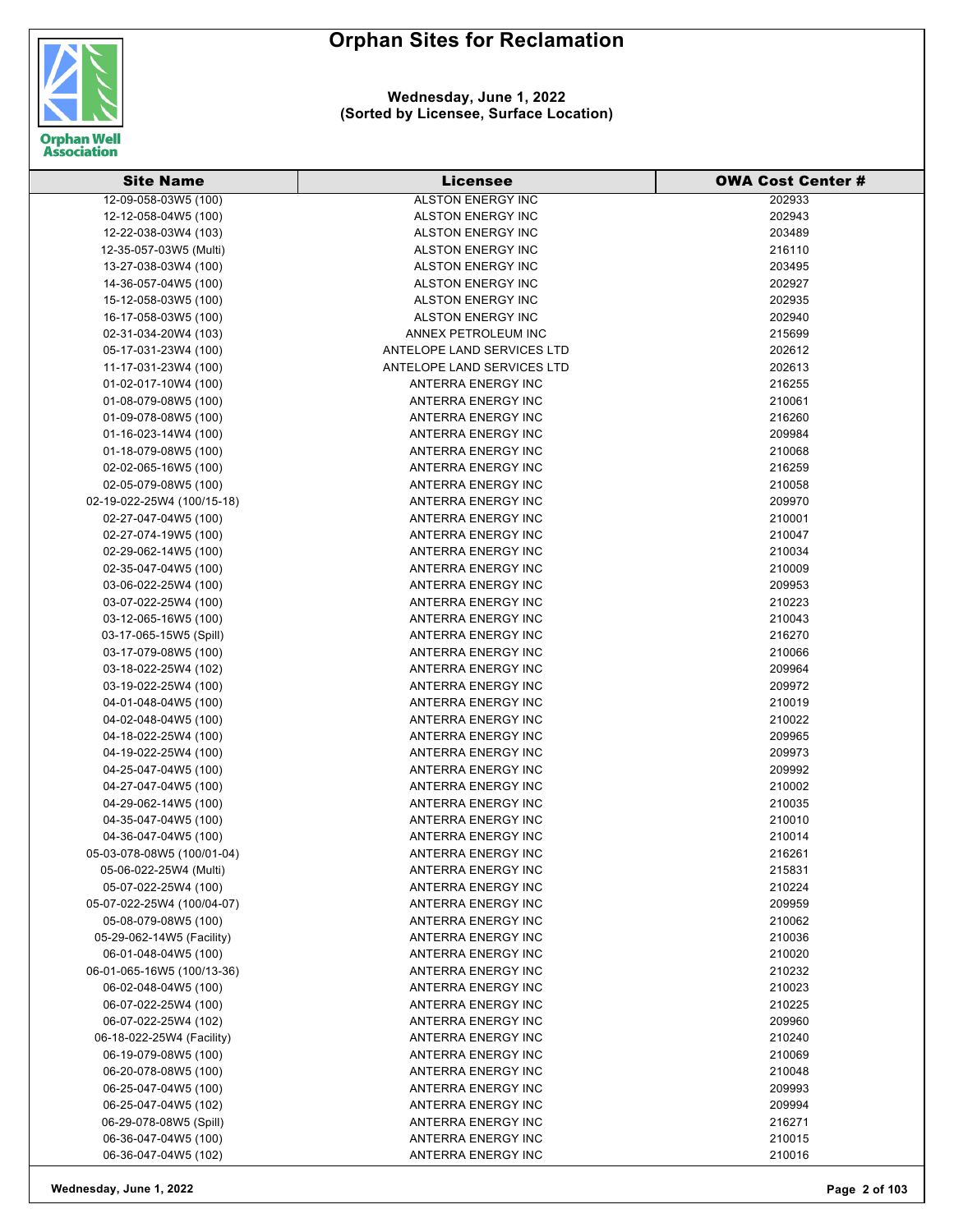

#### **Wednesday, June 1, 2022 (Sorted by Licensee, Surface Location)**

| <b>Site Name</b>                                   | <b>Licensee</b>           | <b>OWA Cost Center #</b> |
|----------------------------------------------------|---------------------------|--------------------------|
| 07-02-065-16W5 (100/01-02)                         | <b>ANTERRA ENERGY INC</b> | 210235                   |
| 07-20-078-08W5 (100)                               | ANTERRA ENERGY INC        | 210049                   |
| 07-29-078-08W5 (100)                               | ANTERRA ENERGY INC        | 216263                   |
| 07-32-078-08W5 (100)                               | ANTERRA ENERGY INC        | 210055                   |
| 08-01-022-26W4 (100)                               | ANTERRA ENERGY INC        | 209976                   |
| 08-02-065-16W5 (100)                               | ANTERRA ENERGY INC        | 210042                   |
| 08-03-073-18W5 (102)                               | ANTERRA ENERGY INC        | 210045                   |
| 08-20-062-14W5 (102)                               | ANTERRA ENERGY INC        | 210029                   |
| 08-27-047-04W5 (100)                               | ANTERRA ENERGY INC        | 210003                   |
| 08-30-022-25W4 (100)                               | ANTERRA ENERGY INC        | 209975                   |
| 08-34-047-04W5 (100)                               | ANTERRA ENERGY INC        | 216265                   |
| 09-09-023-14W4 (100)                               | ANTERRA ENERGY INC        | 209982                   |
| 09-19-062-11W5 (100)                               | ANTERRA ENERGY INC        | 210027                   |
| 09-20-078-08W5 (100)                               | ANTERRA ENERGY INC        | 210050                   |
| 09-23-047-04W5 (100)                               | ANTERRA ENERGY INC        | 209988                   |
| 10-02-065-16W5 (1W0/05-01)                         | ANTERRA ENERGY INC        | 210041                   |
| 10-03-023-26W4 (100)                               | ANTERRA ENERGY INC        | 216262                   |
| 10-08-079-08W5 (100)                               | ANTERRA ENERGY INC        | 210063                   |
| 10-20-062-14W5 (100)                               | ANTERRA ENERGY INC        | 210030                   |
| 10-22-047-04W5 (100)                               | ANTERRA ENERGY INC        | 209986                   |
| 10-26-047-04W5 (100)                               | ANTERRA ENERGY INC        | 209997                   |
| 10-27-047-04W5 (100)                               | ANTERRA ENERGY INC        | 210004                   |
| 10-29-078-08W5 (100/09-29)                         | ANTERRA ENERGY INC        | 210052                   |
|                                                    | ANTERRA ENERGY INC        | 210007                   |
| 10-34-047-04W5 (100)                               | ANTERRA ENERGY INC        |                          |
| 10-35-047-04W5 (100)                               | ANTERRA ENERGY INC        | 210012<br>216253         |
| 11-06-015-09W4 (102)<br>11-17-079-08W5 (102/14-08) | ANTERRA ENERGY INC        | 216258                   |
| 11-20-055-14W5 (100/14-20)                         | ANTERRA ENERGY INC        | 216239                   |
| 11-35-047-04W5 (100)                               | ANTERRA ENERGY INC        | 210013                   |
| 12-06-022-25W4 (Facility)                          | ANTERRA ENERGY INC        | 210239                   |
| 12-21-062-14W5 (100)                               | ANTERRA ENERGY INC        | 210033                   |
| 12-21-078-08W5 (100)                               | ANTERRA ENERGY INC        | 210051                   |
| 12-23-047-04W5 (100)                               | ANTERRA ENERGY INC        | 209989                   |
| 12-26-047-04W5 (100)                               | ANTERRA ENERGY INC        | 209998                   |
| 12-31-021-25W4 (Facility)                          | ANTERRA ENERGY INC        | 210238                   |
| 12-32-078-08W5 (100)                               | ANTERRA ENERGY INC        | 210056                   |
| 12-35-047-04W5 (100)                               | ANTERRA ENERGY INC        | 216268                   |
| 12-36-047-04W5 (Facility)                          | ANTERRA ENERGY INC        | 210070                   |
| 13-08-074-19W5 (100)                               | ANTERRA ENERGY INC        | 210046                   |
| 14-06-022-25W4 (100)                               | ANTERRA ENERGY INC        | 209957                   |
| 14-07-022-25W4 (102/13-07)                         | ANTERRA ENERGY INC        | 216269                   |
| 14-08-079-08W5 (100)                               | ANTERRA ENERGY INC        | 210064                   |
| 14-17-079-08W5 (100)                               | ANTERRA ENERGY INC        | 210067                   |
| 14-18-022-25W4 (100)                               | ANTERRA ENERGY INC        | 209969                   |
| 14-20-062-14W5 (Facility)                          | ANTERRA ENERGY INC        | 210071                   |
| 14-22-047-04W5 (100)                               | ANTERRA ENERGY INC        | 209987                   |
| 14-25-047-04W5 (100)                               | ANTERRA ENERGY INC        | 209995                   |
| 14-26-047-04W5 (100)                               | ANTERRA ENERGY INC        | 209999                   |
| 14-31-021-25W4 (100)                               | ANTERRA ENERGY INC        | 209948                   |
| 14-31-021-25W4 (100/06-31)                         | ANTERRA ENERGY INC        | 209944                   |
| 14-32-078-08W5 (100)                               | ANTERRA ENERGY INC        | 210057                   |
| 14-35-047-04W5 (100)                               | ANTERRA ENERGY INC        | 210231                   |
| 14-36-047-04W5 (100)                               | ANTERRA ENERGY INC        | 210018                   |
| 14-36-064-16W5 (100)                               | ANTERRA ENERGY INC        | 210037                   |
| 15-05-079-08W5 (100)                               | ANTERRA ENERGY INC        | 210059                   |
| 15-20-062-11W5 (100/13-20)                         | ANTERRA ENERGY INC        | 210028                   |
| 15-30-078-08W5 (100)                               | ANTERRA ENERGY INC        | 210053                   |
| 15-31-021-25W4 (102/14-31)                         | ANTERRA ENERGY INC        | 209949                   |
|                                                    |                           |                          |

**Wednesday, June 1, 2022 Page 3 of 103**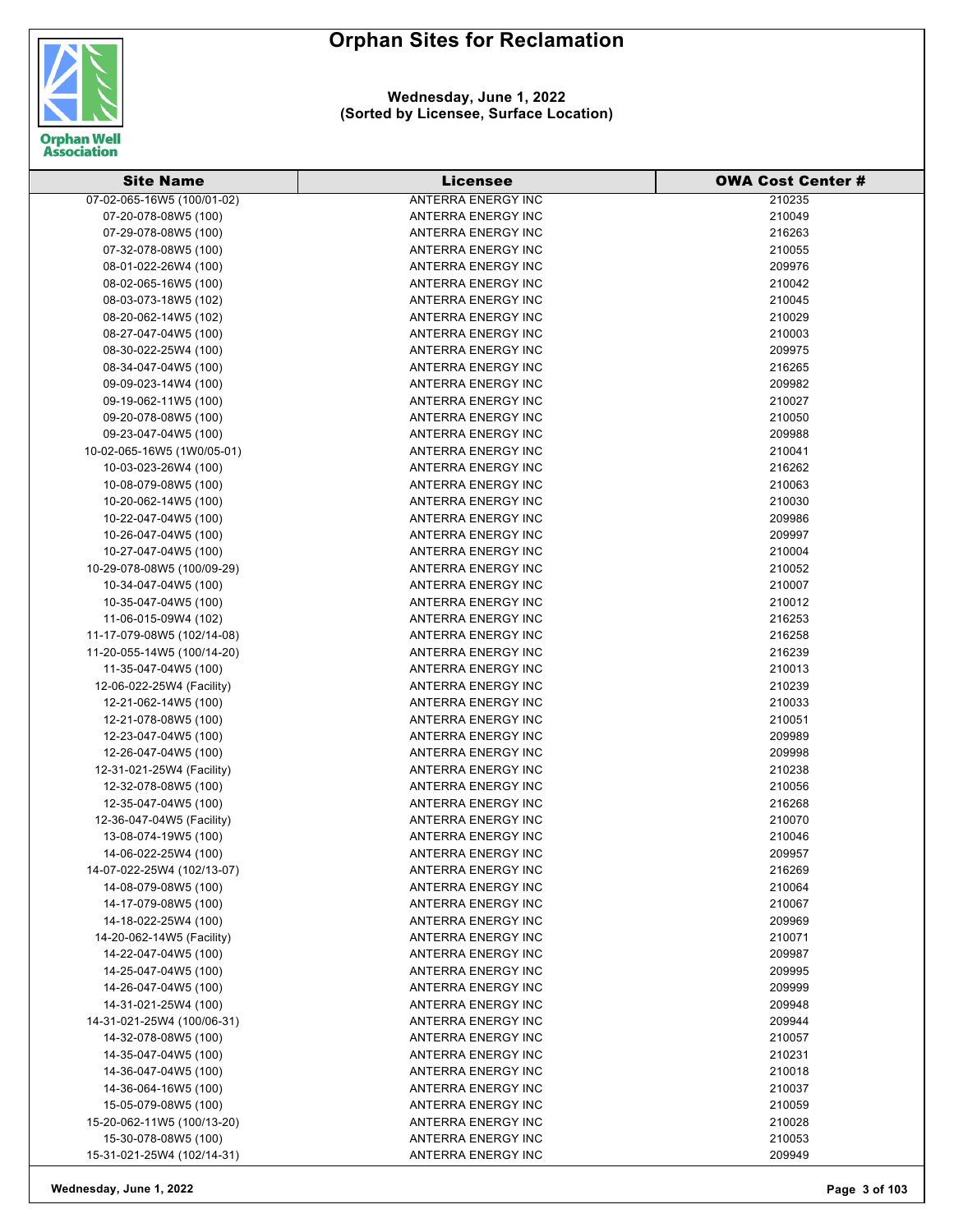

| <b>Site Name</b>           | <b>Licensee</b>              | <b>OWA Cost Center #</b> |
|----------------------------|------------------------------|--------------------------|
| 15-34-022-26W4 (100)       | <b>ANTERRA ENERGY INC</b>    | 209981                   |
| 15-36-064-16W5 (Multi)     | ANTERRA ENERGY INC           | 216095                   |
| 16-01-022-26W4 (100)       | ANTERRA ENERGY INC           | 209977                   |
| 16-05-079-08W5 (100)       | ANTERRA ENERGY INC           | 210060                   |
| 16-07-020-24W4 (100)       | <b>ANTERRA ENERGY INC</b>    | 216264                   |
| 16-12-022-26W4 (Multi)     | ANTERRA ENERGY INC           | 216090                   |
| 16-13-022-26W4 (100)       | ANTERRA ENERGY INC           | 209980                   |
| 16-20-062-14W5 (100)       | ANTERRA ENERGY INC           | 210032                   |
| 16-23-047-04W5 (100)       | ANTERRA ENERGY INC           | 209990                   |
| 16-26-047-04W5 (100)       | ANTERRA ENERGY INC           | 210000                   |
| 16-26-056-25W4 (100)       | ANTERRA ENERGY INC           | 216256                   |
| 16-27-047-04W5 (100)       | ANTERRA ENERGY INC           | 210005                   |
| 16-31-078-08W5 (100)       | ANTERRA ENERGY INC           | 210054                   |
| 16-34-047-04W5 (100)       | ANTERRA ENERGY INC           | 210008                   |
| 16-35-047-04W5 (100)       | ANTERRA ENERGY INC           | 216267                   |
| 16-36-021-26W4 (100)       | ANTERRA ENERGY INC           | 209951                   |
| 04-30-023-03W5 (Multi)     | ANVIL GEOSPATIAL CORPORATION | 215802                   |
| 09-21-023-03W5 (100)       | ANVIL GEOSPATIAL CORPORATION | 209071                   |
| 04-22-070-26W5 (100/16-16) | APEX ENERGY (CANADA) INC     | 201052                   |
| 06-32-028-03W5 (102/11-32) | ARBOUR ENERGY INC            | 221895                   |
| 10-11-033-10W4 (100)       | ARBOUR ENERGY INC            | 221897                   |
| 16-11-033-10W4 (100)       | ARBOUR ENERGY INC            | 221896                   |
| 02-29-021-06W4 (100)       | AREA 2 ENERGY LTD            | 212382                   |
| 03-28-020-04W4 (100)       | AREA 2 ENERGY LTD            | 212100                   |
| 06-01-021-04W4 (100)       | AREA 2 ENERGY LTD            | 212204                   |
| 06-02-021-05W4 (100)       | AREA 2 ENERGY LTD            | 212300                   |
| 06-03-021-04W4 (100)       | AREA 2 ENERGY LTD            | 212211                   |
| 06-03-021-05W4 (100)       | AREA 2 ENERGY LTD            | 212304                   |
| 06-04-021-04W4 (100)       | AREA 2 ENERGY LTD            | 212215                   |
| 06-05-021-03W4 (100)       | AREA 2 ENERGY LTD            | 212189                   |
| 06-05-021-04W4 (100)       | AREA 2 ENERGY LTD            | 212219                   |
| 06-05-021-05W4 (100)       | AREA 2 ENERGY LTD            | 212310                   |
| 06-06-021-03W4 (100)       | AREA 2 ENERGY LTD            | 212193                   |
| 06-06-021-04W4 (100)       | AREA 2 ENERGY LTD            | 212222                   |
| 06-06-021-05W4 (100)       | AREA 2 ENERGY LTD            | 212314                   |
| 06-07-021-03W4 (100)       | AREA 2 ENERGY LTD            | 212197                   |
| 06-07-021-05W4 (100)       | AREA 2 ENERGY LTD            | 212318                   |
| 06-09-021-04W4 (100)       | AREA 2 ENERGY LTD            | 212229                   |
| 06-09-021-05W4 (100)       | AREA 2 ENERGY LTD            | 216535                   |
| 06-11-021-04W4 (100)       | AREA 2 ENERGY LTD            | 212236                   |
| 06-11-021-05W4 (100)       | AREA 2 ENERGY LTD            | 212325                   |
| 06-12-021-04W4 (100)       | AREA 2 ENERGY LTD            | 212240                   |
| 06-12-021-05W4 (100)       | AREA 2 ENERGY LTD            | 212328                   |
| 06-13-021-04W4 (100)       | AREA 2 ENERGY LTD            | 212243                   |
| 06-13-021-05W4 (102)       | AREA 2 ENERGY LTD            | 212332                   |
| 06-14-021-04W4 (100)       | AREA 2 ENERGY LTD            | 212247                   |
| 06-14-021-05W4 (100)       | AREA 2 ENERGY LTD            | 212336                   |
| 06-15-021-04W4 (100)       | AREA 2 ENERGY LTD            | 212250                   |
| 06-15-021-05W4 (100)       | AREA 2 ENERGY LTD            | 212340                   |
| 06-16-021-04W4 (100)       | AREA 2 ENERGY LTD            | 212254                   |
| 06-16-021-05W4 (102)       | AREA 2 ENERGY LTD            | 212344                   |
| 06-17-021-04W4 (100)       | AREA 2 ENERGY LTD            | 212258                   |
| 06-18-021-03W4 (100)       | AREA 2 ENERGY LTD            | 212201                   |
| 06-18-021-04W4 (100)       | AREA 2 ENERGY LTD            | 212262                   |
| 06-19-020-03W4 (100)       | AREA 2 ENERGY LTD            | 212044                   |
| 06-19-020-04W4 (100)       | AREA 2 ENERGY LTD            | 212068                   |
| 06-19-020-05W4 (100)       | AREA 2 ENERGY LTD            | 212125                   |
| 06-19-021-04W4 (100)       | AREA 2 ENERGY LTD            | 212265                   |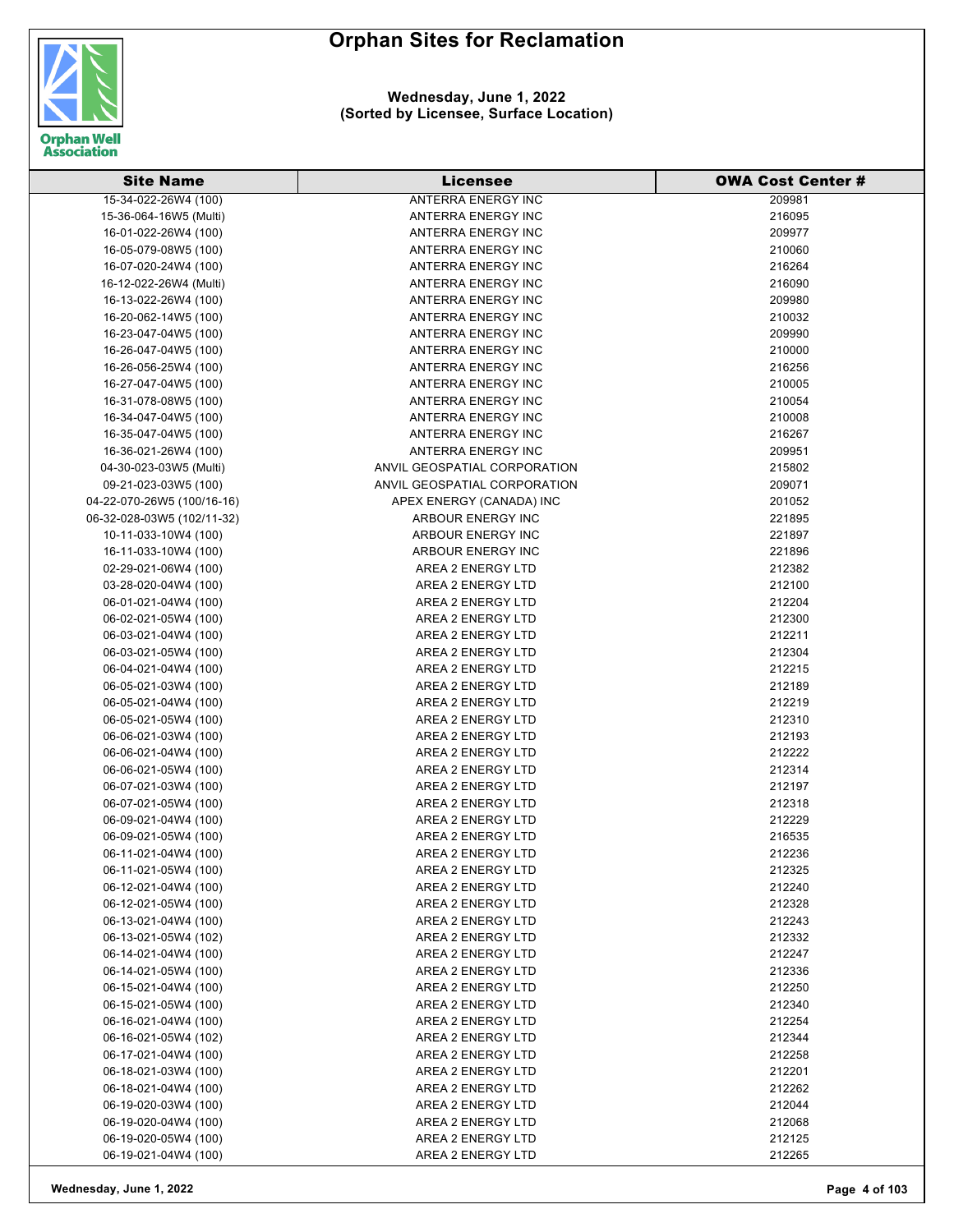

### **Wednesday, June 1, 2022 (Sorted by Licensee, Surface Location)**

| <b>Site Name</b>       | <b>Licensee</b>          | <b>OWA Cost Center#</b> |
|------------------------|--------------------------|-------------------------|
| 06-20-020-03W4 (100)   | <b>AREA 2 ENERGY LTD</b> | 212048                  |
| 06-20-020-04W4 (100)   | AREA 2 ENERGY LTD        | 212072                  |
| 06-20-020-05W4 (100)   | AREA 2 ENERGY LTD        | 212129                  |
| 06-20-021-04W4 (100)   | AREA 2 ENERGY LTD        | 212269                  |
| 06-21-020-04W4 (100)   | AREA 2 ENERGY LTD        | 212076                  |
| 06-21-020-05W4 (100)   | AREA 2 ENERGY LTD        | 212133                  |
| 06-21-021-04W4 (100)   | AREA 2 ENERGY LTD        | 212273                  |
| 06-21-021-05W4 (100)   | AREA 2 ENERGY LTD        | 212348                  |
| 06-22-020-04W4 (100)   | AREA 2 ENERGY LTD        | 212080                  |
| 06-22-020-05W4 (100)   | AREA 2 ENERGY LTD        | 212137                  |
| 06-22-021-04W4 (100)   | AREA 2 ENERGY LTD        | 212277                  |
| 06-22-021-05W4 (100)   | AREA 2 ENERGY LTD        | 212352                  |
| 06-23-020-04W4 (100)   | AREA 2 ENERGY LTD        | 212084                  |
| 06-23-021-04W4 (102)   | AREA 2 ENERGY LTD        | 212280                  |
| 06-24-020-04W4 (100)   | AREA 2 ENERGY LTD        | 212086                  |
| 06-24-020-05W4 (100)   | AREA 2 ENERGY LTD        | 212145                  |
| 06-24-021-05W4 (100)   | AREA 2 ENERGY LTD        | 212360                  |
| 06-25-020-05W4 (100)   | AREA 2 ENERGY LTD        | 212149                  |
| 06-25-021-05W4 (100)   | AREA 2 ENERGY LTD        | 212364                  |
| 06-26-020-04W4 (100)   | AREA 2 ENERGY LTD        | 212092                  |
| 06-27-020-04W4 (100)   | AREA 2 ENERGY LTD        | 212096                  |
| 06-27-020-05W4 (100)   | AREA 2 ENERGY LTD        | 212153                  |
| 06-28-021-04W4 (100)   | AREA 2 ENERGY LTD        | 212283                  |
| 06-29-020-03W4 (100)   | AREA 2 ENERGY LTD        | 212052                  |
| 06-29-020-05W4 (100)   | AREA 2 ENERGY LTD        | 212160                  |
| 06-29-021-04W4 (100)   | AREA 2 ENERGY LTD        | 212286                  |
| 06-30-020-03W4 (100)   | AREA 2 ENERGY LTD        | 212056                  |
| 06-30-020-04W4 (102)   | AREA 2 ENERGY LTD        | 212106                  |
| 06-30-020-05W4 (100)   | AREA 2 ENERGY LTD        | 212164                  |
| 06-30-021-04W4 (100)   | AREA 2 ENERGY LTD        | 212289                  |
| 06-31-020-03W4 (100)   | AREA 2 ENERGY LTD        | 212060                  |
| 06-31-020-04W4 (102)   | AREA 2 ENERGY LTD        | 212109                  |
| 06-31-020-05W4 (100)   | AREA 2 ENERGY LTD        | 212168                  |
| 06-32-020-03W4 (100)   | AREA 2 ENERGY LTD        | 212064                  |
| 06-32-020-05W4 (100)   | AREA 2 ENERGY LTD        | 212172                  |
| 06-32-021-04W4 (100)   | AREA 2 ENERGY LTD        | 212294                  |
| 06-33-020-04W4 (100)   | AREA 2 ENERGY LTD        | 212114                  |
| 06-33-020-05W4 (100)   | AREA 2 ENERGY LTD        | 212175                  |
| 06-34-020-04W4 (100)   | AREA 2 ENERGY LTD        | 212118                  |
| 06-35-020-04W4 (100)   | <b>AREA 2 ENERGY LTD</b> | 212122                  |
| 06-35-020-05W4 (100)   | AREA 2 ENERGY LTD        | 212181                  |
| 06-36-020-05W4 (100)   | AREA 2 ENERGY LTD        | 212185                  |
| 06-36-021-05W4 (100)   | AREA 2 ENERGY LTD        | 212378                  |
| 07-01-021-05W4 (103)   | AREA 2 ENERGY LTD        | 212298                  |
| 07-06-021-05W4 (100)   | AREA 2 ENERGY LTD        | 212315                  |
| 07-20-020-03W4 (100)   | AREA 2 ENERGY LTD        | 212049                  |
| 07-29-020-05W4 (100)   | AREA 2 ENERGY LTD        | 212161                  |
| 07-32-020-03W4 (100)   | AREA 2 ENERGY LTD        | 212065                  |
| 08-01-021-04W4 (100)   | AREA 2 ENERGY LTD        | 212205                  |
| 08-02-021-04W4 (100)   | AREA 2 ENERGY LTD        | 212208                  |
| 08-02-021-05W4 (100)   | AREA 2 ENERGY LTD        | 212301                  |
| 08-03-021-04W4 (100)   | AREA 2 ENERGY LTD        | 212212                  |
| 08-03-021-05W4 (100)   | AREA 2 ENERGY LTD        | 212305                  |
| 08-04-021-04W4 (Multi) | AREA 2 ENERGY LTD        | 216525                  |
| 08-05-021-03W4 (100)   | AREA 2 ENERGY LTD        | 212190                  |
| 08-05-021-04W4 (102)   | AREA 2 ENERGY LTD        | 212220                  |
| 08-05-021-05W4 (100)   | AREA 2 ENERGY LTD        | 212311                  |
| 08-06-021-03W4 (100)   | AREA 2 ENERGY LTD        | 212194                  |

**Wednesday, June 1, 2022 Page 5 of 103**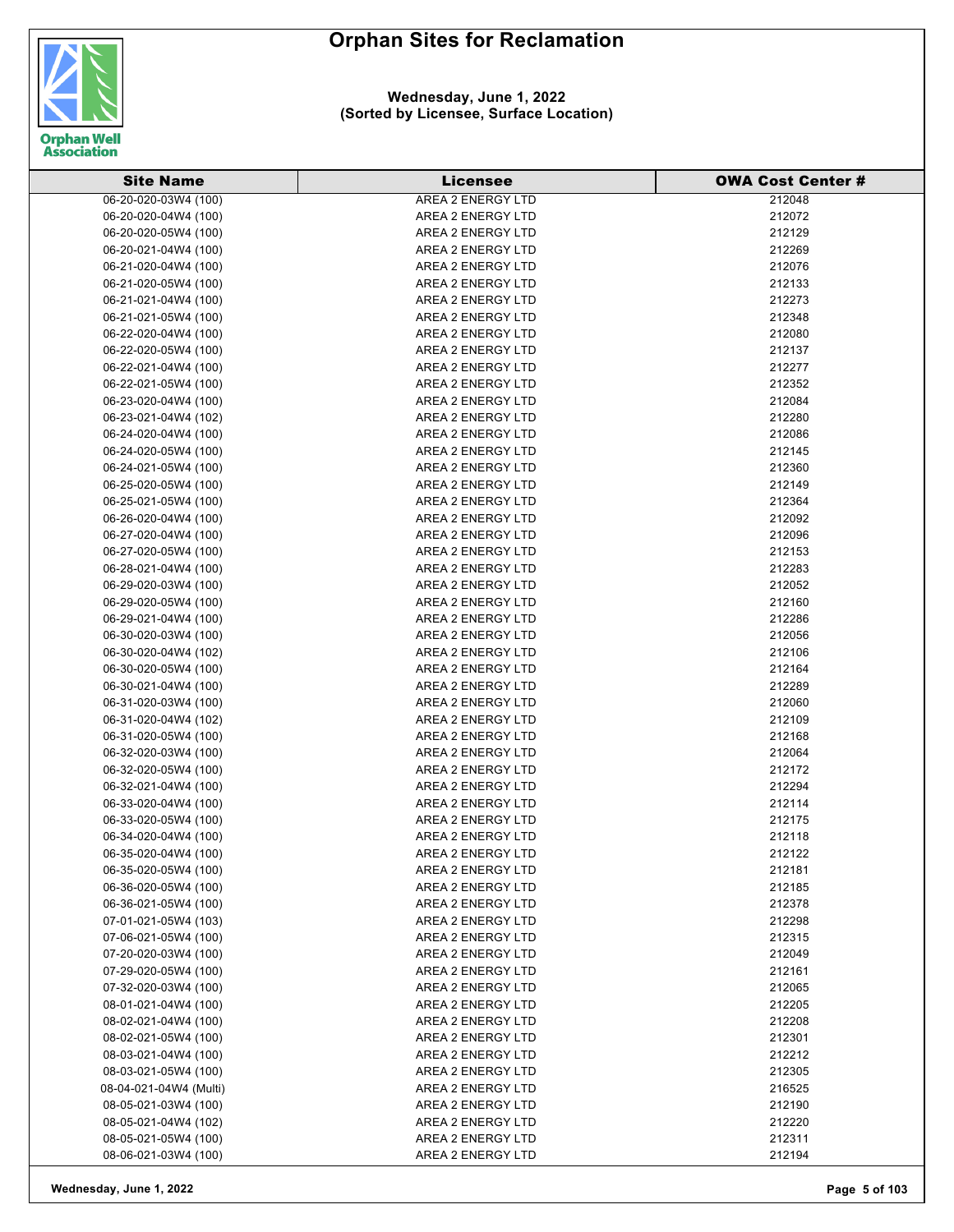

### **Wednesday, June 1, 2022 (Sorted by Licensee, Surface Location)**

| <b>Site Name</b>     | <b>Licensee</b>          | <b>OWA Cost Center#</b> |
|----------------------|--------------------------|-------------------------|
| 08-06-021-04W4 (102) | <b>AREA 2 ENERGY LTD</b> | 212223                  |
| 08-07-021-03W4 (100) | AREA 2 ENERGY LTD        | 212198                  |
| 08-07-021-04W4 (100) | AREA 2 ENERGY LTD        | 212224                  |
| 08-07-021-05W4 (100) | AREA 2 ENERGY LTD        | 212319                  |
| 08-08-021-04W4 (100) | AREA 2 ENERGY LTD        | 212227                  |
| 08-09-021-04W4 (100) | AREA 2 ENERGY LTD        | 212230                  |
| 08-10-021-04W4 (100) | AREA 2 ENERGY LTD        | 212233                  |
| 08-11-021-04W4 (100) | AREA 2 ENERGY LTD        | 212237                  |
| 08-11-021-05W4 (100) | AREA 2 ENERGY LTD        | 212326                  |
| 08-12-021-04W4 (100) | AREA 2 ENERGY LTD        | 212241                  |
| 08-12-021-05W4 (100) | AREA 2 ENERGY LTD        | 212329                  |
| 08-13-021-04W4 (100) | AREA 2 ENERGY LTD        | 212244                  |
| 08-13-021-05W4 (100) | AREA 2 ENERGY LTD        | 212333                  |
| 08-14-021-04W4 (100) | AREA 2 ENERGY LTD        | 212248                  |
| 08-14-021-05W4 (100) | AREA 2 ENERGY LTD        | 212337                  |
| 08-15-021-04W4 (100) | AREA 2 ENERGY LTD        | 212251                  |
| 08-15-021-05W4 (100) | AREA 2 ENERGY LTD        | 212341                  |
| 08-16-021-04W4 (100) | AREA 2 ENERGY LTD        | 212255                  |
| 08-16-021-05W4 (100) | AREA 2 ENERGY LTD        | 212345                  |
| 08-17-021-04W4 (100) | AREA 2 ENERGY LTD        | 212259                  |
| 08-18-021-03W4 (100) | AREA 2 ENERGY LTD        | 212202                  |
| 08-18-021-04W4 (100) | AREA 2 ENERGY LTD        | 212263                  |
| 08-19-020-03W4 (100) | AREA 2 ENERGY LTD        | 212045                  |
| 08-19-020-04W4 (100) | AREA 2 ENERGY LTD        | 212069                  |
| 08-19-020-05W4 (100) | AREA 2 ENERGY LTD        | 212126                  |
| 08-19-021-04W4 (100) | AREA 2 ENERGY LTD        | 212266                  |
| 08-20-020-04W4 (100) | AREA 2 ENERGY LTD        | 212073                  |
| 08-20-020-05W4 (100) | AREA 2 ENERGY LTD        | 212130                  |
| 08-20-021-04W4 (100) | AREA 2 ENERGY LTD        | 212270                  |
| 08-21-020-04W4 (100) | AREA 2 ENERGY LTD        | 212077                  |
| 08-21-020-05W4 (100) | AREA 2 ENERGY LTD        | 212134                  |
| 08-21-021-04W4 (100) | AREA 2 ENERGY LTD        | 212274                  |
| 08-21-021-05W4 (100) | AREA 2 ENERGY LTD        | 212349                  |
| 08-22-020-04W4 (100) | AREA 2 ENERGY LTD        | 212081                  |
| 08-22-020-05W4 (100) | AREA 2 ENERGY LTD        | 212138                  |
| 08-22-021-04W4 (100) | AREA 2 ENERGY LTD        | 212278                  |
| 08-22-021-05W4 (100) | AREA 2 ENERGY LTD        | 212353                  |
| 08-23-020-04W4 (100) | AREA 2 ENERGY LTD        | 212085                  |
| 08-23-020-05W4 (100) | AREA 2 ENERGY LTD        | 212142                  |
| 08-23-021-04W4 (100) | AREA 2 ENERGY LTD        | 212281                  |
| 08-23-021-05W4 (100) | AREA 2 ENERGY LTD        | 212357                  |
| 08-24-020-04W4 (100) | AREA 2 ENERGY LTD        | 212087                  |
| 08-24-020-05W4 (100) | AREA 2 ENERGY LTD        | 212146                  |
| 08-24-021-05W4 (100) | AREA 2 ENERGY LTD        | 212361                  |
| 08-25-020-04W4 (100) | AREA 2 ENERGY LTD        | 212089                  |
| 08-25-020-05W4 (100) | AREA 2 ENERGY LTD        | 212150                  |
| 08-25-021-05W4 (100) | AREA 2 ENERGY LTD        | 212365                  |
| 08-26-020-04W4 (100) | AREA 2 ENERGY LTD        | 212093                  |
| 08-27-020-04W4 (100) | AREA 2 ENERGY LTD        | 212097                  |
| 08-27-020-05W4 (100) | AREA 2 ENERGY LTD        | 212154                  |
| 08-28-020-04W4 (102) | AREA 2 ENERGY LTD        | 212101                  |
| 08-28-020-05W4 (100) | AREA 2 ENERGY LTD        | 212157                  |
| 08-29-020-03W4 (100) | AREA 2 ENERGY LTD        | 212053                  |
| 08-29-020-04W4 (100) | AREA 2 ENERGY LTD        | 212104                  |
| 08-29-021-04W4 (100) | AREA 2 ENERGY LTD        | 212287                  |
| 08-30-020-03W4 (100) | AREA 2 ENERGY LTD        | 212057                  |
| 08-30-020-04W4 (102) | AREA 2 ENERGY LTD        | 212107                  |
| 08-30-020-05W4 (100) | AREA 2 ENERGY LTD        | 212165                  |

**Wednesday, June 1, 2022 Page 6 of 103**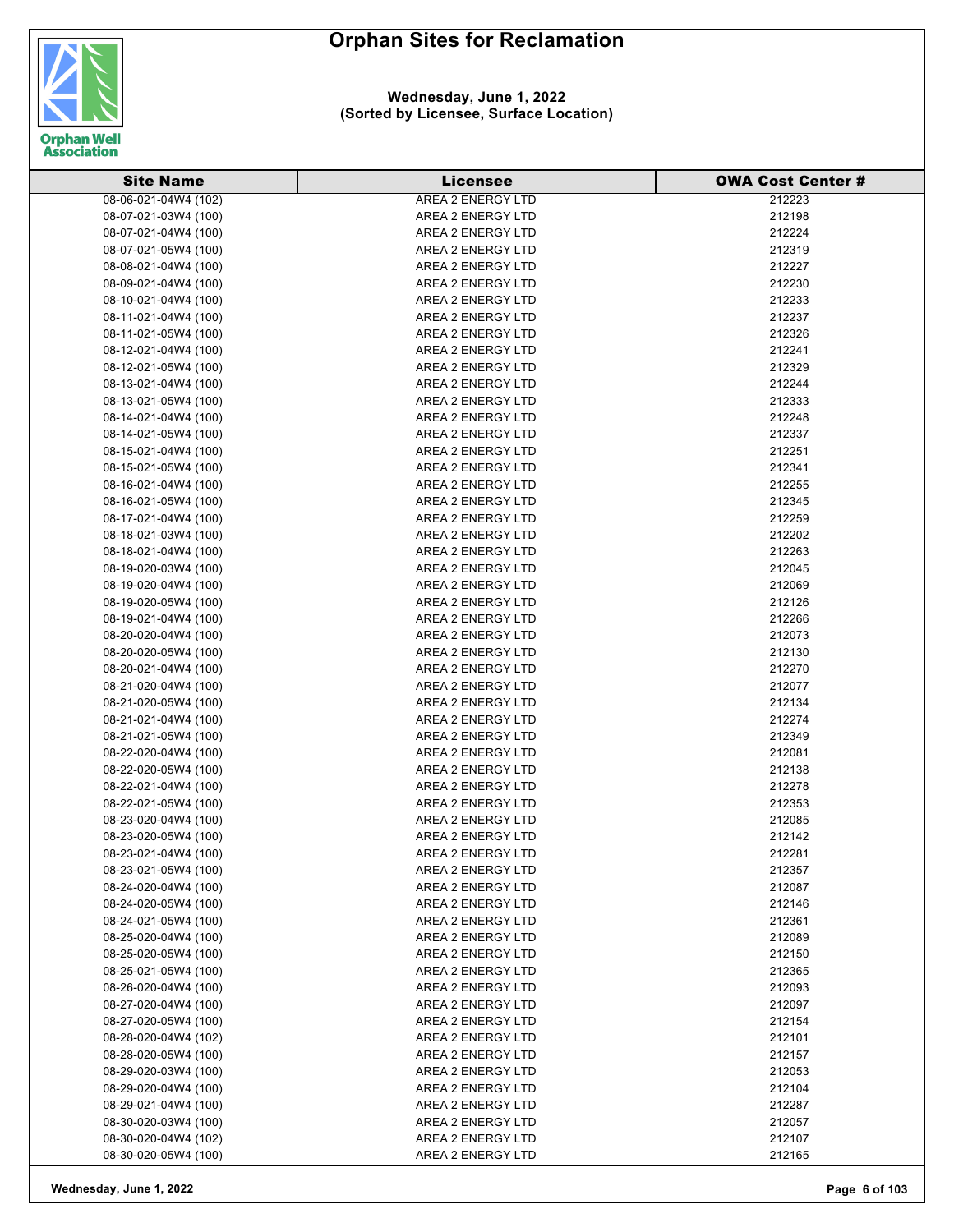

#### **Wednesday, June 1, 2022 (Sorted by Licensee, Surface Location)**

| <b>Site Name</b>       | <b>Licensee</b>          | <b>OWA Cost Center #</b> |
|------------------------|--------------------------|--------------------------|
| 08-30-021-04W4 (100)   | <b>AREA 2 ENERGY LTD</b> | 212290                   |
| 08-31-020-03W4 (100)   | AREA 2 ENERGY LTD        | 212061                   |
| 08-31-020-04W4 (100)   | AREA 2 ENERGY LTD        | 212110                   |
| 08-31-020-05W4 (100)   | AREA 2 ENERGY LTD        | 212169                   |
| 08-32-020-04W4 (100)   | AREA 2 ENERGY LTD        | 212111                   |
| 08-32-020-05W4 (100)   | AREA 2 ENERGY LTD        | 212173                   |
| 08-33-020-04W4 (100)   | AREA 2 ENERGY LTD        | 212115                   |
| 08-33-020-05W4 (100)   | AREA 2 ENERGY LTD        | 212176                   |
| 08-33-021-04W4 (Multi) | AREA 2 ENERGY LTD        | 216530                   |
| 08-34-020-04W4 (100)   | AREA 2 ENERGY LTD        | 212119                   |
| 08-34-020-05W4 (100)   | AREA 2 ENERGY LTD        | 212179                   |
| 08-35-020-04W4 (100)   | AREA 2 ENERGY LTD        | 216529                   |
| 08-35-020-05W4 (100)   | AREA 2 ENERGY LTD        | 212182                   |
| 08-36-020-04W4 (100)   | AREA 2 ENERGY LTD        | 212124                   |
| 08-36-020-05W4 (100)   | AREA 2 ENERGY LTD        | 212186                   |
| 08-36-021-05W4 (100)   | AREA 2 ENERGY LTD        | 212379                   |
| 09-29-020-04W4 (100)   | AREA 2 ENERGY LTD        | 212105                   |
| 11-30-020-05W4 (100)   | AREA 2 ENERGY LTD        | 212166                   |
| 12-36-021-05W4 (100)   | AREA 2 ENERGY LTD        | 212380                   |
| 14-01-021-04W4 (100)   | AREA 2 ENERGY LTD        | 212206                   |
| 14-02-021-04W4 (100)   | AREA 2 ENERGY LTD        | 212209                   |
| 14-02-021-05W4 (100)   | AREA 2 ENERGY LTD        | 212302                   |
| 14-03-021-04W4 (102)   | AREA 2 ENERGY LTD        | 212213                   |
| 14-03-021-05W4 (100)   | AREA 2 ENERGY LTD        | 212306                   |
| 14-04-021-04W4 (100)   | AREA 2 ENERGY LTD        | 212217                   |
| 14-04-021-05W4 (100)   | AREA 2 ENERGY LTD        | 212308                   |
| 14-05-021-03W4 (100)   | AREA 2 ENERGY LTD        | 212191                   |
| 14-05-021-05W4 (100)   | AREA 2 ENERGY LTD        | 212312                   |
| 14-06-021-03W4 (100)   | AREA 2 ENERGY LTD        | 212195                   |
| 14-06-021-05W4 (100)   | AREA 2 ENERGY LTD        | 212316                   |
| 14-07-021-03W4 (100)   | AREA 2 ENERGY LTD        | 212199                   |
| 14-07-021-04W4 (102)   | AREA 2 ENERGY LTD        | 212225                   |
| 14-07-021-05W4 (100)   | AREA 2 ENERGY LTD        | 212320                   |
| 14-09-021-04W4 (100)   | AREA 2 ENERGY LTD        | 212231                   |
| 14-09-021-05W4 (100)   | AREA 2 ENERGY LTD        | 212322                   |
| 14-10-021-04W4 (100)   | AREA 2 ENERGY LTD        | 212234                   |
| 14-10-021-05W4 (100)   | AREA 2 ENERGY LTD        | 212323                   |
| 14-11-021-04W4 (100)   | AREA 2 ENERGY LTD        | 212238                   |
| 14-12-021-04W4 (100)   | AREA 2 ENERGY LTD        | 212242                   |
| 14-12-021-05W4 (100)   | AREA 2 ENERGY LTD        | 212330                   |
| 14-13-021-04W4 (100)   | AREA 2 ENERGY LTD        | 212245                   |
| 14-13-021-05W4 (100)   | AREA 2 ENERGY LTD        | 212334                   |
| 14-14-021-05W4 (100)   | AREA 2 ENERGY LTD        | 212338                   |
| 14-15-021-04W4 (100)   | AREA 2 ENERGY LTD        | 212252                   |
| 14-15-021-05W4 (100)   | AREA 2 ENERGY LTD        | 212342                   |
| 14-16-021-04W4 (100)   | AREA 2 ENERGY LTD        | 212256                   |
| 14-16-021-05W4 (100)   | AREA 2 ENERGY LTD        | 212346                   |
| 14-17-021-04W4 (100)   | AREA 2 ENERGY LTD        | 212260                   |
| 14-18-021-03W4 (100)   | AREA 2 ENERGY LTD        | 216531                   |
| 14-18-021-04W4 (100)   | AREA 2 ENERGY LTD        | 212264                   |
| 14-19-020-03W4 (100)   | AREA 2 ENERGY LTD        | 212046                   |
| 14-19-020-04W4 (100)   | AREA 2 ENERGY LTD        | 212070                   |
| 14-19-020-05W4 (100)   | AREA 2 ENERGY LTD        | 212127                   |
| 14-19-021-04W4 (100)   | AREA 2 ENERGY LTD        | 212267                   |
| 14-20-020-03W4 (100)   | AREA 2 ENERGY LTD        | 212050                   |
| 14-20-020-04W4 (100)   | AREA 2 ENERGY LTD        | 212074                   |
| 14-20-020-05W4 (100)   | AREA 2 ENERGY LTD        | 212131                   |
| 14-20-021-04W4 (100)   | AREA 2 ENERGY LTD        | 212271                   |

**Wednesday, June 1, 2022 Page 7 of 103**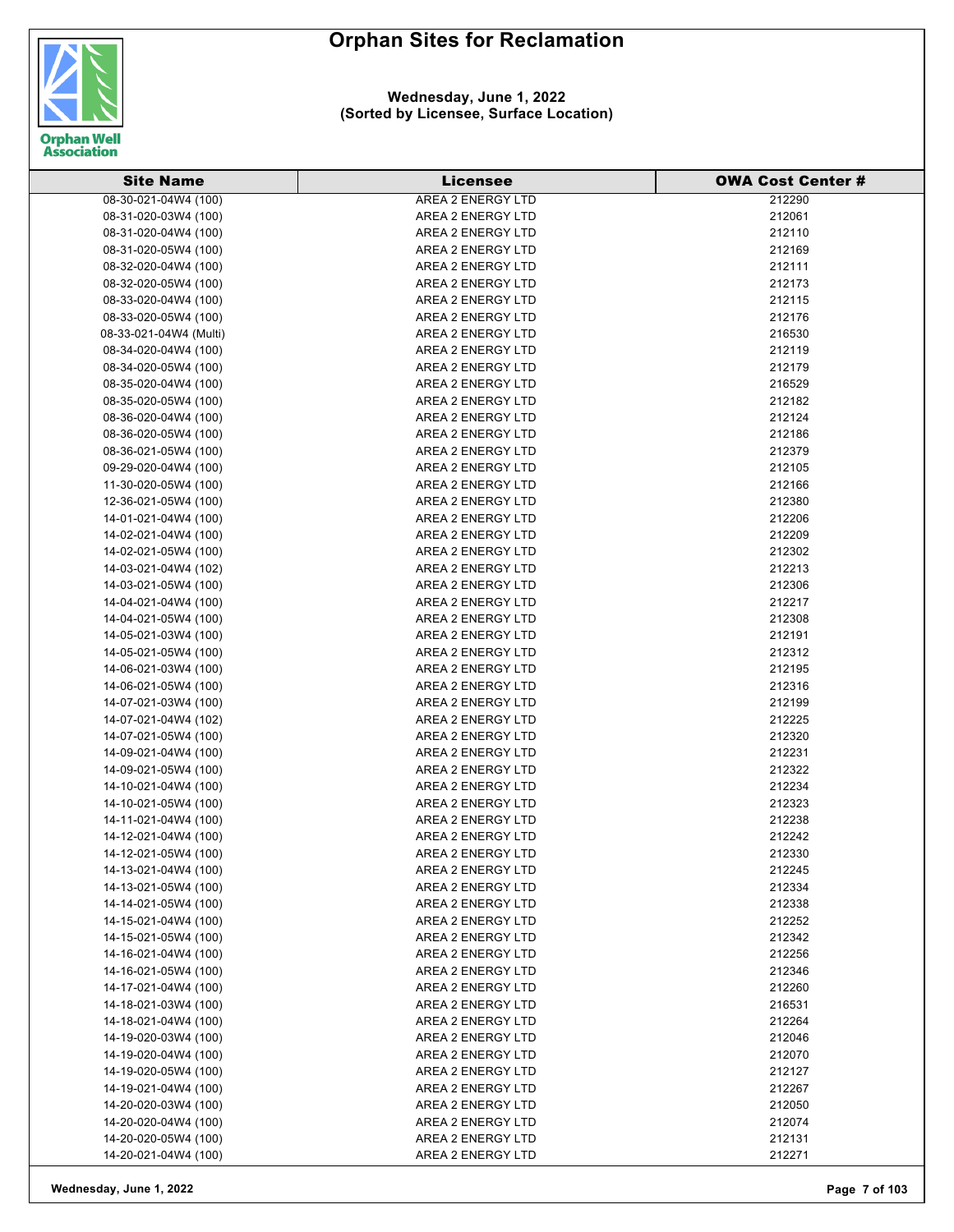

### **Wednesday, June 1, 2022 (Sorted by Licensee, Surface Location)**

| <b>Site Name</b>     | <b>Licensee</b>          | <b>OWA Cost Center #</b> |
|----------------------|--------------------------|--------------------------|
| 14-21-020-04W4 (100) | <b>AREA 2 ENERGY LTD</b> | 212078                   |
| 14-21-020-05W4 (100) | AREA 2 ENERGY LTD        | 212135                   |
| 14-21-021-04W4 (100) | AREA 2 ENERGY LTD        | 212275                   |
| 14-21-021-05W4 (100) | AREA 2 ENERGY LTD        | 212350                   |
| 14-22-020-04W4 (102) | AREA 2 ENERGY LTD        | 212082                   |
| 14-22-020-05W4 (100) | AREA 2 ENERGY LTD        | 212139                   |
| 14-22-021-04W4 (100) | AREA 2 ENERGY LTD        | 212279                   |
| 14-23-020-04W4 (100) | AREA 2 ENERGY LTD        | 216526                   |
| 14-23-020-05W4 (100) | AREA 2 ENERGY LTD        | 212143                   |
| 14-23-021-04W4 (100) | AREA 2 ENERGY LTD        | 212282                   |
| 14-24-020-04W4 (100) | AREA 2 ENERGY LTD        | 216527                   |
| 14-24-020-05W4 (100) | AREA 2 ENERGY LTD        | 212147                   |
| 14-24-021-05W4 (100) | AREA 2 ENERGY LTD        | 212362                   |
| 14-25-020-04W4 (100) | AREA 2 ENERGY LTD        | 212090                   |
| 14-25-020-05W4 (100) | AREA 2 ENERGY LTD        | 212151                   |
| 14-25-021-05W4 (100) | AREA 2 ENERGY LTD        | 212366                   |
| 14-26-020-04W4 (100) | AREA 2 ENERGY LTD        | 212094                   |
| 14-27-020-04W4 (100) | AREA 2 ENERGY LTD        | 212098                   |
| 14-27-020-05W4 (100) | AREA 2 ENERGY LTD        | 212155                   |
| 14-28-020-04W4 (102) | AREA 2 ENERGY LTD        | 212102                   |
| 14-28-020-05W4 (100) | AREA 2 ENERGY LTD        | 212158                   |
| 14-28-021-04W4 (102) | AREA 2 ENERGY LTD        | 212284                   |
| 14-29-020-03W4 (100) | AREA 2 ENERGY LTD        | 212054                   |
| 14-29-020-05W4 (100) | AREA 2 ENERGY LTD        | 212162                   |
| 14-30-020-03W4 (100) | AREA 2 ENERGY LTD        | 212058                   |
| 14-30-020-04W4 (100) | AREA 2 ENERGY LTD        | 212108                   |
| 14-30-021-04W4 (100) | AREA 2 ENERGY LTD        | 212291                   |
| 14-31-020-03W4 (100) | AREA 2 ENERGY LTD        | 212062                   |
| 14-31-020-05W4 (100) | AREA 2 ENERGY LTD        | 212170                   |
| 14-32-020-03W4 (100) | AREA 2 ENERGY LTD        | 212066                   |
| 14-32-020-04W4 (100) | AREA 2 ENERGY LTD        | 212112                   |
| 14-32-020-05W4 (100) | AREA 2 ENERGY LTD        | 212174                   |
| 14-33-020-04W4 (100) | AREA 2 ENERGY LTD        | 212116                   |
| 14-33-020-05W4 (102) | AREA 2 ENERGY LTD        | 212177                   |
| 14-33-021-04W4 (100) | AREA 2 ENERGY LTD        | 212297                   |
| 14-34-020-04W4 (100) | AREA 2 ENERGY LTD        | 212120                   |
| 14-34-020-05W4 (100) | AREA 2 ENERGY LTD        | 212180                   |
| 14-35-020-04W4 (100) | AREA 2 ENERGY LTD        | 212123                   |
| 14-35-020-05W4 (100) | AREA 2 ENERGY LTD        | 212183                   |
| 14-36-020-04W4 (100) | AREA 2 ENERGY LTD        | 216528                   |
| 14-36-020-05W4 (100) | AREA 2 ENERGY LTD        | 212187                   |
| 16-01-021-04W4 (100) | AREA 2 ENERGY LTD        | 212207                   |
| 16-01-021-05W4 (102) | AREA 2 ENERGY LTD        | 212299                   |
| 16-02-021-04W4 (100) | AREA 2 ENERGY LTD        | 212210                   |
| 16-02-021-05W4 (100) | AREA 2 ENERGY LTD        | 212303                   |
| 16-03-021-04W4 (100) | AREA 2 ENERGY LTD        | 212214                   |
| 16-03-021-05W4 (100) | AREA 2 ENERGY LTD        | 212307                   |
| 16-04-021-04W4 (100) | AREA 2 ENERGY LTD        | 212218                   |
| 16-04-021-05W4 (100) | AREA 2 ENERGY LTD        | 212309                   |
| 16-05-021-03W4 (100) | AREA 2 ENERGY LTD        | 212192                   |
| 16-05-021-04W4 (100) | AREA 2 ENERGY LTD        | 212221                   |
| 16-05-021-05W4 (100) | AREA 2 ENERGY LTD        | 212313                   |
| 16-06-021-03W4 (100) | AREA 2 ENERGY LTD        | 212196                   |
| 16-06-021-05W4 (100) | AREA 2 ENERGY LTD        | 212317                   |
| 16-07-021-03W4 (100) | AREA 2 ENERGY LTD        | 212200                   |
| 16-07-021-04W4 (102) | AREA 2 ENERGY LTD        | 212226                   |
| 16-07-021-05W4 (100) | AREA 2 ENERGY LTD        | 212321                   |
| 16-08-021-04W4 (100) | AREA 2 ENERGY LTD        | 212228                   |

**Wednesday, June 1, 2022 Page 8 of 103**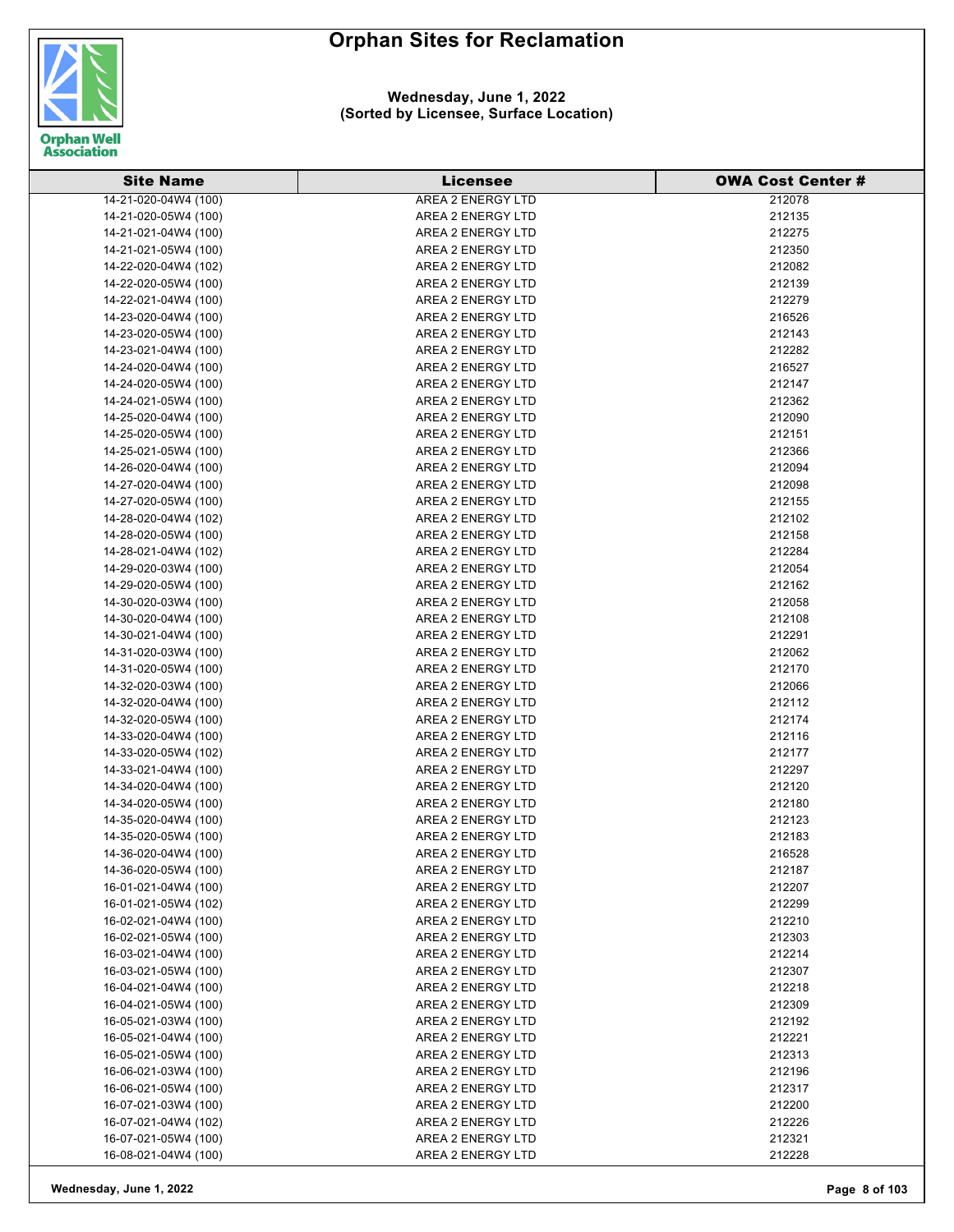

| <b>Site Name</b>       | <b>Licensee</b>          | <b>OWA Cost Center #</b> |
|------------------------|--------------------------|--------------------------|
| 16-09-021-04W4 (100)   | <b>AREA 2 ENERGY LTD</b> | 212232                   |
| 16-10-021-04W4 (100)   | AREA 2 ENERGY LTD        | 212235                   |
| 16-10-021-05W4 (100)   | AREA 2 ENERGY LTD        | 212324                   |
| 16-11-021-04W4 (100)   | AREA 2 ENERGY LTD        | 212239                   |
| 16-11-021-05W4 (100)   | AREA 2 ENERGY LTD        | 212327                   |
| 16-12-021-05W4 (100)   | AREA 2 ENERGY LTD        | 212331                   |
| 16-13-021-04W4 (100)   | AREA 2 ENERGY LTD        | 212246                   |
| 16-13-021-05W4 (100)   | AREA 2 ENERGY LTD        | 212335                   |
| 16-14-021-04W4 (100)   | AREA 2 ENERGY LTD        | 212249                   |
| 16-14-021-05W4 (100)   | AREA 2 ENERGY LTD        | 212339                   |
| 16-15-021-04W4 (100)   | AREA 2 ENERGY LTD        | 212253                   |
| 16-15-021-05W4 (100)   | AREA 2 ENERGY LTD        | 212343                   |
| 16-16-021-04W4 (100)   | AREA 2 ENERGY LTD        | 212257                   |
| 16-16-021-05W4 (100)   | AREA 2 ENERGY LTD        | 212347                   |
| 16-17-021-04W4 (100)   | AREA 2 ENERGY LTD        | 212261                   |
| 16-18-021-03W4 (100)   | AREA 2 ENERGY LTD        | 212203                   |
| 16-19-020-03W4 (100)   | AREA 2 ENERGY LTD        | 212047                   |
| 16-19-020-04W4 (100)   | AREA 2 ENERGY LTD        | 212071                   |
| 16-19-020-05W4 (100)   | AREA 2 ENERGY LTD        | 212128                   |
| 16-19-021-04W4 (100)   | AREA 2 ENERGY LTD        | 212268                   |
| 16-20-020-03W4 (100)   | AREA 2 ENERGY LTD        | 212051                   |
| 16-20-020-04W4 (Multi) | AREA 2 ENERGY LTD        | 216533                   |
| 16-20-020-05W4 (100)   | AREA 2 ENERGY LTD        | 212132                   |
| 16-20-021-04W4 (100)   | AREA 2 ENERGY LTD        | 212272                   |
| 16-21-020-04W4 (100)   | AREA 2 ENERGY LTD        | 212079                   |
| 16-21-020-05W4 (100)   | AREA 2 ENERGY LTD        | 212136                   |
| 16-21-021-04W4 (100)   | AREA 2 ENERGY LTD        | 212276                   |
| 16-21-021-05W4 (100)   | AREA 2 ENERGY LTD        | 212351                   |
| 16-22-020-04W4 (Multi) | AREA 2 ENERGY LTD        | 216534                   |
| 16-22-020-05W4 (100)   | AREA 2 ENERGY LTD        | 212140                   |
| 16-23-020-05W4 (100)   | AREA 2 ENERGY LTD        | 212144                   |
| 16-23-021-05W4 (100)   | AREA 2 ENERGY LTD        | 212359                   |
| 16-24-020-04W4 (100)   | AREA 2 ENERGY LTD        | 212088                   |
| 16-24-020-05W4 (100)   | AREA 2 ENERGY LTD        | 212148                   |
| 16-24-021-05W4 (100)   | AREA 2 ENERGY LTD        | 212363                   |
| 16-25-020-04W4 (100)   | AREA 2 ENERGY LTD        | 212091                   |
| 16-25-020-05W4 (100)   | AREA 2 ENERGY LTD        | 212152                   |
| 16-25-021-05W4 (100)   | AREA 2 ENERGY LTD        | 212367                   |
| 16-26-020-04W4 (100)   | AREA 2 ENERGY LTD        | 212095                   |
| 16-26-021-05W4 (100)   | AREA 2 ENERGY LTD        | 212368                   |
| 16-27-020-04W4 (100)   | AREA 2 ENERGY LTD        | 212099                   |
| 16-27-020-05W4 (100)   | AREA 2 ENERGY LTD        | 212156                   |
| 16-28-020-04W4 (Multi) | AREA 2 ENERGY LTD        | 216532                   |
| 16-28-020-05W4 (100)   | AREA 2 ENERGY LTD        | 212159                   |
| 16-28-021-04W4 (102)   | AREA 2 ENERGY LTD        | 212285                   |
| 16-29-020-03W4 (100)   | AREA 2 ENERGY LTD        | 212055                   |
| 16-29-020-05W4 (100)   | AREA 2 ENERGY LTD        | 212163                   |
| 16-29-021-04W4 (102)   | AREA 2 ENERGY LTD        | 212288                   |
| 16-30-020-03W4 (100)   | AREA 2 ENERGY LTD        | 212059                   |
| 16-30-020-05W4 (100)   | AREA 2 ENERGY LTD        | 212167                   |
| 16-30-021-04W4 (100)   | AREA 2 ENERGY LTD        | 212292                   |
| 16-31-020-03W4 (100)   | AREA 2 ENERGY LTD        | 212063                   |
| 16-31-020-05W4 (100)   | AREA 2 ENERGY LTD        | 212171                   |
| 16-31-021-04W4 (100)   | AREA 2 ENERGY LTD        | 212293                   |
| 16-32-020-03W4 (100)   | AREA 2 ENERGY LTD        | 212067                   |
| 16-32-020-04W4 (100)   | AREA 2 ENERGY LTD        | 212113                   |
| 16-32-021-04W4 (100)   | AREA 2 ENERGY LTD        | 212295                   |
| 16-33-020-04W4 (100)   | AREA 2 ENERGY LTD        | 212117                   |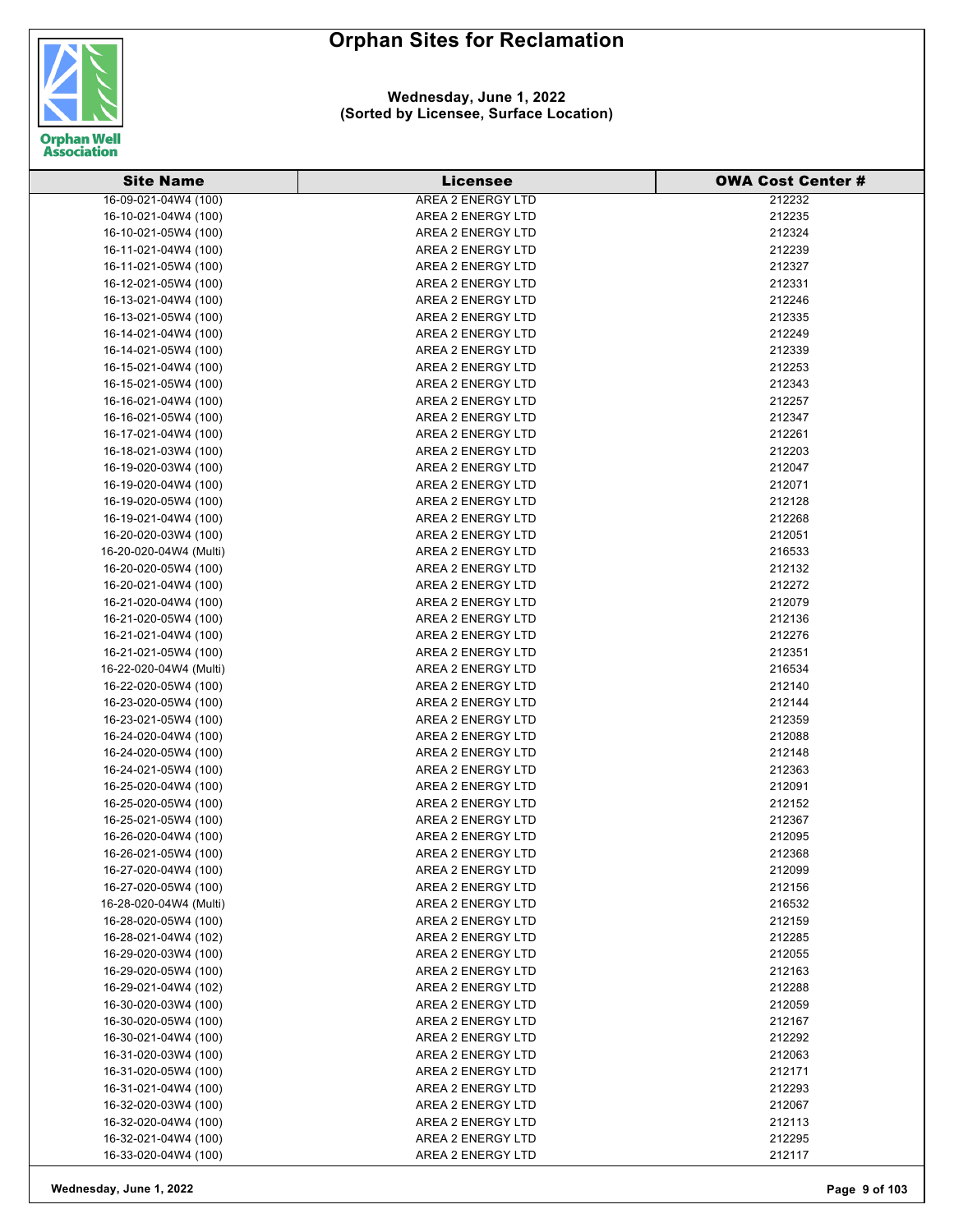

#### **Wednesday, June 1, 2022 (Sorted by Licensee, Surface Location)**

| 16-33-020-05W4 (100)<br>212178<br>AREA 2 ENERGY LTD<br>16-34-020-04W4 (100)<br>AREA 2 ENERGY LTD<br>212121<br>212184<br>16-35-020-05W4 (100)<br>AREA 2 ENERGY LTD<br>16-36-020-05W4 (100)<br>AREA 2 ENERGY LTD<br>212188<br>AREA 2 ENERGY LTD<br>212381<br>16-36-021-05W4 (100)<br>08-16-087-14W5 (100)<br>ARGUS RESOURCES LTD<br>201099<br>ARIES RESOURCES LTD<br>11-06-036-12W4 (100)<br>201045<br>02-21-013-21W4 (100)<br>ARROW POINT OIL & GAS LTD<br>215708<br>04-22-033-24W4 (100)<br>ARROW POINT OIL & GAS LTD<br>215641<br>ARROW POINT OIL & GAS LTD<br>05-06-055-14W5 (100)<br>215640<br>06-16-008-15W4 (100)<br>ARROW POINT OIL & GAS LTD<br>215703<br>ARROW POINT OIL & GAS LTD<br>215706<br>07-12-055-18W5 (100)<br>07-14-013-21W4 (100)<br>ARROW POINT OIL & GAS LTD<br>215705<br>08-10-053-17W5 (100)<br>ARROW POINT OIL & GAS LTD<br>215636<br>ARROW POINT OIL & GAS LTD<br>215707<br>08-17-008-15W4 (100)<br>10-31-029-24W4 (100)<br>ARROW POINT OIL & GAS LTD<br>215709<br>12-36-052-17W5 (100)<br>ARROW POINT OIL & GAS LTD<br>215637<br>13-14-055-14W5 (100)<br>ARROW POINT OIL & GAS LTD<br>215639<br>14-06-054-17W5 (100)<br>ARROW POINT OIL & GAS LTD<br>215704<br>ARROW POINT OIL & GAS LTD<br>215638<br>14-26-052-17W5 (100)<br>04-03-006-15W4 (102)<br>209044<br>ARTISAN ENERGY CORPORATION<br>04-08-043-27W4 (100)<br>ARTISAN ENERGY CORPORATION<br>209047<br>05-12-005-07W4 (100)<br>209042<br>ARTISAN ENERGY CORPORATION<br>06-16-005-14W4 (100)<br>215758<br>ARTISAN ENERGY CORPORATION<br>06-16-052-21W4 (100)<br>ARTISAN ENERGY CORPORATION<br>209056<br>209060<br>06-28-040-08W5 (100)<br>ARTISAN ENERGY CORPORATION<br>07-07-031-05W4 (103)<br>ARTISAN ENERGY CORPORATION<br>209046<br>07-14-049-26W4 and 08-14-049-26W4 (Facility)<br>215763<br>ARTISAN ENERGY CORPORATION<br>07-21-003-08W4 (100)<br>ARTISAN ENERGY CORPORATION<br>215762<br>08-16-052-21W4 (100)<br>ARTISAN ENERGY CORPORATION<br>209057<br>08-19-045-25W4 (100)<br>ARTISAN ENERGY CORPORATION<br>215759<br>09-35-049-27W4 (Facility)<br>ARTISAN ENERGY CORPORATION<br>209070<br>10-09-052-21W4 (100)<br>ARTISAN ENERGY CORPORATION<br>209055<br>209053<br>10-20-045-25W4 (100)<br>ARTISAN ENERGY CORPORATION<br>11-19-045-25W4 (Facility)<br>ARTISAN ENERGY CORPORATION<br>209067<br>12-10-005-07W4 (100)<br>ARTISAN ENERGY CORPORATION<br>215761<br>12-16-037-28W4 (100)<br>ARTISAN ENERGY CORPORATION<br>215760<br>14-15-005-07W4 (100)<br>ARTISAN ENERGY CORPORATION<br>209043<br>209045<br>16-06-006-15W4 (100)<br>ARTISAN ENERGY CORPORATION<br>13-19-021-04W4 (100)<br>ASPEN ENDEAVOUR RESOURCES INC<br>202636<br>201189<br>11-32-062-25W5 (100)<br>AVONDALE ENERGY INC<br>04-11-044-22W4 (100)<br>BEAVER LAKE RESOURCES CORPORATION<br>220407<br>220715<br>12-14-037-05W4 (1A0)<br>BEAVER LAKE RESOURCES CORPORATION<br>16-32-029-04W5 (100)<br>BERRY CREEK RESOURCES INC<br>216685<br><b>BIG RED OIL SERVICES LTD</b><br>14-02-046-20W4 (100)<br>201055<br>01-24-048-21W4 (100)<br><b>BIG VALLEY ENERGY CORPORATION</b><br>200357<br>08-06-048-20W4 (Spill)<br><b>BIG VALLEY ENERGY CORPORATION</b><br>200566<br>09-06-048-20W4 (Spill)<br><b>BIG VALLEY ENERGY CORPORATION</b><br>200554<br>11-07-048-20W4 (Facility)<br><b>BIG VALLEY ENERGY CORPORATION</b><br>216558<br>11-07-048-20W4 (Spill)<br><b>BIG VALLEY ENERGY CORPORATION</b><br>200555<br>11-18-048-20W4 (Facility)<br>BIG VALLEY ENERGY CORPORATION<br>200364<br>11-19-048-20W4 (Facility)<br>BIG VALLEY ENERGY CORPORATION<br>200558<br>16-07-048-20W4 (Facility)<br>BIG VALLEY ENERGY CORPORATION<br>200556<br>16-24-048-21W4 (Facility)<br><b>BIG VALLEY ENERGY CORPORATION</b><br>200559<br><b>BLACKHAWK RESOURCE OPERATING CORP</b><br>12-30-038-01W4 (100)<br>215697<br>16-31-042-23W4 (102)<br><b>BLACKHAWK RESOURCE OPERATING CORP</b><br>215696<br>05-14-011-03W4 (102)<br><b>BLAZE ENERGY LTD</b><br>215727<br>06-32-010-04W4 (100)<br><b>BLAZE ENERGY LTD</b><br>215725 | <b>Site Name</b> | <b>Licensee</b> | <b>OWA Cost Center #</b> |
|----------------------------------------------------------------------------------------------------------------------------------------------------------------------------------------------------------------------------------------------------------------------------------------------------------------------------------------------------------------------------------------------------------------------------------------------------------------------------------------------------------------------------------------------------------------------------------------------------------------------------------------------------------------------------------------------------------------------------------------------------------------------------------------------------------------------------------------------------------------------------------------------------------------------------------------------------------------------------------------------------------------------------------------------------------------------------------------------------------------------------------------------------------------------------------------------------------------------------------------------------------------------------------------------------------------------------------------------------------------------------------------------------------------------------------------------------------------------------------------------------------------------------------------------------------------------------------------------------------------------------------------------------------------------------------------------------------------------------------------------------------------------------------------------------------------------------------------------------------------------------------------------------------------------------------------------------------------------------------------------------------------------------------------------------------------------------------------------------------------------------------------------------------------------------------------------------------------------------------------------------------------------------------------------------------------------------------------------------------------------------------------------------------------------------------------------------------------------------------------------------------------------------------------------------------------------------------------------------------------------------------------------------------------------------------------------------------------------------------------------------------------------------------------------------------------------------------------------------------------------------------------------------------------------------------------------------------------------------------------------------------------------------------------------------------------------------------------------------------------------------------------------------------------------------------------------------------------------------------------------------------------------------------------------------------------------------------------------------------------------------------------------------------------------------------------------------------------------------------------------------------------------------------------------------------------------------------------------------------------------------------------------------------------------------------------------------------------------------------------------------------------------------------------------------------------------------------------------------------------------------------------------------------------------------------------------------------------|------------------|-----------------|--------------------------|
|                                                                                                                                                                                                                                                                                                                                                                                                                                                                                                                                                                                                                                                                                                                                                                                                                                                                                                                                                                                                                                                                                                                                                                                                                                                                                                                                                                                                                                                                                                                                                                                                                                                                                                                                                                                                                                                                                                                                                                                                                                                                                                                                                                                                                                                                                                                                                                                                                                                                                                                                                                                                                                                                                                                                                                                                                                                                                                                                                                                                                                                                                                                                                                                                                                                                                                                                                                                                                                                                                                                                                                                                                                                                                                                                                                                                                                                                                                                                                                |                  |                 |                          |
|                                                                                                                                                                                                                                                                                                                                                                                                                                                                                                                                                                                                                                                                                                                                                                                                                                                                                                                                                                                                                                                                                                                                                                                                                                                                                                                                                                                                                                                                                                                                                                                                                                                                                                                                                                                                                                                                                                                                                                                                                                                                                                                                                                                                                                                                                                                                                                                                                                                                                                                                                                                                                                                                                                                                                                                                                                                                                                                                                                                                                                                                                                                                                                                                                                                                                                                                                                                                                                                                                                                                                                                                                                                                                                                                                                                                                                                                                                                                                                |                  |                 |                          |
|                                                                                                                                                                                                                                                                                                                                                                                                                                                                                                                                                                                                                                                                                                                                                                                                                                                                                                                                                                                                                                                                                                                                                                                                                                                                                                                                                                                                                                                                                                                                                                                                                                                                                                                                                                                                                                                                                                                                                                                                                                                                                                                                                                                                                                                                                                                                                                                                                                                                                                                                                                                                                                                                                                                                                                                                                                                                                                                                                                                                                                                                                                                                                                                                                                                                                                                                                                                                                                                                                                                                                                                                                                                                                                                                                                                                                                                                                                                                                                |                  |                 |                          |
|                                                                                                                                                                                                                                                                                                                                                                                                                                                                                                                                                                                                                                                                                                                                                                                                                                                                                                                                                                                                                                                                                                                                                                                                                                                                                                                                                                                                                                                                                                                                                                                                                                                                                                                                                                                                                                                                                                                                                                                                                                                                                                                                                                                                                                                                                                                                                                                                                                                                                                                                                                                                                                                                                                                                                                                                                                                                                                                                                                                                                                                                                                                                                                                                                                                                                                                                                                                                                                                                                                                                                                                                                                                                                                                                                                                                                                                                                                                                                                |                  |                 |                          |
|                                                                                                                                                                                                                                                                                                                                                                                                                                                                                                                                                                                                                                                                                                                                                                                                                                                                                                                                                                                                                                                                                                                                                                                                                                                                                                                                                                                                                                                                                                                                                                                                                                                                                                                                                                                                                                                                                                                                                                                                                                                                                                                                                                                                                                                                                                                                                                                                                                                                                                                                                                                                                                                                                                                                                                                                                                                                                                                                                                                                                                                                                                                                                                                                                                                                                                                                                                                                                                                                                                                                                                                                                                                                                                                                                                                                                                                                                                                                                                |                  |                 |                          |
|                                                                                                                                                                                                                                                                                                                                                                                                                                                                                                                                                                                                                                                                                                                                                                                                                                                                                                                                                                                                                                                                                                                                                                                                                                                                                                                                                                                                                                                                                                                                                                                                                                                                                                                                                                                                                                                                                                                                                                                                                                                                                                                                                                                                                                                                                                                                                                                                                                                                                                                                                                                                                                                                                                                                                                                                                                                                                                                                                                                                                                                                                                                                                                                                                                                                                                                                                                                                                                                                                                                                                                                                                                                                                                                                                                                                                                                                                                                                                                |                  |                 |                          |
|                                                                                                                                                                                                                                                                                                                                                                                                                                                                                                                                                                                                                                                                                                                                                                                                                                                                                                                                                                                                                                                                                                                                                                                                                                                                                                                                                                                                                                                                                                                                                                                                                                                                                                                                                                                                                                                                                                                                                                                                                                                                                                                                                                                                                                                                                                                                                                                                                                                                                                                                                                                                                                                                                                                                                                                                                                                                                                                                                                                                                                                                                                                                                                                                                                                                                                                                                                                                                                                                                                                                                                                                                                                                                                                                                                                                                                                                                                                                                                |                  |                 |                          |
|                                                                                                                                                                                                                                                                                                                                                                                                                                                                                                                                                                                                                                                                                                                                                                                                                                                                                                                                                                                                                                                                                                                                                                                                                                                                                                                                                                                                                                                                                                                                                                                                                                                                                                                                                                                                                                                                                                                                                                                                                                                                                                                                                                                                                                                                                                                                                                                                                                                                                                                                                                                                                                                                                                                                                                                                                                                                                                                                                                                                                                                                                                                                                                                                                                                                                                                                                                                                                                                                                                                                                                                                                                                                                                                                                                                                                                                                                                                                                                |                  |                 |                          |
|                                                                                                                                                                                                                                                                                                                                                                                                                                                                                                                                                                                                                                                                                                                                                                                                                                                                                                                                                                                                                                                                                                                                                                                                                                                                                                                                                                                                                                                                                                                                                                                                                                                                                                                                                                                                                                                                                                                                                                                                                                                                                                                                                                                                                                                                                                                                                                                                                                                                                                                                                                                                                                                                                                                                                                                                                                                                                                                                                                                                                                                                                                                                                                                                                                                                                                                                                                                                                                                                                                                                                                                                                                                                                                                                                                                                                                                                                                                                                                |                  |                 |                          |
|                                                                                                                                                                                                                                                                                                                                                                                                                                                                                                                                                                                                                                                                                                                                                                                                                                                                                                                                                                                                                                                                                                                                                                                                                                                                                                                                                                                                                                                                                                                                                                                                                                                                                                                                                                                                                                                                                                                                                                                                                                                                                                                                                                                                                                                                                                                                                                                                                                                                                                                                                                                                                                                                                                                                                                                                                                                                                                                                                                                                                                                                                                                                                                                                                                                                                                                                                                                                                                                                                                                                                                                                                                                                                                                                                                                                                                                                                                                                                                |                  |                 |                          |
|                                                                                                                                                                                                                                                                                                                                                                                                                                                                                                                                                                                                                                                                                                                                                                                                                                                                                                                                                                                                                                                                                                                                                                                                                                                                                                                                                                                                                                                                                                                                                                                                                                                                                                                                                                                                                                                                                                                                                                                                                                                                                                                                                                                                                                                                                                                                                                                                                                                                                                                                                                                                                                                                                                                                                                                                                                                                                                                                                                                                                                                                                                                                                                                                                                                                                                                                                                                                                                                                                                                                                                                                                                                                                                                                                                                                                                                                                                                                                                |                  |                 |                          |
|                                                                                                                                                                                                                                                                                                                                                                                                                                                                                                                                                                                                                                                                                                                                                                                                                                                                                                                                                                                                                                                                                                                                                                                                                                                                                                                                                                                                                                                                                                                                                                                                                                                                                                                                                                                                                                                                                                                                                                                                                                                                                                                                                                                                                                                                                                                                                                                                                                                                                                                                                                                                                                                                                                                                                                                                                                                                                                                                                                                                                                                                                                                                                                                                                                                                                                                                                                                                                                                                                                                                                                                                                                                                                                                                                                                                                                                                                                                                                                |                  |                 |                          |
|                                                                                                                                                                                                                                                                                                                                                                                                                                                                                                                                                                                                                                                                                                                                                                                                                                                                                                                                                                                                                                                                                                                                                                                                                                                                                                                                                                                                                                                                                                                                                                                                                                                                                                                                                                                                                                                                                                                                                                                                                                                                                                                                                                                                                                                                                                                                                                                                                                                                                                                                                                                                                                                                                                                                                                                                                                                                                                                                                                                                                                                                                                                                                                                                                                                                                                                                                                                                                                                                                                                                                                                                                                                                                                                                                                                                                                                                                                                                                                |                  |                 |                          |
|                                                                                                                                                                                                                                                                                                                                                                                                                                                                                                                                                                                                                                                                                                                                                                                                                                                                                                                                                                                                                                                                                                                                                                                                                                                                                                                                                                                                                                                                                                                                                                                                                                                                                                                                                                                                                                                                                                                                                                                                                                                                                                                                                                                                                                                                                                                                                                                                                                                                                                                                                                                                                                                                                                                                                                                                                                                                                                                                                                                                                                                                                                                                                                                                                                                                                                                                                                                                                                                                                                                                                                                                                                                                                                                                                                                                                                                                                                                                                                |                  |                 |                          |
|                                                                                                                                                                                                                                                                                                                                                                                                                                                                                                                                                                                                                                                                                                                                                                                                                                                                                                                                                                                                                                                                                                                                                                                                                                                                                                                                                                                                                                                                                                                                                                                                                                                                                                                                                                                                                                                                                                                                                                                                                                                                                                                                                                                                                                                                                                                                                                                                                                                                                                                                                                                                                                                                                                                                                                                                                                                                                                                                                                                                                                                                                                                                                                                                                                                                                                                                                                                                                                                                                                                                                                                                                                                                                                                                                                                                                                                                                                                                                                |                  |                 |                          |
|                                                                                                                                                                                                                                                                                                                                                                                                                                                                                                                                                                                                                                                                                                                                                                                                                                                                                                                                                                                                                                                                                                                                                                                                                                                                                                                                                                                                                                                                                                                                                                                                                                                                                                                                                                                                                                                                                                                                                                                                                                                                                                                                                                                                                                                                                                                                                                                                                                                                                                                                                                                                                                                                                                                                                                                                                                                                                                                                                                                                                                                                                                                                                                                                                                                                                                                                                                                                                                                                                                                                                                                                                                                                                                                                                                                                                                                                                                                                                                |                  |                 |                          |
|                                                                                                                                                                                                                                                                                                                                                                                                                                                                                                                                                                                                                                                                                                                                                                                                                                                                                                                                                                                                                                                                                                                                                                                                                                                                                                                                                                                                                                                                                                                                                                                                                                                                                                                                                                                                                                                                                                                                                                                                                                                                                                                                                                                                                                                                                                                                                                                                                                                                                                                                                                                                                                                                                                                                                                                                                                                                                                                                                                                                                                                                                                                                                                                                                                                                                                                                                                                                                                                                                                                                                                                                                                                                                                                                                                                                                                                                                                                                                                |                  |                 |                          |
|                                                                                                                                                                                                                                                                                                                                                                                                                                                                                                                                                                                                                                                                                                                                                                                                                                                                                                                                                                                                                                                                                                                                                                                                                                                                                                                                                                                                                                                                                                                                                                                                                                                                                                                                                                                                                                                                                                                                                                                                                                                                                                                                                                                                                                                                                                                                                                                                                                                                                                                                                                                                                                                                                                                                                                                                                                                                                                                                                                                                                                                                                                                                                                                                                                                                                                                                                                                                                                                                                                                                                                                                                                                                                                                                                                                                                                                                                                                                                                |                  |                 |                          |
|                                                                                                                                                                                                                                                                                                                                                                                                                                                                                                                                                                                                                                                                                                                                                                                                                                                                                                                                                                                                                                                                                                                                                                                                                                                                                                                                                                                                                                                                                                                                                                                                                                                                                                                                                                                                                                                                                                                                                                                                                                                                                                                                                                                                                                                                                                                                                                                                                                                                                                                                                                                                                                                                                                                                                                                                                                                                                                                                                                                                                                                                                                                                                                                                                                                                                                                                                                                                                                                                                                                                                                                                                                                                                                                                                                                                                                                                                                                                                                |                  |                 |                          |
|                                                                                                                                                                                                                                                                                                                                                                                                                                                                                                                                                                                                                                                                                                                                                                                                                                                                                                                                                                                                                                                                                                                                                                                                                                                                                                                                                                                                                                                                                                                                                                                                                                                                                                                                                                                                                                                                                                                                                                                                                                                                                                                                                                                                                                                                                                                                                                                                                                                                                                                                                                                                                                                                                                                                                                                                                                                                                                                                                                                                                                                                                                                                                                                                                                                                                                                                                                                                                                                                                                                                                                                                                                                                                                                                                                                                                                                                                                                                                                |                  |                 |                          |
|                                                                                                                                                                                                                                                                                                                                                                                                                                                                                                                                                                                                                                                                                                                                                                                                                                                                                                                                                                                                                                                                                                                                                                                                                                                                                                                                                                                                                                                                                                                                                                                                                                                                                                                                                                                                                                                                                                                                                                                                                                                                                                                                                                                                                                                                                                                                                                                                                                                                                                                                                                                                                                                                                                                                                                                                                                                                                                                                                                                                                                                                                                                                                                                                                                                                                                                                                                                                                                                                                                                                                                                                                                                                                                                                                                                                                                                                                                                                                                |                  |                 |                          |
|                                                                                                                                                                                                                                                                                                                                                                                                                                                                                                                                                                                                                                                                                                                                                                                                                                                                                                                                                                                                                                                                                                                                                                                                                                                                                                                                                                                                                                                                                                                                                                                                                                                                                                                                                                                                                                                                                                                                                                                                                                                                                                                                                                                                                                                                                                                                                                                                                                                                                                                                                                                                                                                                                                                                                                                                                                                                                                                                                                                                                                                                                                                                                                                                                                                                                                                                                                                                                                                                                                                                                                                                                                                                                                                                                                                                                                                                                                                                                                |                  |                 |                          |
|                                                                                                                                                                                                                                                                                                                                                                                                                                                                                                                                                                                                                                                                                                                                                                                                                                                                                                                                                                                                                                                                                                                                                                                                                                                                                                                                                                                                                                                                                                                                                                                                                                                                                                                                                                                                                                                                                                                                                                                                                                                                                                                                                                                                                                                                                                                                                                                                                                                                                                                                                                                                                                                                                                                                                                                                                                                                                                                                                                                                                                                                                                                                                                                                                                                                                                                                                                                                                                                                                                                                                                                                                                                                                                                                                                                                                                                                                                                                                                |                  |                 |                          |
|                                                                                                                                                                                                                                                                                                                                                                                                                                                                                                                                                                                                                                                                                                                                                                                                                                                                                                                                                                                                                                                                                                                                                                                                                                                                                                                                                                                                                                                                                                                                                                                                                                                                                                                                                                                                                                                                                                                                                                                                                                                                                                                                                                                                                                                                                                                                                                                                                                                                                                                                                                                                                                                                                                                                                                                                                                                                                                                                                                                                                                                                                                                                                                                                                                                                                                                                                                                                                                                                                                                                                                                                                                                                                                                                                                                                                                                                                                                                                                |                  |                 |                          |
|                                                                                                                                                                                                                                                                                                                                                                                                                                                                                                                                                                                                                                                                                                                                                                                                                                                                                                                                                                                                                                                                                                                                                                                                                                                                                                                                                                                                                                                                                                                                                                                                                                                                                                                                                                                                                                                                                                                                                                                                                                                                                                                                                                                                                                                                                                                                                                                                                                                                                                                                                                                                                                                                                                                                                                                                                                                                                                                                                                                                                                                                                                                                                                                                                                                                                                                                                                                                                                                                                                                                                                                                                                                                                                                                                                                                                                                                                                                                                                |                  |                 |                          |
|                                                                                                                                                                                                                                                                                                                                                                                                                                                                                                                                                                                                                                                                                                                                                                                                                                                                                                                                                                                                                                                                                                                                                                                                                                                                                                                                                                                                                                                                                                                                                                                                                                                                                                                                                                                                                                                                                                                                                                                                                                                                                                                                                                                                                                                                                                                                                                                                                                                                                                                                                                                                                                                                                                                                                                                                                                                                                                                                                                                                                                                                                                                                                                                                                                                                                                                                                                                                                                                                                                                                                                                                                                                                                                                                                                                                                                                                                                                                                                |                  |                 |                          |
|                                                                                                                                                                                                                                                                                                                                                                                                                                                                                                                                                                                                                                                                                                                                                                                                                                                                                                                                                                                                                                                                                                                                                                                                                                                                                                                                                                                                                                                                                                                                                                                                                                                                                                                                                                                                                                                                                                                                                                                                                                                                                                                                                                                                                                                                                                                                                                                                                                                                                                                                                                                                                                                                                                                                                                                                                                                                                                                                                                                                                                                                                                                                                                                                                                                                                                                                                                                                                                                                                                                                                                                                                                                                                                                                                                                                                                                                                                                                                                |                  |                 |                          |
|                                                                                                                                                                                                                                                                                                                                                                                                                                                                                                                                                                                                                                                                                                                                                                                                                                                                                                                                                                                                                                                                                                                                                                                                                                                                                                                                                                                                                                                                                                                                                                                                                                                                                                                                                                                                                                                                                                                                                                                                                                                                                                                                                                                                                                                                                                                                                                                                                                                                                                                                                                                                                                                                                                                                                                                                                                                                                                                                                                                                                                                                                                                                                                                                                                                                                                                                                                                                                                                                                                                                                                                                                                                                                                                                                                                                                                                                                                                                                                |                  |                 |                          |
|                                                                                                                                                                                                                                                                                                                                                                                                                                                                                                                                                                                                                                                                                                                                                                                                                                                                                                                                                                                                                                                                                                                                                                                                                                                                                                                                                                                                                                                                                                                                                                                                                                                                                                                                                                                                                                                                                                                                                                                                                                                                                                                                                                                                                                                                                                                                                                                                                                                                                                                                                                                                                                                                                                                                                                                                                                                                                                                                                                                                                                                                                                                                                                                                                                                                                                                                                                                                                                                                                                                                                                                                                                                                                                                                                                                                                                                                                                                                                                |                  |                 |                          |
|                                                                                                                                                                                                                                                                                                                                                                                                                                                                                                                                                                                                                                                                                                                                                                                                                                                                                                                                                                                                                                                                                                                                                                                                                                                                                                                                                                                                                                                                                                                                                                                                                                                                                                                                                                                                                                                                                                                                                                                                                                                                                                                                                                                                                                                                                                                                                                                                                                                                                                                                                                                                                                                                                                                                                                                                                                                                                                                                                                                                                                                                                                                                                                                                                                                                                                                                                                                                                                                                                                                                                                                                                                                                                                                                                                                                                                                                                                                                                                |                  |                 |                          |
|                                                                                                                                                                                                                                                                                                                                                                                                                                                                                                                                                                                                                                                                                                                                                                                                                                                                                                                                                                                                                                                                                                                                                                                                                                                                                                                                                                                                                                                                                                                                                                                                                                                                                                                                                                                                                                                                                                                                                                                                                                                                                                                                                                                                                                                                                                                                                                                                                                                                                                                                                                                                                                                                                                                                                                                                                                                                                                                                                                                                                                                                                                                                                                                                                                                                                                                                                                                                                                                                                                                                                                                                                                                                                                                                                                                                                                                                                                                                                                |                  |                 |                          |
|                                                                                                                                                                                                                                                                                                                                                                                                                                                                                                                                                                                                                                                                                                                                                                                                                                                                                                                                                                                                                                                                                                                                                                                                                                                                                                                                                                                                                                                                                                                                                                                                                                                                                                                                                                                                                                                                                                                                                                                                                                                                                                                                                                                                                                                                                                                                                                                                                                                                                                                                                                                                                                                                                                                                                                                                                                                                                                                                                                                                                                                                                                                                                                                                                                                                                                                                                                                                                                                                                                                                                                                                                                                                                                                                                                                                                                                                                                                                                                |                  |                 |                          |
|                                                                                                                                                                                                                                                                                                                                                                                                                                                                                                                                                                                                                                                                                                                                                                                                                                                                                                                                                                                                                                                                                                                                                                                                                                                                                                                                                                                                                                                                                                                                                                                                                                                                                                                                                                                                                                                                                                                                                                                                                                                                                                                                                                                                                                                                                                                                                                                                                                                                                                                                                                                                                                                                                                                                                                                                                                                                                                                                                                                                                                                                                                                                                                                                                                                                                                                                                                                                                                                                                                                                                                                                                                                                                                                                                                                                                                                                                                                                                                |                  |                 |                          |
|                                                                                                                                                                                                                                                                                                                                                                                                                                                                                                                                                                                                                                                                                                                                                                                                                                                                                                                                                                                                                                                                                                                                                                                                                                                                                                                                                                                                                                                                                                                                                                                                                                                                                                                                                                                                                                                                                                                                                                                                                                                                                                                                                                                                                                                                                                                                                                                                                                                                                                                                                                                                                                                                                                                                                                                                                                                                                                                                                                                                                                                                                                                                                                                                                                                                                                                                                                                                                                                                                                                                                                                                                                                                                                                                                                                                                                                                                                                                                                |                  |                 |                          |
|                                                                                                                                                                                                                                                                                                                                                                                                                                                                                                                                                                                                                                                                                                                                                                                                                                                                                                                                                                                                                                                                                                                                                                                                                                                                                                                                                                                                                                                                                                                                                                                                                                                                                                                                                                                                                                                                                                                                                                                                                                                                                                                                                                                                                                                                                                                                                                                                                                                                                                                                                                                                                                                                                                                                                                                                                                                                                                                                                                                                                                                                                                                                                                                                                                                                                                                                                                                                                                                                                                                                                                                                                                                                                                                                                                                                                                                                                                                                                                |                  |                 |                          |
|                                                                                                                                                                                                                                                                                                                                                                                                                                                                                                                                                                                                                                                                                                                                                                                                                                                                                                                                                                                                                                                                                                                                                                                                                                                                                                                                                                                                                                                                                                                                                                                                                                                                                                                                                                                                                                                                                                                                                                                                                                                                                                                                                                                                                                                                                                                                                                                                                                                                                                                                                                                                                                                                                                                                                                                                                                                                                                                                                                                                                                                                                                                                                                                                                                                                                                                                                                                                                                                                                                                                                                                                                                                                                                                                                                                                                                                                                                                                                                |                  |                 |                          |
|                                                                                                                                                                                                                                                                                                                                                                                                                                                                                                                                                                                                                                                                                                                                                                                                                                                                                                                                                                                                                                                                                                                                                                                                                                                                                                                                                                                                                                                                                                                                                                                                                                                                                                                                                                                                                                                                                                                                                                                                                                                                                                                                                                                                                                                                                                                                                                                                                                                                                                                                                                                                                                                                                                                                                                                                                                                                                                                                                                                                                                                                                                                                                                                                                                                                                                                                                                                                                                                                                                                                                                                                                                                                                                                                                                                                                                                                                                                                                                |                  |                 |                          |
|                                                                                                                                                                                                                                                                                                                                                                                                                                                                                                                                                                                                                                                                                                                                                                                                                                                                                                                                                                                                                                                                                                                                                                                                                                                                                                                                                                                                                                                                                                                                                                                                                                                                                                                                                                                                                                                                                                                                                                                                                                                                                                                                                                                                                                                                                                                                                                                                                                                                                                                                                                                                                                                                                                                                                                                                                                                                                                                                                                                                                                                                                                                                                                                                                                                                                                                                                                                                                                                                                                                                                                                                                                                                                                                                                                                                                                                                                                                                                                |                  |                 |                          |
|                                                                                                                                                                                                                                                                                                                                                                                                                                                                                                                                                                                                                                                                                                                                                                                                                                                                                                                                                                                                                                                                                                                                                                                                                                                                                                                                                                                                                                                                                                                                                                                                                                                                                                                                                                                                                                                                                                                                                                                                                                                                                                                                                                                                                                                                                                                                                                                                                                                                                                                                                                                                                                                                                                                                                                                                                                                                                                                                                                                                                                                                                                                                                                                                                                                                                                                                                                                                                                                                                                                                                                                                                                                                                                                                                                                                                                                                                                                                                                |                  |                 |                          |
|                                                                                                                                                                                                                                                                                                                                                                                                                                                                                                                                                                                                                                                                                                                                                                                                                                                                                                                                                                                                                                                                                                                                                                                                                                                                                                                                                                                                                                                                                                                                                                                                                                                                                                                                                                                                                                                                                                                                                                                                                                                                                                                                                                                                                                                                                                                                                                                                                                                                                                                                                                                                                                                                                                                                                                                                                                                                                                                                                                                                                                                                                                                                                                                                                                                                                                                                                                                                                                                                                                                                                                                                                                                                                                                                                                                                                                                                                                                                                                |                  |                 |                          |
|                                                                                                                                                                                                                                                                                                                                                                                                                                                                                                                                                                                                                                                                                                                                                                                                                                                                                                                                                                                                                                                                                                                                                                                                                                                                                                                                                                                                                                                                                                                                                                                                                                                                                                                                                                                                                                                                                                                                                                                                                                                                                                                                                                                                                                                                                                                                                                                                                                                                                                                                                                                                                                                                                                                                                                                                                                                                                                                                                                                                                                                                                                                                                                                                                                                                                                                                                                                                                                                                                                                                                                                                                                                                                                                                                                                                                                                                                                                                                                |                  |                 |                          |
|                                                                                                                                                                                                                                                                                                                                                                                                                                                                                                                                                                                                                                                                                                                                                                                                                                                                                                                                                                                                                                                                                                                                                                                                                                                                                                                                                                                                                                                                                                                                                                                                                                                                                                                                                                                                                                                                                                                                                                                                                                                                                                                                                                                                                                                                                                                                                                                                                                                                                                                                                                                                                                                                                                                                                                                                                                                                                                                                                                                                                                                                                                                                                                                                                                                                                                                                                                                                                                                                                                                                                                                                                                                                                                                                                                                                                                                                                                                                                                |                  |                 |                          |
|                                                                                                                                                                                                                                                                                                                                                                                                                                                                                                                                                                                                                                                                                                                                                                                                                                                                                                                                                                                                                                                                                                                                                                                                                                                                                                                                                                                                                                                                                                                                                                                                                                                                                                                                                                                                                                                                                                                                                                                                                                                                                                                                                                                                                                                                                                                                                                                                                                                                                                                                                                                                                                                                                                                                                                                                                                                                                                                                                                                                                                                                                                                                                                                                                                                                                                                                                                                                                                                                                                                                                                                                                                                                                                                                                                                                                                                                                                                                                                |                  |                 |                          |
|                                                                                                                                                                                                                                                                                                                                                                                                                                                                                                                                                                                                                                                                                                                                                                                                                                                                                                                                                                                                                                                                                                                                                                                                                                                                                                                                                                                                                                                                                                                                                                                                                                                                                                                                                                                                                                                                                                                                                                                                                                                                                                                                                                                                                                                                                                                                                                                                                                                                                                                                                                                                                                                                                                                                                                                                                                                                                                                                                                                                                                                                                                                                                                                                                                                                                                                                                                                                                                                                                                                                                                                                                                                                                                                                                                                                                                                                                                                                                                |                  |                 |                          |
|                                                                                                                                                                                                                                                                                                                                                                                                                                                                                                                                                                                                                                                                                                                                                                                                                                                                                                                                                                                                                                                                                                                                                                                                                                                                                                                                                                                                                                                                                                                                                                                                                                                                                                                                                                                                                                                                                                                                                                                                                                                                                                                                                                                                                                                                                                                                                                                                                                                                                                                                                                                                                                                                                                                                                                                                                                                                                                                                                                                                                                                                                                                                                                                                                                                                                                                                                                                                                                                                                                                                                                                                                                                                                                                                                                                                                                                                                                                                                                |                  |                 |                          |
|                                                                                                                                                                                                                                                                                                                                                                                                                                                                                                                                                                                                                                                                                                                                                                                                                                                                                                                                                                                                                                                                                                                                                                                                                                                                                                                                                                                                                                                                                                                                                                                                                                                                                                                                                                                                                                                                                                                                                                                                                                                                                                                                                                                                                                                                                                                                                                                                                                                                                                                                                                                                                                                                                                                                                                                                                                                                                                                                                                                                                                                                                                                                                                                                                                                                                                                                                                                                                                                                                                                                                                                                                                                                                                                                                                                                                                                                                                                                                                |                  |                 |                          |
|                                                                                                                                                                                                                                                                                                                                                                                                                                                                                                                                                                                                                                                                                                                                                                                                                                                                                                                                                                                                                                                                                                                                                                                                                                                                                                                                                                                                                                                                                                                                                                                                                                                                                                                                                                                                                                                                                                                                                                                                                                                                                                                                                                                                                                                                                                                                                                                                                                                                                                                                                                                                                                                                                                                                                                                                                                                                                                                                                                                                                                                                                                                                                                                                                                                                                                                                                                                                                                                                                                                                                                                                                                                                                                                                                                                                                                                                                                                                                                |                  |                 |                          |
|                                                                                                                                                                                                                                                                                                                                                                                                                                                                                                                                                                                                                                                                                                                                                                                                                                                                                                                                                                                                                                                                                                                                                                                                                                                                                                                                                                                                                                                                                                                                                                                                                                                                                                                                                                                                                                                                                                                                                                                                                                                                                                                                                                                                                                                                                                                                                                                                                                                                                                                                                                                                                                                                                                                                                                                                                                                                                                                                                                                                                                                                                                                                                                                                                                                                                                                                                                                                                                                                                                                                                                                                                                                                                                                                                                                                                                                                                                                                                                |                  |                 |                          |
|                                                                                                                                                                                                                                                                                                                                                                                                                                                                                                                                                                                                                                                                                                                                                                                                                                                                                                                                                                                                                                                                                                                                                                                                                                                                                                                                                                                                                                                                                                                                                                                                                                                                                                                                                                                                                                                                                                                                                                                                                                                                                                                                                                                                                                                                                                                                                                                                                                                                                                                                                                                                                                                                                                                                                                                                                                                                                                                                                                                                                                                                                                                                                                                                                                                                                                                                                                                                                                                                                                                                                                                                                                                                                                                                                                                                                                                                                                                                                                |                  |                 |                          |
|                                                                                                                                                                                                                                                                                                                                                                                                                                                                                                                                                                                                                                                                                                                                                                                                                                                                                                                                                                                                                                                                                                                                                                                                                                                                                                                                                                                                                                                                                                                                                                                                                                                                                                                                                                                                                                                                                                                                                                                                                                                                                                                                                                                                                                                                                                                                                                                                                                                                                                                                                                                                                                                                                                                                                                                                                                                                                                                                                                                                                                                                                                                                                                                                                                                                                                                                                                                                                                                                                                                                                                                                                                                                                                                                                                                                                                                                                                                                                                |                  |                 |                          |
|                                                                                                                                                                                                                                                                                                                                                                                                                                                                                                                                                                                                                                                                                                                                                                                                                                                                                                                                                                                                                                                                                                                                                                                                                                                                                                                                                                                                                                                                                                                                                                                                                                                                                                                                                                                                                                                                                                                                                                                                                                                                                                                                                                                                                                                                                                                                                                                                                                                                                                                                                                                                                                                                                                                                                                                                                                                                                                                                                                                                                                                                                                                                                                                                                                                                                                                                                                                                                                                                                                                                                                                                                                                                                                                                                                                                                                                                                                                                                                |                  |                 |                          |
|                                                                                                                                                                                                                                                                                                                                                                                                                                                                                                                                                                                                                                                                                                                                                                                                                                                                                                                                                                                                                                                                                                                                                                                                                                                                                                                                                                                                                                                                                                                                                                                                                                                                                                                                                                                                                                                                                                                                                                                                                                                                                                                                                                                                                                                                                                                                                                                                                                                                                                                                                                                                                                                                                                                                                                                                                                                                                                                                                                                                                                                                                                                                                                                                                                                                                                                                                                                                                                                                                                                                                                                                                                                                                                                                                                                                                                                                                                                                                                |                  |                 |                          |
|                                                                                                                                                                                                                                                                                                                                                                                                                                                                                                                                                                                                                                                                                                                                                                                                                                                                                                                                                                                                                                                                                                                                                                                                                                                                                                                                                                                                                                                                                                                                                                                                                                                                                                                                                                                                                                                                                                                                                                                                                                                                                                                                                                                                                                                                                                                                                                                                                                                                                                                                                                                                                                                                                                                                                                                                                                                                                                                                                                                                                                                                                                                                                                                                                                                                                                                                                                                                                                                                                                                                                                                                                                                                                                                                                                                                                                                                                                                                                                |                  |                 |                          |
|                                                                                                                                                                                                                                                                                                                                                                                                                                                                                                                                                                                                                                                                                                                                                                                                                                                                                                                                                                                                                                                                                                                                                                                                                                                                                                                                                                                                                                                                                                                                                                                                                                                                                                                                                                                                                                                                                                                                                                                                                                                                                                                                                                                                                                                                                                                                                                                                                                                                                                                                                                                                                                                                                                                                                                                                                                                                                                                                                                                                                                                                                                                                                                                                                                                                                                                                                                                                                                                                                                                                                                                                                                                                                                                                                                                                                                                                                                                                                                |                  |                 |                          |
|                                                                                                                                                                                                                                                                                                                                                                                                                                                                                                                                                                                                                                                                                                                                                                                                                                                                                                                                                                                                                                                                                                                                                                                                                                                                                                                                                                                                                                                                                                                                                                                                                                                                                                                                                                                                                                                                                                                                                                                                                                                                                                                                                                                                                                                                                                                                                                                                                                                                                                                                                                                                                                                                                                                                                                                                                                                                                                                                                                                                                                                                                                                                                                                                                                                                                                                                                                                                                                                                                                                                                                                                                                                                                                                                                                                                                                                                                                                                                                |                  |                 |                          |
|                                                                                                                                                                                                                                                                                                                                                                                                                                                                                                                                                                                                                                                                                                                                                                                                                                                                                                                                                                                                                                                                                                                                                                                                                                                                                                                                                                                                                                                                                                                                                                                                                                                                                                                                                                                                                                                                                                                                                                                                                                                                                                                                                                                                                                                                                                                                                                                                                                                                                                                                                                                                                                                                                                                                                                                                                                                                                                                                                                                                                                                                                                                                                                                                                                                                                                                                                                                                                                                                                                                                                                                                                                                                                                                                                                                                                                                                                                                                                                |                  |                 |                          |
|                                                                                                                                                                                                                                                                                                                                                                                                                                                                                                                                                                                                                                                                                                                                                                                                                                                                                                                                                                                                                                                                                                                                                                                                                                                                                                                                                                                                                                                                                                                                                                                                                                                                                                                                                                                                                                                                                                                                                                                                                                                                                                                                                                                                                                                                                                                                                                                                                                                                                                                                                                                                                                                                                                                                                                                                                                                                                                                                                                                                                                                                                                                                                                                                                                                                                                                                                                                                                                                                                                                                                                                                                                                                                                                                                                                                                                                                                                                                                                |                  |                 |                          |

**Wednesday, June 1, 2022 Page 10 of 103**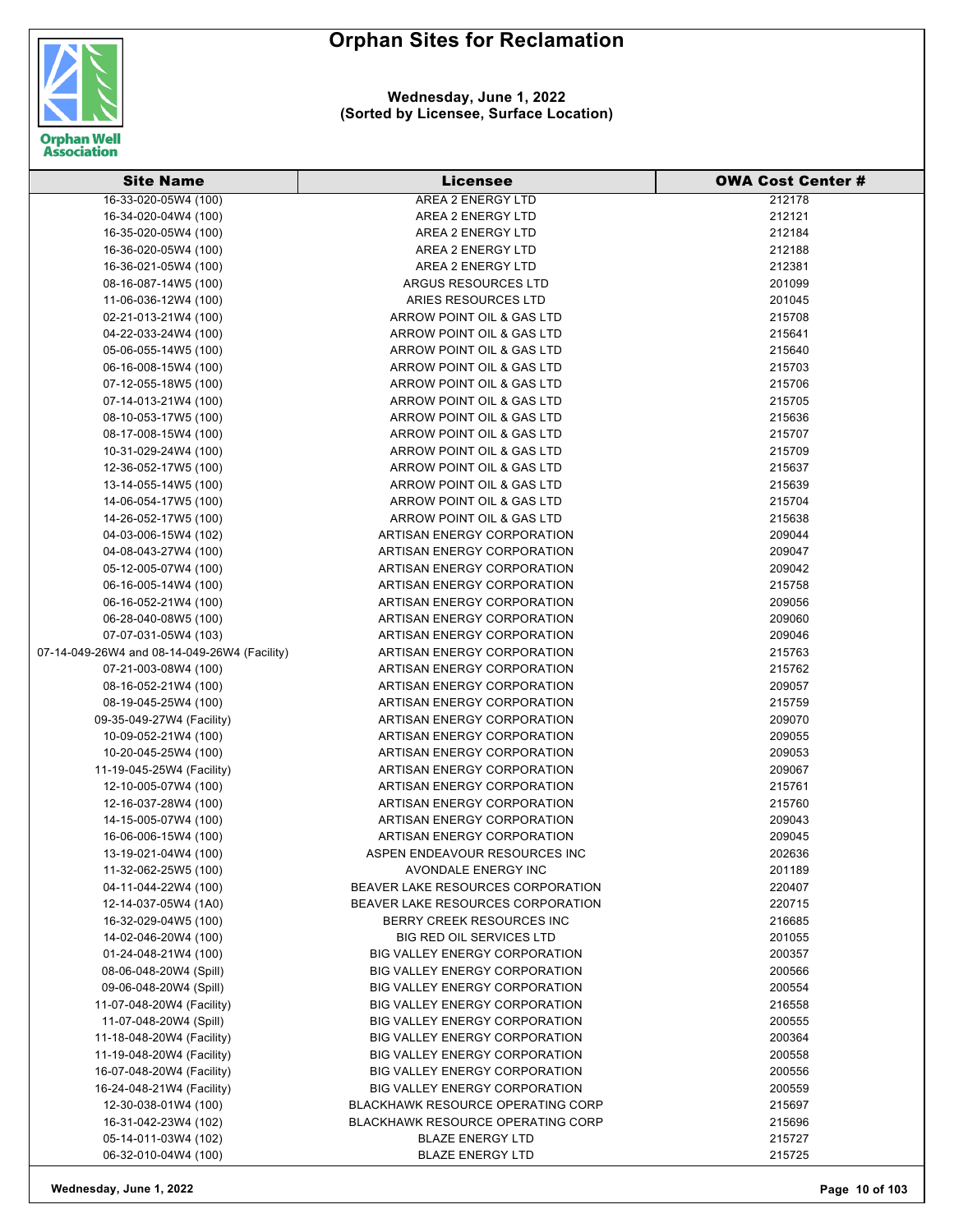

| <b>Site Name</b>                                   | Licensee                                                           | <b>OWA Cost Center #</b> |
|----------------------------------------------------|--------------------------------------------------------------------|--------------------------|
| 09-04-012-05W4 (100)                               | <b>BLAZE ENERGY LTD</b>                                            | 215729                   |
| 10-02-011-03W4 (102)                               | <b>BLAZE ENERGY LTD</b>                                            | 215715                   |
| 12-05-011-04W4 (100)                               | <b>BLAZE ENERGY LTD</b>                                            | 215713                   |
| 12-18-031-18W4 (100)                               | <b>BLAZE ENERGY LTD</b>                                            | 215731                   |
| 14-34-010-04W4 (100)                               | <b>BLAZE ENERGY LTD</b>                                            | 215730                   |
| 16-09-011-04W4 (100)                               | <b>BLAZE ENERGY LTD</b>                                            | 215716                   |
| 16-10-010-04W4 (100)                               | <b>BLAZE ENERGY LTD</b>                                            | 215723                   |
| 16-14-010-04W4 (100)                               | <b>BLAZE ENERGY LTD</b>                                            | 215721                   |
| 16-16-011-03W4 (100)                               | <b>BLAZE ENERGY LTD</b>                                            | 215726                   |
| 16-22-010-04W4 (100)                               | <b>BLAZE ENERGY LTD</b>                                            | 215720                   |
| 16-24-010-04W4 (100)                               | <b>BLAZE ENERGY LTD</b>                                            | 215722                   |
| 16-28-011-03W4 (100)                               | <b>BLAZE ENERGY LTD</b>                                            | 215718                   |
| 16-29-011-03W4 (100)                               | <b>BLAZE ENERGY LTD</b>                                            | 215724                   |
| 16-34-010-04W4 (100)                               | <b>BLAZE ENERGY LTD</b>                                            | 215714                   |
| 16-36-010-04W4 (102)                               | <b>BLAZE ENERGY LTD</b>                                            | 215717                   |
| 02-08-003-20W4 (100)                               | <b>BNP RESOURCES INC</b>                                           | 201759                   |
| 08-01-027-13W4 (100/07-01)                         | <b>BNP RESOURCES INC</b>                                           | 216296                   |
|                                                    | <b>BNP RESOURCES INC</b>                                           | 201760                   |
| 11-08-003-20W4 (100)<br>12-04-003-20W4 (102/05-04) | <b>BNP RESOURCES INC</b>                                           | 201757                   |
|                                                    |                                                                    | 216330                   |
| 13-33-081-06W6 (100)                               | <b>BNP RESOURCES INC</b>                                           |                          |
| 16-05-003-20W4 (Facility)                          | <b>BNP RESOURCES INC</b>                                           | 201758                   |
| 12-26-049-27W4 (100)                               | <b>BONNIE GLEN RESOURCES LTD</b>                                   | 200260                   |
| 02-02-090-13W5 (100)                               | <b>BORDER PETROLEUM LIMITED</b>                                    | 214205                   |
| 02-14-049-01W4 (100)                               | BORDER PETROLEUM LIMITED                                           | 214177                   |
| 02-14-049-01W4 (1C0)                               | BORDER PETROLEUM LIMITED                                           | 214178                   |
| 02-28-053-18W4 (100)                               | BORDER PETROLEUM LIMITED                                           | 214183                   |
| 03-04-058-11W5 (100)                               | <b>BORDER PETROLEUM LIMITED</b>                                    | 214188                   |
| 06-22-082-09W6 (100)                               | <b>BORDER PETROLEUM LIMITED</b>                                    | 214206                   |
| 06-23-080-17W5 (100)                               | <b>BORDER PETROLEUM LIMITED</b>                                    | 214192                   |
| 07-14-049-01W4 (1B0)                               | BORDER PETROLEUM LIMITED                                           | 214179                   |
| 07-14-049-01W4 (1D0)                               | <b>BORDER PETROLEUM LIMITED</b>                                    | 214180                   |
| 07-19-083-14W5 (100)                               | <b>BORDER PETROLEUM LIMITED</b>                                    | 214193                   |
| 08-02-053-08W5 (Multi)                             | <b>BORDER PETROLEUM LIMITED</b><br><b>BORDER PETROLEUM LIMITED</b> | 216186                   |
| 09-08-059-10W5 (102)<br>09-11-085-10W5 (102)       |                                                                    | 214190<br>214194         |
|                                                    | <b>BORDER PETROLEUM LIMITED</b>                                    |                          |
| 10-07-059-10W5 (100/07-07)<br>10-32-082-09W6 (100) | <b>BORDER PETROLEUM LIMITED</b><br><b>BORDER PETROLEUM LIMITED</b> | 214189<br>214210         |
|                                                    | <b>BORDER PETROLEUM LIMITED</b>                                    | 214204                   |
| 11-09-087-14W5 (100)                               | BORDER PETROLEUM LIMITED                                           |                          |
| 11-16-059-13W5 (100)                               | <b>BORDER PETROLEUM LIMITED</b>                                    | 214191<br>214199         |
| 13-36-085-11W5 (100)<br>14-04-049-25W4 (103)       | <b>BORDER PETROLEUM LIMITED</b>                                    |                          |
| 14-26-082-09W6 (100)                               | <b>BORDER PETROLEUM LIMITED</b>                                    | 214181<br>214208         |
| 14-28-049-26W4 (103)                               | <b>BORDER PETROLEUM LIMITED</b>                                    | 214182                   |
| 14-28-082-09W6 (100)                               | <b>BORDER PETROLEUM LIMITED</b>                                    | 214209                   |
| 14-35-086-11W5 (102)                               | <b>BORDER PETROLEUM LIMITED</b>                                    | 214203                   |
| 16-05-055-09W5 (Facility)                          | <b>BORDER PETROLEUM LIMITED</b>                                    | 219364                   |
| 16-36-085-11W5 (100)                               | <b>BORDER PETROLEUM LIMITED</b>                                    | 214200                   |
| 01-04-040-01W4 (100)                               | <b>BOW RIVER ENERGY LTD</b>                                        |                          |
|                                                    | <b>BOW RIVER ENERGY LTD</b>                                        | 221499                   |
| 01-15-041-04W4 (100)<br>01-24-040-03W4 (100)       | <b>BOW RIVER ENERGY LTD</b>                                        | 221500<br>221501         |
| 02-10-041-05W4 (100/15-03)                         | <b>BOW RIVER ENERGY LTD</b>                                        | 221502                   |
| 02-22-041-04W4 (103)                               | <b>BOW RIVER ENERGY LTD</b>                                        | 221503                   |
| 02-32-032-06W4 (100)                               | <b>BOW RIVER ENERGY LTD</b>                                        | 221504                   |
| 03-02-041-04W4 (Facility)                          | <b>BOW RIVER ENERGY LTD</b>                                        | 221505                   |
| 03-10-042-03W4 (100)                               | <b>BOW RIVER ENERGY LTD</b>                                        | 221506                   |
| 03-22-045-05W4 (100)                               | <b>BOW RIVER ENERGY LTD</b>                                        | 221507                   |
| 03-24-040-03W4 (1A0)                               |                                                                    |                          |
|                                                    | <b>BOW RIVER ENERGY LTD</b>                                        | 221508                   |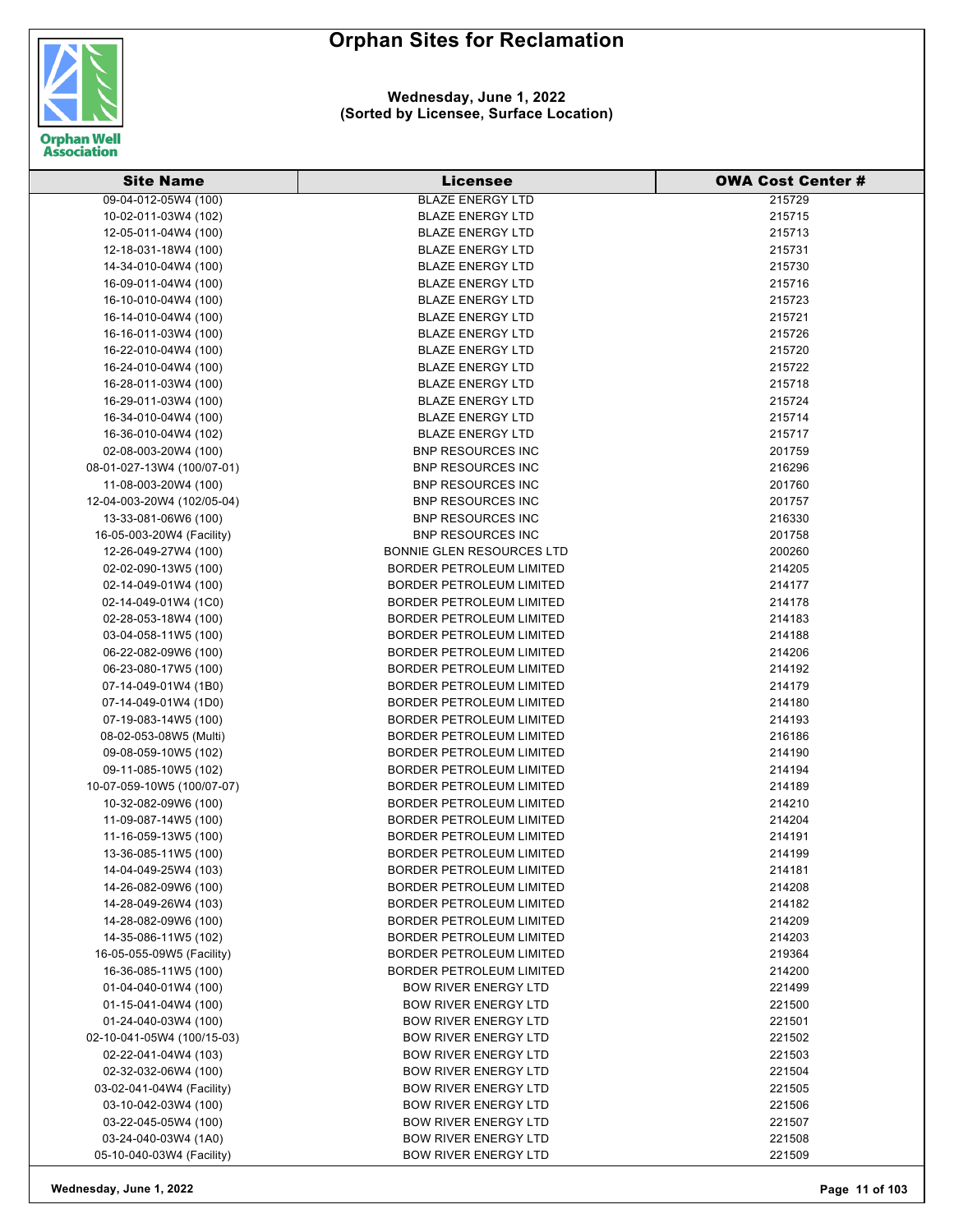

#### **Wednesday, June 1, 2022 (Sorted by Licensee, Surface Location)**

| <b>Site Name</b>                             | <b>Licensee</b>                                     | <b>OWA Cost Center #</b> |
|----------------------------------------------|-----------------------------------------------------|--------------------------|
| 05-22-041-04W4 (104)                         | <b>BOW RIVER ENERGY LTD</b>                         | 221510                   |
| 05-32-039-04W4 (102)                         | <b>BOW RIVER ENERGY LTD</b>                         | 221511                   |
| 06-13-039-10W4 (100) - WIPA                  | <b>BOW RIVER ENERGY LTD</b>                         | 221699                   |
| 06-24-040-03W4 (Multi)                       | <b>BOW RIVER ENERGY LTD</b>                         | 221542                   |
| 07-02-041-04W4 (Facility)                    | <b>BOW RIVER ENERGY LTD</b>                         | 221512                   |
| 07-03-041-05W4 (100/08-03)                   | <b>BOW RIVER ENERGY LTD</b>                         | 221513                   |
| 07-09-042-03W4 (100)                         | <b>BOW RIVER ENERGY LTD</b>                         | 221514                   |
| 07-21-041-04W4 and 08-21-041-04W4 (Multi)    | <b>BOW RIVER ENERGY LTD</b>                         | 221543                   |
| 07-35-033-06W4 (100)                         | <b>BOW RIVER ENERGY LTD</b>                         | 221515                   |
| 08-23-041-04W4 (102)                         | <b>BOW RIVER ENERGY LTD</b>                         | 221516                   |
| 09-34-040-05W4 (100/16-34)                   | <b>BOW RIVER ENERGY LTD</b>                         | 221517                   |
| 10-01-039-01W4 (100) - WIPA                  | <b>BOW RIVER ENERGY LTD</b>                         | 221697                   |
| 10-02-041-08W4 (102)                         | <b>BOW RIVER ENERGY LTD</b>                         | 221518                   |
| 10-16-041-05W4 (100)                         | <b>BOW RIVER ENERGY LTD</b>                         | 221519                   |
| 10-19-041-04W4 (Facility)                    | <b>BOW RIVER ENERGY LTD</b>                         | 221544                   |
| 10-21-041-04W4 (103)                         | <b>BOW RIVER ENERGY LTD</b>                         | 221520                   |
| 10-23-041-04W4 (100/08-23)                   | <b>BOW RIVER ENERGY LTD</b>                         | 221521                   |
| 10-34-039-05W4 (100)                         | <b>BOW RIVER ENERGY LTD</b>                         | 221522                   |
| 11-02-041-04W4 (Facility)                    | <b>BOW RIVER ENERGY LTD</b>                         | 221523                   |
| 11-10-041-05W4 (100)                         | <b>BOW RIVER ENERGY LTD</b>                         | 221524                   |
| 11-22-041-04W4 (100)                         | <b>BOW RIVER ENERGY LTD</b>                         | 221525                   |
| 11-24-040-03W4 (102)                         | <b>BOW RIVER ENERGY LTD</b>                         | 221526                   |
| 12-14-041-04W4 (Facility)                    | <b>BOW RIVER ENERGY LTD</b>                         | 221545                   |
| 12-18-041-03W4 (106)                         | <b>BOW RIVER ENERGY LTD</b>                         | 221528                   |
| 12-21-041-04W4 (103/11-21)                   | <b>BOW RIVER ENERGY LTD</b>                         | 221547                   |
| 13-01-041-04W4 (100)                         | <b>BOW RIVER ENERGY LTD</b>                         | 221529                   |
| 13-06-035-11W4 (100)                         | <b>BOW RIVER ENERGY LTD</b>                         | 221530                   |
| 13-15-041-04W4 (102)                         | <b>BOW RIVER ENERGY LTD</b>                         | 221531                   |
| 13-15-041-05W4 (100)                         | <b>BOW RIVER ENERGY LTD</b>                         | 221532                   |
| 13-21-041-04W4 (104)                         | <b>BOW RIVER ENERGY LTD</b>                         | 221533                   |
| 14-21-041-04W4 (100/13-21)                   | <b>BOW RIVER ENERGY LTD</b>                         | 221534                   |
| 14-24-040-03W4 (1A0)                         | <b>BOW RIVER ENERGY LTD</b>                         | 221535                   |
| 14-24-040-03W4 (1C0)                         | <b>BOW RIVER ENERGY LTD</b>                         | 221536                   |
| 15-10-040-02W4 (Facility)                    | <b>BOW RIVER ENERGY LTD</b>                         | 221537                   |
| 15-15-033-07W4 (100)                         | <b>BOW RIVER ENERGY LTD</b>                         | 221538                   |
| 15-33-032-06W4 (100)                         | <b>BOW RIVER ENERGY LTD</b>                         | 221539                   |
| 16-15-041-04W4 (102)                         | <b>BOW RIVER ENERGY LTD</b>                         | 221540                   |
| 10-24-038-13W4 (100)                         | BRADLEY OIL & GAS INC                               | 209577                   |
| 06-15-082-03W6 (100)                         | <b>BRIXTON ENERGY CORP</b>                          | 202610                   |
| 13-28-012-15W4 (100)                         | <b>BRIXTON ENERGY CORP</b>                          | 202608                   |
| 14-28-012-15W4 (100)                         | <b>BRIXTON ENERGY CORP</b>                          | 202609                   |
| 01-08-069-22W5 (100)                         | <b>BRL ENTERPRISES INC</b>                          | 203608                   |
| 10-21-011-03W4 (100)                         | <b>BRL ENTERPRISES INC</b>                          | 203605                   |
| 03-17-011-13W4 (102)                         | <b>BROOKS OIL &amp; GAS LTD</b>                     | 203356                   |
| 15-02-011-13W4 (100)                         | <b>BROOKS OIL &amp; GAS LTD</b>                     | 203355                   |
| 06-16-103-22W5 (100)                         | CALVER RESOURCES INC                                | 212756                   |
| 06-19-104-24W5 (100)                         | CALVER RESOURCES INC                                | 212758                   |
| 06-23-104-21W5 (100)<br>06-25-104-21W5 (100) | CALVER RESOURCES INC<br><b>CALVER RESOURCES INC</b> | 202239<br>202241         |
|                                              | <b>CALVER RESOURCES INC</b>                         |                          |
| 06-26-102-23W5 (100)<br>06-26-104-21W5 (100) | CALVER RESOURCES INC                                | 202236<br>202243         |
| 06-35-104-21W5 (100)                         | CALVER RESOURCES INC                                | 202245                   |
| 06-36-104-21W5 (100)                         | CALVER RESOURCES INC                                | 202247                   |
| 07-25-046-19W4 (100)                         | CALVER RESOURCES INC                                | 212751                   |
| 11-27-102-23W5 (100)                         | CALVER RESOURCES INC                                | 202237                   |
| 12-23-102-23W5 (100)                         | CALVER RESOURCES INC                                | 212752                   |
| 12-34-102-23W5 (100)                         | CALVER RESOURCES INC                                | 212753                   |
| 13-06-103-22W5 (100)                         | CALVER RESOURCES INC                                | 212754                   |

**Wednesday, June 1, 2022 Page 12 of 103**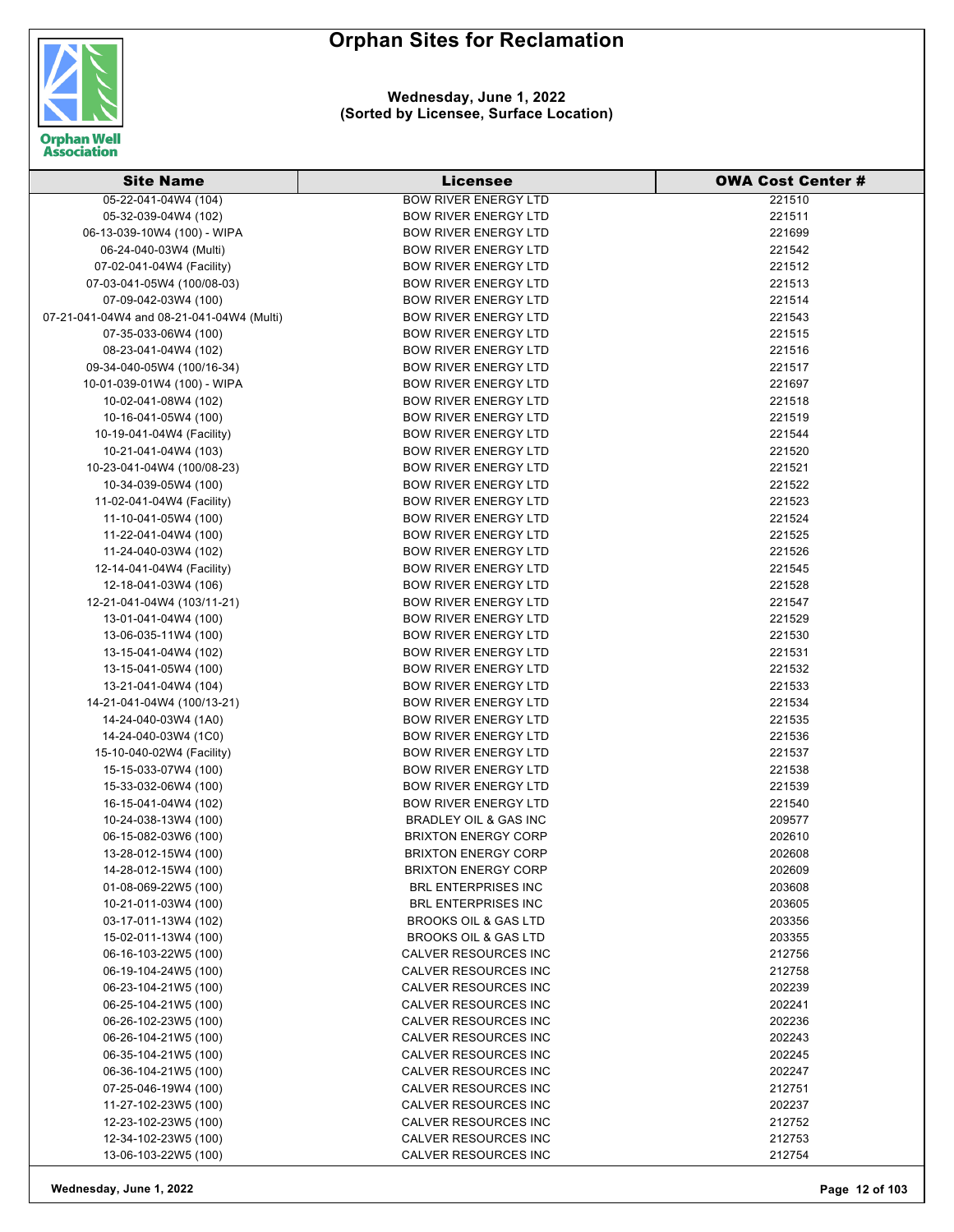

**Wednesday, June 1, 2022 (Sorted by Licensee, Surface Location)**

| <b>Site Name</b>                                   | <b>Licensee</b>                                                 | <b>OWA Cost Center #</b> |
|----------------------------------------------------|-----------------------------------------------------------------|--------------------------|
| 15-08-103-22W5 (100)                               | <b>CALVER RESOURCES INC</b>                                     | 212755                   |
| 15-23-104-21W5 (100)                               | CALVER RESOURCES INC                                            | 202240                   |
| 15-25-104-21W5 (100)                               | CALVER RESOURCES INC                                            | 202242                   |
| 15-26-104-21W5 (100)                               | <b>CALVER RESOURCES INC</b>                                     | 202244                   |
| 15-36-104-21W5 (100)                               | CALVER RESOURCES INC                                            | 202248                   |
| 16-22-102-23W5 (100)                               | CALVER RESOURCES INC                                            | 202235                   |
| 04-04-036-05W5 (Facility)                          | <b>CAMINO INDUSTRIES INC</b>                                    | 204527                   |
| 06-18-009-08W4 (Multi)                             | CANADA WEST RESOURCES INC                                       | 215849                   |
| 13-25-045-20W4 (100)                               | CANADIAN AMERICAN ROYALTIES LIMITED                             | 202642                   |
| 01-04-038-04W4 (100)                               | CANADIAN COYOTE ENERGY LTD                                      | 213082                   |
| 01-04-086-19W5 (100)                               | CANADIAN COYOTE ENERGY LTD                                      | 205628                   |
| 01-10-040-13W4 (Facility)                          | CANADIAN COYOTE ENERGY LTD                                      | 205642                   |
| 01-14-040-13W4 (100)                               | CANADIAN COYOTE ENERGY LTD                                      | 213119                   |
| 01-17-038-04W4 (1D0)                               | CANADIAN COYOTE ENERGY LTD                                      | 213088                   |
| 01-17-038-04W4 (Facility)                          | CANADIAN COYOTE ENERGY LTD                                      | 213145                   |
| 01-24-040-04W4 (Facility)                          | CANADIAN COYOTE ENERGY LTD                                      | 205641                   |
| 01-30-036-08W4 (102/08-29)                         | CANADIAN COYOTE ENERGY LTD                                      | 205460                   |
| 01-31-037-03W4 (100)                               | CANADIAN COYOTE ENERGY LTD                                      | 213061                   |
| 01-36-040-13W4 (Multi)                             | <b>CANADIAN COYOTE ENERGY LTD</b>                               | 215852                   |
| 02-03-039-10W4 (100)                               | CANADIAN COYOTE ENERGY LTD                                      | 205490                   |
| 02-09-051-11W4 (100)                               | <b>CANADIAN COYOTE ENERGY LTD</b>                               | 205595                   |
|                                                    |                                                                 |                          |
| 02-14-040-13W4 (100)                               | CANADIAN COYOTE ENERGY LTD                                      | 210818                   |
| 02-18-038-15W4 (102)                               | CANADIAN COYOTE ENERGY LTD<br><b>CANADIAN COYOTE ENERGY LTD</b> | 205481                   |
| 02-31-037-04W4 (1B0)                               |                                                                 | 213070                   |
| 02-31-037-04W4 (1D0)                               | CANADIAN COYOTE ENERGY LTD                                      | 213071                   |
| 02-32-004-23W4 (100)                               | CANADIAN COYOTE ENERGY LTD                                      | 213054                   |
| 02-32-037-04W4 (100/15-29)                         | CANADIAN COYOTE ENERGY LTD                                      | 213067                   |
| 02-35-038-16W4 (100)                               | CANADIAN COYOTE ENERGY LTD                                      | 210813                   |
| 02-36-037-04W4 (Multi)                             | CANADIAN COYOTE ENERGY LTD                                      | 215789                   |
| 03-05-038-04W4 (102/04-05)                         | CANADIAN COYOTE ENERGY LTD                                      | 213083                   |
| 03-05-038-04W4 (Multi)                             | CANADIAN COYOTE ENERGY LTD                                      | 215791                   |
| 03-10-040-13W4 (102/07-10)                         | CANADIAN COYOTE ENERGY LTD                                      | 205522                   |
| 03-10-040-13W4 (105/06-10)<br>03-13-037-05W4 (100) | CANADIAN COYOTE ENERGY LTD<br>CANADIAN COYOTE ENERGY LTD        | 213106<br>213078         |
|                                                    | CANADIAN COYOTE ENERGY LTD                                      | 213121                   |
| 03-14-040-13W4 (102)<br>03-31-040-12W4 (100)       | <b>CANADIAN COYOTE ENERGY LTD</b>                               | 213099                   |
| 03-32-037-04W4 (100)                               | <b>CANADIAN COYOTE ENERGY LTD</b>                               | 213072                   |
|                                                    | CANADIAN COYOTE ENERGY LTD                                      | 213074                   |
| 03-35-037-04W4 (1C0/02-35)<br>03-35-037-21W4 (100) | CANADIAN COYOTE ENERGY LTD                                      | 213079                   |
| 03-36-038-17W4 (100)                               | <b>CANADIAN COYOTE ENERGY LTD</b>                               | 213094                   |
| 04-06-041-13W4 (Facility)                          | CANADIAN COYOTE ENERGY LTD                                      | 210827                   |
| 04-09-034-07W4 (100)                               | CANADIAN COYOTE ENERGY LTD                                      | 213056                   |
| 04-15-040-13W4 (Facility)                          | <b>CANADIAN COYOTE ENERGY LTD</b>                               | 205646                   |
| 04-15-040-13W4 (Multi)                             | <b>CANADIAN COYOTE ENERGY LTD</b>                               | 216168                   |
| 04-17-097-10W5 (100)                               | <b>CANADIAN COYOTE ENERGY LTD</b>                               | 213144                   |
| 04-20-052-13W4 (100)                               | <b>CANADIAN COYOTE ENERGY LTD</b>                               | 213142                   |
| 04-24-040-16W4 (102/01-23)                         | CANADIAN COYOTE ENERGY LTD                                      | 205593                   |
| 04-27-038-03W4 (Facility 2)                        | CANADIAN COYOTE ENERGY LTD                                      | 205638                   |
| 04-28-037-04W4 (100)                               | CANADIAN COYOTE ENERGY LTD                                      | 213064                   |
| 04-30-052-13W4 (100/01-25)                         | <b>CANADIAN COYOTE ENERGY LTD</b>                               | 205609                   |
| 04-31-040-12W4 (103)                               | <b>CANADIAN COYOTE ENERGY LTD</b>                               | 205512                   |
| 04-31-040-12W4 (1C0/05-31)                         | <b>CANADIAN COYOTE ENERGY LTD</b>                               | 213101                   |
| 04-31-040-12W4 (Multi)                             | CANADIAN COYOTE ENERGY LTD                                      | 215803                   |
| 04-31-041-13W4 (100/05-30)                         | CANADIAN COYOTE ENERGY LTD                                      | 205594                   |
| 05-06-095-08W5 (100)                               | CANADIAN COYOTE ENERGY LTD                                      | 205629                   |
| 05-13-039-10W4 (100)                               | CANADIAN COYOTE ENERGY LTD                                      | 205494                   |
| 05-15-040-13W4 (100)                               | CANADIAN COYOTE ENERGY LTD                                      | 205552                   |
| 05-15-040-13W4 (107/08-16)                         | CANADIAN COYOTE ENERGY LTD                                      | 213125                   |
|                                                    |                                                                 |                          |

**Wednesday, June 1, 2022 Page 13 of 103**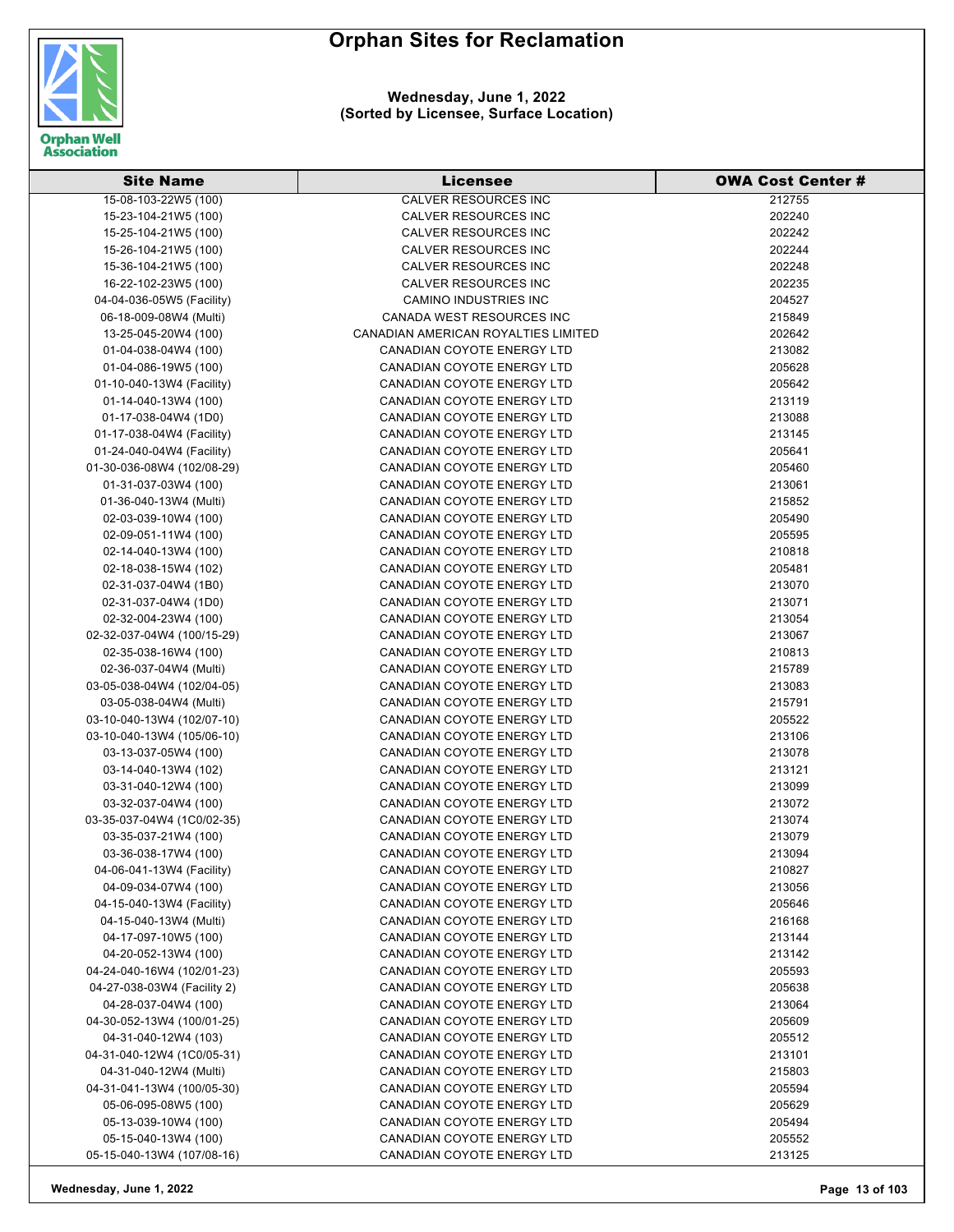



**Wednesday, June 1, 2022 (Sorted by Licensee, Surface Location)**

| 05-15-040-13W4 (1D0/08-16)<br><b>CANADIAN COYOTE ENERGY LTD</b><br>213126<br>05-15-040-13W4 and 06-15-040-13W4 (Multi)<br>216167<br>CANADIAN COYOTE ENERGY LTD<br>CANADIAN COYOTE ENERGY LTD<br>213059<br>05-17-036-04W4 (100)<br>213100<br>05-31-040-12W4 (103)<br>CANADIAN COYOTE ENERGY LTD<br><b>CANADIAN COYOTE ENERGY LTD</b><br>205506<br>06-02-039-16W4 (100)<br><b>CANADIAN COYOTE ENERGY LTD</b><br>205489<br>06-06-038-28W4 (100)<br>06-08-039-13W4 (100)<br>CANADIAN COYOTE ENERGY LTD<br>205499<br>CANADIAN COYOTE ENERGY LTD<br>205519<br>06-10-040-13W4 (100)<br>CANADIAN COYOTE ENERGY LTD<br>205520<br>06-10-040-13W4 (102)<br>06-10-040-13W4 (Multi)<br>CANADIAN COYOTE ENERGY LTD<br>215825<br>06-11-040-13W4 (104)<br>CANADIAN COYOTE ENERGY LTD<br>205537<br>CANADIAN COYOTE ENERGY LTD<br>213092<br>06-12-038-05W4 (100)<br>06-15-040-13W4 (Facility)<br>CANADIAN COYOTE ENERGY LTD<br>205647<br>CANADIAN COYOTE ENERGY LTD<br>205502<br>06-22-039-13W4 (100/12-22)<br>06-33-038-10W4 (100)<br>CANADIAN COYOTE ENERGY LTD<br>205474<br>CANADIAN COYOTE ENERGY LTD<br>205517<br>07-02-040-13W4 (100)<br>CANADIAN COYOTE ENERGY LTD<br>205521<br>07-10-040-13W4 (100)<br>CANADIAN COYOTE ENERGY LTD<br>216142<br>07-13-011-14W4 (Multi)<br>CANADIAN COYOTE ENERGY LTD<br>07-16-040-13W4 (104)<br>213124<br>CANADIAN COYOTE ENERGY LTD<br>205630<br>07-26-096-10W5 (100)<br>CANADIAN COYOTE ENERGY LTD<br>205633<br>07-29-097-10W5 (100)<br>CANADIAN COYOTE ENERGY LTD<br>205541<br>08-11-040-13W4 (105)<br>08-11-040-13W4 (Facility 1)<br>CANADIAN COYOTE ENERGY LTD<br>205643<br>08-11-040-13W4 (Facility 2)<br><b>CANADIAN COYOTE ENERGY LTD</b><br>205644<br>08-11-040-14W4 (100/04-11)<br>CANADIAN COYOTE ENERGY LTD<br>205592<br>08-20-038-15W4 (100)<br>CANADIAN COYOTE ENERGY LTD<br>205482<br>205587<br>08-36-040-13W4 (102)<br>CANADIAN COYOTE ENERGY LTD<br>205586<br>08-36-040-13W4 (102/07-36)<br>CANADIAN COYOTE ENERGY LTD<br>CANADIAN COYOTE ENERGY LTD<br>205650<br>08-36-040-13W4 (Facility)<br>08-36-040-13W4 (Multi)<br>CANADIAN COYOTE ENERGY LTD<br>216189<br>09-04-039-15W4 (100)<br>CANADIAN COYOTE ENERGY LTD<br>213098<br>CANADIAN COYOTE ENERGY LTD<br>215850<br>09-10-040-13W4 (Multi)<br>CANADIAN COYOTE ENERGY LTD<br>205542<br>09-11-040-13W4 (100)<br>CANADIAN COYOTE ENERGY LTD<br>215848<br>09-16-040-13W4 (Multi)<br>09-16-040-13W4 and 10-16-040-13W4 (Multi)<br>216208<br>CANADIAN COYOTE ENERGY LTD<br>CANADIAN COYOTE ENERGY LTD<br>205600<br>09-16-052-13W4 (100)<br>CANADIAN COYOTE ENERGY LTD<br>213089<br>09-17-038-04W4 (100)<br>09-17-038-04W4 (100/16-17)<br>CANADIAN COYOTE ENERGY LTD<br>213090<br>09-29-037-04W4 (100)<br>CANADIAN COYOTE ENERGY LTD<br>213065<br>09-32-037-04W4 (100)<br>CANADIAN COYOTE ENERGY LTD<br>213073<br>09-36-040-13W4 (102)<br>CANADIAN COYOTE ENERGY LTD<br>213136<br>09-36-040-13W4 (1W0/12-31)<br>CANADIAN COYOTE ENERGY LTD<br>205516<br>CANADIAN COYOTE ENERGY LTD<br>213057<br>10-02-034-08W4 (100)<br>10-11-040-13W4 (100)<br><b>CANADIAN COYOTE ENERGY LTD</b><br>210817<br>CANADIAN COYOTE ENERGY LTD<br>215839<br>10-11-040-13W4 (Multi)<br><b>CANADIAN COYOTE ENERGY LTD</b><br>10-13-060-20W5 (102)<br>205623<br>CANADIAN COYOTE ENERGY LTD<br>10-16-038-10W4 (100)<br>205468<br>10-25-039-14W4 (100)<br>CANADIAN COYOTE ENERGY LTD<br>205505<br>10-30-037-04W4 (Multi)<br>CANADIAN COYOTE ENERGY LTD<br>215851<br>10-32-039-13W4 (100/14-32)<br><b>CANADIAN COYOTE ENERGY LTD</b><br>205504<br>205626<br>10-33-085-19W5 (100)<br>CANADIAN COYOTE ENERGY LTD<br>205487<br>10-35-038-16W4 (100)<br>CANADIAN COYOTE ENERGY LTD<br>CANADIAN COYOTE ENERGY LTD<br>213081<br>11-01-038-04W4 (100)<br>11-05-038-04W4 (1C0)<br>CANADIAN COYOTE ENERGY LTD<br>213086 | <b>Site Name</b>         | <b>Licensee</b>            | <b>OWA Cost Center#</b> |
|-------------------------------------------------------------------------------------------------------------------------------------------------------------------------------------------------------------------------------------------------------------------------------------------------------------------------------------------------------------------------------------------------------------------------------------------------------------------------------------------------------------------------------------------------------------------------------------------------------------------------------------------------------------------------------------------------------------------------------------------------------------------------------------------------------------------------------------------------------------------------------------------------------------------------------------------------------------------------------------------------------------------------------------------------------------------------------------------------------------------------------------------------------------------------------------------------------------------------------------------------------------------------------------------------------------------------------------------------------------------------------------------------------------------------------------------------------------------------------------------------------------------------------------------------------------------------------------------------------------------------------------------------------------------------------------------------------------------------------------------------------------------------------------------------------------------------------------------------------------------------------------------------------------------------------------------------------------------------------------------------------------------------------------------------------------------------------------------------------------------------------------------------------------------------------------------------------------------------------------------------------------------------------------------------------------------------------------------------------------------------------------------------------------------------------------------------------------------------------------------------------------------------------------------------------------------------------------------------------------------------------------------------------------------------------------------------------------------------------------------------------------------------------------------------------------------------------------------------------------------------------------------------------------------------------------------------------------------------------------------------------------------------------------------------------------------------------------------------------------------------------------------------------------------------------------------------------------------------------------------------------------------------------------------------------------------------------------------------------------------------------------------------------------------------------------------------------------------------------------------------------------------------------------------------------------------------------------------------------------------------------------------------------------------------------------------------------------------------------------------------------------------------|--------------------------|----------------------------|-------------------------|
|                                                                                                                                                                                                                                                                                                                                                                                                                                                                                                                                                                                                                                                                                                                                                                                                                                                                                                                                                                                                                                                                                                                                                                                                                                                                                                                                                                                                                                                                                                                                                                                                                                                                                                                                                                                                                                                                                                                                                                                                                                                                                                                                                                                                                                                                                                                                                                                                                                                                                                                                                                                                                                                                                                                                                                                                                                                                                                                                                                                                                                                                                                                                                                                                                                                                                                                                                                                                                                                                                                                                                                                                                                                                                                                                                                         |                          |                            |                         |
|                                                                                                                                                                                                                                                                                                                                                                                                                                                                                                                                                                                                                                                                                                                                                                                                                                                                                                                                                                                                                                                                                                                                                                                                                                                                                                                                                                                                                                                                                                                                                                                                                                                                                                                                                                                                                                                                                                                                                                                                                                                                                                                                                                                                                                                                                                                                                                                                                                                                                                                                                                                                                                                                                                                                                                                                                                                                                                                                                                                                                                                                                                                                                                                                                                                                                                                                                                                                                                                                                                                                                                                                                                                                                                                                                                         |                          |                            |                         |
|                                                                                                                                                                                                                                                                                                                                                                                                                                                                                                                                                                                                                                                                                                                                                                                                                                                                                                                                                                                                                                                                                                                                                                                                                                                                                                                                                                                                                                                                                                                                                                                                                                                                                                                                                                                                                                                                                                                                                                                                                                                                                                                                                                                                                                                                                                                                                                                                                                                                                                                                                                                                                                                                                                                                                                                                                                                                                                                                                                                                                                                                                                                                                                                                                                                                                                                                                                                                                                                                                                                                                                                                                                                                                                                                                                         |                          |                            |                         |
|                                                                                                                                                                                                                                                                                                                                                                                                                                                                                                                                                                                                                                                                                                                                                                                                                                                                                                                                                                                                                                                                                                                                                                                                                                                                                                                                                                                                                                                                                                                                                                                                                                                                                                                                                                                                                                                                                                                                                                                                                                                                                                                                                                                                                                                                                                                                                                                                                                                                                                                                                                                                                                                                                                                                                                                                                                                                                                                                                                                                                                                                                                                                                                                                                                                                                                                                                                                                                                                                                                                                                                                                                                                                                                                                                                         |                          |                            |                         |
|                                                                                                                                                                                                                                                                                                                                                                                                                                                                                                                                                                                                                                                                                                                                                                                                                                                                                                                                                                                                                                                                                                                                                                                                                                                                                                                                                                                                                                                                                                                                                                                                                                                                                                                                                                                                                                                                                                                                                                                                                                                                                                                                                                                                                                                                                                                                                                                                                                                                                                                                                                                                                                                                                                                                                                                                                                                                                                                                                                                                                                                                                                                                                                                                                                                                                                                                                                                                                                                                                                                                                                                                                                                                                                                                                                         |                          |                            |                         |
|                                                                                                                                                                                                                                                                                                                                                                                                                                                                                                                                                                                                                                                                                                                                                                                                                                                                                                                                                                                                                                                                                                                                                                                                                                                                                                                                                                                                                                                                                                                                                                                                                                                                                                                                                                                                                                                                                                                                                                                                                                                                                                                                                                                                                                                                                                                                                                                                                                                                                                                                                                                                                                                                                                                                                                                                                                                                                                                                                                                                                                                                                                                                                                                                                                                                                                                                                                                                                                                                                                                                                                                                                                                                                                                                                                         |                          |                            |                         |
|                                                                                                                                                                                                                                                                                                                                                                                                                                                                                                                                                                                                                                                                                                                                                                                                                                                                                                                                                                                                                                                                                                                                                                                                                                                                                                                                                                                                                                                                                                                                                                                                                                                                                                                                                                                                                                                                                                                                                                                                                                                                                                                                                                                                                                                                                                                                                                                                                                                                                                                                                                                                                                                                                                                                                                                                                                                                                                                                                                                                                                                                                                                                                                                                                                                                                                                                                                                                                                                                                                                                                                                                                                                                                                                                                                         |                          |                            |                         |
|                                                                                                                                                                                                                                                                                                                                                                                                                                                                                                                                                                                                                                                                                                                                                                                                                                                                                                                                                                                                                                                                                                                                                                                                                                                                                                                                                                                                                                                                                                                                                                                                                                                                                                                                                                                                                                                                                                                                                                                                                                                                                                                                                                                                                                                                                                                                                                                                                                                                                                                                                                                                                                                                                                                                                                                                                                                                                                                                                                                                                                                                                                                                                                                                                                                                                                                                                                                                                                                                                                                                                                                                                                                                                                                                                                         |                          |                            |                         |
|                                                                                                                                                                                                                                                                                                                                                                                                                                                                                                                                                                                                                                                                                                                                                                                                                                                                                                                                                                                                                                                                                                                                                                                                                                                                                                                                                                                                                                                                                                                                                                                                                                                                                                                                                                                                                                                                                                                                                                                                                                                                                                                                                                                                                                                                                                                                                                                                                                                                                                                                                                                                                                                                                                                                                                                                                                                                                                                                                                                                                                                                                                                                                                                                                                                                                                                                                                                                                                                                                                                                                                                                                                                                                                                                                                         |                          |                            |                         |
|                                                                                                                                                                                                                                                                                                                                                                                                                                                                                                                                                                                                                                                                                                                                                                                                                                                                                                                                                                                                                                                                                                                                                                                                                                                                                                                                                                                                                                                                                                                                                                                                                                                                                                                                                                                                                                                                                                                                                                                                                                                                                                                                                                                                                                                                                                                                                                                                                                                                                                                                                                                                                                                                                                                                                                                                                                                                                                                                                                                                                                                                                                                                                                                                                                                                                                                                                                                                                                                                                                                                                                                                                                                                                                                                                                         |                          |                            |                         |
|                                                                                                                                                                                                                                                                                                                                                                                                                                                                                                                                                                                                                                                                                                                                                                                                                                                                                                                                                                                                                                                                                                                                                                                                                                                                                                                                                                                                                                                                                                                                                                                                                                                                                                                                                                                                                                                                                                                                                                                                                                                                                                                                                                                                                                                                                                                                                                                                                                                                                                                                                                                                                                                                                                                                                                                                                                                                                                                                                                                                                                                                                                                                                                                                                                                                                                                                                                                                                                                                                                                                                                                                                                                                                                                                                                         |                          |                            |                         |
|                                                                                                                                                                                                                                                                                                                                                                                                                                                                                                                                                                                                                                                                                                                                                                                                                                                                                                                                                                                                                                                                                                                                                                                                                                                                                                                                                                                                                                                                                                                                                                                                                                                                                                                                                                                                                                                                                                                                                                                                                                                                                                                                                                                                                                                                                                                                                                                                                                                                                                                                                                                                                                                                                                                                                                                                                                                                                                                                                                                                                                                                                                                                                                                                                                                                                                                                                                                                                                                                                                                                                                                                                                                                                                                                                                         |                          |                            |                         |
|                                                                                                                                                                                                                                                                                                                                                                                                                                                                                                                                                                                                                                                                                                                                                                                                                                                                                                                                                                                                                                                                                                                                                                                                                                                                                                                                                                                                                                                                                                                                                                                                                                                                                                                                                                                                                                                                                                                                                                                                                                                                                                                                                                                                                                                                                                                                                                                                                                                                                                                                                                                                                                                                                                                                                                                                                                                                                                                                                                                                                                                                                                                                                                                                                                                                                                                                                                                                                                                                                                                                                                                                                                                                                                                                                                         |                          |                            |                         |
|                                                                                                                                                                                                                                                                                                                                                                                                                                                                                                                                                                                                                                                                                                                                                                                                                                                                                                                                                                                                                                                                                                                                                                                                                                                                                                                                                                                                                                                                                                                                                                                                                                                                                                                                                                                                                                                                                                                                                                                                                                                                                                                                                                                                                                                                                                                                                                                                                                                                                                                                                                                                                                                                                                                                                                                                                                                                                                                                                                                                                                                                                                                                                                                                                                                                                                                                                                                                                                                                                                                                                                                                                                                                                                                                                                         |                          |                            |                         |
|                                                                                                                                                                                                                                                                                                                                                                                                                                                                                                                                                                                                                                                                                                                                                                                                                                                                                                                                                                                                                                                                                                                                                                                                                                                                                                                                                                                                                                                                                                                                                                                                                                                                                                                                                                                                                                                                                                                                                                                                                                                                                                                                                                                                                                                                                                                                                                                                                                                                                                                                                                                                                                                                                                                                                                                                                                                                                                                                                                                                                                                                                                                                                                                                                                                                                                                                                                                                                                                                                                                                                                                                                                                                                                                                                                         |                          |                            |                         |
|                                                                                                                                                                                                                                                                                                                                                                                                                                                                                                                                                                                                                                                                                                                                                                                                                                                                                                                                                                                                                                                                                                                                                                                                                                                                                                                                                                                                                                                                                                                                                                                                                                                                                                                                                                                                                                                                                                                                                                                                                                                                                                                                                                                                                                                                                                                                                                                                                                                                                                                                                                                                                                                                                                                                                                                                                                                                                                                                                                                                                                                                                                                                                                                                                                                                                                                                                                                                                                                                                                                                                                                                                                                                                                                                                                         |                          |                            |                         |
|                                                                                                                                                                                                                                                                                                                                                                                                                                                                                                                                                                                                                                                                                                                                                                                                                                                                                                                                                                                                                                                                                                                                                                                                                                                                                                                                                                                                                                                                                                                                                                                                                                                                                                                                                                                                                                                                                                                                                                                                                                                                                                                                                                                                                                                                                                                                                                                                                                                                                                                                                                                                                                                                                                                                                                                                                                                                                                                                                                                                                                                                                                                                                                                                                                                                                                                                                                                                                                                                                                                                                                                                                                                                                                                                                                         |                          |                            |                         |
|                                                                                                                                                                                                                                                                                                                                                                                                                                                                                                                                                                                                                                                                                                                                                                                                                                                                                                                                                                                                                                                                                                                                                                                                                                                                                                                                                                                                                                                                                                                                                                                                                                                                                                                                                                                                                                                                                                                                                                                                                                                                                                                                                                                                                                                                                                                                                                                                                                                                                                                                                                                                                                                                                                                                                                                                                                                                                                                                                                                                                                                                                                                                                                                                                                                                                                                                                                                                                                                                                                                                                                                                                                                                                                                                                                         |                          |                            |                         |
|                                                                                                                                                                                                                                                                                                                                                                                                                                                                                                                                                                                                                                                                                                                                                                                                                                                                                                                                                                                                                                                                                                                                                                                                                                                                                                                                                                                                                                                                                                                                                                                                                                                                                                                                                                                                                                                                                                                                                                                                                                                                                                                                                                                                                                                                                                                                                                                                                                                                                                                                                                                                                                                                                                                                                                                                                                                                                                                                                                                                                                                                                                                                                                                                                                                                                                                                                                                                                                                                                                                                                                                                                                                                                                                                                                         |                          |                            |                         |
|                                                                                                                                                                                                                                                                                                                                                                                                                                                                                                                                                                                                                                                                                                                                                                                                                                                                                                                                                                                                                                                                                                                                                                                                                                                                                                                                                                                                                                                                                                                                                                                                                                                                                                                                                                                                                                                                                                                                                                                                                                                                                                                                                                                                                                                                                                                                                                                                                                                                                                                                                                                                                                                                                                                                                                                                                                                                                                                                                                                                                                                                                                                                                                                                                                                                                                                                                                                                                                                                                                                                                                                                                                                                                                                                                                         |                          |                            |                         |
|                                                                                                                                                                                                                                                                                                                                                                                                                                                                                                                                                                                                                                                                                                                                                                                                                                                                                                                                                                                                                                                                                                                                                                                                                                                                                                                                                                                                                                                                                                                                                                                                                                                                                                                                                                                                                                                                                                                                                                                                                                                                                                                                                                                                                                                                                                                                                                                                                                                                                                                                                                                                                                                                                                                                                                                                                                                                                                                                                                                                                                                                                                                                                                                                                                                                                                                                                                                                                                                                                                                                                                                                                                                                                                                                                                         |                          |                            |                         |
|                                                                                                                                                                                                                                                                                                                                                                                                                                                                                                                                                                                                                                                                                                                                                                                                                                                                                                                                                                                                                                                                                                                                                                                                                                                                                                                                                                                                                                                                                                                                                                                                                                                                                                                                                                                                                                                                                                                                                                                                                                                                                                                                                                                                                                                                                                                                                                                                                                                                                                                                                                                                                                                                                                                                                                                                                                                                                                                                                                                                                                                                                                                                                                                                                                                                                                                                                                                                                                                                                                                                                                                                                                                                                                                                                                         |                          |                            |                         |
|                                                                                                                                                                                                                                                                                                                                                                                                                                                                                                                                                                                                                                                                                                                                                                                                                                                                                                                                                                                                                                                                                                                                                                                                                                                                                                                                                                                                                                                                                                                                                                                                                                                                                                                                                                                                                                                                                                                                                                                                                                                                                                                                                                                                                                                                                                                                                                                                                                                                                                                                                                                                                                                                                                                                                                                                                                                                                                                                                                                                                                                                                                                                                                                                                                                                                                                                                                                                                                                                                                                                                                                                                                                                                                                                                                         |                          |                            |                         |
|                                                                                                                                                                                                                                                                                                                                                                                                                                                                                                                                                                                                                                                                                                                                                                                                                                                                                                                                                                                                                                                                                                                                                                                                                                                                                                                                                                                                                                                                                                                                                                                                                                                                                                                                                                                                                                                                                                                                                                                                                                                                                                                                                                                                                                                                                                                                                                                                                                                                                                                                                                                                                                                                                                                                                                                                                                                                                                                                                                                                                                                                                                                                                                                                                                                                                                                                                                                                                                                                                                                                                                                                                                                                                                                                                                         |                          |                            |                         |
|                                                                                                                                                                                                                                                                                                                                                                                                                                                                                                                                                                                                                                                                                                                                                                                                                                                                                                                                                                                                                                                                                                                                                                                                                                                                                                                                                                                                                                                                                                                                                                                                                                                                                                                                                                                                                                                                                                                                                                                                                                                                                                                                                                                                                                                                                                                                                                                                                                                                                                                                                                                                                                                                                                                                                                                                                                                                                                                                                                                                                                                                                                                                                                                                                                                                                                                                                                                                                                                                                                                                                                                                                                                                                                                                                                         |                          |                            |                         |
|                                                                                                                                                                                                                                                                                                                                                                                                                                                                                                                                                                                                                                                                                                                                                                                                                                                                                                                                                                                                                                                                                                                                                                                                                                                                                                                                                                                                                                                                                                                                                                                                                                                                                                                                                                                                                                                                                                                                                                                                                                                                                                                                                                                                                                                                                                                                                                                                                                                                                                                                                                                                                                                                                                                                                                                                                                                                                                                                                                                                                                                                                                                                                                                                                                                                                                                                                                                                                                                                                                                                                                                                                                                                                                                                                                         |                          |                            |                         |
|                                                                                                                                                                                                                                                                                                                                                                                                                                                                                                                                                                                                                                                                                                                                                                                                                                                                                                                                                                                                                                                                                                                                                                                                                                                                                                                                                                                                                                                                                                                                                                                                                                                                                                                                                                                                                                                                                                                                                                                                                                                                                                                                                                                                                                                                                                                                                                                                                                                                                                                                                                                                                                                                                                                                                                                                                                                                                                                                                                                                                                                                                                                                                                                                                                                                                                                                                                                                                                                                                                                                                                                                                                                                                                                                                                         |                          |                            |                         |
|                                                                                                                                                                                                                                                                                                                                                                                                                                                                                                                                                                                                                                                                                                                                                                                                                                                                                                                                                                                                                                                                                                                                                                                                                                                                                                                                                                                                                                                                                                                                                                                                                                                                                                                                                                                                                                                                                                                                                                                                                                                                                                                                                                                                                                                                                                                                                                                                                                                                                                                                                                                                                                                                                                                                                                                                                                                                                                                                                                                                                                                                                                                                                                                                                                                                                                                                                                                                                                                                                                                                                                                                                                                                                                                                                                         |                          |                            |                         |
|                                                                                                                                                                                                                                                                                                                                                                                                                                                                                                                                                                                                                                                                                                                                                                                                                                                                                                                                                                                                                                                                                                                                                                                                                                                                                                                                                                                                                                                                                                                                                                                                                                                                                                                                                                                                                                                                                                                                                                                                                                                                                                                                                                                                                                                                                                                                                                                                                                                                                                                                                                                                                                                                                                                                                                                                                                                                                                                                                                                                                                                                                                                                                                                                                                                                                                                                                                                                                                                                                                                                                                                                                                                                                                                                                                         |                          |                            |                         |
|                                                                                                                                                                                                                                                                                                                                                                                                                                                                                                                                                                                                                                                                                                                                                                                                                                                                                                                                                                                                                                                                                                                                                                                                                                                                                                                                                                                                                                                                                                                                                                                                                                                                                                                                                                                                                                                                                                                                                                                                                                                                                                                                                                                                                                                                                                                                                                                                                                                                                                                                                                                                                                                                                                                                                                                                                                                                                                                                                                                                                                                                                                                                                                                                                                                                                                                                                                                                                                                                                                                                                                                                                                                                                                                                                                         |                          |                            |                         |
|                                                                                                                                                                                                                                                                                                                                                                                                                                                                                                                                                                                                                                                                                                                                                                                                                                                                                                                                                                                                                                                                                                                                                                                                                                                                                                                                                                                                                                                                                                                                                                                                                                                                                                                                                                                                                                                                                                                                                                                                                                                                                                                                                                                                                                                                                                                                                                                                                                                                                                                                                                                                                                                                                                                                                                                                                                                                                                                                                                                                                                                                                                                                                                                                                                                                                                                                                                                                                                                                                                                                                                                                                                                                                                                                                                         |                          |                            |                         |
|                                                                                                                                                                                                                                                                                                                                                                                                                                                                                                                                                                                                                                                                                                                                                                                                                                                                                                                                                                                                                                                                                                                                                                                                                                                                                                                                                                                                                                                                                                                                                                                                                                                                                                                                                                                                                                                                                                                                                                                                                                                                                                                                                                                                                                                                                                                                                                                                                                                                                                                                                                                                                                                                                                                                                                                                                                                                                                                                                                                                                                                                                                                                                                                                                                                                                                                                                                                                                                                                                                                                                                                                                                                                                                                                                                         |                          |                            |                         |
|                                                                                                                                                                                                                                                                                                                                                                                                                                                                                                                                                                                                                                                                                                                                                                                                                                                                                                                                                                                                                                                                                                                                                                                                                                                                                                                                                                                                                                                                                                                                                                                                                                                                                                                                                                                                                                                                                                                                                                                                                                                                                                                                                                                                                                                                                                                                                                                                                                                                                                                                                                                                                                                                                                                                                                                                                                                                                                                                                                                                                                                                                                                                                                                                                                                                                                                                                                                                                                                                                                                                                                                                                                                                                                                                                                         |                          |                            |                         |
|                                                                                                                                                                                                                                                                                                                                                                                                                                                                                                                                                                                                                                                                                                                                                                                                                                                                                                                                                                                                                                                                                                                                                                                                                                                                                                                                                                                                                                                                                                                                                                                                                                                                                                                                                                                                                                                                                                                                                                                                                                                                                                                                                                                                                                                                                                                                                                                                                                                                                                                                                                                                                                                                                                                                                                                                                                                                                                                                                                                                                                                                                                                                                                                                                                                                                                                                                                                                                                                                                                                                                                                                                                                                                                                                                                         |                          |                            |                         |
|                                                                                                                                                                                                                                                                                                                                                                                                                                                                                                                                                                                                                                                                                                                                                                                                                                                                                                                                                                                                                                                                                                                                                                                                                                                                                                                                                                                                                                                                                                                                                                                                                                                                                                                                                                                                                                                                                                                                                                                                                                                                                                                                                                                                                                                                                                                                                                                                                                                                                                                                                                                                                                                                                                                                                                                                                                                                                                                                                                                                                                                                                                                                                                                                                                                                                                                                                                                                                                                                                                                                                                                                                                                                                                                                                                         |                          |                            |                         |
|                                                                                                                                                                                                                                                                                                                                                                                                                                                                                                                                                                                                                                                                                                                                                                                                                                                                                                                                                                                                                                                                                                                                                                                                                                                                                                                                                                                                                                                                                                                                                                                                                                                                                                                                                                                                                                                                                                                                                                                                                                                                                                                                                                                                                                                                                                                                                                                                                                                                                                                                                                                                                                                                                                                                                                                                                                                                                                                                                                                                                                                                                                                                                                                                                                                                                                                                                                                                                                                                                                                                                                                                                                                                                                                                                                         |                          |                            |                         |
|                                                                                                                                                                                                                                                                                                                                                                                                                                                                                                                                                                                                                                                                                                                                                                                                                                                                                                                                                                                                                                                                                                                                                                                                                                                                                                                                                                                                                                                                                                                                                                                                                                                                                                                                                                                                                                                                                                                                                                                                                                                                                                                                                                                                                                                                                                                                                                                                                                                                                                                                                                                                                                                                                                                                                                                                                                                                                                                                                                                                                                                                                                                                                                                                                                                                                                                                                                                                                                                                                                                                                                                                                                                                                                                                                                         |                          |                            |                         |
|                                                                                                                                                                                                                                                                                                                                                                                                                                                                                                                                                                                                                                                                                                                                                                                                                                                                                                                                                                                                                                                                                                                                                                                                                                                                                                                                                                                                                                                                                                                                                                                                                                                                                                                                                                                                                                                                                                                                                                                                                                                                                                                                                                                                                                                                                                                                                                                                                                                                                                                                                                                                                                                                                                                                                                                                                                                                                                                                                                                                                                                                                                                                                                                                                                                                                                                                                                                                                                                                                                                                                                                                                                                                                                                                                                         |                          |                            |                         |
|                                                                                                                                                                                                                                                                                                                                                                                                                                                                                                                                                                                                                                                                                                                                                                                                                                                                                                                                                                                                                                                                                                                                                                                                                                                                                                                                                                                                                                                                                                                                                                                                                                                                                                                                                                                                                                                                                                                                                                                                                                                                                                                                                                                                                                                                                                                                                                                                                                                                                                                                                                                                                                                                                                                                                                                                                                                                                                                                                                                                                                                                                                                                                                                                                                                                                                                                                                                                                                                                                                                                                                                                                                                                                                                                                                         |                          |                            |                         |
|                                                                                                                                                                                                                                                                                                                                                                                                                                                                                                                                                                                                                                                                                                                                                                                                                                                                                                                                                                                                                                                                                                                                                                                                                                                                                                                                                                                                                                                                                                                                                                                                                                                                                                                                                                                                                                                                                                                                                                                                                                                                                                                                                                                                                                                                                                                                                                                                                                                                                                                                                                                                                                                                                                                                                                                                                                                                                                                                                                                                                                                                                                                                                                                                                                                                                                                                                                                                                                                                                                                                                                                                                                                                                                                                                                         |                          |                            |                         |
|                                                                                                                                                                                                                                                                                                                                                                                                                                                                                                                                                                                                                                                                                                                                                                                                                                                                                                                                                                                                                                                                                                                                                                                                                                                                                                                                                                                                                                                                                                                                                                                                                                                                                                                                                                                                                                                                                                                                                                                                                                                                                                                                                                                                                                                                                                                                                                                                                                                                                                                                                                                                                                                                                                                                                                                                                                                                                                                                                                                                                                                                                                                                                                                                                                                                                                                                                                                                                                                                                                                                                                                                                                                                                                                                                                         |                          |                            |                         |
|                                                                                                                                                                                                                                                                                                                                                                                                                                                                                                                                                                                                                                                                                                                                                                                                                                                                                                                                                                                                                                                                                                                                                                                                                                                                                                                                                                                                                                                                                                                                                                                                                                                                                                                                                                                                                                                                                                                                                                                                                                                                                                                                                                                                                                                                                                                                                                                                                                                                                                                                                                                                                                                                                                                                                                                                                                                                                                                                                                                                                                                                                                                                                                                                                                                                                                                                                                                                                                                                                                                                                                                                                                                                                                                                                                         |                          |                            |                         |
|                                                                                                                                                                                                                                                                                                                                                                                                                                                                                                                                                                                                                                                                                                                                                                                                                                                                                                                                                                                                                                                                                                                                                                                                                                                                                                                                                                                                                                                                                                                                                                                                                                                                                                                                                                                                                                                                                                                                                                                                                                                                                                                                                                                                                                                                                                                                                                                                                                                                                                                                                                                                                                                                                                                                                                                                                                                                                                                                                                                                                                                                                                                                                                                                                                                                                                                                                                                                                                                                                                                                                                                                                                                                                                                                                                         |                          |                            |                         |
|                                                                                                                                                                                                                                                                                                                                                                                                                                                                                                                                                                                                                                                                                                                                                                                                                                                                                                                                                                                                                                                                                                                                                                                                                                                                                                                                                                                                                                                                                                                                                                                                                                                                                                                                                                                                                                                                                                                                                                                                                                                                                                                                                                                                                                                                                                                                                                                                                                                                                                                                                                                                                                                                                                                                                                                                                                                                                                                                                                                                                                                                                                                                                                                                                                                                                                                                                                                                                                                                                                                                                                                                                                                                                                                                                                         |                          |                            |                         |
|                                                                                                                                                                                                                                                                                                                                                                                                                                                                                                                                                                                                                                                                                                                                                                                                                                                                                                                                                                                                                                                                                                                                                                                                                                                                                                                                                                                                                                                                                                                                                                                                                                                                                                                                                                                                                                                                                                                                                                                                                                                                                                                                                                                                                                                                                                                                                                                                                                                                                                                                                                                                                                                                                                                                                                                                                                                                                                                                                                                                                                                                                                                                                                                                                                                                                                                                                                                                                                                                                                                                                                                                                                                                                                                                                                         |                          |                            |                         |
|                                                                                                                                                                                                                                                                                                                                                                                                                                                                                                                                                                                                                                                                                                                                                                                                                                                                                                                                                                                                                                                                                                                                                                                                                                                                                                                                                                                                                                                                                                                                                                                                                                                                                                                                                                                                                                                                                                                                                                                                                                                                                                                                                                                                                                                                                                                                                                                                                                                                                                                                                                                                                                                                                                                                                                                                                                                                                                                                                                                                                                                                                                                                                                                                                                                                                                                                                                                                                                                                                                                                                                                                                                                                                                                                                                         |                          |                            |                         |
|                                                                                                                                                                                                                                                                                                                                                                                                                                                                                                                                                                                                                                                                                                                                                                                                                                                                                                                                                                                                                                                                                                                                                                                                                                                                                                                                                                                                                                                                                                                                                                                                                                                                                                                                                                                                                                                                                                                                                                                                                                                                                                                                                                                                                                                                                                                                                                                                                                                                                                                                                                                                                                                                                                                                                                                                                                                                                                                                                                                                                                                                                                                                                                                                                                                                                                                                                                                                                                                                                                                                                                                                                                                                                                                                                                         |                          |                            |                         |
|                                                                                                                                                                                                                                                                                                                                                                                                                                                                                                                                                                                                                                                                                                                                                                                                                                                                                                                                                                                                                                                                                                                                                                                                                                                                                                                                                                                                                                                                                                                                                                                                                                                                                                                                                                                                                                                                                                                                                                                                                                                                                                                                                                                                                                                                                                                                                                                                                                                                                                                                                                                                                                                                                                                                                                                                                                                                                                                                                                                                                                                                                                                                                                                                                                                                                                                                                                                                                                                                                                                                                                                                                                                                                                                                                                         |                          |                            |                         |
|                                                                                                                                                                                                                                                                                                                                                                                                                                                                                                                                                                                                                                                                                                                                                                                                                                                                                                                                                                                                                                                                                                                                                                                                                                                                                                                                                                                                                                                                                                                                                                                                                                                                                                                                                                                                                                                                                                                                                                                                                                                                                                                                                                                                                                                                                                                                                                                                                                                                                                                                                                                                                                                                                                                                                                                                                                                                                                                                                                                                                                                                                                                                                                                                                                                                                                                                                                                                                                                                                                                                                                                                                                                                                                                                                                         |                          |                            |                         |
|                                                                                                                                                                                                                                                                                                                                                                                                                                                                                                                                                                                                                                                                                                                                                                                                                                                                                                                                                                                                                                                                                                                                                                                                                                                                                                                                                                                                                                                                                                                                                                                                                                                                                                                                                                                                                                                                                                                                                                                                                                                                                                                                                                                                                                                                                                                                                                                                                                                                                                                                                                                                                                                                                                                                                                                                                                                                                                                                                                                                                                                                                                                                                                                                                                                                                                                                                                                                                                                                                                                                                                                                                                                                                                                                                                         |                          |                            |                         |
|                                                                                                                                                                                                                                                                                                                                                                                                                                                                                                                                                                                                                                                                                                                                                                                                                                                                                                                                                                                                                                                                                                                                                                                                                                                                                                                                                                                                                                                                                                                                                                                                                                                                                                                                                                                                                                                                                                                                                                                                                                                                                                                                                                                                                                                                                                                                                                                                                                                                                                                                                                                                                                                                                                                                                                                                                                                                                                                                                                                                                                                                                                                                                                                                                                                                                                                                                                                                                                                                                                                                                                                                                                                                                                                                                                         |                          |                            |                         |
|                                                                                                                                                                                                                                                                                                                                                                                                                                                                                                                                                                                                                                                                                                                                                                                                                                                                                                                                                                                                                                                                                                                                                                                                                                                                                                                                                                                                                                                                                                                                                                                                                                                                                                                                                                                                                                                                                                                                                                                                                                                                                                                                                                                                                                                                                                                                                                                                                                                                                                                                                                                                                                                                                                                                                                                                                                                                                                                                                                                                                                                                                                                                                                                                                                                                                                                                                                                                                                                                                                                                                                                                                                                                                                                                                                         |                          |                            |                         |
|                                                                                                                                                                                                                                                                                                                                                                                                                                                                                                                                                                                                                                                                                                                                                                                                                                                                                                                                                                                                                                                                                                                                                                                                                                                                                                                                                                                                                                                                                                                                                                                                                                                                                                                                                                                                                                                                                                                                                                                                                                                                                                                                                                                                                                                                                                                                                                                                                                                                                                                                                                                                                                                                                                                                                                                                                                                                                                                                                                                                                                                                                                                                                                                                                                                                                                                                                                                                                                                                                                                                                                                                                                                                                                                                                                         |                          |                            |                         |
|                                                                                                                                                                                                                                                                                                                                                                                                                                                                                                                                                                                                                                                                                                                                                                                                                                                                                                                                                                                                                                                                                                                                                                                                                                                                                                                                                                                                                                                                                                                                                                                                                                                                                                                                                                                                                                                                                                                                                                                                                                                                                                                                                                                                                                                                                                                                                                                                                                                                                                                                                                                                                                                                                                                                                                                                                                                                                                                                                                                                                                                                                                                                                                                                                                                                                                                                                                                                                                                                                                                                                                                                                                                                                                                                                                         |                          |                            |                         |
|                                                                                                                                                                                                                                                                                                                                                                                                                                                                                                                                                                                                                                                                                                                                                                                                                                                                                                                                                                                                                                                                                                                                                                                                                                                                                                                                                                                                                                                                                                                                                                                                                                                                                                                                                                                                                                                                                                                                                                                                                                                                                                                                                                                                                                                                                                                                                                                                                                                                                                                                                                                                                                                                                                                                                                                                                                                                                                                                                                                                                                                                                                                                                                                                                                                                                                                                                                                                                                                                                                                                                                                                                                                                                                                                                                         | 11-10-040-13W4 (Multi 1) | CANADIAN COYOTE ENERGY LTD | 216206                  |
| 11-10-040-13W4 (Multi 2)<br>CANADIAN COYOTE ENERGY LTD<br>220749                                                                                                                                                                                                                                                                                                                                                                                                                                                                                                                                                                                                                                                                                                                                                                                                                                                                                                                                                                                                                                                                                                                                                                                                                                                                                                                                                                                                                                                                                                                                                                                                                                                                                                                                                                                                                                                                                                                                                                                                                                                                                                                                                                                                                                                                                                                                                                                                                                                                                                                                                                                                                                                                                                                                                                                                                                                                                                                                                                                                                                                                                                                                                                                                                                                                                                                                                                                                                                                                                                                                                                                                                                                                                                        |                          |                            |                         |
| 11-11-040-13W4 (103)<br>CANADIAN COYOTE ENERGY LTD<br>213118                                                                                                                                                                                                                                                                                                                                                                                                                                                                                                                                                                                                                                                                                                                                                                                                                                                                                                                                                                                                                                                                                                                                                                                                                                                                                                                                                                                                                                                                                                                                                                                                                                                                                                                                                                                                                                                                                                                                                                                                                                                                                                                                                                                                                                                                                                                                                                                                                                                                                                                                                                                                                                                                                                                                                                                                                                                                                                                                                                                                                                                                                                                                                                                                                                                                                                                                                                                                                                                                                                                                                                                                                                                                                                            |                          |                            |                         |
| 11-11-040-13W4 (Facility)<br>CANADIAN COYOTE ENERGY LTD<br>205645                                                                                                                                                                                                                                                                                                                                                                                                                                                                                                                                                                                                                                                                                                                                                                                                                                                                                                                                                                                                                                                                                                                                                                                                                                                                                                                                                                                                                                                                                                                                                                                                                                                                                                                                                                                                                                                                                                                                                                                                                                                                                                                                                                                                                                                                                                                                                                                                                                                                                                                                                                                                                                                                                                                                                                                                                                                                                                                                                                                                                                                                                                                                                                                                                                                                                                                                                                                                                                                                                                                                                                                                                                                                                                       |                          |                            |                         |

**Wednesday, June 1, 2022 Page 14 of 103**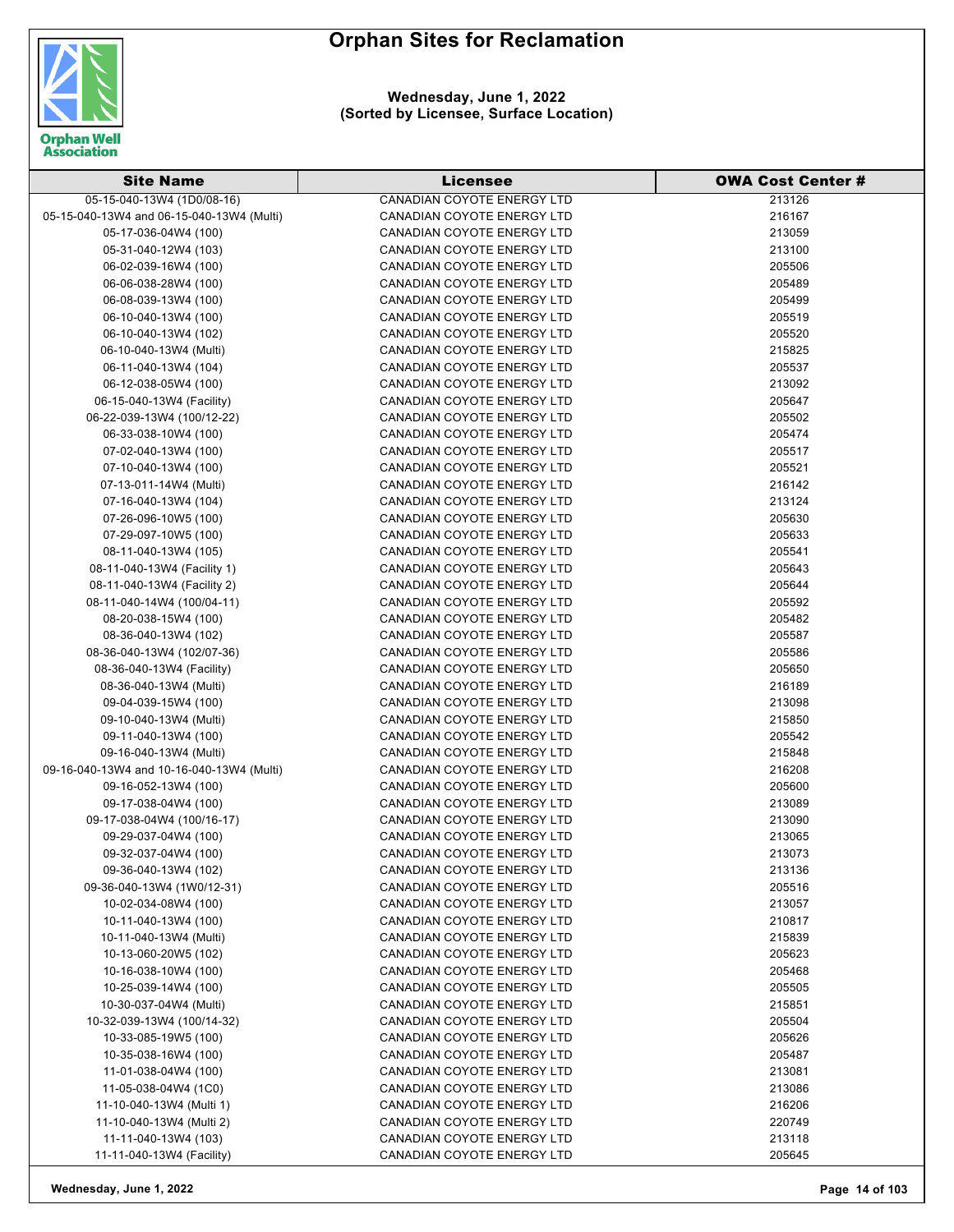

**Wednesday, June 1, 2022 (Sorted by Licensee, Surface Location)**

| <b>Site Name</b>            | <b>Licensee</b>                      | <b>OWA Cost Center #</b> |
|-----------------------------|--------------------------------------|--------------------------|
| 11-15-097-10W5 (100)        | <b>CANADIAN COYOTE ENERGY LTD</b>    | 205631                   |
| 11-30-037-04W4 (102/14-30)  | CANADIAN COYOTE ENERGY LTD           | 213068                   |
| 11-34-039-18W4 (100)        | CANADIAN COYOTE ENERGY LTD           | 205509                   |
| 11-34-085-19W5 (102)        | CANADIAN COYOTE ENERGY LTD           | 205627                   |
| 11-35-037-04W4 (100)        | <b>CANADIAN COYOTE ENERGY LTD</b>    | 213075                   |
| 12-10-040-13W4 (104/05-10)  | CANADIAN COYOTE ENERGY LTD           | 210815                   |
| 12-19-039-13W4 (100)        | CANADIAN COYOTE ENERGY LTD           | 205501                   |
| 12-20-038-04W4 (100/05-20)  | CANADIAN COYOTE ENERGY LTD           | 213091                   |
| 12-25-012-18W4 (102)        | <b>CANADIAN COYOTE ENERGY LTD</b>    | 213055                   |
| 12-31-040-12W4 (107/05-31)  | CANADIAN COYOTE ENERGY LTD           | 205515                   |
| 12-33-038-03W4 (102)        | CANADIAN COYOTE ENERGY LTD           | 213080                   |
| 12-35-085-19W5 (Facility)   | CANADIAN COYOTE ENERGY LTD           | 205653                   |
| 13-03-039-16W4 (100)        | CANADIAN COYOTE ENERGY LTD           | 205507                   |
| 13-12-040-14W4 (Facility)   | CANADIAN COYOTE ENERGY LTD           | 205651                   |
| 13-12-059-19W5 (100)        | CANADIAN COYOTE ENERGY LTD           | 205621                   |
| 13-13-039-10W4 (102)        | CANADIAN COYOTE ENERGY LTD           | 205495                   |
| 13-30-038-09W4 (100)        | CANADIAN COYOTE ENERGY LTD           | 205467                   |
| 13-30-040-12W4 (102)        | <b>CANADIAN COYOTE ENERGY LTD</b>    | 205510                   |
| 13-31-040-13W4 (100/13-36)  | CANADIAN COYOTE ENERGY LTD           | 210821                   |
| 13-34-032-12W4 (100)        | CANADIAN COYOTE ENERGY LTD           | 205459                   |
| 14-11-040-13W4 (106)        | CANADIAN COYOTE ENERGY LTD           | 205546                   |
| 14-13-039-10W4 (100)        | <b>CANADIAN COYOTE ENERGY LTD</b>    | 205496                   |
| 14-16-040-13W4 (100)        | <b>CANADIAN COYOTE ENERGY LTD</b>    | 210819                   |
| 14-16-040-13W4 (102)        | CANADIAN COYOTE ENERGY LTD           | 205577                   |
| 14-16-040-13W4 (103)        | CANADIAN COYOTE ENERGY LTD           | 205578                   |
| 14-16-052-13W4 (100)        | CANADIAN COYOTE ENERGY LTD           | 205601                   |
| 14-17-052-13W4 (Facility)   | CANADIAN COYOTE ENERGY LTD           | 205652                   |
| 14-18-040-13W4 (100)        | CANADIAN COYOTE ENERGY LTD           | 205580                   |
| 14-20-040-13W4 (100)        | CANADIAN COYOTE ENERGY LTD           | 210820                   |
| 14-24-038-10W4 (100)        | CANADIAN COYOTE ENERGY LTD           | 205470                   |
| 14-24-042-13W4 (100)        | CANADIAN COYOTE ENERGY LTD           | 210824                   |
| 14-30-037-03W4 (100)        | CANADIAN COYOTE ENERGY LTD           | 213060                   |
| 14-30-039-13W4 (100)        | CANADIAN COYOTE ENERGY LTD           | 205503                   |
| 15-03-040-13W4 (100)        | CANADIAN COYOTE ENERGY LTD           | 213102                   |
| 15-10-040-13W4 (Multi 1)    | CANADIAN COYOTE ENERGY LTD           | 216066                   |
| 15-10-040-13W4 (Multi 2)    | CANADIAN COYOTE ENERGY LTD           | 216083                   |
| 15-11-040-13W4 (103)        | CANADIAN COYOTE ENERGY LTD           | 205549                   |
| 15-11-040-13W4 (Multi)      | CANADIAN COYOTE ENERGY LTD           | 216063                   |
| 15-16-040-13W4 (104/16-16)  | CANADIAN COYOTE ENERGY LTD           | 213132                   |
| 15-26-038-16W4 (100)        | CANADIAN COYOTE ENERGY LTD           | 205485                   |
| 15-30-037-04W4 (102)        | <b>CANADIAN COYOTE ENERGY LTD</b>    | 213069                   |
| 15-30-037-04W4 (103)        | CANADIAN COYOTE ENERGY LTD           | 205464                   |
| 16-06-039-13W4 (100)        | CANADIAN COYOTE ENERGY LTD           | 205498                   |
| 16-10-040-13W4 (100)        | CANADIAN COYOTE ENERGY LTD           | 210816                   |
| 16-10-042-14W4 (100)        | CANADIAN COYOTE ENERGY LTD           | 213139                   |
| 16-16-039-13W4 (100)        | CANADIAN COYOTE ENERGY LTD           | 205500                   |
| 16-21-038-03W4 (Facility 2) | <b>CANADIAN COYOTE ENERGY LTD</b>    | 205636                   |
| 16-21-052-13W4 (100)        | <b>CANADIAN COYOTE ENERGY LTD</b>    | 205606                   |
| 16-22-097-10W5 (100)        | CANADIAN COYOTE ENERGY LTD           | 205632                   |
| 16-24-037-05W4 (102)        | CANADIAN COYOTE ENERGY LTD           | 205465                   |
| 16-25-052-13W4 (100)        | CANADIAN COYOTE ENERGY LTD           | 205607                   |
| 16-33-038-10W4 (100)        | CANADIAN COYOTE ENERGY LTD           | 205480                   |
| 16-33-038-16W4 (100)        | CANADIAN COYOTE ENERGY LTD           | 205486                   |
| 13-22-002-05W4 (100)        | CANADIAN IMPERIAL VENTURE CORP       | 215695                   |
| 01-01-012-13W4 (100)        | CANADIAN OIL & GAS INTERNATIONAL INC | 211055                   |
| 01-06-039-26W4 (100)        | CANADIAN OIL & GAS INTERNATIONAL INC | 213299                   |
| 01-08-031-23W4 (100)        | CANADIAN OIL & GAS INTERNATIONAL INC | 211085                   |
| 01-09-031-23W4 (102)        | CANADIAN OIL & GAS INTERNATIONAL INC | 211086                   |

**Wednesday, June 1, 2022 Page 15 of 103**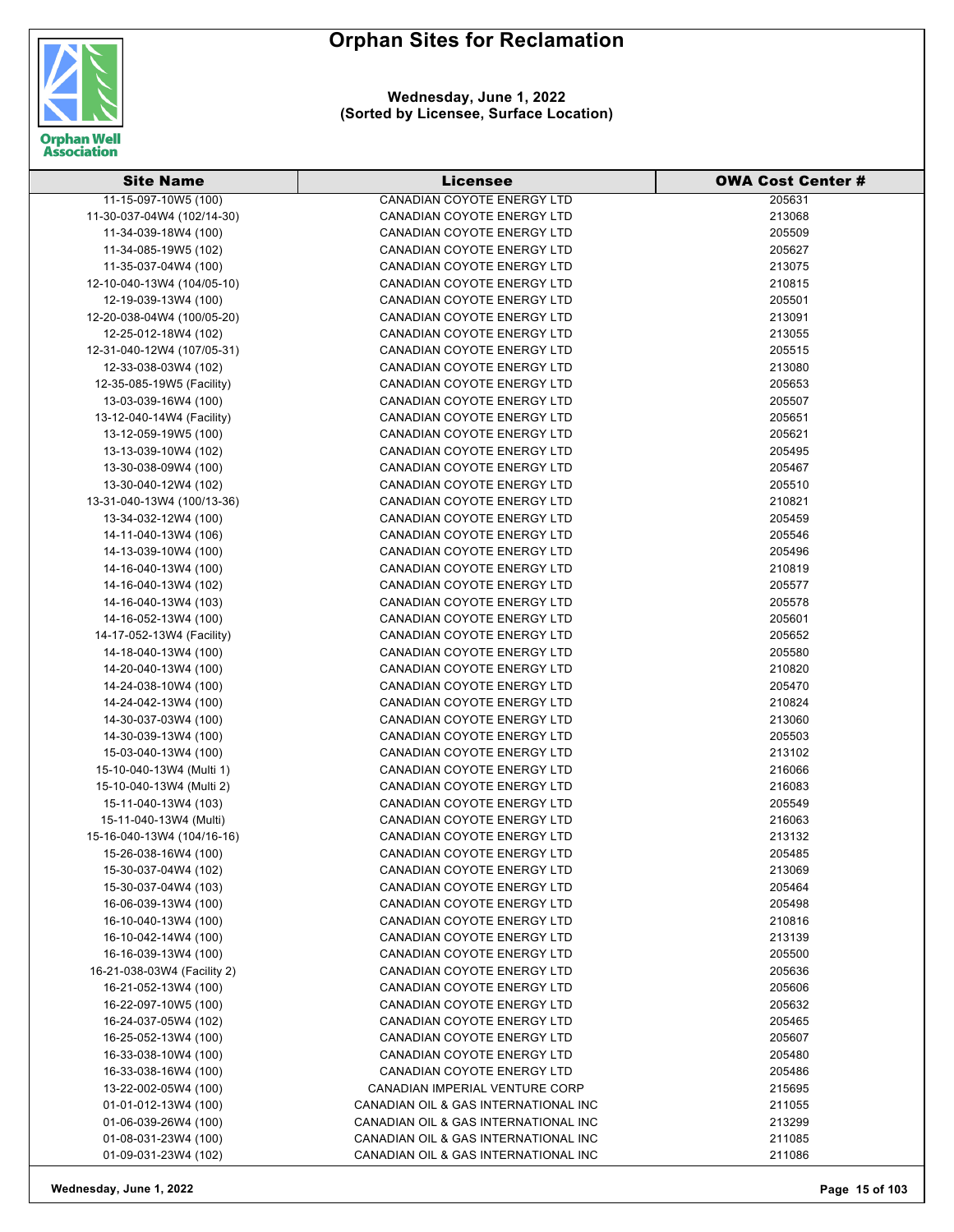

**Wednesday, June 1, 2022 (Sorted by Licensee, Surface Location)**

| <b>Site Name</b>                             | <b>Licensee</b>                                                              | <b>OWA Cost Center #</b> |
|----------------------------------------------|------------------------------------------------------------------------------|--------------------------|
| 01-09-039-26W4 (100/14-04)                   | CANADIAN OIL & GAS INTERNATIONAL INC                                         | 213298                   |
| 01-11-012-13W4 (104)                         | CANADIAN OIL & GAS INTERNATIONAL INC                                         | 211069                   |
| 01-11-012-13W4 (Multi)                       | CANADIAN OIL & GAS INTERNATIONAL INC                                         | 215776                   |
| 01-15-075-07W6 (100)                         | CANADIAN OIL & GAS INTERNATIONAL INC                                         | 209224                   |
| 01-18-038-16W4 (100)                         | CANADIAN OIL & GAS INTERNATIONAL INC                                         | 209122                   |
| 01-19-011-13W4 (100)                         | CANADIAN OIL & GAS INTERNATIONAL INC                                         | 211030                   |
| 01-19-011-13W4 (102)                         | CANADIAN OIL & GAS INTERNATIONAL INC                                         | 211031                   |
| 01-19-038-16W4 (100)                         | CANADIAN OIL & GAS INTERNATIONAL INC                                         | 209125                   |
| 01-21-039-26W4 (100)                         | CANADIAN OIL & GAS INTERNATIONAL INC                                         | 213317                   |
| 01-22-039-26W4 (100)                         | CANADIAN OIL & GAS INTERNATIONAL INC                                         | 213320                   |
| 01-25-038-17W4 and 08-25-038-17W4 (Facility) | CANADIAN OIL & GAS INTERNATIONAL INC                                         | 211162                   |
| 01-27-039-26W4 (100/07-22)                   | CANADIAN OIL & GAS INTERNATIONAL INC                                         | 209167                   |
| 01-28-039-26W4 (100)                         | CANADIAN OIL & GAS INTERNATIONAL INC                                         | 213321                   |
| 01-29-036-28W4 (Multi)                       | CANADIAN OIL & GAS INTERNATIONAL INC                                         | 215780                   |
| 01-29-039-26W4 (100)                         | CANADIAN OIL & GAS INTERNATIONAL INC                                         | 213324                   |
| 01-30-011-13W4 (102)                         | CANADIAN OIL & GAS INTERNATIONAL INC                                         | 211040                   |
| 01-31-011-12W4 (100)                         | CANADIAN OIL & GAS INTERNATIONAL INC                                         | 211009                   |
| 01-31-011-13W4 (Facility)                    | CANADIAN OIL & GAS INTERNATIONAL INC                                         | 211158                   |
| 01-32-061-04W4 (1C0)                         | CANADIAN OIL & GAS INTERNATIONAL INC                                         | 209191                   |
| 01-33-039-26W4 (100)                         | CANADIAN OIL & GAS INTERNATIONAL INC                                         | 213327                   |
| 01-34-066-02W4 (102/02-34)                   | CANADIAN OIL & GAS INTERNATIONAL INC                                         | 209213                   |
| 01-36-011-13W4 (100)                         | CANADIAN OIL & GAS INTERNATIONAL INC                                         | 211048                   |
| 02-01-012-13W4 (102)                         | CANADIAN OIL & GAS INTERNATIONAL INC                                         | 215892                   |
| 02-01-012-13W4 (Facility)                    | CANADIAN OIL & GAS INTERNATIONAL INC                                         | 211159                   |
| 02-05-092-12W6 (100)                         | CANADIAN OIL & GAS INTERNATIONAL INC                                         | 209225                   |
| 02-06-012-12W4 (102)                         | CANADIAN OIL & GAS INTERNATIONAL INC                                         | 211051                   |
| 02-06-036-17W4 (100)                         | CANADIAN OIL & GAS INTERNATIONAL INC                                         | 215893                   |
| 02-09-028-10W4 (100)                         | CANADIAN OIL & GAS INTERNATIONAL INC                                         | 209097                   |
| 02-18-038-16W4 (100)                         | CANADIAN OIL & GAS INTERNATIONAL INC                                         | 209123                   |
| 02-20-063-02W4 (100)                         | CANADIAN OIL & GAS INTERNATIONAL INC                                         | 215894                   |
| 02-30-059-14W4 (100)                         | CANADIAN OIL & GAS INTERNATIONAL INC                                         | 211129                   |
| 02-31-011-12W4 (102)                         | CANADIAN OIL & GAS INTERNATIONAL INC                                         | 211010                   |
| 02-31-011-13W4 (102)                         | CANADIAN OIL & GAS INTERNATIONAL INC                                         | 211046                   |
| 02-31-038-26W4 (100)                         | CANADIAN OIL & GAS INTERNATIONAL INC                                         | 213279                   |
| 02-35-099-13W4 (100)                         | CANADIAN OIL & GAS INTERNATIONAL INC                                         | 215896                   |
| 02-36-011-13W4 (102)                         | CANADIAN OIL & GAS INTERNATIONAL INC                                         | 215897                   |
| 02-36-038-27W4 (100)                         | CANADIAN OIL & GAS INTERNATIONAL INC                                         | 213293                   |
| 02-36-062-02W4 (100)                         | CANADIAN OIL & GAS INTERNATIONAL INC                                         | 209204                   |
| 03-01-012-13W4 (102)                         | CANADIAN OIL & GAS INTERNATIONAL INC                                         | 211057                   |
| 03-01-075-07W6 (102/06-01)                   | CANADIAN OIL & GAS INTERNATIONAL INC                                         | 209223                   |
| 03-04-039-26W4 (102)                         | CANADIAN OIL & GAS INTERNATIONAL INC                                         | 213296                   |
| 03-11-012-13W4 (100/02-11)                   | CANADIAN OIL & GAS INTERNATIONAL INC                                         | 211070                   |
| 03-14-028-10W4 (100)                         | CANADIAN OIL & GAS INTERNATIONAL INC                                         | 211083                   |
| 03-15-061-05W4 (100)                         | CANADIAN OIL & GAS INTERNATIONAL INC                                         | 209193                   |
| 03-19-039-26W4 (100)                         | CANADIAN OIL & GAS INTERNATIONAL INC                                         | 213314                   |
| 03-29-030-24W4 (102/14-29)                   | CANADIAN OIL & GAS INTERNATIONAL INC                                         | 209100                   |
| 03-30-060-14W4 (100)                         | CANADIAN OIL & GAS INTERNATIONAL INC                                         | 211137                   |
| 03-31-038-16W4 (103)                         | CANADIAN OIL & GAS INTERNATIONAL INC                                         | 209141                   |
| 03-31-038-16W4 (Multi 1)                     | CANADIAN OIL & GAS INTERNATIONAL INC                                         | 215793                   |
| 03-31-038-16W4 (Multi 2)                     | CANADIAN OIL & GAS INTERNATIONAL INC                                         | 215794                   |
| 03-35-084-09W6 (100)                         | CANADIAN OIL & GAS INTERNATIONAL INC                                         | 215901                   |
| 04-04-031-23W4 (Spill)                       | CANADIAN OIL & GAS INTERNATIONAL INC                                         | 209258                   |
| 04-06-071-05W5 (100)                         | CANADIAN OIL & GAS INTERNATIONAL INC                                         | 215903                   |
| 04-13-071-06W5 (100)                         | CANADIAN OIL & GAS INTERNATIONAL INC                                         | 215904                   |
| 04-14-061-05W4 (100)                         | CANADIAN OIL & GAS INTERNATIONAL INC                                         |                          |
|                                              |                                                                              | 209192                   |
| 04-14-063-02W4 (100)<br>04-15-027-11W4 (100) | CANADIAN OIL & GAS INTERNATIONAL INC<br>CANADIAN OIL & GAS INTERNATIONAL INC | 215905<br>209096         |
| 04-19-038-16W4 (100)                         | CANADIAN OIL & GAS INTERNATIONAL INC                                         | 209126                   |
|                                              |                                                                              |                          |

**Wednesday, June 1, 2022 Page 16 of 103**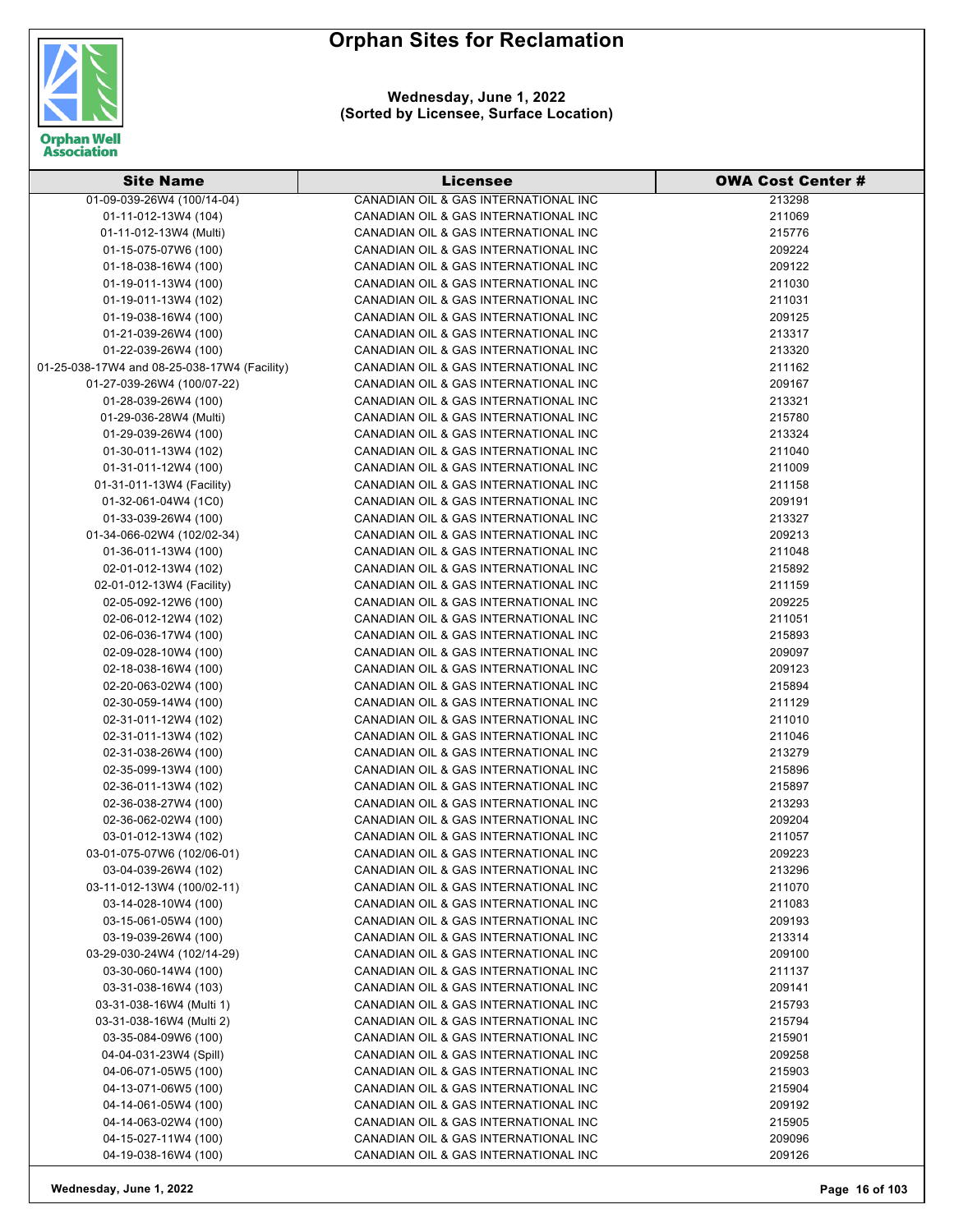



**Wednesday, June 1, 2022 (Sorted by Licensee, Surface Location)**

| <b>Site Name</b>                          | <b>Licensee</b>                      | <b>OWA Cost Center #</b> |
|-------------------------------------------|--------------------------------------|--------------------------|
| 04-20-038-16W4 (100)                      | CANADIAN OIL & GAS INTERNATIONAL INC | 209130                   |
| 04-22-059-13W4 (100)                      | CANADIAN OIL & GAS INTERNATIONAL INC | 211125                   |
| 04-25-038-27W4 (100)                      | CANADIAN OIL & GAS INTERNATIONAL INC | 213283                   |
| 04-26-038-27W4 (100)                      | CANADIAN OIL & GAS INTERNATIONAL INC | 213286                   |
| 04-30-059-03W4 (102)                      | CANADIAN OIL & GAS INTERNATIONAL INC | 209170                   |
| 04-30-089-05W5 (102)                      | CANADIAN OIL & GAS INTERNATIONAL INC | 215908                   |
| 04-31-038-16W4 (102)                      | CANADIAN OIL & GAS INTERNATIONAL INC | 209148                   |
| 04-31-038-16W4 (103)                      | CANADIAN OIL & GAS INTERNATIONAL INC | 209149                   |
| 04-31-038-16W4 (105/13-30)                | CANADIAN OIL & GAS INTERNATIONAL INC | 209139                   |
| 04-32-011-12W4 (100)                      | CANADIAN OIL & GAS INTERNATIONAL INC | 211021                   |
| 04-32-011-12W4 (102)                      | CANADIAN OIL & GAS INTERNATIONAL INC | 211022                   |
| 04-34-037-28W4 (102)                      | CANADIAN OIL & GAS INTERNATIONAL INC | 209121                   |
| 04-35-038-27W4 (100)                      | CANADIAN OIL & GAS INTERNATIONAL INC | 213291                   |
| 04-36-070-06W5 (100)                      | CANADIAN OIL & GAS INTERNATIONAL INC | 215909                   |
| 05-01-060-14W4 (100)                      | CANADIAN OIL & GAS INTERNATIONAL INC | 215910                   |
| 05-10-031-23W4 (Spill)                    | CANADIAN OIL & GAS INTERNATIONAL INC | 209257                   |
| 05-10-060-06W4 (100)                      | CANADIAN OIL & GAS INTERNATIONAL INC | 209180                   |
| 05-12-012-13W4 (102)                      | CANADIAN OIL & GAS INTERNATIONAL INC | 211080                   |
| 05-15-060-04W4 (103)                      | CANADIAN OIL & GAS INTERNATIONAL INC | 209178                   |
| 05-21-075-07W6 (100)                      | CANADIAN OIL & GAS INTERNATIONAL INC | 215912                   |
| 05-30-038-16W4 (Multi)                    | CANADIAN OIL & GAS INTERNATIONAL INC | 215809                   |
| 05-32-011-12W4 (100)                      | CANADIAN OIL & GAS INTERNATIONAL INC | 211023                   |
| 06-01-060-04W4 (100)                      | CANADIAN OIL & GAS INTERNATIONAL INC | 211132                   |
| 06-03-025-07W4 (100)                      | CANADIAN OIL & GAS INTERNATIONAL INC | 215915                   |
| 06-07-023-07W4 (100)                      | CANADIAN OIL & GAS INTERNATIONAL INC | 215916                   |
| 06-10-066-03W4 (100)                      | CANADIAN OIL & GAS INTERNATIONAL INC | 209214                   |
| 06-11-012-13W4 and 07-11-012-13W4 (Multi) | CANADIAN OIL & GAS INTERNATIONAL INC | 216158                   |
| 06-11-061-06W4 (100)                      | CANADIAN OIL & GAS INTERNATIONAL INC | 209196                   |
| 06-12-012-13W4 (Multi)                    | CANADIAN OIL & GAS INTERNATIONAL INC | 215812                   |
| 06-16-059-13W4 (100)                      | CANADIAN OIL & GAS INTERNATIONAL INC | 215917                   |
| 06-19-011-13W4 (100)                      | CANADIAN OIL & GAS INTERNATIONAL INC | 211033                   |
| 06-19-036-17W4 (100)                      | CANADIAN OIL & GAS INTERNATIONAL INC | 209108                   |
| 06-20-038-16W4 (100)                      | CANADIAN OIL & GAS INTERNATIONAL INC | 211107                   |
| 06-20-061-04W4 (100)                      | CANADIAN OIL & GAS INTERNATIONAL INC | 209185                   |
| 06-21-059-04W4 (Multi)                    | CANADIAN OIL & GAS INTERNATIONAL INC | 215826                   |
| 06-28-061-04W4 (103)                      | CANADIAN OIL & GAS INTERNATIONAL INC | 215919                   |
| 06-28-061-04W4 (104)                      | CANADIAN OIL & GAS INTERNATIONAL INC | 209189                   |
| 06-28-080-12W6 (100)                      | CANADIAN OIL & GAS INTERNATIONAL INC | 211153                   |
| 06-30-038-16W4 (100/03-30)                | CANADIAN OIL & GAS INTERNATIONAL INC | 209133                   |
| 06-31-038-16W4 (100)                      | CANADIAN OIL & GAS INTERNATIONAL INC | 209152                   |
| 06-31-059-04W4 (100)                      | CANADIAN OIL & GAS INTERNATIONAL INC | 209175                   |
| 07-02-065-06W4 (100)                      | CANADIAN OIL & GAS INTERNATIONAL INC | 211142                   |
| 07-07-059-03W4 (100)                      | CANADIAN OIL & GAS INTERNATIONAL INC | 215920                   |
| 07-09-039-26W4 (Multi)                    | CANADIAN OIL & GAS INTERNATIONAL INC | 216183                   |
| 07-11-012-13W4 (Multi 1)                  | CANADIAN OIL & GAS INTERNATIONAL INC | 216145                   |
| 07-17-012-12W4 (100)                      | CANADIAN OIL & GAS INTERNATIONAL INC | 211053                   |
| 07-24-061-04W4 (100)                      | CANADIAN OIL & GAS INTERNATIONAL INC | 209187                   |
| 07-26-061-04W4 (100)                      | CANADIAN OIL & GAS INTERNATIONAL INC | 209188                   |
| 07-26-061-05W4 (100)                      | CANADIAN OIL & GAS INTERNATIONAL INC | 209195                   |
| 07-29-060-05W4 (1A0)                      | CANADIAN OIL & GAS INTERNATIONAL INC | 211133                   |
| 07-30-011-13W4 (100)                      | CANADIAN OIL & GAS INTERNATIONAL INC | 211041                   |
| 07-30-066-04W4 (100)                      | CANADIAN OIL & GAS INTERNATIONAL INC | 209215                   |
| 07-31-011-12W4 (102)                      | CANADIAN OIL & GAS INTERNATIONAL INC | 211012                   |
| 07-31-011-13W4 (100)                      | CANADIAN OIL & GAS INTERNATIONAL INC | 211047                   |
| 07-32-060-02W4 (100)                      | CANADIAN OIL & GAS INTERNATIONAL INC | 211131                   |
| 07-33-039-17W4 (Facility)                 | CANADIAN OIL & GAS INTERNATIONAL INC | 209227                   |
| 07-33-065-07W4 (100/08-33)                | CANADIAN OIL & GAS INTERNATIONAL INC | 211145                   |
| 07-36-011-13W4 (100)                      | CANADIAN OIL & GAS INTERNATIONAL INC | 211049                   |

**Wednesday, June 1, 2022 Page 17 of 103**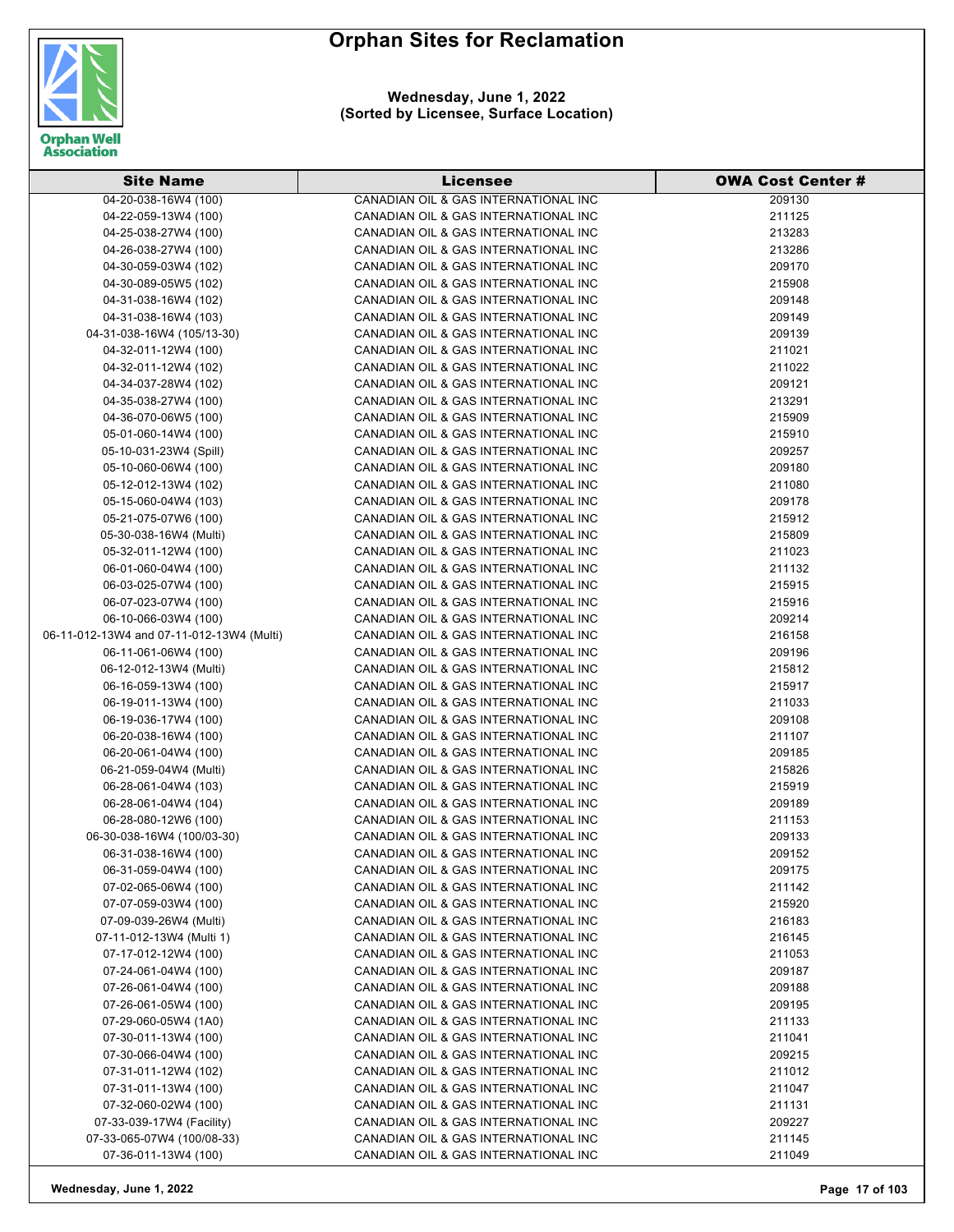



| <b>Site Name</b>           | Licensee                             | <b>OWA Cost Center #</b> |
|----------------------------|--------------------------------------|--------------------------|
| 08-01-012-13W4 (102)       | CANADIAN OIL & GAS INTERNATIONAL INC | 215922                   |
| 08-01-012-13W4 (103)       | CANADIAN OIL & GAS INTERNATIONAL INC | 215923                   |
| 08-15-060-04W4 (100)       | CANADIAN OIL & GAS INTERNATIONAL INC | 209179                   |
| 08-18-038-16W4 (100)       | CANADIAN OIL & GAS INTERNATIONAL INC | 211106                   |
| 08-27-039-19W4 (100)       | CANADIAN OIL & GAS INTERNATIONAL INC | 211115                   |
| 08-27-039-19W4 (102)       | CANADIAN OIL & GAS INTERNATIONAL INC | 209166                   |
| 08-29-063-04W4 (100)       | CANADIAN OIL & GAS INTERNATIONAL INC | 215925                   |
| 08-30-011-13W4 (Facility)  | CANADIAN OIL & GAS INTERNATIONAL INC | 211157                   |
| 08-31-038-16W4 (Multi)     | CANADIAN OIL & GAS INTERNATIONAL INC | 215837                   |
| 08-31-065-07W4 (100)       | CANADIAN OIL & GAS INTERNATIONAL INC | 211144                   |
| 08-31-070-05W5 (100/04-32) | CANADIAN OIL & GAS INTERNATIONAL INC | 209220                   |
| 08-36-011-13W4 (102/09-36) | CANADIAN OIL & GAS INTERNATIONAL INC | 215926                   |
| 09-01-012-13W4 (100)       | CANADIAN OIL & GAS INTERNATIONAL INC | 215927                   |
| 09-01-039-27W4 (100)       | CANADIAN OIL & GAS INTERNATIONAL INC | 213329                   |
| 09-04-039-26W4 (100)       | CANADIAN OIL & GAS INTERNATIONAL INC | 213297                   |
| 09-06-039-26W4 (102)       | CANADIAN OIL & GAS INTERNATIONAL INC | 213300                   |
| 09-07-060-14W4 (100)       | CANADIAN OIL & GAS INTERNATIONAL INC | 215930                   |
| 09-08-059-15W4 (102/10-08) | CANADIAN OIL & GAS INTERNATIONAL INC | 211130                   |
| 09-09-031-23W4 (100)       | CANADIAN OIL & GAS INTERNATIONAL INC | 211087                   |
| 09-11-012-13W4 (100)       | CANADIAN OIL & GAS INTERNATIONAL INC | 211077                   |
| 09-11-039-27W4 (102/02-11) | CANADIAN OIL & GAS INTERNATIONAL INC | 213332                   |
| 09-15-039-26W4 (100)       | CANADIAN OIL & GAS INTERNATIONAL INC | 213309                   |
|                            |                                      |                          |
| 09-15-060-02W4 (100)       | CANADIAN OIL & GAS INTERNATIONAL INC | 209176                   |
| 09-17-039-26W4 (100)       | CANADIAN OIL & GAS INTERNATIONAL INC | 213310                   |
| 09-18-039-26W4 (100/15-18) | CANADIAN OIL & GAS INTERNATIONAL INC | 213313                   |
| 09-21-039-26W4 (100)       | CANADIAN OIL & GAS INTERNATIONAL INC | 213318                   |
| 09-28-039-26W4 (100)       | CANADIAN OIL & GAS INTERNATIONAL INC | 213322                   |
| 09-28-059-13W4 (100)       | CANADIAN OIL & GAS INTERNATIONAL INC | 215932                   |
| 09-31-011-12W4 (100)       | CANADIAN OIL & GAS INTERNATIONAL INC | 211014                   |
| 09-31-011-12W4 (102)       | CANADIAN OIL & GAS INTERNATIONAL INC | 211015                   |
| 10-01-023-09W4 (100)       | CANADIAN OIL & GAS INTERNATIONAL INC | 215933                   |
| 10-03-037-28W4 (100)       | CANADIAN OIL & GAS INTERNATIONAL INC | 209119                   |
| 10-03-039-16W4 (100)       | CANADIAN OIL & GAS INTERNATIONAL INC | 211113                   |
| 10-17-011-13W4 (100)       | CANADIAN OIL & GAS INTERNATIONAL INC | 211024                   |
| 10-20-038-16W4 (100)       | CANADIAN OIL & GAS INTERNATIONAL INC | 211108                   |
| 10-20-073-04W5 (100)       | CANADIAN OIL & GAS INTERNATIONAL INC | 215934                   |
| 10-21-038-18W4 (100)       | CANADIAN OIL & GAS INTERNATIONAL INC | 215935                   |
| 10-25-038-27W4 (100)       | CANADIAN OIL & GAS INTERNATIONAL INC | 213284                   |
| 10-25-060-06W4 (100)       | CANADIAN OIL & GAS INTERNATIONAL INC | 209181                   |
| 10-27-062-01W4 (100)       | CANADIAN OIL & GAS INTERNATIONAL INC | 209199                   |
| 10-28-039-19W4 (100)       | CANADIAN OIL & GAS INTERNATIONAL INC | 211116                   |
| 10-29-060-05W4 (1C0)       | CANADIAN OIL & GAS INTERNATIONAL INC | 215937                   |
| 10-29-061-04W4 (100)       | CANADIAN OIL & GAS INTERNATIONAL INC | 209190                   |
| 10-30-059-04W4 (100)       | CANADIAN OIL & GAS INTERNATIONAL INC | 209174                   |
| 10-31-011-12W4 (100)       | CANADIAN OIL & GAS INTERNATIONAL INC | 211016                   |
| 10-31-030-23W4 (100)       | CANADIAN OIL & GAS INTERNATIONAL INC | 209098                   |
| 10-31-030-23W4 (102)       | CANADIAN OIL & GAS INTERNATIONAL INC | 209099                   |
| 10-35-038-27W4 (100)       | CANADIAN OIL & GAS INTERNATIONAL INC | 213292                   |
| 10-36-011-13W4 (103)       | CANADIAN OIL & GAS INTERNATIONAL INC | 211050                   |
| 11-01-012-14W4 (103)       | CANADIAN OIL & GAS INTERNATIONAL INC | 215939                   |
| 11-01-063-03W4 (100)       | CANADIAN OIL & GAS INTERNATIONAL INC | 209209                   |
| 11-01-066-27W4 (100)       | CANADIAN OIL & GAS INTERNATIONAL INC | 215940                   |
| 11-04-038-18W4 (100)       | CANADIAN OIL & GAS INTERNATIONAL INC | 211112                   |
| 11-06-039-26W4 (100)       | CANADIAN OIL & GAS INTERNATIONAL INC | 213301                   |
| 11-07-039-26W4 (102/05-07) | CANADIAN OIL & GAS INTERNATIONAL INC | 213302                   |
| 11-08-039-26W4 (100)       | CANADIAN OIL & GAS INTERNATIONAL INC | 213304                   |
| 11-09-060-04W4 (100)       | CANADIAN OIL & GAS INTERNATIONAL INC | 209177                   |
| 11-10-065-06W4 (100)       | CANADIAN OIL & GAS INTERNATIONAL INC | 209212                   |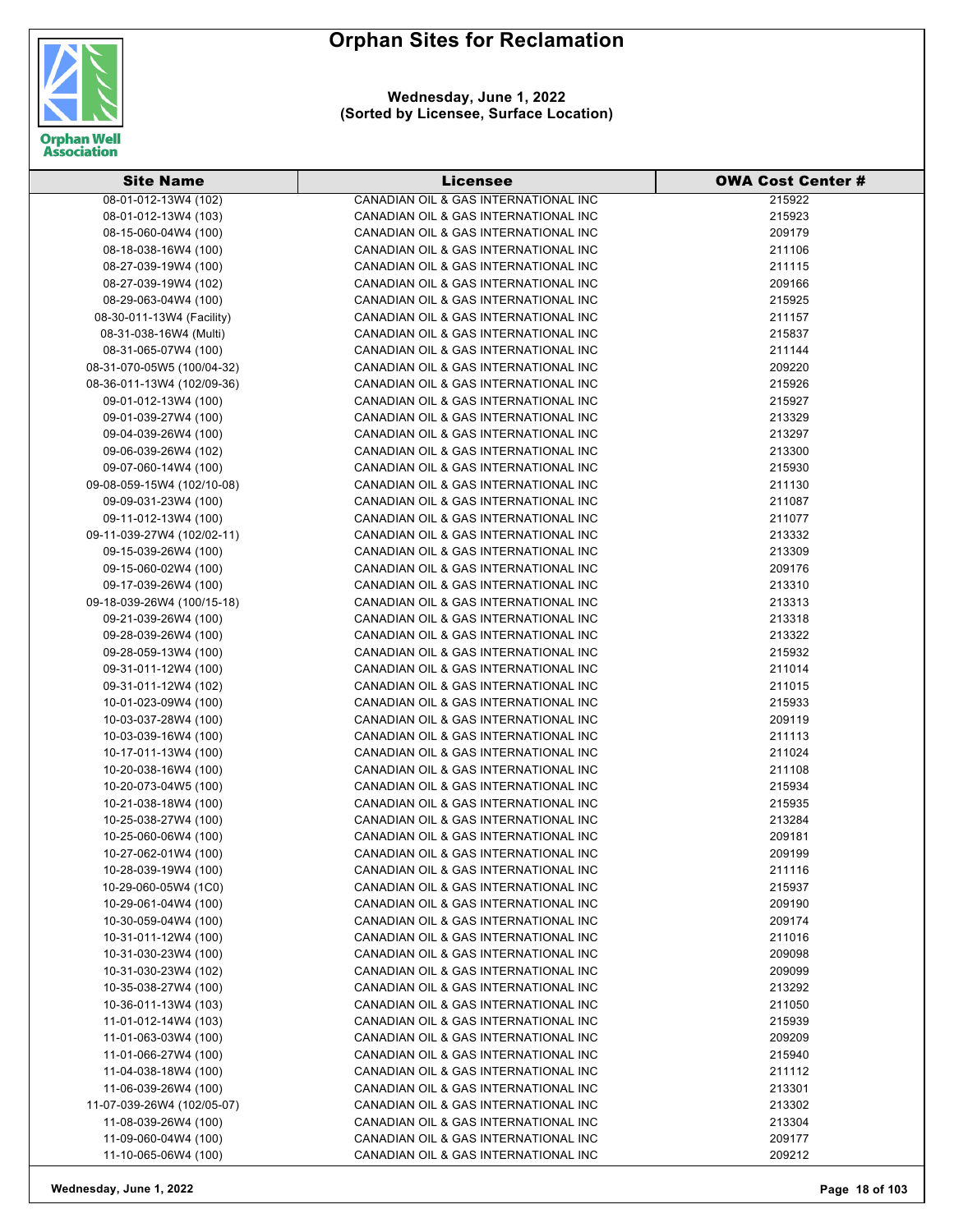

**Wednesday, June 1, 2022 (Sorted by Licensee, Surface Location)**

| <b>Site Name</b>           | <b>Licensee</b>                      | <b>OWA Cost Center #</b> |
|----------------------------|--------------------------------------|--------------------------|
| 11-11-039-27W4 (102)       | CANADIAN OIL & GAS INTERNATIONAL INC | 213333                   |
| 11-15-059-13W4 (100)       | CANADIAN OIL & GAS INTERNATIONAL INC | 211119                   |
| 11-16-038-16W4 (100)       | CANADIAN OIL & GAS INTERNATIONAL INC | 211104                   |
| 11-19-011-13W4 (100)       | CANADIAN OIL & GAS INTERNATIONAL INC | 211034                   |
| 11-20-038-16W4 (100)       | CANADIAN OIL & GAS INTERNATIONAL INC | 211109                   |
| 11-21-039-26W4 (100)       | CANADIAN OIL & GAS INTERNATIONAL INC | 213319                   |
| 11-25-070-06W5 (100)       | CANADIAN OIL & GAS INTERNATIONAL INC | 209221                   |
| 11-27-059-23W5 (100)       | CANADIAN OIL & GAS INTERNATIONAL INC | 211147                   |
| 11-28-039-26W4 (100)       | CANADIAN OIL & GAS INTERNATIONAL INC | 213323                   |
| 11-28-062-01W4 (100)       | CANADIAN OIL & GAS INTERNATIONAL INC | 209200                   |
| 11-31-038-17W4 (100)       | CANADIAN OIL & GAS INTERNATIONAL INC | 211111                   |
| 11-32-047-12W5 (100)       | CANADIAN OIL & GAS INTERNATIONAL INC | 215942                   |
| 11-34-010-15W4 (100/12-34) | CANADIAN OIL & GAS INTERNATIONAL INC | 211007                   |
| 11-36-008-08W4 (100)       | CANADIAN OIL & GAS INTERNATIONAL INC | 215943                   |
| 12-01-012-13W4 (Multi)     | CANADIAN OIL & GAS INTERNATIONAL INC | 215944                   |
| 12-17-059-03W4 (100)       | CANADIAN OIL & GAS INTERNATIONAL INC | 215945                   |
| 12-19-011-13W4 (100)       | CANADIAN OIL & GAS INTERNATIONAL INC | 211035                   |
| 12-19-026-11W4 (100)       | CANADIAN OIL & GAS INTERNATIONAL INC | 215946                   |
| 12-30-011-13W4 (104)       | CANADIAN OIL & GAS INTERNATIONAL INC | 211042                   |
| 12-31-011-12W4 (103)       | CANADIAN OIL & GAS INTERNATIONAL INC | 211018                   |
| 12-31-064-06W4 (100)       | CANADIAN OIL & GAS INTERNATIONAL INC | 209211                   |
| 12-34-061-05W4 (100)       | CANADIAN OIL & GAS INTERNATIONAL INC | 215948                   |
| 12-36-038-27W4 (100)       | CANADIAN OIL & GAS INTERNATIONAL INC | 213295                   |
| 13-01-012-13W4 (102)       | CANADIAN OIL & GAS INTERNATIONAL INC | 211062                   |
| 13-11-028-11W4 (102)       | CANADIAN OIL & GAS INTERNATIONAL INC | 215949                   |
| 13-11-063-02W4 (100)       | CANADIAN OIL & GAS INTERNATIONAL INC | 209208                   |
| 13-14-063-03W4 (100)       | CANADIAN OIL & GAS INTERNATIONAL INC | 211140                   |
| 13-17-011-13W4 (100)       | CANADIAN OIL & GAS INTERNATIONAL INC | 211026                   |
| 13-19-011-13W4 (100)       | CANADIAN OIL & GAS INTERNATIONAL INC | 211036                   |
| 13-19-038-16W4 (100)       | CANADIAN OIL & GAS INTERNATIONAL INC | 209129                   |
| 13-22-059-13W4 (100)       | CANADIAN OIL & GAS INTERNATIONAL INC | 211126                   |
| 13-29-060-05W4 (1A0)       | CANADIAN OIL & GAS INTERNATIONAL INC | 215950                   |
| 13-30-037-21W4 (100/14-30) | CANADIAN OIL & GAS INTERNATIONAL INC | 211102                   |
| 13-30-038-16W4 (100)       | CANADIAN OIL & GAS INTERNATIONAL INC | 209137                   |
| 13-30-038-16W4 (103)       | CANADIAN OIL & GAS INTERNATIONAL INC | 215952                   |
| 13-30-038-16W4 (104)       | CANADIAN OIL & GAS INTERNATIONAL INC | 209138                   |
| 13-30-058-14W4 (100)       | CANADIAN OIL & GAS INTERNATIONAL INC | 211118                   |
| 13-31-011-12W4 (100)       | CANADIAN OIL & GAS INTERNATIONAL INC | 211019                   |
| 13-31-038-16W4 (100)       | CANADIAN OIL & GAS INTERNATIONAL INC | 209157                   |
| 14-01-012-13W4 (100)       | CANADIAN OIL & GAS INTERNATIONAL INC | 211063                   |
| 14-02-039-19W4 (100)       | CANADIAN OIL & GAS INTERNATIONAL INC | 209164                   |
| 14-03-039-16W4 (100)       | CANADIAN OIL & GAS INTERNATIONAL INC | 209162                   |
| 14-05-012-13W4 (102)       | CANADIAN OIL & GAS INTERNATIONAL INC | 215955                   |
| 14-05-039-26W4 (100/13-09) | CANADIAN OIL & GAS INTERNATIONAL INC | 213308                   |
| 14-07-036-27W4 (Multi)     | CANADIAN OIL & GAS INTERNATIONAL INC | 216067                   |
| 14-09-062-01W4 (100)       | CANADIAN OIL & GAS INTERNATIONAL INC | 209198                   |
| 14-12-039-19W4 (102)       | CANADIAN OIL & GAS INTERNATIONAL INC | 209165                   |
| 14-16-060-14W4 (100)       | CANADIAN OIL & GAS INTERNATIONAL INC | 211136                   |
| 14-17-011-13W4 (102)       | CANADIAN OIL & GAS INTERNATIONAL INC | 215957                   |
| 14-30-038-16W4 (104)       | CANADIAN OIL & GAS INTERNATIONAL INC | 215959                   |
| 14-30-038-17W4 (100)       | CANADIAN OIL & GAS INTERNATIONAL INC | 209161                   |
| 14-31-038-16W4 (100)       | CANADIAN OIL & GAS INTERNATIONAL INC | 215960                   |
| 15-01-063-03W4 (100)       | CANADIAN OIL & GAS INTERNATIONAL INC | 209210                   |
| 15-02-012-13W4 (100)       | CANADIAN OIL & GAS INTERNATIONAL INC | 211065                   |
| 15-02-063-08W4 (100)       | CANADIAN OIL & GAS INTERNATIONAL INC | 211141                   |
| 15-05-039-16W4 (100)       | CANADIAN OIL & GAS INTERNATIONAL INC | 209163                   |
| 15-11-012-13W4 (102)       | CANADIAN OIL & GAS INTERNATIONAL INC | 211079                   |
| 15-14-039-27W4 (100)       | CANADIAN OIL & GAS INTERNATIONAL INC | 213338                   |

**Wednesday, June 1, 2022 Page 19 of 103**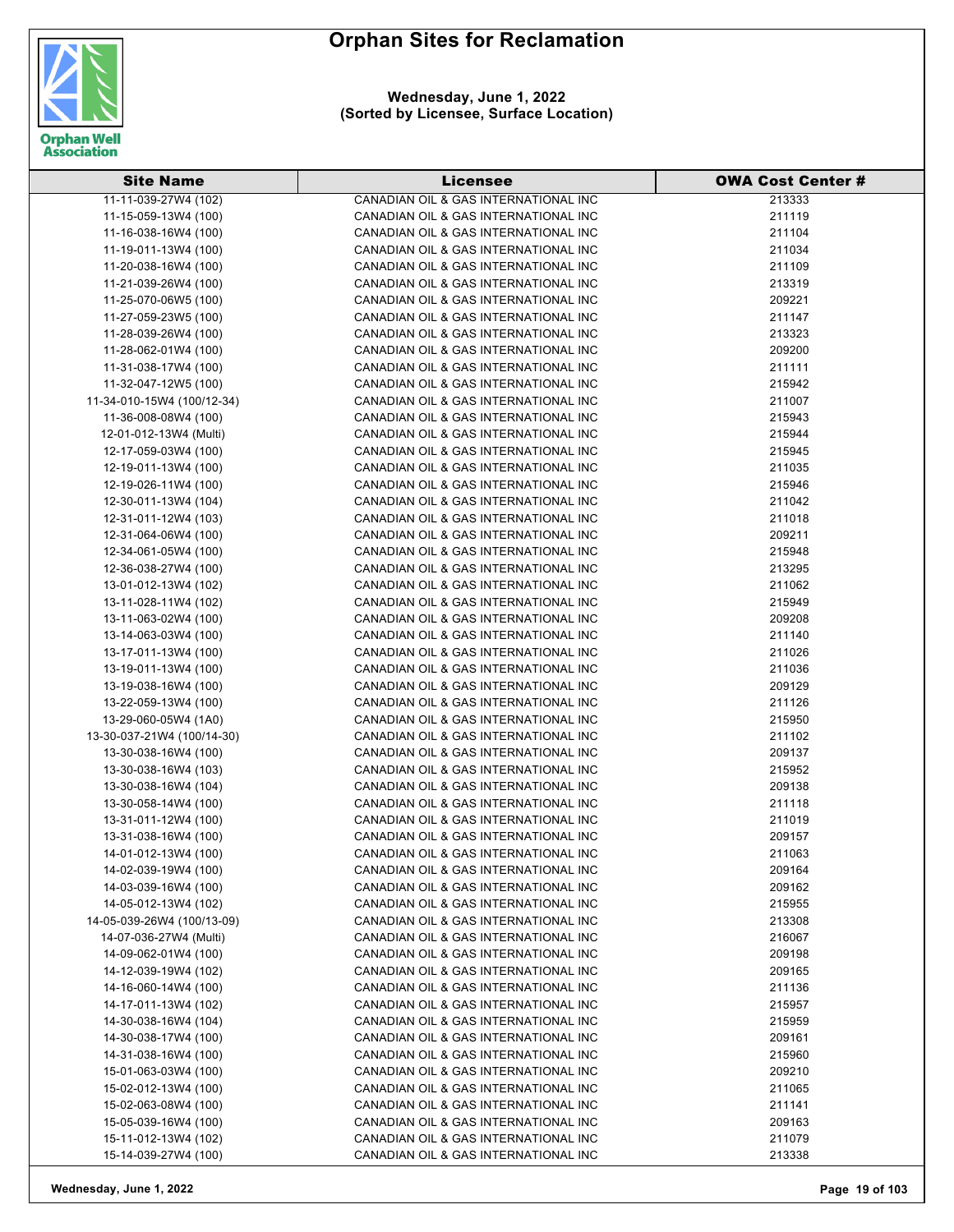

| <b>Site Name</b>           | <b>Licensee</b>                      | <b>OWA Cost Center #</b> |
|----------------------------|--------------------------------------|--------------------------|
| 15-14-087-11W6 (100)       | CANADIAN OIL & GAS INTERNATIONAL INC | 215961                   |
| 15-16-038-16W4 (100)       | CANADIAN OIL & GAS INTERNATIONAL INC | 211105                   |
| 15-18-059-03W4 (100)       | CANADIAN OIL & GAS INTERNATIONAL INC | 209169                   |
| 15-19-036-17W4 (100)       | CANADIAN OIL & GAS INTERNATIONAL INC | 215962                   |
| 15-19-038-16W4 (100)       | CANADIAN OIL & GAS INTERNATIONAL INC | 215963                   |
| 15-20-038-16W4 (100)       | CANADIAN OIL & GAS INTERNATIONAL INC | 209131                   |
| 15-28-061-03W4 (Facility)  | CANADIAN OIL & GAS INTERNATIONAL INC | 211163                   |
| 15-29-039-16W4 (Facility)  | CANADIAN OIL & GAS INTERNATIONAL INC | 209226                   |
| 15-30-011-13W4 (100)       | CANADIAN OIL & GAS INTERNATIONAL INC | 211043                   |
| 16-01-012-13W4 (100)       | CANADIAN OIL & GAS INTERNATIONAL INC | 211064                   |
| 16-01-060-23W5 (100)       | CANADIAN OIL & GAS INTERNATIONAL INC | 211148                   |
| 16-01-063-01W4 (100)       | CANADIAN OIL & GAS INTERNATIONAL INC | 209206                   |
| 16-07-038-17W4 (100)       | CANADIAN OIL & GAS INTERNATIONAL INC | 215965                   |
| 16-11-036-28W4 (Multi)     | CANADIAN OIL & GAS INTERNATIONAL INC | 216200                   |
| 16-12-059-10W5 (100)       | CANADIAN OIL & GAS INTERNATIONAL INC | 215966                   |
| 16-14-059-04W4 (100)       | CANADIAN OIL & GAS INTERNATIONAL INC | 215967                   |
| 16-16-038-16W4 (100)       | CANADIAN OIL & GAS INTERNATIONAL INC | 215968                   |
| 16-19-011-13W4 (100)       | CANADIAN OIL & GAS INTERNATIONAL INC | 211037                   |
| 16-21-059-13W4 (100)       | CANADIAN OIL & GAS INTERNATIONAL INC | 211124                   |
| 16-30-011-13W4 (102)       | CANADIAN OIL & GAS INTERNATIONAL INC | 211044                   |
| 16-31-006-15W4 (100)       | CANADIAN OIL & GAS INTERNATIONAL INC | 215969                   |
| 16-31-011-12W4 (100)       | CANADIAN OIL & GAS INTERNATIONAL INC | 211020                   |
| 16-31-057-13W4 (100/13-32) | CANADIAN OIL & GAS INTERNATIONAL INC | 211117                   |
| 16-32-059-02W4 (100)       | CANADIAN OIL & GAS INTERNATIONAL INC | 209168                   |
| 16-34-041-18W4 (100)       | CANADIAN OIL & GAS INTERNATIONAL INC | 215970                   |
| 16-36-060-15W4 (100)       | CANADIAN OIL & GAS INTERNATIONAL INC | 211139                   |
| 16-36-065-27W4 (100)       | CANADIAN OIL & GAS INTERNATIONAL INC | 215971                   |
| 08-04-076-14W5 (100)       | CANADIAN ROCKIES PETROLEUM CORP      | 201170                   |
| 09-32-075-14W5 (100)       | CANADIAN ROCKIES PETROLEUM CORP      | 201163                   |
| 10-03-076-14W5 (100)       | CANADIAN ROCKIES PETROLEUM CORP      | 201168                   |
| 11-23-087-06W6 (Multi)     | CANADIAN ROCKIES PETROLEUM CORP      | 216073                   |
| 12-03-076-14W5 (102)       | CANADIAN ROCKIES PETROLEUM CORP      | 201169                   |
| 14-09-076-14W5 (100)       | CANADIAN ROCKIES PETROLEUM CORP      | 201171                   |
| 15-32-075-14W5 (100)       | CANADIAN ROCKIES PETROLEUM CORP      | 201164                   |
| 01-34-036-17W4 (100)       | <b>CANSEARCH RESOURCES LTD</b>       | 214586                   |
| 04-29-036-17W4 (100)       | <b>CANSEARCH RESOURCES LTD</b>       | 214584                   |
| 06-21-036-17W4 (100)       | <b>CANSEARCH RESOURCES LTD</b>       | 214582                   |
| 09-20-041-03W4 (Facility)  | <b>CANSEARCH RESOURCES LTD</b>       | 214592                   |
| 10-08-036-17W4 (100)       | CANSEARCH RESOURCES LTD              | 214581                   |
| 13-30-035-15W4 (Facility)  | <b>CANSEARCH RESOURCES LTD</b>       | 214588                   |
| 15-18-035-16W4 (100)       | <b>CANSEARCH RESOURCES LTD</b>       | 214580                   |
| 15-20-036-17W4 (Facility)  | <b>CANSEARCH RESOURCES LTD</b>       | 214589                   |
| 16-15-039-06W4 (Facility)  | <b>CANSEARCH RESOURCES LTD</b>       | 214591                   |
| 06-05-032-19W4 (102)       | <b>CAPITAL OIL LTD</b>               | 210216                   |
| 12-04-031-16W4 (100)       | CAPITAL OIL LTD                      | 210213                   |
| 13-06-031-16W4 (102)       | CAPITAL OIL LTD                      | 210214                   |
| 02-12-066-16W5 (100)       | CAPRI DRILLING (CANADA) INC          | 202624                   |
| 04-07-015-10W4 (102)       | CARL OIL AND GAS LTD                 | 200958                   |
| 06-07-015-10W4 (Facility)  | CARL OIL AND GAS LTD                 | 200961                   |
| 12-07-015-10W4 (100)       | CARL OIL AND GAS LTD                 | 200959                   |
| 14-28-018-02W5 (102)       | <b>CENTURY OILS LIMITED</b>          | 200258                   |
| 10-31-050-03W5 (100/09-31) | <b>CERNO RESOURCES LTD</b>           | 214492                   |
| 14-19-050-03W5 (Facility)  | <b>CERNO RESOURCES LTD</b>           | 214495                   |
| 14-33-050-03W5 (Multi)     | <b>CERNO RESOURCES LTD</b>           | 216098                   |
| 16-33-050-03W5 (Facility)  | <b>CERNO RESOURCES LTD</b>           | 214496                   |
| 03-01-039-20W4 (102)       | CHALLENGER DEVELOPMENT CORP          | 216281                   |
| 09-03-039-20W4 (Facility)  | CHALLENGER DEVELOPMENT CORP          | 216301                   |
| 12-29-052-25W4 (Facility)  | <b>CHARPET RESOURCES LTD</b>         | 200819                   |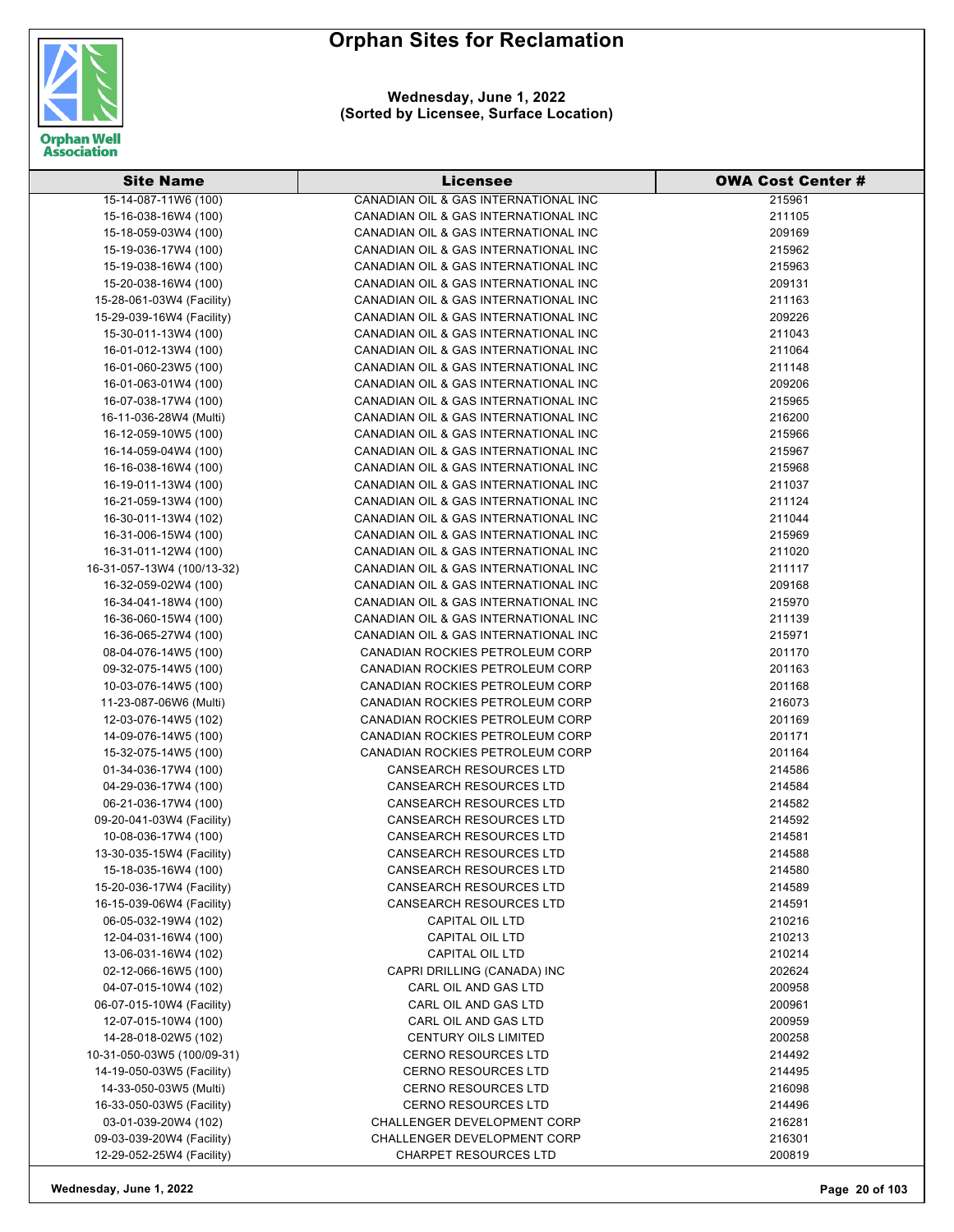



| <b>Site Name</b>           | <b>Licensee</b>               | <b>OWA Cost Center #</b> |
|----------------------------|-------------------------------|--------------------------|
| 07-23-059-15W5 (100)       | <b>COHO RESOURCES LIMITED</b> | 201325                   |
| 07-17-011-04W4 (100)       | COMPADRE OIL CORPORATION      | 203612                   |
| 11-21-007-02W4 (100)       | COMPADRE OIL CORPORATION      | 203610                   |
| 16-12-026-03W5 (100)       | <b>CONCERTO RESOURCES LTD</b> | 211001                   |
| 16-15-046-06W5 (100/14-14) | <b>CONCERTO RESOURCES LTD</b> | 216498                   |
| 06-32-048-08W5 (Multi)     | <b>CONDOR RESOURCES INC</b>   | 215842                   |
| 08-26-048-07W5 (102)       | <b>CONDOR RESOURCES INC</b>   | 200677                   |
| 10-19-048-08W5 (100)       | <b>CONDOR RESOURCES INC</b>   | 200680                   |
| 10-24-048-09W5 (100)       | <b>CONDOR RESOURCES INC</b>   | 200701                   |
| 11-19-048-08W5 (Facility)  | CONDOR RESOURCES INC          | 200703                   |
| 16-24-048-09W5 (100)       | <b>CONDOR RESOURCES INC</b>   | 200702                   |
| 01-06-001-19W4 (102)       | COPPER CREEK PETROLEUM INC    | 201344                   |
| 11-14-041-20W4 (102)       | COPPER CREEK PETROLEUM INC    | 201347                   |
| 01-05-029-09W4 (Facility)  | <b>CORINTHIAN OIL CORP</b>    | 215680                   |
| 01-09-027-08W4 (100)       | <b>CORINTHIAN OIL CORP</b>    | 215515                   |
| 01-14-029-09W4 (100)       | <b>CORINTHIAN OIL CORP</b>    | 215498                   |
| 01-15-012-24W4 (100/08-15) | <b>CORINTHIAN OIL CORP</b>    | 215676                   |
| 01-16-027-09W4 (100)       | <b>CORINTHIAN OIL CORP</b>    | 215669                   |
| 02-22-027-09W4 (100)       | <b>CORINTHIAN OIL CORP</b>    | 215520                   |
| 02-27-026-09W4 (102)       | <b>CORINTHIAN OIL CORP</b>    | 215658                   |
| 02-33-026-08W4 (100)       | <b>CORINTHIAN OIL CORP</b>    | 215490                   |
| 02-36-026-09W4 (100)       | <b>CORINTHIAN OIL CORP</b>    | 215665                   |
| 03-26-014-23W4 (102)       | <b>CORINTHIAN OIL CORP</b>    | 215677                   |
| 03-32-025-07W4 (100)       | <b>CORINTHIAN OIL CORP</b>    | 215501                   |
| 04-08-028-08W4 (100/05-08) | <b>CORINTHIAN OIL CORP</b>    | 215497                   |
| 04-14-028-09W4 (100)       | <b>CORINTHIAN OIL CORP</b>    | 215667                   |
| 04-24-027-09W4 (100)       | CORINTHIAN OIL CORP           | 215467                   |
| 04-26-027-08W4 (100)       | <b>CORINTHIAN OIL CORP</b>    | 215511                   |
| 04-31-025-08W4 (100)       | <b>CORINTHIAN OIL CORP</b>    | 215522                   |
| 05-02-029-08W4 (100)       | <b>CORINTHIAN OIL CORP</b>    | 215458                   |
| 05-15-027-09W4 (100)       | <b>CORINTHIAN OIL CORP</b>    | 215465                   |
| 05-16-027-09W4 (1W0)       | <b>CORINTHIAN OIL CORP</b>    | 215483                   |
| 05-22-027-09W4 (100)       | <b>CORINTHIAN OIL CORP</b>    | 215668                   |
| 06-04-028-07W4 (100)       | <b>CORINTHIAN OIL CORP</b>    | 215673                   |
| 06-07-027-08W4 (100)       | <b>CORINTHIAN OIL CORP</b>    | 215664                   |
| 06-10-027-09W4 (100)       | <b>CORINTHIAN OIL CORP</b>    | 215503                   |
| 07-14-025-09W4 (100)       | <b>CORINTHIAN OIL CORP</b>    | 215510                   |
| 07-14-026-09W4 (Facility)  | <b>CORINTHIAN OIL CORP</b>    | 215681                   |
| 08-05-027-08W4 (100)       | <b>CORINTHIAN OIL CORP</b>    | 215496                   |
| 08-19-026-08W4 (100)       | <b>CORINTHIAN OIL CORP</b>    | 215670                   |
| 09-04-027-08W4 (100)       | CORINTHIAN OIL CORP           | 215474                   |
| 09-14-025-09W4 (102)       | <b>CORINTHIAN OIL CORP</b>    | 215502                   |
| 10-09-027-09W4 (100)       | <b>CORINTHIAN OIL CORP</b>    | 215470                   |
| 10-15-026-09W4 (100)       | <b>CORINTHIAN OIL CORP</b>    | 215457                   |
| 10-22-026-09W4 (102)       | <b>CORINTHIAN OIL CORP</b>    | 215461                   |
| 10-23-025-10W4 (100)       | <b>CORINTHIAN OIL CORP</b>    | 215659                   |
| 10-23-026-07W4 (100)       | <b>CORINTHIAN OIL CORP</b>    | 215523                   |
| 11-20-026-09W4 (100)       | <b>CORINTHIAN OIL CORP</b>    | 215471                   |
| 11-20-027-09W4 (100)       | <b>CORINTHIAN OIL CORP</b>    | 215454                   |
| 11-34-026-08W4 (Facility)  | <b>CORINTHIAN OIL CORP</b>    | 215531                   |
| 12-22-026-09W4 (Facility)  | <b>CORINTHIAN OIL CORP</b>    | 215682                   |
| 14-10-027-09W4 (100/11-10) | <b>CORINTHIAN OIL CORP</b>    | 215488                   |
| 14-33-028-09W4 (100)       | <b>CORINTHIAN OIL CORP</b>    | 215455                   |
| 14-34-028-08W4 (100)       | <b>CORINTHIAN OIL CORP</b>    | 215459                   |
| 15-12-027-09W4 (100)       | <b>CORINTHIAN OIL CORP</b>    | 215466                   |
| 15-15-028-09W4 (100)       | <b>CORINTHIAN OIL CORP</b>    | 215482                   |
| 15-23-025-10W4 (100)       | <b>CORINTHIAN OIL CORP</b>    | 215675                   |
| 15-26-028-09W4 (100)       | <b>CORINTHIAN OIL CORP</b>    | 215478                   |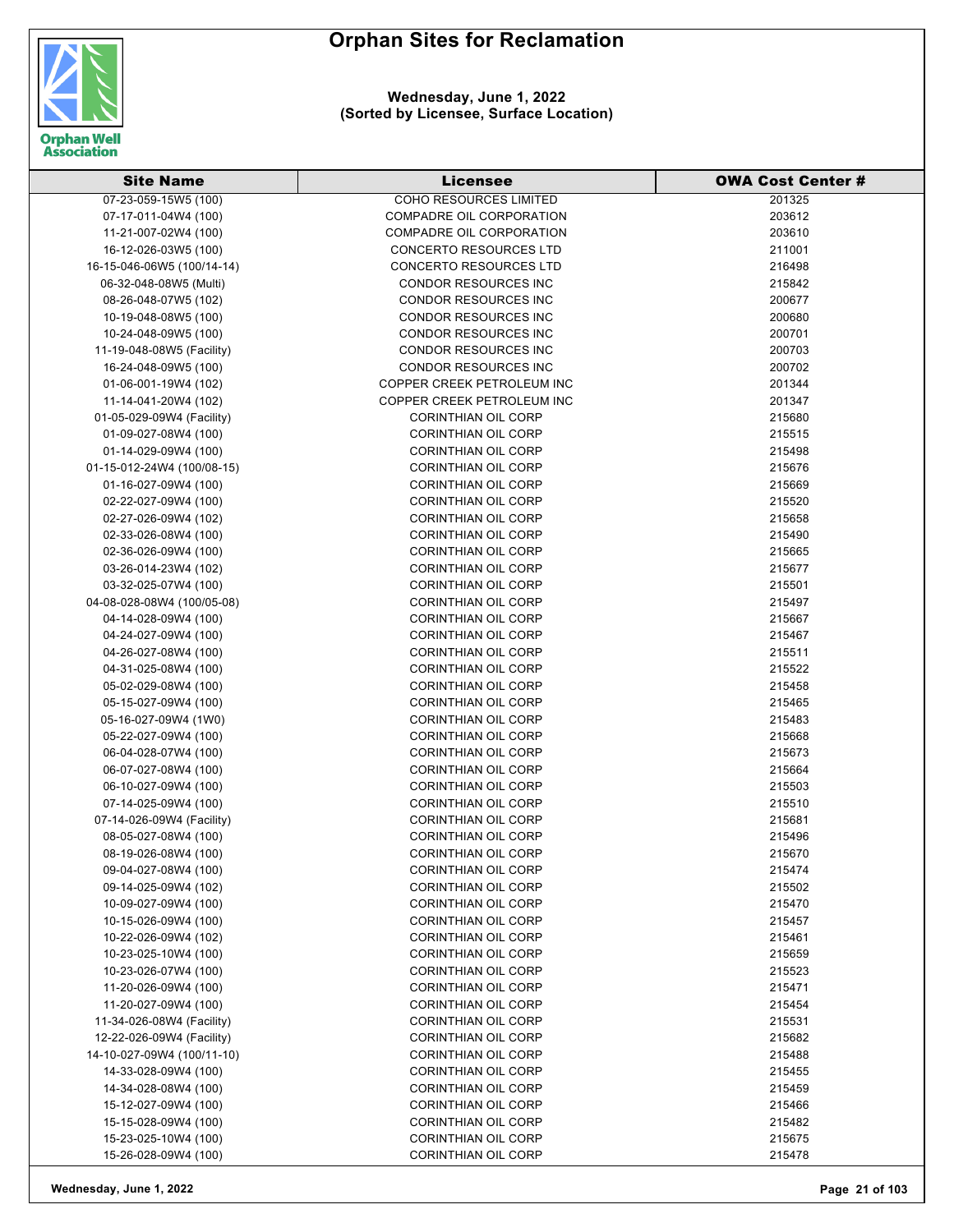

| <b>Site Name</b>           | <b>Licensee</b>                  | <b>OWA Cost Center #</b> |
|----------------------------|----------------------------------|--------------------------|
| 15-32-027-08W4 (100)       | <b>CORINTHIAN OIL CORP</b>       | 215514                   |
| 16-07-028-08W4 (100)       | <b>CORINTHIAN OIL CORP</b>       | 215495                   |
| 01-19-089-03W5 (100)       | COUGAR OIL AND GAS CANADA INC    | 203600                   |
| 01-22-089-03W5 (100)       | COUGAR OIL AND GAS CANADA INC    | 216682                   |
| 02-08-089-04W5 (Facility)  | COUGAR OIL AND GAS CANADA INC    | 202279                   |
| 02-17-089-04W5 (100/03-17) | COUGAR OIL AND GAS CANADA INC    | 202272                   |
| 03-07-057-01W5 (Facility)  | COUGAR OIL AND GAS CANADA INC    | 202277                   |
| 04-17-089-04W5 (100/05-17) | COUGAR OIL AND GAS CANADA INC    | 212765                   |
| 04-20-089-03W5 (100)       | COUGAR OIL AND GAS CANADA INC    | 203601                   |
| 04-27-089-03W5 (100/15-21) | COUGAR OIL AND GAS CANADA INC    | 203602                   |
| 05-17-089-03W5 (102)       | COUGAR OIL AND GAS CANADA INC    | 203597                   |
| 05-22-016-23W4 (Multi)     | COUGAR OIL AND GAS CANADA INC    | 215823                   |
| 06-07-057-01W5 (100)       | COUGAR OIL AND GAS CANADA INC    | 203596                   |
| 06-08-089-04W5 (Facility)  | COUGAR OIL AND GAS CANADA INC    | 202280                   |
| 07-08-089-03W5 (100/11-08) | COUGAR OIL AND GAS CANADA INC    | 216684                   |
| 08-21-089-03W5 (100)       | COUGAR OIL AND GAS CANADA INC    | 202265                   |
| 09-16-089-04W5 (100)       | COUGAR OIL AND GAS CANADA INC    | 212764                   |
| 09-18-089-03W5 (Facility)  | COUGAR OIL AND GAS CANADA INC    | 202278                   |
| 09-19-089-03W5 (100)       | COUGAR OIL AND GAS CANADA INC    | 216681                   |
| 10-07-062-25W4 (100/09-07) | COUGAR OIL AND GAS CANADA INC    | 212761                   |
| 10-21-089-03W5 (100)       | COUGAR OIL AND GAS CANADA INC    | 202266                   |
| 10-22-089-03W5 (100)       | COUGAR OIL AND GAS CANADA INC    | 203604                   |
| 11-08-089-04W5 (100)       | COUGAR OIL AND GAS CANADA INC    | 202270                   |
| 12-20-089-03W5 (100)       | COUGAR OIL AND GAS CANADA INC    | 202264                   |
| 13-17-089-03W5 (100)       | COUGAR OIL AND GAS CANADA INC    | 203599                   |
| 14-17-089-04W5 (Multi)     | COUGAR OIL AND GAS CANADA INC    | 216101                   |
| 15-03-090-04W5 (100)       | COUGAR OIL AND GAS CANADA INC    | 202276                   |
| 15-05-089-04W5 (100)       | COUGAR OIL AND GAS CANADA INC    | 212763                   |
| 15-08-089-04W5 (100)       | COUGAR OIL AND GAS CANADA INC    | 202271                   |
| 15-36-089-04W5 (100)       | COUGAR OIL AND GAS CANADA INC    | 202275                   |
| 16-17-089-03W5 (102)       | COUGAR OIL AND GAS CANADA INC    | 212762                   |
| 16-21-089-03W5 (100)       | COUGAR OIL AND GAS CANADA INC    | 216683                   |
| 16-26-014-28W4 (100)       | COUGAR OIL AND GAS CANADA INC    | 212759                   |
| NW-25-094-11W4 (1XX)       | COUNT ALFRED VON HAMMERSTEIN     | 201230                   |
| 09-14-057-24W4 (100)       | <b>CURLEW LAKE RESOURCES INC</b> | 202868                   |
| 07-15-026-05W4 (100)       | D S & W OIL COMPANY              | 203360                   |
| 07-01-056-20W4 (100)       | DANTEL RESOURCES LTD             | 215818                   |
| 01-03-061-11W5 (100/04-02) | DELEK RESOURCES LTD              | 203415                   |
| 06-30-073-01W6 (Facility)  | <b>DELEK RESOURCES LTD</b>       | 203421                   |
| 06-31-073-01W6 (100)       | DELEK RESOURCES LTD              | 203419                   |
| 16-24-073-02W6 (100)       | <b>DELEK RESOURCES LTD</b>       | 203420                   |
| 16-30-073-01W6 (100)       | DELEK RESOURCES LTD              | 203418                   |
| 02-29-057-05W5 (100)       | DESMARAIS ENERGY CORPORATION     | 203440                   |
| 02-31-058-04W5 (100)       | DESMARAIS ENERGY CORPORATION     | 205217                   |
| 05-14-058-04W5 (100)       | DESMARAIS ENERGY CORPORATION     | 203441                   |
| 06-09-011-04W4 (100)       | DESMARAIS ENERGY CORPORATION     | 203434                   |
| 07-06-059-04W5 (100)       | DESMARAIS ENERGY CORPORATION     | 203452                   |
| 08-19-019-17W4 (100)       | DESMARAIS ENERGY CORPORATION     | 203435                   |
| 08-36-058-05W5 (100/09-36) | DESMARAIS ENERGY CORPORATION     | 203450                   |
| 10-12-052-10W5 (100)       | DESMARAIS ENERGY CORPORATION     | 203438                   |
| 11-01-052-10W5 (100)       | DESMARAIS ENERGY CORPORATION     | 203437                   |
| 14-29-059-09W5 (100)       | DESMARAIS ENERGY CORPORATION     | 203453                   |
| 15-24-058-05W5 (100)       | DESMARAIS ENERGY CORPORATION     | 203445                   |
| 15-26-058-05W5 (100)       | DESMARAIS ENERGY CORPORATION     | 203447                   |
| 01-03-058-07W4 (102)       | <b>DESOTO RESOURCES LIMITED</b>  | 211495                   |
| 01-28-053-09W5 (102/09-28) | DEWPOINT RESOURCES LTD           | 205259                   |
| 08-04-053-09W5 (Facility)  | DEWPOINT RESOURCES LTD           | 205262                   |
| 13-24-034-16W4 (100)       | DEWPOINT RESOURCES LTD           | 205255                   |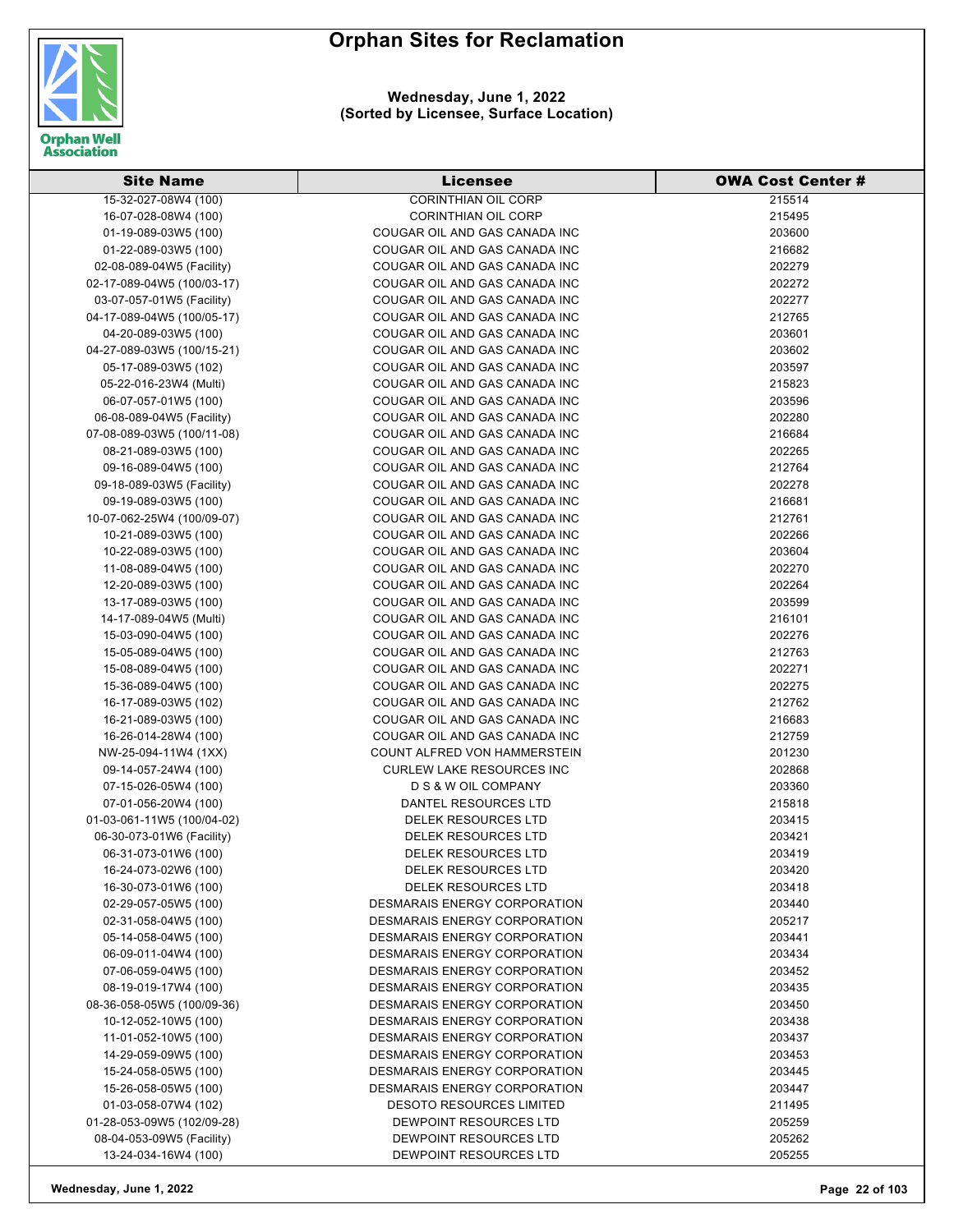

#### **Wednesday, June 1, 2022 (Sorted by Licensee, Surface Location)**

| <b>Site Name</b>           | <b>Licensee</b>                     | <b>OWA Cost Center #</b> |
|----------------------------|-------------------------------------|--------------------------|
| 16-06-032-05W5 (100)       | <b>DEWPOINT RESOURCES LTD</b>       | 205256                   |
| 08-31-052-14W4 (100)       | DHI ENERGY INC                      | 201176                   |
| 06-01-010-10W4 (Multi)     | DOVE ENERGY INC                     | 219501                   |
| 06-03-010-10W4 (100)       | DOVE ENERGY INC                     | 219493                   |
| 06-24-009-10W4 (100)       | DOVE ENERGY INC                     | 219494                   |
| 11-06-010-09W4 (100)       | DOVE ENERGY INC                     | 219495                   |
| 02-27-014-15W4 (100/04-27) | DRAKE ENERGY LTD                    | 201499                   |
| 03-28-109-04W6 (100)       | DRAKE ENERGY LTD                    | 201502                   |
| 08-27-014-15W4 (100)       | DRAKE ENERGY LTD                    | 201500                   |
| 11-19-111-02W6 (100)       | <b>DRAKE ENERGY LTD</b>             | 203341                   |
| 16-28-014-15W4 (102/01-33) | DRAKE ENERGY LTD                    | 201501                   |
| 16-29-014-14W4 (100)       | DRAKE ENERGY LTD                    | 203337                   |
| 03-13-042-18W4 (100)       | DREADNOUGHT ENERGY INC              | 212775                   |
| 11-30-034-10W4 (100)       | DREADNOUGHT ENERGY INC              | 212766                   |
| 13-32-042-16W4 (100)       | DREADNOUGHT ENERGY INC              | 205437                   |
| 16-02-042-17W4 (100)       | DREADNOUGHT ENERGY INC              | 212772                   |
| 01-20-059-14W4 (100)       | DUEL ENERGY INC                     | 205220                   |
| 06-18-107-10W6 (100)       | <b>DUEL ENERGY INC</b>              | 205222                   |
| 08-16-034-16W4 (100)       | DUEL ENERGY INC                     | 205372                   |
| 08-16-034-16W4 (102)       | DUEL ENERGY INC                     | 205218                   |
| 16-17-059-14W4 (100)       | DUEL ENERGY INC                     | 205219                   |
| 07-08-037-04W5 (100)       | DYCO PETROLEUM CORPORATION          | 203363                   |
| 02-35-008-07W4 (100)       | E E C L RESOURCES LTD               | 215764                   |
| 03-17-041-24W4 (100)       | E E C L RESOURCES LTD               | 215766                   |
| 12-32-030-02W4 (100)       | E E C L RESOURCES LTD               | 215768                   |
| 13-18-041-23W4 (100)       | E E C L RESOURCES LTD               | 215765                   |
| 14-01-027-01W4 (100)       | E E C L RESOURCES LTD               | 215769                   |
| 16-24-040-23W4 (100)       | E E C L RESOURCES LTD               | 215767                   |
| 05-23-027-11W4 (100)       | <b>EASTLAND RESOURCES LTD</b>       | 205332                   |
| 05-27-022-09W4 (100)       | <b>EASTLAND RESOURCES LTD</b>       | 205331                   |
| 07-22-069-21W5 (100)       | ELKHORN PETROLEUMS LTD              | 215694                   |
| 01-13-042-16W4 (100)       | ELMDALE RESOURCES LTD               | 223201                   |
| 13-32-014-22W4 (100/10-31) | ELMDALE RESOURCES LTD               | 223205                   |
| 06-15-110-03W6 (100)       | <b>EMERALD BAY ENERGY INC</b>       | 201390                   |
| 08-25-040-13W4 (100)       | EMERALD BAY ENERGY INC              | 201382                   |
| 04-22-012-03W4 (100/06-22) | <b>ENERHANCE RESOURCES INC</b>      | 209810                   |
| 06-07-013-01W4 (100)       | <b>ENERHANCE RESOURCES INC</b>      | 209811                   |
| 06-14-013-02W4 (100)       | <b>ENERHANCE RESOURCES INC</b>      | 201807                   |
| 10-31-012-01W4 (102)       | ENERHANCE RESOURCES INC             | 209808                   |
| 16-05-013-02W4 (102)       | <b>ENERHANCE RESOURCES INC</b>      | 202980                   |
| 16-06-013-02W4 (100)       | <b>ENERHANCE RESOURCES INC</b>      | 201806                   |
| 04-08-049-06W5 (100)       | <b>ENG-LAND ENERGY LTD</b>          | 215450                   |
| 05-35-083-14W5 (100/06-35) | ENQUEST ENVIRONMENTAL SERVICES CORP | 201227                   |
| 07-28-058-10W5 (100)       | ENQUEST ENVIRONMENTAL SERVICES CORP | 201226                   |
| 09-27-044-25W4 (100)       | <b>ESSEX OIL CORPORATION</b>        | 216605                   |
| 16-33-044-25W4 (102)       | <b>ESSEX OIL CORPORATION</b>        | 216642                   |
| 07-33-057-25W4 (100)       | EXCEL VALLEY PETROLEUM LTD          | 201130                   |
| 10-28-057-25W4 (100)       | EXCEL VALLEY PETROLEUM LTD          | 201129                   |
| 01-02-033-10W4 (100)       | <b>FAIRWEST ENERGY CORPORATION</b>  | 201570                   |
| 01-08-020-19W4 (103)       | <b>FAIRWEST ENERGY CORPORATION</b>  | 201505                   |
| 02-07-033-09W4 (100)       | <b>FAIRWEST ENERGY CORPORATION</b>  | 201564                   |
| 02-08-020-19W4 (100)       | <b>FAIRWEST ENERGY CORPORATION</b>  | 221727                   |
| 02-24-033-10W4 (100)       | <b>FAIRWEST ENERGY CORPORATION</b>  | 201592                   |
| 02-33-027-12W4 (100)       | <b>FAIRWEST ENERGY CORPORATION</b>  | 201511                   |
| 03-01-033-10W4 (100)       | <b>FAIRWEST ENERGY CORPORATION</b>  | 201568                   |
| 03-17-037-08W4 (100)       | <b>FAIRWEST ENERGY CORPORATION</b>  | 201605                   |
| 03-28-027-12W4 (100)       | <b>FAIRWEST ENERGY CORPORATION</b>  | 201509                   |
| 04-04-033-09W4 (100)       | <b>FAIRWEST ENERGY CORPORATION</b>  | 201556                   |

**Wednesday, June 1, 2022 Page 23 of 103**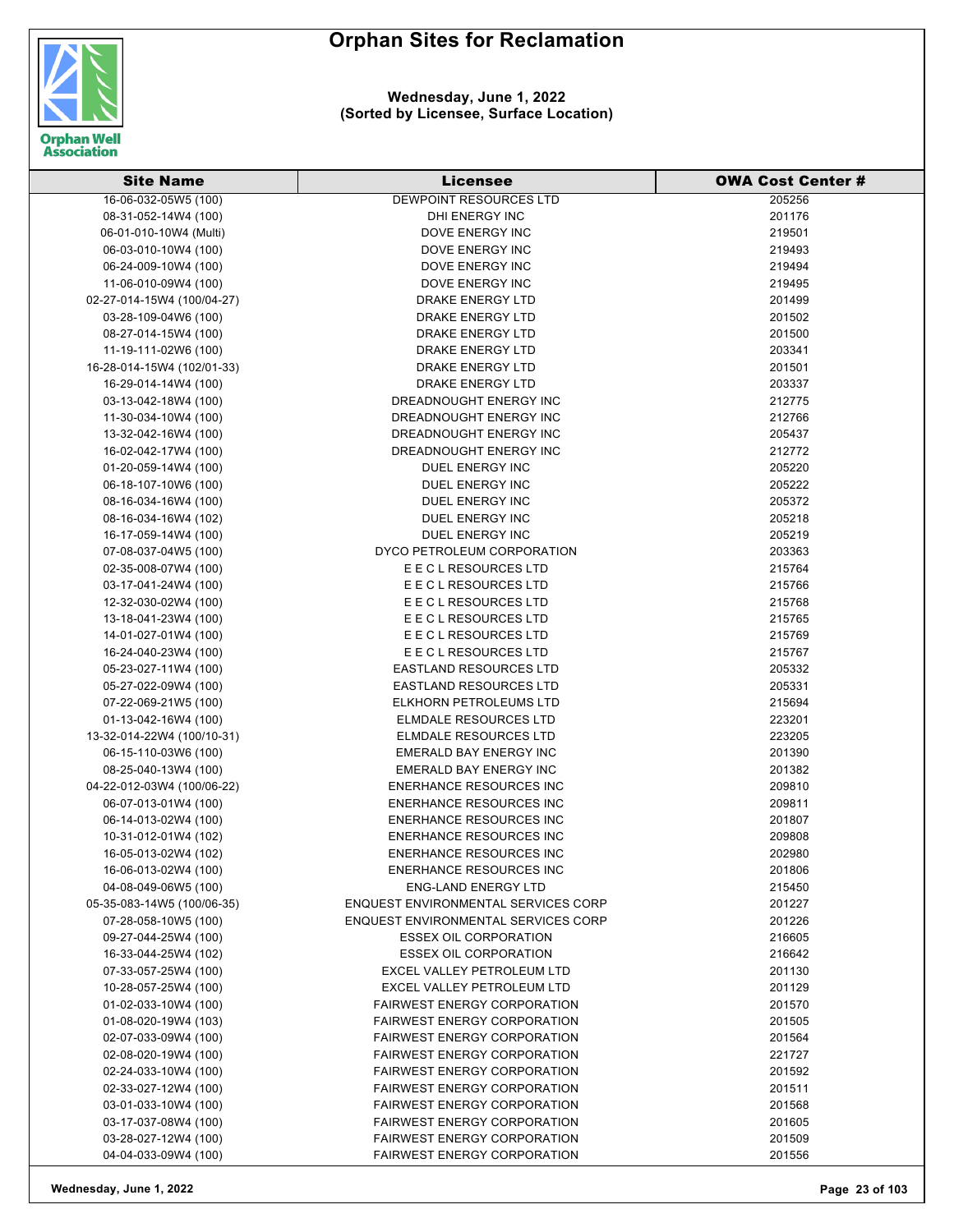

**Wednesday, June 1, 2022 (Sorted by Licensee, Surface Location)**

| <b>Site Name</b>                             | <b>Licensee</b>                                                          | <b>OWA Cost Center#</b> |
|----------------------------------------------|--------------------------------------------------------------------------|-------------------------|
| 04-10-034-10W4 (102)                         | <b>FAIRWEST ENERGY CORPORATION</b>                                       | 203332                  |
| 04-20-033-09W4 (Facility)                    | <b>FAIRWEST ENERGY CORPORATION</b>                                       | 201613                  |
| 04-20-033-09W4 (Multi)                       | <b>FAIRWEST ENERGY CORPORATION</b>                                       | 215817                  |
| 04-25-032-10W4 (102)                         | <b>FAIRWEST ENERGY CORPORATION</b>                                       | 201545                  |
| 04-26-035-04W4 (100)                         | <b>FAIRWEST ENERGY CORPORATION</b>                                       | 201598                  |
| 04-35-032-09W4 (100)                         | <b>FAIRWEST ENERGY CORPORATION</b>                                       | 201541                  |
| 05-05-032-09W4 (100)                         | <b>FAIRWEST ENERGY CORPORATION</b>                                       | 201535                  |
| 05-06-032-09W4 (100)                         | <b>FAIRWEST ENERGY CORPORATION</b>                                       | 201537                  |
| 05-24-032-10W4 (100)                         | <b>FAIRWEST ENERGY CORPORATION</b>                                       | 201542                  |
| 05-33-027-12W4 (100)                         | <b>FAIRWEST ENERGY CORPORATION</b>                                       | 201512                  |
| 06-03-032-09W4 (Facility)                    | <b>FAIRWEST ENERGY CORPORATION</b>                                       | 201612                  |
| 06-04-033-09W4 (100)                         | <b>FAIRWEST ENERGY CORPORATION</b>                                       | 201557                  |
| 06-06-033-09W4 (100)                         | <b>FAIRWEST ENERGY CORPORATION</b>                                       | 201563                  |
| 06-07-038-10W4 (100)                         | <b>FAIRWEST ENERGY CORPORATION</b>                                       | 201609                  |
| 06-08-033-09W4 (100)                         | <b>FAIRWEST ENERGY CORPORATION</b>                                       | 201565                  |
| 06-12-033-10W4 (100)                         | <b>FAIRWEST ENERGY CORPORATION</b>                                       | 201579                  |
| 06-36-032-10W4 (100)                         | <b>FAIRWEST ENERGY CORPORATION</b>                                       | 201552                  |
| 07-01-033-10W4 (100)                         | <b>FAIRWEST ENERGY CORPORATION</b>                                       | 201569                  |
| 07-09-032-09W4 (100)                         | <b>FAIRWEST ENERGY CORPORATION</b>                                       | 201538                  |
| 07-19-032-09W4 (102)                         | <b>FAIRWEST ENERGY CORPORATION</b>                                       | 201539                  |
| 07-26-034-04W4 (100)                         | <b>FAIRWEST ENERGY CORPORATION</b>                                       | 201596                  |
| 08-08-020-19W4 (Multi)                       | <b>FAIRWEST ENERGY CORPORATION</b>                                       | 221720                  |
| 08-10-028-12W4 (100)                         | <b>FAIRWEST ENERGY CORPORATION</b>                                       | 201519                  |
| 08-10-033-10W4 (100)                         | <b>FAIRWEST ENERGY CORPORATION</b>                                       | 203330                  |
| 08-17-032-09W4 (100)                         | <b>FAIRWEST ENERGY CORPORATION</b>                                       | 203322                  |
| 08-25-032-10W4 (100)                         | <b>FAIRWEST ENERGY CORPORATION</b>                                       | 201546                  |
|                                              | <b>FAIRWEST ENERGY CORPORATION</b>                                       |                         |
| 09-05-033-09W4 (100)                         | <b>FAIRWEST ENERGY CORPORATION</b>                                       | 201559                  |
| 09-17-038-09W4 (100)                         |                                                                          | 201607                  |
| 09-25-032-10W4 (100/16-25)                   | <b>FAIRWEST ENERGY CORPORATION</b><br><b>FAIRWEST ENERGY CORPORATION</b> | 201547<br>215877        |
| 10-05-033-09W4 (Multi)                       | <b>FAIRWEST ENERGY CORPORATION</b>                                       |                         |
| 10-08-020-19W4 (104)                         | <b>FAIRWEST ENERGY CORPORATION</b>                                       | 201506<br>201593        |
| 10-24-033-10W4 (100)                         | <b>FAIRWEST ENERGY CORPORATION</b>                                       |                         |
| 10-26-035-04W4 (100)<br>11-05-032-09W4 (100) | <b>FAIRWEST ENERGY CORPORATION</b>                                       | 201599<br>201536        |
| 11-24-019-18W4 (100/06-24)                   | <b>FAIRWEST ENERGY CORPORATION</b>                                       | 203397                  |
| 11-29-030-01W4 (100)                         | <b>FAIRWEST ENERGY CORPORATION</b>                                       | 201525                  |
|                                              |                                                                          |                         |
| 11-29-033-10W4 (102)<br>11-36-032-10W4 (100) | <b>FAIRWEST ENERGY CORPORATION</b><br><b>FAIRWEST ENERGY CORPORATION</b> | 201595<br>201553        |
| 12-13-033-10W4 (100)                         | <b>FAIRWEST ENERGY CORPORATION</b>                                       | 201581                  |
| 12-14-033-10W4 (100)                         | <b>FAIRWEST ENERGY CORPORATION</b>                                       | 201583                  |
| 12-23-033-10W4 (100)                         | <b>FAIRWEST ENERGY CORPORATION</b>                                       | 201591                  |
| 12-24-033-10W4 (100)                         | <b>FAIRWEST ENERGY CORPORATION</b>                                       | 201594                  |
|                                              | <b>FAIRWEST ENERGY CORPORATION</b>                                       | 201529                  |
| 13-01-031-05W4 (100)<br>13-26-035-04W4 (100) | <b>FAIRWEST ENERGY CORPORATION</b>                                       | 201600                  |
|                                              |                                                                          |                         |
| 13-29-030-01W4 (100)                         | <b>FAIRWEST ENERGY CORPORATION</b>                                       | 201526                  |
| 14-02-028-12W4 (100)                         | <b>FAIRWEST ENERGY CORPORATION</b>                                       | 201516                  |
| 14-04-033-09W4 (100)                         | <b>FAIRWEST ENERGY CORPORATION</b>                                       | 201558                  |
| 14-11-026-12W4 (100)                         | <b>FAIRWEST ENERGY CORPORATION</b>                                       | 201507                  |
| 14-31-032-09W4 (100)                         | <b>FAIRWEST ENERGY CORPORATION</b>                                       | 203323                  |
| 14-32-031-09W4 (102)                         | <b>FAIRWEST ENERGY CORPORATION</b>                                       | 201533                  |
| 14-33-027-12W4 (Multi)                       | <b>FAIRWEST ENERGY CORPORATION</b>                                       | 216061                  |
| 14-35-032-10W4 (100)                         | <b>FAIRWEST ENERGY CORPORATION</b>                                       | 201550                  |
| 14-36-032-10W4 (100)                         | <b>FAIRWEST ENERGY CORPORATION</b>                                       | 201554                  |
| 15-24-032-10W4 (100)                         | <b>FAIRWEST ENERGY CORPORATION</b>                                       | 201544                  |
| 15-33-031-09W4 (100)                         | <b>FAIRWEST ENERGY CORPORATION</b>                                       | 201534                  |
| 16-03-028-12W4 (100)                         | <b>FAIRWEST ENERGY CORPORATION</b>                                       | 221728                  |
| 16-11-033-10W4 (102)                         | <b>FAIRWEST ENERGY CORPORATION</b>                                       | 201578                  |
| 16-15-033-10W4 (100)                         | FAIRWEST ENERGY CORPORATION                                              | 201587                  |

**Wednesday, June 1, 2022 Page 24 of 103**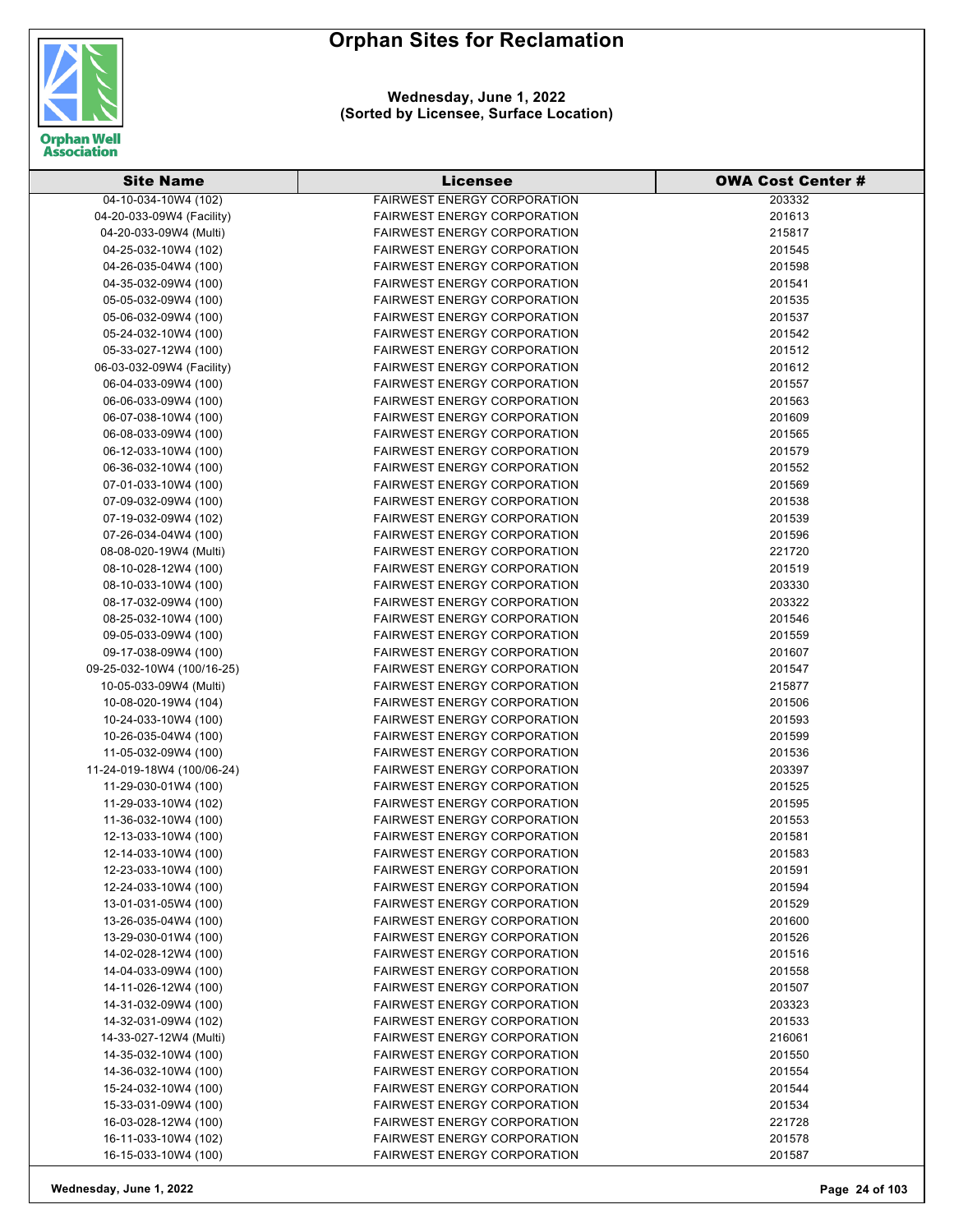

| <b>Site Name</b>                             | <b>Licensee</b>                                | <b>OWA Cost Center #</b> |
|----------------------------------------------|------------------------------------------------|--------------------------|
| 16-36-032-10W4 (100)                         | <b>FAIRWEST ENERGY CORPORATION</b>             | 203325                   |
| 01-29-056-23W4 (102)                         | <b>FARCO RESOURCES LTD</b>                     | 201038                   |
| 01-35-035-07W5 (100)                         | <b>FORENT ENERGY LTD</b>                       | 210903                   |
| 02-28-034-10W4 (102)                         | <b>FORENT ENERGY LTD</b>                       | 210893                   |
| 05-23-031-05W4 (100)                         | <b>FORENT ENERGY LTD</b>                       | 210888                   |
| 07-26-034-08W4 (100)                         | <b>FORENT ENERGY LTD</b>                       | 210890                   |
| 07-27-034-11W4 (100)                         | <b>FORENT ENERGY LTD</b>                       | 210894                   |
| 08-32-044-27W4 (100)                         | <b>FORENT ENERGY LTD</b>                       | 210900                   |
| 13-23-034-10W4 (100)                         | <b>FORENT ENERGY LTD</b>                       | 210891                   |
| 14-10-040-02W4 (Multi)                       | <b>FORENT ENERGY LTD</b>                       | 216062                   |
| 16-01-040-09W4 (100)                         | <b>FORENT ENERGY LTD</b>                       | 210899                   |
| 07-30-009-08W4 (Multi)                       | FORET MANAGEMENT LTD                           | 216137                   |
| 01-25-048-11W5 (102)                         | FOXWOOD RESOURCES LTD                          | 214507                   |
| 02-24-049-12W5 (100)                         | FOXWOOD RESOURCES LTD                          | 214525                   |
| 03-10-049-11W5 (100)                         | <b>FOXWOOD RESOURCES LTD</b>                   | 214520                   |
| 03-24-049-07W5 (102)                         | <b>FOXWOOD RESOURCES LTD</b>                   | 214512                   |
| 03-32-050-09W5 (102)                         | <b>FOXWOOD RESOURCES LTD</b>                   | 214527                   |
| 04-31-050-09W5 (102/13-30)                   | FOXWOOD RESOURCES LTD                          | 214526                   |
| 05-26-043-05W4 (100)                         | <b>FOXWOOD RESOURCES LTD</b>                   | 214500                   |
| 05-34-048-06W5 (100)                         | FOXWOOD RESOURCES LTD                          | 214503                   |
| 06-01-049-11W5 (102)                         | FOXWOOD RESOURCES LTD                          | 214516                   |
| 06-02-049-11W5 (102)                         | <b>FOXWOOD RESOURCES LTD</b>                   | 214517                   |
| 06-02-050-11W5 (102)                         | <b>FOXWOOD RESOURCES LTD</b>                   | 214534                   |
| 06-06-049-10W5 (102)                         | <b>FOXWOOD RESOURCES LTD</b>                   | 214513                   |
| 06-19-049-10W5 (102)                         | <b>FOXWOOD RESOURCES LTD</b>                   | 214514                   |
|                                              | <b>FOXWOOD RESOURCES LTD</b>                   | 214538                   |
| 06-22-050-11W5 (102)<br>06-26-050-10W5 (102) | FOXWOOD RESOURCES LTD                          | 214533                   |
|                                              |                                                |                          |
| 07-02-049-11W5 (102)                         | FOXWOOD RESOURCES LTD<br>FOXWOOD RESOURCES LTD | 214518<br>214529         |
| 07-21-050-10W5 (102)                         | <b>FOXWOOD RESOURCES LTD</b>                   | 214535                   |
| 08-11-050-11W5 (102)                         | <b>FOXWOOD RESOURCES LTD</b>                   | 214537                   |
| 08-15-050-11W5 (103)                         |                                                |                          |
| 08-19-049-10W5 (102)                         | <b>FOXWOOD RESOURCES LTD</b>                   | 214515                   |
| 09-22-050-10W5 (102)                         | <b>FOXWOOD RESOURCES LTD</b>                   | 214530                   |
| 10-04-055-14W4 (102)                         | <b>FOXWOOD RESOURCES LTD</b>                   | 214501                   |
| 10-24-049-11W5 (102)                         | <b>FOXWOOD RESOURCES LTD</b>                   | 214523                   |
| 10-34-050-09W5 (102)                         | <b>FOXWOOD RESOURCES LTD</b>                   | 214528                   |
| 11-11-049-12W5 (102)                         | FOXWOOD RESOURCES LTD                          | 214524                   |
| 13-03-049-11W5 (100)                         | <b>FOXWOOD RESOURCES LTD</b>                   | 214519                   |
| 13-20-049-11W5 (100)                         | FOXWOOD RESOURCES LTD                          | 214521                   |
| 14-01-047-12W5 (100)                         | <b>FOXWOOD RESOURCES LTD</b>                   | 214502                   |
| 14-13-050-11W5 (102)                         | <b>FOXWOOD RESOURCES LTD</b>                   | 214536                   |
| 14-20-049-11W5 (102)                         | <b>FOXWOOD RESOURCES LTD</b>                   | 214522                   |
| 14-23-049-07W5 (102)                         | <b>FOXWOOD RESOURCES LTD</b>                   | 214511                   |
| 14-23-050-10W5 (100)                         | <b>FOXWOOD RESOURCES LTD</b>                   | 214531                   |
| 14-24-048-11W5 (100)                         | <b>FOXWOOD RESOURCES LTD</b>                   | 214506                   |
| 14-25-050-10W5 (102)                         | <b>FOXWOOD RESOURCES LTD</b>                   | 214532                   |
| 14-36-048-11W5 (102)                         | <b>FOXWOOD RESOURCES LTD</b>                   | 214510                   |
| 15-08-049-06W5 (Facility)                    | <b>FOXWOOD RESOURCES LTD</b>                   | 214540                   |
| 15-10-048-11W5 (100)                         | <b>FOXWOOD RESOURCES LTD</b>                   | 214505                   |
| 15-35-048-11W5 (100)                         | <b>FOXWOOD RESOURCES LTD</b>                   | 214509                   |
| 16-19-048-10W5 (102)                         | <b>FOXWOOD RESOURCES LTD</b>                   | 214504                   |
| 16-27-048-11W5 (102)                         | <b>FOXWOOD RESOURCES LTD</b>                   | 214508                   |
| 07-06-112-05W6 (100)                         | <b>FRONTIER ENERGY INC</b>                     | 201286                   |
| 08-30-084-14W5 (100)                         | <b>FRONTIER ENERGY INC</b>                     | 202632                   |
| 11-11-028-01W4 (100)                         | <b>FRONTIER ENERGY INC</b>                     | 201285                   |
| 13-02-028-01W4 (100)                         | <b>FRONTIER ENERGY INC</b>                     | 201283                   |
| 07-15-001-11W4 (100)                         | <b>FULTON PRODUCING COMPANY</b>                | 200077                   |
| 15-18-041-27W4 (Multi)                       | <b>GATEWAY PETROLEUM INC</b>                   | 216084                   |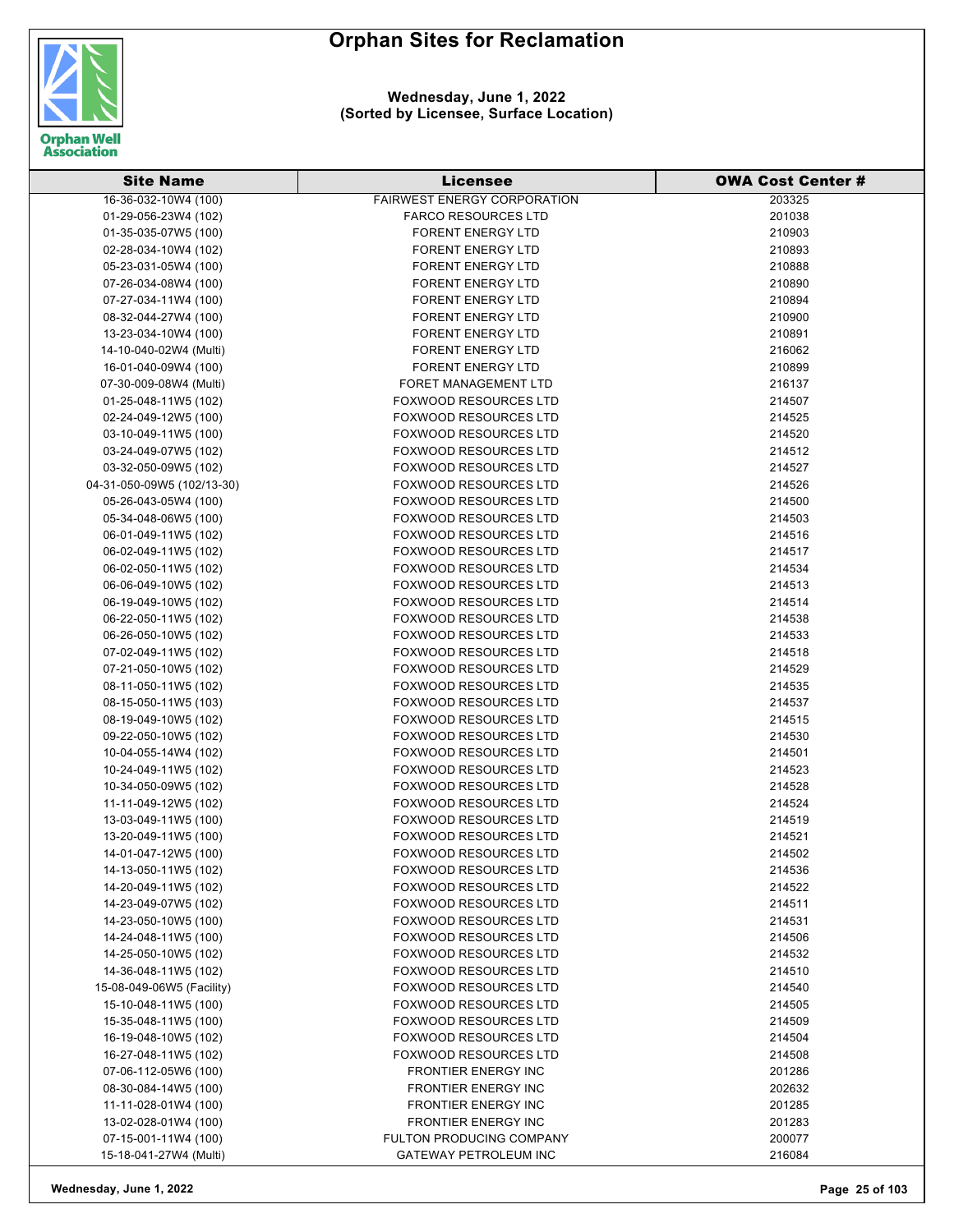

| <b>Site Name</b>                               | Licensee                        | <b>OWA Cost Center #</b> |
|------------------------------------------------|---------------------------------|--------------------------|
| 03-24-043-26W4 (Multi)                         | <b>GLENCOE RESOURCES LTD</b>    | 215862                   |
| 04-05-051-06W4 (100/16-31)                     | <b>GLENCOE RESOURCES LTD</b>    | 213200                   |
| 06-18-015-26W4 (100)                           | <b>GLENCOE RESOURCES LTD</b>    | 213193                   |
| 07-24-057-23W4 (100)                           | <b>GLENCOE RESOURCES LTD</b>    | 213203                   |
| 08-06-042-25W4 (100)                           | <b>GLENCOE RESOURCES LTD</b>    | 213194                   |
| 09-25-041-28W4 (100)                           | <b>GLENCOE RESOURCES LTD</b>    | 215887                   |
| 10-09-042-28W4 (Facility)                      | <b>GLENCOE RESOURCES LTD</b>    | 215889                   |
| 10-20-057-22W4 (100)                           | <b>GLENCOE RESOURCES LTD</b>    | 213202                   |
| 11-08-057-22W4 (100)                           | <b>GLENCOE RESOURCES LTD</b>    | 213201                   |
| 14-09-044-03W5 (100)                           | <b>GLENCOE RESOURCES LTD</b>    | 209889                   |
| 14-15-042-27W4 (Facility)                      | <b>GLENCOE RESOURCES LTD</b>    | 215888                   |
| 16-06-044-26W4 (102)                           | <b>GLENCOE RESOURCES LTD</b>    | 213199                   |
| 16-07-078-05W6 (100)                           | <b>GLENCOE RESOURCES LTD</b>    | 209890                   |
| 16-13-043-26W4 (100)                           | <b>GLENCOE RESOURCES LTD</b>    | 213196                   |
| 03-28-048-25W4 (102)                           | <b>GOLDEN COAST ENERGY CORP</b> | 203845                   |
| 09-36-047-25W4 (102)                           | <b>GOLDEN COAST ENERGY CORP</b> | 203844                   |
| 12-36-053-13W4 (100)                           | <b>GOLDEN COAST ENERGY CORP</b> | 203850                   |
| 14-20-048-27W4 (102)                           | <b>GOLDEN COAST ENERGY CORP</b> | 203846                   |
| 14-29-048-27W4 (Multi)                         | <b>GOLDEN COAST ENERGY CORP</b> | 216059                   |
| 10-31-051-20W4 (100)                           | <b>GOLDEN ENERGY LTD</b>        | 203404                   |
| 05-21-062-11W5 (100)                           | <b>GOLDEN GOOSE ENERGY LTD</b>  | 208150                   |
| 10-10-065-20W5 (100)                           | <b>GOLDENROD RESOURCES INC</b>  | 202870                   |
| 13-11-065-20W5 (100)                           | <b>GOLDENROD RESOURCES INC</b>  | 202871                   |
|                                                | <b>GOODLAND ENERGY LTD</b>      |                          |
| 01-17-041-07W4 (100)<br>01-19-035-12W4 (Multi) | <b>GOODLAND ENERGY LTD</b>      | 208949<br>215777         |
|                                                |                                 |                          |
| 02-01-036-13W4 (100/03-01)                     | <b>GOODLAND ENERGY LTD</b>      | 213174                   |
| 02-02-035-13W4 (Multi)                         | <b>GOODLAND ENERGY LTD</b>      | 215782                   |
| 02-14-035-11W4 (102)                           | <b>GOODLAND ENERGY LTD</b>      | 208894                   |
| 02-14-035-12W4 (Multi)                         | <b>GOODLAND ENERGY LTD</b>      | 216176                   |
| 02-15-035-11W4 (102)                           | <b>GOODLAND ENERGY LTD</b>      | 208895                   |
| 02-15-035-12W4 (Multi)                         | <b>GOODLAND ENERGY LTD</b>      | 215853                   |
| 02-16-035-12W4 (Multi)                         | <b>GOODLAND ENERGY LTD</b>      | 215785                   |
| 02-23-041-08W4 (100)                           | <b>GOODLAND ENERGY LTD</b>      | 213177                   |
| 03-03-035-12W4 (100)                           | <b>GOODLAND ENERGY LTD</b>      | 213156                   |
| 03-04-035-12W4 (Multi)                         | <b>GOODLAND ENERGY LTD</b>      | 215790                   |
| 03-30-038-02W4 (100/14-19)                     | <b>GOODLAND ENERGY LTD</b>      | 208941                   |
| 04-12-035-11W4 (Multi)                         | <b>GOODLAND ENERGY LTD</b>      | 215833                   |
| 05-10-037-01W4 (100)                           | <b>GOODLAND ENERGY LTD</b>      | 208932                   |
| 05-17-038-02W4 (100)                           | GOODLAND ENERGY LTD             | 213176                   |
| 05-18-038-02W4 (100)                           | <b>GOODLAND ENERGY LTD</b>      | 208940                   |
| 06-12-038-03W4 (100)                           | <b>GOODLAND ENERGY LTD</b>      | 208944                   |
| 06-14-038-03W4 (100)                           | <b>GOODLAND ENERGY LTD</b>      | 208947                   |
| 06-19-035-12W4 (100)                           | <b>GOODLAND ENERGY LTD</b>      | 208915                   |
| 06-30-035-12W4 (Multi)                         | <b>GOODLAND ENERGY LTD</b>      | 216150                   |
| 06-32-043-25W4 (100)                           | <b>GOODLAND ENERGY LTD</b>      | 208951                   |
| 06-36-034-13W4 (Multi)                         | <b>GOODLAND ENERGY LTD</b>      | 215843                   |
| 07-13-035-12W4 (Multi)                         | <b>GOODLAND ENERGY LTD</b>      | 216184                   |
| 07-13-038-03W4 (100)                           | <b>GOODLAND ENERGY LTD</b>      | 208946                   |
| 07-22-034-11W4 (100)                           | <b>GOODLAND ENERGY LTD</b>      | 208883                   |
| 07-31-035-12W4 (Multi)                         | <b>GOODLAND ENERGY LTD</b>      | 216136                   |
| 07-35-034-13W4 (Multi)                         | <b>GOODLAND ENERGY LTD</b>      | 215834                   |
| 08-04-035-12W4 (Multi)                         | <b>GOODLAND ENERGY LTD</b>      | 215835                   |
| 09-01-035-12W4 (Multi)                         | <b>GOODLAND ENERGY LTD</b>      | 216133                   |
| 09-02-035-12W4 (100)                           | <b>GOODLAND ENERGY LTD</b>      | 213155                   |
| 09-06-035-12W4 (Multi)                         | <b>GOODLAND ENERGY LTD</b>      | 215838                   |
| 09-10-035-12W4 (100)                           | <b>GOODLAND ENERGY LTD</b>      | 208906                   |
| 10-01-035-11W4 (102)                           | <b>GOODLAND ENERGY LTD</b>      | 213154                   |
| 10-08-038-02W4 (100)                           | GOODLAND ENERGY LTD             | 208936                   |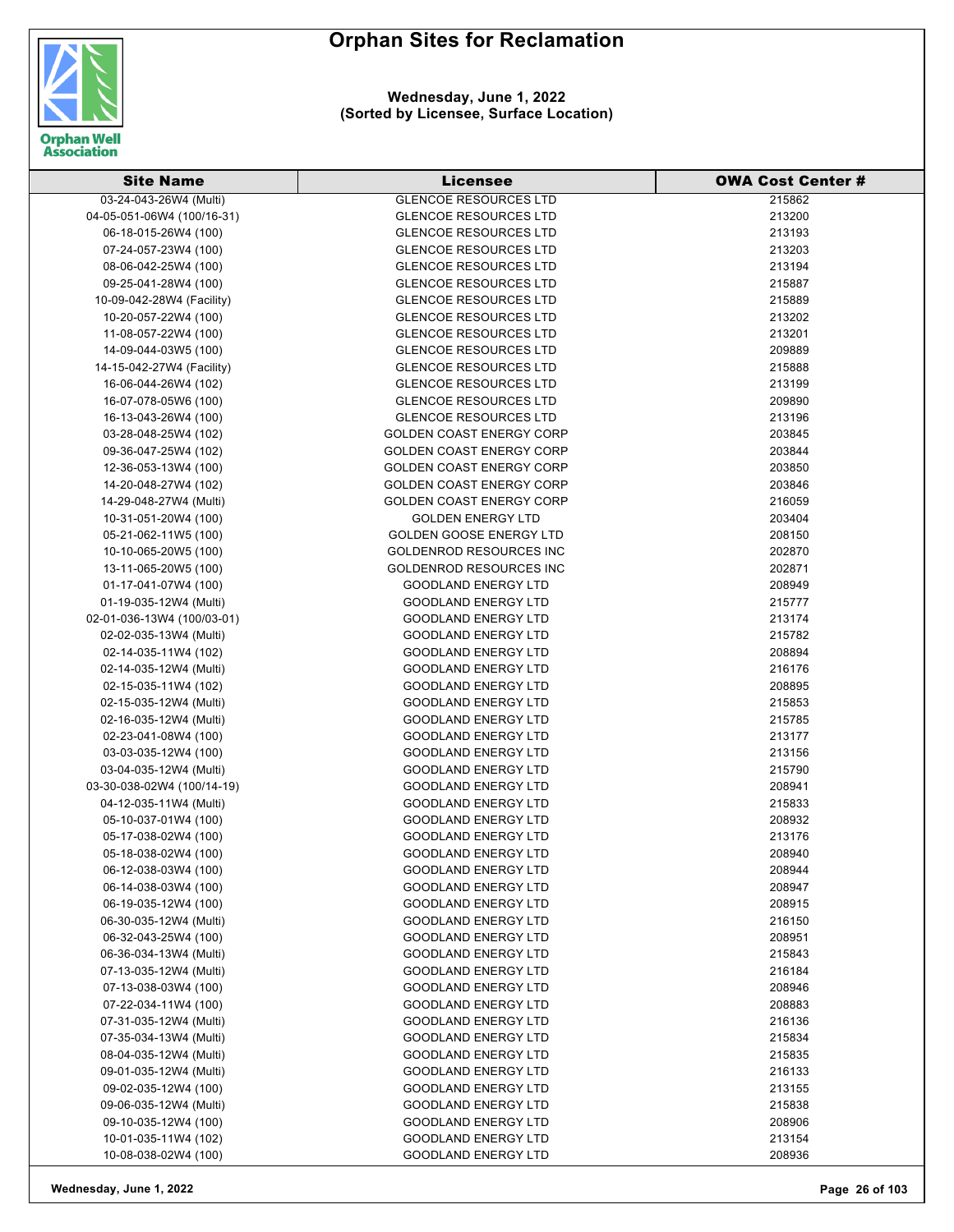

| <b>Site Name</b>           | Licensee                                | <b>OWA Cost Center #</b> |
|----------------------------|-----------------------------------------|--------------------------|
| 10-29-034-12W4 (100)       | <b>GOODLAND ENERGY LTD</b>              | 208884                   |
| 10-30-048-08W4 (100)       | <b>GOODLAND ENERGY LTD</b>              | 208954                   |
| 11-14-041-08W4 (100)       | <b>GOODLAND ENERGY LTD</b>              | 208950                   |
| 11-32-034-12W4 (102)       | <b>GOODLAND ENERGY LTD</b>              | 208885                   |
| 11-32-037-02W4 (100)       | <b>GOODLAND ENERGY LTD</b>              | 208933                   |
| 12-09-035-12W4 (100)       | <b>GOODLAND ENERGY LTD</b>              | 208905                   |
| 12-24-038-02W4 (100)       | <b>GOODLAND ENERGY LTD</b>              | 208942                   |
| 13-14-035-11W4 (100/15-15) | <b>GOODLAND ENERGY LTD</b>              | 208897                   |
| 14-12-038-03W4 (100)       | <b>GOODLAND ENERGY LTD</b>              | 208945                   |
| 14-13-038-02W4 (102)       | <b>GOODLAND ENERGY LTD</b>              | 208937                   |
| 14-16-035-12W4 (Multi)     | <b>GOODLAND ENERGY LTD</b>              | 216069                   |
| 14-33-034-12W4 (100)       | <b>GOODLAND ENERGY LTD</b>              | 213152                   |
| 16-12-035-11W4 (100)       | <b>GOODLAND ENERGY LTD</b>              | 208893                   |
| 16-13-035-13W4 (100)       | <b>GOODLAND ENERGY LTD</b>              | 208927                   |
| 16-24-058-06W4 (100)       | <b>GOODLAND ENERGY LTD</b>              | 208955                   |
|                            | <b>GOODLAND ENERGY LTD</b>              | 208943                   |
| 16-34-038-02W4 (102)       |                                         |                          |
| 16-36-034-13W4 (100)       | <b>GOODLAND ENERGY LTD</b>              | 208891                   |
| 04-12-026-14W4 (100/01-11) | <b>GP RESOURCES LTD</b>                 | 201766                   |
| 08-17-027-16W4 (1F1)       | <b>GP RESOURCES LTD</b>                 | 201767                   |
| 05-12-049-06W4 (100)       | <b>GPI OIL &amp; GAS INC</b>            | 201228                   |
| 07-12-049-06W4 (100)       | <b>GPI OIL &amp; GAS INC</b>            | 201229                   |
| 16-32-063-18W4 (100)       | <b>GREAT NORTHERN OIL &amp; GAS INC</b> | 201256                   |
| 03-30-033-06W4 (100)       | <b>GRIZZLY HOLDINGS INC</b>             | 219472                   |
| 06-01-037-03W5 (102)       | <b>GRIZZLY HOLDINGS INC</b>             | 209083                   |
| 10-20-055-14W5 (100)       | <b>GRIZZLY HOLDINGS INC</b>             | 209085                   |
| 10-07-035-10W4 (Facility)  | <b>HAMCOR RESOURCES INC</b>             | 200122                   |
| 16-16-052-26W4 (100)       | <b>HAMMER RESOURCES LTD</b>             | 200091                   |
| NE-16-052-26W4 (Spill)     | <b>HAMMER RESOURCES LTD</b>             | 221555                   |
| 01-03-079-25W5 (Facility)  | HANNA OIL & GAS COMPANY - CANADA ULC    | 209400                   |
| 01-29-079-24W5 (100)       | HANNA OIL & GAS COMPANY - CANADA ULC    | 209390                   |
| 04-20-079-24W5 (102)       | HANNA OIL & GAS COMPANY - CANADA ULC    | 209388                   |
| 04-20-079-24W5 (103)       | HANNA OIL & GAS COMPANY - CANADA ULC    | 209389                   |
| 06-07-079-23W5 (Facility)  | HANNA OIL & GAS COMPANY - CANADA ULC    | 209398                   |
| 07-07-079-23W5 (100)       | HANNA OIL & GAS COMPANY - CANADA ULC    | 209386                   |
| 07-34-078-02W6 (100)       | HANNA OIL & GAS COMPANY - CANADA ULC    | 209395                   |
| 09-19-079-23W5 (Facility)  | HANNA OIL & GAS COMPANY - CANADA ULC    | 209399                   |
| 10-33-077-02W6 (100/09-33) | HANNA OIL & GAS COMPANY - CANADA ULC    | 209392                   |
| 11-23-078-02W6 (100)       | HANNA OIL & GAS COMPANY - CANADA ULC    | 209394                   |
| 11-34-078-02W6 (102)       | HANNA OIL & GAS COMPANY - CANADA ULC    | 209396                   |
| 13-35-077-01W6 (102)       | HANNA OIL & GAS COMPANY - CANADA ULC    | 209391                   |
| 03-31-030-09W4 (100)       | HAZELWOOD ENERGY LIMITED                | 202655                   |
| 06-11-041-12W4 (Facility)  | <b>HERMES ENERGY CORP</b>               | 201819                   |
| 13-11-041-13W4 (Multi)     | <b>HERMES ENERGY CORP</b>               | 216109                   |
| 13-18-026-11W4 (100)       | <b>HERMES ENERGY CORP</b>               | 201813                   |
| 16-07-036-16W4 (100)       | <b>HERMES ENERGY CORP</b>               | 201814                   |
| 01-19-051-04W5 (100)       | <b>HIGHVALE OPERATING CORP</b>          | 213263                   |
| 04-20-051-04W5 (100)       | <b>HIGHVALE OPERATING CORP</b>          | 213267                   |
| 06-19-051-04W5 (100)       | HIGHVALE OPERATING CORP                 | 213264                   |
| 08-24-051-05W5 (100)       | <b>HIGHVALE OPERATING CORP</b>          | 213268                   |
| 08-25-046-08W5 (100)       | HIGHVALE OPERATING CORP                 | 213260                   |
| 10-25-046-08W5 (100)       | <b>HIGHVALE OPERATING CORP</b>          | 213261                   |
| 06-30-029-01W5 (102)       | <b>HOLBURN ENERGY INC</b>               | 202305                   |
| 04-05-065-22W4 (100)       | HORSESHOE BAY RESOURCES LIMITED         | 214445                   |
| 04-07-041-25W4 (100)       | HORSESHOE BAY RESOURCES LIMITED         | 214428                   |
| 06-09-055-15W5 (100)       | HORSESHOE BAY RESOURCES LIMITED         | 214448                   |
| 06-10-064-22W4 (100)       | HORSESHOE BAY RESOURCES LIMITED         | 214442                   |
| 06-21-046-18W4 (100)       | HORSESHOE BAY RESOURCES LIMITED         | 214440                   |
|                            |                                         |                          |
| 07-15-064-22W4 (100)       | HORSESHOE BAY RESOURCES LIMITED         | 214443                   |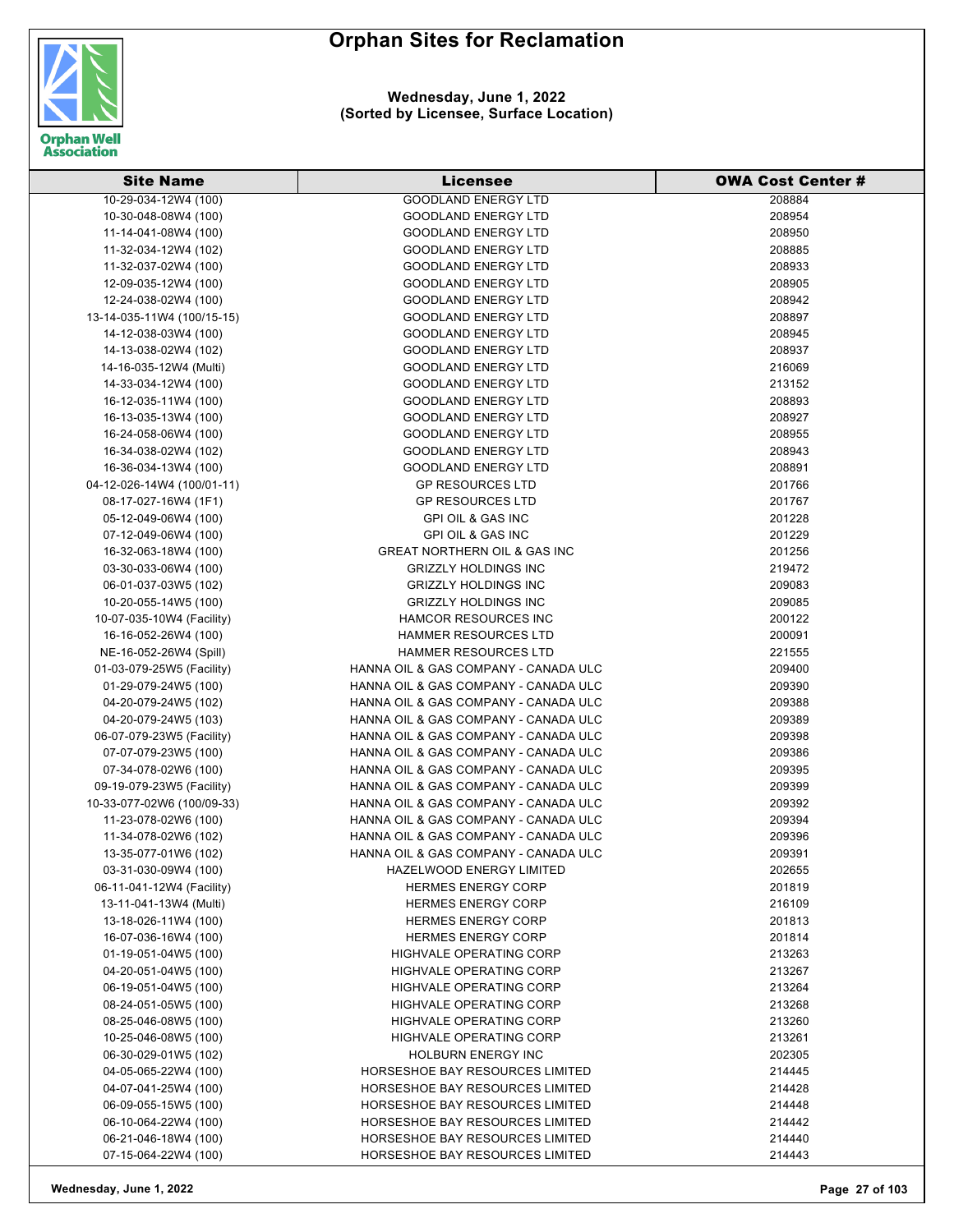



#### **Wednesday, June 1, 2022 (Sorted by Licensee, Surface Location)**

| <b>Site Name</b>                          | <b>Licensee</b>                                           | <b>OWA Cost Center #</b> |
|-------------------------------------------|-----------------------------------------------------------|--------------------------|
| 09-08-065-22W4 (100)                      | HORSESHOE BAY RESOURCES LIMITED                           | 214447                   |
| 10-21-029-25W4 (100)                      | HORSESHOE BAY RESOURCES LIMITED                           | 214427                   |
| 15-05-065-22W4 (100)                      | HORSESHOE BAY RESOURCES LIMITED                           | 214446                   |
| 15-21-045-17W4 (100)                      | HORSESHOE BAY RESOURCES LIMITED                           | 214600                   |
| 01-01-020-20W4 (100/08-01)                | <b>HOUSTON OIL &amp; GAS LTD</b>                          | 218660                   |
| 01-03-021-23W4 (100)                      | <b>HOUSTON OIL &amp; GAS LTD</b>                          | 218663                   |
| 01-05-060-21W4 (100)                      | <b>HOUSTON OIL &amp; GAS LTD</b>                          | 219536                   |
| 01-08-018-19W4 (100/08-08)                | <b>HOUSTON OIL &amp; GAS LTD</b>                          | 218665                   |
| 01-09-017-19W4 (102)                      | <b>HOUSTON OIL &amp; GAS LTD</b>                          | 218666                   |
| 01-14-017-19W4 (100)                      | <b>HOUSTON OIL &amp; GAS LTD</b>                          | 218668                   |
| 01-18-020-22W4 (100)                      | <b>HOUSTON OIL &amp; GAS LTD</b>                          | 218671                   |
| 01-19-020-22W4 (100)                      | <b>HOUSTON OIL &amp; GAS LTD</b>                          | 218673                   |
| 01-21-071-08W6 (100)                      | <b>HOUSTON OIL &amp; GAS LTD</b>                          | 219537                   |
| 01-22-017-18W4 (100)                      | <b>HOUSTON OIL &amp; GAS LTD</b>                          | 218674                   |
| 01-23-019-20W4 (100)                      | <b>HOUSTON OIL &amp; GAS LTD</b>                          | 218677                   |
| 01-25-019-20W4 and 08-25-019-20W4 (Multi) | HOUSTON OIL & GAS LTD                                     | 219277                   |
| 01-26-060-22W4 (100)                      | <b>HOUSTON OIL &amp; GAS LTD</b>                          | 219538                   |
| 01-28-059-21W4 (100)                      | <b>HOUSTON OIL &amp; GAS LTD</b>                          | 219539                   |
| 01-29-016-22W4 (100)                      | <b>HOUSTON OIL &amp; GAS LTD</b>                          | 219540                   |
| 01-31-015-18W4 (100)                      | <b>HOUSTON OIL &amp; GAS LTD</b>                          | 219541                   |
| 01-32-017-19W4 (100)                      | <b>HOUSTON OIL &amp; GAS LTD</b>                          | 218678                   |
| 01-33-013-14W4 (103)                      | <b>HOUSTON OIL &amp; GAS LTD</b>                          | 219661                   |
| 02-01-011-21W4 (100)                      | <b>HOUSTON OIL &amp; GAS LTD</b>                          | 219542                   |
| 02-01-059-22W4 (100)                      | HOUSTON OIL & GAS LTD                                     | 219543                   |
| 02-04-059-22W4 (100)                      | <b>HOUSTON OIL &amp; GAS LTD</b>                          | 219544                   |
| 02-06-021-22W4 (100)                      | <b>HOUSTON OIL &amp; GAS LTD</b>                          | 218681                   |
| 02-07-012-15W4 (100)                      | <b>HOUSTON OIL &amp; GAS LTD</b>                          | 218682                   |
| 02-08-018-19W4 (100/15-05)                | <b>HOUSTON OIL &amp; GAS LTD</b>                          | 214487                   |
| 02-13-017-19W4 (100)                      | <b>HOUSTON OIL &amp; GAS LTD</b>                          | 218683                   |
| 02-19-017-17W4 (100)                      | <b>HOUSTON OIL &amp; GAS LTD</b>                          | 219545                   |
| 02-23-020-23W4 (100)                      | <b>HOUSTON OIL &amp; GAS LTD</b>                          | 218687                   |
| 02-24-020-23W4 (100)                      | <b>HOUSTON OIL &amp; GAS LTD</b>                          | 218689                   |
| 02-27-013-19W4 (Facility)                 | <b>HOUSTON OIL &amp; GAS LTD</b>                          | 218690                   |
| 02-28-020-23W4 (100)                      | <b>HOUSTON OIL &amp; GAS LTD</b>                          | 218691                   |
| 02-31-020-23W4 (100)                      | <b>HOUSTON OIL &amp; GAS LTD</b>                          | 218693                   |
| 02-32-020-23W4 (100)                      | HOUSTON OIL & GAS LTD                                     | 218694                   |
| 02-36-020-23W4 (100)                      | <b>HOUSTON OIL &amp; GAS LTD</b>                          | 218697                   |
| 02-36-059-22W4 (100)                      | <b>HOUSTON OIL &amp; GAS LTD</b>                          | 219547                   |
| 03-01-021-23W4 (100)                      | <b>HOUSTON OIL &amp; GAS LTD</b>                          | 218698                   |
| 03-02-015-18W4 (100)                      | <b>HOUSTON OIL &amp; GAS LTD</b>                          | 219548                   |
| 03-02-019-20W4 (100)                      | <b>HOUSTON OIL &amp; GAS LTD</b>                          | 218699                   |
| 03-02-060-22W4 (100)                      | <b>HOUSTON OIL &amp; GAS LTD</b>                          | 219549                   |
| 03-03-019-19W4 (100)                      | <b>HOUSTON OIL &amp; GAS LTD</b>                          | 218700                   |
| 03-04-020-19W4 (100)                      | <b>HOUSTON OIL &amp; GAS LTD</b>                          | 218702                   |
| 03-09-017-19W4 (100)                      | <b>HOUSTON OIL &amp; GAS LTD</b>                          | 219551                   |
| 03-19-016-17W4 (102)                      | HOUSTON OIL & GAS LTD                                     | 221845                   |
| 03-19-020-22W4 (100)                      | HOUSTON OIL & GAS LTD                                     | 218705                   |
| 03-22-058-10W5 (100)                      | <b>HOUSTON OIL &amp; GAS LTD</b>                          | 219552                   |
| 03-23-013-22W4 (Facility)                 | <b>HOUSTON OIL &amp; GAS LTD</b>                          | 219687                   |
| 03-24-018-25W4 (100)                      | <b>HOUSTON OIL &amp; GAS LTD</b>                          | 218707                   |
| 03-26-020-23W4 (100)                      | <b>HOUSTON OIL &amp; GAS LTD</b>                          | 218708                   |
| 03-28-060-21W4 (100)                      | <b>HOUSTON OIL &amp; GAS LTD</b><br>HOUSTON OIL & GAS LTD | 219553                   |
| 04-01-020-20W4 (100/05-01)                | HOUSTON OIL & GAS LTD                                     | 218710                   |
| 04-01-021-23W4 (100)                      |                                                           | 218711                   |
| 04-04-020-19W4 (100)                      | HOUSTON OIL & GAS LTD                                     | 218713                   |
| 04-05-011-20W4 (100)                      | <b>HOUSTON OIL &amp; GAS LTD</b>                          | 218280                   |
| 04-07-012-15W4 (100)                      | HOUSTON OIL & GAS LTD                                     | 218714                   |
| 04-12-015-18W4 (100)                      | HOUSTON OIL & GAS LTD                                     | 218717                   |

**Wednesday, June 1, 2022 Page 28 of 103**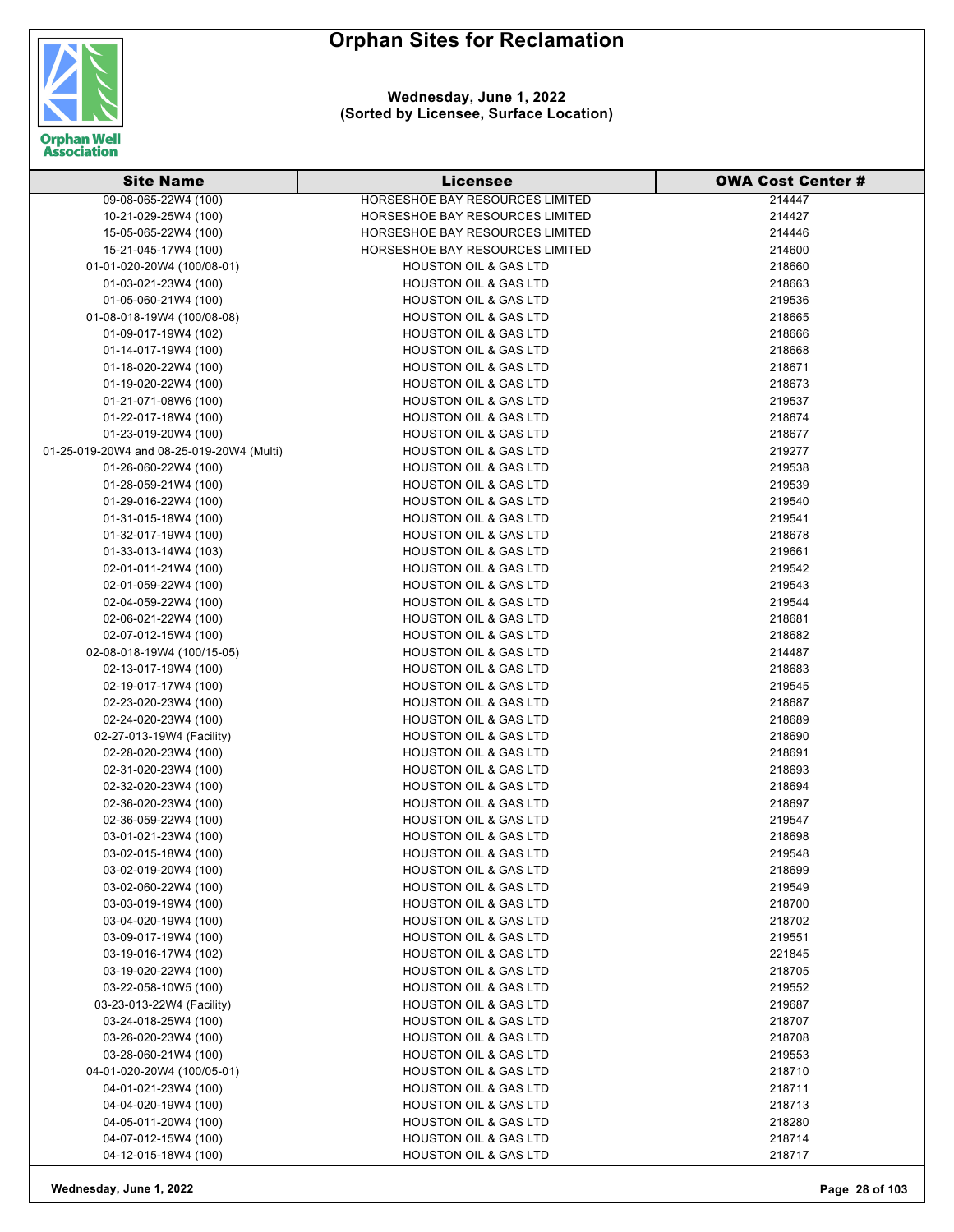

#### **Wednesday, June 1, 2022 (Sorted by Licensee, Surface Location)**

| <b>Site Name</b>                               | <b>Licensee</b>                                                      | <b>OWA Cost Center #</b> |
|------------------------------------------------|----------------------------------------------------------------------|--------------------------|
| 04-12-018-19W4 (100)                           | <b>HOUSTON OIL &amp; GAS LTD</b>                                     | 219555                   |
| 04-12-020-23W4 (100)                           | <b>HOUSTON OIL &amp; GAS LTD</b>                                     | 218718                   |
| 04-18-020-22W4 (100)                           | <b>HOUSTON OIL &amp; GAS LTD</b>                                     | 218720                   |
| 04-18-059-18W4 (100)                           | <b>HOUSTON OIL &amp; GAS LTD</b>                                     | 219556                   |
| 04-21-011-27W4 (100)                           | <b>HOUSTON OIL &amp; GAS LTD</b>                                     | 219558                   |
| 04-22-050-20W4 (100)                           | HOUSTON OIL & GAS LTD                                                | 219559                   |
| 04-24-020-23W4 (100)                           | <b>HOUSTON OIL &amp; GAS LTD</b>                                     | 218723                   |
| 04-27-019-20W4 (100)                           | <b>HOUSTON OIL &amp; GAS LTD</b>                                     | 218726                   |
| 04-31-020-23W4 (100)                           | <b>HOUSTON OIL &amp; GAS LTD</b>                                     | 218728                   |
| 04-32-020-23W4 (100)                           | <b>HOUSTON OIL &amp; GAS LTD</b>                                     | 218729                   |
| 04-34-019-19W4 (100)                           | <b>HOUSTON OIL &amp; GAS LTD</b>                                     | 219560                   |
| 04-35-020-23W4 (100)                           | <b>HOUSTON OIL &amp; GAS LTD</b>                                     | 218731                   |
| 04-35-058-10W5 (100)                           | <b>HOUSTON OIL &amp; GAS LTD</b>                                     | 218732                   |
| 04-36-020-23W4 (100)                           | <b>HOUSTON OIL &amp; GAS LTD</b>                                     | 218734                   |
| 05-02-021-23W4 (100)                           | <b>HOUSTON OIL &amp; GAS LTD</b>                                     | 218735                   |
| 05-06-019-19W4 (100)                           | <b>HOUSTON OIL &amp; GAS LTD</b>                                     | 218736                   |
| 05-08-016-17W4 (102)                           | <b>HOUSTON OIL &amp; GAS LTD</b>                                     | 219644                   |
| 05-11-011-20W4 (100)                           | <b>HOUSTON OIL &amp; GAS LTD</b>                                     | 219562                   |
| 05-11-012-21W4 (1F1)                           | <b>HOUSTON OIL &amp; GAS LTD</b>                                     | 219663                   |
| 05-14-017-19W4 (102)                           | <b>HOUSTON OIL &amp; GAS LTD</b>                                     | 218740                   |
| 05-14-019-19W4 (100)                           | <b>HOUSTON OIL &amp; GAS LTD</b>                                     | 218741                   |
| 05-14-058-10W5 (100)                           | <b>HOUSTON OIL &amp; GAS LTD</b>                                     | 218742                   |
| 05-18-020-22W4 (100)                           | <b>HOUSTON OIL &amp; GAS LTD</b>                                     | 219563                   |
| 05-19-020-22W4 (100)                           | <b>HOUSTON OIL &amp; GAS LTD</b>                                     | 218745                   |
| 05-28-059-21W4 (100)                           | <b>HOUSTON OIL &amp; GAS LTD</b>                                     | 219564                   |
| 05-31-017-19W4 (100)                           | <b>HOUSTON OIL &amp; GAS LTD</b>                                     | 218750                   |
| 05-35-017-20W4 (102)                           | <b>HOUSTON OIL &amp; GAS LTD</b>                                     | 218751                   |
| 05-36-020-23W4 (100)                           | <b>HOUSTON OIL &amp; GAS LTD</b>                                     | 218752                   |
| 05-36-059-22W4 (100)                           | <b>HOUSTON OIL &amp; GAS LTD</b>                                     | 219565                   |
| 06-01-014-19W4 (102)                           | <b>HOUSTON OIL &amp; GAS LTD</b>                                     | 218753                   |
| 06-02-014-22W4 (Facility)                      | <b>HOUSTON OIL &amp; GAS LTD</b>                                     | 219688                   |
| 06-03-015-17W4 (Multi)                         | <b>HOUSTON OIL &amp; GAS LTD</b>                                     | 219283                   |
| 06-03-018-19W4 (Multi)                         | <b>HOUSTON OIL &amp; GAS LTD</b>                                     | 219289                   |
| 06-04-018-19W4 (Multi)                         | <b>HOUSTON OIL &amp; GAS LTD</b>                                     | 219295                   |
| 06-05-018-19W4 (102)                           | <b>HOUSTON OIL &amp; GAS LTD</b>                                     | 218755                   |
| 06-05-019-19W4 (102)                           | HOUSTON OIL & GAS LTD                                                | 218757                   |
| 06-06-012-15W4 (100)                           | <b>HOUSTON OIL &amp; GAS LTD</b>                                     | 218758                   |
| 06-06-014-18W4 (102)                           | <b>HOUSTON OIL &amp; GAS LTD</b>                                     | 218759                   |
| 06-06-018-19W4 (100)                           | HOUSTON OIL & GAS LTD                                                | 218760                   |
| 06-06-021-22W4 (100)                           | <b>HOUSTON OIL &amp; GAS LTD</b>                                     | 218761                   |
| 06-07-018-19W4 (102)                           | <b>HOUSTON OIL &amp; GAS LTD</b>                                     | 218763                   |
| 06-07-061-22W4 (102)                           | <b>HOUSTON OIL &amp; GAS LTD</b>                                     | 219645                   |
| 06-08-012-19W4 (Facility)                      | <b>HOUSTON OIL &amp; GAS LTD</b>                                     | 219689                   |
| 06-08-018-19W4 (100)                           | <b>HOUSTON OIL &amp; GAS LTD</b><br><b>HOUSTON OIL &amp; GAS LTD</b> | 218764                   |
| 06-09-018-19W4 (Multi)<br>06-10-011-20W4 (100) | <b>HOUSTON OIL &amp; GAS LTD</b>                                     | 219306                   |
| 06-10-019-20W4 (100)                           | <b>HOUSTON OIL &amp; GAS LTD</b>                                     | 218766                   |
|                                                |                                                                      | 218768                   |
| 06-11-018-19W4 (Multi)<br>06-11-021-23W4 (100) | <b>HOUSTON OIL &amp; GAS LTD</b><br><b>HOUSTON OIL &amp; GAS LTD</b> | 219318<br>219566         |
| 06-14-017-18W4 (100)                           |                                                                      | 218776                   |
| 06-14-018-19W4 (100)                           | <b>HOUSTON OIL &amp; GAS LTD</b><br><b>HOUSTON OIL &amp; GAS LTD</b> | 218777                   |
| 06-14-019-20W4 (102)                           | <b>HOUSTON OIL &amp; GAS LTD</b>                                     | 218778                   |
| 06-15-017-18W4 (100)                           | <b>HOUSTON OIL &amp; GAS LTD</b>                                     | 218780                   |
| 06-16-014-19W4 (100)                           | <b>HOUSTON OIL &amp; GAS LTD</b>                                     | 218782                   |
| 06-16-017-18W4 (100)                           | <b>HOUSTON OIL &amp; GAS LTD</b>                                     | 218783                   |
| 06-16-018-19W4 (100)                           | <b>HOUSTON OIL &amp; GAS LTD</b>                                     | 218784                   |
| 06-17-014-19W4 (102)                           | <b>HOUSTON OIL &amp; GAS LTD</b>                                     | 218787                   |
| 06-17-017-18W4 (100)                           | HOUSTON OIL & GAS LTD                                                | 218788                   |

**Wednesday, June 1, 2022 Page 29 of 103**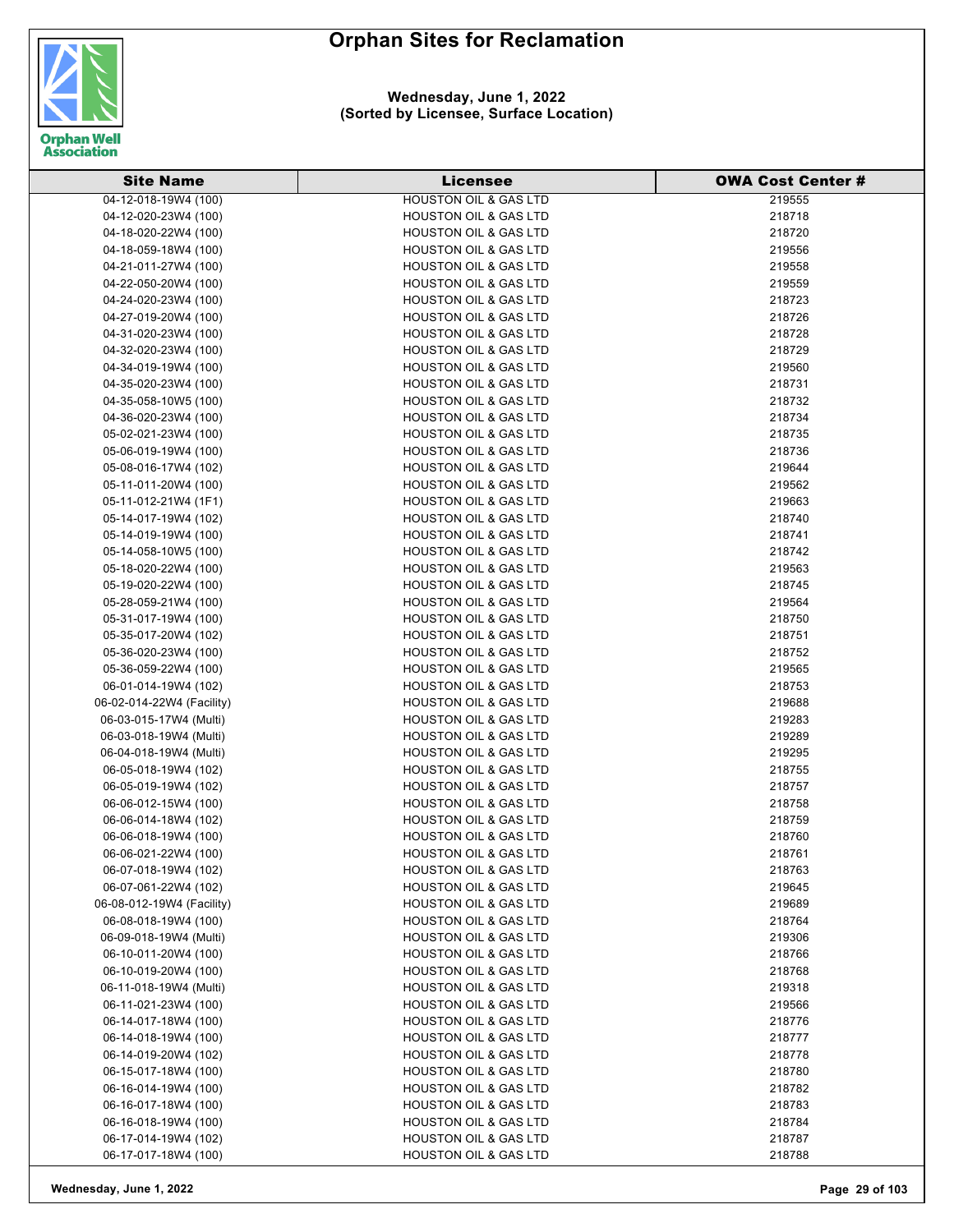

### **Wednesday, June 1, 2022 (Sorted by Licensee, Surface Location)**

| <b>HOUSTON OIL &amp; GAS LTD</b><br>218789<br>06-17-020-20W4 (100)<br>218791<br><b>HOUSTON OIL &amp; GAS LTD</b><br>219690<br>06-18-012-19W4 (Facility)<br><b>HOUSTON OIL &amp; GAS LTD</b><br><b>HOUSTON OIL &amp; GAS LTD</b><br>06-18-018-19W4 (102)<br>218793<br><b>HOUSTON OIL &amp; GAS LTD</b><br>06-19-017-17W4 (100)<br>218795<br>06-19-017-18W4 (100)<br><b>HOUSTON OIL &amp; GAS LTD</b><br>218796<br><b>HOUSTON OIL &amp; GAS LTD</b><br>06-19-017-19W4 (100)<br>219568<br>06-20-017-18W4 (102)<br><b>HOUSTON OIL &amp; GAS LTD</b><br>218797<br>218798<br>06-21-017-18W4 (100)<br><b>HOUSTON OIL &amp; GAS LTD</b><br><b>HOUSTON OIL &amp; GAS LTD</b><br>218799<br>06-21-018-19W4 (102)<br><b>HOUSTON OIL &amp; GAS LTD</b><br>218800<br>06-22-017-18W4 (102)<br>06-22-017-19W4 (100)<br><b>HOUSTON OIL &amp; GAS LTD</b><br>218801<br>06-22-018-19W4 (100)<br>HOUSTON OIL & GAS LTD<br>218802<br>06-22-019-19W4 (100)<br><b>HOUSTON OIL &amp; GAS LTD</b><br>218803<br>06-23-017-18W4 (100)<br><b>HOUSTON OIL &amp; GAS LTD</b><br>218804<br>06-23-019-19W4 (100)<br><b>HOUSTON OIL &amp; GAS LTD</b><br>218805<br>218806<br>06-23-020-23W4 (100)<br><b>HOUSTON OIL &amp; GAS LTD</b><br>06-24-020-23W4 (100)<br><b>HOUSTON OIL &amp; GAS LTD</b><br>218808<br>06-25-011-18W4 (100)<br><b>HOUSTON OIL &amp; GAS LTD</b><br>219569<br>06-25-017-19W4 and 11-25-017-19W4 (Multi)<br><b>HOUSTON OIL &amp; GAS LTD</b><br>219324<br><b>HOUSTON OIL &amp; GAS LTD</b><br>218811<br>06-25-019-20W4 (100)<br>06-25-062-08W5 (100)<br><b>HOUSTON OIL &amp; GAS LTD</b><br>219570<br>06-26-060-24W4 (100)<br><b>HOUSTON OIL &amp; GAS LTD</b><br>219571<br>06-27-017-18W4 (100)<br><b>HOUSTON OIL &amp; GAS LTD</b><br>218813<br><b>HOUSTON OIL &amp; GAS LTD</b><br>218814<br>06-27-017-19W4 (100)<br><b>HOUSTON OIL &amp; GAS LTD</b><br>06-27-018-19W4 (102)<br>218815<br>06-28-017-18W4 (100)<br><b>HOUSTON OIL &amp; GAS LTD</b><br>218817<br>06-28-017-19W4 (102)<br><b>HOUSTON OIL &amp; GAS LTD</b><br>218818<br><b>HOUSTON OIL &amp; GAS LTD</b><br>218819<br>06-28-019-20W4 (100)<br><b>HOUSTON OIL &amp; GAS LTD</b><br>218821<br>06-29-018-19W4 (102)<br><b>HOUSTON OIL &amp; GAS LTD</b><br>218824<br>06-30-017-19W4 (102)<br>218825<br>06-30-019-19W4 (100)<br><b>HOUSTON OIL &amp; GAS LTD</b><br>219646<br>06-31-018-18W4 (102)<br><b>HOUSTON OIL &amp; GAS LTD</b><br>218827<br>06-31-020-22W4 (100)<br><b>HOUSTON OIL &amp; GAS LTD</b><br>06-32-018-19W4 (102)<br><b>HOUSTON OIL &amp; GAS LTD</b><br>218829<br><b>HOUSTON OIL &amp; GAS LTD</b><br>06-32-020-23W4 (100)<br>218831<br>06-33-009-04W4 (100)<br><b>HOUSTON OIL &amp; GAS LTD</b><br>218833<br>06-34-017-19W4 (100)<br>218834<br><b>HOUSTON OIL &amp; GAS LTD</b><br>06-34-018-20W4 (102)<br>218835<br><b>HOUSTON OIL &amp; GAS LTD</b><br>06-34-019-20W4 (100)<br><b>HOUSTON OIL &amp; GAS LTD</b><br>218836<br>06-35-011-22W4 (102)<br><b>HOUSTON OIL &amp; GAS LTD</b><br>219647<br>06-35-018-20W4 (100)<br><b>HOUSTON OIL &amp; GAS LTD</b><br>218838<br>06-36-020-23W4 (100)<br><b>HOUSTON OIL &amp; GAS LTD</b><br>218839<br><b>HOUSTON OIL &amp; GAS LTD</b><br>07-02-060-22W4 (100)<br>219572<br>07-03-019-19W4 (103)<br><b>HOUSTON OIL &amp; GAS LTD</b><br>218841<br>07-06-021-22W4 (100)<br><b>HOUSTON OIL &amp; GAS LTD</b><br>218844<br>07-07-020-22W4 (100)<br><b>HOUSTON OIL &amp; GAS LTD</b><br>218846 | <b>Site Name</b>     | <b>Licensee</b> | <b>OWA Cost Center #</b> |
|---------------------------------------------------------------------------------------------------------------------------------------------------------------------------------------------------------------------------------------------------------------------------------------------------------------------------------------------------------------------------------------------------------------------------------------------------------------------------------------------------------------------------------------------------------------------------------------------------------------------------------------------------------------------------------------------------------------------------------------------------------------------------------------------------------------------------------------------------------------------------------------------------------------------------------------------------------------------------------------------------------------------------------------------------------------------------------------------------------------------------------------------------------------------------------------------------------------------------------------------------------------------------------------------------------------------------------------------------------------------------------------------------------------------------------------------------------------------------------------------------------------------------------------------------------------------------------------------------------------------------------------------------------------------------------------------------------------------------------------------------------------------------------------------------------------------------------------------------------------------------------------------------------------------------------------------------------------------------------------------------------------------------------------------------------------------------------------------------------------------------------------------------------------------------------------------------------------------------------------------------------------------------------------------------------------------------------------------------------------------------------------------------------------------------------------------------------------------------------------------------------------------------------------------------------------------------------------------------------------------------------------------------------------------------------------------------------------------------------------------------------------------------------------------------------------------------------------------------------------------------------------------------------------------------------------------------------------------------------------------------------------------------------------------------------------------------------------------------------------------------------------------------------------------------------------------------------------------------------------------------------------------------------------------------------------------------------------------------------------------------------------------------------------|----------------------|-----------------|--------------------------|
|                                                                                                                                                                                                                                                                                                                                                                                                                                                                                                                                                                                                                                                                                                                                                                                                                                                                                                                                                                                                                                                                                                                                                                                                                                                                                                                                                                                                                                                                                                                                                                                                                                                                                                                                                                                                                                                                                                                                                                                                                                                                                                                                                                                                                                                                                                                                                                                                                                                                                                                                                                                                                                                                                                                                                                                                                                                                                                                                                                                                                                                                                                                                                                                                                                                                                                                                                                                                               | 06-17-018-19W4 (100) |                 |                          |
|                                                                                                                                                                                                                                                                                                                                                                                                                                                                                                                                                                                                                                                                                                                                                                                                                                                                                                                                                                                                                                                                                                                                                                                                                                                                                                                                                                                                                                                                                                                                                                                                                                                                                                                                                                                                                                                                                                                                                                                                                                                                                                                                                                                                                                                                                                                                                                                                                                                                                                                                                                                                                                                                                                                                                                                                                                                                                                                                                                                                                                                                                                                                                                                                                                                                                                                                                                                                               |                      |                 |                          |
|                                                                                                                                                                                                                                                                                                                                                                                                                                                                                                                                                                                                                                                                                                                                                                                                                                                                                                                                                                                                                                                                                                                                                                                                                                                                                                                                                                                                                                                                                                                                                                                                                                                                                                                                                                                                                                                                                                                                                                                                                                                                                                                                                                                                                                                                                                                                                                                                                                                                                                                                                                                                                                                                                                                                                                                                                                                                                                                                                                                                                                                                                                                                                                                                                                                                                                                                                                                                               |                      |                 |                          |
|                                                                                                                                                                                                                                                                                                                                                                                                                                                                                                                                                                                                                                                                                                                                                                                                                                                                                                                                                                                                                                                                                                                                                                                                                                                                                                                                                                                                                                                                                                                                                                                                                                                                                                                                                                                                                                                                                                                                                                                                                                                                                                                                                                                                                                                                                                                                                                                                                                                                                                                                                                                                                                                                                                                                                                                                                                                                                                                                                                                                                                                                                                                                                                                                                                                                                                                                                                                                               |                      |                 |                          |
|                                                                                                                                                                                                                                                                                                                                                                                                                                                                                                                                                                                                                                                                                                                                                                                                                                                                                                                                                                                                                                                                                                                                                                                                                                                                                                                                                                                                                                                                                                                                                                                                                                                                                                                                                                                                                                                                                                                                                                                                                                                                                                                                                                                                                                                                                                                                                                                                                                                                                                                                                                                                                                                                                                                                                                                                                                                                                                                                                                                                                                                                                                                                                                                                                                                                                                                                                                                                               |                      |                 |                          |
|                                                                                                                                                                                                                                                                                                                                                                                                                                                                                                                                                                                                                                                                                                                                                                                                                                                                                                                                                                                                                                                                                                                                                                                                                                                                                                                                                                                                                                                                                                                                                                                                                                                                                                                                                                                                                                                                                                                                                                                                                                                                                                                                                                                                                                                                                                                                                                                                                                                                                                                                                                                                                                                                                                                                                                                                                                                                                                                                                                                                                                                                                                                                                                                                                                                                                                                                                                                                               |                      |                 |                          |
|                                                                                                                                                                                                                                                                                                                                                                                                                                                                                                                                                                                                                                                                                                                                                                                                                                                                                                                                                                                                                                                                                                                                                                                                                                                                                                                                                                                                                                                                                                                                                                                                                                                                                                                                                                                                                                                                                                                                                                                                                                                                                                                                                                                                                                                                                                                                                                                                                                                                                                                                                                                                                                                                                                                                                                                                                                                                                                                                                                                                                                                                                                                                                                                                                                                                                                                                                                                                               |                      |                 |                          |
|                                                                                                                                                                                                                                                                                                                                                                                                                                                                                                                                                                                                                                                                                                                                                                                                                                                                                                                                                                                                                                                                                                                                                                                                                                                                                                                                                                                                                                                                                                                                                                                                                                                                                                                                                                                                                                                                                                                                                                                                                                                                                                                                                                                                                                                                                                                                                                                                                                                                                                                                                                                                                                                                                                                                                                                                                                                                                                                                                                                                                                                                                                                                                                                                                                                                                                                                                                                                               |                      |                 |                          |
|                                                                                                                                                                                                                                                                                                                                                                                                                                                                                                                                                                                                                                                                                                                                                                                                                                                                                                                                                                                                                                                                                                                                                                                                                                                                                                                                                                                                                                                                                                                                                                                                                                                                                                                                                                                                                                                                                                                                                                                                                                                                                                                                                                                                                                                                                                                                                                                                                                                                                                                                                                                                                                                                                                                                                                                                                                                                                                                                                                                                                                                                                                                                                                                                                                                                                                                                                                                                               |                      |                 |                          |
|                                                                                                                                                                                                                                                                                                                                                                                                                                                                                                                                                                                                                                                                                                                                                                                                                                                                                                                                                                                                                                                                                                                                                                                                                                                                                                                                                                                                                                                                                                                                                                                                                                                                                                                                                                                                                                                                                                                                                                                                                                                                                                                                                                                                                                                                                                                                                                                                                                                                                                                                                                                                                                                                                                                                                                                                                                                                                                                                                                                                                                                                                                                                                                                                                                                                                                                                                                                                               |                      |                 |                          |
|                                                                                                                                                                                                                                                                                                                                                                                                                                                                                                                                                                                                                                                                                                                                                                                                                                                                                                                                                                                                                                                                                                                                                                                                                                                                                                                                                                                                                                                                                                                                                                                                                                                                                                                                                                                                                                                                                                                                                                                                                                                                                                                                                                                                                                                                                                                                                                                                                                                                                                                                                                                                                                                                                                                                                                                                                                                                                                                                                                                                                                                                                                                                                                                                                                                                                                                                                                                                               |                      |                 |                          |
|                                                                                                                                                                                                                                                                                                                                                                                                                                                                                                                                                                                                                                                                                                                                                                                                                                                                                                                                                                                                                                                                                                                                                                                                                                                                                                                                                                                                                                                                                                                                                                                                                                                                                                                                                                                                                                                                                                                                                                                                                                                                                                                                                                                                                                                                                                                                                                                                                                                                                                                                                                                                                                                                                                                                                                                                                                                                                                                                                                                                                                                                                                                                                                                                                                                                                                                                                                                                               |                      |                 |                          |
|                                                                                                                                                                                                                                                                                                                                                                                                                                                                                                                                                                                                                                                                                                                                                                                                                                                                                                                                                                                                                                                                                                                                                                                                                                                                                                                                                                                                                                                                                                                                                                                                                                                                                                                                                                                                                                                                                                                                                                                                                                                                                                                                                                                                                                                                                                                                                                                                                                                                                                                                                                                                                                                                                                                                                                                                                                                                                                                                                                                                                                                                                                                                                                                                                                                                                                                                                                                                               |                      |                 |                          |
|                                                                                                                                                                                                                                                                                                                                                                                                                                                                                                                                                                                                                                                                                                                                                                                                                                                                                                                                                                                                                                                                                                                                                                                                                                                                                                                                                                                                                                                                                                                                                                                                                                                                                                                                                                                                                                                                                                                                                                                                                                                                                                                                                                                                                                                                                                                                                                                                                                                                                                                                                                                                                                                                                                                                                                                                                                                                                                                                                                                                                                                                                                                                                                                                                                                                                                                                                                                                               |                      |                 |                          |
|                                                                                                                                                                                                                                                                                                                                                                                                                                                                                                                                                                                                                                                                                                                                                                                                                                                                                                                                                                                                                                                                                                                                                                                                                                                                                                                                                                                                                                                                                                                                                                                                                                                                                                                                                                                                                                                                                                                                                                                                                                                                                                                                                                                                                                                                                                                                                                                                                                                                                                                                                                                                                                                                                                                                                                                                                                                                                                                                                                                                                                                                                                                                                                                                                                                                                                                                                                                                               |                      |                 |                          |
|                                                                                                                                                                                                                                                                                                                                                                                                                                                                                                                                                                                                                                                                                                                                                                                                                                                                                                                                                                                                                                                                                                                                                                                                                                                                                                                                                                                                                                                                                                                                                                                                                                                                                                                                                                                                                                                                                                                                                                                                                                                                                                                                                                                                                                                                                                                                                                                                                                                                                                                                                                                                                                                                                                                                                                                                                                                                                                                                                                                                                                                                                                                                                                                                                                                                                                                                                                                                               |                      |                 |                          |
|                                                                                                                                                                                                                                                                                                                                                                                                                                                                                                                                                                                                                                                                                                                                                                                                                                                                                                                                                                                                                                                                                                                                                                                                                                                                                                                                                                                                                                                                                                                                                                                                                                                                                                                                                                                                                                                                                                                                                                                                                                                                                                                                                                                                                                                                                                                                                                                                                                                                                                                                                                                                                                                                                                                                                                                                                                                                                                                                                                                                                                                                                                                                                                                                                                                                                                                                                                                                               |                      |                 |                          |
|                                                                                                                                                                                                                                                                                                                                                                                                                                                                                                                                                                                                                                                                                                                                                                                                                                                                                                                                                                                                                                                                                                                                                                                                                                                                                                                                                                                                                                                                                                                                                                                                                                                                                                                                                                                                                                                                                                                                                                                                                                                                                                                                                                                                                                                                                                                                                                                                                                                                                                                                                                                                                                                                                                                                                                                                                                                                                                                                                                                                                                                                                                                                                                                                                                                                                                                                                                                                               |                      |                 |                          |
|                                                                                                                                                                                                                                                                                                                                                                                                                                                                                                                                                                                                                                                                                                                                                                                                                                                                                                                                                                                                                                                                                                                                                                                                                                                                                                                                                                                                                                                                                                                                                                                                                                                                                                                                                                                                                                                                                                                                                                                                                                                                                                                                                                                                                                                                                                                                                                                                                                                                                                                                                                                                                                                                                                                                                                                                                                                                                                                                                                                                                                                                                                                                                                                                                                                                                                                                                                                                               |                      |                 |                          |
|                                                                                                                                                                                                                                                                                                                                                                                                                                                                                                                                                                                                                                                                                                                                                                                                                                                                                                                                                                                                                                                                                                                                                                                                                                                                                                                                                                                                                                                                                                                                                                                                                                                                                                                                                                                                                                                                                                                                                                                                                                                                                                                                                                                                                                                                                                                                                                                                                                                                                                                                                                                                                                                                                                                                                                                                                                                                                                                                                                                                                                                                                                                                                                                                                                                                                                                                                                                                               |                      |                 |                          |
|                                                                                                                                                                                                                                                                                                                                                                                                                                                                                                                                                                                                                                                                                                                                                                                                                                                                                                                                                                                                                                                                                                                                                                                                                                                                                                                                                                                                                                                                                                                                                                                                                                                                                                                                                                                                                                                                                                                                                                                                                                                                                                                                                                                                                                                                                                                                                                                                                                                                                                                                                                                                                                                                                                                                                                                                                                                                                                                                                                                                                                                                                                                                                                                                                                                                                                                                                                                                               |                      |                 |                          |
|                                                                                                                                                                                                                                                                                                                                                                                                                                                                                                                                                                                                                                                                                                                                                                                                                                                                                                                                                                                                                                                                                                                                                                                                                                                                                                                                                                                                                                                                                                                                                                                                                                                                                                                                                                                                                                                                                                                                                                                                                                                                                                                                                                                                                                                                                                                                                                                                                                                                                                                                                                                                                                                                                                                                                                                                                                                                                                                                                                                                                                                                                                                                                                                                                                                                                                                                                                                                               |                      |                 |                          |
|                                                                                                                                                                                                                                                                                                                                                                                                                                                                                                                                                                                                                                                                                                                                                                                                                                                                                                                                                                                                                                                                                                                                                                                                                                                                                                                                                                                                                                                                                                                                                                                                                                                                                                                                                                                                                                                                                                                                                                                                                                                                                                                                                                                                                                                                                                                                                                                                                                                                                                                                                                                                                                                                                                                                                                                                                                                                                                                                                                                                                                                                                                                                                                                                                                                                                                                                                                                                               |                      |                 |                          |
|                                                                                                                                                                                                                                                                                                                                                                                                                                                                                                                                                                                                                                                                                                                                                                                                                                                                                                                                                                                                                                                                                                                                                                                                                                                                                                                                                                                                                                                                                                                                                                                                                                                                                                                                                                                                                                                                                                                                                                                                                                                                                                                                                                                                                                                                                                                                                                                                                                                                                                                                                                                                                                                                                                                                                                                                                                                                                                                                                                                                                                                                                                                                                                                                                                                                                                                                                                                                               |                      |                 |                          |
|                                                                                                                                                                                                                                                                                                                                                                                                                                                                                                                                                                                                                                                                                                                                                                                                                                                                                                                                                                                                                                                                                                                                                                                                                                                                                                                                                                                                                                                                                                                                                                                                                                                                                                                                                                                                                                                                                                                                                                                                                                                                                                                                                                                                                                                                                                                                                                                                                                                                                                                                                                                                                                                                                                                                                                                                                                                                                                                                                                                                                                                                                                                                                                                                                                                                                                                                                                                                               |                      |                 |                          |
|                                                                                                                                                                                                                                                                                                                                                                                                                                                                                                                                                                                                                                                                                                                                                                                                                                                                                                                                                                                                                                                                                                                                                                                                                                                                                                                                                                                                                                                                                                                                                                                                                                                                                                                                                                                                                                                                                                                                                                                                                                                                                                                                                                                                                                                                                                                                                                                                                                                                                                                                                                                                                                                                                                                                                                                                                                                                                                                                                                                                                                                                                                                                                                                                                                                                                                                                                                                                               |                      |                 |                          |
|                                                                                                                                                                                                                                                                                                                                                                                                                                                                                                                                                                                                                                                                                                                                                                                                                                                                                                                                                                                                                                                                                                                                                                                                                                                                                                                                                                                                                                                                                                                                                                                                                                                                                                                                                                                                                                                                                                                                                                                                                                                                                                                                                                                                                                                                                                                                                                                                                                                                                                                                                                                                                                                                                                                                                                                                                                                                                                                                                                                                                                                                                                                                                                                                                                                                                                                                                                                                               |                      |                 |                          |
|                                                                                                                                                                                                                                                                                                                                                                                                                                                                                                                                                                                                                                                                                                                                                                                                                                                                                                                                                                                                                                                                                                                                                                                                                                                                                                                                                                                                                                                                                                                                                                                                                                                                                                                                                                                                                                                                                                                                                                                                                                                                                                                                                                                                                                                                                                                                                                                                                                                                                                                                                                                                                                                                                                                                                                                                                                                                                                                                                                                                                                                                                                                                                                                                                                                                                                                                                                                                               |                      |                 |                          |
|                                                                                                                                                                                                                                                                                                                                                                                                                                                                                                                                                                                                                                                                                                                                                                                                                                                                                                                                                                                                                                                                                                                                                                                                                                                                                                                                                                                                                                                                                                                                                                                                                                                                                                                                                                                                                                                                                                                                                                                                                                                                                                                                                                                                                                                                                                                                                                                                                                                                                                                                                                                                                                                                                                                                                                                                                                                                                                                                                                                                                                                                                                                                                                                                                                                                                                                                                                                                               |                      |                 |                          |
|                                                                                                                                                                                                                                                                                                                                                                                                                                                                                                                                                                                                                                                                                                                                                                                                                                                                                                                                                                                                                                                                                                                                                                                                                                                                                                                                                                                                                                                                                                                                                                                                                                                                                                                                                                                                                                                                                                                                                                                                                                                                                                                                                                                                                                                                                                                                                                                                                                                                                                                                                                                                                                                                                                                                                                                                                                                                                                                                                                                                                                                                                                                                                                                                                                                                                                                                                                                                               |                      |                 |                          |
|                                                                                                                                                                                                                                                                                                                                                                                                                                                                                                                                                                                                                                                                                                                                                                                                                                                                                                                                                                                                                                                                                                                                                                                                                                                                                                                                                                                                                                                                                                                                                                                                                                                                                                                                                                                                                                                                                                                                                                                                                                                                                                                                                                                                                                                                                                                                                                                                                                                                                                                                                                                                                                                                                                                                                                                                                                                                                                                                                                                                                                                                                                                                                                                                                                                                                                                                                                                                               |                      |                 |                          |
|                                                                                                                                                                                                                                                                                                                                                                                                                                                                                                                                                                                                                                                                                                                                                                                                                                                                                                                                                                                                                                                                                                                                                                                                                                                                                                                                                                                                                                                                                                                                                                                                                                                                                                                                                                                                                                                                                                                                                                                                                                                                                                                                                                                                                                                                                                                                                                                                                                                                                                                                                                                                                                                                                                                                                                                                                                                                                                                                                                                                                                                                                                                                                                                                                                                                                                                                                                                                               |                      |                 |                          |
|                                                                                                                                                                                                                                                                                                                                                                                                                                                                                                                                                                                                                                                                                                                                                                                                                                                                                                                                                                                                                                                                                                                                                                                                                                                                                                                                                                                                                                                                                                                                                                                                                                                                                                                                                                                                                                                                                                                                                                                                                                                                                                                                                                                                                                                                                                                                                                                                                                                                                                                                                                                                                                                                                                                                                                                                                                                                                                                                                                                                                                                                                                                                                                                                                                                                                                                                                                                                               |                      |                 |                          |
|                                                                                                                                                                                                                                                                                                                                                                                                                                                                                                                                                                                                                                                                                                                                                                                                                                                                                                                                                                                                                                                                                                                                                                                                                                                                                                                                                                                                                                                                                                                                                                                                                                                                                                                                                                                                                                                                                                                                                                                                                                                                                                                                                                                                                                                                                                                                                                                                                                                                                                                                                                                                                                                                                                                                                                                                                                                                                                                                                                                                                                                                                                                                                                                                                                                                                                                                                                                                               |                      |                 |                          |
|                                                                                                                                                                                                                                                                                                                                                                                                                                                                                                                                                                                                                                                                                                                                                                                                                                                                                                                                                                                                                                                                                                                                                                                                                                                                                                                                                                                                                                                                                                                                                                                                                                                                                                                                                                                                                                                                                                                                                                                                                                                                                                                                                                                                                                                                                                                                                                                                                                                                                                                                                                                                                                                                                                                                                                                                                                                                                                                                                                                                                                                                                                                                                                                                                                                                                                                                                                                                               |                      |                 |                          |
|                                                                                                                                                                                                                                                                                                                                                                                                                                                                                                                                                                                                                                                                                                                                                                                                                                                                                                                                                                                                                                                                                                                                                                                                                                                                                                                                                                                                                                                                                                                                                                                                                                                                                                                                                                                                                                                                                                                                                                                                                                                                                                                                                                                                                                                                                                                                                                                                                                                                                                                                                                                                                                                                                                                                                                                                                                                                                                                                                                                                                                                                                                                                                                                                                                                                                                                                                                                                               |                      |                 |                          |
|                                                                                                                                                                                                                                                                                                                                                                                                                                                                                                                                                                                                                                                                                                                                                                                                                                                                                                                                                                                                                                                                                                                                                                                                                                                                                                                                                                                                                                                                                                                                                                                                                                                                                                                                                                                                                                                                                                                                                                                                                                                                                                                                                                                                                                                                                                                                                                                                                                                                                                                                                                                                                                                                                                                                                                                                                                                                                                                                                                                                                                                                                                                                                                                                                                                                                                                                                                                                               |                      |                 |                          |
|                                                                                                                                                                                                                                                                                                                                                                                                                                                                                                                                                                                                                                                                                                                                                                                                                                                                                                                                                                                                                                                                                                                                                                                                                                                                                                                                                                                                                                                                                                                                                                                                                                                                                                                                                                                                                                                                                                                                                                                                                                                                                                                                                                                                                                                                                                                                                                                                                                                                                                                                                                                                                                                                                                                                                                                                                                                                                                                                                                                                                                                                                                                                                                                                                                                                                                                                                                                                               |                      |                 |                          |
|                                                                                                                                                                                                                                                                                                                                                                                                                                                                                                                                                                                                                                                                                                                                                                                                                                                                                                                                                                                                                                                                                                                                                                                                                                                                                                                                                                                                                                                                                                                                                                                                                                                                                                                                                                                                                                                                                                                                                                                                                                                                                                                                                                                                                                                                                                                                                                                                                                                                                                                                                                                                                                                                                                                                                                                                                                                                                                                                                                                                                                                                                                                                                                                                                                                                                                                                                                                                               |                      |                 |                          |
|                                                                                                                                                                                                                                                                                                                                                                                                                                                                                                                                                                                                                                                                                                                                                                                                                                                                                                                                                                                                                                                                                                                                                                                                                                                                                                                                                                                                                                                                                                                                                                                                                                                                                                                                                                                                                                                                                                                                                                                                                                                                                                                                                                                                                                                                                                                                                                                                                                                                                                                                                                                                                                                                                                                                                                                                                                                                                                                                                                                                                                                                                                                                                                                                                                                                                                                                                                                                               |                      |                 |                          |
|                                                                                                                                                                                                                                                                                                                                                                                                                                                                                                                                                                                                                                                                                                                                                                                                                                                                                                                                                                                                                                                                                                                                                                                                                                                                                                                                                                                                                                                                                                                                                                                                                                                                                                                                                                                                                                                                                                                                                                                                                                                                                                                                                                                                                                                                                                                                                                                                                                                                                                                                                                                                                                                                                                                                                                                                                                                                                                                                                                                                                                                                                                                                                                                                                                                                                                                                                                                                               |                      |                 |                          |
|                                                                                                                                                                                                                                                                                                                                                                                                                                                                                                                                                                                                                                                                                                                                                                                                                                                                                                                                                                                                                                                                                                                                                                                                                                                                                                                                                                                                                                                                                                                                                                                                                                                                                                                                                                                                                                                                                                                                                                                                                                                                                                                                                                                                                                                                                                                                                                                                                                                                                                                                                                                                                                                                                                                                                                                                                                                                                                                                                                                                                                                                                                                                                                                                                                                                                                                                                                                                               |                      |                 |                          |
|                                                                                                                                                                                                                                                                                                                                                                                                                                                                                                                                                                                                                                                                                                                                                                                                                                                                                                                                                                                                                                                                                                                                                                                                                                                                                                                                                                                                                                                                                                                                                                                                                                                                                                                                                                                                                                                                                                                                                                                                                                                                                                                                                                                                                                                                                                                                                                                                                                                                                                                                                                                                                                                                                                                                                                                                                                                                                                                                                                                                                                                                                                                                                                                                                                                                                                                                                                                                               |                      |                 |                          |
|                                                                                                                                                                                                                                                                                                                                                                                                                                                                                                                                                                                                                                                                                                                                                                                                                                                                                                                                                                                                                                                                                                                                                                                                                                                                                                                                                                                                                                                                                                                                                                                                                                                                                                                                                                                                                                                                                                                                                                                                                                                                                                                                                                                                                                                                                                                                                                                                                                                                                                                                                                                                                                                                                                                                                                                                                                                                                                                                                                                                                                                                                                                                                                                                                                                                                                                                                                                                               |                      |                 |                          |
|                                                                                                                                                                                                                                                                                                                                                                                                                                                                                                                                                                                                                                                                                                                                                                                                                                                                                                                                                                                                                                                                                                                                                                                                                                                                                                                                                                                                                                                                                                                                                                                                                                                                                                                                                                                                                                                                                                                                                                                                                                                                                                                                                                                                                                                                                                                                                                                                                                                                                                                                                                                                                                                                                                                                                                                                                                                                                                                                                                                                                                                                                                                                                                                                                                                                                                                                                                                                               |                      |                 |                          |
|                                                                                                                                                                                                                                                                                                                                                                                                                                                                                                                                                                                                                                                                                                                                                                                                                                                                                                                                                                                                                                                                                                                                                                                                                                                                                                                                                                                                                                                                                                                                                                                                                                                                                                                                                                                                                                                                                                                                                                                                                                                                                                                                                                                                                                                                                                                                                                                                                                                                                                                                                                                                                                                                                                                                                                                                                                                                                                                                                                                                                                                                                                                                                                                                                                                                                                                                                                                                               |                      |                 |                          |
| 07-11-018-19W4 (102/10-11)<br><b>HOUSTON OIL &amp; GAS LTD</b><br>218847                                                                                                                                                                                                                                                                                                                                                                                                                                                                                                                                                                                                                                                                                                                                                                                                                                                                                                                                                                                                                                                                                                                                                                                                                                                                                                                                                                                                                                                                                                                                                                                                                                                                                                                                                                                                                                                                                                                                                                                                                                                                                                                                                                                                                                                                                                                                                                                                                                                                                                                                                                                                                                                                                                                                                                                                                                                                                                                                                                                                                                                                                                                                                                                                                                                                                                                                      |                      |                 |                          |
| 07-11-061-07W5 (102)<br><b>HOUSTON OIL &amp; GAS LTD</b><br>219648                                                                                                                                                                                                                                                                                                                                                                                                                                                                                                                                                                                                                                                                                                                                                                                                                                                                                                                                                                                                                                                                                                                                                                                                                                                                                                                                                                                                                                                                                                                                                                                                                                                                                                                                                                                                                                                                                                                                                                                                                                                                                                                                                                                                                                                                                                                                                                                                                                                                                                                                                                                                                                                                                                                                                                                                                                                                                                                                                                                                                                                                                                                                                                                                                                                                                                                                            |                      |                 |                          |
| 07-13-015-18W4 (Facility)<br><b>HOUSTON OIL &amp; GAS LTD</b><br>219699                                                                                                                                                                                                                                                                                                                                                                                                                                                                                                                                                                                                                                                                                                                                                                                                                                                                                                                                                                                                                                                                                                                                                                                                                                                                                                                                                                                                                                                                                                                                                                                                                                                                                                                                                                                                                                                                                                                                                                                                                                                                                                                                                                                                                                                                                                                                                                                                                                                                                                                                                                                                                                                                                                                                                                                                                                                                                                                                                                                                                                                                                                                                                                                                                                                                                                                                       |                      |                 |                          |
| 07-13-059-22W4 (100)<br>HOUSTON OIL & GAS LTD<br>219573                                                                                                                                                                                                                                                                                                                                                                                                                                                                                                                                                                                                                                                                                                                                                                                                                                                                                                                                                                                                                                                                                                                                                                                                                                                                                                                                                                                                                                                                                                                                                                                                                                                                                                                                                                                                                                                                                                                                                                                                                                                                                                                                                                                                                                                                                                                                                                                                                                                                                                                                                                                                                                                                                                                                                                                                                                                                                                                                                                                                                                                                                                                                                                                                                                                                                                                                                       |                      |                 |                          |
| 07-14-012-22W4 (100)<br><b>HOUSTON OIL &amp; GAS LTD</b><br>219574                                                                                                                                                                                                                                                                                                                                                                                                                                                                                                                                                                                                                                                                                                                                                                                                                                                                                                                                                                                                                                                                                                                                                                                                                                                                                                                                                                                                                                                                                                                                                                                                                                                                                                                                                                                                                                                                                                                                                                                                                                                                                                                                                                                                                                                                                                                                                                                                                                                                                                                                                                                                                                                                                                                                                                                                                                                                                                                                                                                                                                                                                                                                                                                                                                                                                                                                            |                      |                 |                          |
| 07-16-021-25W4 (100)<br><b>HOUSTON OIL &amp; GAS LTD</b><br>218849                                                                                                                                                                                                                                                                                                                                                                                                                                                                                                                                                                                                                                                                                                                                                                                                                                                                                                                                                                                                                                                                                                                                                                                                                                                                                                                                                                                                                                                                                                                                                                                                                                                                                                                                                                                                                                                                                                                                                                                                                                                                                                                                                                                                                                                                                                                                                                                                                                                                                                                                                                                                                                                                                                                                                                                                                                                                                                                                                                                                                                                                                                                                                                                                                                                                                                                                            |                      |                 |                          |
| 07-19-020-22W4 (100)<br><b>HOUSTON OIL &amp; GAS LTD</b><br>218851                                                                                                                                                                                                                                                                                                                                                                                                                                                                                                                                                                                                                                                                                                                                                                                                                                                                                                                                                                                                                                                                                                                                                                                                                                                                                                                                                                                                                                                                                                                                                                                                                                                                                                                                                                                                                                                                                                                                                                                                                                                                                                                                                                                                                                                                                                                                                                                                                                                                                                                                                                                                                                                                                                                                                                                                                                                                                                                                                                                                                                                                                                                                                                                                                                                                                                                                            |                      |                 |                          |
| 07-21-017-18W4 (100)<br><b>HOUSTON OIL &amp; GAS LTD</b><br>218852                                                                                                                                                                                                                                                                                                                                                                                                                                                                                                                                                                                                                                                                                                                                                                                                                                                                                                                                                                                                                                                                                                                                                                                                                                                                                                                                                                                                                                                                                                                                                                                                                                                                                                                                                                                                                                                                                                                                                                                                                                                                                                                                                                                                                                                                                                                                                                                                                                                                                                                                                                                                                                                                                                                                                                                                                                                                                                                                                                                                                                                                                                                                                                                                                                                                                                                                            |                      |                 |                          |
| <b>HOUSTON OIL &amp; GAS LTD</b><br>07-21-019-25W4 (100)<br>219575                                                                                                                                                                                                                                                                                                                                                                                                                                                                                                                                                                                                                                                                                                                                                                                                                                                                                                                                                                                                                                                                                                                                                                                                                                                                                                                                                                                                                                                                                                                                                                                                                                                                                                                                                                                                                                                                                                                                                                                                                                                                                                                                                                                                                                                                                                                                                                                                                                                                                                                                                                                                                                                                                                                                                                                                                                                                                                                                                                                                                                                                                                                                                                                                                                                                                                                                            |                      |                 |                          |
| 07-24-017-18W4 (100)<br><b>HOUSTON OIL &amp; GAS LTD</b><br>218855                                                                                                                                                                                                                                                                                                                                                                                                                                                                                                                                                                                                                                                                                                                                                                                                                                                                                                                                                                                                                                                                                                                                                                                                                                                                                                                                                                                                                                                                                                                                                                                                                                                                                                                                                                                                                                                                                                                                                                                                                                                                                                                                                                                                                                                                                                                                                                                                                                                                                                                                                                                                                                                                                                                                                                                                                                                                                                                                                                                                                                                                                                                                                                                                                                                                                                                                            |                      |                 |                          |
| 07-30-017-18W4 (100)<br><b>HOUSTON OIL &amp; GAS LTD</b><br>218856                                                                                                                                                                                                                                                                                                                                                                                                                                                                                                                                                                                                                                                                                                                                                                                                                                                                                                                                                                                                                                                                                                                                                                                                                                                                                                                                                                                                                                                                                                                                                                                                                                                                                                                                                                                                                                                                                                                                                                                                                                                                                                                                                                                                                                                                                                                                                                                                                                                                                                                                                                                                                                                                                                                                                                                                                                                                                                                                                                                                                                                                                                                                                                                                                                                                                                                                            |                      |                 |                          |

**Wednesday, June 1, 2022 Page 30 of 103**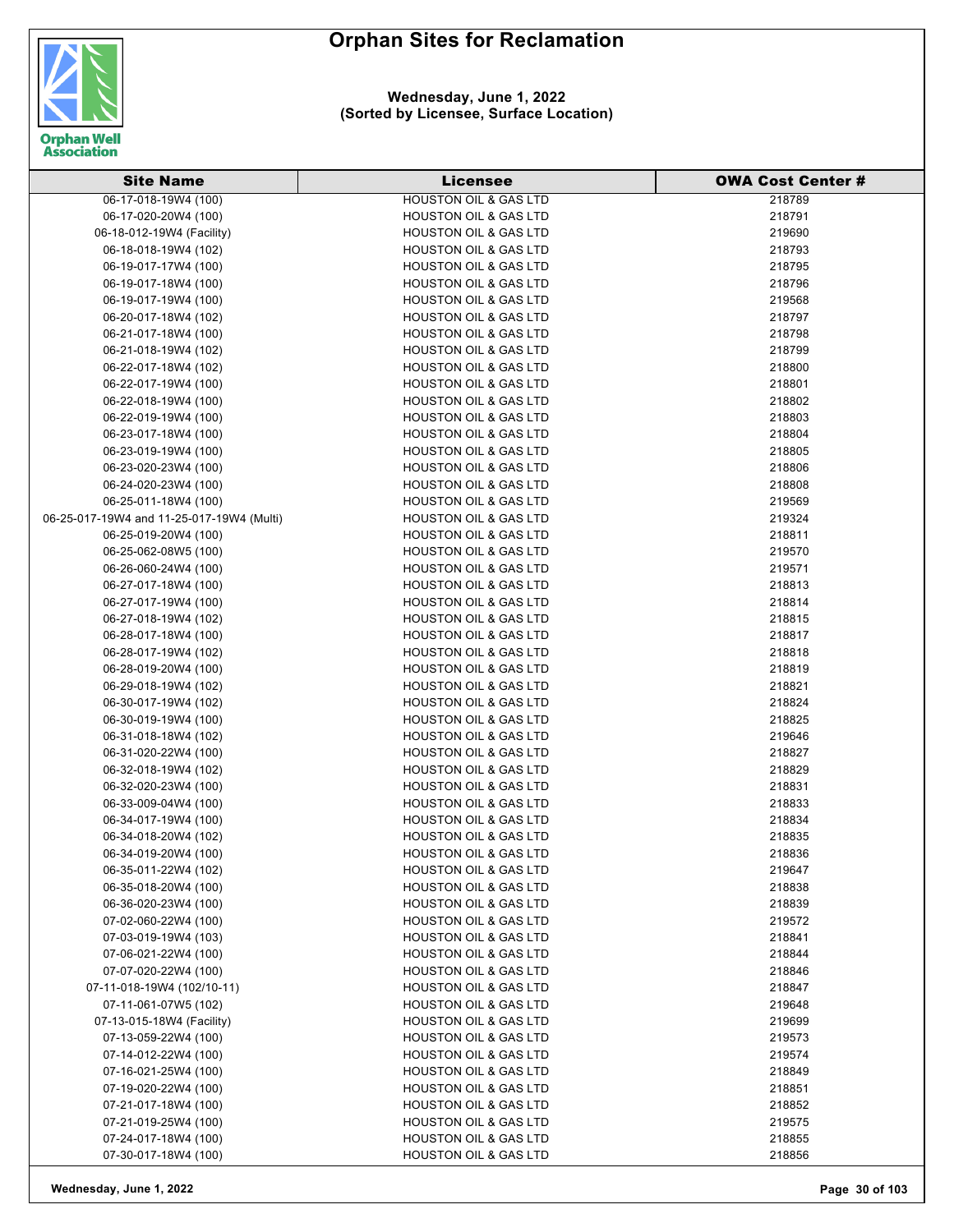

| <b>Site Name</b>          | <b>Licensee</b>                  | <b>OWA Cost Center #</b> |
|---------------------------|----------------------------------|--------------------------|
| 07-32-060-22W4 (100)      | <b>HOUSTON OIL &amp; GAS LTD</b> | 219577                   |
| 07-33-059-21W4 (100)      | <b>HOUSTON OIL &amp; GAS LTD</b> | 219578                   |
| 07-33-060-22W4 (100)      | <b>HOUSTON OIL &amp; GAS LTD</b> | 219579                   |
| 08-01-014-19W4 (103)      | <b>HOUSTON OIL &amp; GAS LTD</b> | 218860                   |
| 08-01-020-23W4 (100)      | <b>HOUSTON OIL &amp; GAS LTD</b> | 218861                   |
| 08-02-011-20W4 (Facility) | <b>HOUSTON OIL &amp; GAS LTD</b> | 219691                   |
| 08-02-015-23W4 (100)      | <b>HOUSTON OIL &amp; GAS LTD</b> | 219580                   |
| 08-02-021-23W4 (Facility) | <b>HOUSTON OIL &amp; GAS LTD</b> | 219331                   |
| 08-03-018-19W4 (100)      | <b>HOUSTON OIL &amp; GAS LTD</b> | 218862                   |
| 08-03-020-20W4 (100)      | <b>HOUSTON OIL &amp; GAS LTD</b> | 219581                   |
| 08-04-018-19W4 (100)      | <b>HOUSTON OIL &amp; GAS LTD</b> | 218863                   |
| 08-04-019-20W4 (100)      | <b>HOUSTON OIL &amp; GAS LTD</b> | 218864                   |
| 08-05-018-19W4 (100)      | <b>HOUSTON OIL &amp; GAS LTD</b> | 218867                   |
| 08-05-019-18W4 (102)      | <b>HOUSTON OIL &amp; GAS LTD</b> | 218868                   |
| 08-05-019-19W4 (102)      | <b>HOUSTON OIL &amp; GAS LTD</b> | 218869                   |
| 08-06-011-19W4 (Facility) | <b>HOUSTON OIL &amp; GAS LTD</b> | 219692                   |
| 08-06-014-18W4 (100)      | <b>HOUSTON OIL &amp; GAS LTD</b> | 218870                   |
| 08-06-018-19W4 (100)      | <b>HOUSTON OIL &amp; GAS LTD</b> | 218871                   |
| 08-06-019-19W4 (100)      | <b>HOUSTON OIL &amp; GAS LTD</b> | 218872                   |
| 08-06-061-20W4 (102)      | <b>HOUSTON OIL &amp; GAS LTD</b> | 219650                   |
| 08-07-018-19W4 (100)      | <b>HOUSTON OIL &amp; GAS LTD</b> | 218874                   |
| 08-07-020-20W4 (100)      | <b>HOUSTON OIL &amp; GAS LTD</b> | 218876                   |
| 08-07-060-21W4 (100)      | <b>HOUSTON OIL &amp; GAS LTD</b> | 219582                   |
| 08-09-018-19W4 (100)      | HOUSTON OIL & GAS LTD            | 218878                   |
| 08-10-012-21W4 (Facility) | <b>HOUSTON OIL &amp; GAS LTD</b> | 218879                   |
| 08-10-018-19W4 (100)      | <b>HOUSTON OIL &amp; GAS LTD</b> | 218880                   |
| 08-11-018-19W4 (100)      | <b>HOUSTON OIL &amp; GAS LTD</b> | 218883                   |
| 08-12-012-21W4 (100)      | <b>HOUSTON OIL &amp; GAS LTD</b> | 219583                   |
| 08-12-017-19W4 (100)      | <b>HOUSTON OIL &amp; GAS LTD</b> | 218886                   |
| 08-12-021-23W4 (100)      | <b>HOUSTON OIL &amp; GAS LTD</b> | 218887                   |
| 08-13-017-20W4 (100)      | <b>HOUSTON OIL &amp; GAS LTD</b> | 219584                   |
| 08-14-017-18W4 (102)      | <b>HOUSTON OIL &amp; GAS LTD</b> | 218888                   |
| 08-14-018-19W4 (100)      | <b>HOUSTON OIL &amp; GAS LTD</b> | 218889                   |
| 08-14-019-20W4 (100)      | <b>HOUSTON OIL &amp; GAS LTD</b> | 218891                   |
| 08-15-017-18W4 (100)      | <b>HOUSTON OIL &amp; GAS LTD</b> | 218892                   |
| 08-15-019-20W4 (102)      | <b>HOUSTON OIL &amp; GAS LTD</b> | 218893                   |
| 08-15-060-21W4 (100)      | <b>HOUSTON OIL &amp; GAS LTD</b> | 219585                   |
| 08-16-014-19W4 (100)      | <b>HOUSTON OIL &amp; GAS LTD</b> | 218894                   |
| 08-16-017-18W4 (100)      | <b>HOUSTON OIL &amp; GAS LTD</b> | 218895                   |
| 08-16-018-19W4 (100)      | <b>HOUSTON OIL &amp; GAS LTD</b> | 218896                   |
| 08-17-014-19W4 (100)      | <b>HOUSTON OIL &amp; GAS LTD</b> | 218899                   |
| 08-17-017-18W4 (100)      | <b>HOUSTON OIL &amp; GAS LTD</b> | 218900                   |
| 08-17-020-20W4 (100)      | <b>HOUSTON OIL &amp; GAS LTD</b> | 218901                   |
| 08-18-018-19W4 (100)      | <b>HOUSTON OIL &amp; GAS LTD</b> | 218903                   |
| 08-18-020-20W4 (100)      | <b>HOUSTON OIL &amp; GAS LTD</b> | 218904                   |
| 08-21-017-19W4 (100)      | <b>HOUSTON OIL &amp; GAS LTD</b> | 218289                   |
| 08-21-018-19W4 (100)      | <b>HOUSTON OIL &amp; GAS LTD</b> | 218906                   |
| 08-22-018-19W4 (100)      | <b>HOUSTON OIL &amp; GAS LTD</b> | 218908                   |
| 08-22-019-19W4 (102)      | <b>HOUSTON OIL &amp; GAS LTD</b> | 218909                   |
| 08-22-060-22W4 (Facility) | <b>HOUSTON OIL &amp; GAS LTD</b> | 218910                   |
| 08-23-020-23W4 (100)      | <b>HOUSTON OIL &amp; GAS LTD</b> | 218912                   |
| 08-24-017-20W4 (100)      | <b>HOUSTON OIL &amp; GAS LTD</b> | 218913                   |
| 08-24-020-23W4 (100)      | <b>HOUSTON OIL &amp; GAS LTD</b> | 218914                   |
| 08-25-017-19W4 (100)      | <b>HOUSTON OIL &amp; GAS LTD</b> | 218915                   |
| 08-25-019-20W4 (Facility) | HOUSTON OIL & GAS LTD            | 219333                   |
| 08-27-017-19W4 (100)      | <b>HOUSTON OIL &amp; GAS LTD</b> | 218918                   |
| 08-27-018-19W4 (100)      | <b>HOUSTON OIL &amp; GAS LTD</b> | 218919                   |
| 08-27-019-20W4 (100)      | <b>HOUSTON OIL &amp; GAS LTD</b> | 218920                   |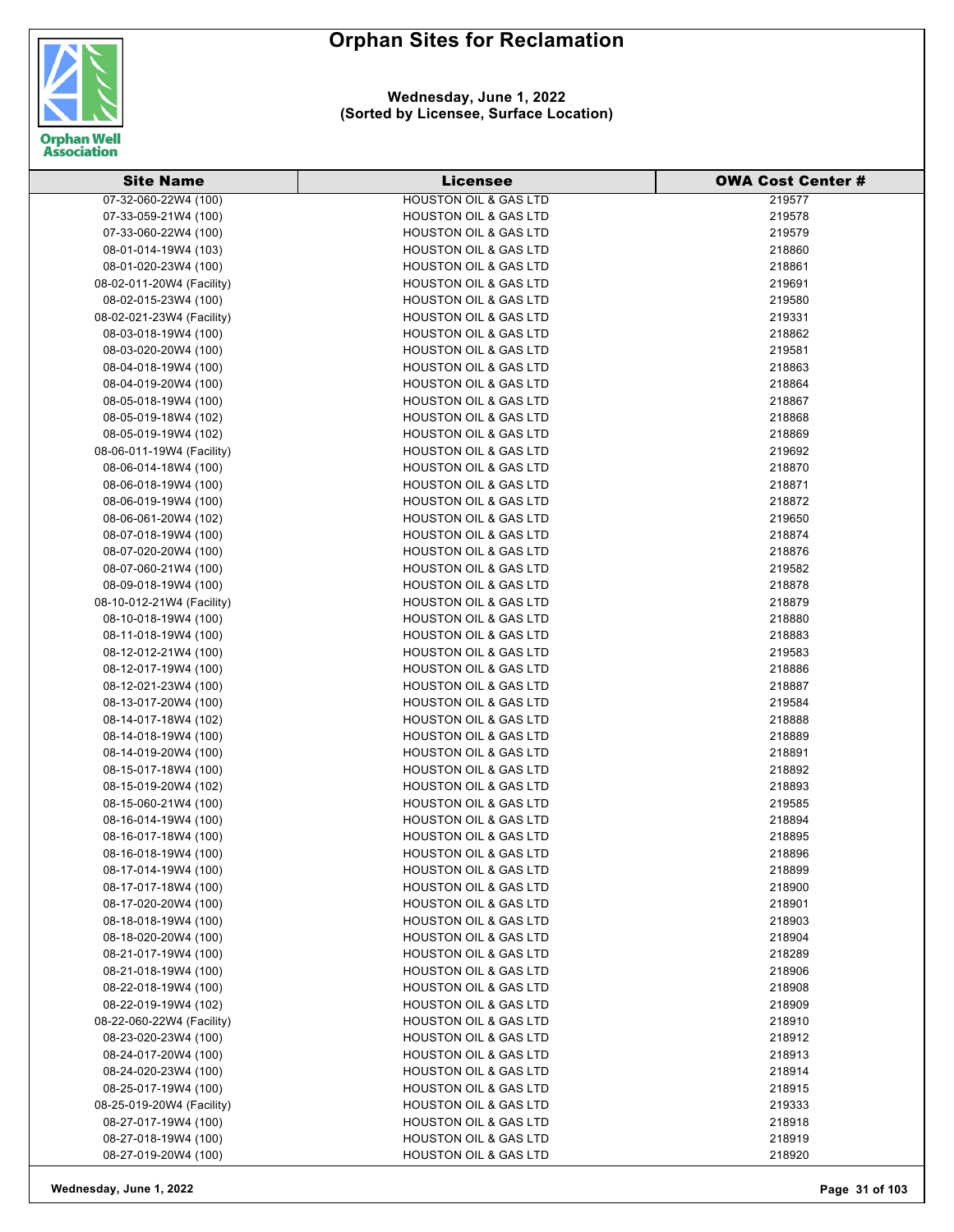

#### **Wednesday, June 1, 2022 (Sorted by Licensee, Surface Location)**

| <b>Site Name</b>           | <b>Licensee</b>                  | <b>OWA Cost Center #</b> |
|----------------------------|----------------------------------|--------------------------|
| 08-28-017-18W4 (100)       | <b>HOUSTON OIL &amp; GAS LTD</b> | 218922                   |
| 08-28-017-19W4 (100)       | <b>HOUSTON OIL &amp; GAS LTD</b> | 218923                   |
| 08-28-019-20W4 (100)       | <b>HOUSTON OIL &amp; GAS LTD</b> | 218924                   |
| 08-28-020-19W4 (100)       | <b>HOUSTON OIL &amp; GAS LTD</b> | 219586                   |
| 08-28-020-23W4 (100)       | <b>HOUSTON OIL &amp; GAS LTD</b> | 218925                   |
| 08-29-018-19W4 (100)       | <b>HOUSTON OIL &amp; GAS LTD</b> | 218927                   |
| 08-29-019-20W4 (102)       | <b>HOUSTON OIL &amp; GAS LTD</b> | 218928                   |
| 08-30-017-19W4 (100)       | <b>HOUSTON OIL &amp; GAS LTD</b> | 218929                   |
| 08-30-019-20W4 (100)       | <b>HOUSTON OIL &amp; GAS LTD</b> | 219587                   |
| 08-31-017-19W4 (100)       | <b>HOUSTON OIL &amp; GAS LTD</b> | 218930                   |
| 08-31-020-22W4 (100)       | <b>HOUSTON OIL &amp; GAS LTD</b> | 218931                   |
| 08-31-020-23W4 (100)       | <b>HOUSTON OIL &amp; GAS LTD</b> | 218932                   |
| 08-32-018-18W4 (102)       | <b>HOUSTON OIL &amp; GAS LTD</b> | 219651                   |
| 08-32-018-19W4 (102)       | <b>HOUSTON OIL &amp; GAS LTD</b> | 218933                   |
| 08-33-009-04W4 (100)       | <b>HOUSTON OIL &amp; GAS LTD</b> | 218934                   |
| 08-33-019-20W4 (100)       | <b>HOUSTON OIL &amp; GAS LTD</b> | 218935                   |
| 08-34-018-20W4 (100)       | <b>HOUSTON OIL &amp; GAS LTD</b> | 218937                   |
| 08-35-020-23W4 (Facility)  | <b>HOUSTON OIL &amp; GAS LTD</b> | 219706                   |
| 08-36-020-23W4 (100)       | <b>HOUSTON OIL &amp; GAS LTD</b> | 218940                   |
| 08-36-059-22W4 (100)       | <b>HOUSTON OIL &amp; GAS LTD</b> | 219588                   |
| 09-01-020-23W4 (100)       | <b>HOUSTON OIL &amp; GAS LTD</b> | 218941                   |
| 09-02-021-23W4 (100)       | <b>HOUSTON OIL &amp; GAS LTD</b> | 218942                   |
| 09-03-021-23W4 (100)       | <b>HOUSTON OIL &amp; GAS LTD</b> | 218944                   |
| 09-05-014-22W4 (100)       | <b>HOUSTON OIL &amp; GAS LTD</b> | 219589                   |
| 09-10-057-10W5 (100)       | <b>HOUSTON OIL &amp; GAS LTD</b> | 219590                   |
| 09-15-017-19W4 (100)       | <b>HOUSTON OIL &amp; GAS LTD</b> | 218291                   |
| 09-18-020-22W4 (100)       | <b>HOUSTON OIL &amp; GAS LTD</b> | 218947                   |
| 09-32-020-23W4 (100)       | <b>HOUSTON OIL &amp; GAS LTD</b> | 218951                   |
| 09-35-020-23W4 (100)       | <b>HOUSTON OIL &amp; GAS LTD</b> | 218952                   |
| 09-35-060-21W4 (100)       | <b>HOUSTON OIL &amp; GAS LTD</b> | 219592                   |
| 09-36-019-20W4 (100)       | <b>HOUSTON OIL &amp; GAS LTD</b> | 218953                   |
| 09-36-019-20W4 (103/16-36) | <b>HOUSTON OIL &amp; GAS LTD</b> | 218954                   |
| 10-01-045-07W5 (100)       | <b>HOUSTON OIL &amp; GAS LTD</b> | 218956                   |
| 10-02-013-20W4 (100)       | <b>HOUSTON OIL &amp; GAS LTD</b> | 219593                   |
| 10-02-021-23W4 (100)       | <b>HOUSTON OIL &amp; GAS LTD</b> | 218958                   |
| 10-03-015-19W4 (100)       | <b>HOUSTON OIL &amp; GAS LTD</b> | 219594                   |
| 10-06-012-22W4 (100)       | <b>HOUSTON OIL &amp; GAS LTD</b> | 219595                   |
| 10-06-018-19W4 (102)       | <b>HOUSTON OIL &amp; GAS LTD</b> | 218960                   |
| 10-06-018-24W4 (102)       | <b>HOUSTON OIL &amp; GAS LTD</b> | 219652                   |
| 10-06-020-22W4 (Facility)  | <b>HOUSTON OIL &amp; GAS LTD</b> | 219341                   |
| 10-08-018-19W4 (100)       | <b>HOUSTON OIL &amp; GAS LTD</b> | 218963                   |
| 10-08-020-20W4 (102)       | <b>HOUSTON OIL &amp; GAS LTD</b> | 218964                   |
| 10-10-020-20W4 (100)       | <b>HOUSTON OIL &amp; GAS LTD</b> | 218966                   |
| 10-10-020-22W4 (Facility)  | <b>HOUSTON OIL &amp; GAS LTD</b> | 219693                   |
| 10-10-059-17W4 (100/15-10) | <b>HOUSTON OIL &amp; GAS LTD</b> | 219622                   |
| 10-18-017-18W4 (100)       | <b>HOUSTON OIL &amp; GAS LTD</b> | 218970                   |
| 10-18-020-20W4 (100)       | <b>HOUSTON OIL &amp; GAS LTD</b> | 218971                   |
| 10-18-020-22W4 (100)       | <b>HOUSTON OIL &amp; GAS LTD</b> | 218972                   |
| 10-20-060-21W4 (100)       | <b>HOUSTON OIL &amp; GAS LTD</b> | 219599                   |
| 10-23-020-23W4 (102)       | <b>HOUSTON OIL &amp; GAS LTD</b> | 218977                   |
| 10-24-020-23W4 (100)       | <b>HOUSTON OIL &amp; GAS LTD</b> | 218980                   |
| 10-25-060-22W4 (100)       | <b>HOUSTON OIL &amp; GAS LTD</b> | 219600                   |
| 10-28-020-23W4 (100)       | <b>HOUSTON OIL &amp; GAS LTD</b> | 218981                   |
| 10-34-019-25W4 (102)       | <b>HOUSTON OIL &amp; GAS LTD</b> | 219653                   |
| 11-02-021-23W4 (100)       | <b>HOUSTON OIL &amp; GAS LTD</b> | 218988                   |
| 11-03-021-23W4 (100)       | <b>HOUSTON OIL &amp; GAS LTD</b> | 218989                   |
| 11-06-012-15W4 (100)       | <b>HOUSTON OIL &amp; GAS LTD</b> | 218990                   |
| 11-06-020-22W4 (100)       | <b>HOUSTON OIL &amp; GAS LTD</b> | 218991                   |

**Wednesday, June 1, 2022 Page 32 of 103**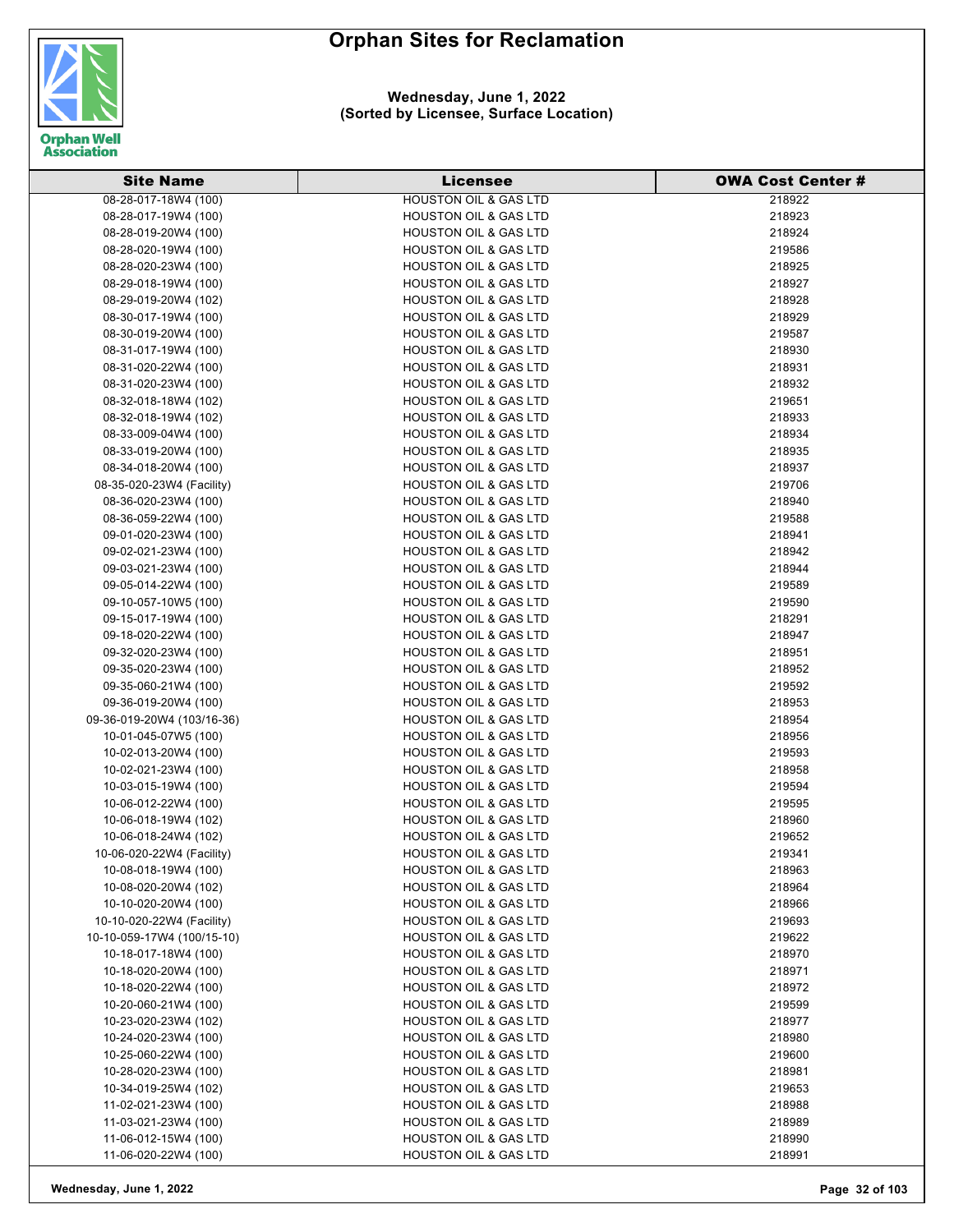

**Wednesday, June 1, 2022 (Sorted by Licensee, Surface Location)**

| <b>Site Name</b>                                   | <b>Licensee</b>                                                      | <b>OWA Cost Center #</b> |
|----------------------------------------------------|----------------------------------------------------------------------|--------------------------|
| 11-07-012-15W4 (100)                               | <b>HOUSTON OIL &amp; GAS LTD</b>                                     | 218993                   |
| 11-10-020-22W4 (100)                               | <b>HOUSTON OIL &amp; GAS LTD</b>                                     | 219601                   |
| 11-15-017-18W4 (100)                               | <b>HOUSTON OIL &amp; GAS LTD</b>                                     | 218999                   |
| 11-16-020-20W4 (102/06-16)                         | <b>HOUSTON OIL &amp; GAS LTD</b>                                     | 219001                   |
| 11-19-020-22W4 (100)                               | <b>HOUSTON OIL &amp; GAS LTD</b>                                     | 219002                   |
| 11-20-039-02W5 (100/10-20)                         | <b>HOUSTON OIL &amp; GAS LTD</b>                                     | 219598                   |
| 11-21-075-12W6 (100)                               | <b>HOUSTON OIL &amp; GAS LTD</b>                                     | 219603                   |
| 11-23-020-23W4 (100)                               | <b>HOUSTON OIL &amp; GAS LTD</b>                                     | 219005                   |
| 11-26-020-23W4 (100)                               | <b>HOUSTON OIL &amp; GAS LTD</b>                                     | 219009                   |
| 11-27-017-18W4 (100)                               | HOUSTON OIL & GAS LTD                                                | 219010                   |
| 11-29-059-21W4 (100)                               | <b>HOUSTON OIL &amp; GAS LTD</b>                                     | 219604                   |
| 11-33-009-04W4 (100)                               | <b>HOUSTON OIL &amp; GAS LTD</b>                                     | 219013                   |
| 11-33-059-21W4 (100)                               | <b>HOUSTON OIL &amp; GAS LTD</b>                                     | 219605                   |
| 11-36-016-19W4 (102)                               | <b>HOUSTON OIL &amp; GAS LTD</b>                                     | 219655                   |
| 11-36-019-20W4 (100)                               | <b>HOUSTON OIL &amp; GAS LTD</b>                                     | 219016                   |
| 11-36-020-08W4 (100)                               | <b>HOUSTON OIL &amp; GAS LTD</b>                                     | 219606                   |
| 12-05-061-22W4 (Multi)                             | <b>HOUSTON OIL &amp; GAS LTD</b>                                     | 219701                   |
| 12-06-012-15W4 (100)                               | <b>HOUSTON OIL &amp; GAS LTD</b>                                     | 219019                   |
| 12-09-060-21W4 (100)                               | <b>HOUSTON OIL &amp; GAS LTD</b>                                     | 219607                   |
| 12-12-018-19W4 (100)                               | <b>HOUSTON OIL &amp; GAS LTD</b>                                     | 219608                   |
| 12-17-014-19W4 (100)                               |                                                                      |                          |
|                                                    | <b>HOUSTON OIL &amp; GAS LTD</b>                                     | 219021                   |
| 12-17-020-20W4 (100)                               | <b>HOUSTON OIL &amp; GAS LTD</b>                                     | 219022                   |
| 12-18-022-12W4 (100)                               | <b>HOUSTON OIL &amp; GAS LTD</b>                                     | 219609                   |
| 12-20-011-14W4 (100/04-20)                         | <b>HOUSTON OIL &amp; GAS LTD</b>                                     | 219557                   |
| 12-22-017-20W4 (100)                               | <b>HOUSTON OIL &amp; GAS LTD</b><br><b>HOUSTON OIL &amp; GAS LTD</b> | 219610                   |
| 12-23-013-22W4 (Facility)<br>12-23-020-23W4 (102)  |                                                                      | 219695                   |
|                                                    | <b>HOUSTON OIL &amp; GAS LTD</b>                                     | 219025                   |
| 12-27-009-04W4 (100/11-27)                         | <b>HOUSTON OIL &amp; GAS LTD</b>                                     | 219028                   |
| 12-28-020-23W4 (100)                               | <b>HOUSTON OIL &amp; GAS LTD</b>                                     | 219029                   |
| 12-31-020-22W4 (100)                               | <b>HOUSTON OIL &amp; GAS LTD</b>                                     | 219031<br>219033         |
| 12-32-020-23W4 (100)<br>12-35-020-23W4 (100)       | <b>HOUSTON OIL &amp; GAS LTD</b><br><b>HOUSTON OIL &amp; GAS LTD</b> |                          |
|                                                    | HOUSTON OIL & GAS LTD                                                | 219034                   |
| 13-02-018-25W4 (100)<br>13-04-013-12W4 (100)       | <b>HOUSTON OIL &amp; GAS LTD</b>                                     | 219038<br>219611         |
| 13-05-013-18W4 (Facility)                          | <b>HOUSTON OIL &amp; GAS LTD</b>                                     | 219696                   |
| 13-06-021-22W4 (100)                               | <b>HOUSTON OIL &amp; GAS LTD</b>                                     | 219041                   |
| 13-11-012-22W4 (100)                               | <b>HOUSTON OIL &amp; GAS LTD</b>                                     | 219612                   |
| 13-11-020-20W4 (100)                               | <b>HOUSTON OIL &amp; GAS LTD</b>                                     | 219043                   |
|                                                    |                                                                      | 219045                   |
| 13-12-018-25W4 (100)<br>13-18-020-22W4 (100)       | <b>HOUSTON OIL &amp; GAS LTD</b><br><b>HOUSTON OIL &amp; GAS LTD</b> | 219052                   |
| 13-19-058-10W5 (100)                               | <b>HOUSTON OIL &amp; GAS LTD</b>                                     | 219613                   |
| 13-23-015-18W4 (102/16-22)                         | <b>HOUSTON OIL &amp; GAS LTD</b>                                     | 219054                   |
| 13-24-013-22W4 (100)                               |                                                                      |                          |
|                                                    | <b>HOUSTON OIL &amp; GAS LTD</b><br><b>HOUSTON OIL &amp; GAS LTD</b> | 219614                   |
| 13-24-019-20W4 (100/04-25)<br>13-28-020-23W4 (100) |                                                                      | 219055                   |
|                                                    | <b>HOUSTON OIL &amp; GAS LTD</b><br><b>HOUSTON OIL &amp; GAS LTD</b> | 219057                   |
| 13-31-018-18W4 (100)<br>13-31-020-23W4 (100)       |                                                                      | 219615                   |
|                                                    | <b>HOUSTON OIL &amp; GAS LTD</b>                                     | 219060                   |
| 13-31-020-25W4 (100)<br>13-32-020-23W4 (100)       | <b>HOUSTON OIL &amp; GAS LTD</b><br>HOUSTON OIL & GAS LTD            | 219061<br>219063         |
|                                                    | <b>HOUSTON OIL &amp; GAS LTD</b>                                     |                          |
| 13-34-059-22W4 (100)<br>13-35-016-19W4 (Facility)  | <b>HOUSTON OIL &amp; GAS LTD</b>                                     | 219616<br>219711         |
|                                                    |                                                                      |                          |
| 13-36-058-10W5 (100)<br>14-01-010-18W4 (100)       | <b>HOUSTON OIL &amp; GAS LTD</b><br><b>HOUSTON OIL &amp; GAS LTD</b> | 219066<br>219617         |
| 14-01-014-19W4 (100)                               | <b>HOUSTON OIL &amp; GAS LTD</b>                                     | 219067                   |
| 14-01-020-20W4 (102)                               | <b>HOUSTON OIL &amp; GAS LTD</b>                                     | 219068                   |
| 14-02-019-20W4 (100)                               | <b>HOUSTON OIL &amp; GAS LTD</b>                                     | 219069                   |
| 14-03-018-19W4 (100)                               | <b>HOUSTON OIL &amp; GAS LTD</b>                                     | 219071                   |
| 14-03-019-19W4 (100)                               | <b>HOUSTON OIL &amp; GAS LTD</b>                                     | 218299                   |
|                                                    |                                                                      |                          |

**Wednesday, June 1, 2022 Page 33 of 103**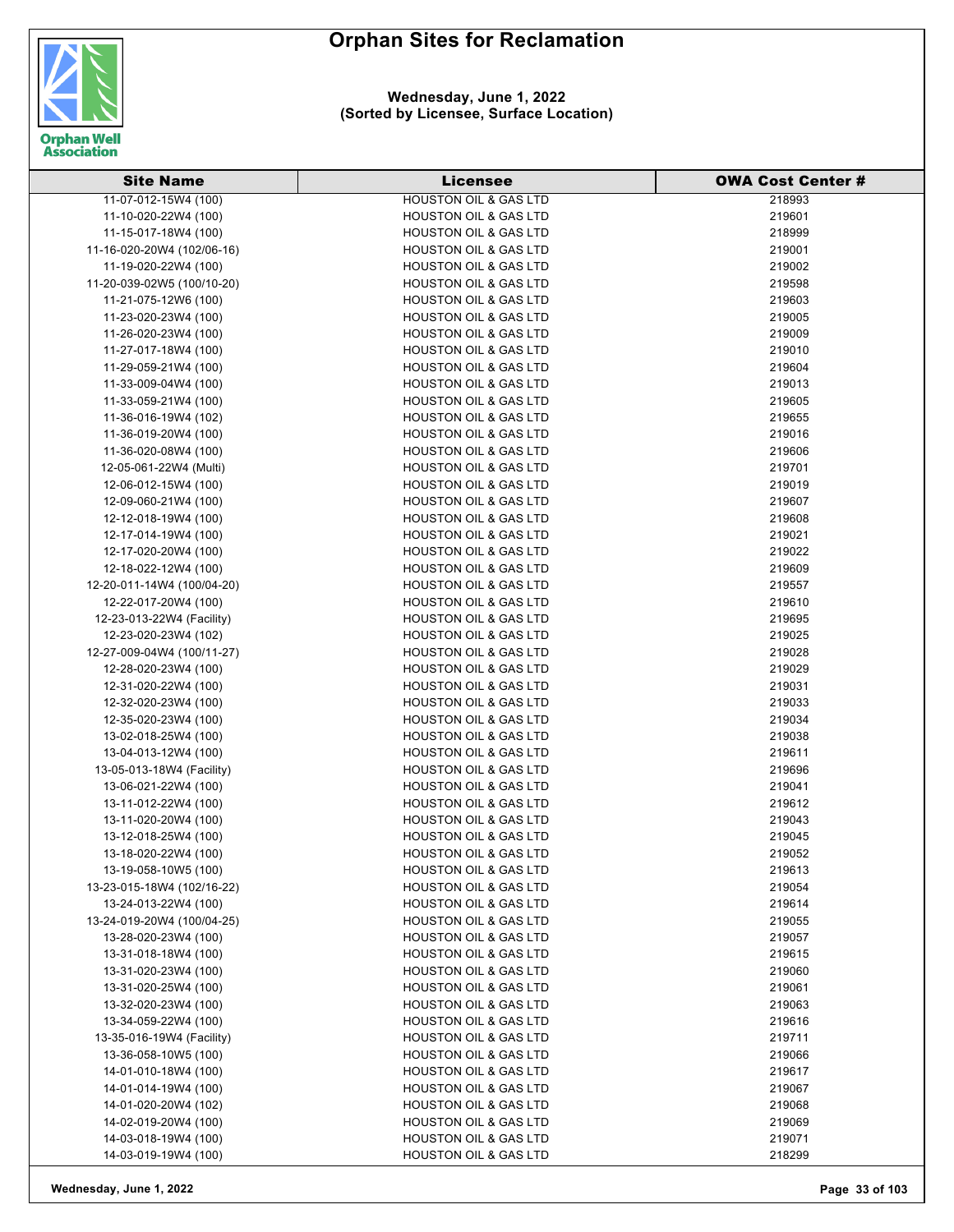

#### **Wednesday, June 1, 2022 (Sorted by Licensee, Surface Location)**

| <b>Site Name</b>           | <b>Licensee</b>                  | <b>OWA Cost Center #</b> |
|----------------------------|----------------------------------|--------------------------|
| 14-03-048-04W5 (100)       | <b>HOUSTON OIL &amp; GAS LTD</b> | 219073                   |
| 14-04-018-19W4 (102)       | <b>HOUSTON OIL &amp; GAS LTD</b> | 219074                   |
| 14-04-019-20W4 (100)       | <b>HOUSTON OIL &amp; GAS LTD</b> | 219075                   |
| 14-05-018-19W4 (100)       | <b>HOUSTON OIL &amp; GAS LTD</b> | 219076                   |
| 14-05-019-19W4 (100)       | <b>HOUSTON OIL &amp; GAS LTD</b> | 219618                   |
| 14-06-018-19W4 (100)       | <b>HOUSTON OIL &amp; GAS LTD</b> | 219078                   |
| 14-06-021-22W4 (100)       | <b>HOUSTON OIL &amp; GAS LTD</b> | 219081                   |
| 14-07-018-19W4 (100)       | <b>HOUSTON OIL &amp; GAS LTD</b> | 219083                   |
| 14-08-018-19W4 (100)       | <b>HOUSTON OIL &amp; GAS LTD</b> | 219085                   |
| 14-09-017-18W4 (102)       | <b>HOUSTON OIL &amp; GAS LTD</b> | 219086                   |
| 14-09-018-19W4 (100)       | <b>HOUSTON OIL &amp; GAS LTD</b> | 219087                   |
| 14-10-018-19W4 (100)       | <b>HOUSTON OIL &amp; GAS LTD</b> | 219088                   |
| 14-11-017-18W4 (100)       | <b>HOUSTON OIL &amp; GAS LTD</b> | 219090                   |
| 14-11-017-19W4 (100)       | <b>HOUSTON OIL &amp; GAS LTD</b> | 219091                   |
| 14-11-018-19W4 (100)       | <b>HOUSTON OIL &amp; GAS LTD</b> | 219092                   |
| 14-13-017-18W4 (100)       | <b>HOUSTON OIL &amp; GAS LTD</b> | 219094                   |
| 14-14-017-18W4 (100)       | <b>HOUSTON OIL &amp; GAS LTD</b> | 219095                   |
| 14-14-018-19W4 (100)       | <b>HOUSTON OIL &amp; GAS LTD</b> | 219096                   |
| 14-14-019-19W4 (100)       | <b>HOUSTON OIL &amp; GAS LTD</b> | 219097                   |
| 14-16-014-19W4 (102)       | <b>HOUSTON OIL &amp; GAS LTD</b> | 219100                   |
| 14-16-017-18W4 (100)       | <b>HOUSTON OIL &amp; GAS LTD</b> | 219101                   |
| 14-16-018-19W4 (100)       | <b>HOUSTON OIL &amp; GAS LTD</b> | 219102                   |
| 14-16-018-20W4 (103)       | <b>HOUSTON OIL &amp; GAS LTD</b> | 219103                   |
| 14-17-017-18W4 (102)       | <b>HOUSTON OIL &amp; GAS LTD</b> | 219104                   |
| 14-17-018-19W4 (102)       | <b>HOUSTON OIL &amp; GAS LTD</b> | 219106                   |
| 14-17-018-20W4 (100)       | <b>HOUSTON OIL &amp; GAS LTD</b> | 219107                   |
| 14-17-019-18W4 (100)       | <b>HOUSTON OIL &amp; GAS LTD</b> | 219108                   |
| 14-17-020-20W4 (100)       | <b>HOUSTON OIL &amp; GAS LTD</b> | 219109                   |
| 14-18-017-18W4 (100)       | <b>HOUSTON OIL &amp; GAS LTD</b> | 219110                   |
| 14-18-017-19W4 (100)       | <b>HOUSTON OIL &amp; GAS LTD</b> | 219111                   |
| 14-18-018-19W4 (100)       | <b>HOUSTON OIL &amp; GAS LTD</b> | 219113                   |
| 14-18-019-17W4 (100)       | <b>HOUSTON OIL &amp; GAS LTD</b> | 219620                   |
| 14-19-017-18W4 (102)       | <b>HOUSTON OIL &amp; GAS LTD</b> | 219115                   |
| 14-19-017-19W4 (100)       | <b>HOUSTON OIL &amp; GAS LTD</b> | 219116                   |
| 14-19-020-22W4 (100)       | <b>HOUSTON OIL &amp; GAS LTD</b> | 219117                   |
| 14-20-017-18W4 (100)       | HOUSTON OIL & GAS LTD            | 219118                   |
| 14-20-017-19W4 (100)       | HOUSTON OIL & GAS LTD            | 219119                   |
| 14-21-017-18W4 (102)       | <b>HOUSTON OIL &amp; GAS LTD</b> | 219120                   |
| 14-21-018-19W4 (100)       | <b>HOUSTON OIL &amp; GAS LTD</b> | 219121                   |
| 14-22-017-18W4 (100)       | HOUSTON OIL & GAS LTD            | 219122                   |
| 14-22-018-19W4 (100)       | HOUSTON OIL & GAS LTD            | 219123                   |
| 14-22-019-19W4 (100)       | <b>HOUSTON OIL &amp; GAS LTD</b> | 219124                   |
| 14-23-017-18W4 (1S0/03-26) | <b>HOUSTON OIL &amp; GAS LTD</b> | 219125                   |
| 14-23-020-23W4 (102)       | HOUSTON OIL & GAS LTD            | 219128                   |
| 14-24-017-20W4 (100)       | <b>HOUSTON OIL &amp; GAS LTD</b> | 219129                   |
| 14-24-020-23W4 (100)       | HOUSTON OIL & GAS LTD            | 219130                   |
| 14-25-017-19W4 (100)       | <b>HOUSTON OIL &amp; GAS LTD</b> | 219132                   |
| 14-25-047-05W5 (100)       | HOUSTON OIL & GAS LTD            | 219133                   |
| 14-26-020-23W4 (100)       | <b>HOUSTON OIL &amp; GAS LTD</b> | 219134                   |
| 14-27-017-19W4 (100)       | <b>HOUSTON OIL &amp; GAS LTD</b> | 219136                   |
| 14-27-018-19W4 (Multi)     | <b>HOUSTON OIL &amp; GAS LTD</b> | 219357                   |
| 14-28-017-18W4 (100)       | <b>HOUSTON OIL &amp; GAS LTD</b> | 219137                   |
| 14-28-017-19W4 (102)       | <b>HOUSTON OIL &amp; GAS LTD</b> | 219138                   |
| 14-28-018-20W4 (102)       | <b>HOUSTON OIL &amp; GAS LTD</b> | 219139                   |
| 14-29-018-19W4 (100)       | <b>HOUSTON OIL &amp; GAS LTD</b> | 219140                   |
| 14-29-019-20W4 (100)       | <b>HOUSTON OIL &amp; GAS LTD</b> | 219141                   |
| 14-30-017-19W4 (100)       | <b>HOUSTON OIL &amp; GAS LTD</b> | 219142                   |
| 14-31-017-19W4 (100)       | HOUSTON OIL & GAS LTD            | 219143                   |

**Wednesday, June 1, 2022 Page 34 of 103**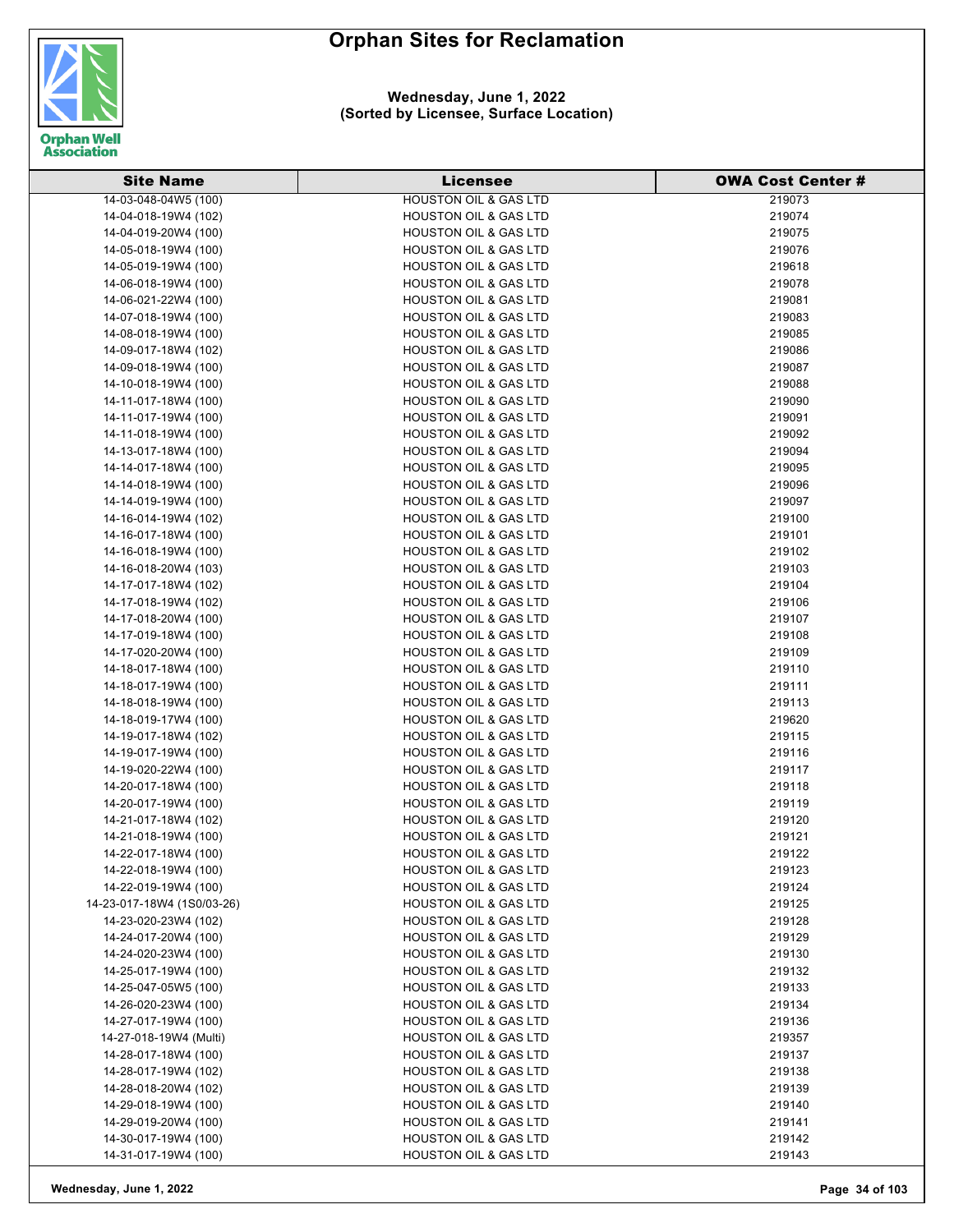

#### **Wednesday, June 1, 2022 (Sorted by Licensee, Surface Location)**

| <b>Site Name</b>           | <b>Licensee</b>                  | <b>OWA Cost Center #</b> |
|----------------------------|----------------------------------|--------------------------|
| 14-31-020-23W4 (100)       | <b>HOUSTON OIL &amp; GAS LTD</b> | 219145                   |
| 14-34-017-19W4 (100)       | <b>HOUSTON OIL &amp; GAS LTD</b> | 219148                   |
| 14-34-019-20W4 (100)       | <b>HOUSTON OIL &amp; GAS LTD</b> | 219149                   |
| 14-35-020-23W4 (100)       | <b>HOUSTON OIL &amp; GAS LTD</b> | 219151                   |
| 14-36-020-23W4 (100)       | <b>HOUSTON OIL &amp; GAS LTD</b> | 219152                   |
| 15-04-013-12W4 (100)       | <b>HOUSTON OIL &amp; GAS LTD</b> | 219621                   |
| 15-04-017-19W4 (100)       | <b>HOUSTON OIL &amp; GAS LTD</b> | 219153                   |
| 15-04-019-18W4 (102)       | <b>HOUSTON OIL &amp; GAS LTD</b> | 219154                   |
| 15-06-012-15W4 (100)       | <b>HOUSTON OIL &amp; GAS LTD</b> | 219157                   |
| 15-06-012-15W4 (102)       | <b>HOUSTON OIL &amp; GAS LTD</b> | 219158                   |
| 15-09-019-18W4 (102)       | <b>HOUSTON OIL &amp; GAS LTD</b> | 219656                   |
| 15-12-045-07W5 (100)       | <b>HOUSTON OIL &amp; GAS LTD</b> | 219160                   |
| 15-14-019-19W4 (100/10-14) | <b>HOUSTON OIL &amp; GAS LTD</b> | 219161                   |
| 15-17-014-19W4 (100)       | <b>HOUSTON OIL &amp; GAS LTD</b> | 219163                   |
| 15-18-020-22W4 (100)       | <b>HOUSTON OIL &amp; GAS LTD</b> | 219164                   |
| 15-20-020-20W4 (100)       | <b>HOUSTON OIL &amp; GAS LTD</b> | 219624                   |
| 15-21-057-10W5 (100)       | <b>HOUSTON OIL &amp; GAS LTD</b> | 219625                   |
| 15-26-058-10W5 (100)       | <b>HOUSTON OIL &amp; GAS LTD</b> | 219167                   |
| 15-27-017-19W4 (100)       | <b>HOUSTON OIL &amp; GAS LTD</b> | 219168                   |
|                            | <b>HOUSTON OIL &amp; GAS LTD</b> | 219664                   |
| 15-27-078-19W5 (1W0/13-26) | <b>HOUSTON OIL &amp; GAS LTD</b> |                          |
| 15-28-020-23W4 (Facility)  |                                  | 219712                   |
| 15-31-018-18W4 (100)       | <b>HOUSTON OIL &amp; GAS LTD</b> | 219626                   |
| 15-32-018-19W4 (100)       | <b>HOUSTON OIL &amp; GAS LTD</b> | 219169                   |
| 15-32-020-23W4 (100)       | <b>HOUSTON OIL &amp; GAS LTD</b> | 219170                   |
| 15-33-012-16W4 (100/03-04) | <b>HOUSTON OIL &amp; GAS LTD</b> | 219550                   |
| 15-34-012-20W4 (100)       | <b>HOUSTON OIL &amp; GAS LTD</b> | 219627                   |
| 15-36-019-20W4 (102)       | <b>HOUSTON OIL &amp; GAS LTD</b> | 219171                   |
| 15-36-020-23W4 (100)       | HOUSTON OIL & GAS LTD            | 219172                   |
| 16-01-014-19W4 (100)       | <b>HOUSTON OIL &amp; GAS LTD</b> | 219173                   |
| 16-01-020-20W4 (102)       | <b>HOUSTON OIL &amp; GAS LTD</b> | 219175                   |
| 16-03-012-21W4 (100)       | <b>HOUSTON OIL &amp; GAS LTD</b> | 219629                   |
| 16-03-018-19W4 (100)       | <b>HOUSTON OIL &amp; GAS LTD</b> | 219176                   |
| 16-03-018-20W4 (102)       | <b>HOUSTON OIL &amp; GAS LTD</b> | 219177                   |
| 16-03-019-19W4 (100)       | <b>HOUSTON OIL &amp; GAS LTD</b> | 219178                   |
| 16-03-020-19W4 (100)       | <b>HOUSTON OIL &amp; GAS LTD</b> | 219630                   |
| 16-03-021-23W4 (100)       | <b>HOUSTON OIL &amp; GAS LTD</b> | 219180                   |
| 16-04-018-19W4 (100)       | <b>HOUSTON OIL &amp; GAS LTD</b> | 219181                   |
| 16-05-018-19W4 (100)       | <b>HOUSTON OIL &amp; GAS LTD</b> | 219183                   |
| 16-05-019-19W4 (102)       | <b>HOUSTON OIL &amp; GAS LTD</b> | 219657                   |
| 16-06-014-18W4 (100)       | <b>HOUSTON OIL &amp; GAS LTD</b> | 219185                   |
| 16-06-017-19W4 (100)       | <b>HOUSTON OIL &amp; GAS LTD</b> | 219631                   |
| 16-06-018-19W4 (100)       | <b>HOUSTON OIL &amp; GAS LTD</b> | 219186                   |
| 16-06-060-21W4 (100)       | <b>HOUSTON OIL &amp; GAS LTD</b> | 219632                   |
| 16-07-018-19W4 (100)       | <b>HOUSTON OIL &amp; GAS LTD</b> | 219188                   |
| 16-07-020-20W4 (102)       | <b>HOUSTON OIL &amp; GAS LTD</b> | 219190                   |
| 16-07-020-22W4 (100)       | <b>HOUSTON OIL &amp; GAS LTD</b> | 219191                   |
| 16-08-018-19W4 (102)       | <b>HOUSTON OIL &amp; GAS LTD</b> | 219192                   |
| 16-08-020-20W4 (100)       | <b>HOUSTON OIL &amp; GAS LTD</b> | 219193                   |
| 16-09-012-21W4 (100)       | <b>HOUSTON OIL &amp; GAS LTD</b> | 219633                   |
| 16-09-018-19W4 (100)       | <b>HOUSTON OIL &amp; GAS LTD</b> | 219194                   |
| 16-10-018-19W4 (100)       | <b>HOUSTON OIL &amp; GAS LTD</b> | 219195                   |
| 16-10-018-20W4 (100)       | <b>HOUSTON OIL &amp; GAS LTD</b> | 219634                   |
| 16-10-020-26W4 (100)       | <b>HOUSTON OIL &amp; GAS LTD</b> | 219196                   |
| 16-11-018-19W4 (100)       | <b>HOUSTON OIL &amp; GAS LTD</b> | 219198                   |
| 16-14-018-19W4 (100)       | <b>HOUSTON OIL &amp; GAS LTD</b> | 219203                   |
| 16-14-019-19W4 (100)       | HOUSTON OIL & GAS LTD            | 219204                   |
| 16-14-019-20W4 (100)       | <b>HOUSTON OIL &amp; GAS LTD</b> | 219635                   |
| 16-16-014-19W4 (102)       | HOUSTON OIL & GAS LTD            | 219207                   |

**Wednesday, June 1, 2022 Page 35 of 103**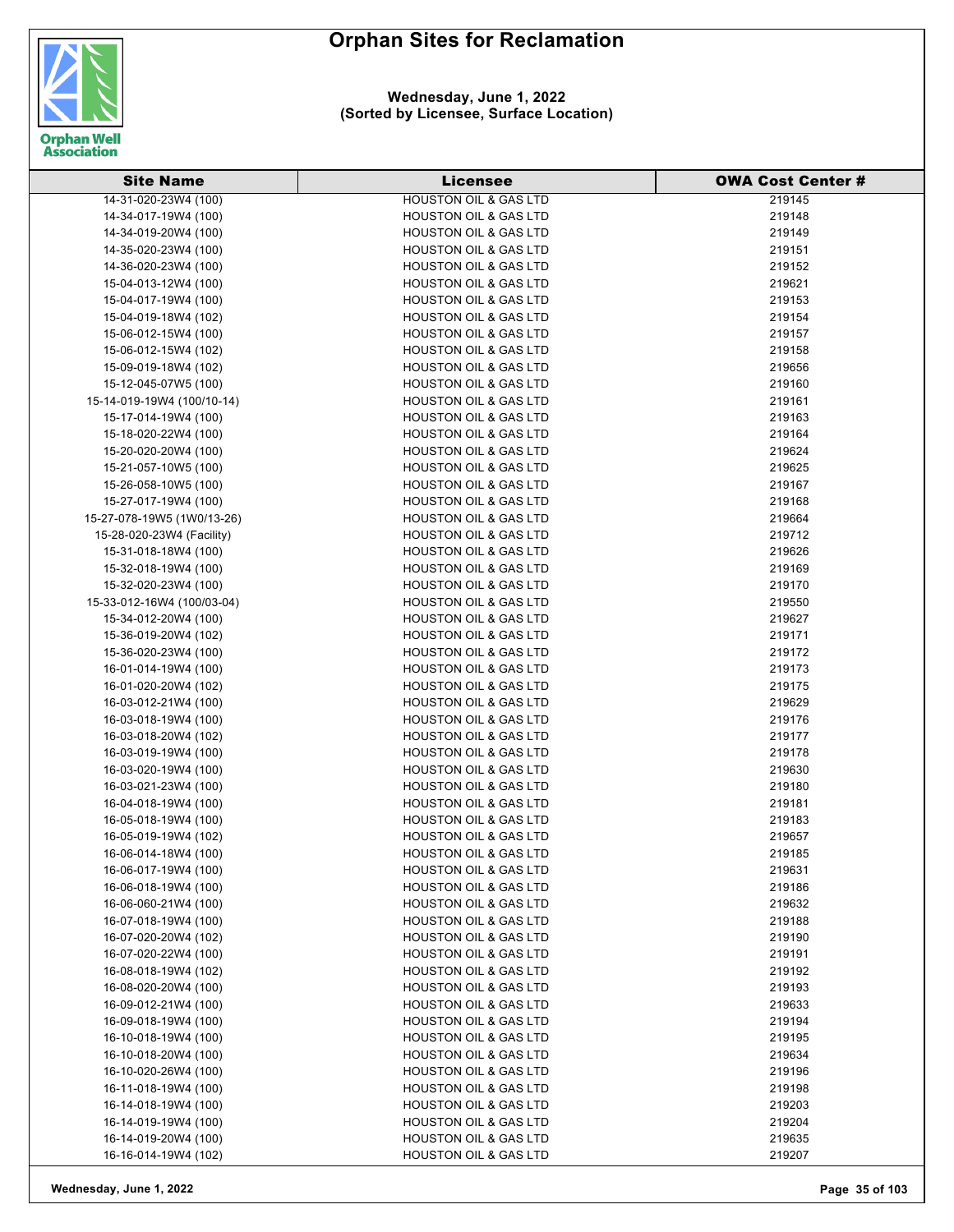

#### **Wednesday, June 1, 2022 (Sorted by Licensee, Surface Location)**

| <b>Site Name</b>                             | <b>Licensee</b>                        | <b>OWA Cost Center#</b> |
|----------------------------------------------|----------------------------------------|-------------------------|
| 16-16-017-18W4 (100)                         | <b>HOUSTON OIL &amp; GAS LTD</b>       | 219208                  |
| 16-16-018-19W4 (100)                         | <b>HOUSTON OIL &amp; GAS LTD</b>       | 219209                  |
| 16-16-071-08W6 (100)                         | <b>HOUSTON OIL &amp; GAS LTD</b>       | 219636                  |
| 16-17-018-19W4 (100)                         | HOUSTON OIL & GAS LTD                  | 219212                  |
| 16-17-019-18W4 (100)                         | <b>HOUSTON OIL &amp; GAS LTD</b>       | 219213                  |
| 16-18-018-19W4 (102)                         | <b>HOUSTON OIL &amp; GAS LTD</b>       | 219216                  |
| 16-18-060-22W4 (100)                         | <b>HOUSTON OIL &amp; GAS LTD</b>       | 219637                  |
| 16-19-017-18W4 (100)                         | <b>HOUSTON OIL &amp; GAS LTD</b>       | 219217                  |
| 16-19-017-19W4 (100)                         | <b>HOUSTON OIL &amp; GAS LTD</b>       | 219218                  |
| 16-19-020-22W4 (100)                         | <b>HOUSTON OIL &amp; GAS LTD</b>       | 219220                  |
| 16-20-017-18W4 (100)                         | <b>HOUSTON OIL &amp; GAS LTD</b>       | 219222                  |
| 16-20-017-19W4 (100)                         | HOUSTON OIL & GAS LTD                  | 219223                  |
| 16-21-017-18W4 (100)                         | <b>HOUSTON OIL &amp; GAS LTD</b>       | 219225                  |
| 16-21-017-19W4 (100)                         | <b>HOUSTON OIL &amp; GAS LTD</b>       | 218302                  |
| 16-21-018-19W4 (102)                         | <b>HOUSTON OIL &amp; GAS LTD</b>       | 219226                  |
| 16-22-017-18W4 (102)                         | <b>HOUSTON OIL &amp; GAS LTD</b>       | 219228                  |
| 16-22-017-19W4 (100)                         | <b>HOUSTON OIL &amp; GAS LTD</b>       | 219229                  |
| 16-22-018-19W4 (102)                         | <b>HOUSTON OIL &amp; GAS LTD</b>       | 219230                  |
| 16-22-059-22W4 (100)                         | <b>HOUSTON OIL &amp; GAS LTD</b>       | 219638                  |
| 16-23-010-16W4 (102)                         | <b>HOUSTON OIL &amp; GAS LTD</b>       | 219659                  |
| 16-23-020-23W4 (100)                         | <b>HOUSTON OIL &amp; GAS LTD</b>       | 219233                  |
| 16-24-020-23W4 (100)                         | <b>HOUSTON OIL &amp; GAS LTD</b>       | 219236                  |
| 16-25-017-18W4 (100)                         | <b>HOUSTON OIL &amp; GAS LTD</b>       | 219238                  |
| 16-25-017-19W4 (100)                         | <b>HOUSTON OIL &amp; GAS LTD</b>       | 219239                  |
| 16-25-019-20W4 (Facility)                    | <b>HOUSTON OIL &amp; GAS LTD</b>       | 219367                  |
| 16-25-020-23W4 (100)                         | <b>HOUSTON OIL &amp; GAS LTD</b>       | 219240                  |
| 16-26-017-25W4 (100)                         | <b>HOUSTON OIL &amp; GAS LTD</b>       | 219639                  |
| 16-26-020-23W4 (100)                         | <b>HOUSTON OIL &amp; GAS LTD</b>       | 219241                  |
| 16-27-018-19W4 (102)                         | <b>HOUSTON OIL &amp; GAS LTD</b>       | 219243                  |
| 16-27-018-20W4 (100)                         | <b>HOUSTON OIL &amp; GAS LTD</b>       | 219244                  |
| 16-28-017-18W4 (100)                         | <b>HOUSTON OIL &amp; GAS LTD</b>       | 219246                  |
| 16-28-017-19W4 (100)                         | <b>HOUSTON OIL &amp; GAS LTD</b>       | 219247                  |
| 16-28-019-20W4 (100)                         | <b>HOUSTON OIL &amp; GAS LTD</b>       | 219249                  |
| 16-29-012-12W4 (100)                         | <b>HOUSTON OIL &amp; GAS LTD</b>       | 219640                  |
| 16-29-018-19W4 (100)                         | HOUSTON OIL & GAS LTD                  | 219251                  |
| 16-30-012-21W4 (100)                         | <b>HOUSTON OIL &amp; GAS LTD</b>       | 219641                  |
| 16-30-017-19W4 (100)                         | <b>HOUSTON OIL &amp; GAS LTD</b>       | 219252                  |
| 16-31-017-19W4 (102)                         | <b>HOUSTON OIL &amp; GAS LTD</b>       | 219253                  |
| 16-31-020-22W4 (100)                         | <b>HOUSTON OIL &amp; GAS LTD</b>       | 219254                  |
| 16-31-020-23W4 (100)                         | <b>HOUSTON OIL &amp; GAS LTD</b>       | 219255                  |
| 16-33-009-04W4 (100)                         | <b>HOUSTON OIL &amp; GAS LTD</b>       | 219259                  |
| 16-33-018-20W4 (100)                         | <b>HOUSTON OIL &amp; GAS LTD</b>       | 219260                  |
| 16-33-019-20W4 (100)                         | <b>HOUSTON OIL &amp; GAS LTD</b>       | 219261                  |
| 16-34-017-19W4 (100)                         | <b>HOUSTON OIL &amp; GAS LTD</b>       | 219262                  |
| 16-34-018-20W4 (100)                         | <b>HOUSTON OIL &amp; GAS LTD</b>       | 219263                  |
| 16-34-019-20W4 (100)                         | <b>HOUSTON OIL &amp; GAS LTD</b>       | 219264                  |
| 16-35-020-23W4 (Facility)                    | <b>HOUSTON OIL &amp; GAS LTD</b>       | 220910                  |
| 16-36-015-19W4 (102)                         | <b>HOUSTON OIL &amp; GAS LTD</b>       | 219660                  |
| 16-36-020-23W4 (100)                         | <b>HOUSTON OIL &amp; GAS LTD</b>       | 219268                  |
| 10-21-050-27W4 (100)                         | HUFFINGTON INTERNATIONAL OF CANADA LTD | 203579                  |
| 12-01-080-24W4 (100)                         | ICOR OIL & GAS COMPANY LTD             | 200067                  |
| 16-03-080-23W4 (100)                         | ICOR OIL & GAS COMPANY LTD             | 200071                  |
| 01-12-064-14W4 (100)                         | INCIPIENT EXPLORATION LTD              | 216275                  |
| 01-29-064-14W4 (100)                         | INCIPIENT EXPLORATION LTD              | 216276                  |
| 03-16-053-04W4 and 06-16-053-04W4 (Facility) | INCIPIENT EXPLORATION LTD              | 216282                  |
| 05-07-064-13W4 (100)                         | INCIPIENT EXPLORATION LTD              | 216288                  |
| 06-08-032-09W4 (100)                         | INCIPIENT EXPLORATION LTD              | 216292                  |
| 06-32-039-11W4 (100)                         | INCIPIENT EXPLORATION LTD              | 216294                  |

**Wednesday, June 1, 2022 Page 36 of 103**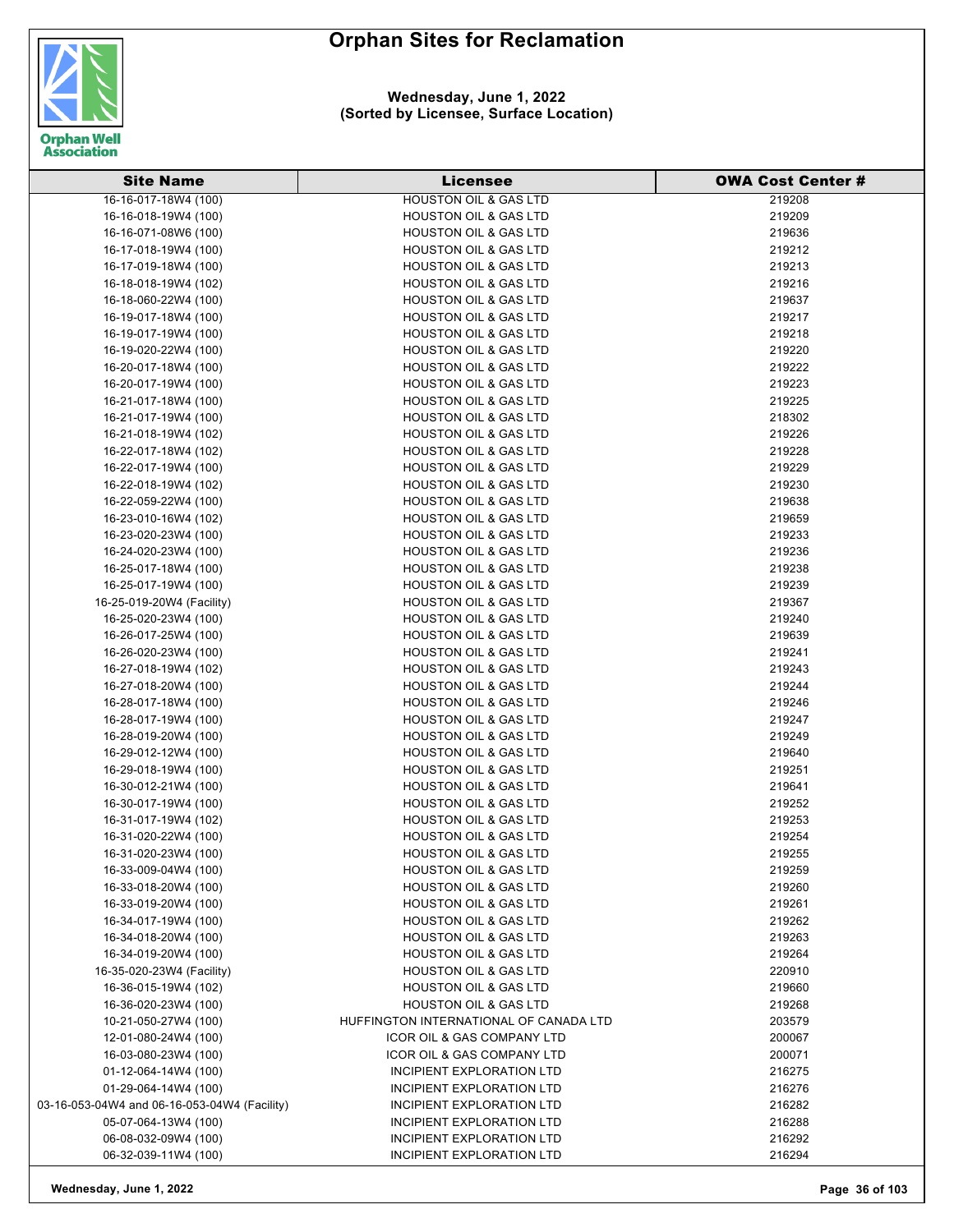**Wednesday, June 1, 2022 (Sorted by Licensee, Surface Location)**



| <b>Site Name</b>                                  | <b>Licensee</b>                                            | <b>OWA Cost Center #</b> |
|---------------------------------------------------|------------------------------------------------------------|--------------------------|
| 08-08-055-11W5 (100)                              | INCIPIENT EXPLORATION LTD                                  | 216299                   |
| 09-21-053-04W4 (100)                              | INCIPIENT EXPLORATION LTD                                  | 216304                   |
| 09-30-057-04W5 (100)                              | INCIPIENT EXPLORATION LTD                                  | 216306                   |
| 10-07-064-09W4 (103)                              | INCIPIENT EXPLORATION LTD                                  | 216310                   |
| 11-11-064-14W4 (Multi)                            | INCIPIENT EXPLORATION LTD                                  | 216441                   |
| 11-21-053-04W4 and 12-21-053-04W4 (Facility)      | INCIPIENT EXPLORATION LTD                                  | 216445                   |
| 13-07-032-09W4 (100)                              | INCIPIENT EXPLORATION LTD                                  | 216324                   |
| 13-16-053-04W4 (100/14-16)                        | INCIPIENT EXPLORATION LTD                                  | 216327                   |
| 14-06-064-13W4 (100)                              | INCIPIENT EXPLORATION LTD                                  | 216332                   |
| 14-21-064-10W4 (100)                              | INCIPIENT EXPLORATION LTD                                  | 216334                   |
| 14-34-018-19W4 (100)                              | INCIPIENT EXPLORATION LTD                                  | 216338                   |
| 16-03-015-18W4 (Facility)                         | INCIPIENT EXPLORATION LTD                                  | 216341                   |
| 16-12-064-14W4 (100)                              | INCIPIENT EXPLORATION LTD                                  | 216344                   |
| 07-35-060-24W4 (100)                              | INLAND DEVELOPMENT COMPANY LTD                             | 205388                   |
| 10-29-061-22W4 (Multi)                            | INLAND DEVELOPMENT COMPANY LTD                             | 215830                   |
| 06-06-009-08W4 (100)                              | <b>JAGUAR RESOURCES INC</b>                                | 203413                   |
| 14-23-008-08W4 (100)                              | <b>JAGUAR RESOURCES INC</b>                                | 203408                   |
| 04-29-019-26W4 (100)                              | <b>JIXIN ENERGY INC</b>                                    | 208465                   |
| 10-29-019-27W4 (100)                              | <b>JIXIN ENERGY INC</b>                                    | 208466                   |
| 13-29-017-25W4 (100)                              | <b>JIXIN ENERGY INC</b>                                    | 208462                   |
| 13-34-017-25W4 (100)                              | <b>JIXIN ENERGY INC</b>                                    | 208463                   |
| 16-28-017-25W4 (100)                              | <b>JIXIN ENERGY INC</b>                                    | 208461                   |
| 16-34-017-25W4 (100)                              | <b>JIXIN ENERGY INC</b>                                    | 208464                   |
| 08-01-020-03W5 (105)                              | KATANA RESOURCES LTD                                       | 200079                   |
| 11-04-019-02W5 (103)                              | KATANA RESOURCES LTD                                       | 200056                   |
| 07-23-057-05W5 (100)                              | <b>KELSEY EXPLORATION LTD</b>                              | 203583                   |
| 06-10-047-21W4 (100)                              | KERRISDALE RESOURCES LTD                                   | 201788                   |
| 06-26-018-01W4 (100)                              | <b>KERRISDALE RESOURCES LTD</b>                            | 201779                   |
| 10-08-019-01W4 (100)                              | <b>KERRISDALE RESOURCES LTD</b>                            | 201785                   |
| 10-26-020-08W4 (100)                              | <b>KERRISDALE RESOURCES LTD</b>                            | 201787                   |
| 13-08-019-01W4 (100)                              | KERRISDALE RESOURCES LTD                                   | 201786                   |
| 14-26-018-01W4 (100)                              | <b>KERRISDALE RESOURCES LTD</b>                            | 201781                   |
| 16-26-018-01W4 (100)                              | KERRISDALE RESOURCES LTD                                   | 201782                   |
| 06-02-044-27W4 (100)                              | LAND PETROLEUM INTERNATIONAL INC                           | 216509                   |
| 06-20-043-27W4 (100)                              | LAND PETROLEUM INTERNATIONAL INC                           | 216500                   |
| 06-34-043-27W4 (100)                              | LAND PETROLEUM INTERNATIONAL INC                           | 216506                   |
| 06-36-042-28W4 (100)                              | LAND PETROLEUM INTERNATIONAL INC                           | 216517                   |
| 11-11-044-27W4 (100)                              | LAND PETROLEUM INTERNATIONAL INC                           | 216512                   |
| 11-16-043-27W4 (100)                              | LAND PETROLEUM INTERNATIONAL INC                           | 216501                   |
| 11-27-043-27W4 (100)                              | LAND PETROLEUM INTERNATIONAL INC                           | 216513                   |
| 11-28-043-27W4 (100)                              | LAND PETROLEUM INTERNATIONAL INC                           | 216511                   |
| 13-12-044-28W4 (100)                              | LAND PETROLEUM INTERNATIONAL INC                           | 216502                   |
| 14-05-057-04W5 (100)                              | LAND PETROLEUM INTERNATIONAL INC                           | 216516                   |
| 14-22-043-27W4 (100)                              | LAND PETROLEUM INTERNATIONAL INC                           | 216507                   |
| 15-21-043-27W4 (100)                              | LAND PETROLEUM INTERNATIONAL INC                           | 216505                   |
| 04-20-022-04W4 (Facility)                         | <b>LEGACY PETROLEUM LTD</b>                                | 200653                   |
| 06-01-012-02W4 (100)                              | LEGACY PETROLEUM LTD<br><b>LEGACY PETROLEUM LTD</b>        | 200575                   |
| 06-09-012-02W4 (100)                              |                                                            | 200579                   |
| 06-16-012-02W4 (100)                              | <b>LEGACY PETROLEUM LTD</b><br><b>LEGACY PETROLEUM LTD</b> | 200581                   |
| 06-21-049-12W4 (Facility)<br>06-25-012-02W4 (100) | <b>LEGACY PETROLEUM LTD</b>                                | 200658<br>200670         |
| 06-29-012-01W4 (100)                              | LEGACY PETROLEUM LTD                                       | 200665                   |
| 06-33-022-04W4 (Facility)                         | LEGACY PETROLEUM LTD                                       | 200656                   |
| 10-22-012-02W4 (100)                              | <b>LEGACY PETROLEUM LTD</b>                                | 200669                   |
|                                                   | LEGACY PETROLEUM LTD                                       |                          |
| 10-35-012-02W4 (100)                              | <b>LEGACY PETROLEUM LTD</b>                                | 200672                   |
| 11-30-012-02W4 (100)<br>16-19-021-05W4 (100)      | LEGACY PETROLEUM LTD                                       | 200671<br>200597         |
| 16-29-012-01W4 (100)                              | <b>LEGACY PETROLEUM LTD</b>                                | 200666                   |
|                                                   |                                                            |                          |

**Wednesday, June 1, 2022 Page 37 of 103**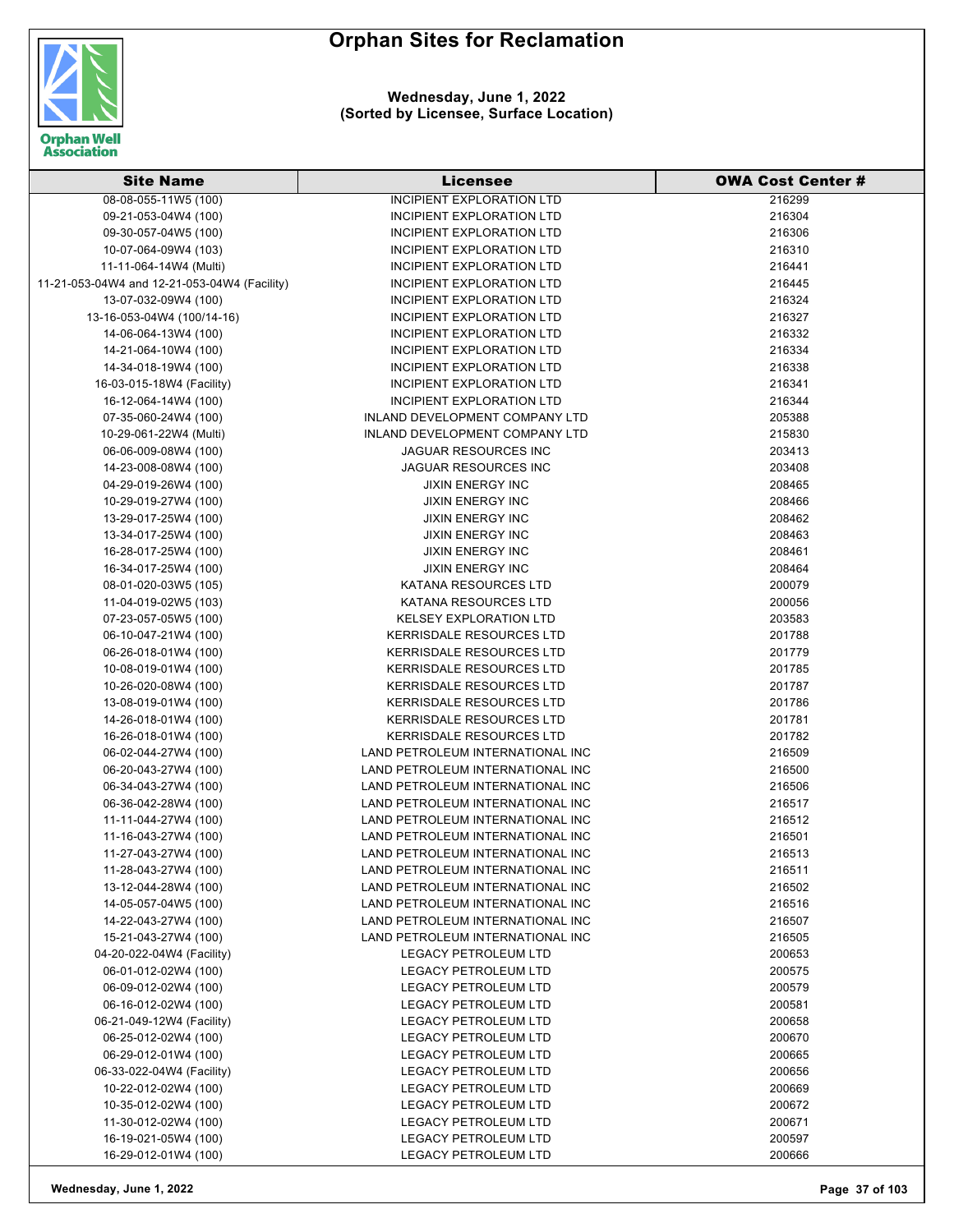

| <b>Site Name</b>           | <b>Licensee</b>                 | <b>OWA Cost Center #</b> |
|----------------------------|---------------------------------|--------------------------|
| 03-21-057-25W4 (100)       | <b>LEGAL OIL &amp; GAS LTD</b>  | 200562                   |
| 05-31-049-26W4 (100)       | <b>LEGAL OIL &amp; GAS LTD</b>  | 200707                   |
| 08-12-051-26W4 (Facility)  | LEGAL OIL & GAS LTD             | 219451                   |
| 09-09-073-18W5 (100)       | LEGAL OIL & GAS LTD             | 201027                   |
| 10-07-051-25W4 (100)       | LEGAL OIL & GAS LTD             | 219450                   |
| 10-16-057-25W4 (100)       | LEGAL OIL & GAS LTD             | 200561                   |
| 11-13-057-25W4 (100)       | LEGAL OIL & GAS LTD             | 200565                   |
| 13-05-055-25W4 (100)       | LEGAL OIL & GAS LTD             | 200711                   |
| 14-18-056-25W4 (100)       | LEGAL OIL & GAS LTD             | 200712                   |
| 14-29-052-25W4 (100)       | LEGAL OIL & GAS LTD             | 200710                   |
| 01-11-042-16W4 (100)       | LEGEND ENERGY CANADA LTD        | 203512                   |
| 01-31-038-02W5 (102/06-31) | LEGEND ENERGY CANADA LTD        | 203514                   |
| 02-11-082-24W5 (100)       | LEGEND ENERGY CANADA LTD        | 203518                   |
| 03-27-059-10W5 (100)       | LEGEND ENERGY CANADA LTD        | 203516                   |
| 07-11-082-24W5 (100)       | LEGEND ENERGY CANADA LTD        | 203519                   |
| 08-13-082-24W5 (100)       | LEGEND ENERGY CANADA LTD        | 203520                   |
| 09-14-094-25W5 (100)       | LEGEND ENERGY CANADA LTD        | 203521                   |
| 10-02-095-04W6 (100)       | LEGEND ENERGY CANADA LTD        | 205386                   |
| 10-28-052-08W4 (102)       | <b>LEGEND ENERGY CANADA LTD</b> | 205384                   |
| 11-27-038-03W5 (100)       | LEGEND ENERGY CANADA LTD        | 203515                   |
| 12-13-049-25W4 (100)       | <b>LEGEND ENERGY CANADA LTD</b> | 203513                   |
| 12-21-020-07W4 (100)       | LEGEND ENERGY CANADA LTD        | 205381                   |
| 14-32-038-03W5 (100)       | LEGEND ENERGY CANADA LTD        | 205385                   |
| 01-01-017-25W4 (100/16-36) | <b>LEXIN RESOURCES LTD</b>      | 205951                   |
| 01-01-021-27W4 (Multi)     | <b>LEXIN RESOURCES LTD</b>      | 215772                   |
| 01-02-015-23W4 (100)       | LEXIN RESOURCES LTD             | 205828                   |
| 01-03-016-01W5 (100)       | LEXIN RESOURCES LTD             | 206859                   |
| 01-04-018-28W4 (100)       | LEXIN RESOURCES LTD             | 206331                   |
| 01-04-020-26W4 (Multi)     | LEXIN RESOURCES LTD             | 215773                   |
| 01-05-017-27W4 (100)       | LEXIN RESOURCES LTD             | 206100                   |
| 01-05-018-23W4 (100)       | LEXIN RESOURCES LTD             | 206201                   |
| 01-06-018-26W4 (100)       | LEXIN RESOURCES LTD             | 206264                   |
| 01-08-017-29W4 (100)       | LEXIN RESOURCES LTD             | 206155                   |
| 01-08-018-21W4 (100)       | LEXIN RESOURCES LTD             | 206188                   |
| 01-09-017-29W4 (100/07-09) | LEXIN RESOURCES LTD             | 206159                   |
| 01-10-019-22W4 (100)       | LEXIN RESOURCES LTD             | 206365                   |
| 01-11-017-24W4 (100)       | <b>LEXIN RESOURCES LTD</b>      | 206050                   |
| 01-11-019-24W4 (100)       | LEXIN RESOURCES LTD             | 206381                   |
| 01-11-021-28W4 (100)       | LEXIN RESOURCES LTD             | 206749                   |
| 01-12-019-27W4 (100)       | <b>LEXIN RESOURCES LTD</b>      | 206432                   |
| 01-14-020-27W4 (100/08-14) | LEXIN RESOURCES LTD             | 206583                   |
| 01-16-016-23W4 (100)       | <b>LEXIN RESOURCES LTD</b>      | 205904                   |
| 01-16-019-27W4 (100)       | LEXIN RESOURCES LTD             | 206434                   |
| 01-17-018-25W4 (100)       | LEXIN RESOURCES LTD             | 206248                   |
| 01-18-017-28W4 (100)       | LEXIN RESOURCES LTD             | 206139                   |
| 01-19-017-26W4 (100)       | <b>LEXIN RESOURCES LTD</b>      | 206084                   |
| 01-20-017-25W4 (100)       | <b>LEXIN RESOURCES LTD</b>      | 206062                   |
| 01-20-018-29W4 (100)       | <b>LEXIN RESOURCES LTD</b>      | 206353                   |
| 01-21-016-23W4 (100)       | LEXIN RESOURCES LTD             | 205918                   |
| 01-21-019-29W4 (100)       | <b>LEXIN RESOURCES LTD</b>      | 206495                   |
| 01-22-017-26W4 (100)       | <b>LEXIN RESOURCES LTD</b>      | 206089                   |
| 01-23-018-29W4 (100)       | LEXIN RESOURCES LTD             | 206356                   |
| 01-23-020-26W4 (100)       | LEXIN RESOURCES LTD             | 206538                   |
| 01-24-016-30W4 (100/07-24) | LEXIN RESOURCES LTD             | 206008                   |
| 01-24-018-27W4 (100)       | LEXIN RESOURCES LTD             | 206320                   |
| 01-24-020-26W4 (100)       | LEXIN RESOURCES LTD             | 206540                   |
| 01-24-021-28W4 (100)       | <b>LEXIN RESOURCES LTD</b>      | 206757                   |
| 01-25-018-24W4 (100)       | <b>LEXIN RESOURCES LTD</b>      | 206231                   |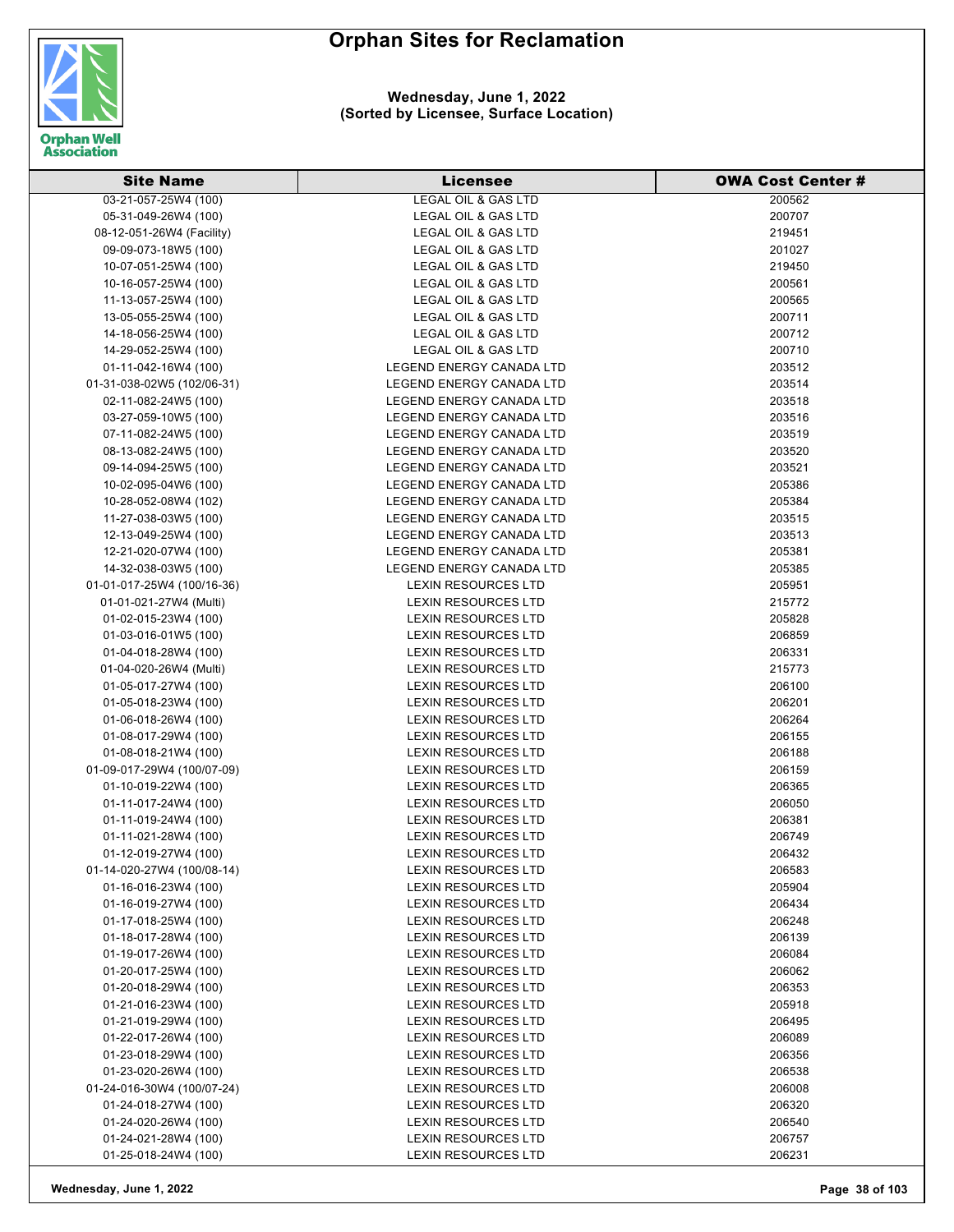

| <b>Site Name</b>                             | <b>Licensee</b>                                          | <b>OWA Cost Center #</b> |
|----------------------------------------------|----------------------------------------------------------|--------------------------|
| 01-26-018-24W4 (100)                         | <b>LEXIN RESOURCES LTD</b>                               | 206234                   |
| 01-26-018-26W4 (100)                         | <b>LEXIN RESOURCES LTD</b>                               | 206296                   |
| 01-31-015-24W4 (100/16-30)                   | LEXIN RESOURCES LTD                                      | 205848                   |
| 01-31-087-09W6 (100/04-32)                   | LEXIN RESOURCES LTD                                      | 214119                   |
| 01-32-017-24W4 (100)                         | <b>LEXIN RESOURCES LTD</b>                               | 206058                   |
| 01-32-019-24W4 (100/16-29)                   | <b>LEXIN RESOURCES LTD</b>                               | 206389                   |
| 01-32-019-26W4 (100)                         | <b>LEXIN RESOURCES LTD</b>                               | 206408                   |
| 01-32-020-26W4 (100)                         | <b>LEXIN RESOURCES LTD</b>                               | 206552                   |
| 01-33-019-21W4 (Facility)                    | <b>LEXIN RESOURCES LTD</b>                               | 206918                   |
| 01-33-019-26W4 (100)                         | <b>LEXIN RESOURCES LTD</b>                               | 206412                   |
| 01-33-019-27W4 (100)                         | <b>LEXIN RESOURCES LTD</b>                               | 206457                   |
| 01-34-014-25W4 (100)                         | <b>LEXIN RESOURCES LTD</b>                               | 205820                   |
| 01-35-014-25W4 (100)                         | <b>LEXIN RESOURCES LTD</b>                               | 205823                   |
| 01-35-015-23W4 (100/08-35)                   | <b>LEXIN RESOURCES LTD</b>                               | 205835                   |
| 01-35-018-24W4 (100)                         | LEXIN RESOURCES LTD                                      | 206241                   |
| 01-36-019-27W4 (100)                         | LEXIN RESOURCES LTD                                      | 206460                   |
| 02-01-019-25W4 (100)                         | <b>LEXIN RESOURCES LTD</b>                               | 206392                   |
| 02-01-021-28W4 (100/14-36)                   | <b>LEXIN RESOURCES LTD</b>                               | 206680                   |
| 02-03-018-28W4 (100)                         | <b>LEXIN RESOURCES LTD</b>                               | 206330                   |
| 02-03-020-27W4 (Multi)                       | LEXIN RESOURCES LTD                                      | 216177                   |
| 02-04-012-25W4 (100)                         | <b>LEXIN RESOURCES LTD</b>                               | 214036                   |
| 02-04-115-05W6 (Facility)                    | <b>LEXIN RESOURCES LTD</b>                               | 214129                   |
| 02-05-008-01W5 (100/01-05)                   | <b>LEXIN RESOURCES LTD</b>                               | 214100                   |
| 02-05-018-26W4 (100)                         | <b>LEXIN RESOURCES LTD</b>                               | 206260                   |
| 02-05-021-27W4 (100)                         | <b>LEXIN RESOURCES LTD</b>                               | 208182                   |
| 02-05-088-10W6 (100/01-05)                   | LEXIN RESOURCES LTD                                      | 214120                   |
| 02-07-018-26W4 (100)                         | LEXIN RESOURCES LTD                                      | 206268                   |
| 02-07-019-27W4 (100)                         | LEXIN RESOURCES LTD                                      | 206426                   |
| 02-07-020-26W4 (100)                         | <b>LEXIN RESOURCES LTD</b>                               | 206527                   |
| 02-09-018-21W4 (100)                         | <b>LEXIN RESOURCES LTD</b>                               | 206189                   |
| 02-09-019-22W4 (100)                         | <b>LEXIN RESOURCES LTD</b>                               | 206362                   |
| 02-10-016-24W4 (100)                         | LEXIN RESOURCES LTD                                      | 205935                   |
| 02-10-020-27W4 (100)                         | LEXIN RESOURCES LTD                                      | 206568                   |
| 02-11-018-22W4 (100)                         | LEXIN RESOURCES LTD                                      | 214066                   |
| 02-12-018-26W4 (100)                         | LEXIN RESOURCES LTD                                      | 206278                   |
| 02-12-019-28W4 (100)                         | <b>LEXIN RESOURCES LTD</b>                               | 206471                   |
| 02-13-019-24W4 (100/08-13)                   | <b>LEXIN RESOURCES LTD</b>                               | 206385                   |
| 02-13-021-27W4 (100/15-12)                   | <b>LEXIN RESOURCES LTD</b>                               | 206713                   |
| 02-14-017-01W5 (100)                         | LEXIN RESOURCES LTD                                      | 206862                   |
| 02-14-037-21W4 (100)                         | LEXIN RESOURCES LTD                                      | 214095                   |
| 02-15-019-29W4 (Multi)                       | LEXIN RESOURCES LTD                                      | 215784                   |
| 02-17-014-22W4 (100)                         | LEXIN RESOURCES LTD                                      | 205804                   |
| 02-17-016-23W4 (100)                         | LEXIN RESOURCES LTD                                      | 205907                   |
| 02-18-008-25W4 (100)                         | <b>LEXIN RESOURCES LTD</b>                               | 214028                   |
| 02-19-014-24W4 (100/07-19)                   | <b>LEXIN RESOURCES LTD</b>                               | 205811                   |
| 02-19-017-22W4 (100)                         | LEXIN RESOURCES LTD                                      | 206019                   |
| 02-25-014-25W4 (100/07-25)                   | <b>LEXIN RESOURCES LTD</b>                               | 205816                   |
| 02-26-014-23W4 (100)                         | <b>LEXIN RESOURCES LTD</b><br><b>LEXIN RESOURCES LTD</b> | 205805                   |
| 02-28-011-24W4 (100)                         | <b>LEXIN RESOURCES LTD</b>                               | 214034                   |
| 02-28-017-28W4 (100)                         | LEXIN RESOURCES LTD                                      | 206142                   |
| 02-30-017-23W4 (100)<br>02-31-077-14W4 (100) | <b>LEXIN RESOURCES LTD</b>                               | 206040<br>214098         |
| 02-32-017-23W4 (100)                         | LEXIN RESOURCES LTD                                      | 206041                   |
| 02-33-017-27W4 (100)                         | <b>LEXIN RESOURCES LTD</b>                               | 206125                   |
| 02-33-018-27W4 (100)                         | LEXIN RESOURCES LTD                                      | 206326                   |
| 02-33-053-11W5 (102)                         | <b>LEXIN RESOURCES LTD</b>                               | 214110                   |
| 02-35-018-25W4 (100)                         | LEXIN RESOURCES LTD                                      | 206256                   |
| 03-06-016-23W4 (100)                         | LEXIN RESOURCES LTD                                      | 205896                   |
|                                              |                                                          |                          |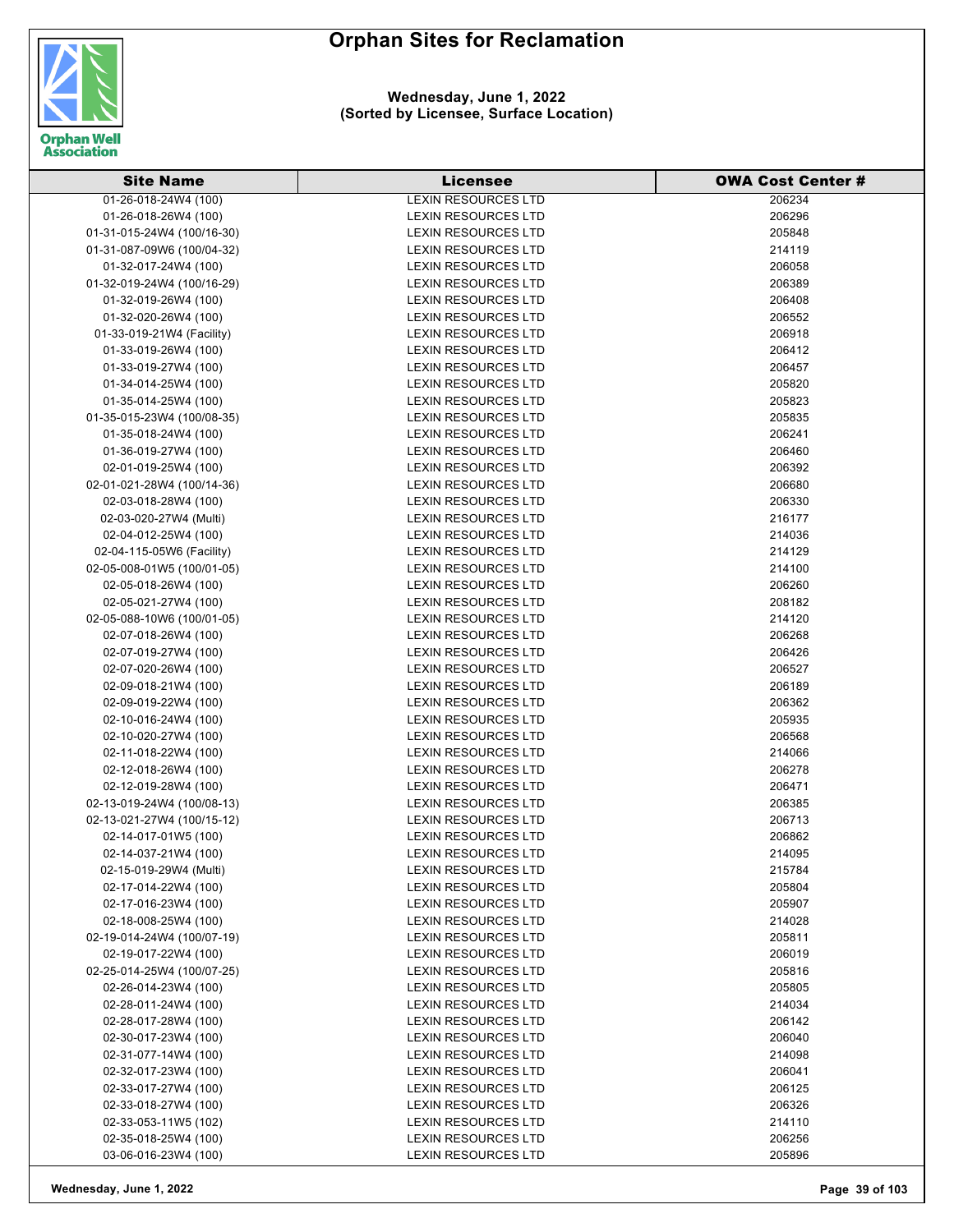

| <b>Site Name</b>                                   | <b>Licensee</b>                                   | <b>OWA Cost Center #</b> |
|----------------------------------------------------|---------------------------------------------------|--------------------------|
| 03-06-019-26W4 (100)                               | <b>LEXIN RESOURCES LTD</b>                        | 206401                   |
| 03-06-021-27W4 (100)                               | <b>LEXIN RESOURCES LTD</b>                        | 209624                   |
| 03-08-018-26W4 (100)                               | <b>LEXIN RESOURCES LTD</b>                        | 206272                   |
| 03-12-011-24W4 (100/06-12)                         | <b>LEXIN RESOURCES LTD</b>                        | 214033                   |
| 03-12-016-21W4 (Facility)                          | <b>LEXIN RESOURCES LTD</b>                        | 206888                   |
| 03-16-018-27W4 (100)                               | <b>LEXIN RESOURCES LTD</b>                        | 206315                   |
| 03-16-019-27W4 (100)                               | <b>LEXIN RESOURCES LTD</b>                        | 206435                   |
| 03-17-018-22W4 (100)                               | <b>LEXIN RESOURCES LTD</b>                        | 206196                   |
| 03-18-018-27W4 (100)                               | <b>LEXIN RESOURCES LTD</b>                        | 206316                   |
| 03-18-021-27W4 (Multi)                             | <b>LEXIN RESOURCES LTD</b>                        | 216171                   |
| 03-19-016-23W4 (100)                               | <b>LEXIN RESOURCES LTD</b>                        | 205912                   |
| 03-20-016-23W4 (100)                               | <b>LEXIN RESOURCES LTD</b>                        | 205915                   |
| 03-20-018-27W4 (100)                               | <b>LEXIN RESOURCES LTD</b>                        | 206317                   |
| 03-20-021-28W4 (100)                               | LEXIN RESOURCES LTD                               | 206756                   |
| 03-22-017-24W4 (102)                               | LEXIN RESOURCES LTD                               | 206054                   |
| 03-22-019-29W4 (100)                               | <b>LEXIN RESOURCES LTD</b>                        | 206496                   |
| 03-24-018-28W4 (100)                               | LEXIN RESOURCES LTD                               | 206334                   |
| 03-28-018-01W5 (100)                               | <b>LEXIN RESOURCES LTD</b>                        | 206864                   |
| 03-28-020-27W4 (100)                               | <b>LEXIN RESOURCES LTD</b>                        | 206631                   |
| 03-29-020-27W4 (102/14-20)                         | <b>LEXIN RESOURCES LTD</b>                        | 206608                   |
| 03-30-018-26W4 (100)                               | LEXIN RESOURCES LTD                               | 206297                   |
| 03-30-020-27W4 (100)                               | <b>LEXIN RESOURCES LTD</b>                        | 206641                   |
| 03-30-023-02W5 (100)                               | <b>LEXIN RESOURCES LTD</b>                        | 206878                   |
| 03-34-017-28W4 (100)                               | <b>LEXIN RESOURCES LTD</b>                        | 206143                   |
| 03-36-019-29W4 (100)                               | <b>LEXIN RESOURCES LTD</b>                        | 206510                   |
| 04-01-017-23W4 (Facility)                          | <b>LEXIN RESOURCES LTD</b>                        | 209626                   |
| 04-02-018-29W4 (100)                               | <b>LEXIN RESOURCES LTD</b>                        | 206337                   |
| 04-03-021-27W4 (100)                               | LEXIN RESOURCES LTD                               | 206693                   |
| 04-05-017-27W4 (100/01-06)                         | <b>LEXIN RESOURCES LTD</b>                        | 206104                   |
|                                                    | <b>LEXIN RESOURCES LTD</b>                        |                          |
| 04-05-017-29W4 (100/01-06)<br>04-05-018-27W4 (102) | <b>LEXIN RESOURCES LTD</b>                        | 206151<br>206302         |
|                                                    |                                                   |                          |
| 04-05-019-22W4 (100)<br>04-06-017-27W4 (100)       | LEXIN RESOURCES LTD<br><b>LEXIN RESOURCES LTD</b> | 214071<br>206105         |
| 04-07-018-26W4 (100)                               | <b>LEXIN RESOURCES LTD</b>                        | 206269                   |
| 04-10-018-24W4 (100)                               | <b>LEXIN RESOURCES LTD</b>                        |                          |
| 04-12-018-26W4 (100)                               | LEXIN RESOURCES LTD                               | 206218<br>206279         |
| 04-13-019-29W4 (Multi)                             | <b>LEXIN RESOURCES LTD</b>                        | 215798                   |
|                                                    |                                                   |                          |
| 04-16-007-01W5 (102)                               | <b>LEXIN RESOURCES LTD</b>                        | 206834                   |
| 04-17-001-22W4 (100)<br>04-19-017-22W4 (100)       | LEXIN RESOURCES LTD                               | 214026                   |
|                                                    | LEXIN RESOURCES LTD                               | 206020                   |
| 04-23-017-29W4 (100)<br>04-23-018-28W4 (100)       | LEXIN RESOURCES LTD<br><b>LEXIN RESOURCES LTD</b> | 214065                   |
| 04-24-016-17W4 (Multi)                             |                                                   | 206333                   |
|                                                    | LEXIN RESOURCES LTD                               | 215800                   |
| 04-24-016-24W4 (Facility)                          | LEXIN RESOURCES LTD                               | 206890                   |
| 04-26-062-14W5 (100)                               | <b>LEXIN RESOURCES LTD</b>                        | 214112                   |
| 04-28-015-24W4 (100)                               | LEXIN RESOURCES LTD                               | 205846                   |
| 04-31-020-26W4 (100)                               | <b>LEXIN RESOURCES LTD</b>                        | 206549                   |
| 04-32-019-26W4 (100)                               | LEXIN RESOURCES LTD                               | 206409                   |
| 04-33-019-27W4 (100/03-33)                         | <b>LEXIN RESOURCES LTD</b>                        | 206458                   |
| 04-33-020-28W4 (100)                               | <b>LEXIN RESOURCES LTD</b>                        | 206675                   |
| 04-35-012-28W4 (100)                               | LEXIN RESOURCES LTD                               | 205802                   |
| 04-36-019-27W4 (100)                               | LEXIN RESOURCES LTD                               | 206461                   |
| 04-36-020-27W4 (100)                               | LEXIN RESOURCES LTD                               | 206652                   |
| 05-01-019-28W4 (100)                               | <b>LEXIN RESOURCES LTD</b>                        | 206464                   |
| 05-01-021-27W4 (102)                               | LEXIN RESOURCES LTD                               | 206686                   |
| 05-01-021-28W4 (100/08-02)                         | LEXIN RESOURCES LTD                               | 206741                   |
| 05-02-015-25W4 (100/06-02)                         | <b>LEXIN RESOURCES LTD</b>                        | 205853                   |
| 05-03-019-27W4 (100)                               | LEXIN RESOURCES LTD                               | 209620                   |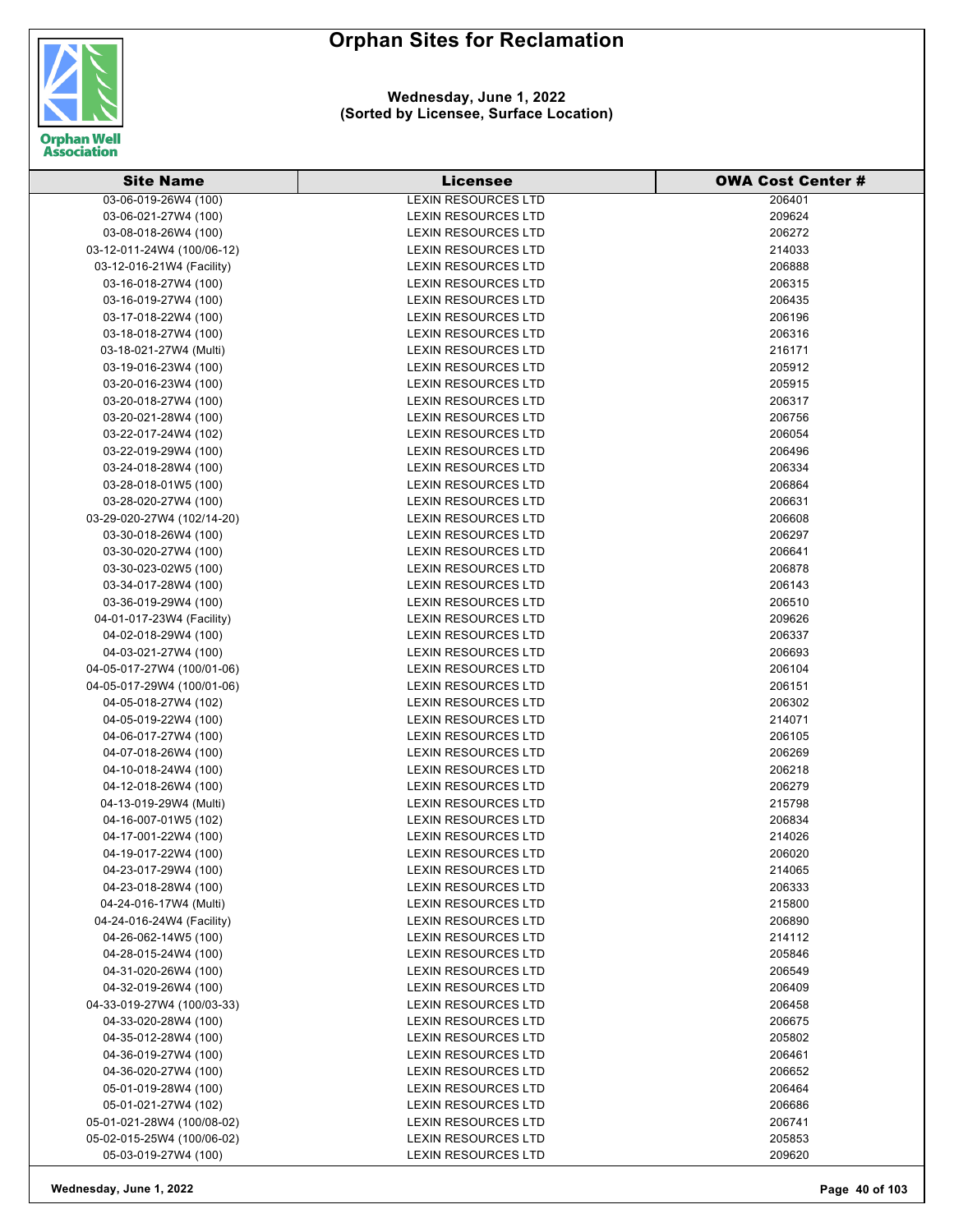

| <b>Site Name</b>           | <b>Licensee</b>            | <b>OWA Cost Center #</b> |
|----------------------------|----------------------------|--------------------------|
| 05-03-019-27W4 (102)       | <b>LEXIN RESOURCES LTD</b> | 206414                   |
| 05-04-016-24W4 (100)       | <b>LEXIN RESOURCES LTD</b> | 205932                   |
| 05-04-020-27W4 (Multi)     | LEXIN RESOURCES LTD        | 215805                   |
| 05-05-016-23W4 (100)       | <b>LEXIN RESOURCES LTD</b> | 205895                   |
| 05-06-017-27W4 (100)       | <b>LEXIN RESOURCES LTD</b> | 206106                   |
| 05-06-018-26W4 (100)       | <b>LEXIN RESOURCES LTD</b> | 206265                   |
| 05-06-020-26W4 (100)       | <b>LEXIN RESOURCES LTD</b> | 206523                   |
| 05-07-019-27W4 (100)       | <b>LEXIN RESOURCES LTD</b> | 206427                   |
| 05-08-018-27W4 (100)       | <b>LEXIN RESOURCES LTD</b> | 214070                   |
| 05-08-019-27W4 (100)       | <b>LEXIN RESOURCES LTD</b> | 206430                   |
| 05-08-020-27W4 (Facility)  | <b>LEXIN RESOURCES LTD</b> | 206926                   |
| 05-08-021-27W4 (Facility)  | <b>LEXIN RESOURCES LTD</b> | 206938                   |
| 05-10-020-27W4 (100)       | <b>LEXIN RESOURCES LTD</b> | 206569                   |
| 05-11-016-24W4 (100)       | <b>LEXIN RESOURCES LTD</b> | 205936                   |
| 05-11-019-28W4 (100)       | LEXIN RESOURCES LTD        | 206469                   |
| 05-12-016-27W4 (100/04-12) | LEXIN RESOURCES LTD        | 205959                   |
| 05-12-017-26W4 (100/04-12) | LEXIN RESOURCES LTD        | 206077                   |
| 05-12-018-28W4 (100)       | <b>LEXIN RESOURCES LTD</b> | 209615                   |
| 05-12-019-27W4 (100)       | LEXIN RESOURCES LTD        | 206433                   |
| 05-13-020-27W4 (100)       | <b>LEXIN RESOURCES LTD</b> | 206578                   |
| 05-14-016-25W4 (102)       | LEXIN RESOURCES LTD        | 205948                   |
| 05-16-016-23W4 (100)       | <b>LEXIN RESOURCES LTD</b> | 205905                   |
| 05-16-019-27W4 (100)       | <b>LEXIN RESOURCES LTD</b> | 206436                   |
| 05-17-017-29W4 (100)       | <b>LEXIN RESOURCES LTD</b> | 206168                   |
| 05-17-019-27W4 (100)       | <b>LEXIN RESOURCES LTD</b> | 206437                   |
| 05-18-021-27W4 (100/06-18) | <b>LEXIN RESOURCES LTD</b> | 206729                   |
| 05-19-108-06W6 (100)       | LEXIN RESOURCES LTD        | 214121                   |
| 05-20-017-24W4 (100/13-20) | LEXIN RESOURCES LTD        | 206053                   |
| 05-20-017-27W4 (100/12-20) | <b>LEXIN RESOURCES LTD</b> | 206121                   |
| 05-20-018-29W4 (100)       | <b>LEXIN RESOURCES LTD</b> | 206354                   |
| 05-22-017-25W4 (100)       | <b>LEXIN RESOURCES LTD</b> | 206063                   |
| 05-22-018-23W4 (100)       | LEXIN RESOURCES LTD        | 206212                   |
| 05-22-018-27W4 (100/04-22) | <b>LEXIN RESOURCES LTD</b> | 206319                   |
| 05-23-018-25W4 (100)       | LEXIN RESOURCES LTD        | 206252                   |
| 05-24-020-27W4 (100)       | <b>LEXIN RESOURCES LTD</b> | 206625                   |
| 05-29-015-24W4 (100)       | <b>LEXIN RESOURCES LTD</b> | 205847                   |
| 05-29-015-27W4 (100)       | <b>LEXIN RESOURCES LTD</b> | 205877                   |
| 05-29-019-24W4 (100/06-29) | <b>LEXIN RESOURCES LTD</b> | 206386                   |
| 05-29-020-27W4 (100)       | LEXIN RESOURCES LTD        | 206636                   |
| 05-31-017-27W4 (Multi)     | <b>LEXIN RESOURCES LTD</b> | 215810                   |
| 05-32-020-26W4 (100)       | LEXIN RESOURCES LTD        | 206553                   |
| 05-33-017-27W4 (100)       | LEXIN RESOURCES LTD        | 206126                   |
| 05-33-019-24W4 (100)       | LEXIN RESOURCES LTD        | 206390                   |
| 05-35-018-24W4 (102)       | LEXIN RESOURCES LTD        | 209611                   |
| 05-36-017-23W4 (100)       | LEXIN RESOURCES LTD        | 206045                   |
| 05-36-019-23W4 (100)       | LEXIN RESOURCES LTD        | 206374                   |
| 06-01-017-29W4 (100)       | <b>LEXIN RESOURCES LTD</b> | 209605                   |
| 06-02-021-27W4 (100)       | <b>LEXIN RESOURCES LTD</b> | 206690                   |
| 06-03-017-24W4 (100)       | <b>LEXIN RESOURCES LTD</b> | 206047                   |
| 06-03-018-23W4 (100)       | LEXIN RESOURCES LTD        | 206199                   |
| 06-03-018-29W4 (100)       | LEXIN RESOURCES LTD        | 206338                   |
| 06-04-015-24W4 (100)       | LEXIN RESOURCES LTD        | 205837                   |
| 06-04-017-26W4 (100)       | LEXIN RESOURCES LTD        | 206071                   |
| 06-04-020-26W4 (100)       | LEXIN RESOURCES LTD        | 206521                   |
| 06-04-021-26W4 (100)       | LEXIN RESOURCES LTD        | 206684                   |
| 06-06-013-25W4 (Facility)  | <b>LEXIN RESOURCES LTD</b> | 214125                   |
| 06-07-017-27W4 (100)       | LEXIN RESOURCES LTD        | 206109                   |
| 06-07-017-29W4 (100)       | LEXIN RESOURCES LTD        | 206154                   |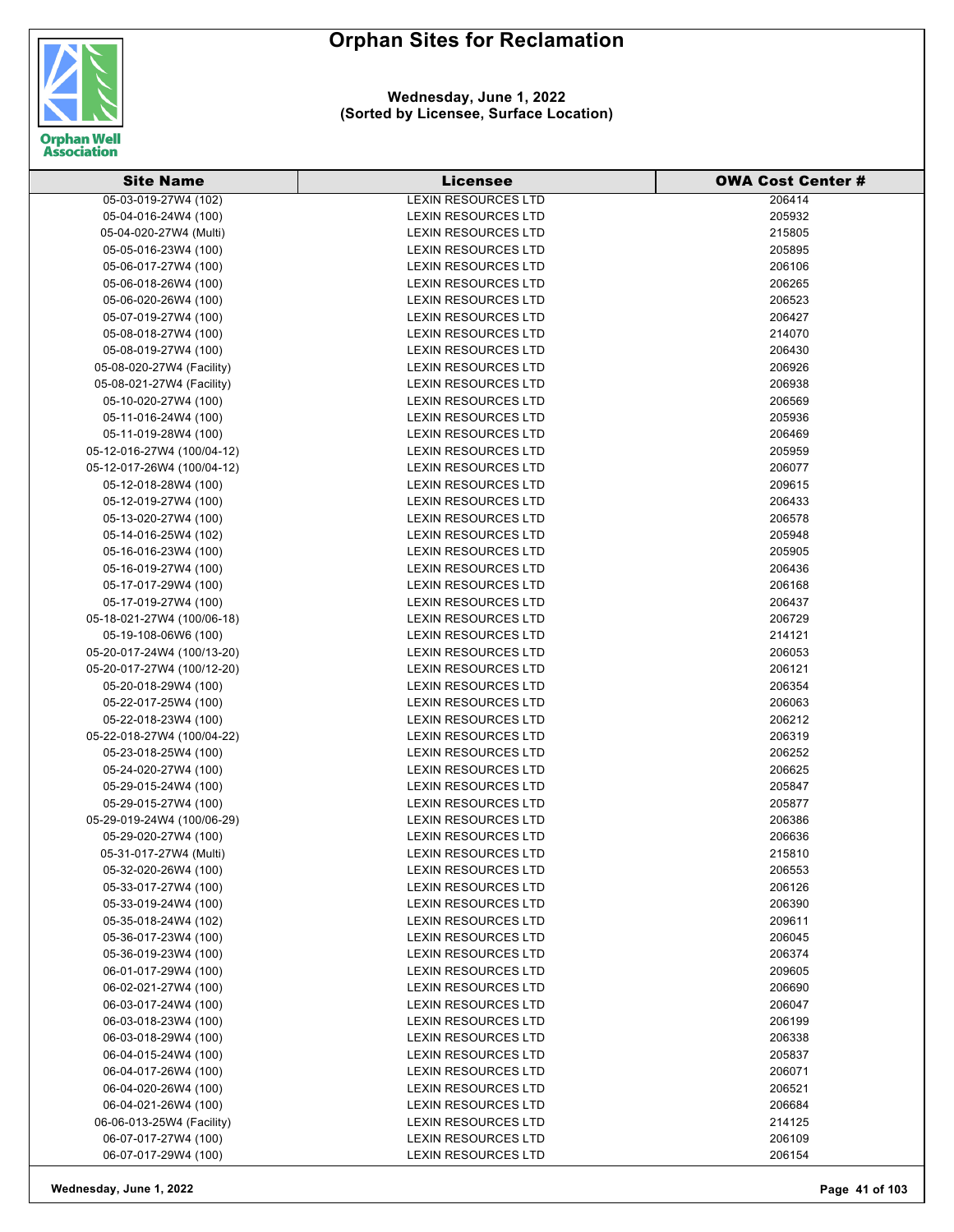

| <b>Site Name</b>            | <b>Licensee</b>            | <b>OWA Cost Center #</b> |
|-----------------------------|----------------------------|--------------------------|
| 06-07-020-26W4 (100)        | <b>LEXIN RESOURCES LTD</b> | 206528                   |
| 06-08-017-26W4 (100)        | <b>LEXIN RESOURCES LTD</b> | 206072                   |
| 06-08-020-19W4 (100)        | <b>LEXIN RESOURCES LTD</b> | 208174                   |
| 06-08-021-27W4 (100)        | <b>LEXIN RESOURCES LTD</b> | 206702                   |
| 06-09-018-27W4 (100)        | <b>LEXIN RESOURCES LTD</b> | 206307                   |
| 06-10-016-23W4 (100)        | <b>LEXIN RESOURCES LTD</b> | 205898                   |
| 06-10-017-22W4 (100)        | <b>LEXIN RESOURCES LTD</b> | 206014                   |
| 06-10-019-26W4 (100)        | <b>LEXIN RESOURCES LTD</b> | 214074                   |
| 06-10-021-27W4 (100)        | <b>LEXIN RESOURCES LTD</b> | 206705                   |
| 06-11-018-26W4 (100)        | <b>LEXIN RESOURCES LTD</b> | 208169                   |
| 06-11-019-24W4 (100)        | <b>LEXIN RESOURCES LTD</b> | 206382                   |
| 06-11-020-29W4 (100)        | <b>LEXIN RESOURCES LTD</b> | 206681                   |
| 06-12-016-25W4 (100)        | <b>LEXIN RESOURCES LTD</b> | 208165                   |
| 06-12-019-28W4 (100)        | <b>LEXIN RESOURCES LTD</b> | 206472                   |
| 06-12-022-28W4 (100)        | <b>LEXIN RESOURCES LTD</b> | 214089                   |
| 06-13-016-24W4 (100)        | <b>LEXIN RESOURCES LTD</b> | 205937                   |
| 06-13-021-27W4 (100)        | LEXIN RESOURCES LTD        | 206714                   |
| 06-14-018-23W4 (100)        | <b>LEXIN RESOURCES LTD</b> | 206205                   |
| 06-14-018-26W4 (100)        | <b>LEXIN RESOURCES LTD</b> | 206282                   |
| 06-14-018-27W4 (100)        | <b>LEXIN RESOURCES LTD</b> | 206312                   |
| 06-14-019-28W4 (100/12-14)  | <b>LEXIN RESOURCES LTD</b> |                          |
|                             |                            | 206474                   |
| 06-14-019-28W4 (102)        | <b>LEXIN RESOURCES LTD</b> | 206473                   |
| 06-14-020-26W4 (Facility)   | <b>LEXIN RESOURCES LTD</b> | 206924                   |
| 06-14-082-09W6 (100)        | <b>LEXIN RESOURCES LTD</b> | 214117                   |
| 06-16-018-24W4 (100)        | <b>LEXIN RESOURCES LTD</b> | 206225                   |
| 06-16-018-26W4 (100)        | <b>LEXIN RESOURCES LTD</b> | 206286                   |
| 06-16-019-27W4 (100)        | <b>LEXIN RESOURCES LTD</b> | 214076                   |
| 06-17-020-24W4 (100)        | LEXIN RESOURCES LTD        | 206518                   |
| 06-18-016-27W4 (Facility)   | <b>LEXIN RESOURCES LTD</b> | 206892                   |
| 06-18-019-27W4 (100)        | <b>LEXIN RESOURCES LTD</b> | 206440                   |
| 06-18-020-27W4 (Multi)      | <b>LEXIN RESOURCES LTD</b> | 216155                   |
| 06-20-017-27W4 (Multi)      | <b>LEXIN RESOURCES LTD</b> | 215813                   |
| 06-20-023-28W4 (100)        | <b>LEXIN RESOURCES LTD</b> | 208187                   |
| 06-21-018-23W4 (100)        | <b>LEXIN RESOURCES LTD</b> | 206208                   |
| 06-21-019-27W4 (100)        | <b>LEXIN RESOURCES LTD</b> | 206443                   |
| 06-21-020-27W4 (Facility)   | <b>LEXIN RESOURCES LTD</b> | 206931                   |
| 06-22-016-27W4 (102)        | <b>LEXIN RESOURCES LTD</b> | 205961                   |
| 06-22-020-27W4 (100/07-22)  | <b>LEXIN RESOURCES LTD</b> | 206617                   |
| 06-22-020-27W4 (100/13-22)  | <b>LEXIN RESOURCES LTD</b> | 206619                   |
| 06-22-023-02W5 (100)        | <b>LEXIN RESOURCES LTD</b> | 206877                   |
| 06-23-020-27W4 (Multi)      | <b>LEXIN RESOURCES LTD</b> | 216153                   |
| 06-24-017-26W4 (100)        | LEXIN RESOURCES LTD        | 206092                   |
| 06-24-018-26W4 (100)        | <b>LEXIN RESOURCES LTD</b> | 206292                   |
| 06-24-020-27W4 (100)        | LEXIN RESOURCES LTD        | 206626                   |
| 06-26-019-27W4 (100) - WIPA | <b>LEXIN RESOURCES LTD</b> | 220745                   |
| 06-27-019-27W4 (100) - WIPA | <b>LEXIN RESOURCES LTD</b> | 220746                   |
| 06-28-011-21W4 (100)        | <b>LEXIN RESOURCES LTD</b> | 214030                   |
| 06-28-018-27W4 (100)        | LEXIN RESOURCES LTD        | 206321                   |
| 06-28-020-28W4 (100)        | <b>LEXIN RESOURCES LTD</b> | 214083                   |
| 06-29-017-26W4 (100)        | <b>LEXIN RESOURCES LTD</b> | 206095                   |
| 06-29-022-28W4 (Facility)   | LEXIN RESOURCES LTD        | 206944                   |
| 06-30-017-29W4 (100/03-30)  | LEXIN RESOURCES LTD        | 206182                   |
| 06-30-075-07W6 (102)        | LEXIN RESOURCES LTD        | 214113                   |
| 06-31-018-23W4 (100)        | <b>LEXIN RESOURCES LTD</b> | 206216                   |
| 06-31-018-24W4 (100)        | LEXIN RESOURCES LTD        | 206236                   |
| 06-32-011-21W4 (100)        | <b>LEXIN RESOURCES LTD</b> | 214031                   |
| 06-32-017-24W4 (100)        | <b>LEXIN RESOURCES LTD</b> | 206059                   |
| 06-33-019-26W4 (100)        | LEXIN RESOURCES LTD        | 206413                   |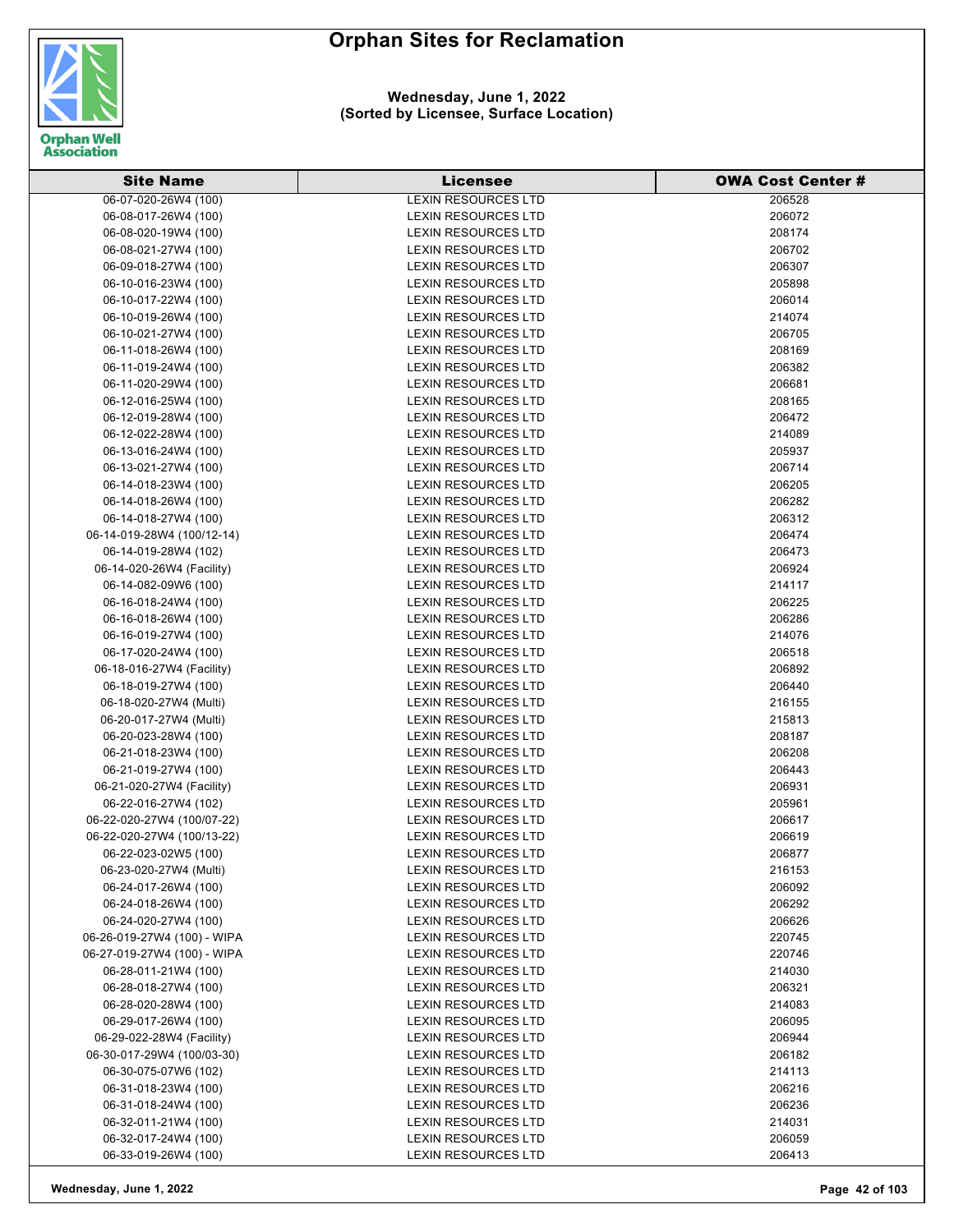

| <b>Site Name</b>           | <b>Licensee</b>            | <b>OWA Cost Center #</b> |
|----------------------------|----------------------------|--------------------------|
| 06-34-018-25W4 (100)       | <b>LEXIN RESOURCES LTD</b> | 206255                   |
| 06-34-018-27W4 (100)       | LEXIN RESOURCES LTD        | 206327                   |
| 06-35-019-29W4 (103)       | LEXIN RESOURCES LTD        | 206509                   |
| 06-36-014-17W4 (100)       | LEXIN RESOURCES LTD        | 214039                   |
| 06-36-020-27W4 (100)       | <b>LEXIN RESOURCES LTD</b> | 206653                   |
| 07-01-019-01W5 (100)       | LEXIN RESOURCES LTD        | 214105                   |
| 07-01-019-23W4 (100)       | <b>LEXIN RESOURCES LTD</b> | 206368                   |
| 07-01-021-27W4 (100)       | LEXIN RESOURCES LTD        | 206687                   |
| 07-02-023-03W5 (102/06-02) | <b>LEXIN RESOURCES LTD</b> | 206879                   |
| 07-03-017-23W4 (100)       | <b>LEXIN RESOURCES LTD</b> | 214059                   |
| 07-03-018-25W4 (100)       | <b>LEXIN RESOURCES LTD</b> | 206243                   |
| 07-03-019-27W4 (100)       | LEXIN RESOURCES LTD        | 209621                   |
| 07-04-021-28W4 (Facility)  | <b>LEXIN RESOURCES LTD</b> | 206941                   |
| 07-05-017-27W4 (100)       | LEXIN RESOURCES LTD        | 206102                   |
| 07-05-018-27W4 (100)       | LEXIN RESOURCES LTD        | 206303                   |
| 07-06-018-26W4 (100)       | LEXIN RESOURCES LTD        | 206266                   |
| 07-06-019-26W4 (Multi)     | LEXIN RESOURCES LTD        | 216147                   |
| 07-07-017-25W4 (100)       | <b>LEXIN RESOURCES LTD</b> | 214064                   |
| 07-07-018-23W4 (100)       | LEXIN RESOURCES LTD        | 206203                   |
| 07-07-018-27W4 (100)       | LEXIN RESOURCES LTD        | 206305                   |
| 07-08-018-26W4 (100)       | LEXIN RESOURCES LTD        | 206273                   |
| 07-08-018-27W4 (100)       | <b>LEXIN RESOURCES LTD</b> | 206306                   |
| 07-08-019-22W4 (100)       | LEXIN RESOURCES LTD        | 206360                   |
| 07-08-020-27W4 (100)       | LEXIN RESOURCES LTD        | 206563                   |
| 07-08-020-28W4 (100/08-08) | LEXIN RESOURCES LTD        | 206660                   |
| 07-09-016-28W4 (100/10-09) | <b>LEXIN RESOURCES LTD</b> | 205967                   |
| 07-09-109-12W6 (100)       | LEXIN RESOURCES LTD        | 214123                   |
| 07-10-016-16W4 (100)       | LEXIN RESOURCES LTD        | 205878                   |
| 07-10-018-24W4 (100)       | LEXIN RESOURCES LTD        | 206219                   |
| 07-10-019-24W4 (100/02-10) | LEXIN RESOURCES LTD        | 206379                   |
| 07-10-019-28W4 (100)       | LEXIN RESOURCES LTD        | 206468                   |
| 07-11-016-25W4 (100)       | LEXIN RESOURCES LTD        | 205946                   |
| 07-11-018-27W4 (100)       | LEXIN RESOURCES LTD        | 206309                   |
| 07-11-019-24W4 (100)       | <b>LEXIN RESOURCES LTD</b> | 206383                   |
| 07-12-017-24W4 (100)       | LEXIN RESOURCES LTD        | 206051                   |
| 07-13-014-15W4 (100)       | LEXIN RESOURCES LTD        | 214038                   |
| 07-14-018-24W4 (102)       | LEXIN RESOURCES LTD        | 206223                   |
| 07-14-018-27W4 (100)       | LEXIN RESOURCES LTD        | 206313                   |
| 07-14-019-01W5 (100)       | LEXIN RESOURCES LTD        | 206868                   |
| 07-15-018-24W4 (100)       | LEXIN RESOURCES LTD        | 206224                   |
| 07-15-020-27W4 (100)       | LEXIN RESOURCES LTD        | 206586                   |
| 07-16-020-27W4 (102/10-16) | <b>LEXIN RESOURCES LTD</b> | 206591                   |
| 07-17-019-27W4 (100)       | <b>LEXIN RESOURCES LTD</b> | 206438                   |
| 07-17-021-28W4 (100)       | LEXIN RESOURCES LTD        | 214086                   |
| 07-18-019-27W4 (100)       | LEXIN RESOURCES LTD        | 206441                   |
| 07-19-007-07W4 (100)       | LEXIN RESOURCES LTD        | 214027                   |
| 07-19-022-28W4 (100)       | LEXIN RESOURCES LTD        | 206764                   |
| 07-20-016-23W4 (100/08-20) | LEXIN RESOURCES LTD        | 205916                   |
| 07-20-017-27W4 (100)       | <b>LEXIN RESOURCES LTD</b> | 206120                   |
| 07-20-018-27W4 (100)       | <b>LEXIN RESOURCES LTD</b> | 206318                   |
| 07-20-020-27W4 (100)       | LEXIN RESOURCES LTD        | 206607                   |
| 07-20-023-02W5 (100)       | LEXIN RESOURCES LTD        | 206875                   |
| 07-21-017-26W4 (100)       | LEXIN RESOURCES LTD        | 206086                   |
| 07-21-021-27W4 (100)       | LEXIN RESOURCES LTD        | 206737                   |
| 07-23-019-27W4 (100)       | LEXIN RESOURCES LTD        | 208172                   |
| 07-24-017-26W4 (100)       | <b>LEXIN RESOURCES LTD</b> | 206093                   |
| 07-25-016-22W4 (102)       | <b>LEXIN RESOURCES LTD</b> | 205891                   |
| 07-26-017-22W4 (100)       | <b>LEXIN RESOURCES LTD</b> | 206024                   |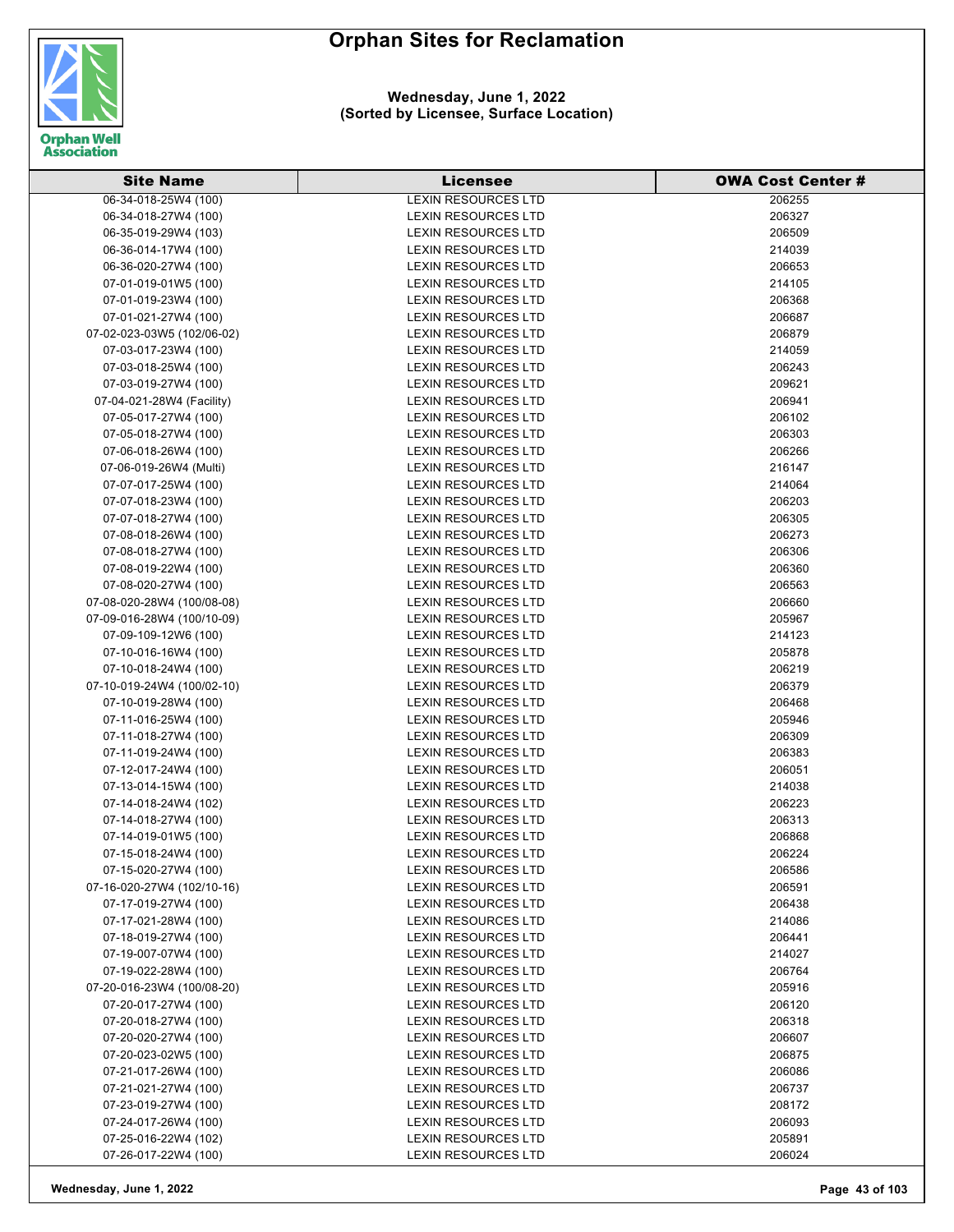

| <b>Site Name</b>            | <b>Licensee</b>            | <b>OWA Cost Center #</b> |
|-----------------------------|----------------------------|--------------------------|
| 07-27-019-27W4 (100) - WIPA | <b>LEXIN RESOURCES LTD</b> | 220747                   |
| 07-29-017-23W4 (Facility)   | <b>LEXIN RESOURCES LTD</b> | 206898                   |
| 07-30-018-26W4 (100)        | <b>LEXIN RESOURCES LTD</b> | 206298                   |
| 07-30-020-26W4 (100)        | <b>LEXIN RESOURCES LTD</b> | 214078                   |
| 07-31-019-27W4 (100)        | <b>LEXIN RESOURCES LTD</b> | 208173                   |
| 07-31-108-12W6 (100)        | <b>LEXIN RESOURCES LTD</b> | 214122                   |
| 07-32-004-23W4 (100)        | <b>LEXIN RESOURCES LTD</b> | 205799                   |
| 07-34-018-24W4 (100)        | <b>LEXIN RESOURCES LTD</b> | 206240                   |
| 07-34-020-26W4 (100)        | <b>LEXIN RESOURCES LTD</b> | 206556                   |
| 07-35-021-29W4 (100)        | <b>LEXIN RESOURCES LTD</b> | 206760                   |
| 08-01-017-29W4 (100)        | <b>LEXIN RESOURCES LTD</b> | 209606                   |
| 08-01-021-28W4 (100/09-01)  | <b>LEXIN RESOURCES LTD</b> | 206739                   |
| 08-02-017-24W4 (100)        | <b>LEXIN RESOURCES LTD</b> | 214062                   |
| 08-02-017-26W4 (100)        | <b>LEXIN RESOURCES LTD</b> | 206069                   |
| 08-02-021-27W4 (Multi)      | LEXIN RESOURCES LTD        | 215867                   |
| 08-03-020-27W4 (100/09-03)  | <b>LEXIN RESOURCES LTD</b> | 208178                   |
| 08-03-021-28W4 (Multi)      | <b>LEXIN RESOURCES LTD</b> | 215870                   |
| 08-04-016-28W4 (100/05-03)  | <b>LEXIN RESOURCES LTD</b> | 209597                   |
| 08-07-019-27W4 (100)        | <b>LEXIN RESOURCES LTD</b> | 206428                   |
| 08-08-016-27W4 (100)        | <b>LEXIN RESOURCES LTD</b> | 205957                   |
| 08-08-019-22W4 (100)        | <b>LEXIN RESOURCES LTD</b> | 206361                   |
| 08-09-015-24W4 (100)        | <b>LEXIN RESOURCES LTD</b> | 205838                   |
| 08-09-017-27W4 (100)        | <b>LEXIN RESOURCES LTD</b> | 206112                   |
| 08-10-015-24W4 (102)        | <b>LEXIN RESOURCES LTD</b> | 205839                   |
| 08-10-017-22W4 (100)        | <b>LEXIN RESOURCES LTD</b> | 206015                   |
| 08-11-015-25W4 (100)        | <b>LEXIN RESOURCES LTD</b> | 205858                   |
| 08-11-018-26W4 (100)        | LEXIN RESOURCES LTD        | 206276                   |
| 08-11-019-23W4 (102)        | <b>LEXIN RESOURCES LTD</b> | 208171                   |
| 08-13-018-25W4 (100)        | <b>LEXIN RESOURCES LTD</b> | 206247                   |
| 08-13-020-27W4 (100)        | <b>LEXIN RESOURCES LTD</b> | 206579                   |
| 08-14-021-27W4 (100)        | <b>LEXIN RESOURCES LTD</b> | 206717                   |
| 08-15-020-27W4 (100)        | <b>LEXIN RESOURCES LTD</b> | 206587                   |
| 08-16-016-25W4 (100/05-15)  | <b>LEXIN RESOURCES LTD</b> | 205949                   |
| 08-16-017-26W4 (100)        | <b>LEXIN RESOURCES LTD</b> | 206083                   |
| 08-16-020-27W4 (100)        | <b>LEXIN RESOURCES LTD</b> | 214080                   |
| 08-17-016-21W4 (100)        | <b>LEXIN RESOURCES LTD</b> | 205890                   |
| 08-18-016-23W4 (102)        | <b>LEXIN RESOURCES LTD</b> | 205911                   |
| 08-18-019-26W4 (100)        | <b>LEXIN RESOURCES LTD</b> | 206404                   |
| 08-18-021-27W4 (100)        | <b>LEXIN RESOURCES LTD</b> | 206731                   |
| 08-19-002-23W4 (100/01-19)  | <b>LEXIN RESOURCES LTD</b> | 205796                   |
| 08-20-018-26W4 (100)        | LEXIN RESOURCES LTD        | 206289                   |
| 08-21-018-23W4 (100)        | <b>LEXIN RESOURCES LTD</b> | 206209                   |
| 08-21-019-27W4 (100)        | <b>LEXIN RESOURCES LTD</b> | 206444                   |
| 08-21-020-27W4 (100)        | <b>LEXIN RESOURCES LTD</b> | 206612                   |
| 08-22-016-23W4 (100)        | <b>LEXIN RESOURCES LTD</b> | 205921                   |
| 08-22-017-22W4 (100)        | <b>LEXIN RESOURCES LTD</b> | 206021                   |
| 08-22-019-29W4 (100)        | <b>LEXIN RESOURCES LTD</b> | 206497                   |
| 08-22-020-26W4 (100)        | LEXIN RESOURCES LTD        | 206536                   |
| 08-22-020-27W4 (102)        | <b>LEXIN RESOURCES LTD</b> | 206618                   |
| 08-22-020-27W4 (102/01-22)  | LEXIN RESOURCES LTD        | 206616                   |
| 08-22-021-27W4 (100)        | LEXIN RESOURCES LTD        | 206738                   |
| 08-23-018-24W4 (100/12-24)  | LEXIN RESOURCES LTD        | 206230                   |
| 08-24-017-23W4 (100)        | LEXIN RESOURCES LTD        | 206037                   |
| 08-24-020-27W4 (Multi)      | LEXIN RESOURCES LTD        | 215858                   |
| 08-26-019-27W4 (100) - WIPA | <b>LEXIN RESOURCES LTD</b> | 220742                   |
| 08-26-019-27W4 (Facility)   | <b>LEXIN RESOURCES LTD</b> | 206921                   |
| 08-28-020-26W4 (100)        | LEXIN RESOURCES LTD        | 206547                   |
| 08-29-008-01W5 (100/07-29)  | LEXIN RESOURCES LTD        | 206841                   |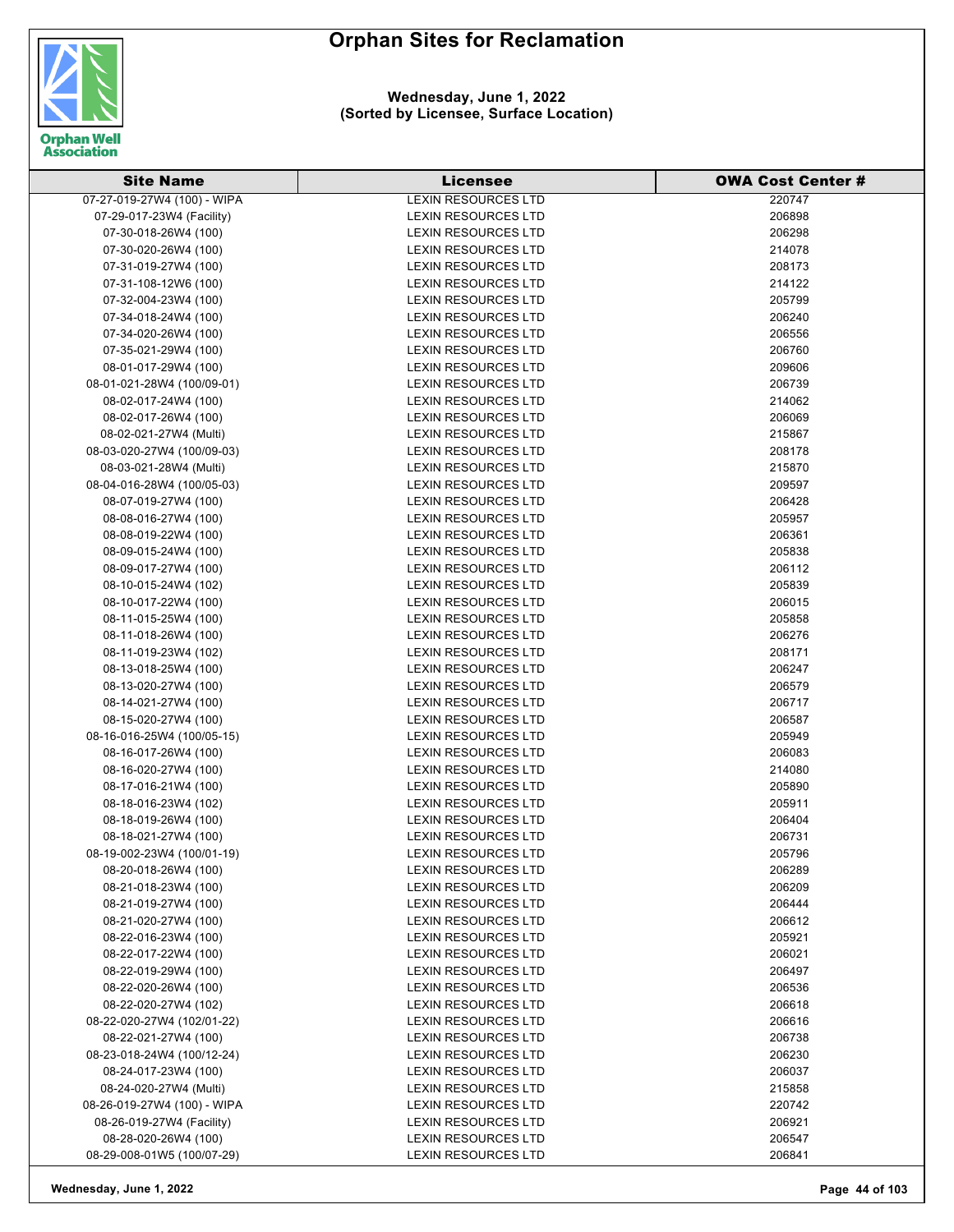

| <b>Site Name</b>           | <b>Licensee</b>            | <b>OWA Cost Center#</b> |
|----------------------------|----------------------------|-------------------------|
| 08-29-017-26W4 (100)       | <b>LEXIN RESOURCES LTD</b> | 206096                  |
| 08-29-017-29W4 (100/09-29) | <b>LEXIN RESOURCES LTD</b> | 206180                  |
| 08-29-019-24W4 (100)       | <b>LEXIN RESOURCES LTD</b> | 206387                  |
| 08-29-020-27W4 (100/01-29) | <b>LEXIN RESOURCES LTD</b> | 206635                  |
| 08-31-018-24W4 (100)       | <b>LEXIN RESOURCES LTD</b> | 206237                  |
| 08-32-018-27W4 (100)       | <b>LEXIN RESOURCES LTD</b> | 206325                  |
| 08-32-020-27W4 (100/03-32) | <b>LEXIN RESOURCES LTD</b> | 206647                  |
| 08-33-016-23W4 (100)       | <b>LEXIN RESOURCES LTD</b> | 205930                  |
| 08-34-018-27W4 (100)       | <b>LEXIN RESOURCES LTD</b> | 206328                  |
| 08-36-016-29W4 (Facility)  | <b>LEXIN RESOURCES LTD</b> | 206896                  |
| 09-01-019-28W4 (100)       | <b>LEXIN RESOURCES LTD</b> | 206465                  |
| 09-02-017-28W4 (100)       | <b>LEXIN RESOURCES LTD</b> | 206127                  |
| 09-03-018-25W4 (100)       | <b>LEXIN RESOURCES LTD</b> | 206244                  |
| 09-03-021-27W4 (100/16-03) | <b>LEXIN RESOURCES LTD</b> | 206697                  |
| 09-04-020-27W4 (100)       | <b>LEXIN RESOURCES LTD</b> | 214079                  |
| 09-05-017-29W4 (102)       | <b>LEXIN RESOURCES LTD</b> | 206150                  |
| 09-05-021-27W4 (100)       | <b>LEXIN RESOURCES LTD</b> | 208183                  |
| 09-06-018-23W4 (100/10-06) | <b>LEXIN RESOURCES LTD</b> | 206202                  |
| 09-07-018-26W4 (100)       | <b>LEXIN RESOURCES LTD</b> | 206270                  |
| 09-08-017-23W4 (100)       | <b>LEXIN RESOURCES LTD</b> | 214061                  |
| 09-08-020-27W4 (100/10-08) | <b>LEXIN RESOURCES LTD</b> | 206564                  |
| 09-08-021-27W4 (103/08-08) | <b>LEXIN RESOURCES LTD</b> | 206703                  |
| 09-09-017-27W4 (Multi)     | <b>LEXIN RESOURCES LTD</b> | 215863                  |
| 09-10-017-26W4 (100)       | <b>LEXIN RESOURCES LTD</b> | 206074                  |
| 09-10-019-22W4 (100)       | <b>LEXIN RESOURCES LTD</b> | 206366                  |
| 09-11-018-26W4 (100)       | <b>LEXIN RESOURCES LTD</b> | 206277                  |
| 09-11-018-27W4 (100)       | LEXIN RESOURCES LTD        | 206310                  |
| 09-11-020-29W4 (100)       | <b>LEXIN RESOURCES LTD</b> | 206682                  |
| 09-13-021-28W4 (Multi)     | <b>LEXIN RESOURCES LTD</b> | 216132                  |
| 09-14-015-23W4 (100)       | <b>LEXIN RESOURCES LTD</b> | 205829                  |
| 09-14-018-27W4 (100)       | <b>LEXIN RESOURCES LTD</b> | 206314                  |
| 09-14-020-27W4 (100/16-14) | <b>LEXIN RESOURCES LTD</b> | 206584                  |
| 09-14-021-27W4 (100/16-14) | <b>LEXIN RESOURCES LTD</b> | 206720                  |
| 09-15-016-16W4 (100)       | <b>LEXIN RESOURCES LTD</b> | 214045                  |
| 09-16-016-23W4 (100)       | <b>LEXIN RESOURCES LTD</b> | 205906                  |
| 09-17-018-25W4 (100)       | <b>LEXIN RESOURCES LTD</b> | 206249                  |
| 09-17-018-29W4 (100)       | <b>LEXIN RESOURCES LTD</b> | 209616                  |
| 09-20-015-24W4 (100)       | <b>LEXIN RESOURCES LTD</b> | 205843                  |
| 09-21-016-29W4 (Facility)  | <b>LEXIN RESOURCES LTD</b> | 214126                  |
| 09-21-017-26W4 (100)       | <b>LEXIN RESOURCES LTD</b> | 206087                  |
| 09-22-017-26W4 (100)       | <b>LEXIN RESOURCES LTD</b> | 206090                  |
| 09-22-018-24W4 (100)       | LEXIN RESOURCES LTD        | 206229                  |
| 09-22-020-26W4 (100)       | LEXIN RESOURCES LTD        | 206537                  |
| 09-22-020-27W4 (100/15-22) | <b>LEXIN RESOURCES LTD</b> | 206620                  |
| 09-23-017-22W4 (100)       | <b>LEXIN RESOURCES LTD</b> | 206022                  |
| 09-23-019-27W4 (100)       | <b>LEXIN RESOURCES LTD</b> | 206447                  |
| 09-24-015-25W4 (100)       | <b>LEXIN RESOURCES LTD</b> | 205867                  |
| 09-24-015-26W4 (100)       | <b>LEXIN RESOURCES LTD</b> | 205876                  |
| 09-24-018-26W4 (100)       | <b>LEXIN RESOURCES LTD</b> | 206294                  |
| 09-25-017-22W4 (100)       | <b>LEXIN RESOURCES LTD</b> | 206023                  |
| 09-25-018-24W4 (100)       | LEXIN RESOURCES LTD        | 206232                  |
| 09-25-020-27W4 (100)       | LEXIN RESOURCES LTD        | 206629                  |
| 09-26-017-22W4 (100)       | <b>LEXIN RESOURCES LTD</b> | 206025                  |
| 09-28-016-23W4 (100)       | LEXIN RESOURCES LTD        | 205924                  |
| 09-28-019-26W4 (100)       | <b>LEXIN RESOURCES LTD</b> | 206406                  |
| 09-29-020-27W4 (100)       | <b>LEXIN RESOURCES LTD</b> | 206638                  |
| 09-30-019-27W4 (100)       | <b>LEXIN RESOURCES LTD</b> | 206452                  |
| 09-32-015-24W4 (100)       | LEXIN RESOURCES LTD        | 205849                  |
|                            |                            |                         |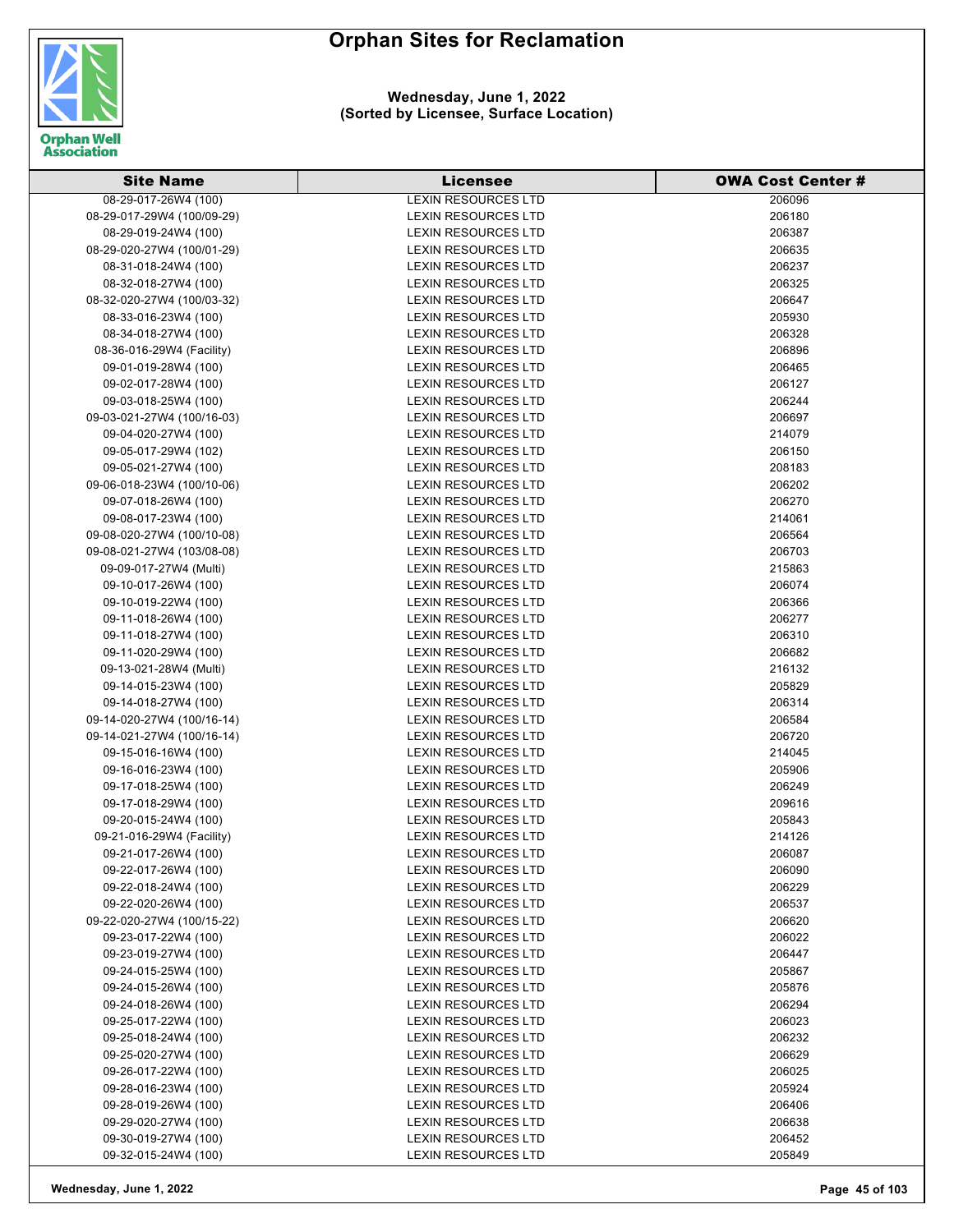

| <b>Site Name</b>           | <b>Licensee</b>                                           | <b>OWA Cost Center #</b> |
|----------------------------|-----------------------------------------------------------|--------------------------|
| 09-32-016-23W4 (100)       | <b>LEXIN RESOURCES LTD</b>                                | 205927                   |
| 09-34-014-23W4 (100)       | <b>LEXIN RESOURCES LTD</b>                                | 205806                   |
| 09-35-016-28W4 (100)       | <b>LEXIN RESOURCES LTD</b>                                | 214054                   |
| 09-35-083-05W6 (100)       | LEXIN RESOURCES LTD                                       | 214118                   |
| 10-01-016-21W4 (100)       | <b>LEXIN RESOURCES LTD</b>                                | 205886                   |
| 10-01-019-25W4 (100)       | <b>LEXIN RESOURCES LTD</b>                                | 206393                   |
| 10-02-018-26W4 (100)       | <b>LEXIN RESOURCES LTD</b>                                | 206257                   |
| 10-02-022-29W4 (100)       | <b>LEXIN RESOURCES LTD</b>                                | 214091                   |
| 10-02-022-29W4 (102)       | <b>LEXIN RESOURCES LTD</b>                                | 214092                   |
| 10-02-042-23W4 (100)       | <b>LEXIN RESOURCES LTD</b>                                | 214096                   |
| 10-04-016-27W4 (100)       | <b>LEXIN RESOURCES LTD</b>                                | 205956                   |
| 10-04-020-28W4 (100/08-04) | <b>LEXIN RESOURCES LTD</b>                                | 206656                   |
| 10-05-019-24W4 (100)       | <b>LEXIN RESOURCES LTD</b>                                | 206376                   |
| 10-05-019-27W4 (100/07-05) | <b>LEXIN RESOURCES LTD</b>                                | 206420                   |
| 10-06-018-22W4 (100)       | LEXIN RESOURCES LTD                                       | 206194                   |
| 10-06-019-27W4 (100)       | <b>LEXIN RESOURCES LTD</b>                                | 206422                   |
| 10-08-056-04W5 (100)       | <b>LEXIN RESOURCES LTD</b>                                | 214111                   |
| 10-10-014-01W5 (100)       | <b>LEXIN RESOURCES LTD</b>                                | 206856                   |
| 10-10-016-23W4 (102)       | <b>LEXIN RESOURCES LTD</b>                                | 205899                   |
| 10-10-017-25W4 (100)       | <b>LEXIN RESOURCES LTD</b>                                | 206060                   |
| 10-10-017-26W4 (100)       | <b>LEXIN RESOURCES LTD</b>                                | 206075                   |
|                            | <b>LEXIN RESOURCES LTD</b>                                | 206308                   |
| 10-10-018-27W4 (100)       |                                                           |                          |
| 10-10-019-22W4 (100)       | <b>LEXIN RESOURCES LTD</b>                                | 206367                   |
| 10-10-019-24W4 (100)       | <b>LEXIN RESOURCES LTD</b>                                | 206380                   |
| 10-11-015-24W4 (100)       | <b>LEXIN RESOURCES LTD</b>                                | 205840                   |
| 10-13-021-27W4 (100)       | <b>LEXIN RESOURCES LTD</b>                                | 206715                   |
| 10-13-021-28W4 (Facility)  | LEXIN RESOURCES LTD                                       | 206942                   |
| 10-13-021-29W4 (100)       | <b>LEXIN RESOURCES LTD</b>                                | 214088                   |
| 10-14-015-25W4 (100)       | <b>LEXIN RESOURCES LTD</b>                                | 205863                   |
| 10-14-020-26W4 (100)       | <b>LEXIN RESOURCES LTD</b>                                | 206531                   |
| 10-17-014-24W4 (100)       | <b>LEXIN RESOURCES LTD</b>                                | 205809                   |
| 10-17-018-25W4 (100)       | <b>LEXIN RESOURCES LTD</b>                                | 206250                   |
| 10-18-014-29W4 (100)       | <b>LEXIN RESOURCES LTD</b>                                | 205827                   |
| 10-18-015-23W4 (100)       | <b>LEXIN RESOURCES LTD</b>                                | 205831                   |
| 10-18-021-28W4 (100)       | LEXIN RESOURCES LTD                                       | 214087                   |
| 10-19-021-27W4 (100)       | <b>LEXIN RESOURCES LTD</b>                                | 206733                   |
| 10-20-016-29W4 (100)       | <b>LEXIN RESOURCES LTD</b>                                | 205990                   |
| 10-20-018-26W4 (100)       | <b>LEXIN RESOURCES LTD</b><br><b>I FXIN RESOURCES LTD</b> | 206290                   |
| 10-20-022-28W4 (100)       |                                                           | 214090                   |
| 10-20-114-06W6 (100/07-20) | <b>LEXIN RESOURCES LTD</b>                                | 216918                   |
| 10-22-016-28W4 (100)       | LEXIN RESOURCES LTD                                       | 205971                   |
| 10-22-017-25W4 (100)       | LEXIN RESOURCES LTD                                       | 206064                   |
| 10-23-018-25W4 (100/09-23) | <b>LEXIN RESOURCES LTD</b>                                | 206253                   |
| 10-24-016-30W4 (100)       | <b>LEXIN RESOURCES LTD</b>                                | 206009                   |
| 10-25-021-29W4 (100)       | <b>LEXIN RESOURCES LTD</b>                                | 206759                   |
| 10-27-011-25W4 (100)       | LEXIN RESOURCES LTD                                       | 214035                   |
| 10-28-020-26W4 (100)       | <b>LEXIN RESOURCES LTD</b>                                | 206548                   |
| 10-29-018-27W4 (100)       | <b>LEXIN RESOURCES LTD</b>                                | 206323                   |
| 10-29-019-23W4 (100)       | <b>LEXIN RESOURCES LTD</b>                                | 206371                   |
| 10-30-018-26W4 (102)       | <b>LEXIN RESOURCES LTD</b>                                | 206299                   |
| 10-30-020-27W4 (Multi)     | LEXIN RESOURCES LTD                                       | 215866                   |
| 10-31-017-27W4 (100)       | LEXIN RESOURCES LTD                                       | 206123                   |
| 10-32-014-24W4 (100)       | LEXIN RESOURCES LTD                                       | 205815                   |
| 10-32-016-23W4 (100)       | LEXIN RESOURCES LTD                                       | 205928                   |
| 10-32-019-23W4 (100)       | <b>LEXIN RESOURCES LTD</b>                                | 206373                   |
| 10-32-019-27W4 (Multi)     | <b>LEXIN RESOURCES LTD</b>                                | 216123                   |
| 10-33-016-29W4 (100)       | LEXIN RESOURCES LTD                                       | 206001                   |
| 10-33-017-25W4 (102)       | LEXIN RESOURCES LTD                                       | 206067                   |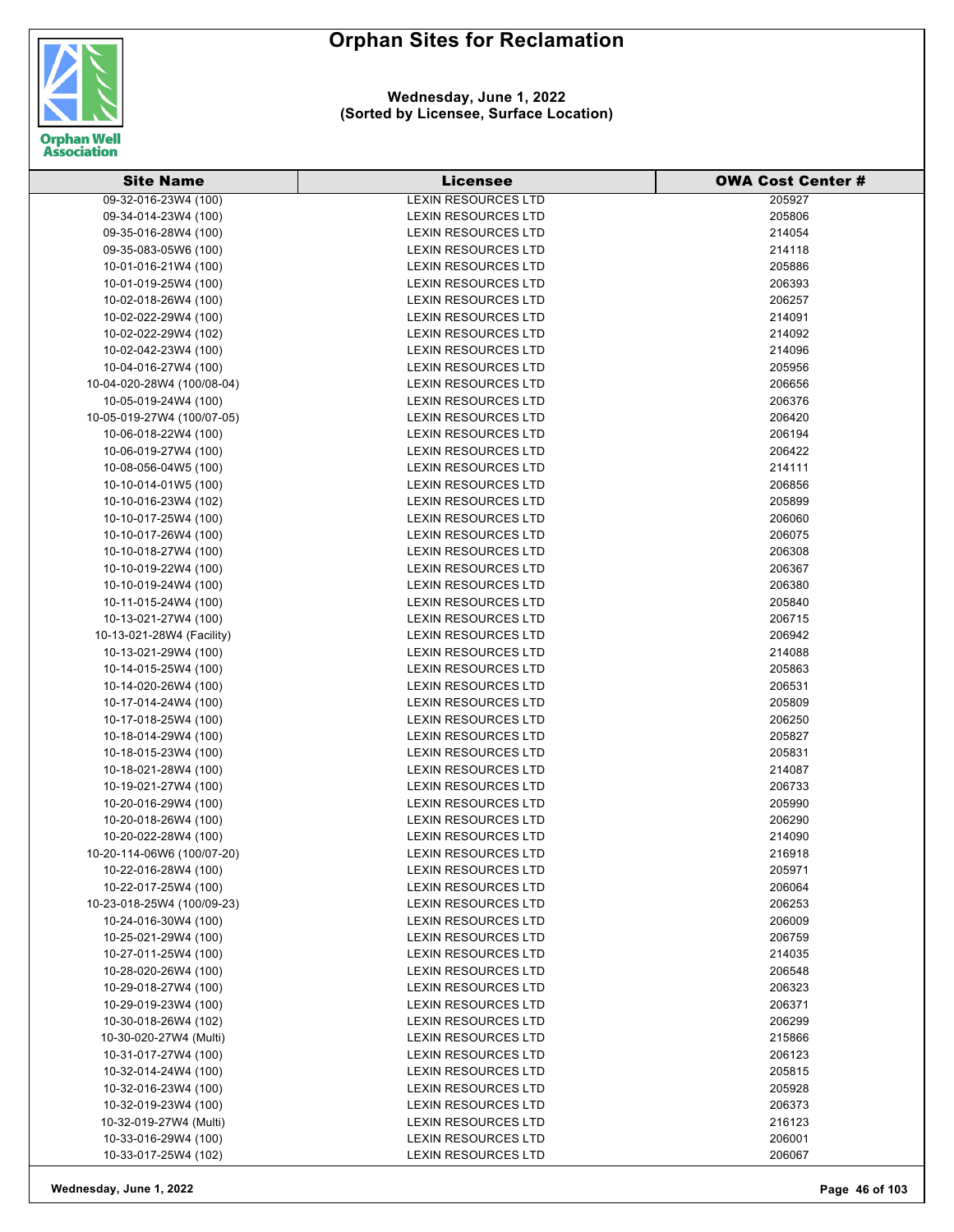

| <b>Site Name</b>                               | <b>Licensee</b>                                          | <b>OWA Cost Center #</b> |
|------------------------------------------------|----------------------------------------------------------|--------------------------|
| 10-34-015-23W4 (100)                           | <b>LEXIN RESOURCES LTD</b>                               | 205834                   |
| 10-34-020-28W4 (100)                           | <b>LEXIN RESOURCES LTD</b>                               | 214084                   |
| 10-35-019-29W4 (102/06-35)                     | LEXIN RESOURCES LTD                                      | 206508                   |
| 11-01-017-23W4 (100)                           | <b>LEXIN RESOURCES LTD</b>                               | 206027                   |
| 11-01-018-29W4 (100/05-01)                     | <b>LEXIN RESOURCES LTD</b>                               | 206336                   |
| 11-01-019-25W4 (100)                           | <b>LEXIN RESOURCES LTD</b>                               | 206394                   |
| 11-02-019-26W4 (100)                           | <b>LEXIN RESOURCES LTD</b>                               | 206398                   |
| 11-02-021-27W4 (100)                           | <b>LEXIN RESOURCES LTD</b>                               | 206692                   |
| 11-03-015-25W4 (100)                           | <b>LEXIN RESOURCES LTD</b>                               | 205854                   |
| 11-03-016-25W4 (100)                           | <b>LEXIN RESOURCES LTD</b>                               | 205942                   |
| 11-03-021-27W4 (100)                           | <b>LEXIN RESOURCES LTD</b>                               | 206695                   |
| 11-04-019-26W4 (100)                           | <b>LEXIN RESOURCES LTD</b>                               | 206400                   |
| 11-04-019-27W4 (Multi)                         | <b>LEXIN RESOURCES LTD</b>                               | 216121                   |
| 11-05-018-27W4 (100)                           | <b>LEXIN RESOURCES LTD</b>                               | 206304                   |
| 11-05-019-24W4 (102/14-05)                     | LEXIN RESOURCES LTD                                      | 206378                   |
| 11-05-019-27W4 (100)                           | <b>LEXIN RESOURCES LTD</b>                               | 206421                   |
| 11-05-021-27W4 (100)                           | <b>LEXIN RESOURCES LTD</b>                               | 208184                   |
| 11-06-016-24W4 (100)                           | <b>LEXIN RESOURCES LTD</b>                               | 205934                   |
| 11-06-018-27W4 (100)                           | LEXIN RESOURCES LTD                                      | 209613                   |
| 11-06-020-26W4 (100)                           | <b>LEXIN RESOURCES LTD</b>                               | 206524                   |
| 11-06-021-28W4 (100)                           | <b>LEXIN RESOURCES LTD</b>                               | 206747                   |
|                                                | <b>LEXIN RESOURCES LTD</b>                               | 206949                   |
| 11-07-012-01W5 (Facility)                      | <b>LEXIN RESOURCES LTD</b>                               | 206271                   |
| 11-07-018-26W4 (100)                           | <b>LEXIN RESOURCES LTD</b>                               |                          |
| 11-08-018-26W4 (100)                           |                                                          | 206274                   |
| 11-10-018-28W4 (100)                           | <b>LEXIN RESOURCES LTD</b>                               | 206332                   |
| 11-10-018-29W4 (100/12-10)                     | <b>LEXIN RESOURCES LTD</b>                               | 206344<br>206570         |
| 11-10-020-27W4 (100)                           | <b>LEXIN RESOURCES LTD</b>                               |                          |
| 11-12-020-27W4 (Multi)<br>11-12-021-27W4 (102) | <b>LEXIN RESOURCES LTD</b><br><b>LEXIN RESOURCES LTD</b> | 216119<br>206712         |
| 11-12-111-03W6 (Facility)                      | <b>LEXIN RESOURCES LTD</b>                               | 214128                   |
|                                                | <b>LEXIN RESOURCES LTD</b>                               | 206030                   |
| 11-14-017-23W4 (100)<br>11-16-015-23W4 (102)   | <b>LEXIN RESOURCES LTD</b>                               | 205830                   |
| 11-17-017-27W4 (100/06-17)                     | <b>LEXIN RESOURCES LTD</b>                               | 206115                   |
| 11-17-020-24W4 (100)                           | LEXIN RESOURCES LTD                                      | 206519                   |
| 11-17-020-28W4 (100)                           | <b>LEXIN RESOURCES LTD</b>                               | 214081                   |
| 11-19-017-26W4 (100)                           | <b>LEXIN RESOURCES LTD</b>                               | 206085                   |
| 11-20-018-23W4 (100)                           | <b>LEXIN RESOURCES LTD</b>                               | 206206                   |
| 11-21-015-24W4 (100)                           | <b>LEXIN RESOURCES LTD</b>                               | 205844                   |
| 11-24-018-25W4 (100)                           | <b>LEXIN RESOURCES LTD</b>                               | 218307                   |
| 11-24-019-01W5 (100)                           | LEXIN RESOURCES LTD                                      | 206869                   |
| 11-24-019-28W4 (100)                           | <b>LEXIN RESOURCES LTD</b>                               | 206477                   |
| 11-24-022-29W4 (100)                           | <b>LEXIN RESOURCES LTD</b>                               | 206769                   |
| 11-25-018-23W4 (100)                           | <b>LEXIN RESOURCES LTD</b>                               | 206213                   |
| 11-25-020-27W4 (100)                           | <b>LEXIN RESOURCES LTD</b>                               | 206630                   |
| 11-26-019-01W5 (100)                           | <b>LEXIN RESOURCES LTD</b>                               | 206870                   |
| 11-27-019-27W4 (100) - WIPA                    | <b>LEXIN RESOURCES LTD</b>                               | 220744                   |
| 11-28-018-23W4 (102)                           | <b>LEXIN RESOURCES LTD</b>                               | 214068                   |
| 11-29-017-24W4 (100)                           | <b>LEXIN RESOURCES LTD</b>                               | 206056                   |
| 11-29-020-27W4 (100)                           | <b>LEXIN RESOURCES LTD</b>                               | 206639                   |
| 11-29-022-28W4 (Facility)                      | <b>LEXIN RESOURCES LTD</b>                               | 206945                   |
| 11-30-014-24W4 (102)                           | <b>LEXIN RESOURCES LTD</b>                               | 205813                   |
| 11-30-016-28W4 (100/05-30)                     | <b>LEXIN RESOURCES LTD</b>                               | 205976                   |
| 11-31-002-23W4 (100)                           | <b>LEXIN RESOURCES LTD</b>                               | 205798                   |
| 11-31-020-26W4 (Multi)                         | <b>LEXIN RESOURCES LTD</b>                               | 216115                   |
| 11-31-020-27W4 (100)                           | <b>LEXIN RESOURCES LTD</b>                               | 206645                   |
| 11-33-018-27W4 (100)                           | <b>LEXIN RESOURCES LTD</b>                               | 209614                   |
| 11-34-014-25W4 (100)                           | <b>LEXIN RESOURCES LTD</b>                               | 205821                   |
| 11-35-018-28W4 (102)                           | LEXIN RESOURCES LTD                                      | 206335                   |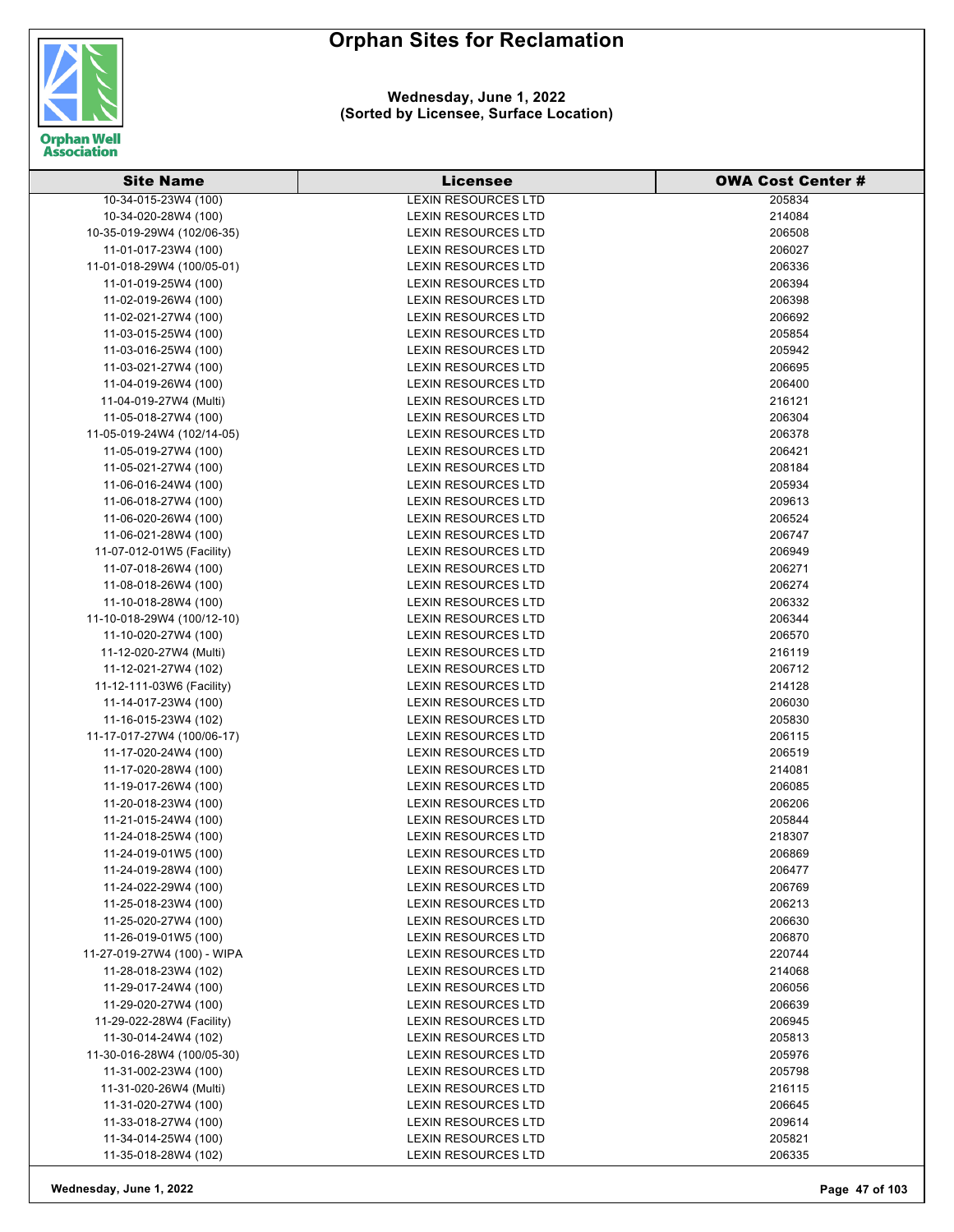

| <b>Site Name</b>                             | <b>Licensee</b>            | <b>OWA Cost Center #</b> |
|----------------------------------------------|----------------------------|--------------------------|
| 11-36-015-25W4 (100)                         | <b>LEXIN RESOURCES LTD</b> | 205875                   |
| 11-36-017-25W4 (100)                         | <b>LEXIN RESOURCES LTD</b> | 206068                   |
| 11-36-019-27W4 (100/12-36)                   | <b>LEXIN RESOURCES LTD</b> | 206462                   |
| 11-36-021-29W4 (100)                         | <b>LEXIN RESOURCES LTD</b> | 206761                   |
| 12-01-017-29W4 (100)                         | <b>LEXIN RESOURCES LTD</b> | 206146                   |
| 12-02-016-24W4 (100)                         | <b>LEXIN RESOURCES LTD</b> | 205931                   |
| 12-03-015-24W4 (102)                         | <b>LEXIN RESOURCES LTD</b> | 205836                   |
| 12-03-017-29W4 (100/13-03)                   | <b>LEXIN RESOURCES LTD</b> | 206147                   |
| 12-03-018-25W4 (100)                         | <b>LEXIN RESOURCES LTD</b> | 206245                   |
| 12-04-018-26W4 (Facility)                    | <b>LEXIN RESOURCES LTD</b> | 206913                   |
| 12-04-020-27W4 (100)                         | <b>LEXIN RESOURCES LTD</b> | 206558                   |
| 12-05-018-26W4 (100)                         | <b>LEXIN RESOURCES LTD</b> | 206261                   |
| 12-05-019-24W4 (100)                         | <b>LEXIN RESOURCES LTD</b> | 206377                   |
| 12-06-017-29W4 (102/13-06)                   | LEXIN RESOURCES LTD        | 206152                   |
| 12-06-019-27W4 (100)                         | <b>LEXIN RESOURCES LTD</b> | 206423                   |
| 12-06-020-26W4 (100)                         | <b>LEXIN RESOURCES LTD</b> | 206525                   |
| 12-06-076-07W6 (100)                         | <b>LEXIN RESOURCES LTD</b> | 214114                   |
| 12-09-016-25W4 (100)                         | <b>LEXIN RESOURCES LTD</b> | 205944                   |
| 12-10-018-24W4 (100/13-10)                   | <b>LEXIN RESOURCES LTD</b> | 206220                   |
| 12-11-018-24W4 (100/13-11)                   | <b>LEXIN RESOURCES LTD</b> | 206222                   |
| 12-11-018-27W4 (100)                         | <b>LEXIN RESOURCES LTD</b> | 206311                   |
| 12-11-019-01W5 (100)                         | <b>LEXIN RESOURCES LTD</b> | 206866                   |
| 12-11-021-27W4 (100)                         | <b>LEXIN RESOURCES LTD</b> | 206710                   |
| 12-12-017-26W4 (100)                         | <b>LEXIN RESOURCES LTD</b> | 206080                   |
| 12-12-021-27W4 (100/09-11)                   | <b>LEXIN RESOURCES LTD</b> | 206709                   |
| 12-13-037-21W4 (100)                         | <b>LEXIN RESOURCES LTD</b> | 214094                   |
| 12-15-018-26W4 (100)                         | <b>LEXIN RESOURCES LTD</b> | 206285                   |
| 12-16-017-24W4 (100)                         | <b>LEXIN RESOURCES LTD</b> | 206052                   |
| 12-17-017-27W4 (100)                         | <b>LEXIN RESOURCES LTD</b> | 206116                   |
| 12-17-020-26W4 (100)                         | <b>LEXIN RESOURCES LTD</b> | 206533                   |
|                                              | <b>LEXIN RESOURCES LTD</b> | 206352                   |
| 12-19-018-29W4 (100)<br>12-19-021-28W4 (100) | <b>LEXIN RESOURCES LTD</b> | 206755                   |
| 12-19-111-02W6 (100)                         | <b>LEXIN RESOURCES LTD</b> | 214124                   |
| 12-20-021-27W4 (Multi)                       | <b>LEXIN RESOURCES LTD</b> | 216076                   |
| 12-20-022-28W4 (100)                         | <b>LEXIN RESOURCES LTD</b> | 206765                   |
|                                              | <b>LEXIN RESOURCES LTD</b> | 206370                   |
| 12-22-019-23W4 (100)                         | <b>LEXIN RESOURCES LTD</b> |                          |
| 12-23-020-27W4 (Multi)                       |                            | 216194                   |
| 12-24-019-28W4 (100/13-24)                   | <b>LEXIN RESOURCES LTD</b> | 206478                   |
| 12-24-020-26W4 (Multi)                       | <b>LEXIN RESOURCES LTD</b> | 216113                   |
| 12-24-051-17W5 (100)                         | <b>LEXIN RESOURCES LTD</b> | 214108                   |
| 12-26-019-27W4 (102) - WIPA                  | <b>LEXIN RESOURCES LTD</b> | 220748                   |
| 12-26-082-12W4 (100/11-26)                   | <b>LEXIN RESOURCES LTD</b> | 206829                   |
| 12-27-023-03W5 (100)                         | <b>LEXIN RESOURCES LTD</b> | 206880                   |
| 12-29-018-27W4 (100)                         | <b>LEXIN RESOURCES LTD</b> | 206324                   |
| 12-30-019-23W4 (100)                         | <b>LEXIN RESOURCES LTD</b> | 206372                   |
| 12-32-016-23W4 (100)                         | <b>LEXIN RESOURCES LTD</b> | 205929                   |
| 12-32-017-29W4 (100/05-32)                   | <b>LEXIN RESOURCES LTD</b> | 206183                   |
| 12-32-019-26W4 (100)                         | <b>LEXIN RESOURCES LTD</b> | 206410                   |
| 12-32-019-27W4 (100)                         | <b>LEXIN RESOURCES LTD</b> | 206456                   |
| 12-32-020-26W4 (100)                         | <b>LEXIN RESOURCES LTD</b> | 206554                   |
| 12-33-019-24W4 (100/13-33)                   | <b>LEXIN RESOURCES LTD</b> | 206391                   |
| 12-34-017-22W4 (100)                         | LEXIN RESOURCES LTD        | 214058                   |
| 12-36-019-23W4 (100)                         | <b>LEXIN RESOURCES LTD</b> | 206375                   |
| 13-01-017-01W5 (100)                         | <b>LEXIN RESOURCES LTD</b> | 206861                   |
| 13-01-021-27W4 (100)                         | <b>LEXIN RESOURCES LTD</b> | 206688                   |
| 13-02-019-23W4 (100/03-11)                   | <b>LEXIN RESOURCES LTD</b> | 206369                   |
| 13-05-017-27W4 (100/12-05)                   | <b>LEXIN RESOURCES LTD</b> | 206103                   |
| 13-05-023-27W4 (100/04-08)                   | <b>LEXIN RESOURCES LTD</b> | 206770                   |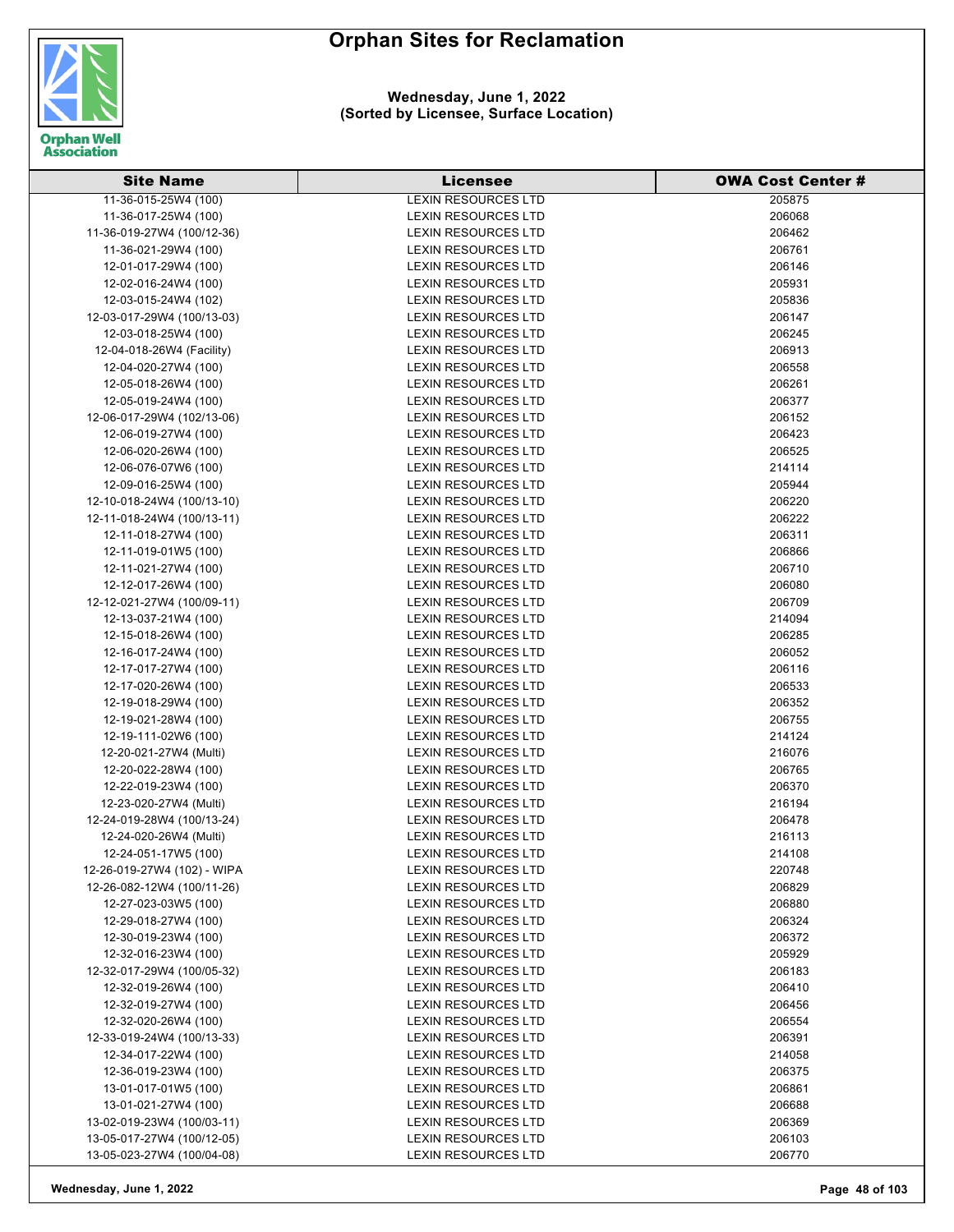

| <b>Site Name</b>                             | <b>Licensee</b>            | <b>OWA Cost Center #</b> |
|----------------------------------------------|----------------------------|--------------------------|
| 13-07-016-28W4 (100/14-07)                   | <b>LEXIN RESOURCES LTD</b> | 205966                   |
| 13-07-017-28W4 (100/11-07)                   | <b>LEXIN RESOURCES LTD</b> | 206134                   |
| 13-09-007-01W5 (100)                         | <b>LEXIN RESOURCES LTD</b> | 206833                   |
| 13-10-018-23W4 (100)                         | <b>LEXIN RESOURCES LTD</b> | 206204                   |
| 13-10-020-27W4 (100)                         | <b>LEXIN RESOURCES LTD</b> | 206571                   |
| 13-11-016-23W4 (100)                         | <b>LEXIN RESOURCES LTD</b> | 205900                   |
| 13-13-016-28W4 (100)                         | <b>LEXIN RESOURCES LTD</b> | 205968                   |
| 13-13-020-27W4 (102)                         | <b>LEXIN RESOURCES LTD</b> | 206580                   |
| 13-14-017-26W4 (100)                         | <b>LEXIN RESOURCES LTD</b> | 206082                   |
| 13-15-012-28W4 (100/04-22)                   | <b>LEXIN RESOURCES LTD</b> | 205801                   |
| 13-15-018-29W4 (100)                         | <b>LEXIN RESOURCES LTD</b> | 206346                   |
| 13-16-015-25W4 (100)                         | <b>LEXIN RESOURCES LTD</b> | 205864                   |
| 13-17-017-22W4 (100/14-17)                   | <b>LEXIN RESOURCES LTD</b> | 206017                   |
| 13-17-018-24W4 (100/14-17)                   | <b>LEXIN RESOURCES LTD</b> | 206226                   |
| 13-17-019-27W4 (100)                         | LEXIN RESOURCES LTD        | 206439                   |
| 13-17-020-26W4 (Facility)                    | <b>LEXIN RESOURCES LTD</b> | 206925                   |
| 13-18-016-28W4 (100)                         | <b>LEXIN RESOURCES LTD</b> | 208166                   |
| 13-18-016-29W4 (100)                         | <b>LEXIN RESOURCES LTD</b> | 205988                   |
| 13-18-019-26W4 (100)                         | LEXIN RESOURCES LTD        | 206405                   |
| 13-19-016-28W4 (100)                         | <b>LEXIN RESOURCES LTD</b> | 205970                   |
| 13-20-018-26W4 (100)                         | <b>LEXIN RESOURCES LTD</b> | 206291                   |
| 13-21-019-27W4 (100)                         | <b>LEXIN RESOURCES LTD</b> | 206445                   |
| 13-21-020-27W4 (100)                         | LEXIN RESOURCES LTD        | 206613                   |
| 13-21-023-02W5 (100)                         | <b>LEXIN RESOURCES LTD</b> | 206876                   |
| 13-22-015-24W4 (100)                         | <b>LEXIN RESOURCES LTD</b> | 205845                   |
| 13-22-019-27W4 (100)                         | <b>LEXIN RESOURCES LTD</b> | 214077                   |
| 13-23-018-25W4 (100)                         | <b>LEXIN RESOURCES LTD</b> | 206254                   |
| 13-24-018-26W4 (100)                         | <b>LEXIN RESOURCES LTD</b> | 206295                   |
| 13-25-016-28W4 (100)                         | <b>LEXIN RESOURCES LTD</b> | 205975                   |
| 13-25-018-25W4 (100)                         | <b>LEXIN RESOURCES LTD</b> | 214069                   |
| 13-25-019-29W4 (Multi)                       | <b>LEXIN RESOURCES LTD</b> | 216106                   |
| 13-28-020-27W4 (100)                         | <b>LEXIN RESOURCES LTD</b> | 206634                   |
| 13-29-002-23W4 (100)                         | <b>LEXIN RESOURCES LTD</b> | 205797                   |
| 13-29-016-23W4 (100)                         | <b>LEXIN RESOURCES LTD</b> | 205925                   |
| 13-31-014-16W4 (100/16-36)                   | <b>LEXIN RESOURCES LTD</b> | 214040                   |
| 13-31-018-24W4 (100/12-31)                   | <b>LEXIN RESOURCES LTD</b> | 206238                   |
| 13-34-018-02W5 (100)                         | <b>LEXIN RESOURCES LTD</b> | 214104                   |
| 13-35-014-23W4 (100)                         | <b>LEXIN RESOURCES LTD</b> | 205807                   |
| 13-35-020-28W4 (100/14-35)                   | LEXIN RESOURCES LTD        | 206679                   |
| 13-36-014-25W4 (100)                         | LEXIN RESOURCES LTD        | 205825                   |
| 13-36-017-28W4 (100/11-36)                   | <b>LEXIN RESOURCES LTD</b> | 206145                   |
| 14-01-016-30W4 (Multi)                       | <b>LEXIN RESOURCES LTD</b> | 216197                   |
| 14-03-018-26W4 (100)                         | <b>LEXIN RESOURCES LTD</b> | 206258                   |
| 14-03-018-29W4 (100)                         | <b>LEXIN RESOURCES LTD</b> | 206339                   |
| 14-03-020-27W4 (100)                         | <b>LEXIN RESOURCES LTD</b> | 208179                   |
| 14-04-017-23W4 (100)                         | <b>LEXIN RESOURCES LTD</b> | 214060                   |
| 14-05-018-26W4 (100)                         | <b>LEXIN RESOURCES LTD</b> | 206262                   |
| 14-05-021-27W4 (100/13-05)                   | <b>LEXIN RESOURCES LTD</b> | 208185                   |
| 14-06-016-22W4 (100)                         | <b>LEXIN RESOURCES LTD</b> | 214051                   |
| 14-06-017-27W4 (100/03-07)                   | <b>LEXIN RESOURCES LTD</b> | 206108                   |
| 14-06-019-27W4 (100/13-06)                   | LEXIN RESOURCES LTD        | 206424                   |
| 14-08-008-01W5 (100)                         | <b>LEXIN RESOURCES LTD</b> | 214101                   |
| 14-08-021-27W4 (100)                         | <b>LEXIN RESOURCES LTD</b> | 206704                   |
| 14-09-008-01W5 (100/13-09)                   | <b>LEXIN RESOURCES LTD</b> | 206840                   |
|                                              | <b>LEXIN RESOURCES LTD</b> |                          |
| 14-10-015-24W4 (100)<br>14-10-017-22W4 (100) |                            | 214043                   |
| 14-10-019-27W4 (100)                         | <b>LEXIN RESOURCES LTD</b> | 206016                   |
|                                              | <b>LEXIN RESOURCES LTD</b> | 214075                   |
| 14-11-017-23W4 (100)                         | LEXIN RESOURCES LTD        | 206028                   |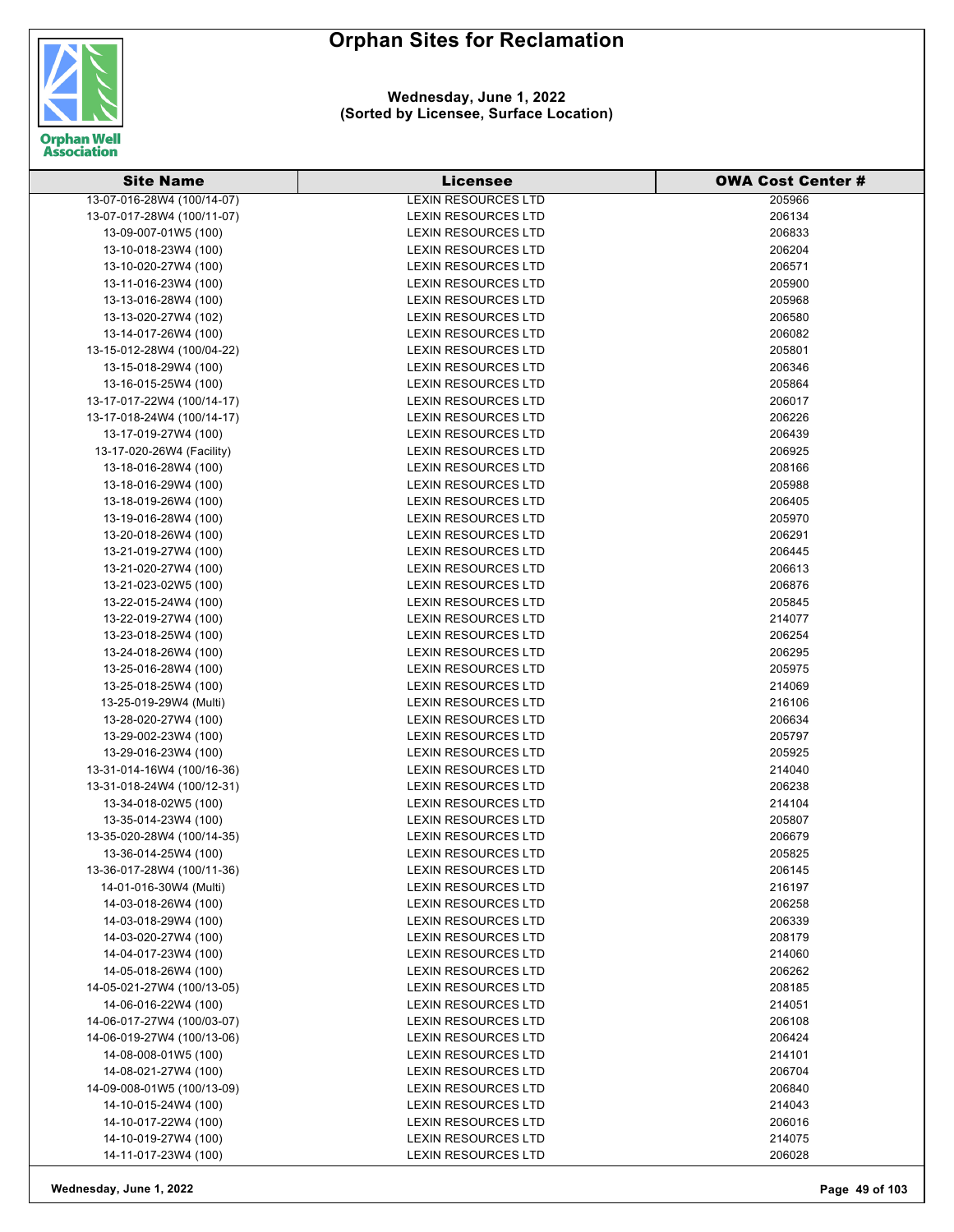

| <b>Site Name</b>           | Licensee                                          | <b>OWA Cost Center #</b> |
|----------------------------|---------------------------------------------------|--------------------------|
| 14-11-019-24W4 (100)       | <b>LEXIN RESOURCES LTD</b>                        | 206384                   |
| 14-12-018-26W4 (100)       | <b>LEXIN RESOURCES LTD</b>                        | 206280                   |
| 14-12-021-28W4 (100)       | <b>LEXIN RESOURCES LTD</b>                        | 206750                   |
| 14-13-018-25W4 (100)       | <b>LEXIN RESOURCES LTD</b>                        | 218308                   |
| 14-13-021-27W4 (100)       | <b>LEXIN RESOURCES LTD</b>                        | 206716                   |
| 14-14-018-26W4 (100)       | <b>LEXIN RESOURCES LTD</b>                        | 206283                   |
| 14-15-020-27W4 (Multi)     | <b>LEXIN RESOURCES LTD</b>                        | 216050                   |
| 14-16-018-26W4 (100/13-16) | <b>LEXIN RESOURCES LTD</b>                        | 206287                   |
| 14-16-020-27W4 (100)       | LEXIN RESOURCES LTD                               | 206595                   |
| 14-16-023-28W4 (100)       | <b>LEXIN RESOURCES LTD</b>                        | 208186                   |
| 14-17-016-23W4 (100)       | <b>LEXIN RESOURCES LTD</b>                        | 205908                   |
| 14-17-017-22W4 (102)       | <b>LEXIN RESOURCES LTD</b>                        | 206018                   |
| 14-18-014-24W4 (100)       | <b>LEXIN RESOURCES LTD</b>                        | 205810                   |
| 14-20-060-23W4 (100)       | LEXIN RESOURCES LTD                               | 214097                   |
| 14-21-017-26W4 (100)       | <b>LEXIN RESOURCES LTD</b>                        | 206088                   |
| 14-21-018-23W4 (100)       | <b>LEXIN RESOURCES LTD</b>                        | 206210                   |
| 14-22-016-28W4 (100)       | <b>LEXIN RESOURCES LTD</b>                        | 205972                   |
| 14-22-017-23W4 (100)       | <b>LEXIN RESOURCES LTD</b>                        | 206035                   |
| 14-22-017-26W4 (100/11-22) | <b>LEXIN RESOURCES LTD</b>                        | 206091                   |
| 14-24-016-01W5 (100)       | <b>LEXIN RESOURCES LTD</b>                        | 206860                   |
| 14-24-016-17W4 (100/11-24) | <b>LEXIN RESOURCES LTD</b>                        | 214050                   |
| 14-24-016-24W4 (100)       | <b>LEXIN RESOURCES LTD</b>                        | 205939                   |
| 14-24-020-27W4 (100)       | <b>LEXIN RESOURCES LTD</b>                        | 206628                   |
| 14-25-018-24W4 (100)       | <b>LEXIN RESOURCES LTD</b>                        | 206233                   |
| 14-28-019-26W4 (100)       | <b>LEXIN RESOURCES LTD</b>                        | 206407                   |
|                            | <b>LEXIN RESOURCES LTD</b>                        | 206097                   |
| 14-29-017-26W4 (100)       |                                                   |                          |
| 14-29-019-28W4 (100)       | LEXIN RESOURCES LTD                               | 206480<br>206893         |
| 14-30-016-28W4 (Facility)  | LEXIN RESOURCES LTD                               |                          |
| 14-30-019-27W4 (100)       | LEXIN RESOURCES LTD<br><b>LEXIN RESOURCES LTD</b> | 206453<br>206239         |
| 14-31-018-24W4 (100)       |                                                   |                          |
| 14-32-014-25W4 (100)       | <b>LEXIN RESOURCES LTD</b>                        | 205818                   |
| 14-32-020-27W4 (100)       | <b>LEXIN RESOURCES LTD</b>                        | 206650                   |
| 14-34-014-25W4 (100)       | <b>LEXIN RESOURCES LTD</b>                        | 205822                   |
| 14-35-014-25W4 (100)       | <b>LEXIN RESOURCES LTD</b>                        | 205824                   |
| 14-36-017-22W4 (100/06-01) | <b>LEXIN RESOURCES LTD</b>                        | 206192                   |
| 15-02-017-28W4 (100)       | <b>LEXIN RESOURCES LTD</b>                        | 206129                   |
| 15-04-018-23W4 (100)       | LEXIN RESOURCES LTD                               | 206200                   |
| 15-06-017-27W4 (100)       | <b>LEXIN RESOURCES LTD</b>                        | 206107                   |
| 15-06-018-26W4 (100)       | <b>LEXIN RESOURCES LTD</b>                        | 206267                   |
| 15-07-018-24W4 (100)       | LEXIN RESOURCES LTD                               | 206217                   |
| 15-07-019-27W4 (100)       | <b>LEXIN RESOURCES LTD</b>                        | 206429                   |
| 15-07-023-27W4 (100)       | <b>LEXIN RESOURCES LTD</b>                        | 214093                   |
| 15-08-015-25W4 (100)       | <b>LEXIN RESOURCES LTD</b>                        | 205857                   |
| 15-09-017-29W4 (100/16-09) | <b>LEXIN RESOURCES LTD</b>                        | 206160                   |
| 15-09-023-02W5 (100)       | <b>LEXIN RESOURCES LTD</b>                        | 206874                   |
| 15-11-015-25W4 (100)       | <b>LEXIN RESOURCES LTD</b>                        | 205859                   |
| 15-16-018-26W4 (102)       | LEXIN RESOURCES LTD                               | 206288                   |
| 15-17-017-27W4 (100)       | LEXIN RESOURCES LTD                               | 206117                   |
| 15-18-017-23W4 (100)       | <b>LEXIN RESOURCES LTD</b>                        | 206033                   |
| 15-18-018-24W4 (100)       | <b>LEXIN RESOURCES LTD</b>                        | 206227                   |
| 15-18-020-27W4 (100)       | LEXIN RESOURCES LTD                               | 206602                   |
| 15-19-016-23W4 (100)       | LEXIN RESOURCES LTD                               | 205913                   |
| 15-20-014-24W4 (100)       | <b>LEXIN RESOURCES LTD</b>                        | 205812                   |
| 15-20-016-23W4 (100/16-20) | <b>LEXIN RESOURCES LTD</b>                        | 205917                   |
| 15-20-018-29W4 (100/02-29) | <b>LEXIN RESOURCES LTD</b>                        | 209619                   |
| 15-21-019-27W4 (100)       | <b>LEXIN RESOURCES LTD</b>                        | 206446                   |
| 15-23-017-23W4 (100)       | <b>LEXIN RESOURCES LTD</b>                        | 206036                   |
| 15-23-023-04W5 (100)       | LEXIN RESOURCES LTD                               | 206881                   |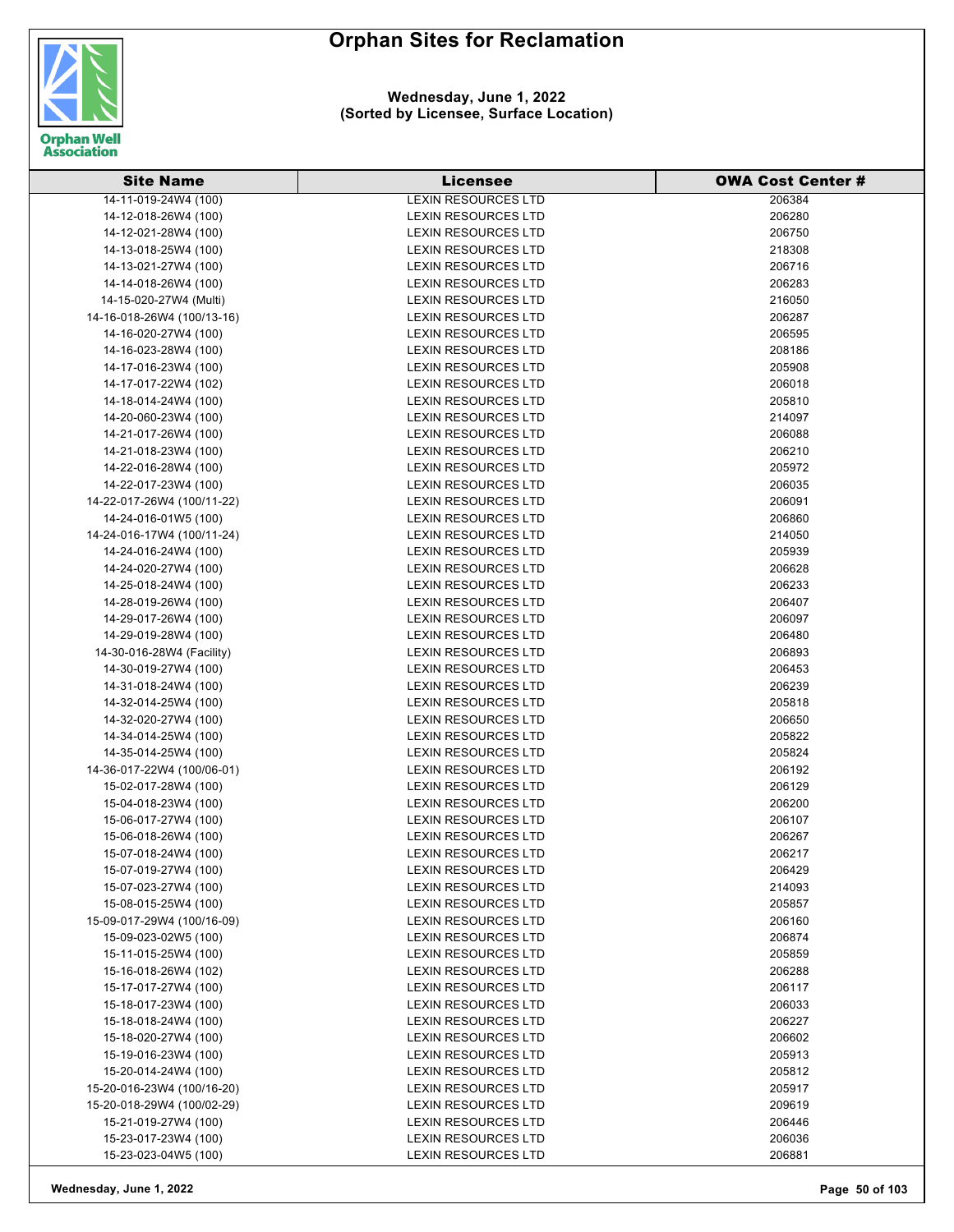

| <b>Site Name</b>           | <b>Licensee</b>            | <b>OWA Cost Center#</b> |
|----------------------------|----------------------------|-------------------------|
| 15-23-079-05W6 (100)       | <b>LEXIN RESOURCES LTD</b> | 214115                  |
| 15-25-011-22W4 (100)       | <b>LEXIN RESOURCES LTD</b> | 214032                  |
| 15-26-019-29W4 (Multi)     | <b>LEXIN RESOURCES LTD</b> | 216096                  |
| 15-29-020-27W4 (102/16-29) | <b>LEXIN RESOURCES LTD</b> | 206640                  |
| 15-30-016-27W4 (100)       | <b>LEXIN RESOURCES LTD</b> | 205962                  |
| 15-30-016-29W4 (100)       | <b>LEXIN RESOURCES LTD</b> | 205999                  |
| 15-31-014-24W4 (100)       | <b>LEXIN RESOURCES LTD</b> | 205814                  |
| 15-31-015-23W4 (100)       | <b>LEXIN RESOURCES LTD</b> | 205832                  |
| 15-32-019-26W4 (100)       | <b>LEXIN RESOURCES LTD</b> | 206411                  |
| 15-32-053-11W5 (100)       | <b>LEXIN RESOURCES LTD</b> | 214109                  |
| 15-34-014-27W4 (102)       | <b>LEXIN RESOURCES LTD</b> | 205826                  |
| 15-34-017-26W4 (100)       | <b>LEXIN RESOURCES LTD</b> | 206099                  |
| 15-35-018-24W4 (102/10-35) | <b>LEXIN RESOURCES LTD</b> | 206242                  |
| 15-36-017-23W4 (100)       | LEXIN RESOURCES LTD        | 206046                  |
| 15-36-019-27W4 (100/16-36) | <b>LEXIN RESOURCES LTD</b> | 206463                  |
| 16-01-016-23W4 (100)       | <b>LEXIN RESOURCES LTD</b> | 205894                  |
| 16-02-017-26W4 (100)       | <b>LEXIN RESOURCES LTD</b> | 206070                  |
| 16-03-015-25W4 (100)       | <b>LEXIN RESOURCES LTD</b> | 205855                  |
| 16-04-015-25W4 (Facility)  | <b>LEXIN RESOURCES LTD</b> | 206883                  |
| 16-04-019-26W4 (100/08-04) | <b>LEXIN RESOURCES LTD</b> | 206399                  |
| 16-04-021-27W4 (100/10-04) | <b>LEXIN RESOURCES LTD</b> | 206700                  |
| 16-05-018-21W4 (100)       | <b>LEXIN RESOURCES LTD</b> | 206186                  |
| 16-05-018-25W4 (Facility)  | <b>LEXIN RESOURCES LTD</b> | 206912                  |
| 16-05-018-26W4 (100)       | <b>LEXIN RESOURCES LTD</b> | 206263                  |
| 16-06-015-24W4 (100)       | <b>LEXIN RESOURCES LTD</b> | 214042                  |
| 16-06-019-27W4 (100)       | <b>LEXIN RESOURCES LTD</b> | 206425                  |
| 16-06-023-02W5 (100)       | <b>LEXIN RESOURCES LTD</b> | 216919                  |
| 16-07-018-25W4 (100)       | LEXIN RESOURCES LTD        | 206246                  |
| 16-08-017-26W4 (100)       | <b>LEXIN RESOURCES LTD</b> | 206073                  |
| 16-08-017-27W4 (100)       | <b>LEXIN RESOURCES LTD</b> | 206110                  |
| 16-08-018-26W4 (100)       | <b>LEXIN RESOURCES LTD</b> | 206275                  |
| 16-09-002-23W4 (100)       | <b>LEXIN RESOURCES LTD</b> | 205795                  |
| 16-09-017-22W4 (100)       | <b>LEXIN RESOURCES LTD</b> | 214057                  |
| 16-09-019-22W4 (100/15-09) | <b>LEXIN RESOURCES LTD</b> | 206364                  |
| 16-09-020-27W4 (Multi)     | <b>LEXIN RESOURCES LTD</b> | 216093                  |
| 16-10-016-25W4 (100)       | <b>LEXIN RESOURCES LTD</b> | 205945                  |
| 16-10-017-24W4 (100)       | <b>LEXIN RESOURCES LTD</b> | 206049                  |
| 16-10-020-27W4 (102)       | <b>LEXIN RESOURCES LTD</b> | 206572                  |
| 16-11-016-23W4 (100)       | <b>LEXIN RESOURCES LTD</b> | 205901                  |
| 16-11-019-28W4 (100)       | <b>LEXIN RESOURCES LTD</b> | 206470                  |
| 16-11-020-27W4 (Multi)     | LEXIN RESOURCES LTD        | 216092                  |
| 16-12-018-26W4 (100)       | LEXIN RESOURCES LTD        | 206281                  |
| 16-13-017-23W4 (100)       | LEXIN RESOURCES LTD        | 206029                  |
| 16-13-019-01W5 (100)       | <b>LEXIN RESOURCES LTD</b> | 206867                  |
| 16-13-020-27W4 (100)       | <b>LEXIN RESOURCES LTD</b> | 206581                  |
| 16-14-014-24W4 (100)       | <b>LEXIN RESOURCES LTD</b> | 205808                  |
| 16-14-018-26W4 (100)       | LEXIN RESOURCES LTD        | 206284                  |
| 16-15-017-01W5 (100)       | <b>LEXIN RESOURCES LTD</b> | 206863                  |
| 16-15-017-23W4 (100)       | <b>LEXIN RESOURCES LTD</b> | 206031                  |
| 16-15-020-27W4 (100)       | <b>LEXIN RESOURCES LTD</b> | 206590                  |
| 16-16-017-23W4 (100)       | LEXIN RESOURCES LTD        | 206032                  |
| 16-16-021-27W4 (100)       | LEXIN RESOURCES LTD        | 206724                  |
| 16-18-020-28W4 (100)       | LEXIN RESOURCES LTD        | 214082                  |
| 16-19-016-23W4 (100)       | <b>LEXIN RESOURCES LTD</b> | 205914                  |
| 16-20-017-23W4 (100)       | LEXIN RESOURCES LTD        | 206034                  |
| 16-20-018-23W4 (100)       | <b>LEXIN RESOURCES LTD</b> | 206207                  |
| 16-20-018-26W4 (100)       | <b>LEXIN RESOURCES LTD</b> | 208170                  |
| 16-20-020-27W4 (100)       | <b>LEXIN RESOURCES LTD</b> | 206609                  |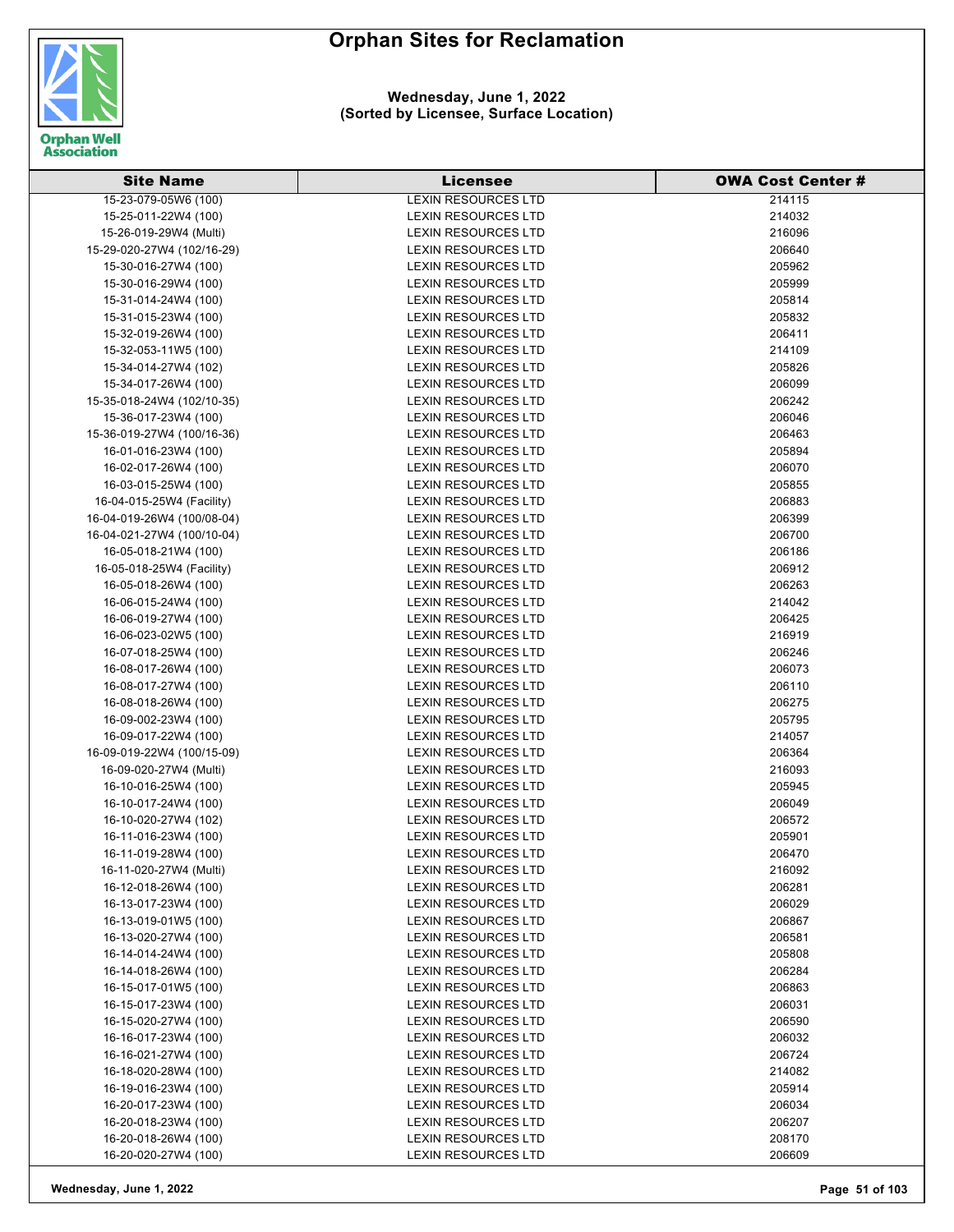

**Wednesday, June 1, 2022 (Sorted by Licensee, Surface Location)**

| <b>Site Name</b>                                           | <b>Licensee</b>            | <b>OWA Cost Center #</b> |
|------------------------------------------------------------|----------------------------|--------------------------|
| 16-21-016-23W4 (100)                                       | <b>LEXIN RESOURCES LTD</b> | 205920                   |
| 16-22-017-25W4 (100)                                       | <b>LEXIN RESOURCES LTD</b> | 206065                   |
| 16-24-017-26W4 (100)                                       | <b>LEXIN RESOURCES LTD</b> | 206094                   |
| 16-24-021-28W4 (100)                                       | <b>LEXIN RESOURCES LTD</b> | 206758                   |
| 16-25-016-30W4 (100/13-30)                                 | <b>LEXIN RESOURCES LTD</b> | 205998                   |
| 16-25-017-22W4 (100/06-31)                                 | <b>LEXIN RESOURCES LTD</b> | 206013                   |
| 16-25-018-23W4 (100)                                       | <b>LEXIN RESOURCES LTD</b> | 206215                   |
| 16-26-018-26W4 (100)                                       | <b>LEXIN RESOURCES LTD</b> | 209612                   |
| 16-26-019-27W4 (100)                                       | <b>LEXIN RESOURCES LTD</b> | 209623                   |
| 16-27-014-01W5 (100/09-27)                                 | <b>LEXIN RESOURCES LTD</b> | 206857                   |
| 16-27-019-27W4 (100) - WIPA                                | LEXIN RESOURCES LTD        | 220743                   |
| 16-27-019-29W4 (100/08-27)                                 | <b>LEXIN RESOURCES LTD</b> | 206507                   |
| 16-28-014-25W4 (100)                                       | <b>LEXIN RESOURCES LTD</b> | 205817                   |
| 16-28-017-27W4 (100/01-33)                                 | LEXIN RESOURCES LTD        | 206124                   |
| 16-28-018-27W4 (100)                                       | LEXIN RESOURCES LTD        | 206322                   |
| 16-29-016-28W4 (100/01-32)                                 | <b>LEXIN RESOURCES LTD</b> | 205980                   |
| 16-29-017-26W4 (100)                                       | <b>LEXIN RESOURCES LTD</b> | 206098                   |
| 16-29-018-24W4 (100)                                       | <b>LEXIN RESOURCES LTD</b> | 206235                   |
| 16-31-017-25W4 (100)                                       | LEXIN RESOURCES LTD        | 206066                   |
| 16-32-008-25W4 (100/15-32)                                 | <b>LEXIN RESOURCES LTD</b> | 205800                   |
| 16-33-014-25W4 (100)                                       | <b>LEXIN RESOURCES LTD</b> | 205819                   |
| 16-33-019-27W4 (100)                                       | <b>LEXIN RESOURCES LTD</b> | 206459                   |
| 16-33-020-28W4 (Facility)                                  | LEXIN RESOURCES LTD        | 214127                   |
| 16-34-036-05W5 (100)                                       | <b>LEXIN RESOURCES LTD</b> | 214107                   |
| 16-35-019-23W4 (100)                                       | <b>LEXIN RESOURCES LTD</b> | 214073                   |
| 16-36-016-29W4 (100)                                       | <b>LEXIN RESOURCES LTD</b> | 206006                   |
| 16-36-018-22W4 (100)                                       | LEXIN RESOURCES LTD        | 214067                   |
| 01-01-005-05W4 (100) - WIPA                                | LGX OIL + GAS INC          | 221028                   |
| 01-06-005-04W4 (102) - WIPA                                | LGX OIL + GAS INC          | 221029                   |
| 01-06-005-04W4 and 08-06-005-04W4 (Multi) -<br><b>WIPA</b> | LGX OIL + GAS INC          | 221090                   |
| 01-14-004-05W4 (100)                                       | LGX OIL + GAS INC          | 214131                   |
| 01-14-004-05W4 (100/04-13)                                 | LGX OIL + GAS INC          | 211530                   |
| 01-14-005-05W4 (100) - WIPA                                | LGX OIL + GAS INC          | 221030                   |
| 01-22-005-05W4 (100)                                       | LGX OIL + GAS INC          | 214141                   |
| 01-25-005-06W4 (100)                                       | LGX OIL + GAS INC          | 214147                   |
| 01-25-005-22W4 (100)                                       | LGX OIL + GAS INC          | 211684                   |
| 01-27-005-05W4 (100)                                       | LGX OIL + GAS INC          | 211623                   |
| 01-28-005-05W4 (100)                                       | LGX OIL + GAS INC          | 211644                   |
| 01-28-005-05W4 (Multi)                                     | LGX OIL + GAS INC          | 215815                   |
| 02-01-005-05W4 (100) - WIPA                                | LGX OIL + GAS INC          | 221031                   |
| 02-02-005-05W4 (100) - WIPA                                | LGX OIL + GAS INC          | 221032                   |
| 02-06-005-04W4 (100) - WIPA                                | LGX OIL + GAS INC          | 221033                   |
| 02-12-005-05W4 (100) - WIPA                                | LGX OIL + GAS INC          | 221034                   |
| 02-13-006-22W4 (Facility)                                  | LGX OIL + GAS INC          | 211719                   |
| 02-14-004-05W4 (102)                                       | LGX OIL + GAS INC          | 211532                   |
| 02-14-005-05W4 and 15-11-005-05W4 (Multi) -<br><b>WIPA</b> | LGX OIL + GAS INC          | 221124                   |
| 02-14-006-22W4 (100)                                       | LGX OIL + GAS INC          | 211698                   |
| 02-22-005-05W4 (100)                                       | LGX OIL + GAS INC          | 211579                   |
| 02-22-005-05W4 (102)                                       | LGX OIL + GAS INC          | 211580                   |
| 02-24-005-05W4 (1F1) - WIPA                                | LGX OIL + GAS INC          | 211617                   |
| 02-27-005-05W4 (Multi)                                     | LGX OIL + GAS INC          | 215786                   |
| 02-29-005-05W4 (Multi)                                     | LGX OIL + GAS INC          | 215787                   |
| 02-30-005-05W4 (100)                                       | LGX OIL + GAS INC          | 211673                   |
| 02-32-005-05W4 (100)                                       | LGX OIL + GAS INC          | 211677                   |
| 03-01-005-05W4 (Facility)                                  | LGX OIL + GAS INC          | 221299                   |
| 03-01-006-22W4 (Facility)                                  | LGX OIL + GAS INC          | 211718                   |

**Wednesday, June 1, 2022 Page 52 of 103**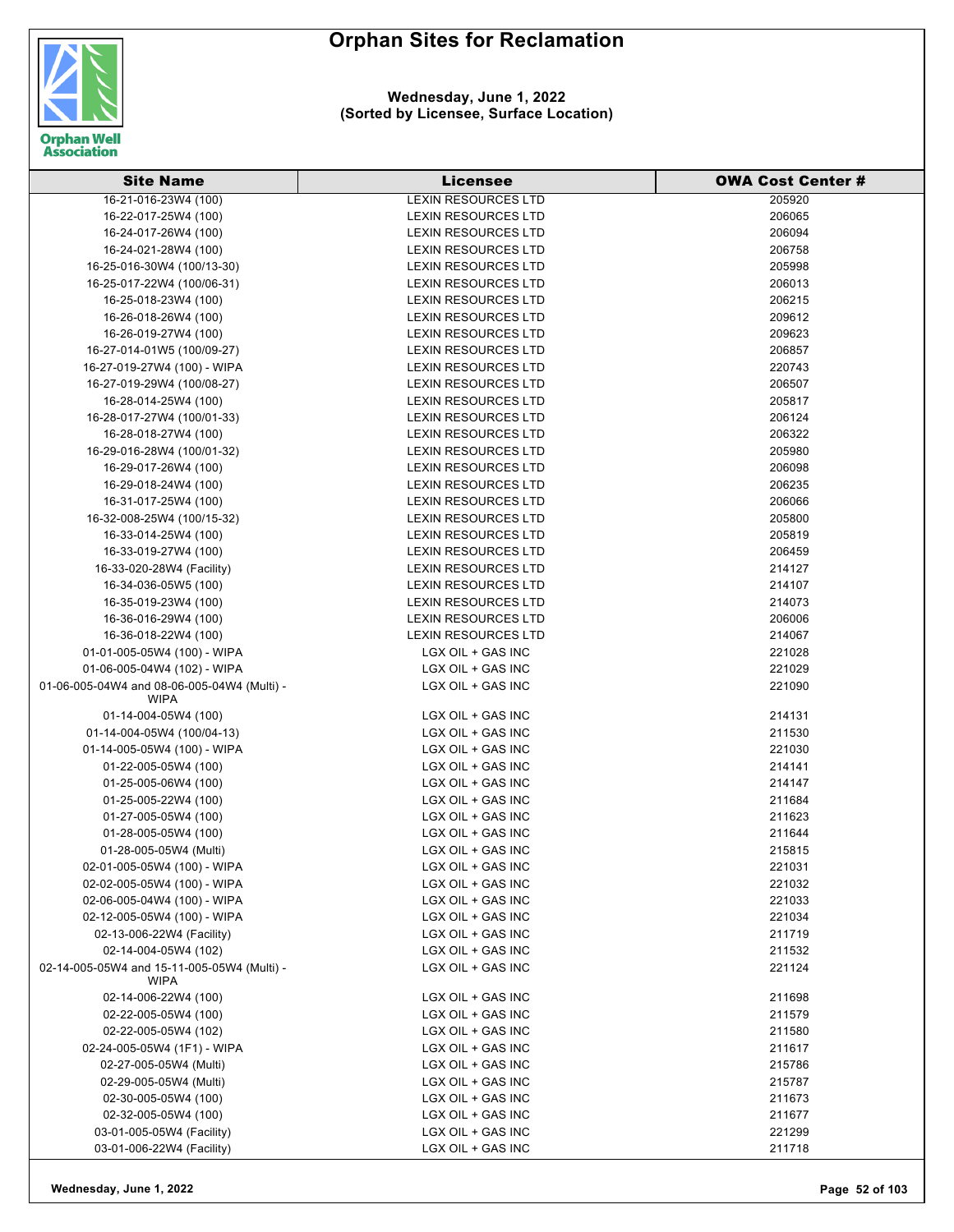



#### **Wednesday, June 1, 2022 (Sorted by Licensee, Surface Location)**

| <b>Site Name</b>                                      | <b>Licensee</b>                        | <b>OWA Cost Center #</b> |
|-------------------------------------------------------|----------------------------------------|--------------------------|
| 03-07-005-04W4 (100) - WIPA                           | LGX OIL + GAS INC                      | 221035                   |
| 03-13-006-22W4 (100)                                  | LGX OIL + GAS INC                      | 211697                   |
| 03-14-004-05W4 (100)                                  | LGX OIL + GAS INC                      | 211533                   |
| 03-14-004-05W4 (102)                                  | LGX OIL + GAS INC                      | 211534                   |
| 03-22-005-05W4 (100) - WIPA                           | LGX OIL + GAS INC                      | 211581                   |
| 03-23-005-05W4 (100)                                  | LGX OIL + GAS INC                      | 211600                   |
| 03-25-005-05W4 (100) - WIPA                           | LGX OIL + GAS INC                      | 221036                   |
| 03-28-005-05W4 (100)                                  | LGX OIL + GAS INC                      | 211646                   |
| 03-31-004-04W4 (100) - WIPA                           | LGX OIL + GAS INC                      | 221037                   |
| 03-32-005-05W4 (100)                                  | LGX OIL + GAS INC                      | 211678                   |
| 03-35-005-29W4 (100/06-35)                            | LGX OIL + GAS INC                      | 209468                   |
| 04-01-005-05W4 (100) - WIPA                           | LGX OIL + GAS INC                      | 211559                   |
| 04-03-006-29W4 (100)                                  | LGX OIL + GAS INC                      | 209469                   |
| 04-07-005-04W4 (100) - WIPA                           | LGX OIL + GAS INC                      | 211558                   |
| 04-14-004-05W4 (100)                                  | LGX OIL + GAS INC                      | 211535                   |
| 04-14-004-05W4 (102)                                  | LGX OIL + GAS INC                      | 211536                   |
| 04-18-006-21W4 (100)                                  | LGX OIL + GAS INC                      | 211688                   |
| 04-23-005-05W4 (100)                                  | LGX OIL + GAS INC                      | 214144                   |
| 04-23-005-05W4 (102)                                  | LGX OIL + GAS INC                      | 211601                   |
| 04-24-004-30W4 (100/01-23)                            | LGX OIL + GAS INC                      | 214137                   |
| 04-25-005-05W4 (100) - WIPA                           | LGX OIL + GAS INC                      | 221038                   |
| 04-27-005-05W4 (100)                                  | LGX OIL + GAS INC                      | 211628                   |
| 04-27-005-05W4 (103/13-22)                            | LGX OIL + GAS INC                      | 211593                   |
| 04-27-053-09W5 (100)                                  | LGX OIL + GAS INC                      | 214157                   |
| 04-28-005-05W4 (100)                                  | LGX OIL + GAS INC                      | 211648                   |
| 04-28-005-05W4 (102/03-28)                            | LGX OIL + GAS INC                      | 211647                   |
| 04-30-006-21W4 (100)                                  | LGX OIL + GAS INC                      | 211691                   |
| 04-35-004-05W4 (100) - WIPA                           | LGX OIL + GAS INC                      | 211540                   |
| 05-02-003-07W4 (102/04-02)                            | LGX OIL + GAS INC                      | 211511                   |
| 05-12-005-05W4 (Multi) - WIPA                         | LGX OIL + GAS INC                      | 221094                   |
| 05-13-005-05W4 (Facility) - WIPA                      | LGX OIL + GAS INC                      | 221095                   |
| 05-22-005-05W4 (100)                                  | LGX OIL + GAS INC                      | 211582                   |
| 05-23-005-05W4 (100)                                  | LGX OIL + GAS INC                      | 214145                   |
| 05-25-005-05W4 (100) - WIPA                           | LGX OIL + GAS INC                      | 221040                   |
| 05-27-005-05W4 (103)                                  | LGX OIL + GAS INC                      | 211631                   |
| 05-27-005-05W4 (Multi)                                | LGX OIL + GAS INC                      | 215808                   |
| 05-28-005-05W4 (100)                                  | LGX OIL + GAS INC                      | 211649                   |
| 06-01-005-05W4 (100) - WIPA                           | LGX OIL + GAS INC                      | 214138                   |
| 06-02-006-06W4 (100)                                  | LGX OIL + GAS INC                      | 214149                   |
| 06-02-017-17W4 (102)                                  | LGX OIL + GAS INC                      | 209477                   |
| 06-06-005-04W4 (102) - WIPA                           | LGX OIL + GAS INC                      | 211556                   |
| 06-07-005-04W4 (100) - WIPA                           | LGX OIL + GAS INC                      | 221042                   |
| 06-15-006-22W4 (100)                                  | LGX OIL + GAS INC                      | 211699                   |
| 06-16-004-21W4 (102)                                  | LGX OIL + GAS INC                      | 211551                   |
| 06-17-016-20W4 (100)                                  | LGX OIL + GAS INC                      | 209476                   |
| 06-20-004-06W4 (100)                                  | LGX OIL + GAS INC                      | 211546                   |
| 06-22-005-05W4 (100)                                  | LGX OIL + GAS INC                      | 211583                   |
| 06-22-006-22W4 (100)                                  | LGX OIL + GAS INC                      | 211702                   |
| 06-23-005-05W4 (100)                                  | LGX OIL + GAS INC                      | 211602                   |
| 06-23-005-05W4 (102)                                  | LGX OIL + GAS INC                      | 211603                   |
| 06-23-016-18W4 (100)                                  | LGX OIL + GAS INC                      | 214153                   |
| 06-24-005-05W4 (102) - WIPA                           | LGX OIL + GAS INC                      | 221043                   |
| 06-24-005-05W4 (Facility) - WIPA                      | LGX OIL + GAS INC                      | 221097                   |
| 06-25-005-05W4 (100) - WIPA<br>06-27-005-05W4 (Multi) | LGX OIL + GAS INC<br>LGX OIL + GAS INC | 211621<br>216151         |
| 06-29-005-05W4 (100)                                  | LGX OIL + GAS INC                      | 211662                   |
| 06-30-005-05W4 (100)                                  | LGX OIL + GAS INC                      | 211674                   |
| 06-30-016-17W4 (102)                                  | LGX OIL + GAS INC                      | 209474                   |
|                                                       |                                        |                          |

**Wednesday, June 1, 2022 Page 53 of 103**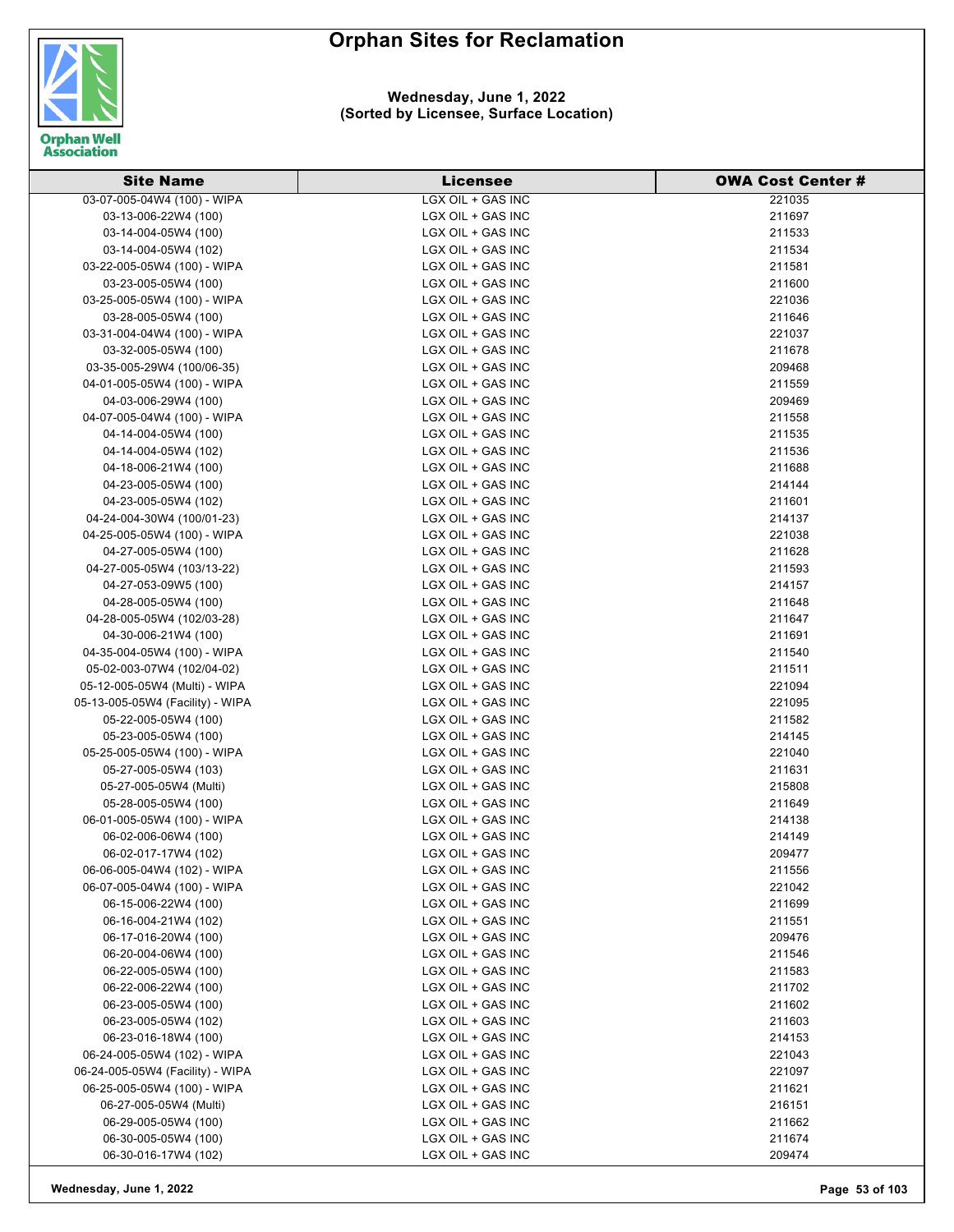

#### **Wednesday, June 1, 2022 (Sorted by Licensee, Surface Location)**

| <b>Site Name</b>                            | <b>Licensee</b>   | <b>OWA Cost Center #</b> |
|---------------------------------------------|-------------------|--------------------------|
| 06-31-004-04W4 (100) - WIPA                 | LGX OIL + GAS INC | 221045                   |
| 06-35-004-05W4 (Facility) - WIPA            | LGX OIL + GAS INC | 221099                   |
| 07-01-005-05W4 (100) - WIPA                 | LGX OIL + GAS INC | 221047                   |
| 07-06-005-04W4 (Multi) - WIPA               | LGX OIL + GAS INC | 221101                   |
| 07-13-005-06W4 (100)                        | LGX OIL + GAS INC | 211680                   |
| 07-16-019-19W4 (100)                        | LGX OIL + GAS INC | 209479                   |
| 07-22-005-05W4 (100)                        | LGX OIL + GAS INC | 211584                   |
| 07-23-005-05W4 (100)                        | LGX OIL + GAS INC | 211604                   |
| 07-24-005-05W4 (100) - WIPA                 | LGX OIL + GAS INC | 221049                   |
| 07-27-005-05W4 (100)                        | LGX OIL + GAS INC | 211634                   |
| 07-27-005-05W4 (102)                        | LGX OIL + GAS INC | 211635                   |
| 07-28-005-05W4 (100)                        | LGX OIL + GAS INC | 211651                   |
| 07-29-005-05W4 (100)                        | LGX OIL + GAS INC | 211664                   |
| 08-01-003-08W4 (100)                        | LGX OIL + GAS INC | 214130                   |
| 08-01-005-05W4 (100) - WIPA                 | LGX OIL + GAS INC | 221050                   |
| 08-02-005-05W4 (Multi) - WIPA               | LGX OIL + GAS INC | 221105                   |
| 08-09-003-21W4 (100)                        | LGX OIL + GAS INC | 211513                   |
| 08-14-004-05W4 (100)                        | LGX OIL + GAS INC | 214132                   |
| 08-15-004-05W4 (100)                        | LGX OIL + GAS INC | 211537                   |
| 08-16-004-05W4 (102)                        | LGX OIL + GAS INC | 214134                   |
| 08-21-003-21W4 (100)                        | LGX OIL + GAS INC | 211517                   |
| 08-21-005-05W4 (100)                        | LGX OIL + GAS INC | 211573                   |
| 08-22-005-05W4 (100)                        | LGX OIL + GAS INC | 211585                   |
| 08-23-004-05W4 (100)                        | LGX OIL + GAS INC | 211538                   |
| 08-23-005-05W4 (102) - WIPA                 | LGX OIL + GAS INC | 221051                   |
| 08-27-005-05W4 (100)                        | LGX OIL + GAS INC | 211636                   |
| 08-27-005-05W4 (102)                        | LGX OIL + GAS INC | 214146                   |
| 08-29-005-05W4 (100)                        | LGX OIL + GAS INC | 211665                   |
| 08-29-005-05W4 (102)                        | LGX OIL + GAS INC | 211666                   |
| 09-01-005-05W4 (100) - WIPA                 | LGX OIL + GAS INC | 221052                   |
| 09-06-005-04W4 and 15-06-005-04W4 (Multi) - | LGX OIL + GAS INC | 221121                   |
| WIPA                                        |                   |                          |
| 09-20-004-21W4 (100/16-20)                  | LGX OIL + GAS INC | 211553                   |
| 09-21-005-05W4 (100)                        | LGX OIL + GAS INC | 211574                   |
| 09-22-005-05W4 (100)                        | LGX OIL + GAS INC | 211586                   |
| 09-25-005-05W4 (100) - WIPA                 | LGX OIL + GAS INC | 221053                   |
| 09-27-005-05W4 (100)                        | LGX OIL + GAS INC | 211637                   |
| 09-28-005-05W4 (100)                        | LGX OIL + GAS INC | 211654                   |
| 09-28-005-05W4 (102)                        | LGX OIL + GAS INC | 211655                   |
| 09-29-005-05W4 (Multi)                      | LGX OIL + GAS INC | 216129                   |
| 09-32-006-21W4 (100)                        | LGX OIL + GAS INC | 211695                   |
| 10-03-006-22W4 (100)                        | LGX OIL + GAS INC | 211696                   |
| 10-06-005-04W4 (100) - WIPA                 | LGX OIL + GAS INC | 221054                   |
| 10-06-005-04W4 (100/09-06) - WIPA           | LGX OIL + GAS INC | 221056                   |
| 10-06-005-04W4 (102) - WIPA                 | LGX OIL + GAS INC | 221055                   |
| 10-07-004-21W4 (100)                        | LGX OIL + GAS INC | 211549                   |
| 10-08-006-21W4 (100)                        | LGX OIL + GAS INC | 211687                   |
| 10-11-005-05W4 (102) - WIPA                 | LGX OIL + GAS INC | 221057                   |
| 10-12-005-06W4 (102)                        | LGX OIL + GAS INC | 211679                   |
| 10-14-005-05W4 (100)                        | LGX OIL + GAS INC | 211566                   |
| 10-17-003-21W4 (100)                        | LGX OIL + GAS INC | 211515                   |
| 10-19-004-06W4 (100)                        | LGX OIL + GAS INC | 214135                   |
| 10-22-005-05W4 (100)                        | LGX OIL + GAS INC | 211587                   |
| 10-23-005-05W4 (100)                        | LGX OIL + GAS INC | 211606                   |
| 10-23-005-22W4 (100)                        | LGX OIL + GAS INC | 211683                   |
| 10-24-005-05W4 (Multi) - WIPA               | LGX OIL + GAS INC | 221108                   |
| 10-25-005-05W4 (100) - WIPA                 | LGX OIL + GAS INC | 221059                   |
| 10-27-005-05W4 (100)                        | LGX OIL + GAS INC | 211638                   |

**Wednesday, June 1, 2022 Page 54 of 103**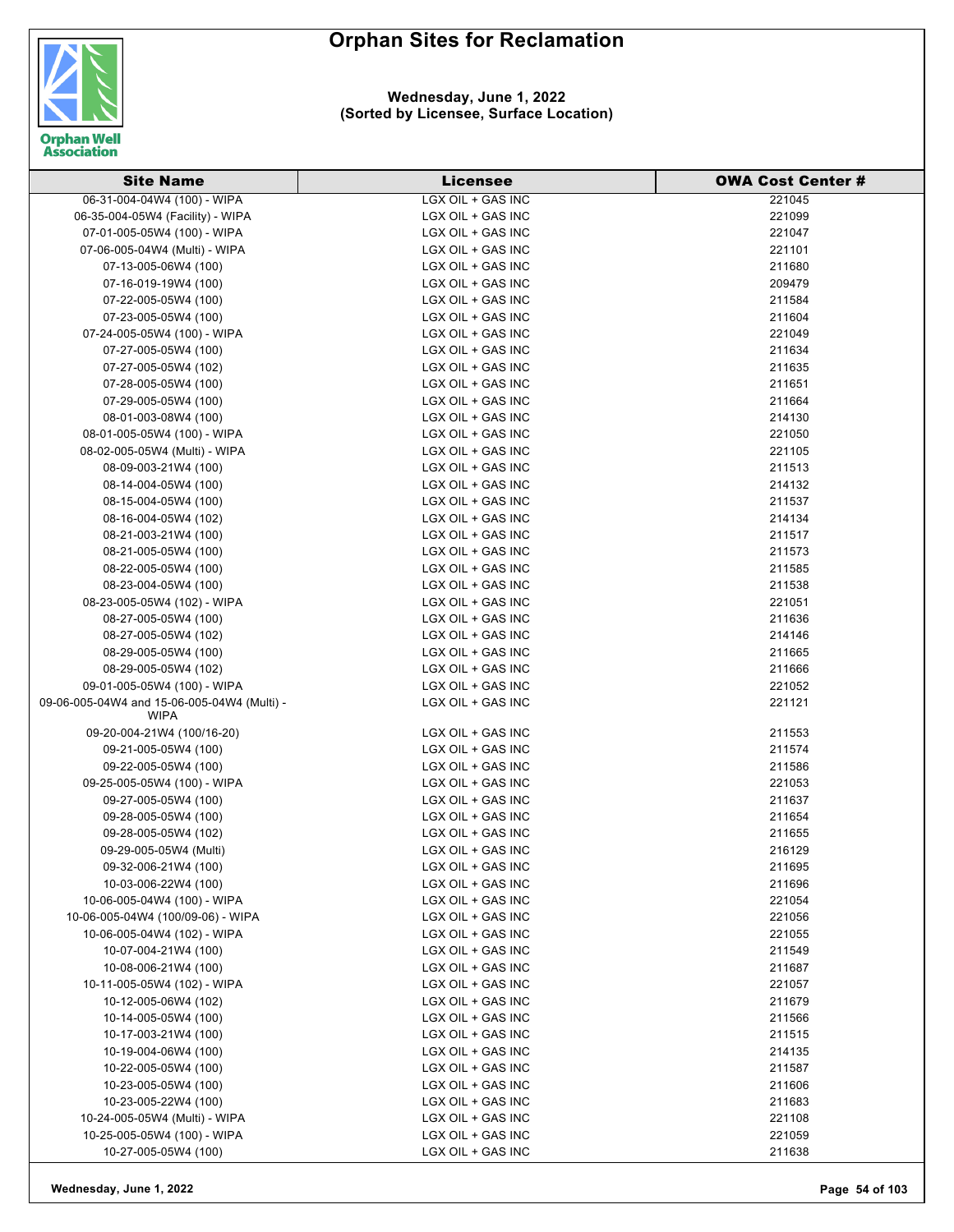



#### **Wednesday, June 1, 2022 (Sorted by Licensee, Surface Location)**

| <b>Site Name</b>                          | <b>Licensee</b>   | <b>OWA Cost Center#</b> |
|-------------------------------------------|-------------------|-------------------------|
| 10-27-005-05W4 (102)                      | LGX OIL + GAS INC | 211639                  |
| 10-28-005-05W4 (102)                      | LGX OIL + GAS INC | 211656                  |
| 10-30-005-05W4 (102)                      | LGX OIL + GAS INC | 211676                  |
| 10-35-004-05W4 (102) - WIPA               | LGX OIL + GAS INC | 211541                  |
| 10-36-004-07W4 (100)                      | LGX OIL + GAS INC | 211547                  |
| 11-06-005-04W4 (100) - WIPA               | LGX OIL + GAS INC | 221060                  |
| 11-08-005-05W4 (100)                      | LGX OIL + GAS INC | 214139                  |
| 11-12-005-05W4 (100) - WIPA               | LGX OIL + GAS INC | 221061                  |
| 11-12-005-05W4 (Multi) - WIPA             | LGX OIL + GAS INC | 221111                  |
| 11-13-005-05W4 (100/06-13) - WIPA         | LGX OIL + GAS INC | 211565                  |
| 11-18-005-06W4 (100)                      | LGX OIL + GAS INC | 211681                  |
| 11-21-005-05W4 (100)                      | LGX OIL + GAS INC | 211575                  |
| 11-22-005-05W4 (100)                      | LGX OIL + GAS INC | 211588                  |
| 11-23-005-05W4 (100)                      | LGX OIL + GAS INC | 211607                  |
| 11-23-005-07W4 (100/06-23)                | LGX OIL + GAS INC | 211682                  |
| 11-27-005-05W4 (Facility)                 | LGX OIL + GAS INC | 211712                  |
| 11-28-005-05W4 (100)                      | LGX OIL + GAS INC | 211657                  |
| 11-29-005-05W4 (Multi)                    | LGX OIL + GAS INC | 216116                  |
| 11-36-004-05W4 (Facility) - WIPA          | LGX OIL + GAS INC | 221113                  |
| 12-01-005-05W4 (100) - WIPA               | LGX OIL + GAS INC | 221063                  |
| 12-06-005-04W4 (100) - WIPA               | LGX OIL + GAS INC | 221064                  |
| 12-12-005-05W4 (100) - WIPA               | LGX OIL + GAS INC | 211562                  |
| 12-13-005-05W4 (100) - WIPA               | LGX OIL + GAS INC | 221065                  |
| 12-14-005-05W4 (100)                      | LGX OIL + GAS INC | 211567                  |
| 12-21-005-05W4 (100)                      | LGX OIL + GAS INC | 214140                  |
| 12-21-006-22W4 and 13-21-006-22W4 (Multi) | LGX OIL + GAS INC | 219526                  |
| 12-22-005-05W4 (100)                      | LGX OIL + GAS INC | 211589                  |
| 12-22-005-05W4 (102)                      | LGX OIL + GAS INC | 211590                  |
| 12-23-005-05W4 (100)                      | LGX OIL + GAS INC | 211608                  |
| 12-23-005-05W4 (102)                      | LGX OIL + GAS INC | 211609                  |
| 12-24-005-05W4 (Facility) - WIPA          | LGX OIL + GAS INC | 221115                  |
| 12-24-005-05W4 (Multi) - WIPA             | LGX OIL + GAS INC | 221116                  |
| 12-25-005-05W4 (100) - WIPA               | LGX OIL + GAS INC | 211622                  |
| 12-27-005-05W4 (100)                      | LGX OIL + GAS INC | 211641                  |
| 12-27-005-05W4 (102)                      | LGX OIL + GAS INC | 211642                  |
| 12-27-005-05W4 (103)                      | LGX OIL + GAS INC | 211643                  |
| 12-31-004-04W4 (100) - WIPA               | LGX OIL + GAS INC | 221066                  |
| 13-02-003-07W4 (100)                      | LGX OIL + GAS INC | 211512                  |
| 13-11-004-05W4 (100)                      | LGX OIL + GAS INC | 211528                  |
| 13-12-005-05W4 (100) - WIPA               | LGX OIL + GAS INC | 221068                  |
| 13-20-003-21W4 (100)                      | LGX OIL + GAS INC | 211516                  |
| 13-22-005-05W4 (100)                      | LGX OIL + GAS INC | 211591                  |
| 13-22-005-05W4 and 14-22-005-05W4 (Multi) | LGX OIL + GAS INC | 216209                  |
| 13-23-005-05W4 and 14-23-005-05W4 (Multi) | LGX OIL + GAS INC | 216108                  |
| 13-23-006-22W4 (100)                      | LGX OIL + GAS INC | 211703                  |
| 13-25-005-05W4 (100) - WIPA               | LGX OIL + GAS INC | 221069                  |
| 13-25-005-22W4 (100)                      | LGX OIL + GAS INC | 211685                  |
| 13-25-006-22W4 (Multi)                    | LGX OIL + GAS INC | 216107                  |
| 13-28-005-05W4 (Facility)                 | LGX OIL + GAS INC | 214159                  |
|                                           | LGX OIL + GAS INC |                         |
| 13-30-006-21W4 (100)                      |                   | 211692                  |
| 13-31-004-04W4 (102) - WIPA               | LGX OIL + GAS INC | 211524                  |
| 13-31-006-21W4 and 14-31-006-21W4 (Multi) | LGX OIL + GAS INC | 219525                  |
| 13-36-005-22W4 (100)                      | LGX OIL + GAS INC | 211686                  |
| 14-02-017-19W4 (100/05-11)                | LGX OIL + GAS INC | 209478                  |
| 14-05-004-21W4 (100)                      | LGX OIL + GAS INC | 211548                  |
| 14-06-005-04W4 (100) - WIPA               | LGX OIL + GAS INC | 221070                  |
| 14-11-004-05W4 (100)                      | LGX OIL + GAS INC | 211529                  |
| 14-12-005-05W4 (100) - WIPA               | LGX OIL + GAS INC | 221071                  |

**Wednesday, June 1, 2022 Page 55 of 103**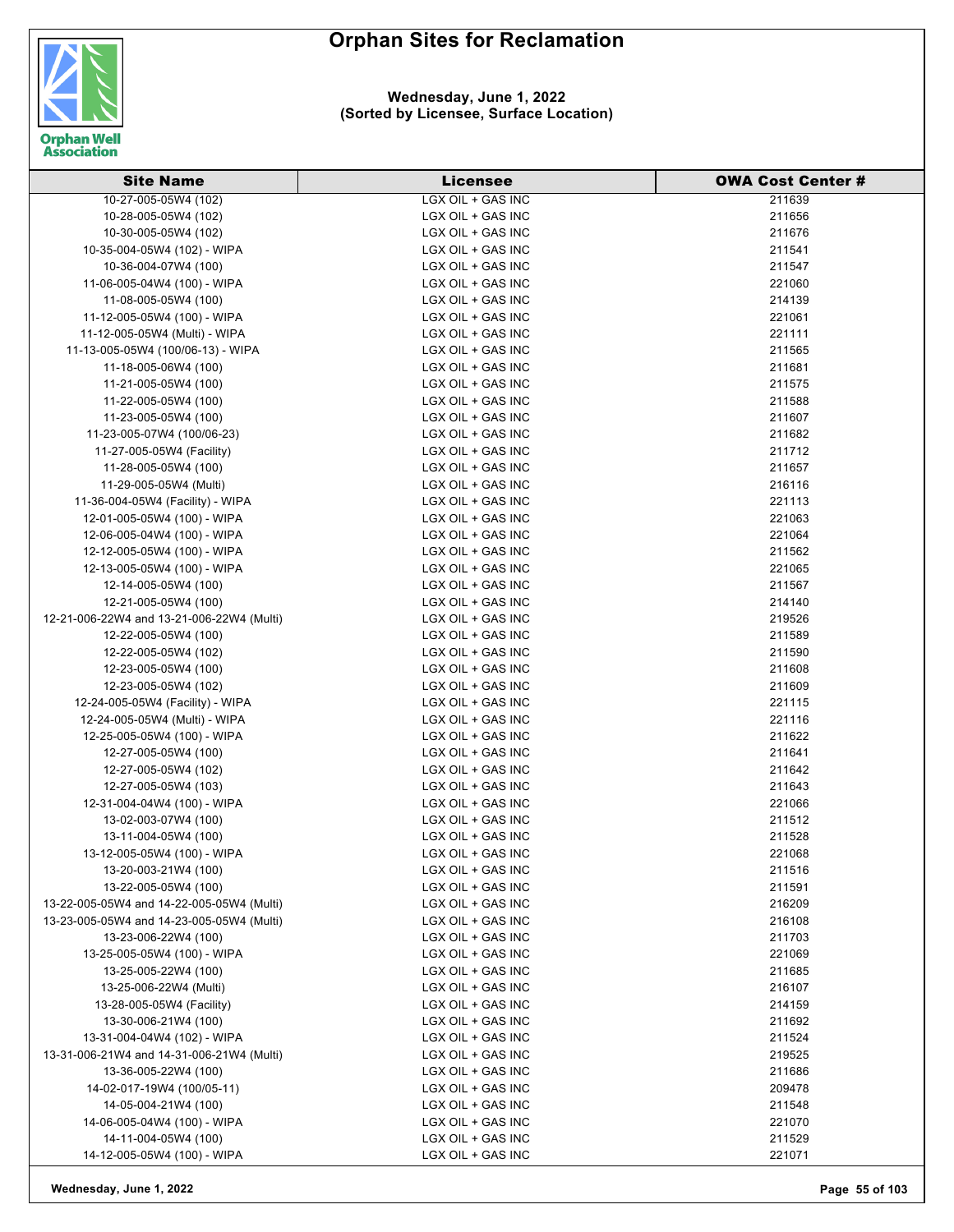

#### **Wednesday, June 1, 2022 (Sorted by Licensee, Surface Location)**

| <b>Site Name</b>                  | <b>Licensee</b>               | <b>OWA Cost Center#</b> |
|-----------------------------------|-------------------------------|-------------------------|
| 14-12-005-07W4 (100)              | LGX OIL + GAS INC             | 214148                  |
| 14-13-005-05W4 (100/11-13) - WIPA | LGX OIL + GAS INC             | 221072                  |
| 14-21-005-05W4 (100)              | LGX OIL + GAS INC             | 211576                  |
| 14-21-015-21W4 (100/06-28)        | LGX OIL + GAS INC             | 214151                  |
| 14-22-005-05W4 (100)              | LGX OIL + GAS INC             | 211594                  |
| 14-22-005-05W4 (102)              | LGX OIL + GAS INC             | 211595                  |
| 14-22-005-05W4 (103)              | LGX OIL + GAS INC             | 211596                  |
| 14-22-006-22W4 (Facility)         | LGX OIL + GAS INC             | 211720                  |
| 14-23-005-05W4 (102)              | LGX OIL + GAS INC             | 211613                  |
| 14-24-005-05W4 (100) - WIPA       | LGX OIL + GAS INC             | 221073                  |
| 14-25-005-05W4 (100) - WIPA       | LGX OIL + GAS INC             | 221074                  |
| 14-25-005-05W4 (102) - WIPA       | LGX OIL + GAS INC             | 221075                  |
| 14-25-012-17W4 (100)              | LGX OIL + GAS INC             | 221836                  |
| 14-26-004-05W4 (100)              | LGX OIL + GAS INC             | 211539                  |
| 14-29-005-05W4 (100)              | LGX OIL + GAS INC             | 211671                  |
| 14-36-004-05W4 (100) - WIPA       | LGX OIL + GAS INC             | 221076                  |
| 15-01-005-05W4 (100) - WIPA       | LGX OIL + GAS INC             | 221077                  |
| 15-01-015-17W4 (100)              | LGX OIL + GAS INC             | 209472                  |
| 15-06-005-04W4 (102/14-06) - WIPA | LGX OIL + GAS INC             | 221078                  |
| 15-08-004-21W4 (Facility)         | LGX OIL + GAS INC             | 211710                  |
| 15-08-015-17W4 (100)              | LGX OIL + GAS INC             | 214150                  |
| 15-11-005-05W4 (100) - WIPA       | LGX OIL + GAS INC             | 221079                  |
| 15-12-005-05W4 (100) - WIPA       | LGX OIL + GAS INC             | 221080                  |
| 15-20-005-05W4 (100/09-20)        | LGX OIL + GAS INC             | 211569                  |
| 15-21-005-05W4 (100)              | LGX OIL + GAS INC             | 211577                  |
| 15-22-005-05W4 (Multi)            | LGX OIL + GAS INC             | 216198                  |
| 15-23-005-05W4 (100)              | LGX OIL + GAS INC             | 211614                  |
| 15-31-004-04W4 (100) - WIPA       | LGX OIL + GAS INC             | 221081                  |
| 15-31-004-04W4 (102) - WIPA       | LGX OIL + GAS INC             | 221082                  |
| 15-35-015-21W4 (100)              | LGX OIL + GAS INC             | 214152                  |
| 16-01-005-05W4 (102) - WIPA       | LGX OIL + GAS INC             | 221084                  |
| 16-11-005-05W4 (100) - WIPA       | LGX OIL + GAS INC             | 221085                  |
| 16-11-005-05W4 (102) - WIPA       | LGX OIL + GAS INC             | 221086                  |
| 16-17-004-21W4 (100)              | LGX OIL + GAS INC             | 211552                  |
| 16-20-005-05W4 (100)              | LGX OIL + GAS INC             | 211570                  |
| 16-21-004-21W4 (100)              | LGX OIL + GAS INC             | 211554                  |
| 16-21-005-05W4 (Facility)         | LGX OIL + GAS INC             | 211711                  |
| 16-22-005-05W4 (102)              | LGX OIL + GAS INC             | 211598                  |
| 16-22-005-05W4 (Multi)            | LGX OIL + GAS INC             | 216201                  |
| 16-23-005-05W4 (100)              | LGX OIL + GAS INC             | 211615                  |
| 16-23-005-05W4 (100/09-23)        | LGX OIL + GAS INC             | 211605                  |
| 16-23-005-05W4 (102)              | LGX OIL + GAS INC             | 211616                  |
| 16-24-006-22W4 (100)              | LGX OIL + GAS INC             | 211704                  |
| 16-25-005-05W4 (Multi) - WIPA     | LGX OIL + GAS INC             | 221127                  |
| 16-27-006-22W4 (100)              | LGX OIL + GAS INC             | 211707                  |
| 16-29-005-05W4 (100)              | LGX OIL + GAS INC             | 211672                  |
| 16-31-004-04W4 (100) - WIPA       | LGX OIL + GAS INC             | 221087                  |
| 16-35-004-05W4 (100) - WIPA       | LGX OIL + GAS INC             | 211543                  |
| 16-36-004-05W4 (Multi) - WIPA     | LGX OIL + GAS INC             | 221130                  |
| 16-33-056-06W5 (100)              | LINDEN EXPLORATIONS INC       | 201233                  |
| 15-32-033-10W4 (100)              | <b>LOCKHART ENERGY LTD</b>    | 209776                  |
| 01-33-049-01W5 (103/16-33)        | LOCKWOOD RESOURCES LTD        | 208498                  |
| 02-08-055-24W4 (100)              | LOCKWOOD RESOURCES LTD        | 208495                  |
| 04-05-055-24W4 (100/05-05)        | LOCKWOOD RESOURCES LTD        | 208492                  |
| 04-05-055-24W4 (102/16-36)        | LOCKWOOD RESOURCES LTD        | 208491                  |
| 06-26-045-05W4 (100)              | LOCKWOOD RESOURCES LTD        | 208481                  |
| 06-33-045-05W4 (100)              | <b>LOCKWOOD RESOURCES LTD</b> | 208485                  |
| 07-20-045-05W4 (100)              | LOCKWOOD RESOURCES LTD        | 208476                  |

**Wednesday, June 1, 2022 Page 56 of 103**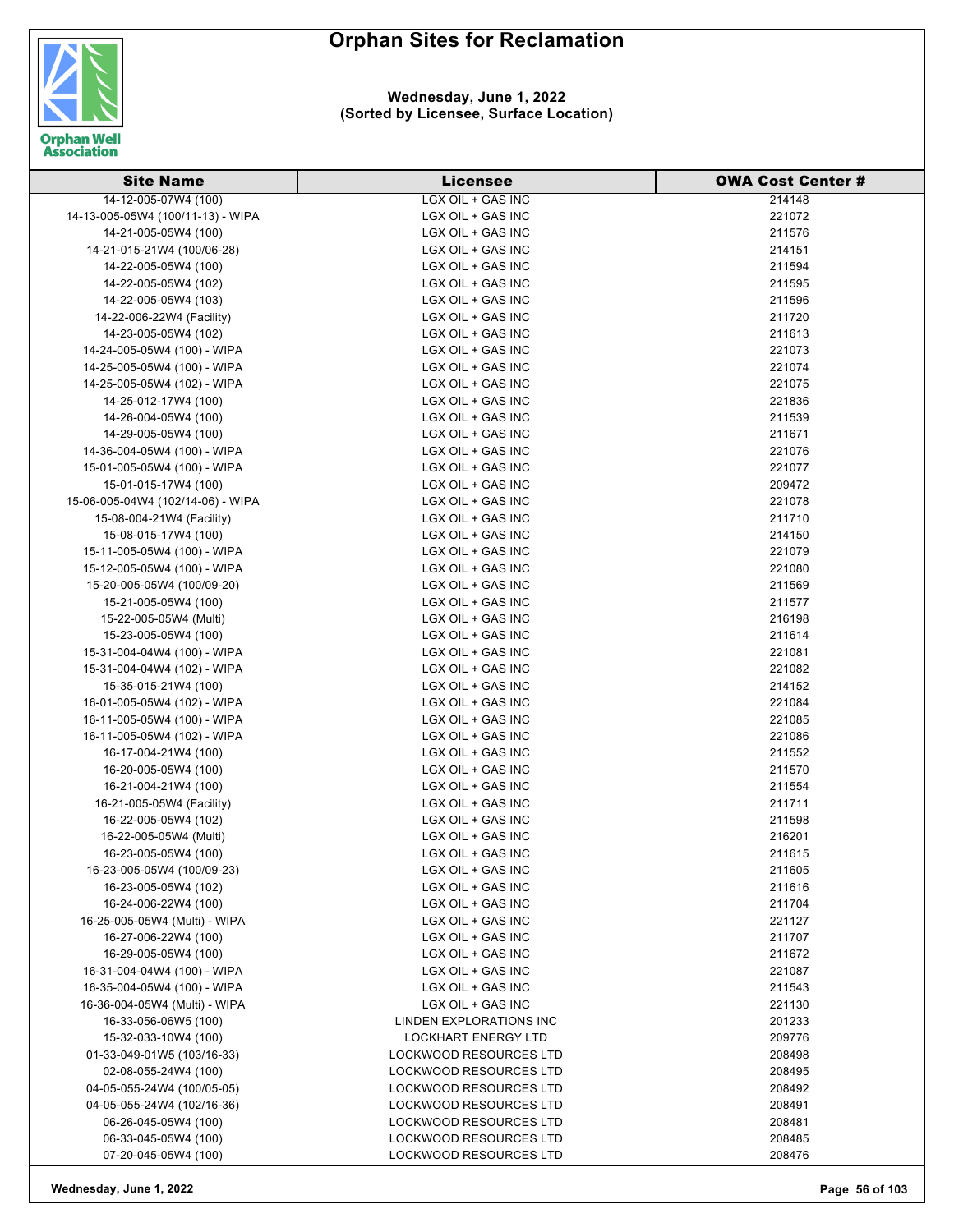

| <b>Site Name</b>                               | Licensee                        | <b>OWA Cost Center#</b> |
|------------------------------------------------|---------------------------------|-------------------------|
| 07-27-045-05W4 (100)                           | <b>LOCKWOOD RESOURCES LTD</b>   | 208482                  |
| 07-29-045-05W4 (100)                           | <b>LOCKWOOD RESOURCES LTD</b>   | 208483                  |
| 07-32-045-05W4 (100)                           | <b>LOCKWOOD RESOURCES LTD</b>   | 208484                  |
| 10-04-046-05W4 (100)                           | <b>LOCKWOOD RESOURCES LTD</b>   | 208486                  |
| 10-32-045-04W4 (100)                           | LOCKWOOD RESOURCES LTD          | 208469                  |
| 11-07-044-04W4 (100)                           | <b>LOCKWOOD RESOURCES LTD</b>   | 208467                  |
| 11-08-044-04W4 (100)                           | LOCKWOOD RESOURCES LTD          | 208468                  |
| 11-17-045-05W4 (100/13-17)                     | <b>LOCKWOOD RESOURCES LTD</b>   | 208473                  |
| 11-28-052-01W5 (102)                           | LOCKWOOD RESOURCES LTD          | 208500                  |
| 12-16-045-05W4 (100)                           | LOCKWOOD RESOURCES LTD          | 208471                  |
| 16-14-048-22W4 (Facility)                      | LOCKWOOD RESOURCES LTD          | 208503                  |
| 06-01-021-29W4 (Access Road)                   | LR PROCESSING LTD               | 221548                  |
| NW-17-020-27W4 (Access Road)                   | LR PROCESSING LTD               | 219448                  |
| SE-01-020-28W4 (Access Road)                   | LR PROCESSING LTD               | 219449                  |
| 12-02-037-20W4 (Facility)                      | LUCINDA GOLD RESOURCES LTD      | 200544                  |
| 08-09-027-01W4 (100)                           | M.L. CASS PETROLEUM CORPORATION | 200832                  |
| 10-29-024-02W4 (100)                           | M.L. CASS PETROLEUM CORPORATION | 200826                  |
| 03-24-061-18W5 (100)                           | MACHREE ENVIRONMENTAL LTD       | 218309                  |
| 01-18-012-19W4 (Facility)                      | MAGNUS ONE ENERGY CORP          | 205324                  |
| 12-26-031-12W4 (100/06-26)                     | MAGNUS ONE ENERGY CORP          | 205322                  |
| 01-04-077-03W5 (100)                           | <b>MANITOK ENERGY INC</b>       | 214361                  |
| 01-05-029-05W5 (100/08-05)                     | <b>MANITOK ENERGY INC</b>       | 213495                  |
| 01-07-001-10W4 (100)                           | <b>MANITOK ENERGY INC</b>       | 213339                  |
| 01-08-067-13W4 (100/16-05)                     | <b>MANITOK ENERGY INC</b>       | 213474                  |
| 01-12-028-21W4 (100)                           | <b>MANITOK ENERGY INC</b>       | 213405                  |
| 01-14-069-15W4 (Facility)                      | <b>MANITOK ENERGY INC</b>       | 213595                  |
| 01-15-086-11W6 (100)                           | <b>MANITOK ENERGY INC</b>       | 214397                  |
| 01-16-011-13W4 (100)                           | <b>MANITOK ENERGY INC</b>       | 214266                  |
| 01-17-054-20W4 (Facility)                      | <b>MANITOK ENERGY INC</b>       | 213586                  |
| 01-24-009-12W4 (100)                           | <b>MANITOK ENERGY INC</b>       | 214236                  |
| 01-25-064-14W4 (Facility)                      | <b>MANITOK ENERGY INC</b>       | 214411                  |
| 01-27-028-05W5 (100)                           | <b>MANITOK ENERGY INC</b>       | 214319                  |
| 01-31-037-21W4 (100)                           | <b>MANITOK ENERGY INC</b>       | 213441                  |
| 01-33-027-22W4 (103/02-33)                     | <b>MANITOK ENERGY INC</b>       | 213386                  |
| 01-33-066-17W4 (Facility)                      | <b>MANITOK ENERGY INC</b>       | 214417                  |
| 02-01-095-01W6 (Facility)                      | <b>MANITOK ENERGY INC</b>       | 213606                  |
| 02-07-028-20W4 (100)                           | <b>MANITOK ENERGY INC</b>       | 213398                  |
| 02-10-086-11W6 (Multi)                         | <b>MANITOK ENERGY INC</b>       |                         |
| 02-15-067-18W4 (Facility)                      | <b>MANITOK ENERGY INC</b>       | 215832<br>214419        |
|                                                |                                 |                         |
| 02-24-079-10W6 (100)<br>02-24-086-11W6 (Multi) | MANITOK ENERGY INC              | 214380<br>215824        |
|                                                | <b>MANITOK ENERGY INC</b>       |                         |
| 02-27-009-13W4 (100)                           | <b>MANITOK ENERGY INC</b>       | 214239                  |
| 02-29-054-07W4 (Facility)                      | <b>MANITOK ENERGY INC</b>       | 216233                  |
| 02-30-004-04W4 (Facility)                      | <b>MANITOK ENERGY INC</b>       | 216232                  |
| 02-36-060-05W4 (Facility)                      | <b>MANITOK ENERGY INC</b>       | 216231                  |
| 03-07-001-10W4 (100)                           | <b>MANITOK ENERGY INC</b>       | 213340                  |
| 03-12-028-23W4 (100)                           | <b>MANITOK ENERGY INC</b>       | 214302                  |
| 03-13-067-13W4 (100)                           | <b>MANITOK ENERGY INC</b>       | 213477                  |
| 03-14-029-06W5 (100/02-14)                     | <b>MANITOK ENERGY INC</b>       | 213497                  |
| 03-14-069-15W4 (100)                           | <b>MANITOK ENERGY INC</b>       | 213485                  |
| 03-15-067-18W4 (Facility)                      | <b>MANITOK ENERGY INC</b>       | 214420                  |
| 03-22-074-04W5 (100/04-22)                     | MANITOK ENERGY INC              | 214336                  |
| 03-25-009-12W4 (100)                           | <b>MANITOK ENERGY INC</b>       | 214237                  |
| 03-25-010-29W4 (Multi)                         | <b>MANITOK ENERGY INC</b>       | 216538                  |
| 03-27-009-13W4 (Facility)                      | <b>MANITOK ENERGY INC</b>       | 214402                  |
| 04-01-101-09W6 (100)                           | <b>MANITOK ENERGY INC</b>       | 221826                  |
| 04-03-014-14W4 (102/05-03)                     | <b>MANITOK ENERGY INC</b>       | 214274                  |
| 04-03-014-14W4 (Facility)                      | <b>MANITOK ENERGY INC</b>       | 214406                  |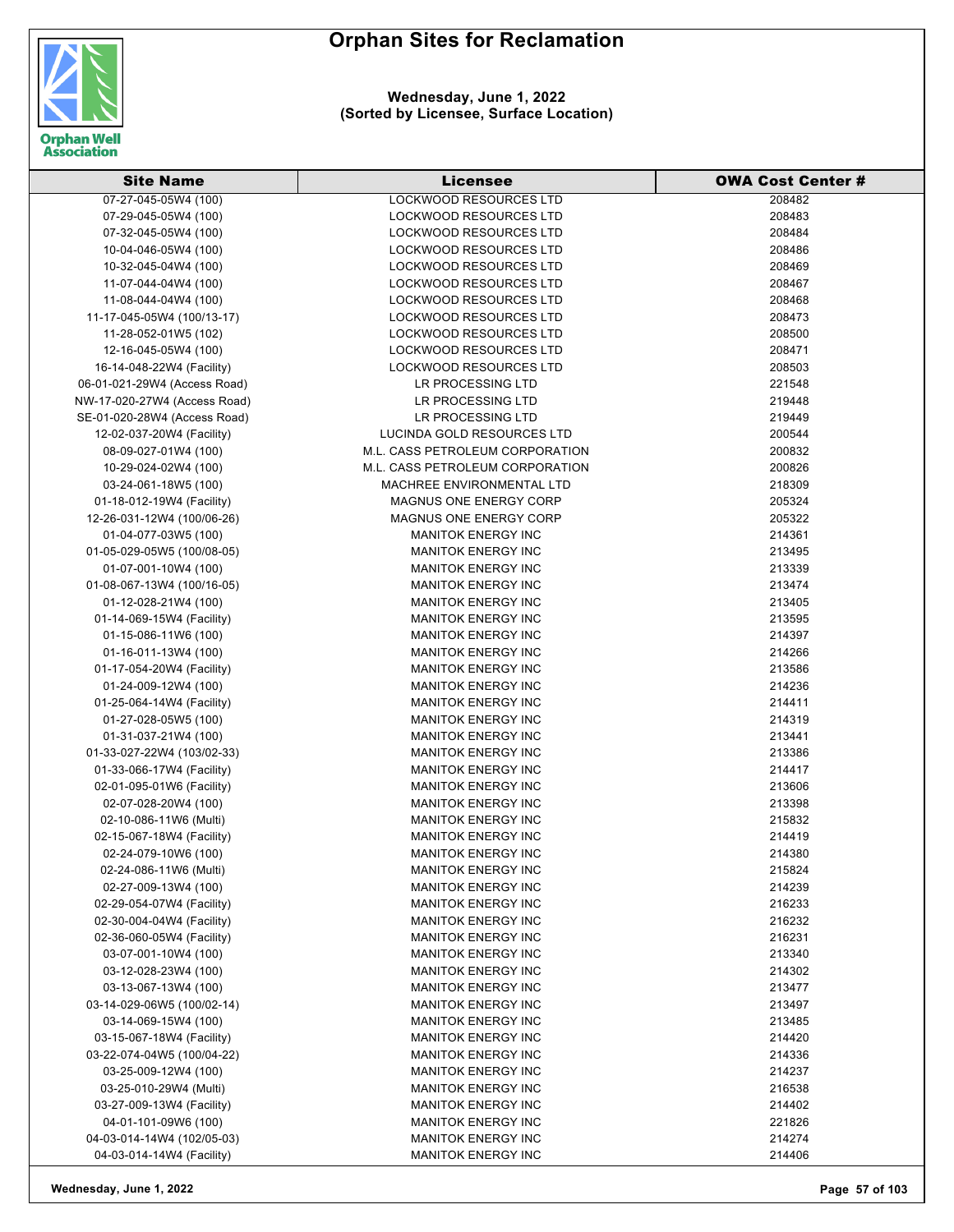

#### **Wednesday, June 1, 2022 (Sorted by Licensee, Surface Location)**

| <b>Site Name</b>                          | <b>Licensee</b>           | <b>OWA Cost Center #</b> |
|-------------------------------------------|---------------------------|--------------------------|
| 04-03-094-25W5 (100)                      | <b>MANITOK ENERGY INC</b> | 214368                   |
| 04-11-011-13W4 (100)                      | <b>MANITOK ENERGY INC</b> | 221873                   |
| 04-11-027-27W4 (102/03-11)                | <b>MANITOK ENERGY INC</b> | 214298                   |
| 04-11-067-13W4 (100)                      | <b>MANITOK ENERGY INC</b> | 213476                   |
| 04-12-028-22W4 (Multi)                    | <b>MANITOK ENERGY INC</b> | 216170                   |
| 04-15-011-13W4 (104)                      | <b>MANITOK ENERGY INC</b> | 213356                   |
| 04-23-063-21W4 (Facility)                 | <b>MANITOK ENERGY INC</b> | 214409                   |
| 04-24-028-21W4 (100)                      | <b>MANITOK ENERGY INC</b> | 213418                   |
| 04-30-079-10W6 (100)                      | <b>MANITOK ENERGY INC</b> | 213530                   |
| 04-33-008-07W4 (102)                      | <b>MANITOK ENERGY INC</b> | 214228                   |
| 04-33-095-01W6 (100)                      | <b>MANITOK ENERGY INC</b> | 213568                   |
| 04-36-087-08W5 (100)                      | <b>MANITOK ENERGY INC</b> | 213514                   |
| 05-01-074-04W5 (100)                      | <b>MANITOK ENERGY INC</b> | 214324                   |
| 05-03-014-14W4 (Multi)                    | <b>MANITOK ENERGY INC</b> | 215855                   |
| 05-08-027-27W4 (100/03-08)                | <b>MANITOK ENERGY INC</b> | 214297                   |
| 05-10-028-22W4 (100)                      | <b>MANITOK ENERGY INC</b> | 213425                   |
| 05-11-074-04W5 (100)                      | <b>MANITOK ENERGY INC</b> | 214328                   |
| 05-15-069-15W4 (100)                      | <b>MANITOK ENERGY INC</b> | 213486                   |
| 05-19-009-11W4 (100)                      | <b>MANITOK ENERGY INC</b> | 214234                   |
| 05-19-079-09W6 (100)                      | <b>MANITOK ENERGY INC</b> | 213518                   |
| 05-23-010-13W4 (100)                      | <b>MANITOK ENERGY INC</b> | 214251                   |
| 05-32-066-17W4 (Facility)                 | <b>MANITOK ENERGY INC</b> | 214415                   |
| 05-34-012-04W4 (100)                      | <b>MANITOK ENERGY INC</b> | 214270                   |
| 05-35-076-05W5 (100)                      | <b>MANITOK ENERGY INC</b> | 214359                   |
| 05-36-007-15W4 (100)                      | <b>MANITOK ENERGY INC</b> | 214226                   |
| 06-04-001-11W4 (102)                      | <b>MANITOK ENERGY INC</b> | 214223                   |
| 06-05-074-04W5 (100)                      | <b>MANITOK ENERGY INC</b> | 214325                   |
| 06-08-081-09W6 (100)                      | <b>MANITOK ENERGY INC</b> | 214388                   |
| 06-09-029-21W4 (100/03-09)                | <b>MANITOK ENERGY INC</b> | 213436                   |
| 06-09-029-21W4 and 07-09-029-21W4 (Multi) | <b>MANITOK ENERGY INC</b> | 216159                   |
| 06-10-049-18W5 (100/04-10)                | <b>MANITOK ENERGY INC</b> | 214320                   |
| 06-11-069-15W4 (100)                      | <b>MANITOK ENERGY INC</b> | 213483                   |
| 06-12-095-01W6 (100)                      | <b>MANITOK ENERGY INC</b> | 213554                   |
| 06-16-075-03W5 (Multi)                    | <b>MANITOK ENERGY INC</b> | 215856                   |
| 06-18-009-11W4 (100)                      | <b>MANITOK ENERGY INC</b> | 214233                   |
| 06-22-079-08W6 (100)                      | <b>MANITOK ENERGY INC</b> | 214372                   |
| 06-23-010-13W4 (100)                      | <b>MANITOK ENERGY INC</b> | 214252                   |
| 06-23-010-13W4 (102)                      | <b>MANITOK ENERGY INC</b> | 213350                   |
| 06-27-010-12W4 (100)                      | <b>MANITOK ENERGY INC</b> | 214248                   |
| 06-28-010-12W4 (100)                      | <b>MANITOK ENERGY INC</b> | 214249                   |
| 06-29-010-12W4 (100)                      | MANITOK ENERGY INC        | 214250                   |
| 06-29-066-13W4 (Multi)                    | <b>MANITOK ENERGY INC</b> | 216180                   |
| 06-29-085-11W6 (100)                      | <b>MANITOK ENERGY INC</b> | 213538                   |
| 06-32-085-11W6 (100)                      | <b>MANITOK ENERGY INC</b> | 214393                   |
| 06-32-095-01W6 (100)                      | <b>MANITOK ENERGY INC</b> | 213567                   |
| 06-33-061-19W4 (Facility)                 | <b>MANITOK ENERGY INC</b> | 214408                   |
| 06-34-079-09W6 (100)                      | <b>MANITOK ENERGY INC</b> | 214377                   |
| 06-36-074-04W5 (100/05-36)                | <b>MANITOK ENERGY INC</b> | 214345                   |
| 07-01-095-01W6 (100)                      | <b>MANITOK ENERGY INC</b> | 213548                   |
| 07-02-083-10W6 (102)                      | <b>MANITOK ENERGY INC</b> | 214391                   |
| 07-07-001-10W4 (100)                      | <b>MANITOK ENERGY INC</b> | 213342                   |
| 07-08-075-03W5 (100)                      | <b>MANITOK ENERGY INC</b> | 214349                   |
| 07-08-093-11W5 (Multi)                    | <b>MANITOK ENERGY INC</b> | 215854                   |
| 07-09-014-14W4 (100/01-09)                | <b>MANITOK ENERGY INC</b> | 214280                   |
| 07-09-075-03W5 (100)                      | <b>MANITOK ENERGY INC</b> | 214350                   |
| 07-12-024-23W4 (100/09-12)                | <b>MANITOK ENERGY INC</b> | 214293                   |
| 07-15-086-12W6 (100/02-15)                | <b>MANITOK ENERGY INC</b> | 214399                   |
| 07-16-011-13W4 (100)                      | MANITOK ENERGY INC        | 213358                   |

**Wednesday, June 1, 2022 Page 58 of 103**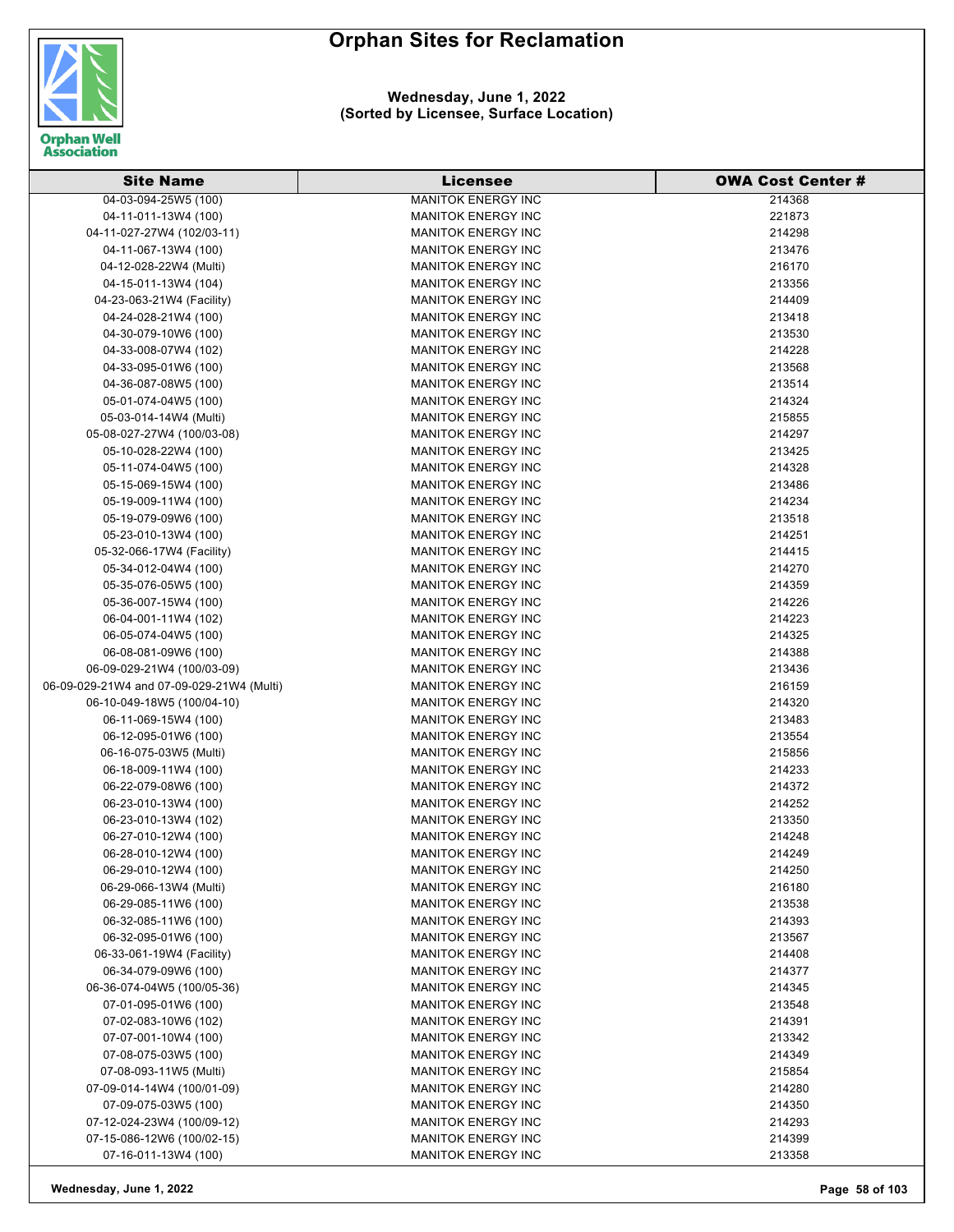

#### **Wednesday, June 1, 2022 (Sorted by Licensee, Surface Location)**

| <b>Site Name</b>           | <b>Licensee</b>           | <b>OWA Cost Center #</b> |
|----------------------------|---------------------------|--------------------------|
| 07-16-074-04W5 (100)       | <b>MANITOK ENERGY INC</b> | 214331                   |
| 07-18-066-13W4 (100)       | <b>MANITOK ENERGY INC</b> | 213452                   |
| 07-21-022-21W4 (100/02-21) | <b>MANITOK ENERGY INC</b> | 214284                   |
| 07-25-074-04W5 (100)       | <b>MANITOK ENERGY INC</b> | 213509                   |
| 07-26-074-04W5 (100)       | <b>MANITOK ENERGY INC</b> | 214341                   |
| 07-26-074-04W5 (102)       | <b>MANITOK ENERGY INC</b> | 214342                   |
| 07-28-079-10W6 (100)       | <b>MANITOK ENERGY INC</b> | 214381                   |
| 07-29-079-10W6 (100)       | <b>MANITOK ENERGY INC</b> | 213529                   |
| 07-29-079-11W6 (100)       | <b>MANITOK ENERGY INC</b> | 214384                   |
| 07-30-079-10W6 (100)       | <b>MANITOK ENERGY INC</b> | 214382                   |
| 07-32-041-03W5 (100)       | <b>MANITOK ENERGY INC</b> | 213502                   |
| 07-33-095-01W6 (100)       | <b>MANITOK ENERGY INC</b> | 213569                   |
| 08-02-028-25W4 (100)       | <b>MANITOK ENERGY INC</b> | 214304                   |
| 08-04-014-14W4 (100/09-04) | <b>MANITOK ENERGY INC</b> | 214278                   |
| 08-15-075-03W5 (100)       | <b>MANITOK ENERGY INC</b> | 214351                   |
| 08-16-011-13W4 (100)       | <b>MANITOK ENERGY INC</b> | 214269                   |
| 08-16-011-13W4 (102)       | <b>MANITOK ENERGY INC</b> | 213359                   |
| 08-16-074-04W5 (100)       | <b>MANITOK ENERGY INC</b> |                          |
|                            |                           | 214332                   |
| 08-18-010-12W4 (100)       | <b>MANITOK ENERGY INC</b> | 214247                   |
| 08-18-025-21W4 (Facility)  | <b>MANITOK ENERGY INC</b> | 213581                   |
| 08-18-066-17W4 (100)       | <b>MANITOK ENERGY INC</b> | 213458                   |
| 08-21-074-05W5 (100)       | <b>MANITOK ENERGY INC</b> | 213511                   |
| 08-26-007-14W4 (Facility)  | <b>MANITOK ENERGY INC</b> | 213571                   |
| 08-26-007-15W4 (100)       | <b>MANITOK ENERGY INC</b> | 213347                   |
| 08-26-079-09W6 (100)       | <b>MANITOK ENERGY INC</b> | 213519                   |
| 08-29-022-21W4 (100/12-28) | <b>MANITOK ENERGY INC</b> | 214285                   |
| 08-34-009-13W4 (Facility)  | <b>MANITOK ENERGY INC</b> | 214403                   |
| 08-35-079-09W6 (100)       | <b>MANITOK ENERGY INC</b> | 214378                   |
| 09-03-028-21W4 (100/08-34) | <b>MANITOK ENERGY INC</b> | 216214                   |
| 09-04-010-11W4 (100)       | <b>MANITOK ENERGY INC</b> | 214246                   |
| 09-04-011-13W4 (Facility)  | <b>MANITOK ENERGY INC</b> | 213575                   |
| 09-04-014-14W4 (100/16-04) | <b>MANITOK ENERGY INC</b> | 214279                   |
| 09-07-028-20W4 (100)       | <b>MANITOK ENERGY INC</b> | 213401                   |
| 09-08-074-04W5 (Multi)     | <b>MANITOK ENERGY INC</b> | 215857                   |
| 09-15-067-18W4 (100/08-15) | <b>MANITOK ENERGY INC</b> | 213481                   |
| 09-15-069-15W4 (100)       | <b>MANITOK ENERGY INC</b> | 214316                   |
| 09-17-066-17W4 (100)       | <b>MANITOK ENERGY INC</b> | 213457                   |
| 09-21-074-04W5 (Facility)  | <b>MANITOK ENERGY INC</b> | 214422                   |
| 09-22-069-15W4 (100)       | <b>MANITOK ENERGY INC</b> | 213489                   |
| 09-25-074-05W5 (100)       | <b>MANITOK ENERGY INC</b> | 214346                   |
| 09-28-009-12W4 (100)       | <b>MANITOK ENERGY INC</b> | 214238                   |
| 09-28-066-17W4 (100)       | <b>MANITOK ENERGY INC</b> | 213462                   |
| 09-34-009-13W4 (100)       | <b>MANITOK ENERGY INC</b> | 214243                   |
| 09-34-009-13W4 (102)       | <b>MANITOK ENERGY INC</b> | 214244                   |
| 09-35-082-10W6 (100)       | <b>MANITOK ENERGY INC</b> | 214389                   |
| 10-04-075-03W5 (100)       | <b>MANITOK ENERGY INC</b> | 213512                   |
| 10-04-095-25W5 (100)       | <b>MANITOK ENERGY INC</b> | 213516                   |
| 10-07-066-17W4 (102)       | <b>MANITOK ENERGY INC</b> | 213455                   |
| 10-08-075-04W5 (Multi)     | <b>MANITOK ENERGY INC</b> | 215861                   |
| 10-12-031-09W5 (100)       | <b>MANITOK ENERGY INC</b> | 213499                   |
| 10-12-066-14W4 (100)       | <b>MANITOK ENERGY INC</b> | 214314                   |
| 10-12-095-01W6 (100)       | <b>MANITOK ENERGY INC</b> | 213555                   |
| 10-13-028-22W4 (100)       | <b>MANITOK ENERGY INC</b> | 213429                   |
| 10-15-095-01W6 (100)       | <b>MANITOK ENERGY INC</b> | 213557                   |
| 10-16-011-13W4 (100)       | <b>MANITOK ENERGY INC</b> | 213361                   |
| 10-21-069-15W4 (100)       | <b>MANITOK ENERGY INC</b> | 213488                   |
| 10-22-008-10W4 (102)       | <b>MANITOK ENERGY INC</b> | 214232                   |
| 10-26-067-13W4 (100)       | <b>MANITOK ENERGY INC</b> | 213478                   |

**Wednesday, June 1, 2022 Page 59 of 103**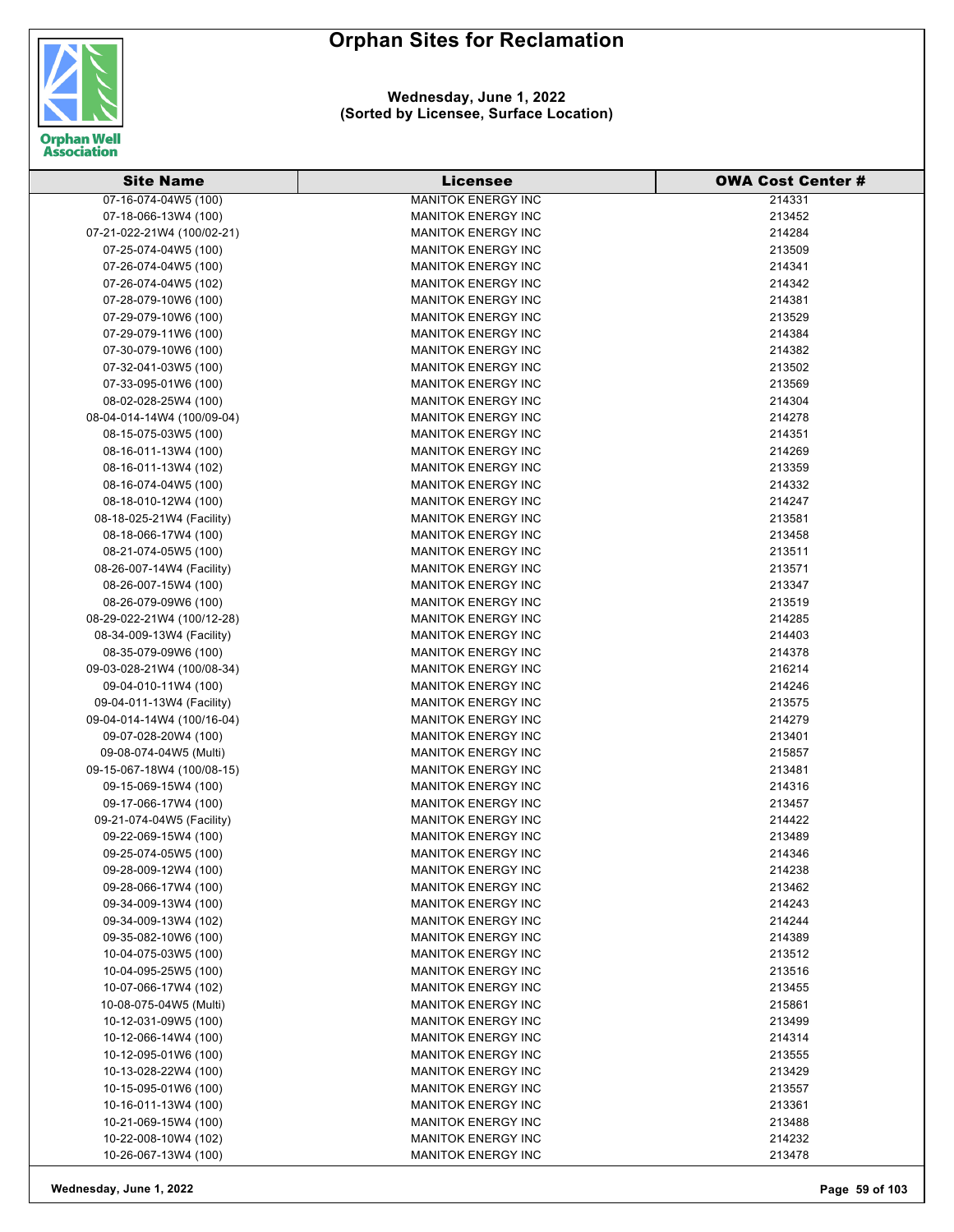

| <b>Site Name</b>                                     | <b>Licensee</b>           | <b>OWA Cost Center #</b> |
|------------------------------------------------------|---------------------------|--------------------------|
| 10-27-014-08W4 (103)                                 | <b>MANITOK ENERGY INC</b> | 214271                   |
| 10-27-069-15W4 (100)                                 | <b>MANITOK ENERGY INC</b> | 214318                   |
| 10-28-059-24W4 (Facility)                            | <b>MANITOK ENERGY INC</b> | 213589                   |
| 10-29-074-04W5 (100)                                 | <b>MANITOK ENERGY INC</b> | 213510                   |
| 10-30-022-21W4 (100)                                 | <b>MANITOK ENERGY INC</b> | 214286                   |
| 10-30-085-11W6 (100)                                 | <b>MANITOK ENERGY INC</b> | 213539                   |
| 10-36-080-11W6 (102)                                 | <b>MANITOK ENERGY INC</b> | 214385                   |
| 10-36-087-08W5 (Facility)                            | <b>MANITOK ENERGY INC</b> | 213600                   |
| 11-01-041-03W5 (100)                                 | <b>MANITOK ENERGY INC</b> | 213501                   |
| 11-02-086-11W6 (100)                                 | <b>MANITOK ENERGY INC</b> | 214394                   |
| 11-04-011-13W4 (Facility)                            | <b>MANITOK ENERGY INC</b> | 214405                   |
| 11-05-075-03W5 (100/12-05)                           | <b>MANITOK ENERGY INC</b> | 214347                   |
| 11-06-067-12W4 (100)                                 | <b>MANITOK ENERGY INC</b> | 213469                   |
| 11-06-070-15W4 (Facility)                            | <b>MANITOK ENERGY INC</b> | 213597                   |
| 11-08-014-22W4 (Multi)                               | <b>MANITOK ENERGY INC</b> | 216077                   |
| 11-09-011-13W4 (100)                                 | <b>MANITOK ENERGY INC</b> | 213353                   |
| 11-09-067-13W4 (100)                                 | <b>MANITOK ENERGY INC</b> | 213475                   |
| 11-14-074-04W5 (100)                                 | <b>MANITOK ENERGY INC</b> | 214330                   |
| 11-17-069-15W4 (100)                                 | <b>MANITOK ENERGY INC</b> | 213487                   |
| 11-19-079-10W6 (100)                                 | <b>MANITOK ENERGY INC</b> | 213528                   |
| 11-21-069-15W4 (100)                                 | <b>MANITOK ENERGY INC</b> | 214317                   |
| 11-21-074-04W5 (100)                                 | <b>MANITOK ENERGY INC</b> | 214335                   |
| 11-22-074-04W5 (100)                                 | <b>MANITOK ENERGY INC</b> | 214337                   |
| 11-23-010-13W4 (102/12-23)                           | <b>MANITOK ENERGY INC</b> | 214254                   |
| 11-23-069-15W4 (100)                                 | <b>MANITOK ENERGY INC</b> | 213490                   |
| 11-25-007-15W4 (Facility)                            | <b>MANITOK ENERGY INC</b> | 213572                   |
| 11-27-023-23W4 (100)                                 | <b>MANITOK ENERGY INC</b> | 214290                   |
| 12-04-050-01W4 (100/04-04)                           | <b>MANITOK ENERGY INC</b> | 214310                   |
| 12-05-081-07W6 (100)                                 | <b>MANITOK ENERGY INC</b> | 214386                   |
| 12-13-074-04W5 (100)                                 | <b>MANITOK ENERGY INC</b> | 214329                   |
| 12-23-010-13W4 (100)                                 | <b>MANITOK ENERGY INC</b> | 214253                   |
| 12-23-010-13W4 (103)                                 | <b>MANITOK ENERGY INC</b> | 214255                   |
| 12-23-010-13W4 (104)                                 | <b>MANITOK ENERGY INC</b> | 214256                   |
| 12-25-007-15W4 (Facility)                            | <b>MANITOK ENERGY INC</b> | 213573                   |
| 12-32-041-13W4 (100)                                 | <b>MANITOK ENERGY INC</b> | 216238                   |
| 12-36-028-24W4 (100/11-36)                           | <b>MANITOK ENERGY INC</b> | 214303                   |
| 13-05-070-15W4 (100)                                 | <b>MANITOK ENERGY INC</b> | 213491                   |
|                                                      | <b>MANITOK ENERGY INC</b> | 213410                   |
| 13-12-028-21W4 (100/04-13)<br>13-16-095-01W6 (100)   |                           |                          |
|                                                      | <b>MANITOK ENERGY INC</b> | 213558                   |
| 13-17-025-24W4 (102/11-20)<br>13-19-023-25W4 (Multi) | <b>MANITOK ENERGY INC</b> | 213375                   |
|                                                      | <b>MANITOK ENERGY INC</b> | 216196                   |
| 13-23-010-13W4 (100)                                 | <b>MANITOK ENERGY INC</b> | 213351                   |
| 13-27-095-01W6 (100)                                 | <b>MANITOK ENERGY INC</b> | 213564                   |
| 13-29-028-20W4 (100)                                 | <b>MANITOK ENERGY INC</b> | 214300                   |
| 13-29-037-21W4 (100)                                 | <b>MANITOK ENERGY INC</b> | 213439                   |
| 13-36-073-03W5 (100)                                 | <b>MANITOK ENERGY INC</b> | 214322                   |
| 14-03-014-14W4 (100)                                 | <b>MANITOK ENERGY INC</b> | 214276                   |
| 14-04-011-13W4 (102)                                 | <b>MANITOK ENERGY INC</b> | 214262                   |
| 14-04-011-13W4 (Facility)                            | <b>MANITOK ENERGY INC</b> | 213576                   |
| 14-06-028-20W4 (102)                                 | <b>MANITOK ENERGY INC</b> | 213397                   |
| 14-07-064-13W4 (Facility)                            | <b>MANITOK ENERGY INC</b> | 214410                   |
| 14-09-011-13W4 (102)                                 | <b>MANITOK ENERGY INC</b> | 213355                   |
| 14-09-026-21W4 (100/12-09)                           | MANITOK ENERGY INC        | 213379                   |
| 14-10-011-13W4 (100)                                 | <b>MANITOK ENERGY INC</b> | 214265                   |
| 14-11-022-25W4 (100/13-11)                           | <b>MANITOK ENERGY INC</b> | 216235                   |
| 14-11-094-01W6 (100)                                 | <b>MANITOK ENERGY INC</b> | 213547                   |
| 14-22-009-13W4 (100/07-27)                           | <b>MANITOK ENERGY INC</b> | 214241                   |
| 14-22-074-04W5 (Multi)                               | MANITOK ENERGY INC        | 216074                   |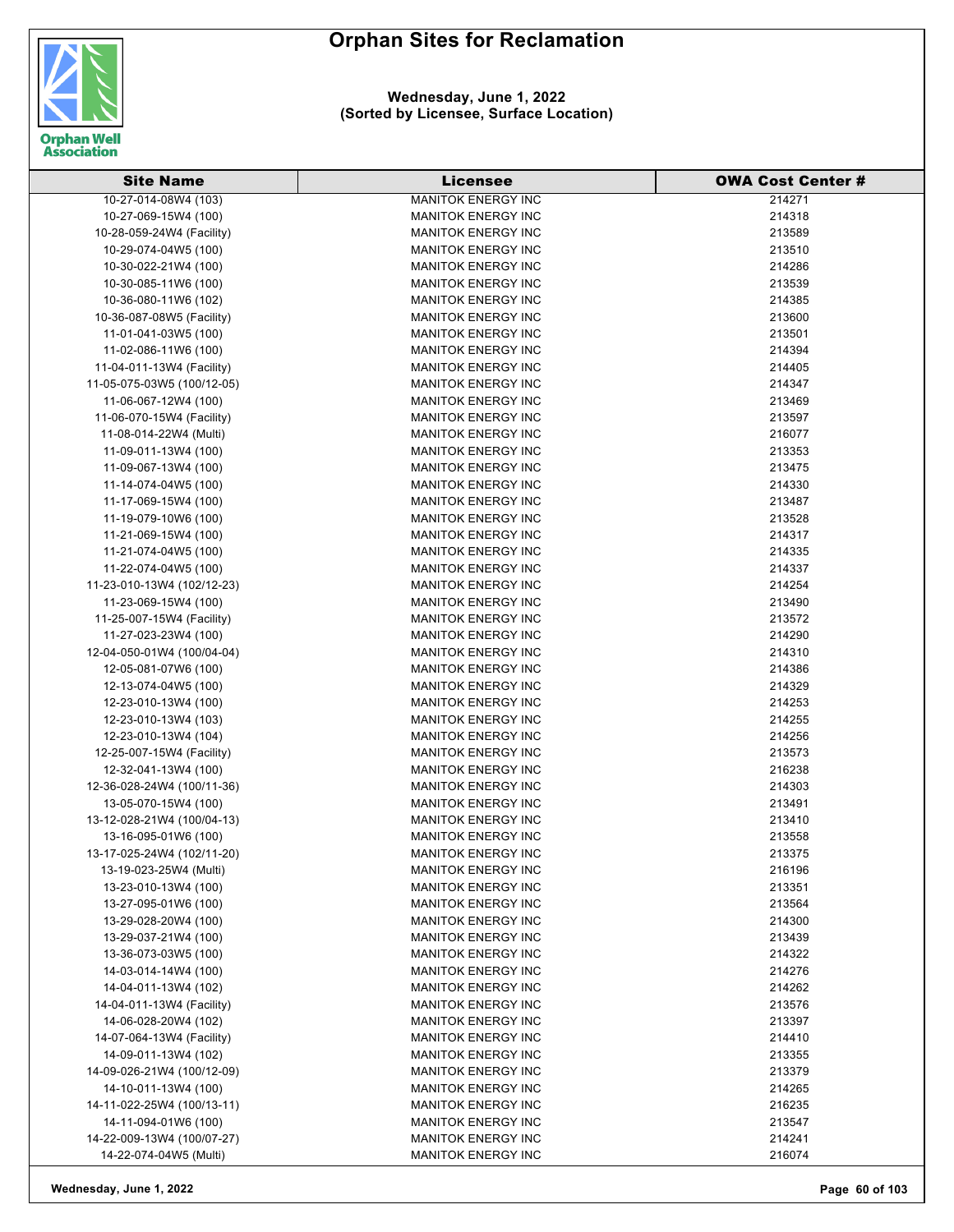

**Wednesday, June 1, 2022 (Sorted by Licensee, Surface Location)**

| <b>Site Name</b>           | <b>Licensee</b>                                | <b>OWA Cost Center #</b> |
|----------------------------|------------------------------------------------|--------------------------|
| 14-23-010-13W4 (100)       | <b>MANITOK ENERGY INC</b>                      | 214257                   |
| 14-23-010-13W4 (102)       | <b>MANITOK ENERGY INC</b>                      | 214258                   |
| 14-23-010-13W4 (103)       | <b>MANITOK ENERGY INC</b>                      | 214259                   |
| 14-23-086-13W6 (100)       | <b>MANITOK ENERGY INC</b>                      | 213545                   |
| 14-25-066-18W4 (100/13-25) | <b>MANITOK ENERGY INC</b>                      | 213467                   |
| 14-26-079-09W6 (100)       | <b>MANITOK ENERGY INC</b>                      | 213520                   |
| 14-27-074-04W5 (100)       | <b>MANITOK ENERGY INC</b>                      | 214344                   |
| 14-29-037-21W4 (100/15-29) | <b>MANITOK ENERGY INC</b>                      | 213440                   |
| 14-30-024-27W4 (100/02-31) | <b>MANITOK ENERGY INC</b>                      | 214294                   |
| 14-32-066-13W4 (100)       | <b>MANITOK ENERGY INC</b>                      | 213454                   |
| 14-33-039-14W4 (100)       | <b>MANITOK ENERGY INC</b>                      | 214307                   |
| 14-35-008-09W4 (100)       | <b>MANITOK ENERGY INC</b>                      | 214230                   |
| 14-35-079-09W6 (100)       | <b>MANITOK ENERGY INC</b>                      | 214379                   |
| 15-01-069-15W4 (100)       | <b>MANITOK ENERGY INC</b>                      | 213482                   |
| 15-02-080-10W6 (100)       | <b>MANITOK ENERGY INC</b>                      | 213533                   |
| 15-02-095-01W6 (100)       | <b>MANITOK ENERGY INC</b>                      | 213549                   |
| 15-03-008-10W4 (100)       | <b>MANITOK ENERGY INC</b>                      | 214231                   |
| 15-08-081-07W6 (100)       | <b>MANITOK ENERGY INC</b>                      | 214387                   |
| 15-21-026-02W4 (100)       | <b>MANITOK ENERGY INC</b>                      | 214295                   |
| 15-21-095-01W6 (100)       | <b>MANITOK ENERGY INC</b>                      | 213560                   |
| 15-33-012-15W4 (Facility)  | <b>MANITOK ENERGY INC</b>                      | 213579                   |
| 15-36-027-22W4 (1S0/03-01) | <b>MANITOK ENERGY INC</b>                      | 213422                   |
| 16-02-080-10W6 (100)       | <b>MANITOK ENERGY INC</b>                      | 213534                   |
| 16-08-023-23W4 (100/04-16) | <b>MANITOK ENERGY INC</b>                      | 214289                   |
| 16-09-095-01W6 (100)       | <b>MANITOK ENERGY INC</b>                      | 213552                   |
| 16-11-028-21W4 (100)       | <b>MANITOK ENERGY INC</b>                      | 213404                   |
| 16-11-095-01W6 (100)       | <b>MANITOK ENERGY INC</b>                      | 213553                   |
| 16-15-086-11W6 (100)       | <b>MANITOK ENERGY INC</b>                      | 213543                   |
| 16-17-034-13W4 (100/15-17) | <b>MANITOK ENERGY INC</b>                      | 214306                   |
| 16-18-016-22W4 (100)       | <b>MANITOK ENERGY INC</b>                      | 214283                   |
| 16-22-074-04W5 (100)       | <b>MANITOK ENERGY INC</b>                      | 214340                   |
| 16-23-023-22W4 (100/01-26) | <b>MANITOK ENERGY INC</b>                      | 214288                   |
| 16-23-042-13W4 (100)       | <b>MANITOK ENERGY INC</b>                      | 214309                   |
| 16-24-028-21W4 (100/01-25) | <b>MANITOK ENERGY INC</b>                      | 214301                   |
| 16-26-079-09W6 (100)       | <b>MANITOK ENERGY INC</b>                      | 214375                   |
| 16-27-066-18W4 (Facility)  | <b>MANITOK ENERGY INC</b>                      | 214418                   |
| 16-28-027-22W4 (Multi)     | <b>MANITOK ENERGY INC</b>                      | 216202                   |
| 16-30-066-17W4 (100)       | <b>MANITOK ENERGY INC</b>                      | 213463                   |
| 16-30-079-10W6 (100)       | <b>MANITOK ENERGY INC</b>                      | 214383                   |
| 16-33-077-11W6 (100)       | <b>MANITOK ENERGY INC</b>                      | 213517                   |
| 16-34-009-13W4 (Facility)  | <b>MANITOK ENERGY INC</b>                      | 213574                   |
| 16-35-082-10W6 (100)       | <b>MANITOK ENERGY INC</b>                      | 214390                   |
| 04-09-111-02W6 (100)       | <b>MAVERICK RESOURCES LTD</b>                  | 215819                   |
| 01-04-049-05W5 (100)       | MAVERICK STRATEGIC GROWTH FUND (INDIA) LIMITED | 216831                   |
| 09-30-037-23W4 (100/05-29) | MAVERICK STRATEGIC GROWTH FUND (INDIA) LIMITED | 216832                   |
| 11-26-030-02W5 (100)       | MELAND CORPORATION LTD                         | 201124                   |
| 01-29-025-05W4 (100)       | MIDLAKE OIL & GAS LIMITED                      | 210796                   |
| 02-09-026-05W4 (100)       | MIDLAKE OIL & GAS LIMITED                      | 210800                   |
| 02-10-029-08W4 (100)       | MIDLAKE OIL & GAS LIMITED                      | 204195                   |
| 02-15-029-08W4 (100)       | MIDLAKE OIL & GAS LIMITED                      | 204205                   |
| 02-25-029-08W4 (100)       | MIDLAKE OIL & GAS LIMITED                      | 204210                   |
| 02-31-029-08W4 (100)       | MIDLAKE OIL & GAS LIMITED                      | 204215                   |
| 02-33-074-13W4 (100)       | MIDLAKE OIL & GAS LIMITED                      | 204248                   |
| 02-35-029-09W4 (100)       | MIDLAKE OIL & GAS LIMITED                      | 204225                   |
| 02-36-029-09W4 (100)       | MIDLAKE OIL & GAS LIMITED                      | 204228                   |
| 03-06-072-12W4 (100)       | MIDLAKE OIL & GAS LIMITED                      | 204241                   |
| 03-25-029-08W4 (100)       | MIDLAKE OIL & GAS LIMITED                      | 204211                   |
| 03-30-029-07W4 (Facility)  | MIDLAKE OIL & GAS LIMITED                      | 213053                   |

**Wednesday, June 1, 2022 Page 61 of 103**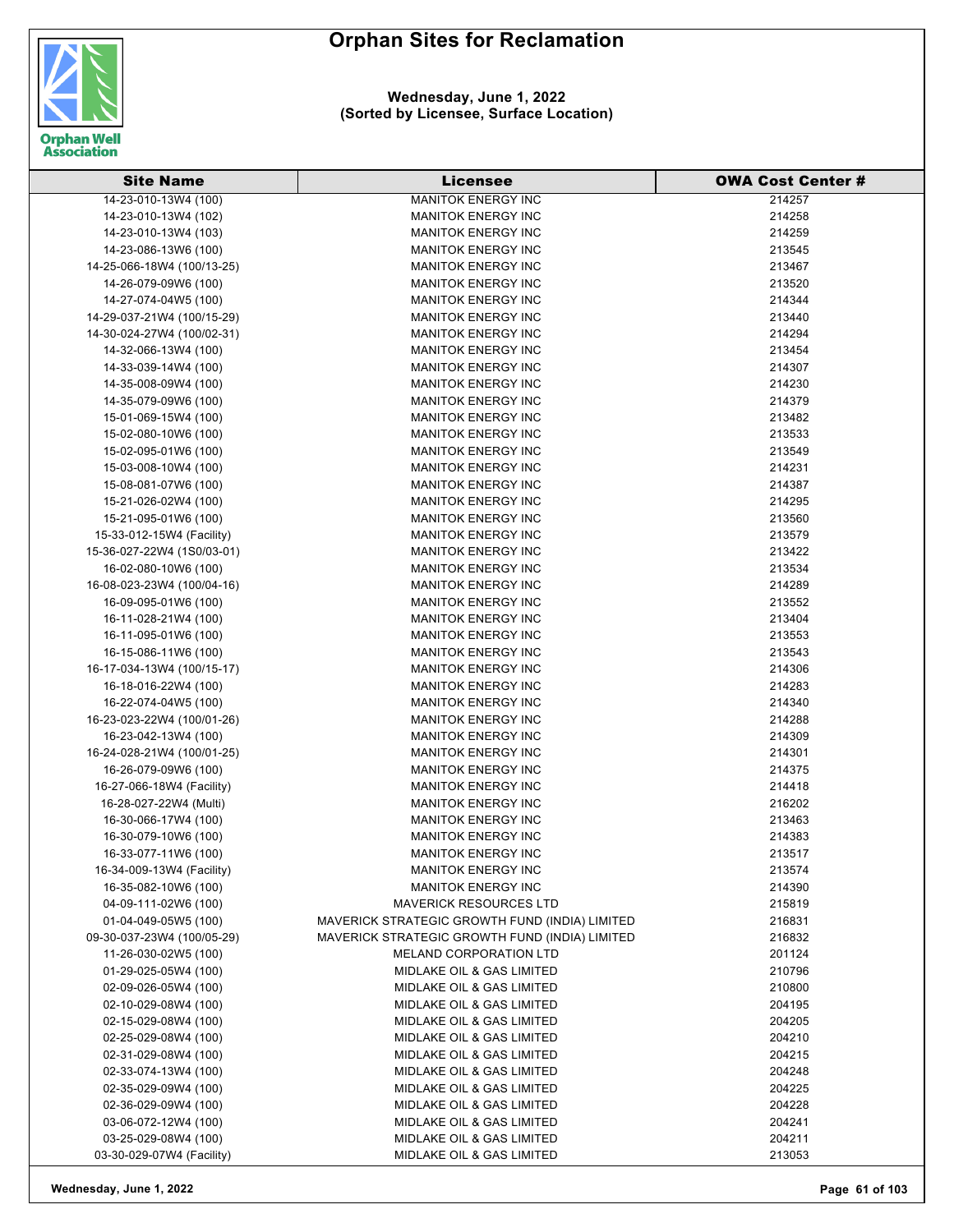

#### **Wednesday, June 1, 2022 (Sorted by Licensee, Surface Location)**

| <b>Site Name</b>       | <b>Licensee</b>                      | <b>OWA Cost Center #</b> |
|------------------------|--------------------------------------|--------------------------|
| 03-36-029-08W4 (100)   | <b>MIDLAKE OIL &amp; GAS LIMITED</b> | 204220                   |
| 04-05-027-01W4 (100)   | MIDLAKE OIL & GAS LIMITED            | 213007                   |
| 04-06-074-12W4 (100)   | MIDLAKE OIL & GAS LIMITED            | 204245                   |
| 04-12-066-12W4 (100)   | MIDLAKE OIL & GAS LIMITED            | 210809                   |
| 04-15-029-08W4 (100)   | MIDLAKE OIL & GAS LIMITED            | 204206                   |
| 04-31-029-08W4 (100)   | MIDLAKE OIL & GAS LIMITED            | 204216                   |
| 04-36-029-09W4 (100)   | MIDLAKE OIL & GAS LIMITED            | 213046                   |
| 04-36-064-13W5 (102)   | MIDLAKE OIL & GAS LIMITED            | 204258                   |
| 05-09-029-08W4 (100)   | MIDLAKE OIL & GAS LIMITED            | 204191                   |
| 05-19-026-04W4 (100)   | MIDLAKE OIL & GAS LIMITED            | 204137                   |
| 05-28-074-13W4 (100)   | MIDLAKE OIL & GAS LIMITED            | 204247                   |
| 06-03-029-07W4 (100)   | MIDLAKE OIL & GAS LIMITED            | 213016                   |
| 06-05-030-07W4 (100)   | MIDLAKE OIL & GAS LIMITED            | 204235                   |
| 06-06-025-05W4 (100)   | MIDLAKE OIL & GAS LIMITED            | 210795                   |
| 06-11-022-02W4 (102)   | MIDLAKE OIL & GAS LIMITED            | 210792                   |
| 06-11-029-07W4 (100)   | MIDLAKE OIL & GAS LIMITED            | 213018                   |
| 06-15-075-12W4 (100)   | <b>MIDLAKE OIL &amp; GAS LIMITED</b> | 204249                   |
|                        | MIDLAKE OIL & GAS LIMITED            | 204242                   |
| 06-18-072-12W4 (100)   |                                      | 210797                   |
| 06-19-025-07W4 (100)   | MIDLAKE OIL & GAS LIMITED            |                          |
| 06-19-027-06W4 (100)   | MIDLAKE OIL & GAS LIMITED            | 210804                   |
| 06-19-029-07W4 (Multi) | MIDLAKE OIL & GAS LIMITED            | 215881                   |
| 06-23-029-08W4 (100)   | MIDLAKE OIL & GAS LIMITED            | 213038                   |
| 06-27-029-07W4 (100)   | MIDLAKE OIL & GAS LIMITED            | 204167                   |
| 06-29-029-07W4 (100)   | MIDLAKE OIL & GAS LIMITED            | 204172                   |
| 06-31-029-07W4 (Multi) | MIDLAKE OIL & GAS LIMITED            | 215874                   |
| 06-32-029-07W4 (100)   | MIDLAKE OIL & GAS LIMITED            | 213032                   |
| 06-36-029-08W4 (100)   | MIDLAKE OIL & GAS LIMITED            | 204221                   |
| 06-36-029-09W4 (100)   | MIDLAKE OIL & GAS LIMITED            | 204229                   |
| 07-09-029-08W4 (100)   | MIDLAKE OIL & GAS LIMITED            | 204192                   |
| 07-10-029-08W4 (100)   | MIDLAKE OIL & GAS LIMITED            | 204198                   |
| 07-15-029-08W4 (100)   | MIDLAKE OIL & GAS LIMITED            | 204207                   |
| 07-23-029-07W4 (100)   | MIDLAKE OIL & GAS LIMITED            | 204166                   |
| 07-28-021-02W4 (100)   | MIDLAKE OIL & GAS LIMITED            | 210790                   |
| 07-34-064-13W5 (100)   | <b>MIDLAKE OIL &amp; GAS LIMITED</b> | 204252                   |
| 08-03-026-05W4 (100)   | MIDLAKE OIL & GAS LIMITED            | 210798                   |
| 08-04-026-05W4 (100)   | <b>MIDLAKE OIL &amp; GAS LIMITED</b> | 210799                   |
| 08-05-024-04W4 (100)   | MIDLAKE OIL & GAS LIMITED            | 210794                   |
| 08-07-073-12W4 (100)   | MIDLAKE OIL & GAS LIMITED            | 204244                   |
| 08-10-029-08W4 (100)   | MIDLAKE OIL & GAS LIMITED            | 204199                   |
| 08-15-029-08W4 (100)   | MIDLAKE OIL & GAS LIMITED            | 204208                   |
| 08-22-029-07W4 (100)   | MIDLAKE OIL & GAS LIMITED            | 204163                   |
| 08-27-029-07W4 (100)   | MIDLAKE OIL & GAS LIMITED            | 213024                   |
| 08-28-029-07W4 (100)   | MIDLAKE OIL & GAS LIMITED            | 204169                   |
| 08-29-029-07W4 (Multi) | <b>MIDLAKE OIL &amp; GAS LIMITED</b> | 215836                   |
| 08-35-021-02W4 (102)   | MIDLAKE OIL & GAS LIMITED            | 210791                   |
| 08-36-029-09W4 (100)   | MIDLAKE OIL & GAS LIMITED            | 204230                   |
| 09-04-075-13W4 (100)   | MIDLAKE OIL & GAS LIMITED            | 204251                   |
| 09-10-049-26W4 (100)   | MIDLAKE OIL & GAS LIMITED            | 210808                   |
| 09-17-071-13W4 (100)   | MIDLAKE OIL & GAS LIMITED            | 213049                   |
| 09-19-029-07W4 (100)   | MIDLAKE OIL & GAS LIMITED            | 204155                   |
| 09-27-025-02W4 (100)   | MIDLAKE OIL & GAS LIMITED            | 213006                   |
| 09-34-064-13W5 (100)   | MIDLAKE OIL & GAS LIMITED            | 204253                   |
| 10-17-029-07W4 (102)   | MIDLAKE OIL & GAS LIMITED            | 204144                   |
| 10-18-029-07W4 (100)   | MIDLAKE OIL & GAS LIMITED            | 204149                   |
| 10-22-029-09W4 (100)   | MIDLAKE OIL & GAS LIMITED            | 213044                   |
| 10-25-029-08W4 (100)   | MIDLAKE OIL & GAS LIMITED            | 204212                   |
| 10-27-029-07W4 (100)   | MIDLAKE OIL & GAS LIMITED            | 204168                   |
| 10-31-029-08W4 (100)   | MIDLAKE OIL & GAS LIMITED            | 204218                   |

**Wednesday, June 1, 2022 Page 62 of 103**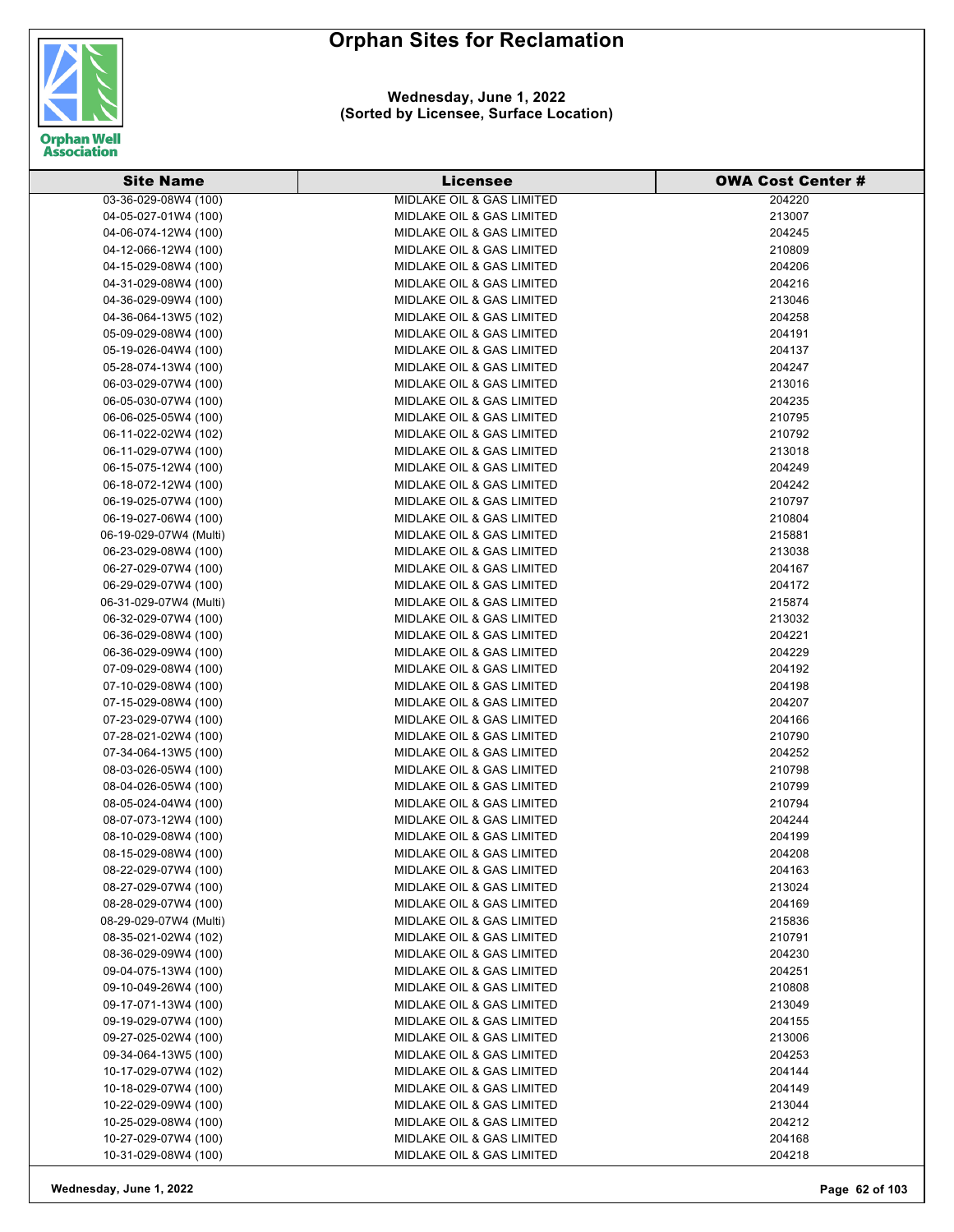

| <b>Site Name</b>           | Licensee                               | <b>OWA Cost Center#</b> |
|----------------------------|----------------------------------------|-------------------------|
| 10-35-029-09W4 (100)       | <b>MIDLAKE OIL &amp; GAS LIMITED</b>   | 213045                  |
| 10-35-064-13W5 (Facility)  | <b>MIDLAKE OIL &amp; GAS LIMITED</b>   | 204266                  |
| 10-36-029-09W4 (100)       | <b>MIDLAKE OIL &amp; GAS LIMITED</b>   | 204231                  |
| 10-36-064-13W5 (102)       | <b>MIDLAKE OIL &amp; GAS LIMITED</b>   | 204259                  |
| 11-03-075-13W4 (100)       | MIDLAKE OIL & GAS LIMITED              | 204250                  |
| 11-12-029-07W4 (100)       | MIDLAKE OIL & GAS LIMITED              | 213019                  |
| 11-14-028-08W4 (100)       | MIDLAKE OIL & GAS LIMITED              | 213012                  |
| 11-28-071-13W4 (100)       | <b>MIDLAKE OIL &amp; GAS LIMITED</b>   | 204240                  |
| 11-32-029-08W4 (100)       | <b>MIDLAKE OIL &amp; GAS LIMITED</b>   | 204219                  |
| 11-34-078-12W6 (100)       | MIDLAKE OIL & GAS LIMITED              | 204262                  |
| 12-12-072-13W4 (100)       | <b>MIDLAKE OIL &amp; GAS LIMITED</b>   | 204243                  |
| 12-17-029-07W4 (100)       | MIDLAKE OIL & GAS LIMITED              | 204145                  |
| 12-27-029-07W4 (100)       | MIDLAKE OIL & GAS LIMITED              | 213025                  |
| 12-27-074-13W4 (100)       | MIDLAKE OIL & GAS LIMITED              | 204246                  |
| 13-20-048-24W4 (Multi)     | MIDLAKE OIL & GAS LIMITED              | 216057                  |
| 13-32-048-24W4 (100/07-32) | <b>MIDLAKE OIL &amp; GAS LIMITED</b>   | 210807                  |
| 14-09-029-08W4 (100)       | MIDLAKE OIL & GAS LIMITED              | 204194                  |
| 14-10-026-05W4 (100)       | <b>MIDLAKE OIL &amp; GAS LIMITED</b>   | 210801                  |
| 14-17-029-07W4 (100)       | <b>MIDLAKE OIL &amp; GAS LIMITED</b>   | 204146                  |
| 14-25-029-08W4 (100)       | <b>MIDLAKE OIL &amp; GAS LIMITED</b>   | 204213                  |
| 14-29-029-07W4 (100)       | MIDLAKE OIL & GAS LIMITED              | 213027                  |
| 14-36-029-08W4 (100)       | <b>MIDLAKE OIL &amp; GAS LIMITED</b>   | 204222                  |
| 15-22-073-13W4 (100)       | <b>MIDLAKE OIL &amp; GAS LIMITED</b>   | 213050                  |
| 15-27-078-12W6 (Facility)  | <b>MIDLAKE OIL &amp; GAS LIMITED</b>   | 204267                  |
| 16-10-029-08W4 (100)       | MIDLAKE OIL & GAS LIMITED              | 204200                  |
| 16-16-029-08W4 (100)       | <b>MIDLAKE OIL &amp; GAS LIMITED</b>   | 204209                  |
| 16-17-029-07W4 (100)       | MIDLAKE OIL & GAS LIMITED              | 204147                  |
| 16-19-029-07W4 (100)       | MIDLAKE OIL & GAS LIMITED              | 204156                  |
| 16-23-029-08W4 (100)       | <b>MIDLAKE OIL &amp; GAS LIMITED</b>   | 213039                  |
| 16-25-029-08W4 (Multi)     | MIDLAKE OIL & GAS LIMITED              | 216080                  |
| 16-29-029-07W4 (Multi)     | <b>MIDLAKE OIL &amp; GAS LIMITED</b>   | 216049                  |
| 16-30-029-07W4 (Multi)     | MIDLAKE OIL & GAS LIMITED              | 216060                  |
| 16-31-029-06W4 (100)       | <b>MIDLAKE OIL &amp; GAS LIMITED</b>   | 213015                  |
| 16-31-029-07W4 (Multi)     | <b>MIDLAKE OIL &amp; GAS LIMITED</b>   | 216079                  |
| 16-32-029-07W4 (Multi)     | MIDLAKE OIL & GAS LIMITED              | 216065                  |
| 16-33-029-07W4 (Multi)     | MIDLAKE OIL & GAS LIMITED              | 216078                  |
| 16-34-064-13W5 (100)       | <b>MIDLAKE OIL &amp; GAS LIMITED</b>   | 204255                  |
| 16-36-029-08W4 (100)       | <b>MIDLAKE OIL &amp; GAS LIMITED</b>   | 204223                  |
| 04-11-017-22W4 (100)       | <b>MIKA RESOURCES LTD</b>              | 216830                  |
| 02-14-012-13W4 (100)       | <b>MISTAHIYA RESOURCES LTD</b>         | 209528                  |
| 03-07-081-09W5 (100)       | <b>MISTAHIYA RESOURCES LTD</b>         | 209089                  |
| 05-32-073-05W5 (102/04-32) | <b>MISTAHIYA RESOURCES LTD</b>         | 209088                  |
| 06-07-081-09W5 (100)       | <b>MISTAHIYA RESOURCES LTD</b>         | 209090                  |
| 13-30-056-20W4 (102)       | <b>MISTAHIYA RESOURCES LTD</b>         | 209529                  |
| 03-11-040-04W4 (102)       | MKE CANADA LTD                         | 203546                  |
| 05-02-040-04W4 (102/12-02) | MKE CANADA LTD                         | 203541                  |
| 05-02-040-04W4 (Facility)  | MKE CANADA LTD                         | 203550                  |
| 06-02-040-04W4 (104/14-02) | MKE CANADA LTD                         | 203545                  |
| 09-11-040-04W4 (Facility)  | <b>MKE CANADA LTD</b>                  | 203552                  |
| 10-27-017-03W4 (102)       | MKE CANADA LTD                         | 203534                  |
| 04-21-041-19W4 (100)       | <b>MONTANA EXPLORATION CORP</b>        | 221134                  |
| 11-14-042-08W4 (100)       | <b>MONTANA EXPLORATION CORP</b>        | 221133                  |
| 09-13-001-22W4 (100)       | NATIONAL PETROLEUM CORPORATION LIMITED | 201151                  |
| 13-19-001-21W4 (100)       | NATIONAL PETROLEUM CORPORATION LIMITED | 201150                  |
| 14-36-003-23W4 (100)       | NATIONAL PETROLEUM CORPORATION LIMITED | 201152                  |
| 01-25-002-09W4 (102)       | NEO EXPLORATION INC                    | 203009                  |
| 01-26-002-09W4 (100)       | NEO EXPLORATION INC                    | 203013                  |
| 02-01-030-01W5 (100)       | NEO EXPLORATION INC                    | 212029                  |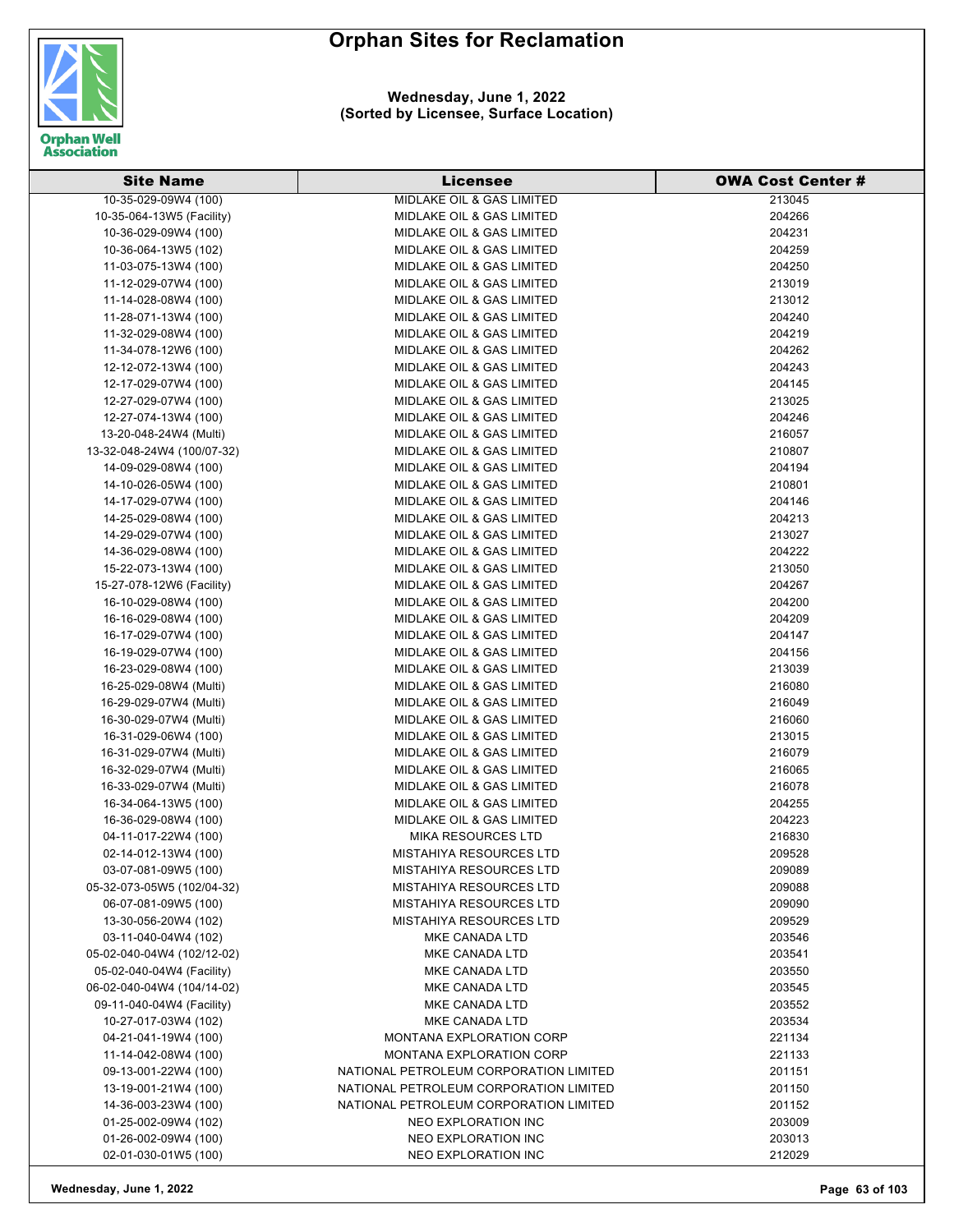

#### **Wednesday, June 1, 2022 (Sorted by Licensee, Surface Location)**

| <b>Site Name</b>           | <b>Licensee</b>            | <b>OWA Cost Center #</b> |
|----------------------------|----------------------------|--------------------------|
| 02-12-047-27W4 (102)       | <b>NEO EXPLORATION INC</b> | 203093                   |
| 02-14-030-01W5 (102)       | NEO EXPLORATION INC        | 203116                   |
| 02-24-048-27W4 (100)       | NEO EXPLORATION INC        | 203103                   |
| 02-27-030-01W5 (100)       | NEO EXPLORATION INC        | 203123                   |
| 03-14-010-16W4 (100)       | NEO EXPLORATION INC        | 210812                   |
| 03-25-002-09W4 (100)       | NEO EXPLORATION INC        | 203010                   |
| 03-26-002-09W4 (100)       | NEO EXPLORATION INC        | 203014                   |
| 03-36-048-27W4 (100)       | <b>NEO EXPLORATION INC</b> | 203107                   |
| 04-02-049-26W4 (100)       | <b>NEO EXPLORATION INC</b> | 212028                   |
| 04-24-048-27W4 (100)       | <b>NEO EXPLORATION INC</b> | 203104                   |
| 04-34-030-01W5 (100)       | NEO EXPLORATION INC        | 203126                   |
| 05-12-030-01W5 (100)       | NEO EXPLORATION INC        | 203115                   |
| 05-27-002-09W4 (100)       | NEO EXPLORATION INC        | 203017                   |
| 06-04-031-01W5 (100)       | NEO EXPLORATION INC        | 203128                   |
| 06-08-031-01W5 (100)       | NEO EXPLORATION INC        | 203132                   |
| 06-14-030-01W5 (100)       | NEO EXPLORATION INC        | 203117                   |
| 06-16-010-15W4 (100)       | NEO EXPLORATION INC        | 203038                   |
| 06-17-010-15W4 (102)       | NEO EXPLORATION INC        | 203040                   |
| 06-18-010-15W4 (100)       | NEO EXPLORATION INC        | 203044                   |
| 06-20-010-15W4 (100)       | <b>NEO EXPLORATION INC</b> | 203051                   |
| 06-21-010-15W4 (100)       | NEO EXPLORATION INC        | 203055                   |
| 06-26-029-29W4 (102)       | <b>NEO EXPLORATION INC</b> | 203089                   |
| 06-28-010-15W4 (100)       | <b>NEO EXPLORATION INC</b> | 203061                   |
| 07-12-011-13W4 (100/15-12) | NEO EXPLORATION INC        | 203086                   |
| 07-19-010-15W4 (103)       | NEO EXPLORATION INC        | 203046                   |
| 07-24-048-27W4 (Facility)  | NEO EXPLORATION INC        | 203147                   |
| 08-07-011-12W4 (100)       | NEO EXPLORATION INC        | 203085                   |
| 08-08-031-01W5 (100)       | NEO EXPLORATION INC        | 203133                   |
| 08-11-030-01W5 (100)       | NEO EXPLORATION INC        | 203113                   |
| 08-15-010-16W4 (100)       | NEO EXPLORATION INC        | 203081                   |
| 08-16-010-15W4 (Facility)  | NEO EXPLORATION INC        | 203142                   |
| 08-17-010-15W4 (100)       | NEO EXPLORATION INC        | 203041                   |
| 08-18-048-26W4 (100)       | NEO EXPLORATION INC        | 203098                   |
| 08-19-010-15W4 (100)       | NEO EXPLORATION INC        | 203047                   |
| 08-22-030-01W5 (100)       | NEO EXPLORATION INC        | 203121                   |
| 08-28-010-15W4 (100)       | NEO EXPLORATION INC        | 203062                   |
| 08-32-010-15W4 (100)       | NEO EXPLORATION INC        | 203066                   |
| 08-33-030-01W5 (100)       | NEO EXPLORATION INC        | 203125                   |
| 08-34-029-29W4 (100)       | <b>NEO EXPLORATION INC</b> | 203090                   |
| 09-05-010-11W4 (Facility)  | <b>NEO EXPLORATION INC</b> | 203141                   |
| 09-21-010-15W4 (100)       | NEO EXPLORATION INC        | 203056                   |
| 09-23-002-09W4 (100)       | NEO EXPLORATION INC        | 203007                   |
| 09-27-002-09W4 (100)       | NEO EXPLORATION INC        | 203018                   |
| 09-32-009-13W4 (100)       | NEO EXPLORATION INC        | 203022                   |
| 10-01-030-01W5 (100)       | NEO EXPLORATION INC        | 203111                   |
| 10-08-031-01W5 (100)       | NEO EXPLORATION INC        | 203134                   |
| 10-14-030-01W5 (100)       | <b>NEO EXPLORATION INC</b> | 203118                   |
| 10-25-002-09W4 (100)       | <b>NEO EXPLORATION INC</b> | 203011                   |
| 10-26-002-09W4 (100)       | NEO EXPLORATION INC        | 203015                   |
| 11-25-002-09W4 (100)       | NEO EXPLORATION INC        | 203012                   |
| 12-01-030-01W5 (Facility)  | NEO EXPLORATION INC        | 203149                   |
| 12-04-031-01W5 (100)       | NEO EXPLORATION INC        | 203129                   |
| 12-10-009-14W4 (100)       | NEO EXPLORATION INC        | 203023                   |
| 12-23-030-01W5 (100)       | NEO EXPLORATION INC        | 203122                   |
| 12-28-009-13W4 (100)       | NEO EXPLORATION INC        | 203021                   |
| 12-34-030-01W5 (100)       | NEO EXPLORATION INC        | 203127                   |
| 13-14-030-01W5 (100)       | NEO EXPLORATION INC        | 203119                   |
| 13-24-048-27W4 (100/14-24) | NEO EXPLORATION INC        | 203106                   |
|                            |                            |                          |

**Wednesday, June 1, 2022 Page 64 of 103**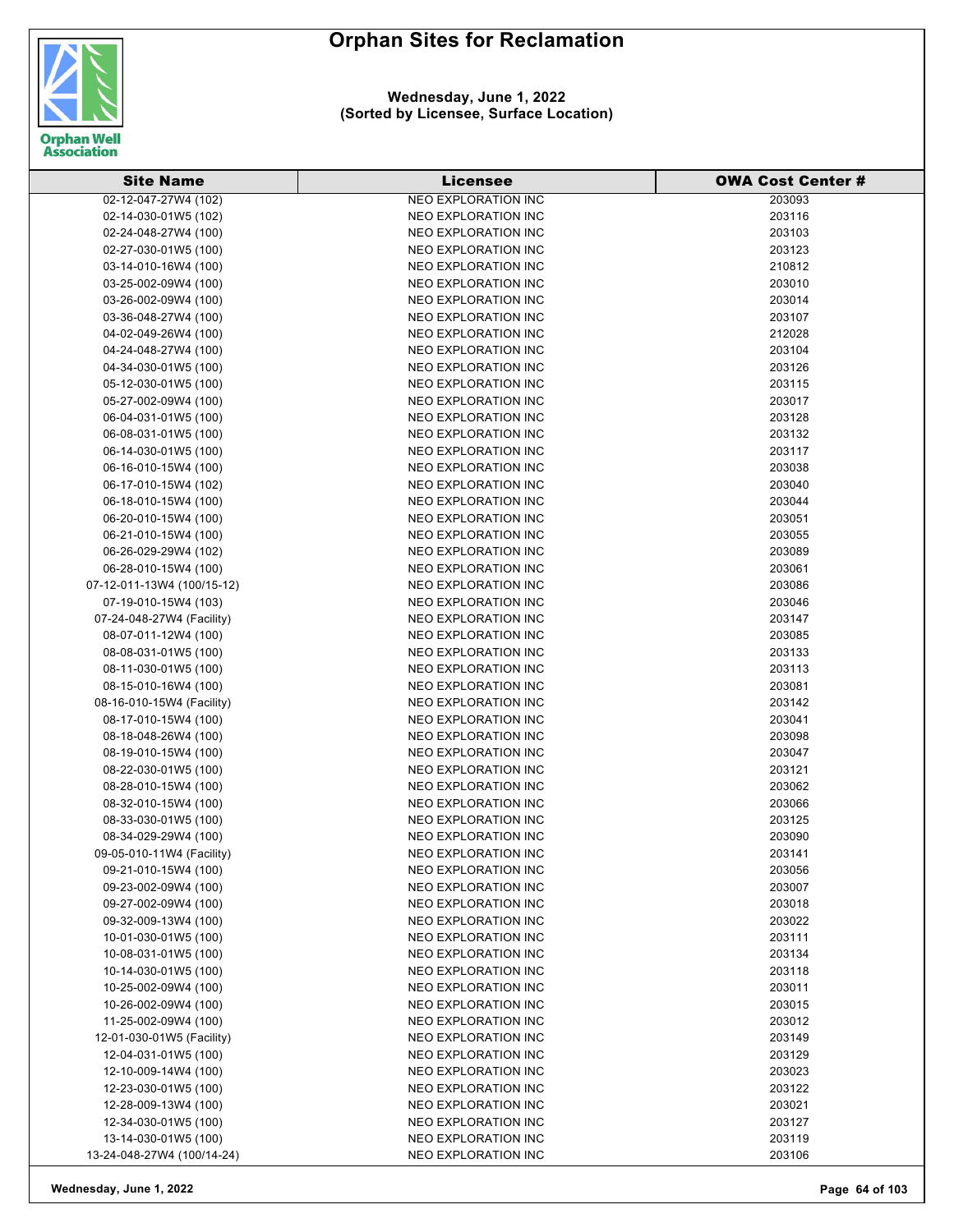

| <b>Site Name</b>           | <b>Licensee</b>                 | <b>OWA Cost Center #</b> |
|----------------------------|---------------------------------|--------------------------|
| 13-27-002-09W4 (100)       | <b>NEO EXPLORATION INC</b>      | 203019                   |
| 14-08-031-01W5 (100)       | NEO EXPLORATION INC             | 203135                   |
| 14-17-010-15W4 (100)       | NEO EXPLORATION INC             | 203042                   |
| 14-22-010-15W4 (100)       | NEO EXPLORATION INC             | 203060                   |
| 14-24-048-26W4 (100)       | <b>NEO EXPLORATION INC</b>      | 203099                   |
| 14-26-002-09W4 (100)       | NEO EXPLORATION INC             | 203016                   |
| 14-31-009-14W4 (100)       | <b>NEO EXPLORATION INC</b>      | 203029                   |
| 15-09-010-16W4 (Multi)     | <b>NEO EXPLORATION INC</b>      | 216068                   |
| 15-10-010-16W4 (102/14-10) | <b>NEO EXPLORATION INC</b>      | 203077                   |
| 15-19-010-15W4 (Multi)     | NEO EXPLORATION INC             | 216072                   |
| 15-24-002-09W4 (100)       | NEO EXPLORATION INC             | 203008                   |
| 16-02-010-15W4 (100)       | <b>NEO EXPLORATION INC</b>      | 203032                   |
| 16-05-031-01W5 (Facility)  | <b>NEO EXPLORATION INC</b>      | 203151                   |
| 16-07-031-01W5 (100)       | NEO EXPLORATION INC             | 203131                   |
| 16-15-030-01W5 (100)       | NEO EXPLORATION INC             | 203120                   |
| 16-17-010-15W4 (100)       | <b>NEO EXPLORATION INC</b>      | 203043                   |
| 16-19-010-15W4 (100)       | <b>NEO EXPLORATION INC</b>      | 203050                   |
| 16-20-010-15W4 (100)       | NEO EXPLORATION INC             | 203054                   |
| 16-34-009-14W4 (100)       | NEO EXPLORATION INC             | 203030                   |
| 16-36-029-01W5 (Facility)  | <b>NEO EXPLORATION INC</b>      | 203148                   |
| 09-10-004-29W4 (100/07-10) | NOMAD EXPLORATION LTD           | 215771                   |
| 02-11-073-01W6 (100)       | NORDEGG RESOURCES INC           | 209038                   |
| 02-21-072-26W5 (100)       | NORDEGG RESOURCES INC           | 209035                   |
| 03-22-072-26W5 (100)       | NORDEGG RESOURCES INC           | 212816                   |
| 04-31-072-26W5 (100)       | NORDEGG RESOURCES INC           | 209036                   |
| 07-02-073-01W6 (100)       | NORDEGG RESOURCES INC           | 209037                   |
| 13-28-052-16W5 (100)       | NORDEGG RESOURCES INC           | 212813                   |
| 14-30-072-26W5 (100)       | NORDEGG RESOURCES INC           | 212811                   |
| 16-28-072-26W5 (100)       | NORDEGG RESOURCES INC           | 212812                   |
| 03-18-038-24W4 (100)       | NORDIC OIL & GAS LTD            | 203819                   |
| 03-24-038-25W4 (Facility)  | NORDIC OIL & GAS LTD            | 203831                   |
| 06-20-038-24W4 (102)       | NORDIC OIL & GAS LTD            | 203821                   |
| 06-24-038-25W4 (100)       | NORDIC OIL & GAS LTD            | 203827                   |
| 09-04-050-03W4 (100)       | NORDIC OIL & GAS LTD            | 203828                   |
| 11-07-038-24W4 (102)       | NORDIC OIL & GAS LTD            | 203818                   |
| 11-13-038-25W4 (100)       | <b>NORDIC OIL &amp; GAS LTD</b> | 203824                   |
| 16-20-038-24W4 (100)       | NORDIC OIL & GAS LTD            | 203822                   |
| 02-32-077-03W5 (100)       | NORTHPINE ENERGY LTD            | 208256                   |
| 03-10-078-04W5 (100)       | NORTHPINE ENERGY LTD            | 208263                   |
| 03-13-078-04W5 (100)       | NORTHPINE ENERGY LTD            | 208267                   |
| 04-02-078-04W5 (100)       | NORTHPINE ENERGY LTD            | 208260                   |
| 04-04-077-02W5 (100)       | NORTHPINE ENERGY LTD            | 208250                   |
| 04-34-076-02W5 (100)       | NORTHPINE ENERGY LTD            | 208249                   |
| 05-29-077-03W5 (100)       | NORTHPINE ENERGY LTD            | 208255                   |
| 06-10-078-04W5 (100)       | NORTHPINE ENERGY LTD            | 208264                   |
| 06-27-077-26W4 (102)       | NORTHPINE ENERGY LTD            | 208246                   |
| 07-11-078-04W5 (Multi)     | NORTHPINE ENERGY LTD            | 215828                   |
| 07-11-080-01W5 (100)       | NORTHPINE ENERGY LTD            | 208268                   |
| 10-01-078-04W5 (Multi)     | NORTHPINE ENERGY LTD            | 215829                   |
| 10-06-078-03W5 (100)       | NORTHPINE ENERGY LTD            | 208257                   |
| 10-08-077-03W5 (100)       | NORTHPINE ENERGY LTD            | 208254                   |
| 11-03-078-04W5 (100/12-03) | NORTHPINE ENERGY LTD            | 208261                   |
| 11-16-077-02W5 (102)       | NORTHPINE ENERGY LTD            | 208252                   |
| 12-35-077-26W4 (100)       | NORTHPINE ENERGY LTD            | 208247                   |
| 15-07-076-02W5 (100)       | NORTHPINE ENERGY LTD            | 208248                   |
| 14-07-086-12W6 (Facility)  | NORTHPOINT RESOURCES LTD        | 215822                   |
| 01-24-072-17W4 (1AA)       | OIL RESERVE INC                 | 216519                   |
| 12-01-072-17W4 (1AA)       | OIL RESERVE INC                 | 216520                   |
|                            |                                 |                          |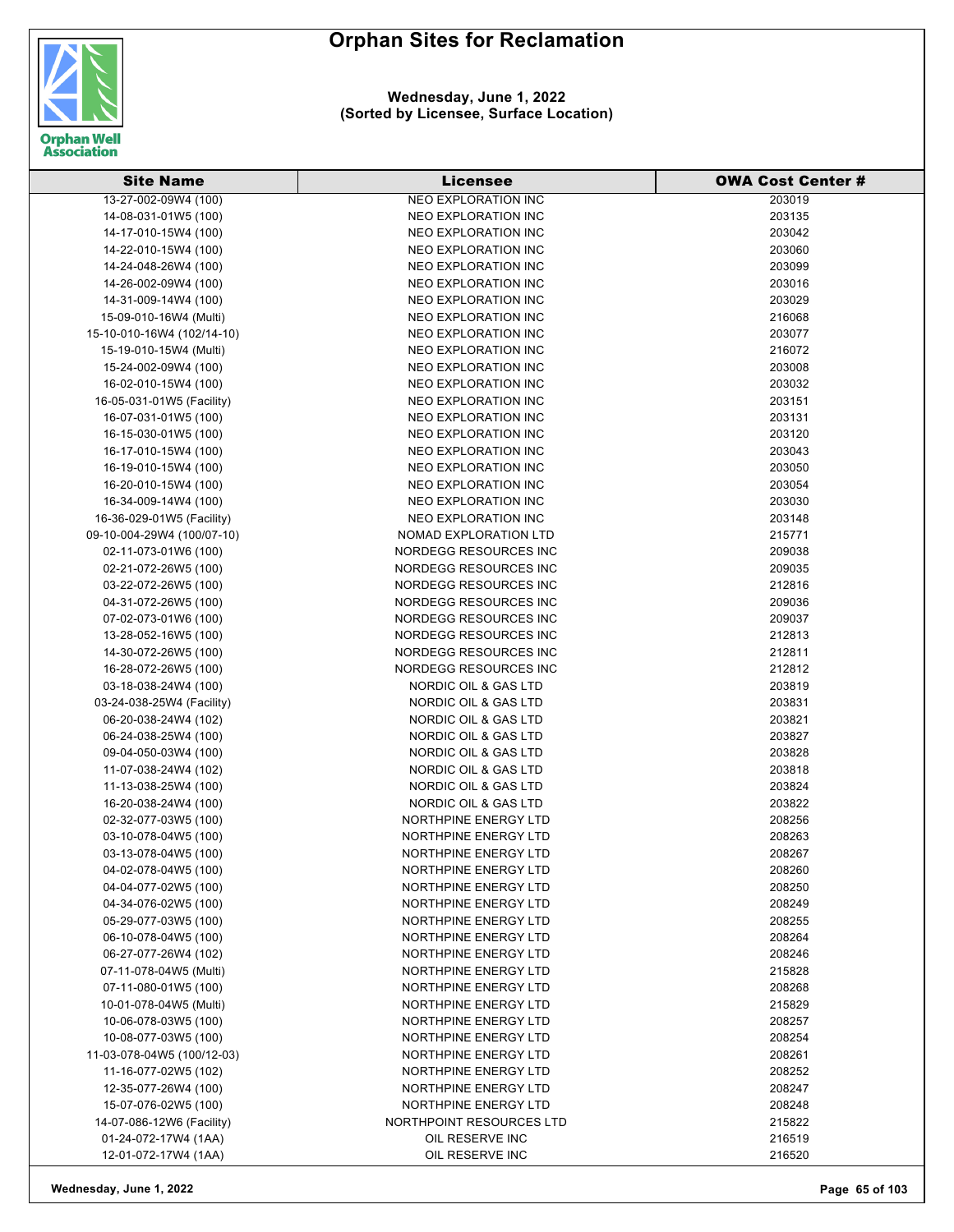

#### **Wednesday, June 1, 2022 (Sorted by Licensee, Surface Location)**

| <b>Site Name</b>                                   | <b>Licensee</b>                                              | <b>OWA Cost Center #</b> |
|----------------------------------------------------|--------------------------------------------------------------|--------------------------|
| 01-14-045-01W4 (100)                               | PADRIV DEVELOPMENT LTD                                       | 201115                   |
| 05-26-073-10W5 (100)                               | PEACE WEST ENERGY CORPORATION                                | 201146                   |
| 07-24-073-10W5 (100)                               | PEACE WEST ENERGY CORPORATION                                | 201145                   |
| 02-36-049-06W5 (100)                               | PETRO BUYERS INC                                             | 216280                   |
| 04-09-014-22W4 (100)                               | PETRO BUYERS INC                                             | 216286                   |
| 04-36-049-06W5 (102)                               | PETRO BUYERS INC                                             | 216287                   |
| 10-34-049-06W5 (100)                               | PETRO BUYERS INC                                             | 216314                   |
| 10-35-049-06W5 (100)                               | PETRO BUYERS INC                                             | 216315                   |
| 01-04-081-24W4 (100)                               | PETRO ENERGY CORP                                            | 202234                   |
| 08-03-081-24W4 (100)                               | PETRO ENERGY CORP                                            | 202233                   |
| 01-18-039-09W4 (100)                               | PETRO VIKING MANAGEMENT CORP                                 | 205400                   |
| 02-09-013-12W4 (100)                               | PETRO VIKING MANAGEMENT CORP                                 | 205392                   |
| 02-09-013-12W4 (102)                               | PETRO VIKING MANAGEMENT CORP                                 | 205393                   |
| 02-16-013-12W4 (100)                               | PETRO VIKING MANAGEMENT CORP                                 | 208156                   |
| 02-18-039-09W4 (100)                               | PETRO VIKING MANAGEMENT CORP                                 | 208163                   |
| 03-09-013-12W4 (100)                               | PETRO VIKING MANAGEMENT CORP                                 | 208155                   |
| 03-16-013-12W4 (102)                               | PETRO VIKING MANAGEMENT CORP                                 | 205396                   |
| 04-16-013-12W4 (Multi)                             | PETRO VIKING MANAGEMENT CORP                                 | 215799                   |
| 04-34-028-02W4 (100)                               | PETRO VIKING MANAGEMENT CORP                                 | 205399                   |
| 05-10-014-14W4 (100)                               | PETRO VIKING MANAGEMENT CORP                                 | 213149                   |
| 06-10-014-14W4 (100)                               | PETRO VIKING MANAGEMENT CORP                                 | 213150                   |
| 07-09-013-12W4 (100)                               | PETRO VIKING MANAGEMENT CORP                                 | 205394                   |
| 07-30-028-02W4 (100)                               | PETRO VIKING MANAGEMENT CORP                                 | 215754                   |
| 08-17-013-12W4 (100)                               | PETRO VIKING MANAGEMENT CORP                                 | 205397                   |
| 08-26-019-24W4 (100)                               | PETRO VIKING MANAGEMENT CORP                                 | 208159                   |
| 09-04-013-12W4 (102/08-04)                         | PETRO VIKING MANAGEMENT CORP                                 | 208151                   |
| 10-02-029-02W4 (100)                               | PETRO VIKING MANAGEMENT CORP                                 | 215755                   |
| 10-07-039-09W4 (Facility)                          | PETRO VIKING MANAGEMENT CORP                                 | 205402                   |
| 10-31-012-13W4 (100)                               | PETRO VIKING MANAGEMENT CORP                                 | 213148                   |
| 11-05-013-12W4 (100/14-05)<br>11-05-013-12W4 (102) | PETRO VIKING MANAGEMENT CORP<br>PETRO VIKING MANAGEMENT CORP | 205391<br>205390         |
| 11-05-013-12W4 (Facility)                          | PETRO VIKING MANAGEMENT CORP                                 | 205401                   |
| 11-05-013-12W4 (Multi)                             | PETRO VIKING MANAGEMENT CORP                                 | 216053                   |
| 12-29-028-02W4 (100)                               | PETRO VIKING MANAGEMENT CORP                                 | 215753                   |
| 15-07-039-09W4 (Facility)                          | PETRO VIKING MANAGEMENT CORP                                 | 205403                   |
| 16-09-013-12W4 (102)                               | PETRO VIKING MANAGEMENT CORP                                 | 205395                   |
| 01-24-048-03W5 (100)                               | PETROGLOBE INC                                               | 202593                   |
| 02-34-047-02W5 (102)                               | PETROGLOBE INC                                               | 202581                   |
| 04-30-047-03W5 (102)                               | PETROGLOBE INC                                               | 202584                   |
| 05-30-047-03W5 (100)                               | PETROGLOBE INC                                               | 202585                   |
| 05-36-048-10W5 (102)                               | PETROGLOBE INC                                               | 202594                   |
| 06-07-048-09W5 (103)                               | PETROGLOBE INC                                               | 214174                   |
| 06-11-047-03W5 (102)                               | PETROGLOBE INC                                               | 214162                   |
| 06-23-047-03W5 (102)                               | PETROGLOBE INC                                               | 214164                   |
| 06-26-049-09W5 (102)                               | PETROGLOBE INC                                               | 202598                   |
| 06-27-049-09W5 (102)                               | PETROGLOBE INC                                               | 202599                   |
| 06-35-049-09W5 (103)                               | PETROGLOBE INC                                               | 202600                   |
| 07-14-047-03W5 (100)                               | PETROGLOBE INC                                               | 211323                   |
| 08-07-048-02W5 (102)                               | PETROGLOBE INC                                               | 202589                   |
| 08-11-048-03W5 (102)                               | PETROGLOBE INC                                               | 214170                   |
| 08-22-047-03W5 (102)                               | PETROGLOBE INC                                               | 214163                   |
| 10-04-011-15W4 (102)                               | PETROGLOBE INC                                               | 202580                   |
| 10-15-047-03W5 (102)                               | PETROGLOBE INC                                               | 202582                   |
| 11-33-047-03W5 (103)                               | PETROGLOBE INC                                               | 214165                   |
| 12-02-048-03W5 (102)                               | PETROGLOBE INC                                               | 214167                   |
| 12-05-048-03W5 (102)                               | PETROGLOBE INC                                               | 216680                   |
| 12-06-048-03W5 (102)                               | PETROGLOBE INC                                               | 214168                   |
| 12-06-048-09W5 (102)                               | PETROGLOBE INC                                               | 214173                   |

**Wednesday, June 1, 2022 Page 66 of 103**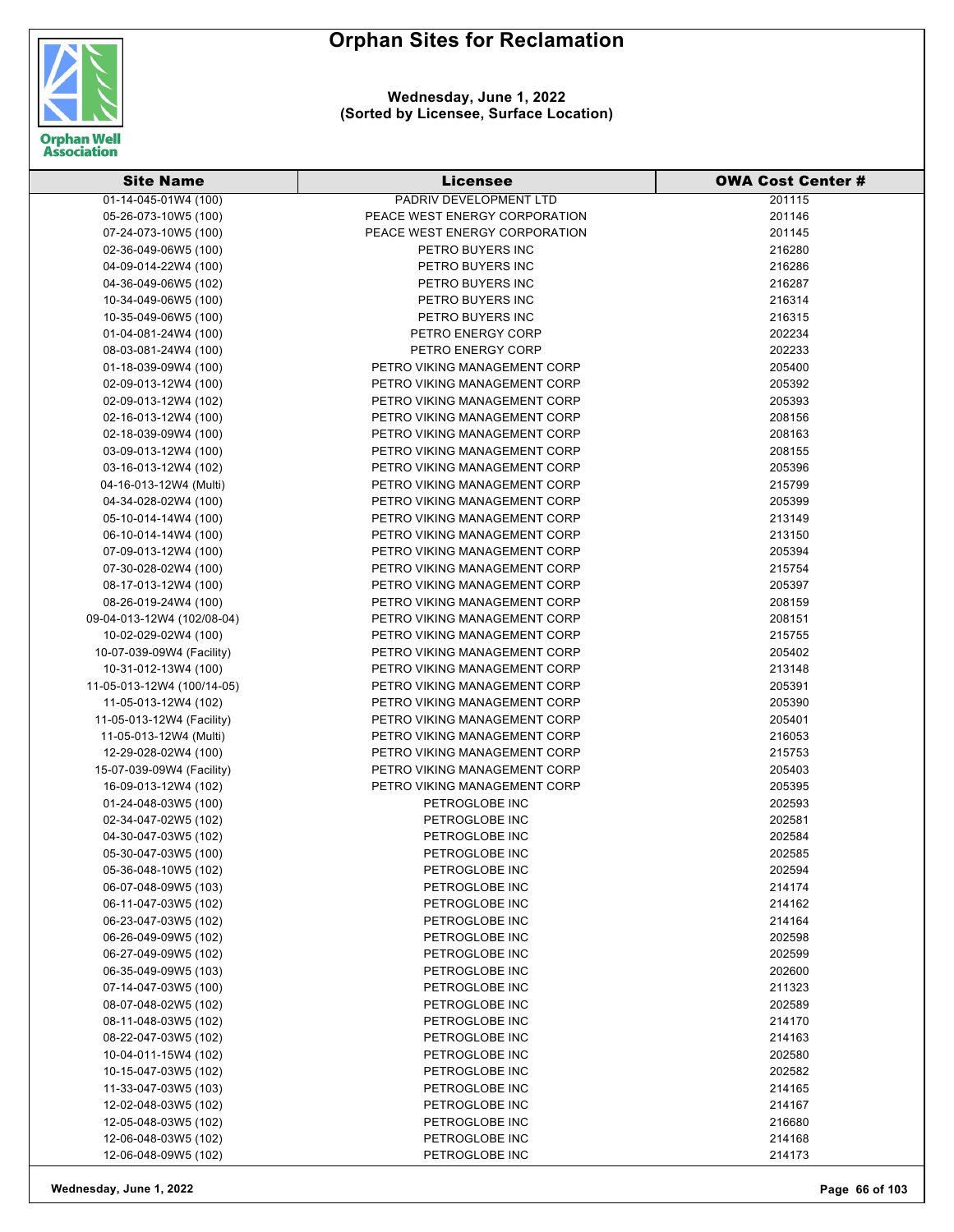

#### **Wednesday, June 1, 2022 (Sorted by Licensee, Surface Location)**

| <b>Site Name</b>           | <b>Licensee</b>          | <b>OWA Cost Center #</b> |
|----------------------------|--------------------------|--------------------------|
| 12-08-048-03W5 (102)       | PETROGLOBE INC           | 202591                   |
| 12-11-047-04W5 (102)       | PETROGLOBE INC           | 202588                   |
| 12-20-053-15W5 (Multi)     | PETROGLOBE INC           | 216114                   |
| 12-23-047-03W5 (102)       | PETROGLOBE INC           | 202583                   |
| 13-34-047-03W5 (100)       | PETROGLOBE INC           | 214166                   |
| 14-02-047-02W5 (100)       | PETROGLOBE INC           | 214161                   |
| 14-08-048-02W5 (102)       | PETROGLOBE INC           | 202590                   |
| 14-10-048-03W5 (104)       | PETROGLOBE INC           | 214169                   |
| 14-12-048-03W5 (103)       | PETROGLOBE INC           | 214171                   |
| 14-17-049-10W5 (102)       | PETROGLOBE INC           | 202602                   |
| 14-29-049-09W5 (102)       | PETROGLOBE INC           | 214175                   |
| 16-26-049-09W5 (102/08-35) | PETROGLOBE INC           | 202601                   |
| 16-31-047-03W5 (103)       | PETROGLOBE INC           | 202586                   |
| 16-36-048-10W5 (102)       | PETROGLOBE INC           | 202595                   |
| 16-36-049-09W5 (102)       | PETROGLOBE INC           | 214176                   |
| 01-03-056-06W5 (100)       | POINT LOMA RESOURCES LTD | 220751                   |
| 01-10-081-15W4 (100)       | POINT LOMA RESOURCES LTD | 220752                   |
|                            | POINT LOMA RESOURCES LTD | 220755                   |
| 01-24-062-12W5 (100)       | POINT LOMA RESOURCES LTD | 220757                   |
| 01-29-083-11W4 (100)       | POINT LOMA RESOURCES LTD | 220759                   |
| 02-02-078-14W4 (100)       |                          |                          |
| 02-12-055-09W5 (100/15-12) | POINT LOMA RESOURCES LTD | 220760                   |
| 02-18-056-04W5 (Facility)  | POINT LOMA RESOURCES LTD | 220761                   |
| 03-22-055-08W5 (100)       | POINT LOMA RESOURCES LTD | 220769                   |
| 03-35-080-15W4 (100)       | POINT LOMA RESOURCES LTD | 220770                   |
| 04-31-080-14W4 (100)       | POINT LOMA RESOURCES LTD | 220775                   |
| 05-13-080-15W4 (100)       | POINT LOMA RESOURCES LTD | 220778                   |
| 06-04-081-14W4 (102)       | POINT LOMA RESOURCES LTD | 220780                   |
| 06-15-081-15W4 (Multi)     | POINT LOMA RESOURCES LTD | 220892                   |
| 06-20-065-20W5 (102)       | POINT LOMA RESOURCES LTD | 220787                   |
| 06-21-035-03W5 (100)       | POINT LOMA RESOURCES LTD | 220788                   |
| 06-22-058-06W5 (100)       | POINT LOMA RESOURCES LTD | 220791                   |
| 06-24-080-15W4 (100)       | POINT LOMA RESOURCES LTD | 220795                   |
| 06-29-055-08W5 (100)       | POINT LOMA RESOURCES LTD | 220797                   |
| 07-13-064-12W5 (Facility)  | POINT LOMA RESOURCES LTD | 220802                   |
| 07-13-079-15W4 (100)       | POINT LOMA RESOURCES LTD | 220803                   |
| 07-27-080-16W4 (100)       | POINT LOMA RESOURCES LTD | 220808                   |
| 09-17-081-14W4 (100)       | POINT LOMA RESOURCES LTD | 220814                   |
| 09-25-080-15W4 (100)       | POINT LOMA RESOURCES LTD | 220816                   |
| 10-05-079-14W4 (100)       | POINT LOMA RESOURCES LTD | 220822                   |
| 10-12-081-15W4 (100)       | POINT LOMA RESOURCES LTD | 220826                   |
| 10-15-067-26W4 (100/15-15) | POINT LOMA RESOURCES LTD | 220827                   |
| 10-15-080-15W4 (100)       | POINT LOMA RESOURCES LTD | 220828                   |
| 11-08-058-10W5 (100)       | POINT LOMA RESOURCES LTD | 220835                   |
| 11-10-078-14W4 (100)       | POINT LOMA RESOURCES LTD | 220837                   |
| 11-12-055-09W5 (100)       | POINT LOMA RESOURCES LTD | 220838                   |
| 11-18-081-14W4 (100)       | POINT LOMA RESOURCES LTD | 220841                   |
| 11-34-059-19W5 (102)       | POINT LOMA RESOURCES LTD | 220847                   |
| 12-04-058-09W5 (100)       | POINT LOMA RESOURCES LTD | 220849                   |
| 12-33-058-06W5 (100)       | POINT LOMA RESOURCES LTD | 220854                   |
| 13-02-064-12W5 (100)       | POINT LOMA RESOURCES LTD | 220855                   |
| 13-03-058-09W5 (100)       | POINT LOMA RESOURCES LTD | 220856                   |
| 13-09-081-14W4 (100)       | POINT LOMA RESOURCES LTD | 220857                   |
| 13-11-055-09W5 (102)       | POINT LOMA RESOURCES LTD | 220858                   |
| 13-16-060-03W5 (100)       | POINT LOMA RESOURCES LTD | 220860                   |
| 14-07-064-11W5 (100)       | POINT LOMA RESOURCES LTD | 220861                   |
| 14-19-081-15W4 (100)       | POINT LOMA RESOURCES LTD | 220865                   |
| 15-15-058-09W5 (100)       | POINT LOMA RESOURCES LTD | 220868                   |
| 15-16-057-09W5 (Facility)  | POINT LOMA RESOURCES LTD | 220869                   |

**Wednesday, June 1, 2022 Page 67 of 103**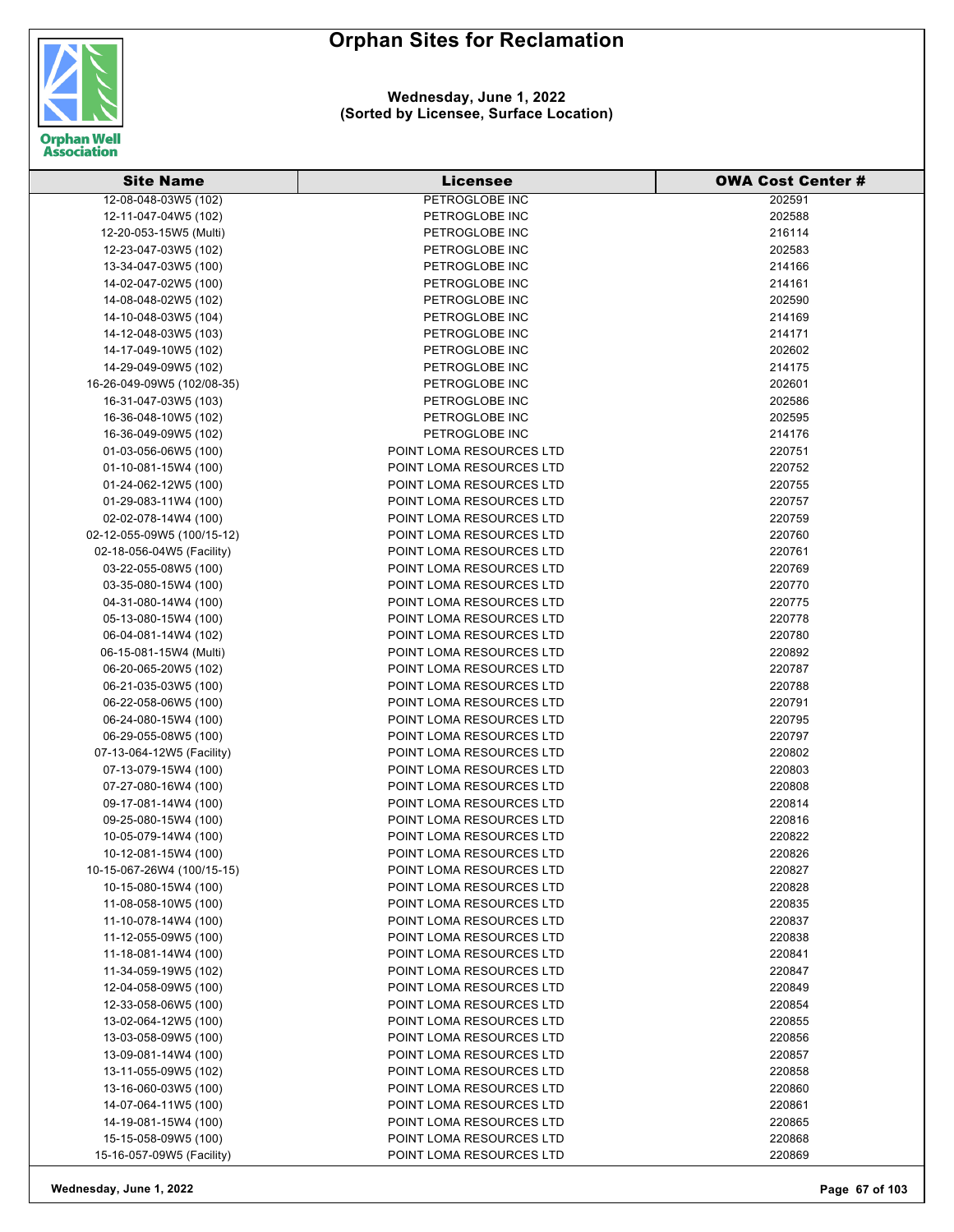**Wednesday, June 1, 2022 (Sorted by Licensee, Surface Location)**



| <b>Site Name</b>           | <b>Licensee</b>                        | <b>OWA Cost Center #</b> |
|----------------------------|----------------------------------------|--------------------------|
| 15-16-058-09W5 (102)       | POINT LOMA RESOURCES LTD               | 220870                   |
| 16-09-081-15W4 (100)       | POINT LOMA RESOURCES LTD               | 220872                   |
| 16-29-055-08W5 (100)       | POINT LOMA RESOURCES LTD               | 220876                   |
| 11-30-040-04W5 (100)       | POPLAR POINT ENERGY LTD                | 202555                   |
| 11-31-040-04W5 (100)       | POPLAR POINT ENERGY LTD                | 202557                   |
| 12-30-040-04W5 (100)       | POPLAR POINT ENERGY LTD                | 202556                   |
| 13-33-040-04W5 (100/04-04) | POPLAR POINT ENERGY LTD                | 202559                   |
| 03-31-054-25W4 (100)       | PRINCE RESOURCE CORPORATION            | 200914                   |
| 06-04-072-18W5 (100)       | PRINCE RESOURCE CORPORATION            | 201084                   |
| 06-17-059-02W5 (100)       | PRINCE RESOURCE CORPORATION            | 200916                   |
| 06-28-075-18W5 (100)       | PRINCE RESOURCE CORPORATION            | 201089                   |
| 06-29-071-10W5 (100)       | PRINCE RESOURCE CORPORATION            | 201083                   |
| 08-21-074-18W5 (100)       | PRINCE RESOURCE CORPORATION            | 201085                   |
| 10-35-075-10W5 (100)       | PRINCE RESOURCE CORPORATION            | 201087                   |
| 10-36-075-10W5 (100)       | PRINCE RESOURCE CORPORATION            | 201088                   |
| 14-21-074-18W5 (100)       | PRINCE RESOURCE CORPORATION            | 201086                   |
| 14-36-076-09W5 (100)       | PRINCE RESOURCE CORPORATION            | 200918                   |
| 01-28-049-24W4 (100/02-28) | QUATTRO EXPLORATION AND PRODUCTION LTD | 213251                   |
| 01-31-042-17W4 (100)       | QUATTRO EXPLORATION AND PRODUCTION LTD | 210684                   |
| 02-25-099-11W6 (100)       | QUATTRO EXPLORATION AND PRODUCTION LTD | 210718                   |
| 02-31-045-23W4 (100)       | QUATTRO EXPLORATION AND PRODUCTION LTD | 210693                   |
| 03-07-041-17W4 (100)       | QUATTRO EXPLORATION AND PRODUCTION LTD | 213239                   |
| 03-16-042-18W4 (100/04-16) | QUATTRO EXPLORATION AND PRODUCTION LTD | 213243                   |
| 04-05-045-23W4 (100/01-06) | QUATTRO EXPLORATION AND PRODUCTION LTD | 213247                   |
| 04-06-041-17W4 (100)       | QUATTRO EXPLORATION AND PRODUCTION LTD | 210671                   |
| 04-06-046-23W4 (102)       | QUATTRO EXPLORATION AND PRODUCTION LTD | 210698                   |
| 04-32-041-19W4 (Multi)     | QUATTRO EXPLORATION AND PRODUCTION LTD | 215804                   |
| 04-36-041-20W4 (100)       | QUATTRO EXPLORATION AND PRODUCTION LTD | 210681                   |
| 06-01-042-19W4 (100)       | QUATTRO EXPLORATION AND PRODUCTION LTD | 213244                   |
| 06-04-042-17W4 (100)       | QUATTRO EXPLORATION AND PRODUCTION LTD | 210682                   |
| 06-06-045-23W4 (100/03-06) | QUATTRO EXPLORATION AND PRODUCTION LTD | 210692                   |
| 06-14-040-18W4 (100)       | QUATTRO EXPLORATION AND PRODUCTION LTD | 213237                   |
| 06-17-050-21W4 (100)       | QUATTRO EXPLORATION AND PRODUCTION LTD | 210714                   |
| 06-31-045-23W4 (100)       | QUATTRO EXPLORATION AND PRODUCTION LTD | 210694                   |
| 07-01-041-18W4 (100)       | QUATTRO EXPLORATION AND PRODUCTION LTD | 210673                   |
| 07-02-040-16W4 (100)       | QUATTRO EXPLORATION AND PRODUCTION LTD | 210667                   |
| 07-03-042-18W4 (100)       | QUATTRO EXPLORATION AND PRODUCTION LTD | 210686                   |
| 07-05-070-12W6 (100/10-05) | QUATTRO EXPLORATION AND PRODUCTION LTD | 213254                   |
| 07-16-047-23W4 (Multi)     | QUATTRO EXPLORATION AND PRODUCTION LTD | 215868                   |
| 07-31-045-23W4 (100)       | QUATTRO EXPLORATION AND PRODUCTION LTD | 210695                   |
| 08-05-083-09W6 (100)       | QUATTRO EXPLORATION AND PRODUCTION LTD | 219527                   |
| 08-06-046-23W4 (100)       | QUATTRO EXPLORATION AND PRODUCTION LTD | 213250                   |
| 08-24-043-17W4 (100)       | QUATTRO EXPLORATION AND PRODUCTION LTD | 213246                   |
| 09-06-046-23W4 (100)       | QUATTRO EXPLORATION AND PRODUCTION LTD | 210701                   |
| 10-02-042-19W4 (100)       | QUATTRO EXPLORATION AND PRODUCTION LTD | 210689                   |
| 10-12-042-18W4 (100)       | QUATTRO EXPLORATION AND PRODUCTION LTD | 210688                   |
| 10-24-083-08W6 (100)       | QUATTRO EXPLORATION AND PRODUCTION LTD | 213256                   |
| 10-27-042-19W4 (102)       | QUATTRO EXPLORATION AND PRODUCTION LTD | 213245                   |
| 10-31-045-23W4 (Facility)  | QUATTRO EXPLORATION AND PRODUCTION LTD | 210720                   |
| 11-02-040-18W4 (100)       | QUATTRO EXPLORATION AND PRODUCTION LTD | 213236                   |
| 11-25-041-19W4 (102)       | QUATTRO EXPLORATION AND PRODUCTION LTD | 210677                   |
| 11-27-042-17W4 (102)       | QUATTRO EXPLORATION AND PRODUCTION LTD | 213242                   |
| 11-34-041-17W4 (100)       | QUATTRO EXPLORATION AND PRODUCTION LTD | 210672                   |
| 12-23-046-22W4 (Facility)  | QUATTRO EXPLORATION AND PRODUCTION LTD | 210721                   |
| 13-02-040-17W4 (100/04-11) | QUATTRO EXPLORATION AND PRODUCTION LTD | 210669                   |
| 13-05-049-25W4 (Facility)  | QUATTRO EXPLORATION AND PRODUCTION LTD | 210724                   |
| 13-22-049-25W4 (Facility)  | QUATTRO EXPLORATION AND PRODUCTION LTD | 210725                   |
| 13-23-046-22W4 (100/16-22) | QUATTRO EXPLORATION AND PRODUCTION LTD | 210697                   |

**Wednesday, June 1, 2022 Page 68 of 103**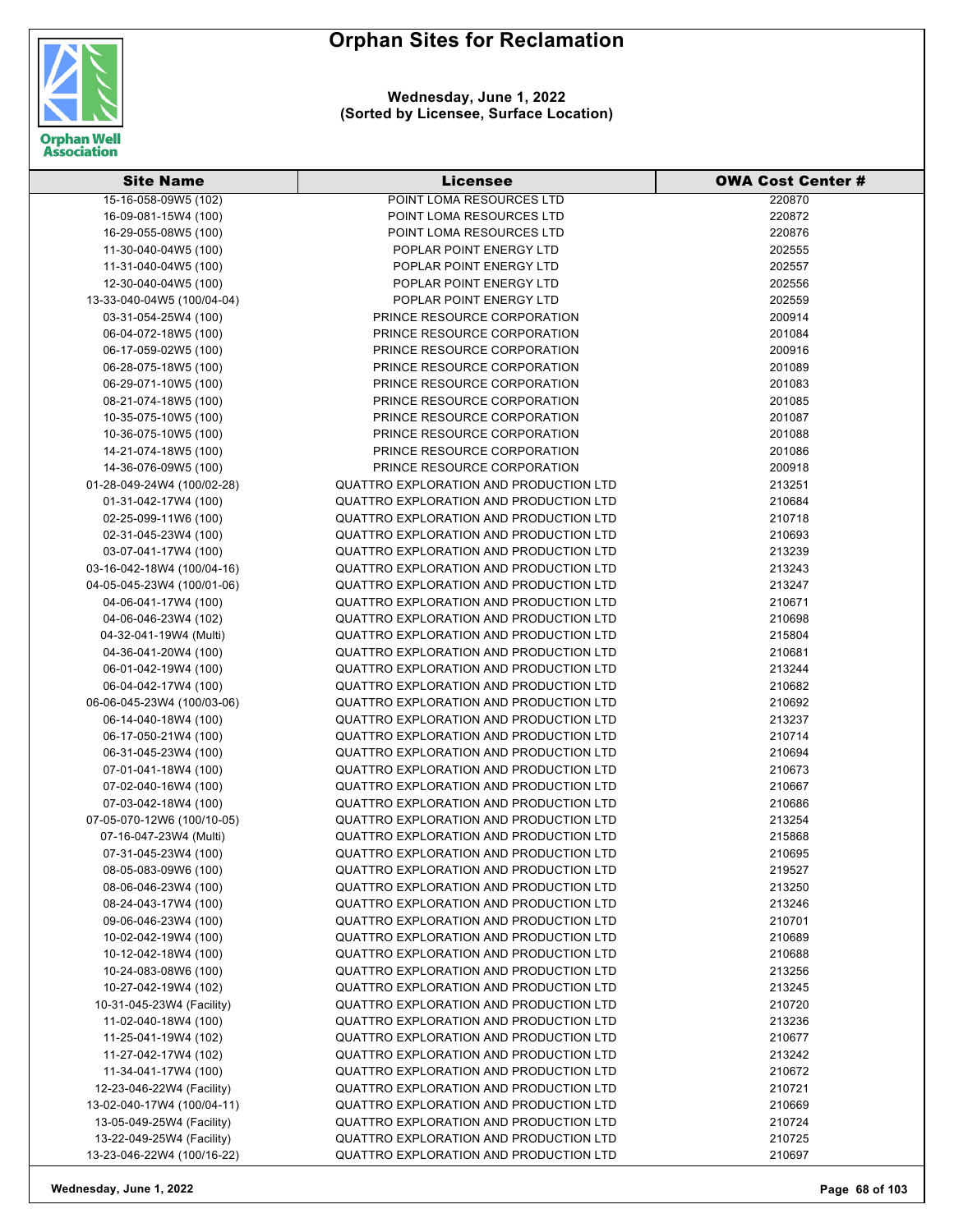

**Wednesday, June 1, 2022 (Sorted by Licensee, Surface Location)**

| <b>Site Name</b>           | Licensee                               | <b>OWA Cost Center #</b> |
|----------------------------|----------------------------------------|--------------------------|
| 13-30-042-17W4 (102)       | QUATTRO EXPLORATION AND PRODUCTION LTD | 210683                   |
| 14-02-042-18W4 (100)       | QUATTRO EXPLORATION AND PRODUCTION LTD | 210685                   |
| 14-31-045-23W4 (100)       | QUATTRO EXPLORATION AND PRODUCTION LTD | 213249                   |
| 15-06-046-23W4 (100)       | QUATTRO EXPLORATION AND PRODUCTION LTD | 210702                   |
| 15-22-099-11W6 (100)       | QUATTRO EXPLORATION AND PRODUCTION LTD | 210717                   |
| 16-05-098-09W6 (100)       | QUATTRO EXPLORATION AND PRODUCTION LTD | 210716                   |
| 16-14-083-08W6 (100)       | QUATTRO EXPLORATION AND PRODUCTION LTD | 213255                   |
| 16-23-040-18W4 (100)       | QUATTRO EXPLORATION AND PRODUCTION LTD | 213238                   |
| 16-30-045-23W4 (100)       | QUATTRO EXPLORATION AND PRODUCTION LTD | 213248                   |
| 16-35-041-18W4 (100)       | QUATTRO EXPLORATION AND PRODUCTION LTD | 210674                   |
| 16-36-042-19W4 (100)       | QUATTRO EXPLORATION AND PRODUCTION LTD | 210690                   |
| 01-03-030-21W4 (Facility)  | QUESTFIRE ENERGY CORP                  | 216652                   |
| 01-04-047-03W5 (Facility)  | QUESTFIRE ENERGY CORP                  | 210378                   |
| 01-05-030-01W5 (102/04-05) | <b>QUESTFIRE ENERGY CORP</b>           | 210359                   |
| 01-14-045-07W4 (100)       | QUESTFIRE ENERGY CORP                  | 210305                   |
| 01-17-047-08W4 (100)       | QUESTFIRE ENERGY CORP                  | 214011                   |
| 01-19-052-11W4 (100)       | QUESTFIRE ENERGY CORP                  | 216560                   |
| 01-22-042-25W4 (102)       | QUESTFIRE ENERGY CORP                  | 210303                   |
| 01-22-045-07W4 (100)       | QUESTFIRE ENERGY CORP                  | 213949                   |
| 01-24-049-08W4 (100)       | <b>QUESTFIRE ENERGY CORP</b>           | 210340                   |
| 01-24-070-25W5 (Facility)  | QUESTFIRE ENERGY CORP                  | 210947                   |
| 01-30-046-07W4 (100)       | QUESTFIRE ENERGY CORP                  | 213972                   |
| 01-31-047-08W4 (100)       | QUESTFIRE ENERGY CORP                  | 214021                   |
| 02-03-047-03W5 (100)       | <b>QUESTFIRE ENERGY CORP</b>           | 210362                   |
| 02-05-039-21W4 (Facility)  | QUESTFIRE ENERGY CORP                  | 216644                   |
| 02-08-047-07W4 (100)       | <b>QUESTFIRE ENERGY CORP</b>           | 213983                   |
| 02-10-073-18W5 (102)       | QUESTFIRE ENERGY CORP                  | 216562                   |
| 02-12-055-04W4 (100)       | QUESTFIRE ENERGY CORP                  | 216563                   |
| 02-13-048-08W4 (100)       | QUESTFIRE ENERGY CORP                  | 210333                   |
| 02-14-070-25W5 (Multi)     | QUESTFIRE ENERGY CORP                  | 215783                   |
| 02-17-048-24W4 (100)       | QUESTFIRE ENERGY CORP                  | 216564                   |
| 02-20-045-24W4 (100)       | QUESTFIRE ENERGY CORP                  | 210311                   |
| 02-25-046-07W4 (100)       | QUESTFIRE ENERGY CORP                  | 213967                   |
| 02-27-047-08W4 (100)       | QUESTFIRE ENERGY CORP                  | 214020                   |
| 02-29-045-07W4 (100)       | <b>QUESTFIRE ENERGY CORP</b>           | 213951                   |
| 02-30-070-24W5 (100)       | QUESTFIRE ENERGY CORP                  | 210370                   |
| 02-34-048-08W4 (100)       | QUESTFIRE ENERGY CORP                  | 216566                   |
| 02-34-051-08W4 (Facility)  | QUESTFIRE ENERGY CORP                  | 210377                   |
| 02-36-046-08W4 (100)       | QUESTFIRE ENERGY CORP                  | 210317                   |
| 02-36-075-20W5 (100)       | <b>QUESTFIRE ENERGY CORP</b>           | 210939                   |
| 03-03-047-08W4 (100)       | <b>QUESTFIRE ENERGY CORP</b>           | 213994                   |
| 03-06-073-02W5 (100)       | QUESTFIRE ENERGY CORP                  | 216567                   |
| 03-10-045-09W4 (100)       | <b>QUESTFIRE ENERGY CORP</b>           | 216568                   |
| 03-10-047-03W5 (100)       | QUESTFIRE ENERGY CORP                  | 210363                   |
| 03-24-048-08W4 (100)       | QUESTFIRE ENERGY CORP                  | 210338                   |
| 03-33-048-07W4 (100)       | QUESTFIRE ENERGY CORP                  | 210331                   |
| 04-04-046-08W4 (100)       | <b>QUESTFIRE ENERGY CORP</b>           | 210312                   |
| 04-08-047-08W4 (Multi)     | QUESTFIRE ENERGY CORP                  | 215864                   |
| 04-09-047-08W4 (100)       | <b>QUESTFIRE ENERGY CORP</b>           | 214001                   |
| 04-16-047-09W4 (100)       | QUESTFIRE ENERGY CORP                  | 216570                   |
| 04-19-039-24W4 (102/06-24) | QUESTFIRE ENERGY CORP                  | 210297                   |
| 04-22-056-26W4 (100/03-22) | QUESTFIRE ENERGY CORP                  | 216571                   |
| 04-28-047-08W4 (100)       | QUESTFIRE ENERGY CORP                  | 210322                   |
| 04-33-051-08W4 (100)       | QUESTFIRE ENERGY CORP                  | 210345                   |
| 04-33-075-23W5 (100/06-33) | QUESTFIRE ENERGY CORP                  | 216572                   |
| 04-35-075-20W5 (100)       | <b>QUESTFIRE ENERGY CORP</b>           | 210937                   |
| 05-02-076-20W5 (Multi)     | <b>QUESTFIRE ENERGY CORP</b>           | 216654                   |
| 05-08-072-04W6 (100)       | QUESTFIRE ENERGY CORP                  | 216574                   |
|                            |                                        |                          |

**Wednesday, June 1, 2022 Page 69 of 103**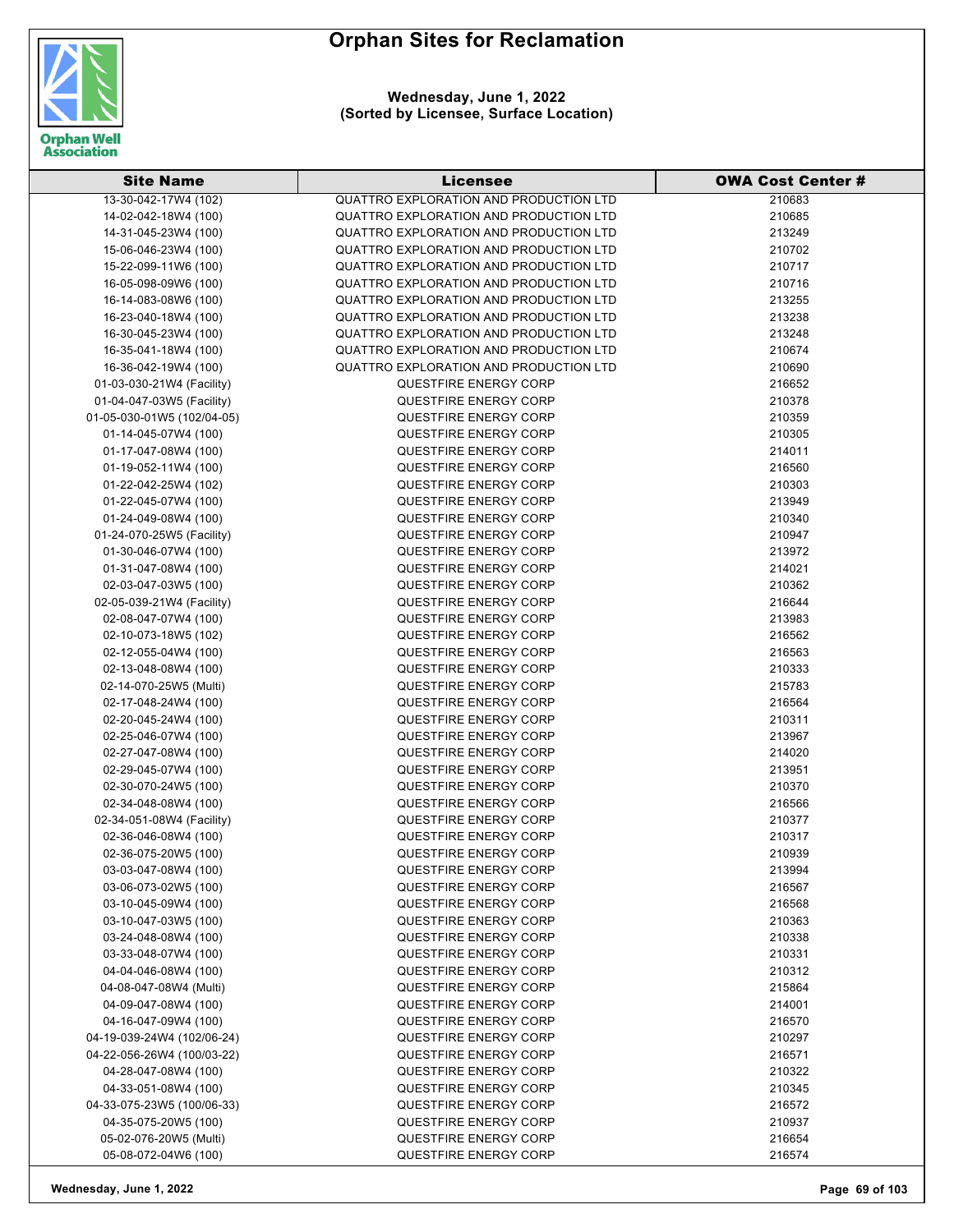

**Wednesday, June 1, 2022 (Sorted by Licensee, Surface Location)**

| <b>Site Name</b>                             | <b>Licensee</b>              | <b>OWA Cost Center #</b> |
|----------------------------------------------|------------------------------|--------------------------|
| 05-10-059-14W5 (102)                         | <b>QUESTFIRE ENERGY CORP</b> | 210926                   |
| 05-11-047-08W4 (100)                         | <b>QUESTFIRE ENERGY CORP</b> | 214005                   |
| 05-11-073-19W5 (100)                         | <b>QUESTFIRE ENERGY CORP</b> | 216575                   |
| 05-12-047-08W4 (100)                         | QUESTFIRE ENERGY CORP        | 214007                   |
| 05-12-073-03W5 (100)                         | <b>QUESTFIRE ENERGY CORP</b> | 210933                   |
| 05-13-039-25W4 (100/08-14)                   | <b>QUESTFIRE ENERGY CORP</b> | 210296                   |
| 05-13-059-14W4 (100)                         | <b>QUESTFIRE ENERGY CORP</b> | 210353                   |
| 05-13-070-25W5 (100)                         | <b>QUESTFIRE ENERGY CORP</b> | 210372                   |
| 05-17-046-02W5 (102)                         | QUESTFIRE ENERGY CORP        | 210360                   |
| 05-23-031-12W4 (100)                         | <b>QUESTFIRE ENERGY CORP</b> | 216577                   |
| 05-26-075-20W5 (100/08-26)                   | QUESTFIRE ENERGY CORP        | 210935                   |
| 05-30-040-07W4 (Facility)                    | <b>QUESTFIRE ENERGY CORP</b> | 210298                   |
| 05-31-046-07W4 (100)                         | QUESTFIRE ENERGY CORP        | 213973                   |
| 05-35-046-07W4 (100)                         | <b>QUESTFIRE ENERGY CORP</b> | 213977                   |
| 05-36-075-20W5 (100)                         | <b>QUESTFIRE ENERGY CORP</b> | 210940                   |
| 05-36-079-04W6 (100)                         | QUESTFIRE ENERGY CORP        | 216578                   |
| 06-01-073-19W5 (100)                         | QUESTFIRE ENERGY CORP        | 216579                   |
| 06-04-030-01W5 (100)                         | <b>QUESTFIRE ENERGY CORP</b> | 210358                   |
| 06-06-046-04W4 (100)                         | <b>QUESTFIRE ENERGY CORP</b> | 216580                   |
| 06-07-047-08W4 (100)                         | <b>QUESTFIRE ENERGY CORP</b> | 213996                   |
| 06-07-073-02W5 (100)                         | QUESTFIRE ENERGY CORP        | 210931                   |
| 06-08-054-26W4 (100)                         | QUESTFIRE ENERGY CORP        | 216582                   |
| 06-09-047-08W4 (100)                         | <b>QUESTFIRE ENERGY CORP</b> | 214002                   |
|                                              | QUESTFIRE ENERGY CORP        | 216584                   |
| 06-11-073-03W5 (100)<br>06-11-073-03W5 (102) | QUESTFIRE ENERGY CORP        | 216585                   |
| 06-13-054-27W4 (100)                         | <b>QUESTFIRE ENERGY CORP</b> | 216586                   |
| 06-16-046-07W4 (100)                         | <b>QUESTFIRE ENERGY CORP</b> | 213961                   |
| 06-17-054-11W4 (100/03-17)                   | <b>QUESTFIRE ENERGY CORP</b> | 216587                   |
| 06-21-047-08W4 (100)                         | <b>QUESTFIRE ENERGY CORP</b> | 214014                   |
| 06-23-021-07W4 (102)                         | <b>QUESTFIRE ENERGY CORP</b> | 216589                   |
| 06-23-047-08W4 (100)                         | <b>QUESTFIRE ENERGY CORP</b> | 214016                   |
| 06-24-036-21W4 (100)                         | QUESTFIRE ENERGY CORP        | 216590                   |
| 06-27-046-02W5 (103)                         | <b>QUESTFIRE ENERGY CORP</b> | 216591                   |
| 06-28-056-26W4 (100)                         | <b>QUESTFIRE ENERGY CORP</b> | 216592                   |
| 06-31-057-16W5 (Facility)                    | <b>QUESTFIRE ENERGY CORP</b> | 212032                   |
| 06-34-044-02W5 (102)                         | <b>QUESTFIRE ENERGY CORP</b> | 210920                   |
| 06-34-055-26W4 (100)                         | <b>QUESTFIRE ENERGY CORP</b> | 216593                   |
| 07-02-079-03W6 (100)                         | <b>QUESTFIRE ENERGY CORP</b> | 216596                   |
| 07-03-054-27W4 (Facility)                    | <b>QUESTFIRE ENERGY CORP</b> | 216598                   |
| 07-08-079-25W5 (Facility)                    | QUESTFIRE ENERGY CORP        | 216657                   |
| 07-15-044-23W4 (100)                         | <b>QUESTFIRE ENERGY CORP</b> | 216600                   |
| 07-15-059-17W5 (100)                         | <b>QUESTFIRE ENERGY CORP</b> | 210367                   |
| 07-16-045-08W4 (100)                         | <b>QUESTFIRE ENERGY CORP</b> | 210308                   |
| 07-16-046-07W4 (100)                         | QUESTFIRE ENERGY CORP        | 213962                   |
| 07-19-049-08W4 (100)                         | QUESTFIRE ENERGY CORP        | 210339                   |
| 07-28-071-24W5 (100)                         | QUESTFIRE ENERGY CORP        | 216601                   |
| 07-30-045-08W4 (100)                         | <b>QUESTFIRE ENERGY CORP</b> | 216602                   |
| 07-30-050-09W5 (100)                         | QUESTFIRE ENERGY CORP        | 216603                   |
| 08-15-047-03W5 (102)                         | <b>QUESTFIRE ENERGY CORP</b> | 210364                   |
| 08-21-045-07W4 (100)                         | <b>QUESTFIRE ENERGY CORP</b> | 213947                   |
| 08-27-046-07W4 (100)                         | QUESTFIRE ENERGY CORP        | 213969                   |
| 08-29-046-07W4 (100)                         | QUESTFIRE ENERGY CORP        | 213971                   |
| 08-29-056-23W4 (Facility)                    | QUESTFIRE ENERGY CORP        | 212031                   |
| 08-33-047-08W4 (100)                         | <b>QUESTFIRE ENERGY CORP</b> | 214023                   |
| 08-35-029-01W5 (Facility)                    | <b>QUESTFIRE ENERGY CORP</b> | 216649                   |
| 10-01-046-07W4 (100)                         | <b>QUESTFIRE ENERGY CORP</b> | 213952                   |
| 10-04-048-07W5 (102)                         | QUESTFIRE ENERGY CORP        | 210365                   |
| 10-09-047-07W4 (100)                         | QUESTFIRE ENERGY CORP        | 213984                   |

**Wednesday, June 1, 2022 Page 70 of 103**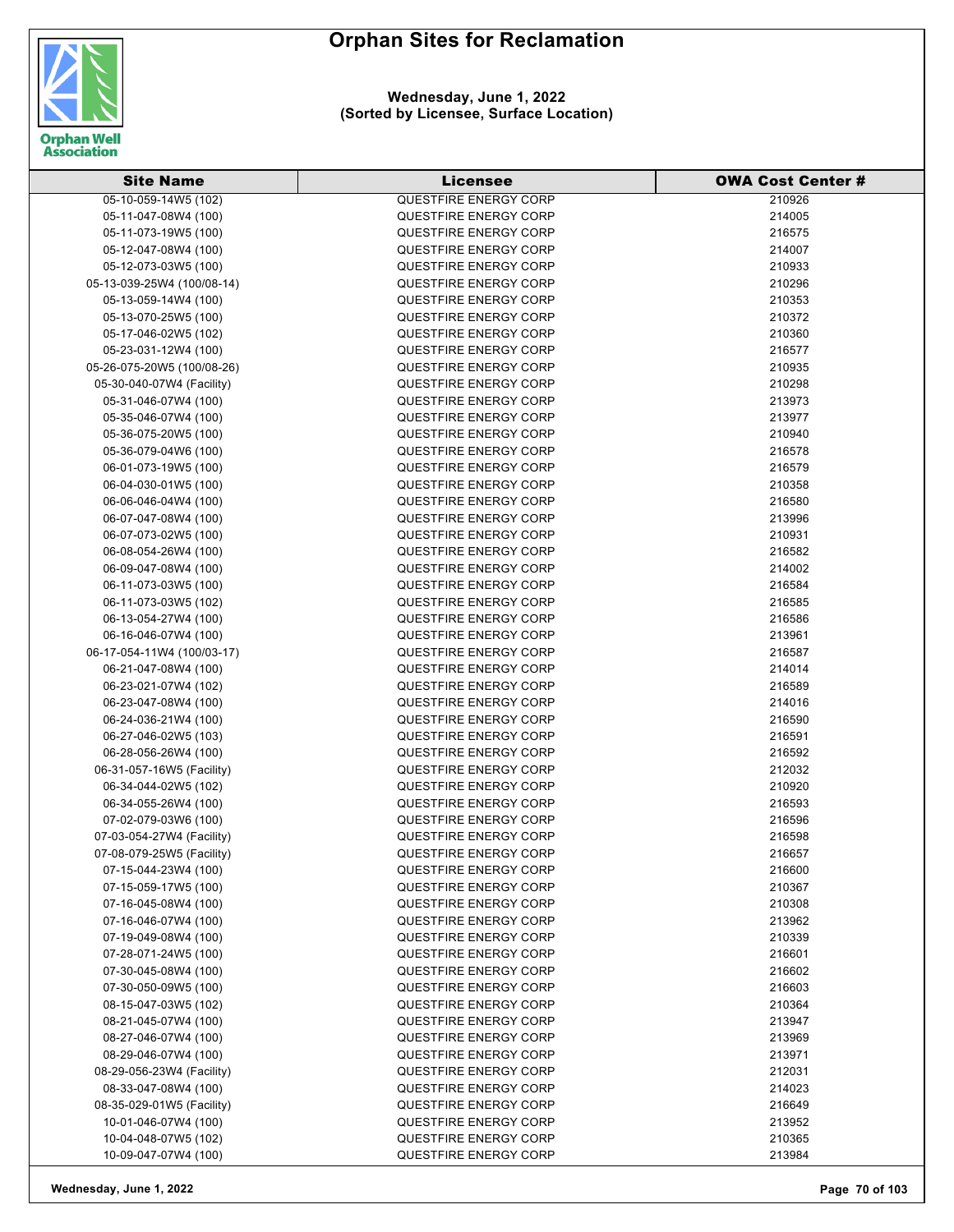

| <b>Site Name</b>                             | Licensee                     | <b>OWA Cost Center #</b> |
|----------------------------------------------|------------------------------|--------------------------|
| 10-10-073-19W5 (100)                         | <b>QUESTFIRE ENERGY CORP</b> | 216607                   |
| 10-11-047-08W4 (100)                         | QUESTFIRE ENERGY CORP        | 214006                   |
| 10-13-070-25W5 (100)                         | <b>QUESTFIRE ENERGY CORP</b> | 210373                   |
| 10-15-047-07W4 (100)                         | <b>QUESTFIRE ENERGY CORP</b> | 213987                   |
| 10-17-047-07W4 (100)                         | <b>QUESTFIRE ENERGY CORP</b> | 213988                   |
| 10-20-011-11W4 (102/09-20)                   | <b>QUESTFIRE ENERGY CORP</b> | 216608                   |
| 10-22-048-25W4 (100)                         | <b>QUESTFIRE ENERGY CORP</b> | 216609                   |
| 10-23-047-07W4 (103)                         | <b>QUESTFIRE ENERGY CORP</b> | 213992                   |
| 10-30-050-07W4 (100)                         | <b>QUESTFIRE ENERGY CORP</b> | 216610                   |
| 10-30-058-15W4 (100)                         | QUESTFIRE ENERGY CORP        | 216611                   |
| 10-33-046-03W5 (100)                         | <b>QUESTFIRE ENERGY CORP</b> | 210361                   |
| 10-33-072-03W5 (100)                         | <b>QUESTFIRE ENERGY CORP</b> | 210929                   |
| 10-34-029-01W5 (102)                         | <b>QUESTFIRE ENERGY CORP</b> | 210357                   |
| 10-34-041-25W4 (Facility)                    | <b>QUESTFIRE ENERGY CORP</b> | 210945                   |
| 11-01-040-25W4 (102)                         | <b>QUESTFIRE ENERGY CORP</b> | 210299                   |
| 11-01-058-14W5 (100)                         | <b>QUESTFIRE ENERGY CORP</b> | 210925                   |
| 11-02-073-03W5 (100)                         | <b>QUESTFIRE ENERGY CORP</b> | 216612                   |
| 11-14-045-07W4 (100)                         | <b>QUESTFIRE ENERGY CORP</b> | 210306                   |
| 11-19-045-07W4 (100)                         | <b>QUESTFIRE ENERGY CORP</b> | 213946                   |
| 11-20-057-07W4 (100)                         | <b>QUESTFIRE ENERGY CORP</b> | 216613                   |
| 11-25-051-10W4 (100)                         | QUESTFIRE ENERGY CORP        | 216615                   |
| 11-27-046-07W4 (100)                         | QUESTFIRE ENERGY CORP        | 213970                   |
| 11-27-047-08W4 (100)                         | <b>QUESTFIRE ENERGY CORP</b> | 214425                   |
| 11-32-072-03W5 (Facility)                    | <b>QUESTFIRE ENERGY CORP</b> | 216616                   |
| 12-08-073-02W5 (100)                         | QUESTFIRE ENERGY CORP        | 216618                   |
| 12-16-045-08W4 (100)                         | <b>QUESTFIRE ENERGY CORP</b> | 210309                   |
| 12-17-047-07W4 (100)                         | <b>QUESTFIRE ENERGY CORP</b> | 214424                   |
|                                              | <b>QUESTFIRE ENERGY CORP</b> | 213950                   |
| 12-22-045-07W4 (100)<br>12-31-072-02W5 (100) | QUESTFIRE ENERGY CORP        | 216621                   |
| 12-33-051-08W4 (100)                         | <b>QUESTFIRE ENERGY CORP</b> | 210346                   |
| 12-34-029-21W4 (100)                         | <b>QUESTFIRE ENERGY CORP</b> | 216622                   |
| 12-35-072-03W5 (100)                         | <b>QUESTFIRE ENERGY CORP</b> | 210930                   |
| 12-35-075-20W5 (100/09-35)                   | <b>QUESTFIRE ENERGY CORP</b> | 210938                   |
| 13-03-041-25W4 (102)                         | <b>QUESTFIRE ENERGY CORP</b> | 210301                   |
| 13-03-047-08W4 (100)                         | <b>QUESTFIRE ENERGY CORP</b> | 213995                   |
| 13-11-071-15W5 (100)                         | <b>QUESTFIRE ENERGY CORP</b> | 216624                   |
| 13-14-048-08W4 (100)                         | QUESTFIRE ENERGY CORP        | 210334                   |
| 13-15-047-08W4 (Facility)                    | <b>QUESTFIRE ENERGY CORP</b> | 214480                   |
| 13-16-011-11W4 (102/16-17)                   | QUESTFIRE ENERGY CORP        | 216626                   |
| 13-19-070-24W5 (100)                         | <b>QUESTFIRE ENERGY CORP</b> | 210369                   |
| 13-22-051-03W4 (1A0)                         | QUESTFIRE ENERGY CORP        | 210342                   |
| 13-25-075-20W5 (Facility)                    | <b>QUESTFIRE ENERGY CORP</b> | 210948                   |
| 13-26-075-20W5 (100)                         | QUESTFIRE ENERGY CORP        | 216627                   |
| 13-28-047-08W4 (100)                         | QUESTFIRE ENERGY CORP        | 210323                   |
| 13-31-047-08W4 (100)                         | <b>QUESTFIRE ENERGY CORP</b> | 214022                   |
| 13-33-046-07W4 (100)                         | <b>QUESTFIRE ENERGY CORP</b> | 213976                   |
| 13-35-046-03W5 (100)                         | <b>QUESTFIRE ENERGY CORP</b> | 216628                   |
| 13-35-047-07W4 (102)                         | <b>QUESTFIRE ENERGY CORP</b> | 213993                   |
| 13-36-039-25W4 (102)                         | <b>QUESTFIRE ENERGY CORP</b> | 210918                   |
| 14-02-040-28W4 (102)                         | <b>QUESTFIRE ENERGY CORP</b> |                          |
| 14-13-069-25W5 (Facility)                    | QUESTFIRE ENERGY CORP        | 210919<br>212036         |
| 14-13-070-25W5 (100/11-13)                   | <b>QUESTFIRE ENERGY CORP</b> | 210374                   |
| 14-14-045-08W4 (100)                         | <b>QUESTFIRE ENERGY CORP</b> | 216629                   |
| 14-15-021-07W4 (100)                         | <b>QUESTFIRE ENERGY CORP</b> | 216630                   |
| 14-15-046-07W4 (Multi)                       | <b>QUESTFIRE ENERGY CORP</b> | 216102                   |
| 14-18-045-07W4 (100/01-19)                   | <b>QUESTFIRE ENERGY CORP</b> | 213945                   |
| 14-30-035-28W4 (102)                         | <b>QUESTFIRE ENERGY CORP</b> | 210293                   |
| 14-31-047-06W5 (Facility)                    | QUESTFIRE ENERGY CORP        | 210946                   |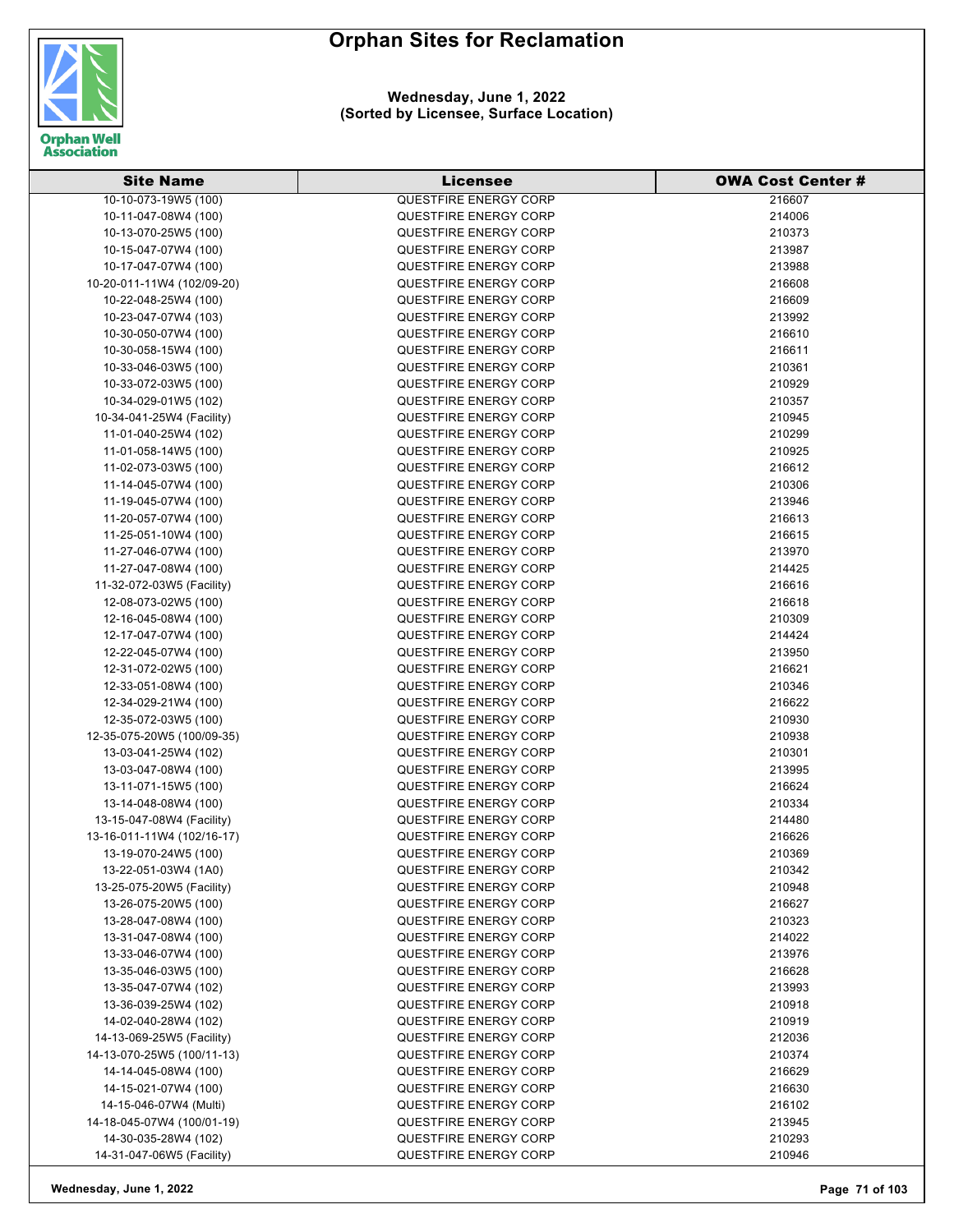

**Wednesday, June 1, 2022 (Sorted by Licensee, Surface Location)**

| <b>Site Name</b>                                     | Licensee                                                                                     | <b>OWA Cost Center #</b> |
|------------------------------------------------------|----------------------------------------------------------------------------------------------|--------------------------|
| 15-01-073-03W5 (100)                                 | <b>QUESTFIRE ENERGY CORP</b>                                                                 | 210932                   |
| 15-06-048-06W4 (100)                                 | QUESTFIRE ENERGY CORP                                                                        | 216632                   |
| 15-09-047-08W4 (100)                                 | <b>QUESTFIRE ENERGY CORP</b>                                                                 | 214003                   |
| 15-14-048-08W4 (100)                                 | QUESTFIRE ENERGY CORP                                                                        | 210335                   |
| 15-15-047-08W4 (100)                                 | QUESTFIRE ENERGY CORP                                                                        | 214010                   |
| 15-15-048-08W4 (100)                                 | QUESTFIRE ENERGY CORP                                                                        | 210336                   |
| 15-19-047-07W4 (100)                                 | <b>QUESTFIRE ENERGY CORP</b>                                                                 | 213990                   |
| 15-21-058-15W4 (100)                                 | QUESTFIRE ENERGY CORP                                                                        | 210351                   |
| 15-23-051-27W4 (100)                                 | QUESTFIRE ENERGY CORP                                                                        | 216634                   |
| 15-27-046-02W5 (100)                                 | QUESTFIRE ENERGY CORP                                                                        | 216635                   |
| 15-31-046-07W4 (102)                                 | QUESTFIRE ENERGY CORP                                                                        | 213974                   |
| 16-05-047-07W4 (100/01-08)                           | QUESTFIRE ENERGY CORP                                                                        | 213982                   |
| 16-06-048-06W4 (100)                                 | <b>QUESTFIRE ENERGY CORP</b>                                                                 | 210330                   |
| 16-08-044-03W5 (100)                                 | QUESTFIRE ENERGY CORP                                                                        | 210921                   |
| 16-08-047-08W4 (100)                                 | QUESTFIRE ENERGY CORP                                                                        | 214000                   |
| 16-11-059-17W5 (100)                                 | QUESTFIRE ENERGY CORP                                                                        | 216637                   |
| 16-12-047-08W4 (100)                                 | QUESTFIRE ENERGY CORP                                                                        | 214008                   |
| 16-17-047-08W4 (100)                                 | QUESTFIRE ENERGY CORP                                                                        | 214012                   |
| 16-21-076-03W6 (100)                                 | QUESTFIRE ENERGY CORP                                                                        | 216638                   |
| 16-22-048-08W4 (102)                                 | QUESTFIRE ENERGY CORP                                                                        | 210337                   |
| 16-25-052-09W4 (100)                                 | QUESTFIRE ENERGY CORP                                                                        | 216639                   |
| 16-27-075-20W5 (100/13-27)                           | QUESTFIRE ENERGY CORP                                                                        | 210936                   |
| 16-30-076-01W6 (100)                                 | QUESTFIRE ENERGY CORP                                                                        | 216640                   |
| 16-32-045-16W4 (100)                                 | QUESTFIRE ENERGY CORP                                                                        | 216641                   |
| 16-34-029-21W4 (Facility)                            | QUESTFIRE ENERGY CORP                                                                        | 210944                   |
| 16-34-055-13W5 (100)                                 | QUESTFIRE ENERGY CORP                                                                        | 210366                   |
| 16-35-044-27W4 (102)                                 | QUESTFIRE ENERGY CORP                                                                        | 210304                   |
|                                                      | QWEST DIVERSIFIED CAPITAL CORPORATION                                                        | 205351                   |
| 01-26-046-28W4 (102)                                 | QWEST DIVERSIFIED CAPITAL CORPORATION                                                        | 209856                   |
| 01-34-029-02W4 (100)                                 | QWEST DIVERSIFIED CAPITAL CORPORATION                                                        | 209862                   |
| 02-09-046-27W4 (100)<br>02-17-046-27W4 (100)         | QWEST DIVERSIFIED CAPITAL CORPORATION                                                        | 205337                   |
|                                                      | QWEST DIVERSIFIED CAPITAL CORPORATION                                                        |                          |
| 03-19-046-27W4 (100)<br>04-09-046-27W4 (100)         | QWEST DIVERSIFIED CAPITAL CORPORATION                                                        | 205342<br>209863         |
|                                                      | QWEST DIVERSIFIED CAPITAL CORPORATION                                                        |                          |
| 05-19-046-27W4 (Multi)<br>06-33-065-13W5 (100/03-33) | QWEST DIVERSIFIED CAPITAL CORPORATION                                                        | 215841<br>209864         |
|                                                      | QWEST DIVERSIFIED CAPITAL CORPORATION                                                        |                          |
| 07-24-046-28W4 (100)<br>07-25-030-02W4 (100)         | <b>QWEST DIVERSIFIED CAPITAL CORPORATION</b>                                                 | 205346<br>205335         |
| 08-24-046-28W4 (100)                                 | QWEST DIVERSIFIED CAPITAL CORPORATION                                                        | 205347                   |
|                                                      |                                                                                              |                          |
| 09-18-046-27W4 (100)<br>10-04-046-27W4 (100)         | QWEST DIVERSIFIED CAPITAL CORPORATION<br>QWEST DIVERSIFIED CAPITAL CORPORATION               | 205340<br>209861         |
| 11-24-046-28W4 (100)                                 | <b>QWEST DIVERSIFIED CAPITAL CORPORATION</b>                                                 | 205349                   |
|                                                      |                                                                                              | 205352                   |
| 11-26-046-28W4 (100)                                 | <b>QWEST DIVERSIFIED CAPITAL CORPORATION</b>                                                 |                          |
| 12-09-046-27W4 (100)                                 | <b>QWEST DIVERSIFIED CAPITAL CORPORATION</b><br><b>QWEST DIVERSIFIED CAPITAL CORPORATION</b> | 205336<br>205339         |
| 12-17-046-27W4 (100)                                 |                                                                                              |                          |
| 13-24-046-28W4 (100)<br>14-18-046-27W4 (100)         | <b>QWEST DIVERSIFIED CAPITAL CORPORATION</b><br>QWEST DIVERSIFIED CAPITAL CORPORATION        | 205350<br>205341         |
|                                                      |                                                                                              |                          |
| 15-09-028-03W4 (100)                                 | QWEST DIVERSIFIED CAPITAL CORPORATION                                                        | 205334                   |
| 16-22-042-04W4 (100)                                 | QWEST DIVERSIFIED CAPITAL CORPORATION                                                        | 209860                   |
| 01-20-110-03W6 (102)                                 | <b>RAIMOUNT ENERGY CORP</b>                                                                  | 214630                   |
| 01-36-069-06W6 (100)                                 | <b>RAIMOUNT ENERGY CORP</b>                                                                  | 214680                   |
| 02-30-075-09W6 (Multi)                               | <b>RAIMOUNT ENERGY CORP</b>                                                                  | 215788                   |
| 03-04-068-05W6 (100)                                 | <b>RAIMOUNT ENERGY CORP</b>                                                                  | 214672                   |
| 03-30-109-04W6 (100/13-19)                           | <b>RAIMOUNT ENERGY CORP</b>                                                                  | 214623                   |
| 04-05-070-04W6 (Facility)                            | <b>RAIMOUNT ENERGY CORP</b>                                                                  | 214694                   |
| 04-24-069-05W6 (100/12-24)                           | <b>RAIMOUNT ENERGY CORP</b>                                                                  | 214675                   |
| 04-27-070-05W6 (100)                                 | <b>RAIMOUNT ENERGY CORP</b>                                                                  | 214616                   |
| 05-09-069-05W6 (100)                                 | <b>RAIMOUNT ENERGY CORP</b>                                                                  | 214665                   |
| 05-33-069-04W6 (Facility)                            | <b>RAIMOUNT ENERGY CORP</b>                                                                  | 214693                   |

**Wednesday, June 1, 2022 Page 72 of 103**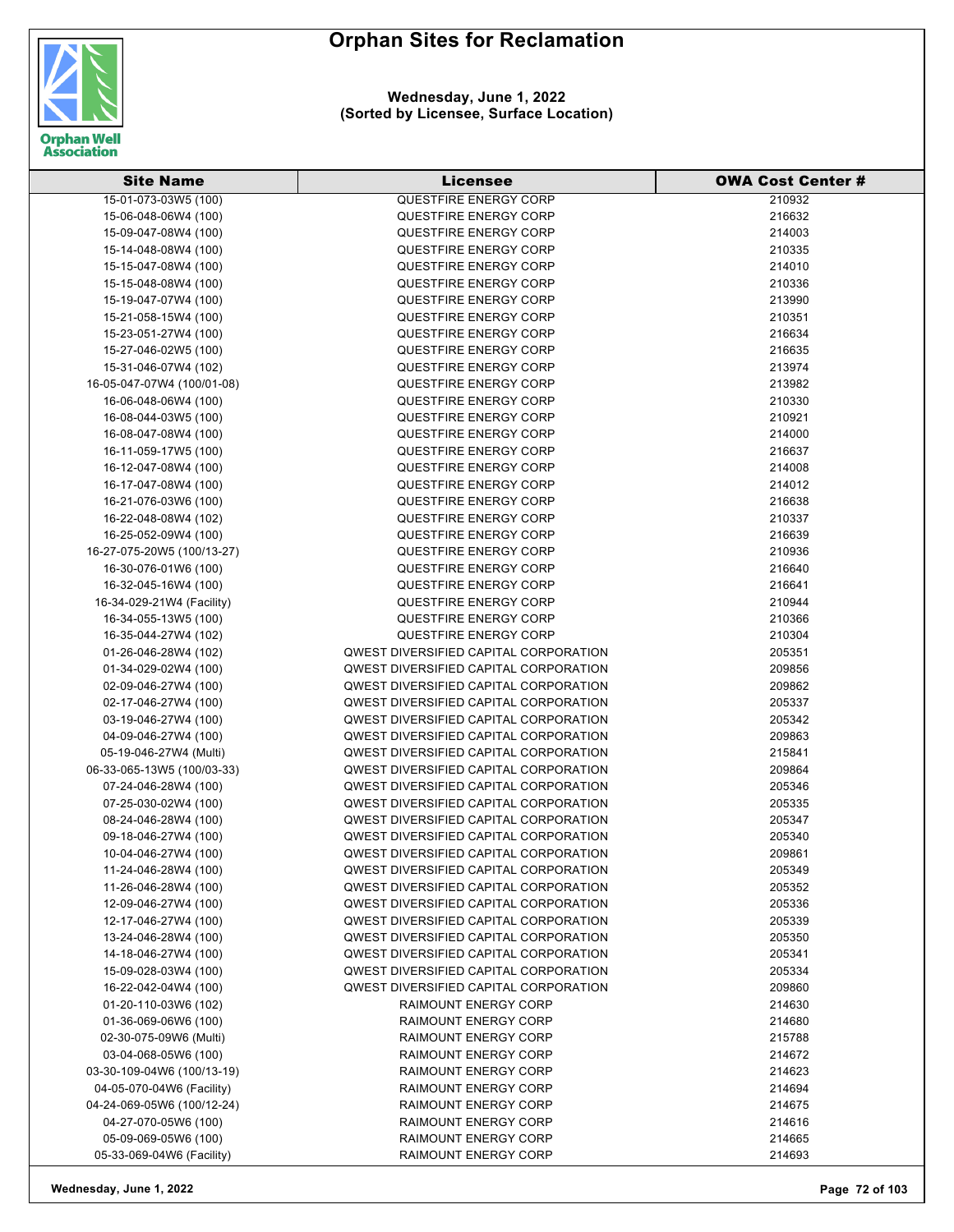

#### **Wednesday, June 1, 2022 (Sorted by Licensee, Surface Location)**

| <b>Site Name</b>           | <b>Licensee</b>              | <b>OWA Cost Center #</b> |
|----------------------------|------------------------------|--------------------------|
| 06-02-003-24W4 (100)       | <b>RAIMOUNT ENERGY CORP</b>  | 214610                   |
| 06-02-068-04W6 (102)       | <b>RAIMOUNT ENERGY CORP</b>  | 214618                   |
| 06-08-076-09W6 (102/05-08) | <b>RAIMOUNT ENERGY CORP</b>  | 214639                   |
| 06-19-075-09W6 (102)       | <b>RAIMOUNT ENERGY CORP</b>  | 214617                   |
| 06-26-002-24W4 (Multi)     | <b>RAIMOUNT ENERGY CORP</b>  | 216152                   |
| 07-07-106-12W6 (100)       | <b>RAIMOUNT ENERGY CORP</b>  | 214625                   |
| 07-07-112-05W6 (100)       | <b>RAIMOUNT ENERGY CORP</b>  | 214634                   |
| 07-10-076-09W6 (100)       | <b>RAIMOUNT ENERGY CORP</b>  | 214643                   |
| 07-13-067-03W6 (100)       | <b>RAIMOUNT ENERGY CORP</b>  | 214674                   |
| 07-25-002-24W4 (100)       | <b>RAIMOUNT ENERGY CORP</b>  | 214608                   |
| 08-17-075-10W6 (Facility)  | <b>RAIMOUNT ENERGY CORP</b>  | 214691                   |
| 08-20-110-03W6 (100)       | <b>RAIMOUNT ENERGY CORP</b>  | 214635                   |
| 08-24-002-24W4 (100)       | <b>RAIMOUNT ENERGY CORP</b>  | 214679                   |
| 08-25-108-07W6 (100)       | <b>RAIMOUNT ENERGY CORP</b>  | 214632                   |
| 08-26-110-05W6 (102)       | <b>RAIMOUNT ENERGY CORP</b>  | 214653                   |
| 08-31-075-09W6 (Multi)     | <b>RAIMOUNT ENERGY CORP</b>  | 215859                   |
| 09-35-111-06W6 (Facility)  | <b>RAIMOUNT ENERGY CORP</b>  | 214683                   |
| 10-13-070-05W6 (100/15-13) | <b>RAIMOUNT ENERGY CORP</b>  | 214651                   |
| 10-17-106-12W6 (100)       | <b>RAIMOUNT ENERGY CORP</b>  | 214620                   |
| 10-24-002-24W4 (100)       | <b>RAIMOUNT ENERGY CORP</b>  | 214652                   |
| 11-12-109-06W6 (102)       | <b>RAIMOUNT ENERGY CORP</b>  | 214641                   |
| 12-03-111-07W6 (100/01-09) | <b>RAIMOUNT ENERGY CORP</b>  | 214629                   |
| 12-05-070-04W6 (100)       | <b>RAIMOUNT ENERGY CORP</b>  | 214648                   |
| 12-20-111-07W6 (100/06-20) | <b>RAIMOUNT ENERGY CORP</b>  | 214612                   |
| 12-33-069-04W6 (100)       | <b>RAIMOUNT ENERGY CORP</b>  | 214654                   |
| 13-30-109-04W6 (100)       | <b>RAIMOUNT ENERGY CORP</b>  | 214621                   |
| 14-09-076-09W6 (Facility)  | <b>RAIMOUNT ENERGY CORP</b>  | 214684                   |
| 14-27-111-05W6 (100)       | <b>RAIMOUNT ENERGY CORP</b>  | 214640                   |
| 15-10-069-05W6 (100/16-10) | <b>RAIMOUNT ENERGY CORP</b>  | 214676                   |
| 16-16-075-07W6 (Facility)  | <b>RAIMOUNT ENERGY CORP</b>  | 214690                   |
| 16-21-070-05W6 (Multi)     | <b>RAIMOUNT ENERGY CORP</b>  | 216056                   |
| 11-20-052-08W5 (100/06-20) | <b>RANGE ENERGY INC</b>      | 201238                   |
| 10-18-052-19W4 (100)       | RED LEAF ENERGY INC          | 202891                   |
| 14-29-046-17W4 (100)       | RED LEAF ENERGY INC          | 202886                   |
| 08-02-011-15W4 (100)       | <b>REDEYE ENERGY LIMITED</b> | 202573                   |
| 02-13-062-02W5 (100)       | <b>REDWATER ENERGY CORP</b>  | 209724                   |
| 02-32-054-17W4 (Facility)  | <b>REDWATER ENERGY CORP</b>  | 209726                   |
| 03-14-056-19W4 (100)       | <b>REDWATER ENERGY CORP</b>  | 221309                   |
| 05-04-056-19W4 (100)       | REDWATER ENERGY CORP         | 209705                   |
| 05-29-014-22W4 (100)       | <b>REDWATER ENERGY CORP</b>  | 209674                   |
| 06-20-059-17W4 (100)       | REDWATER ENERGY CORP         | 221308                   |
| 06-29-055-20W4 (100)       | REDWATER ENERGY CORP         | 209696                   |
| 06-34-055-19W4 (Facility)  | REDWATER ENERGY CORP         | 209727                   |
| 08-01-061-27W4 (103)       | <b>REDWATER ENERGY CORP</b>  | 209718                   |
| 08-31-034-13W4 (100)       | REDWATER ENERGY CORP         | 209676                   |
| 09-14-050-15W4 (100)       | <b>REDWATER ENERGY CORP</b>  | 209677                   |
| 09-19-034-13W4 (Facility)  | REDWATER ENERGY CORP         | 209725                   |
| 09-30-061-26W4 (100)       | <b>REDWATER ENERGY CORP</b>  | 221313                   |
| 10-11-061-01W5 (100/14-11) | REDWATER ENERGY CORP         | 221316                   |
| 10-21-054-20W4 (100)       | REDWATER ENERGY CORP         | 209682                   |
| 10-30-059-15W4 (100)       | REDWATER ENERGY CORP         | 221311                   |
| 11-16-055-21W4 (100)       | REDWATER ENERGY CORP         | 209698                   |
| 11-25-061-27W4 (102)       | REDWATER ENERGY CORP         | 221312                   |
| 12-18-061-01W5 (100)       | REDWATER ENERGY CORP         | 221315                   |
| 12-19-057-24W4 (100)       | <b>REDWATER ENERGY CORP</b>  | 221310                   |
| 12-30-057-24W4 (100)       | REDWATER ENERGY CORP         | 209708                   |
| 16-12-062-02W5 (100)       | REDWATER ENERGY CORP         | 221314                   |
| 03-11-002-19W4 (100)       | <b>REGENT RESOURCES LTD</b>  | 209632                   |

**Wednesday, June 1, 2022 Page 73 of 103**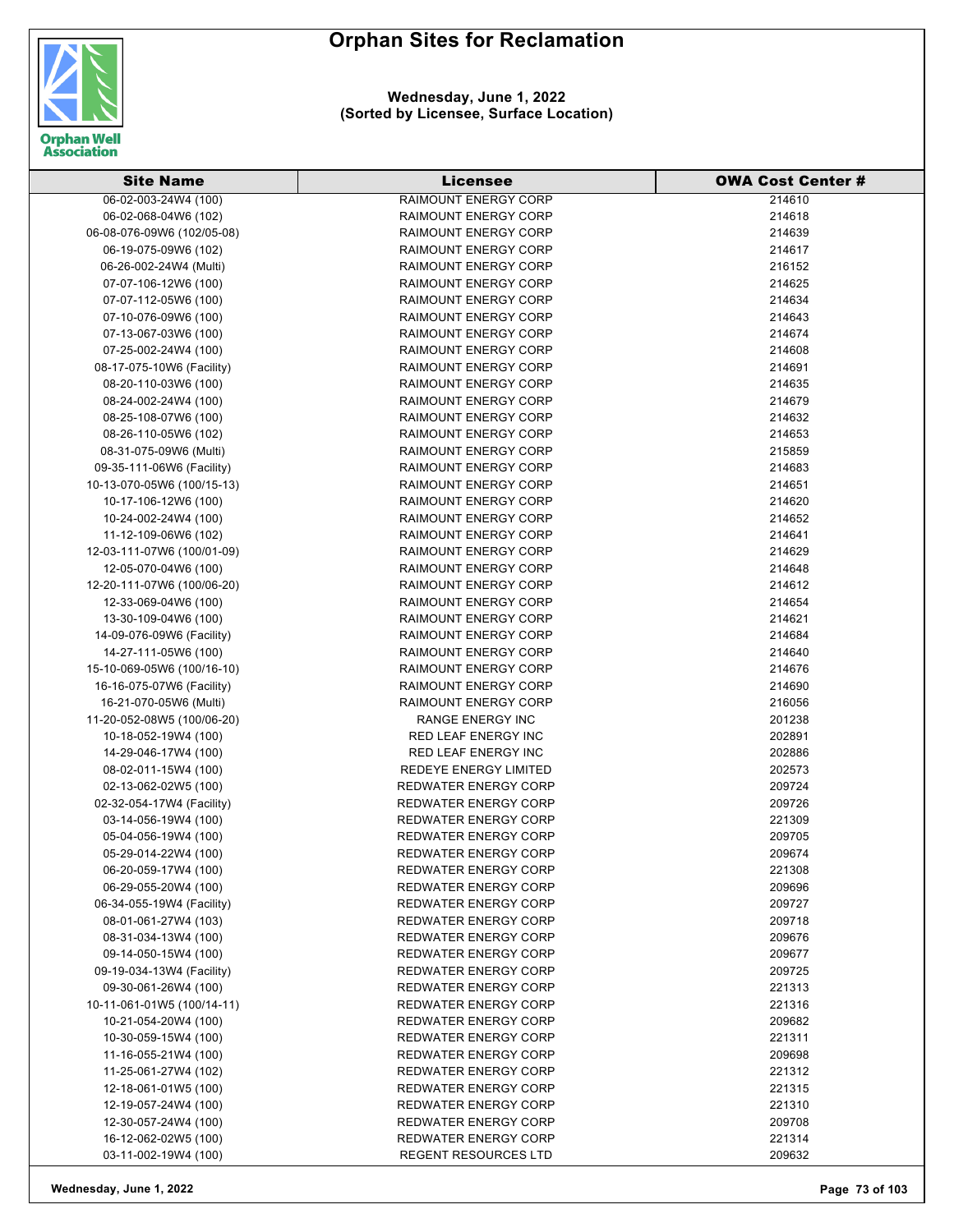

#### **Wednesday, June 1, 2022 (Sorted by Licensee, Surface Location)**

| <b>Site Name</b>           | <b>Licensee</b>               | <b>OWA Cost Center #</b> |
|----------------------------|-------------------------------|--------------------------|
| 03-34-056-02W5 (100)       | <b>REGENT RESOURCES LTD</b>   | 216569                   |
| 11-11-003-05W4 (100/12-11) | <b>REGENT RESOURCES LTD</b>   | 210887                   |
| 13-34-051-09W5 (100)       | <b>REGENT RESOURCES LTD</b>   | 209637                   |
| 14-24-048-01W5 (102)       | <b>REGENT RESOURCES LTD</b>   | 209635                   |
| 14-26-048-01W5 (100)       | <b>REGENT RESOURCES LTD</b>   | 209636                   |
| 15-34-051-09W5 (100)       | REGENT RESOURCES LTD          | 209638                   |
| 07-04-001-11W4 (Multi)     | RICHBAR RESOURCES LTD         | 216182                   |
| 08-04-001-11W4 (100)       | RICHBAR RESOURCES LTD         | 202618                   |
| 12-27-067-18W4 (Multi)     | <b>RILEY RESOURCES INC</b>    | 216048                   |
| 16-30-035-27W4 (100)       | RIMBEY HYDROCARBONS INC       | 201132                   |
| 06-06-014-12W4 (100)       | <b>RIO PETRO LTD</b>          | 203382                   |
| 06-32-013-12W4 (100)       | RIO PETRO LTD                 | 203376                   |
| 08-06-014-12W4 (100)       | RIO PETRO LTD                 | 203383                   |
| 13-06-014-12W4 (100)       | RIO PETRO LTD                 | 203384                   |
| 13-32-013-12W4 (102)       | RIO PETRO LTD                 | 203377                   |
| 14-16-014-12W4 (100)       | RIO PETRO LTD                 | 203385                   |
| 14-17-013-11W4 (100)       | RIO PETRO LTD                 | 203373                   |
| 15-26-028-10W4 (100)       | RIO PETRO LTD                 | 203390                   |
| 06-34-037-18W4 (100)       | ROCKBRIDGE ENERGY ALBERTA INC | 209517                   |
| 07-04-043-04W4 (Facility)  | ROCKBRIDGE ENERGY ALBERTA INC | 209521                   |
| 07-06-052-20W4 (100)       | ROCKBRIDGE ENERGY ALBERTA INC | 209519                   |
| 07-04-045-03W4 (100)       | ROCKET RESOURCES INC          | 201353                   |
| 11-31-049-26W4 (102)       | ROCKET RESOURCES INC          | 201489                   |
| 11-34-052-06W4 (100)       | ROCKET RESOURCES INC          | 201354                   |
| 01-22-077-13W5 (100)       | SABANERO ENERGY CORP          | 204078                   |
| 02-34-077-13W5 (100)       | SABANERO ENERGY CORP          | 212810                   |
| 04-22-077-13W5 (100)       | SABANERO ENERGY CORP          | 204079                   |
| 04-23-077-13W5 (100)       | SABANERO ENERGY CORP          | 212809                   |
| 04-24-077-13W5 (100)       | SABANERO ENERGY CORP          | 204086                   |
|                            |                               | 204071                   |
| 04-25-074-06W5 (100)       | SABANERO ENERGY CORP          |                          |
| 05-24-005-06W4 (100)       | SABANERO ENERGY CORP          | 212801                   |
| 05-27-077-13W5 (100)       | SABANERO ENERGY CORP          | 204090                   |
| 05-34-077-13W5 (100)       | SABANERO ENERGY CORP          | 204094                   |
| 05-34-077-13W5 (Spill)     | SABANERO ENERGY CORP          | 204123                   |
| 06-21-077-09W5 (100)       | SABANERO ENERGY CORP          | 204072                   |
| 06-23-077-13W5 (100)       | SABANERO ENERGY CORP          | 204082                   |
| 06-30-077-12W5 (100)       | SABANERO ENERGY CORP          | 204077                   |
| 07-26-077-13W5 (100)       | <b>SABANERO ENERGY CORP</b>   | 204088                   |
| 08-26-077-14W5 (100)       | SABANERO ENERGY CORP          | 204097                   |
| 08-27-077-13W5 (100)       | SABANERO ENERGY CORP          | 204091                   |
| 09-23-077-13W5 (100)       | SABANERO ENERGY CORP          | 204083                   |
| 10-11-077-12W5 (100/11-11) | SABANERO ENERGY CORP          | 212808                   |
| 10-27-077-13W5 (Facility)  | SABANERO ENERGY CORP          | 204099                   |
| 10-27-077-13W5 (Spill)     | SABANERO ENERGY CORP          | 204122                   |
| 11-23-077-09W5 (100)       | SABANERO ENERGY CORP          | 204074                   |
| 11-24-077-13W5 (100)       | SABANERO ENERGY CORP          | 204087                   |
| 12-13-077-11W5 (100)       | SABANERO ENERGY CORP          | 212807                   |
| 12-23-077-13W5 (100)       | SABANERO ENERGY CORP          | 204084                   |
| 13-07-077-12W5 (Spill)     | SABANERO ENERGY CORP          | 204114                   |
| 13-23-077-13W5 (100)       | SABANERO ENERGY CORP          | 204085                   |
| 13-26-077-13W5 (100)       | SABANERO ENERGY CORP          | 204089                   |
| 14-22-077-13W5 (100)       | SABANERO ENERGY CORP          | 204080                   |
| 14-27-077-13W5 (100/04-34) | SABANERO ENERGY CORP          | 204093                   |
| 16-22-077-13W5 (100)       | SABANERO ENERGY CORP          | 204081                   |
| 01-22-049-27W4 (102)       | <b>SANDBOX ENERGY CORP</b>    | 201276                   |
| 06-34-049-27W4 (Facility)  | <b>SANDBOX ENERGY CORP</b>    | 202570                   |
| 07-12-026-03W4 (100)       | SAPHONYX ENERGY INC           | 223206                   |
| 07-12-026-03W4 (100/06-12) | SAPHONYX ENERGY INC           | 223207                   |

**Wednesday, June 1, 2022 Page 74 of 103**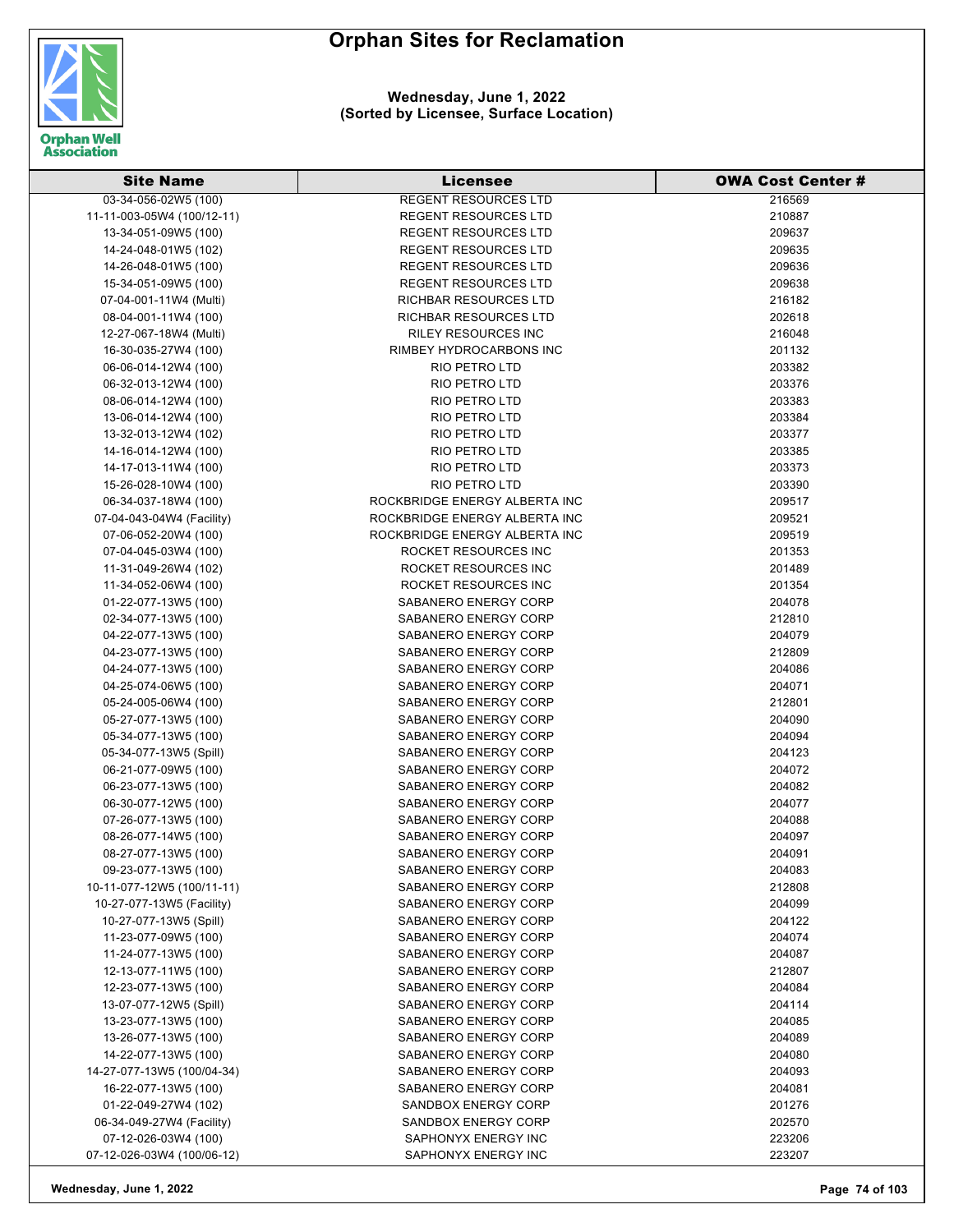

#### **Wednesday, June 1, 2022 (Sorted by Licensee, Surface Location)**

| <b>Site Name</b>           | <b>Licensee</b>            | <b>OWA Cost Center#</b> |
|----------------------------|----------------------------|-------------------------|
| 09-12-026-03W4 (100)       | <b>SAPHONYX ENERGY INC</b> | 223210                  |
| 12-12-026-03W4 (100)       | SAPHONYX ENERGY INC        | 223208                  |
| 14-12-026-03W4 (100)       | SAPHONYX ENERGY INC        | 223209                  |
| 01-22-046-20W4 (100)       | <b>SARG OILS LTD</b>       | 201335                  |
| 02-21-047-20W4 (100)       | <b>SARG OILS LTD</b>       | 201339                  |
| 04-36-045-20W4 (100)       | <b>SARG OILS LTD</b>       | 201330                  |
| 10-11-046-20W4 (100)       | <b>SARG OILS LTD</b>       | 201333                  |
| 11-11-046-20W4 (Facility)  | <b>SARG OILS LTD</b>       | 201343                  |
| 16-15-046-20W4 (100)       | <b>SARG OILS LTD</b>       | 201334                  |
| 01-11-045-03W5 (102)       | <b>SCOLLARD ENERGY LTD</b> | 210289                  |
| 02-13-018-21W4 (100/03-13) | <b>SCOLLARD ENERGY LTD</b> | 213208                  |
| 02-25-039-02W5 (100/09-24) | <b>SCOLLARD ENERGY LTD</b> | 213225                  |
| 03-18-044-26W4 (100/13-18) | <b>SCOLLARD ENERGY LTD</b> | 210267                  |
| 04-01-047-26W4 (100)       | <b>SCOLLARD ENERGY LTD</b> | 210275                  |
| 04-04-037-24W4 (100)       | <b>SCOLLARD ENERGY LTD</b> | 213216                  |
| 04-06-021-07W4 (100)       | <b>SCOLLARD ENERGY LTD</b> | 210258                  |
| 05-04-021-07W4 (102)       | <b>SCOLLARD ENERGY LTD</b> | 210257                  |
| 06-11-040-01W5 (102)       | <b>SCOLLARD ENERGY LTD</b> | 213226                  |
| 06-14-050-08W5 (Facility)  | <b>SCOLLARD ENERGY LTD</b> | 210830                  |
| 06-17-005-09W4 (100)       | <b>SCOLLARD ENERGY LTD</b> | 213206                  |
| 06-17-036-16W4 (102)       | <b>SCOLLARD ENERGY LTD</b> | 213213                  |
| 06-30-044-22W4 (102)       | <b>SCOLLARD ENERGY LTD</b> | 210266                  |
| 07-10-021-07W4 (Facility)  | <b>SCOLLARD ENERGY LTD</b> | 210828                  |
| 07-15-045-27W4 (102)       | <b>SCOLLARD ENERGY LTD</b> | 210268                  |
| 07-33-052-15W5 (Multi)     | <b>SCOLLARD ENERGY LTD</b> | 216204                  |
| 07-34-045-27W4 (Multi)     | <b>SCOLLARD ENERGY LTD</b> | 215865                  |
| 07-36-047-26W4 (100/14-36) | <b>SCOLLARD ENERGY LTD</b> | 210282                  |
| 08-13-040-01W5 (100)       | <b>SCOLLARD ENERGY LTD</b> | 210284                  |
| 08-30-021-06W4 (100)       | <b>SCOLLARD ENERGY LTD</b> | 210253                  |
| 08-32-013-13W4 (102)       | <b>SCOLLARD ENERGY LTD</b> | 213207                  |
| 08-34-020-07W4 (100)       | <b>SCOLLARD ENERGY LTD</b> | 210250                  |
| 09-11-021-08W4 (100)       | <b>SCOLLARD ENERGY LTD</b> | 213210                  |
| 09-13-040-28W4 (100)       | <b>SCOLLARD ENERGY LTD</b> | 213221                  |
| 09-16-048-25W4 (102/08-16) | <b>SCOLLARD ENERGY LTD</b> | 210283                  |
| 10-16-041-21W4 (100)       | SCOLLARD ENERGY LTD        | 210264                  |
| 11-02-036-26W4 (100)       | <b>SCOLLARD ENERGY LTD</b> | 210263                  |
| 11-07-036-23W4 (102)       | <b>SCOLLARD ENERGY LTD</b> | 213214                  |
| 11-20-020-09W4 (103/06-20) | <b>SCOLLARD ENERGY LTD</b> | 210252                  |
| 11-31-001-06W4 (100)       | SCOLLARD ENERGY LTD        | 210243                  |
| 11-31-041-01W5 (100)       | <b>SCOLLARD ENERGY LTD</b> | 210285                  |
| 11-34-020-07W4 (100/04-03) | <b>SCOLLARD ENERGY LTD</b> | 210255                  |
| 11-34-044-02W5 (100)       | <b>SCOLLARD ENERGY LTD</b> | 210287                  |
| 12-14-039-28W4 (100/05-14) | <b>SCOLLARD ENERGY LTD</b> | 213220                  |
| 13-02-021-07W4 (100)       | <b>SCOLLARD ENERGY LTD</b> | 210254                  |
| 13-10-056-18W5 (100)       | <b>SCOLLARD ENERGY LTD</b> | 213233                  |
| 13-13-039-28W4 (100)       | <b>SCOLLARD ENERGY LTD</b> | 213219                  |
| 13-15-045-27W4 (100/13-22) | <b>SCOLLARD ENERGY LTD</b> | 210269                  |
| 13-33-020-07W4 (102)       | <b>SCOLLARD ENERGY LTD</b> | 210249                  |
| 14-16-041-21W4 (100)       | <b>SCOLLARD ENERGY LTD</b> | 210265                  |
| 14-23-045-27W4 (100)       | <b>SCOLLARD ENERGY LTD</b> | 210271                  |
| 14-29-054-17W5 (100/16-29) | <b>SCOLLARD ENERGY LTD</b> | 213232                  |
| 14-36-025-10W4 (100)       | <b>SCOLLARD ENERGY LTD</b> | 213211                  |
| 15-35-020-07W4 (100)       | <b>SCOLLARD ENERGY LTD</b> | 210251                  |
| 16-01-041-04W5 (100)       | <b>SCOLLARD ENERGY LTD</b> | 213227                  |
| 16-18-045-02W5 (100)       | <b>SCOLLARD ENERGY LTD</b> | 210288                  |
| 02-17-062-09W5 (102)       | SECOND WAVE PETROLEUM INC  | 218314                  |
| 02-28-062-11W5 (100)       | SECOND WAVE PETROLEUM INC  | 218311                  |
| 05-28-029-07W4 (100)       | SECOND WAVE PETROLEUM INC  | 218310                  |

**Wednesday, June 1, 2022 Page 75 of 103**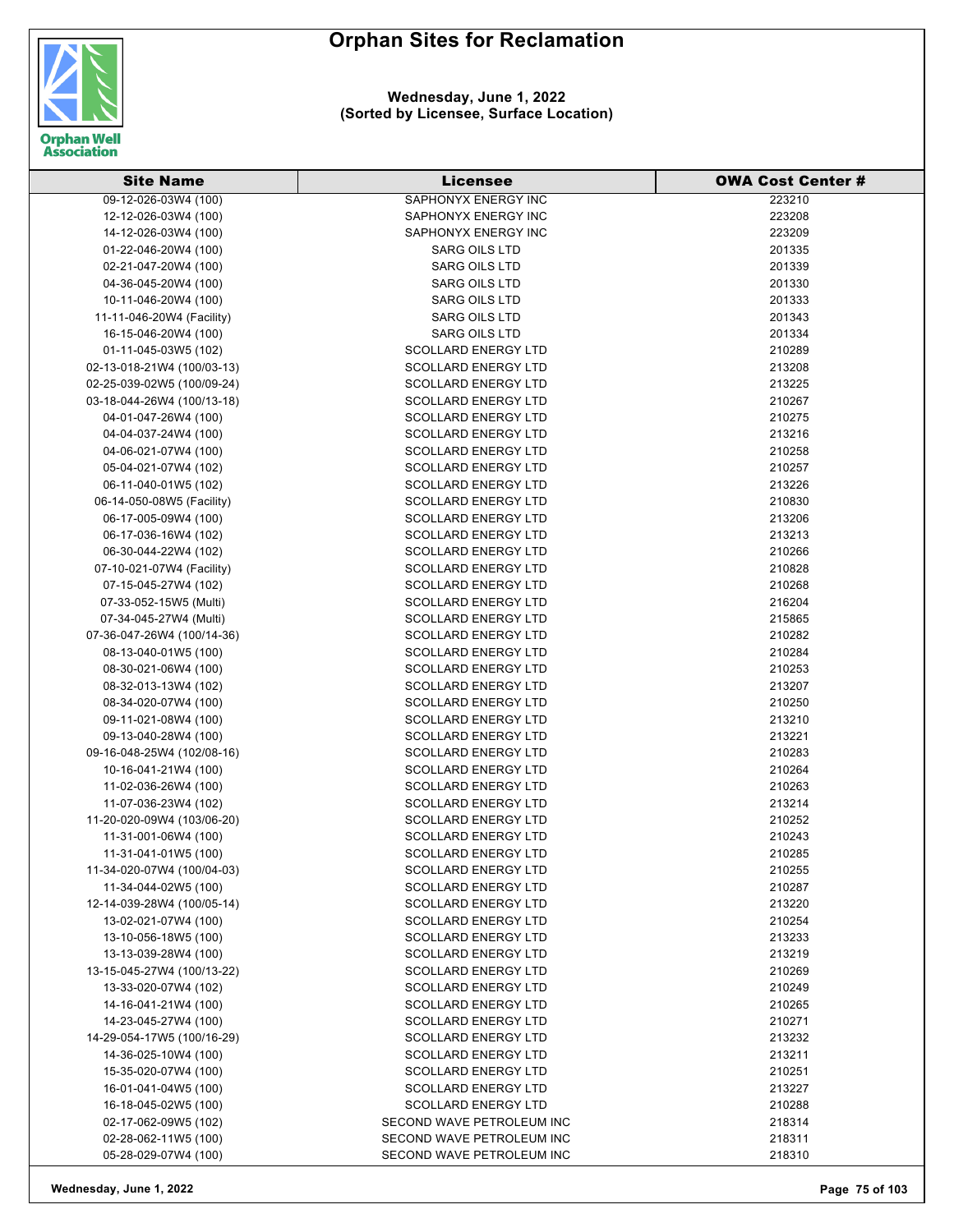

**Wednesday, June 1, 2022 (Sorted by Licensee, Surface Location)**

| <b>Site Name</b>          | <b>Licensee</b>              | <b>OWA Cost Center #</b> |
|---------------------------|------------------------------|--------------------------|
| 06-33-047-22W4 (100)      | SECOND WAVE PETROLEUM INC    | 209536                   |
| 06-33-047-22W4 (Facility) | SECOND WAVE PETROLEUM INC    | 209552                   |
| 07-03-048-22W4 (100)      | SECOND WAVE PETROLEUM INC    | 218312                   |
| 08-16-083-12W6 (Facility) | SECOND WAVE PETROLEUM INC    | 209555                   |
| 09-04-048-22W4 (100)      | SECOND WAVE PETROLEUM INC    | 218313                   |
| 09-23-063-10W5 (100)      | SECOND WAVE PETROLEUM INC    | 211324                   |
| 13-28-047-22W4 (100)      | SECOND WAVE PETROLEUM INC    | 209534                   |
| 01-06-045-11W4 (Multi)    | SEDNA OIL AND GAS LTD        | 215814                   |
| 05-33-034-18W4 (102)      | SEDNA OIL AND GAS LTD        | 203762                   |
| 07-06-045-11W4 (100)      | SEDNA OIL AND GAS LTD        | 203778                   |
| 07-06-045-11W4 (Multi)    | SEDNA OIL AND GAS LTD        | 215844                   |
| 09-06-045-11W4 (Multi)    | SEDNA OIL AND GAS LTD        | 215847                   |
| 14-08-080-10W6 (100)      | SEDNA OIL AND GAS LTD        | 203790                   |
| 15-31-044-11W4 (Multi)    | SEDNA OIL AND GAS LTD        | 216082                   |
| 16-31-044-11W4 (100)      | SEDNA OIL AND GAS LTD        | 203767                   |
| 02-32-096-10W5 (100)      | <b>SEISTECH ENERGY INC</b>   | 205319                   |
| 01-07-035-09W4 (100)      | SEKUR ENERGY MANAGEMENT CORP | 212947                   |
| 01-11-040-26W4 (100)      | SEKUR ENERGY MANAGEMENT CORP | 203638                   |
| 01-12-034-10W4 (100)      | SEKUR ENERGY MANAGEMENT CORP | 203630                   |
| 01-18-035-09W4 (100)      | SEKUR ENERGY MANAGEMENT CORP | 212961                   |
| 01-18-042-24W4 (100)      | SEKUR ENERGY MANAGEMENT CORP | 203639                   |
| 01-19-035-09W4 (100)      | SEKUR ENERGY MANAGEMENT CORP | 212967                   |
| 01-29-034-09W4 (102)      | SEKUR ENERGY MANAGEMENT CORP | 203625                   |
| 01-35-034-08W4 (100)      | SEKUR ENERGY MANAGEMENT CORP | 204397                   |
| 02-07-035-09W4 (100)      | SEKUR ENERGY MANAGEMENT CORP | 212948                   |
| 02-19-035-09W4 (100)      | SEKUR ENERGY MANAGEMENT CORP | 212968                   |
| 02-22-027-15W4 (100)      | SEKUR ENERGY MANAGEMENT CORP | 211492                   |
| 02-30-034-09W4 (102)      | SEKUR ENERGY MANAGEMENT CORP | 203627                   |
| 03-11-040-05W4 (100)      | SEKUR ENERGY MANAGEMENT CORP | 204412                   |
| 03-12-050-27W4 (102)      | SEKUR ENERGY MANAGEMENT CORP | 203643                   |
| 04-19-034-09W4 (102)      | SEKUR ENERGY MANAGEMENT CORP | 203622                   |
| 05-07-035-09W4 (100)      | SEKUR ENERGY MANAGEMENT CORP | 212949                   |
| 05-13-031-19W4 (100)      | SEKUR ENERGY MANAGEMENT CORP | 212942                   |
| 05-17-035-09W4 (103)      | SEKUR ENERGY MANAGEMENT CORP | 212958                   |
| 05-18-034-09W4 (102)      | SEKUR ENERGY MANAGEMENT CORP | 203620                   |
| 05-18-035-09W4 (100)      | SEKUR ENERGY MANAGEMENT CORP | 212962                   |
| 05-28-038-07W4 (100)      | SEKUR ENERGY MANAGEMENT CORP | 203637                   |
| 06-06-035-09W4 (100)      | SEKUR ENERGY MANAGEMENT CORP | 212944                   |
| 06-07-035-09W4 (100)      | SEKUR ENERGY MANAGEMENT CORP | 212950                   |
| 06-18-035-09W4 (100)      | SEKUR ENERGY MANAGEMENT CORP | 212963                   |
| 06-30-034-09W4 (100)      | SEKUR ENERGY MANAGEMENT CORP | 203628                   |
| 07-06-035-09W4 (100)      | SEKUR ENERGY MANAGEMENT CORP | 212945                   |
| 07-07-035-09W4 (100)      | SEKUR ENERGY MANAGEMENT CORP | 212951                   |
| 07-10-027-15W4 (103)      | SEKUR ENERGY MANAGEMENT CORP | 211491                   |
| 07-34-048-26W4 (100)      | SEKUR ENERGY MANAGEMENT CORP | 203641                   |
| 08-06-035-09W4 (100)      | SEKUR ENERGY MANAGEMENT CORP | 203635                   |
| 08-10-032-22W4 (100)      | SEKUR ENERGY MANAGEMENT CORP | 203618                   |
| 08-19-035-09W4 (100)      | SEKUR ENERGY MANAGEMENT CORP | 212969                   |
| 08-23-038-09W4 (100)      | SEKUR ENERGY MANAGEMENT CORP | 212974                   |
| 08-35-034-08W4 (103)      | SEKUR ENERGY MANAGEMENT CORP | 204402                   |
| 09-07-035-09W4 (Facility) | SEKUR ENERGY MANAGEMENT CORP | 212977                   |
| 09-24-034-10W4 (100)      | SEKUR ENERGY MANAGEMENT CORP | 203632                   |
| 09-35-034-08W4 (Facility) | SEKUR ENERGY MANAGEMENT CORP | 204416                   |
| 10-02-039-06W4 (100)      | SEKUR ENERGY MANAGEMENT CORP | 204411                   |
| 10-06-035-09W4 (100)      | SEKUR ENERGY MANAGEMENT CORP | 203636                   |
| 10-06-056-25W4 (102)      | SEKUR ENERGY MANAGEMENT CORP | 204415                   |
| 10-07-035-09W4 (100)      | SEKUR ENERGY MANAGEMENT CORP | 212953                   |
| 10-11-050-27W4 (100)      | SEKUR ENERGY MANAGEMENT CORP | 203642                   |

**Wednesday, June 1, 2022 Page 76 of 103**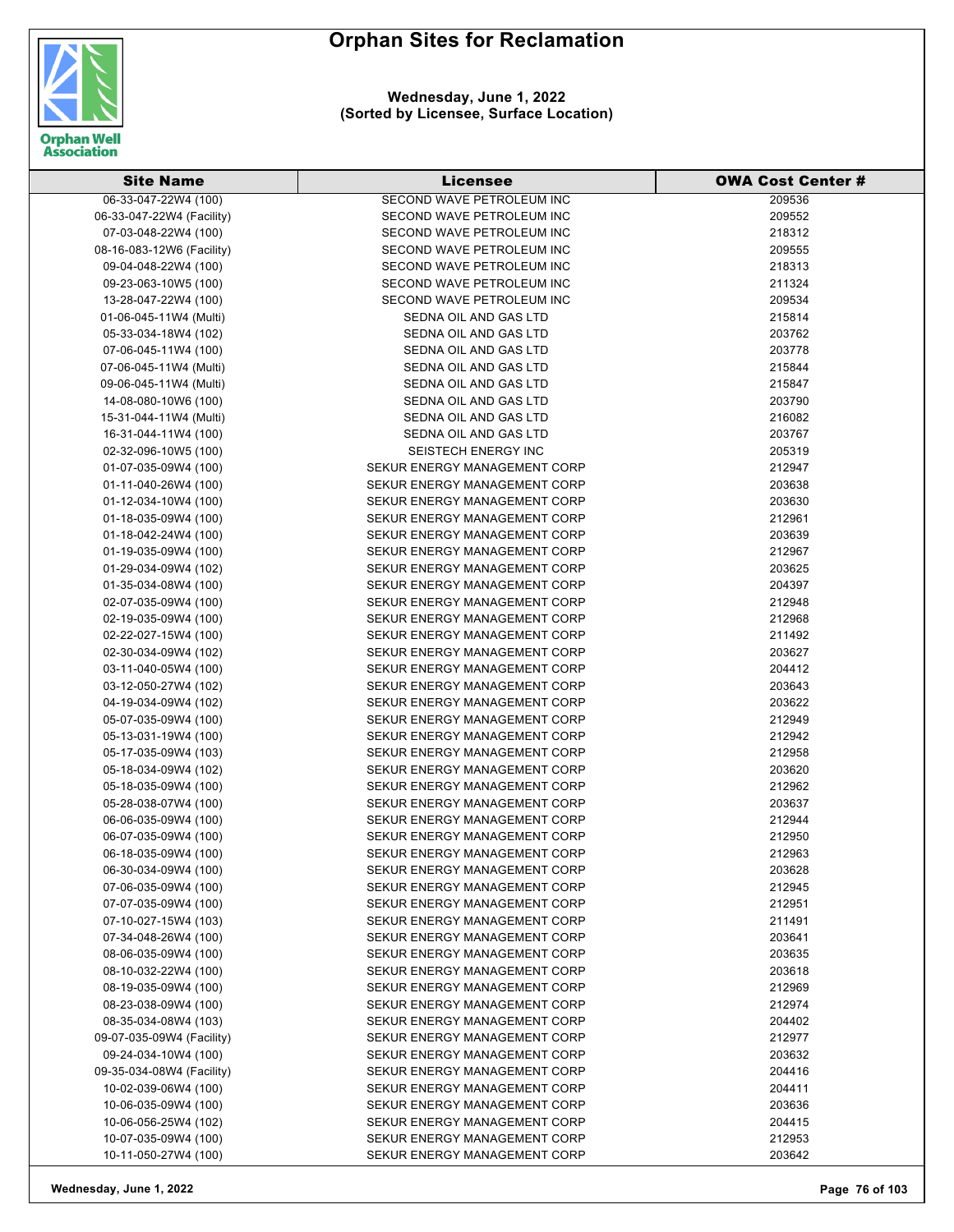

| <b>Site Name</b>                               | <b>Licensee</b>                                         | <b>OWA Cost Center #</b> |
|------------------------------------------------|---------------------------------------------------------|--------------------------|
| 10-18-035-09W4 (100)                           | SEKUR ENERGY MANAGEMENT CORP                            | 212965                   |
| 10-24-034-10W4 (102)                           | SEKUR ENERGY MANAGEMENT CORP                            | 203633                   |
| 10-25-034-10W4 (102)                           | SEKUR ENERGY MANAGEMENT CORP                            | 203634                   |
| 10-35-028-02W4 (100)                           | SEKUR ENERGY MANAGEMENT CORP                            | 203616                   |
| 10-35-034-08W4 (100)                           | SEKUR ENERGY MANAGEMENT CORP                            | 204408                   |
| 10-35-034-08W4 (Multi)                         | SEKUR ENERGY MANAGEMENT CORP                            | 216075                   |
| 11-34-036-10W4 (102)                           | SEKUR ENERGY MANAGEMENT CORP                            | 212972                   |
| 11-36-030-15W4 (100)                           | SEKUR ENERGY MANAGEMENT CORP                            | 203617                   |
| 12-07-035-09W4 (100)                           | SEKUR ENERGY MANAGEMENT CORP                            | 212954                   |
| 12-10-048-26W4 (100/07-10)                     | SEKUR ENERGY MANAGEMENT CORP                            | 203640                   |
| 12-18-034-09W4 (103)                           | SEKUR ENERGY MANAGEMENT CORP                            | 203621                   |
| 12-19-034-09W4 (102)                           | SEKUR ENERGY MANAGEMENT CORP                            | 203623                   |
| 12-22-048-26W4 (100)                           | SEKUR ENERGY MANAGEMENT CORP                            | 212976                   |
| 12-29-034-09W4 (102)                           | SEKUR ENERGY MANAGEMENT CORP                            | 203626                   |
| 12-31-034-09W4 (100)                           | SEKUR ENERGY MANAGEMENT CORP                            | 212943                   |
| 13-20-034-09W4 (100)                           | SEKUR ENERGY MANAGEMENT CORP                            | 203624                   |
| 14-07-035-09W4 (100)                           | SEKUR ENERGY MANAGEMENT CORP                            | 212955                   |
| 14-17-035-09W4 (100)                           | SEKUR ENERGY MANAGEMENT CORP                            | 212960                   |
| 14-27-035-09W4 (100)                           | SEKUR ENERGY MANAGEMENT CORP                            | 212970                   |
| 15-06-035-09W4 (100)                           | SEKUR ENERGY MANAGEMENT CORP                            | 212946                   |
|                                                |                                                         |                          |
| 15-07-035-09W4 (100)                           | SEKUR ENERGY MANAGEMENT CORP                            | 212956                   |
| 15-10-032-22W4 (100)                           | SEKUR ENERGY MANAGEMENT CORP                            | 203619                   |
| 15-18-035-09W4 (100)                           | SEKUR ENERGY MANAGEMENT CORP                            | 212966                   |
| 15-24-034-10W4 (Facility)                      | SEKUR ENERGY MANAGEMENT CORP                            | 203644                   |
| 16-27-035-09W4 (100)                           | SEKUR ENERGY MANAGEMENT CORP                            | 212971                   |
| 01-01-066-26W4 (100)<br>01-06-064-25W4 (100)   | SEQUOIA RESOURCES CORP                                  | 214898                   |
| 01-08-066-25W4 (100)                           | <b>SEQUOIA RESOURCES CORP</b>                           | 215066                   |
|                                                | <b>SEQUOIA RESOURCES CORP</b>                           | 214958<br>214948         |
| 01-09-066-25W4 (100)                           | <b>SEQUOIA RESOURCES CORP</b><br>SEQUOIA RESOURCES CORP | 214910                   |
| 01-16-050-16W4 (100)<br>01-21-066-22W4 (Multi) | SEQUOIA RESOURCES CORP                                  | 215778                   |
| 01-26-066-24W4 (100)                           | SEQUOIA RESOURCES CORP                                  | 215077                   |
| 01-26-067-24W4 (100)                           | <b>SEQUOIA RESOURCES CORP</b>                           | 214846                   |
| 01-28-050-16W4 (100)                           | SEQUOIA RESOURCES CORP                                  | 214909                   |
| 01-33-065-25W4 (100)                           | <b>SEQUOIA RESOURCES CORP</b>                           | 214936                   |
| 01-36-063-26W4 (100)                           | <b>SEQUOIA RESOURCES CORP</b>                           | 215076                   |
| 02-02-066-26W4 (100)                           | <b>SEQUOIA RESOURCES CORP</b>                           | 214839                   |
| 02-03-051-10W4 (100)                           | SEQUOIA RESOURCES CORP                                  | 214885                   |
| 02-04-066-25W4 (100)                           | <b>SEQUOIA RESOURCES CORP</b>                           | 214845                   |
| 02-05-066-01W5 (100)                           | <b>SEQUOIA RESOURCES CORP</b>                           | 215029                   |
| 02-07-066-22W4 (100)                           | SEQUOIA RESOURCES CORP                                  | 214806                   |
| 02-09-065-25W4 (100)                           | <b>SEQUOIA RESOURCES CORP</b>                           | 214961                   |
| 02-15-066-27W4 (100)                           | SEQUOIA RESOURCES CORP                                  | 214878                   |
| 02-18-050-15W4 (100)                           | <b>SEQUOIA RESOURCES CORP</b>                           | 215094                   |
| 02-18-050-15W4 (Facility)                      | <b>SEQUOIA RESOURCES CORP</b>                           | 215158                   |
| 02-19-064-26W4 (100)                           | SEQUOIA RESOURCES CORP                                  | 214891                   |
| 02-21-058-03W5 (Facility)                      | SEQUOIA RESOURCES CORP                                  | 215150                   |
| 02-21-061-26W4 (100)                           | <b>SEQUOIA RESOURCES CORP</b>                           | 215114                   |
| 02-24-065-23W4 (100)                           | <b>SEQUOIA RESOURCES CORP</b>                           | 214837                   |
| 02-27-058-03W5 (100)                           | <b>SEQUOIA RESOURCES CORP</b>                           | 214964                   |
| 02-30-064-24W4 (100)                           | <b>SEQUOIA RESOURCES CORP</b>                           | 215073                   |
|                                                | SEQUOIA RESOURCES CORP                                  | 215052                   |
| 02-31-063-25W4 (100)<br>02-32-060-26W4 (100)   | SEQUOIA RESOURCES CORP                                  | 214908                   |
| 02-33-065-25W4 (100)                           | SEQUOIA RESOURCES CORP                                  | 214822                   |
| 03-02-066-23W4 (100)                           | SEQUOIA RESOURCES CORP                                  | 215056                   |
| 03-11-064-23W4 (100)                           | <b>SEQUOIA RESOURCES CORP</b>                           | 215020                   |
| 03-13-062-27W4 (100)                           | <b>SEQUOIA RESOURCES CORP</b>                           | 214873                   |
| 03-18-065-25W4 (100)                           | <b>SEQUOIA RESOURCES CORP</b>                           | 215127                   |
|                                                |                                                         |                          |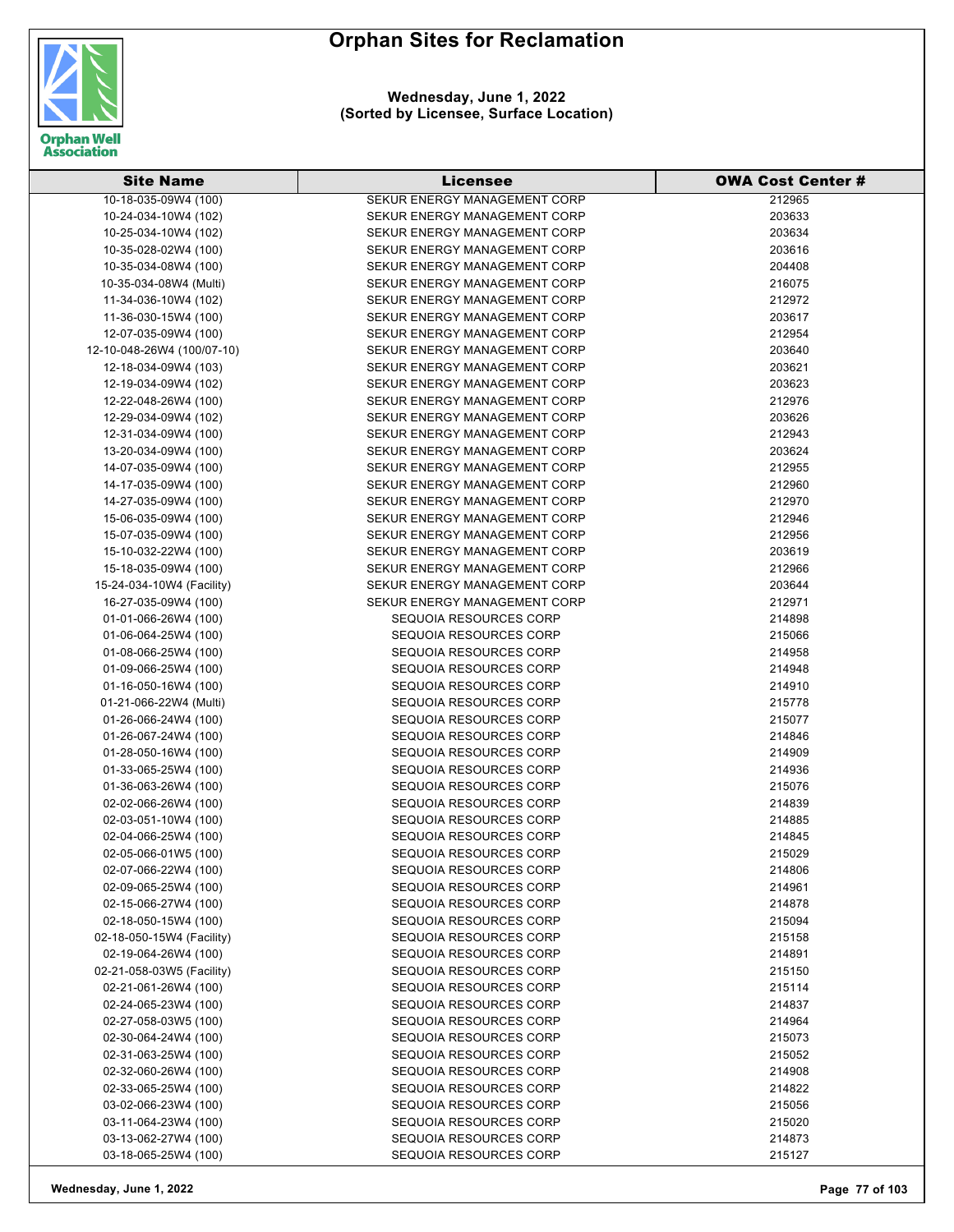

#### **Wednesday, June 1, 2022 (Sorted by Licensee, Surface Location)**

| <b>Site Name</b>                             | <b>Licensee</b>                                  | <b>OWA Cost Center #</b> |
|----------------------------------------------|--------------------------------------------------|--------------------------|
| 03-19-064-26W4 (100)                         | <b>SEQUOIA RESOURCES CORP</b>                    | 215051                   |
| 03-23-064-25W4 (100/04-23)                   | <b>SEQUOIA RESOURCES CORP</b>                    | 215134                   |
| 03-25-062-26W4 (100)                         | SEQUOIA RESOURCES CORP                           | 214824                   |
| 03-32-066-23W4 (100)                         | SEQUOIA RESOURCES CORP                           | 215055                   |
| 03-34-064-26W4 (100)                         | SEQUOIA RESOURCES CORP                           | 214861                   |
| 03-34-065-25W4 (100)                         | SEQUOIA RESOURCES CORP                           | 214884                   |
| 04-03-066-25W4 (100)                         | SEQUOIA RESOURCES CORP                           | 214947                   |
| 04-06-066-01W5 (100)                         | SEQUOIA RESOURCES CORP                           | 214862                   |
| 04-09-067-24W4 (100)                         | SEQUOIA RESOURCES CORP                           | 215086                   |
| 04-12-065-27W4 (100)                         | <b>SEQUOIA RESOURCES CORP</b>                    | 215071                   |
| 04-25-063-25W4 (100)                         | SEQUOIA RESOURCES CORP                           | 214855                   |
| 04-25-066-01W5 (100)                         | <b>SEQUOIA RESOURCES CORP</b>                    | 215047                   |
| 04-25-066-01W5 (102)                         | SEQUOIA RESOURCES CORP                           | 215050                   |
| 04-26-064-26W4 (Facility)                    | <b>SEQUOIA RESOURCES CORP</b>                    | 215141                   |
| 04-26-065-25W4 (100)                         | SEQUOIA RESOURCES CORP                           | 214865                   |
| 04-27-064-24W4 (100/05-27)                   | <b>SEQUOIA RESOURCES CORP</b>                    | 215010                   |
| 04-28-065-25W4 (100)                         | <b>SEQUOIA RESOURCES CORP</b>                    | 214913                   |
| 04-29-061-25W4 (100)                         | <b>SEQUOIA RESOURCES CORP</b>                    | 215021                   |
| 04-29-064-26W4 (100)                         | SEQUOIA RESOURCES CORP                           | 214882                   |
| 04-30-050-18W4 (100)                         | <b>SEQUOIA RESOURCES CORP</b>                    | 215103                   |
| 04-35-064-26W4 (100)                         | SEQUOIA RESOURCES CORP                           | 214866                   |
| 04-36-064-25W4 (100)                         | SEQUOIA RESOURCES CORP                           | 215075                   |
| 04-36-064-26W4 (100)                         | <b>SEQUOIA RESOURCES CORP</b>                    | 214848                   |
| 05-01-062-27W4 (100)                         | SEQUOIA RESOURCES CORP                           | 214847                   |
| 05-16-050-16W4 (Multi)                       | SEQUOIA RESOURCES CORP                           | 214952                   |
| 05-21-058-25W4 (100/07-20)                   | SEQUOIA RESOURCES CORP                           | 214955                   |
| 05-24-065-25W4 (100)                         | <b>SEQUOIA RESOURCES CORP</b>                    | 215002                   |
| 05-24-066-24W4 (100)                         | SEQUOIA RESOURCES CORP                           | 215027                   |
| 05-27-062-27W4 (100)                         | SEQUOIA RESOURCES CORP                           | 214918                   |
| 05-30-063-25W4 (100)                         | SEQUOIA RESOURCES CORP                           | 214875                   |
| 05-33-061-25W4 (100)                         | <b>SEQUOIA RESOURCES CORP</b>                    | 214832                   |
| 05-33-065-25W4 and 06-33-065-25W4 (Facility) | SEQUOIA RESOURCES CORP                           | 215160                   |
| 06-03-063-26W4 (100)                         | <b>SEQUOIA RESOURCES CORP</b>                    | 214996                   |
| 06-04-050-16W4 (100)                         | SEQUOIA RESOURCES CORP<br>SEQUOIA RESOURCES CORP | 214945                   |
| 06-08-065-25W4 (100)<br>06-12-065-25W4 (100) | SEQUOIA RESOURCES CORP                           | 215019<br>214895         |
| 06-19-065-24W4 (100)                         | SEQUOIA RESOURCES CORP                           | 214817                   |
| 06-22-064-25W4 (100)                         | <b>SEQUOIA RESOURCES CORP</b>                    | 214815                   |
| 06-26-065-27W4 (100)                         | SEQUOIA RESOURCES CORP                           | 215082                   |
| 06-31-062-25W4 (100)                         | <b>SEQUOIA RESOURCES CORP</b>                    | 214853                   |
| 06-33-058-25W4 (100)                         | SEQUOIA RESOURCES CORP                           | 214799                   |
| 06-34-062-26W4 (100)                         | SEQUOIA RESOURCES CORP                           | 215109                   |
| 06-35-064-26W4 (100)                         | <b>SEQUOIA RESOURCES CORP</b>                    | 214860                   |
| 07-01-066-26W4 (100)                         | <b>SEQUOIA RESOURCES CORP</b>                    | 215110                   |
| 07-02-064-27W4 (100)                         | <b>SEQUOIA RESOURCES CORP</b>                    | 214870                   |
| 07-02-066-25W4 (100)                         | SEQUOIA RESOURCES CORP                           | 214994                   |
| 07-03-065-25W4 (Facility)                    | <b>SEQUOIA RESOURCES CORP</b>                    | 215152                   |
| 07-04-061-01W5 (100)                         | SEQUOIA RESOURCES CORP                           | 214805                   |
| 07-04-062-25W4 (100)                         | <b>SEQUOIA RESOURCES CORP</b>                    | 215120                   |
| 07-05-062-26W4 (100)                         | SEQUOIA RESOURCES CORP                           | 214923                   |
| 07-12-050-16W4 (100)                         | <b>SEQUOIA RESOURCES CORP</b>                    | 214977                   |
| 07-15-063-25W4 (100)                         | <b>SEQUOIA RESOURCES CORP</b>                    | 215072                   |
| 07-15-065-25W4 (100)                         | <b>SEQUOIA RESOURCES CORP</b>                    | 214835                   |
| 07-20-050-18W4 (100)                         | <b>SEQUOIA RESOURCES CORP</b>                    | 215088                   |
| 07-20-063-25W4 (Facility)                    | SEQUOIA RESOURCES CORP                           | 215140                   |
| 07-22-065-25W4 (100)                         | <b>SEQUOIA RESOURCES CORP</b>                    | 214989                   |
| 07-23-066-23W4 (100)                         | <b>SEQUOIA RESOURCES CORP</b>                    | 214827                   |
| 07-26-064-24W4 (Multi)                       | <b>SEQUOIA RESOURCES CORP</b>                    | 216139                   |

**Wednesday, June 1, 2022 Page 78 of 103**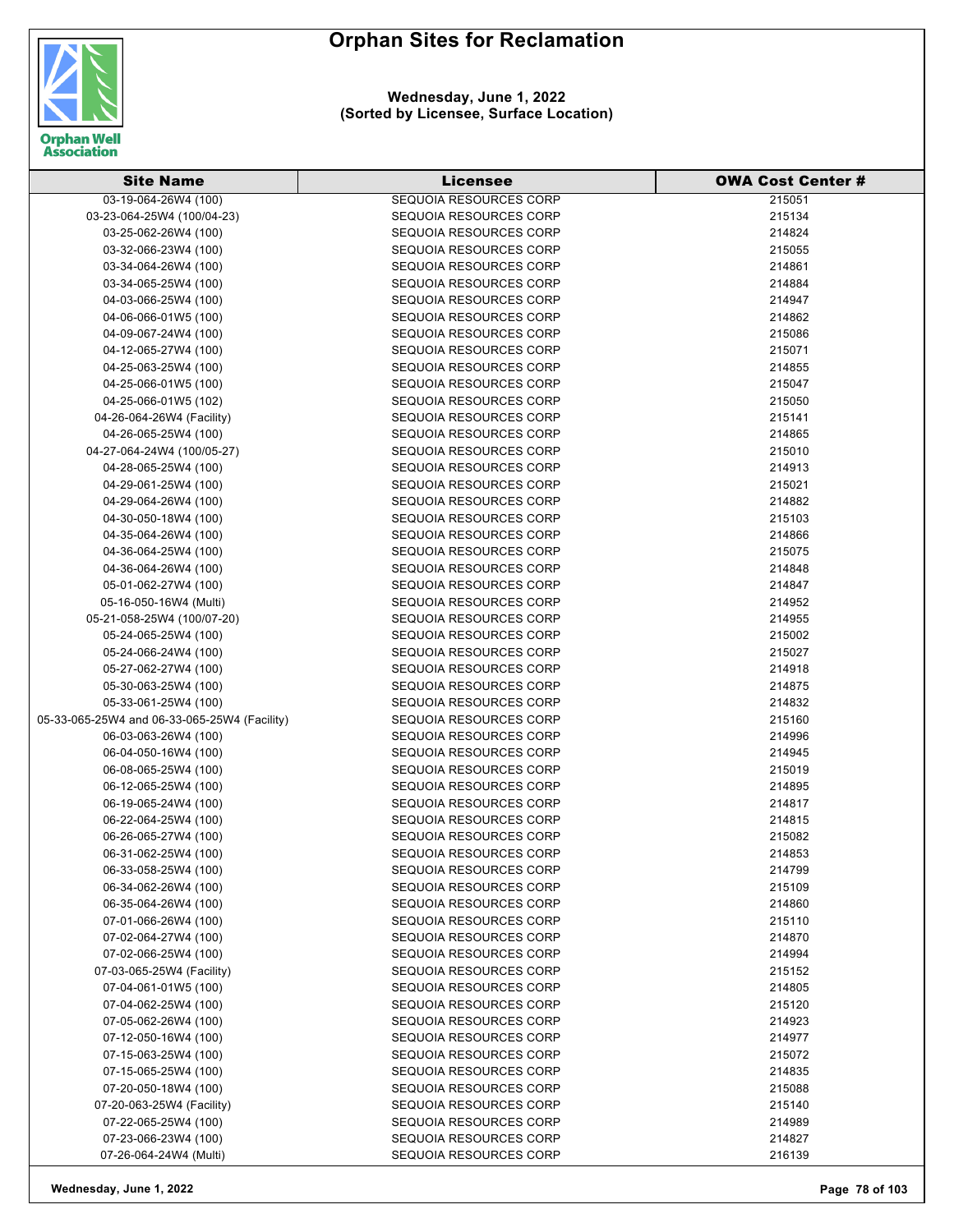

**Wednesday, June 1, 2022 (Sorted by Licensee, Surface Location)**

| <b>Site Name</b>                                   | <b>Licensee</b>                                         | <b>OWA Cost Center #</b> |
|----------------------------------------------------|---------------------------------------------------------|--------------------------|
| 07-27-064-26W4 (100)                               | <b>SEQUOIA RESOURCES CORP</b>                           | 214974                   |
| 07-28-050-16W4 (100)                               | SEQUOIA RESOURCES CORP                                  | 214969                   |
| 07-31-064-26W4 (100/02-31)                         | SEQUOIA RESOURCES CORP                                  | 214888                   |
| 07-32-067-23W4 (100)                               | SEQUOIA RESOURCES CORP                                  | 214844                   |
| 07-33-065-25W4 (102/15-33)                         | SEQUOIA RESOURCES CORP                                  | 214988                   |
| 07-36-065-23W4 (100)                               | SEQUOIA RESOURCES CORP                                  | 215031                   |
| 08-04-064-24W4 (100)                               | SEQUOIA RESOURCES CORP                                  | 215126                   |
| 08-04-066-24W4 (100)                               | SEQUOIA RESOURCES CORP                                  | 215074                   |
| 08-06-051-11W4 (100/10-06)                         | SEQUOIA RESOURCES CORP                                  | 214899                   |
| 08-10-063-25W4 (100)                               | SEQUOIA RESOURCES CORP                                  | 215070                   |
| 08-17-063-25W4 (100)                               | SEQUOIA RESOURCES CORP                                  | 215013                   |
| 08-21-061-25W4 (100)                               | SEQUOIA RESOURCES CORP                                  | 215065                   |
| 08-24-065-25W4 (100)                               | SEQUOIA RESOURCES CORP                                  | 214813                   |
| 08-25-066-24W4 (102)                               | <b>SEQUOIA RESOURCES CORP</b>                           | 214867                   |
| 08-27-064-25W4 (100)                               | SEQUOIA RESOURCES CORP                                  | 215122                   |
| 08-27-065-25W4 (100)                               | SEQUOIA RESOURCES CORP                                  | 214894                   |
| 08-28-062-27W4 (100)                               | SEQUOIA RESOURCES CORP                                  | 215100                   |
| 08-29-066-23W4 (100)                               | SEQUOIA RESOURCES CORP                                  | 215042                   |
| 08-32-062-26W4 (100)                               | SEQUOIA RESOURCES CORP                                  | 215107                   |
| 08-34-064-26W4 (100)                               | SEQUOIA RESOURCES CORP                                  | 215014                   |
| 09-01-066-26W4 (100)                               | SEQUOIA RESOURCES CORP                                  | 214892                   |
| 09-05-066-25W4 (100)                               | SEQUOIA RESOURCES CORP                                  | 214949                   |
| 09-08-065-25W4 (100)                               | SEQUOIA RESOURCES CORP                                  | 215118                   |
| 09-09-064-25W4 (100)                               | SEQUOIA RESOURCES CORP                                  | 214834                   |
| 09-12-064-25W4 (100)                               | SEQUOIA RESOURCES CORP                                  | 215003                   |
| 09-12-064-27W4 (100)                               | SEQUOIA RESOURCES CORP                                  |                          |
| 09-14-062-27W4 (100)                               | <b>SEQUOIA RESOURCES CORP</b>                           | 215060<br>215101         |
| 09-16-066-24W4 (100)                               | <b>SEQUOIA RESOURCES CORP</b>                           | 214868                   |
|                                                    | SEQUOIA RESOURCES CORP                                  | 215023                   |
| 09-19-064-26W4 (100)                               | SEQUOIA RESOURCES CORP                                  | 215092                   |
| 09-24-050-17W4 (100)<br>09-28-065-25W4 (100/16-28) | SEQUOIA RESOURCES CORP                                  | 214942                   |
| 09-31-065-24W4 (100)                               | SEQUOIA RESOURCES CORP                                  | 214812                   |
| 09-32-061-26W4 (Facility)                          | SEQUOIA RESOURCES CORP                                  | 215147                   |
| 09-34-065-25W4 (100)                               | SEQUOIA RESOURCES CORP                                  | 214825                   |
| 09-36-061-27W4 (100)                               | SEQUOIA RESOURCES CORP                                  | 214921                   |
| 10-01-064-25W4 (102)                               | SEQUOIA RESOURCES CORP                                  | 214842                   |
| 10-01-064-25W4 (Facility)                          | SEQUOIA RESOURCES CORP                                  | 215159                   |
| 10-01-064-27W4 (100)                               | SEQUOIA RESOURCES CORP                                  | 215049                   |
| 10-01-065-27W4 (100/07-01)                         | SEQUOIA RESOURCES CORP                                  | 214881                   |
| 10-05-065-25W4 (100/11-05)                         | SEQUOIA RESOURCES CORP                                  | 215130                   |
| 10-11-062-27W4 (100)                               | <b>SEQUOIA RESOURCES CORP</b>                           | 214927                   |
| 10-13-065-25W4 (100)                               | SEQUOIA RESOURCES CORP                                  | 214811                   |
| 10-19-063-25W4 (100)                               | <b>SEQUOIA RESOURCES CORP</b>                           | 215018                   |
| 10-20-064-23W4 (100)                               | SEQUOIA RESOURCES CORP                                  | 215129                   |
| 10-21-065-25W4 (100)                               | <b>SEQUOIA RESOURCES CORP</b>                           | 215004                   |
| 10-22-050-18W4 (100/06-22)                         | SEQUOIA RESOURCES CORP                                  | 214943                   |
| 10-22-065-24W4 (100)                               | <b>SEQUOIA RESOURCES CORP</b>                           | 214993                   |
| 10-23-063-23W4 (100)                               | SEQUOIA RESOURCES CORP                                  | 215048                   |
| 10-24-062-27W4 (Multi)                             | SEQUOIA RESOURCES CORP                                  | 215860                   |
| 10-27-064-26W4 (100)                               | SEQUOIA RESOURCES CORP                                  |                          |
| 10-27-065-23W4 (100)                               | <b>SEQUOIA RESOURCES CORP</b>                           | 214830<br>215061         |
| 10-27-065-25W4 (100)                               | <b>SEQUOIA RESOURCES CORP</b>                           | 214836                   |
| 10-27-065-25W4 (102)                               | <b>SEQUOIA RESOURCES CORP</b>                           | 214946                   |
|                                                    | SEQUOIA RESOURCES CORP                                  |                          |
| 10-28-061-26W4 (100)<br>10-28-065-24W4 (Facility)  | SEQUOIA RESOURCES CORP                                  | 215115                   |
|                                                    |                                                         | 215153                   |
| 10-31-063-25W4 (100)<br>10-34-065-24W4 (100)       | <b>SEQUOIA RESOURCES CORP</b><br>SEQUOIA RESOURCES CORP | 215034<br>215069         |
| 10-36-063-25W4 (100)                               | <b>SEQUOIA RESOURCES CORP</b>                           | 214818                   |
|                                                    |                                                         |                          |

**Wednesday, June 1, 2022 Page 79 of 103**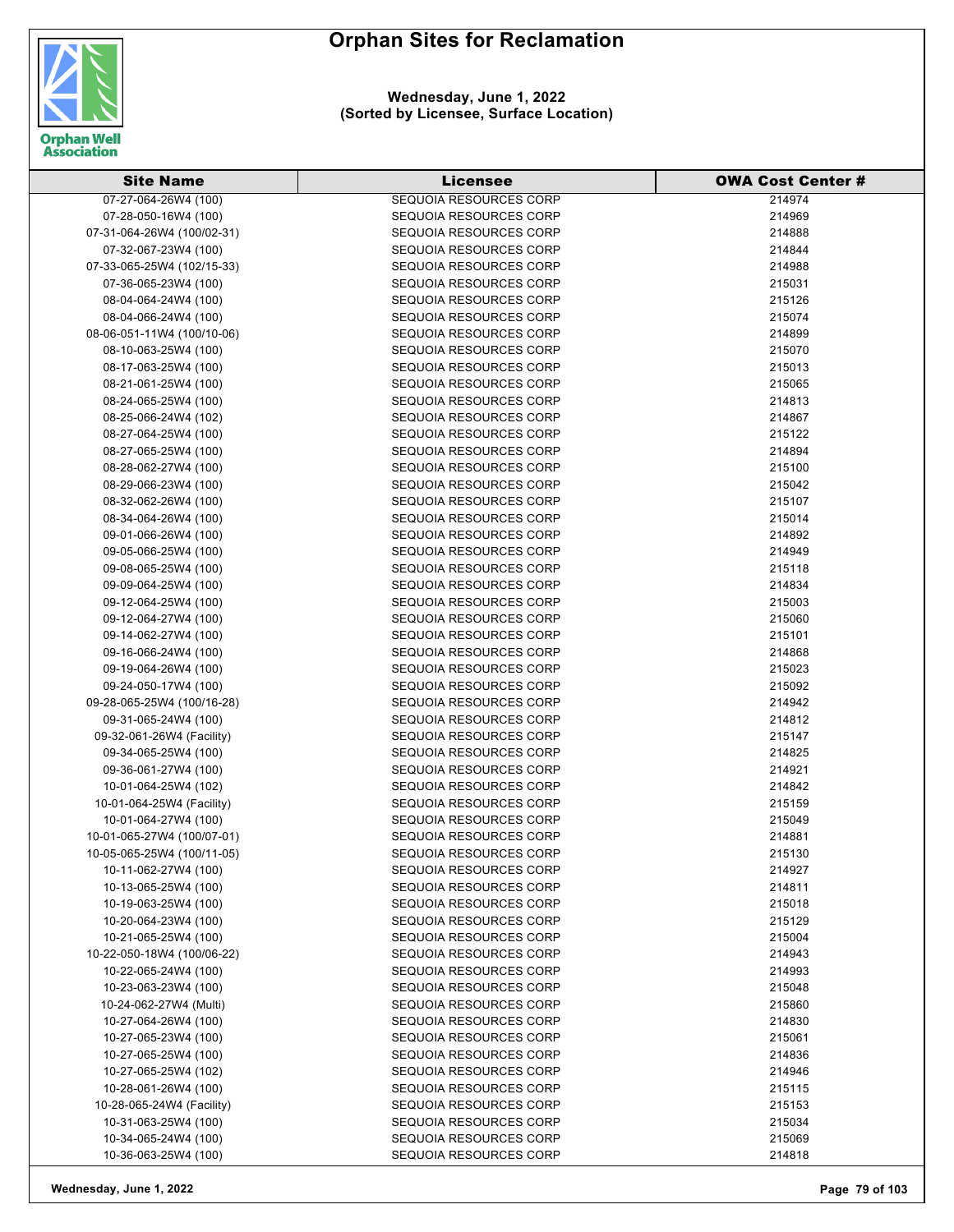

**Wednesday, June 1, 2022 (Sorted by Licensee, Surface Location)**

| <b>Site Name</b>           | Licensee                      | <b>OWA Cost Center #</b> |
|----------------------------|-------------------------------|--------------------------|
| 11-09-055-03W6 (100/01-04) | <b>SEQUOIA RESOURCES CORP</b> | 214940                   |
| 11-11-064-27W4 (100)       | SEQUOIA RESOURCES CORP        | 215057                   |
| 11-13-065-24W4 (100)       | <b>SEQUOIA RESOURCES CORP</b> | 215128                   |
| 11-16-050-19W4 (100)       | <b>SEQUOIA RESOURCES CORP</b> | 214929                   |
| 11-20-064-26W4 (100)       | SEQUOIA RESOURCES CORP        | 215033                   |
| 11-21-064-23W4 (100)       | SEQUOIA RESOURCES CORP        | 214801                   |
| 11-22-065-25W4 (100)       | SEQUOIA RESOURCES CORP        | 214976                   |
| 11-23-065-25W4 (100)       | SEQUOIA RESOURCES CORP        | 215007                   |
| 11-30-065-22W4 (100)       | SEQUOIA RESOURCES CORP        | 215040                   |
| 11-32-050-16W4 (100)       | SEQUOIA RESOURCES CORP        | 214973                   |
| 11-33-065-24W4 (Facility)  | SEQUOIA RESOURCES CORP        | 215148                   |
| 11-34-065-24W4 (100)       | SEQUOIA RESOURCES CORP        | 214992                   |
| 12-06-066-25W4 (100)       | SEQUOIA RESOURCES CORP        | 214902                   |
| 12-11-062-26W4 (100)       | <b>SEQUOIA RESOURCES CORP</b> | 214854                   |
| 12-14-060-26W4 (Facility)  | SEQUOIA RESOURCES CORP        | 215156                   |
| 12-18-065-24W4 (100)       | <b>SEQUOIA RESOURCES CORP</b> | 215016                   |
| 12-21-066-23W4 (100)       | SEQUOIA RESOURCES CORP        | 215030                   |
| 12-33-061-26W4 (100)       | SEQUOIA RESOURCES CORP        | 214932                   |
| 12-36-063-25W4 (100)       | SEQUOIA RESOURCES CORP        | 214869                   |
| 13-04-066-25W4 (100)       | <b>SEQUOIA RESOURCES CORP</b> | 214951                   |
| 13-10-063-25W4 (100)       | SEQUOIA RESOURCES CORP        | 214838                   |
| 13-10-065-25W4 (Facility)  | SEQUOIA RESOURCES CORP        | 215151                   |
| 13-12-065-27W4 (100)       | SEQUOIA RESOURCES CORP        | 215062                   |
| 13-14-064-25W4 (100)       | SEQUOIA RESOURCES CORP        | 215017                   |
| 13-17-064-24W4 (100)       | SEQUOIA RESOURCES CORP        | 215078                   |
| 13-19-046-18W4 (102)       | SEQUOIA RESOURCES CORP        | 214962                   |
| 13-21-065-25W4 (100)       | <b>SEQUOIA RESOURCES CORP</b> | 214897                   |
| 13-24-050-17W4 (100)       | <b>SEQUOIA RESOURCES CORP</b> | 215098                   |
| 13-26-064-26W4 (100)       | <b>SEQUOIA RESOURCES CORP</b> | 215039                   |
| 13-32-050-16W4 (100)       | <b>SEQUOIA RESOURCES CORP</b> | 215093                   |
| 13-32-058-25W4 (100)       | <b>SEQUOIA RESOURCES CORP</b> | 214959                   |
| 13-33-063-25W4 (100)       | SEQUOIA RESOURCES CORP        | 215038                   |
| 13-34-050-17W4 (100/01-03) | <b>SEQUOIA RESOURCES CORP</b> | 214912                   |
| 13-35-065-23W4 (100)       | <b>SEQUOIA RESOURCES CORP</b> | 215068                   |
| 14-07-051-11W4 (100)       | SEQUOIA RESOURCES CORP        | 214900                   |
| 14-09-063-25W4 (100)       | <b>SEQUOIA RESOURCES CORP</b> | 215022                   |
| 14-11-067-24W4 (100)       | <b>SEQUOIA RESOURCES CORP</b> | 215036                   |
| 14-12-065-25W4 (100)       | SEQUOIA RESOURCES CORP        | 214821                   |
| 14-13-065-25W4 (100)       | <b>SEQUOIA RESOURCES CORP</b> | 215005                   |
| 14-14-065-25W4 (100)       | SEQUOIA RESOURCES CORP        | 214963                   |
| 14-17-062-26W4 (100)       | SEQUOIA RESOURCES CORP        | 214856                   |
| 14-18-064-24W4 (100)       | SEQUOIA RESOURCES CORP        | 215035                   |
| 14-18-065-24W4 (100/03-19) | <b>SEQUOIA RESOURCES CORP</b> | 214975                   |
| 14-19-034-13W4 (100)       | <b>SEQUOIA RESOURCES CORP</b> | 215138                   |
| 14-22-062-27W4 (100)       | <b>SEQUOIA RESOURCES CORP</b> | 214928                   |
| 14-26-065-23W4 (100)       | SEQUOIA RESOURCES CORP        | 215058                   |
| 14-31-063-26W4 (100)       |                               |                          |
| 14-31-065-22W4 (100)       | <b>SEQUOIA RESOURCES CORP</b> | 214863                   |
|                            | <b>SEQUOIA RESOURCES CORP</b> | 215046                   |
| 14-33-062-01W5 (100)       | <b>SEQUOIA RESOURCES CORP</b> | 215108                   |
| 14-34-050-16W4 (100)       | <b>SEQUOIA RESOURCES CORP</b> | 214985                   |
| 14-34-065-24W4 (Facility)  | <b>SEQUOIA RESOURCES CORP</b> | 215142                   |
| 15-01-064-25W4 (100)       | <b>SEQUOIA RESOURCES CORP</b> | 214841                   |
| 15-06-064-25W4 (100)       | <b>SEQUOIA RESOURCES CORP</b> | 215043                   |
| 15-09-060-26W4 (100)       | <b>SEQUOIA RESOURCES CORP</b> | 215008                   |
| 15-09-067-24W4 (100)       | SEQUOIA RESOURCES CORP        | 215083                   |
| 15-20-066-24W4 (100)       | <b>SEQUOIA RESOURCES CORP</b> | 215080                   |
| 15-21-065-25W4 (100)       | SEQUOIA RESOURCES CORP        | 214941                   |
| 15-22-065-25W4 (100)       | <b>SEQUOIA RESOURCES CORP</b> | 215028                   |

**Wednesday, June 1, 2022 Page 80 of 103**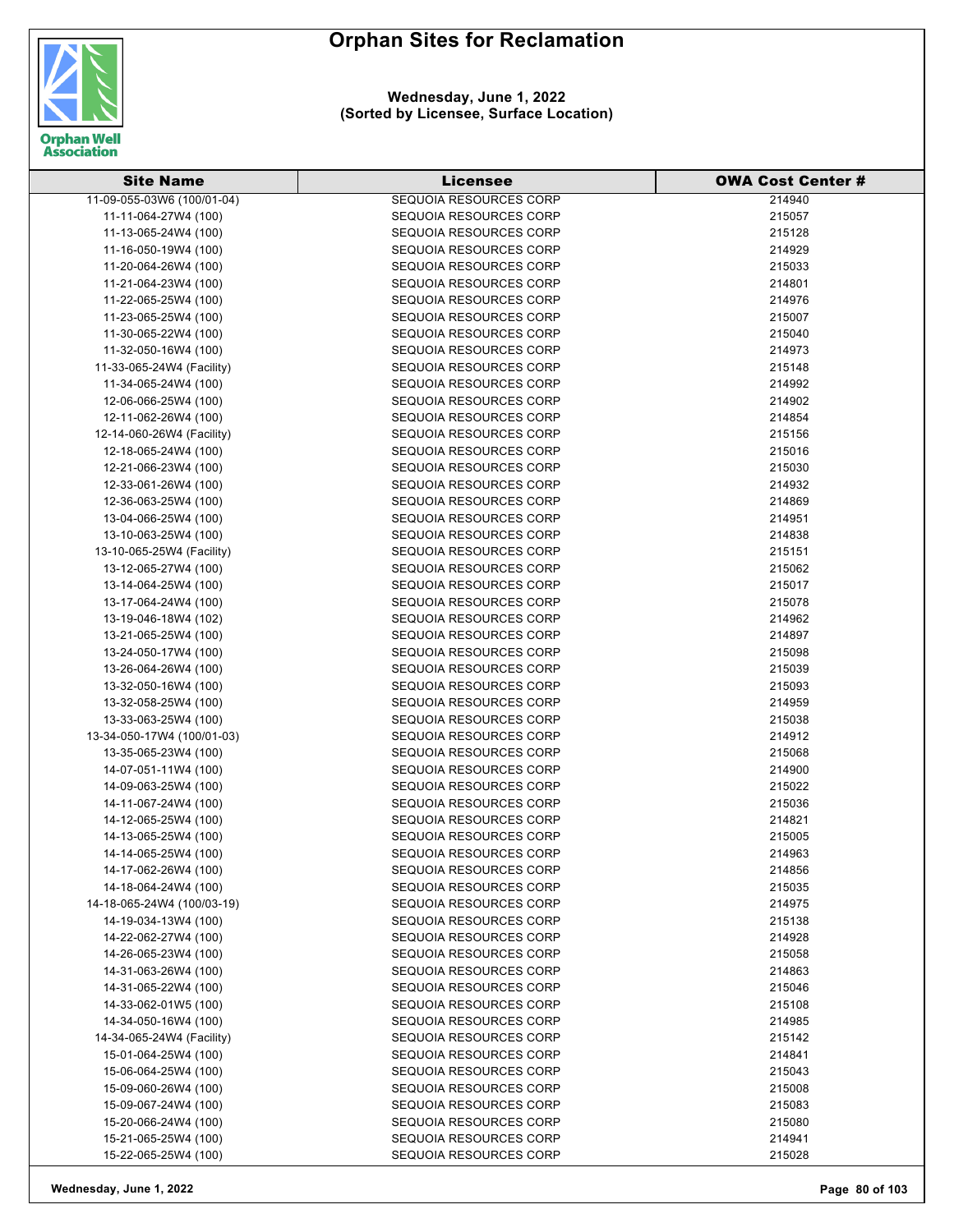

**Wednesday, June 1, 2022 (Sorted by Licensee, Surface Location)**

| <b>Site Name</b>           | Licensee                      | <b>OWA Cost Center #</b> |
|----------------------------|-------------------------------|--------------------------|
| 15-26-062-27W4 (100)       | <b>SEQUOIA RESOURCES CORP</b> | 214926                   |
| 15-30-064-26W4 (100)       | <b>SEQUOIA RESOURCES CORP</b> | 215079                   |
| 15-32-065-24W4 (100)       | <b>SEQUOIA RESOURCES CORP</b> | 214833                   |
| 15-33-062-27W4 (100)       | <b>SEQUOIA RESOURCES CORP</b> | 214917                   |
| 16-01-065-26W4 (100)       | SEQUOIA RESOURCES CORP        | 215125                   |
| 16-02-065-25W4 (Facility)  | <b>SEQUOIA RESOURCES CORP</b> | 215143                   |
| 16-04-050-19W4 (100)       | SEQUOIA RESOURCES CORP        | 214935                   |
| 16-11-065-21W5 (100)       | SEQUOIA RESOURCES CORP        | 215131                   |
| 16-13-050-16W4 (100)       | SEQUOIA RESOURCES CORP        | 215097                   |
| 16-13-067-24W4 (100)       | SEQUOIA RESOURCES CORP        | 215106                   |
| 16-14-065-25W4 (100)       | SEQUOIA RESOURCES CORP        | 215006                   |
| 16-14-066-24W4 (100)       | SEQUOIA RESOURCES CORP        | 214876                   |
| 16-16-061-26W4 (100)       | SEQUOIA RESOURCES CORP        | 214933                   |
| 16-19-060-26W4 (102/13-20) | <b>SEQUOIA RESOURCES CORP</b> | 215117                   |
| 16-20-065-25W4 (100)       | <b>SEQUOIA RESOURCES CORP</b> | 214915                   |
| 16-21-064-25W4 (100)       | SEQUOIA RESOURCES CORP        | 215012                   |
| 16-21-065-24W4 (100)       | <b>SEQUOIA RESOURCES CORP</b> | 214998                   |
| 16-25-060-27W4 (102)       | <b>SEQUOIA RESOURCES CORP</b> | 215112                   |
| 16-25-062-27W4 (100)       | <b>SEQUOIA RESOURCES CORP</b> | 214922                   |
| 16-25-066-27W4 (102)       | SEQUOIA RESOURCES CORP        | 214858                   |
| 16-27-063-24W4 (100)       | <b>SEQUOIA RESOURCES CORP</b> | 214843                   |
| 16-28-064-24W4 (100)       | SEQUOIA RESOURCES CORP        | 214859                   |
| 16-28-064-26W4 (100)       | SEQUOIA RESOURCES CORP        | 214916                   |
| 16-32-050-16W4 (100)       | SEQUOIA RESOURCES CORP        | 214982                   |
| 16-33-064-26W4 (100)       | <b>SEQUOIA RESOURCES CORP</b> | 214889                   |
| 16-34-050-16W4 (100)       | SEQUOIA RESOURCES CORP        | 214984                   |
| 16-34-063-24W4 (100)       | <b>SEQUOIA RESOURCES CORP</b> | 214857                   |
| 16-36-065-23W4 (100)       | <b>SEQUOIA RESOURCES CORP</b> | 214849                   |
| 16-36-066-24W4 (100)       | <b>SEQUOIA RESOURCES CORP</b> | 215059                   |
| 07-04-045-02W5 (102)       | SHALEX CORPORATION            | 209382                   |
| 02-04-088-07W6 (100)       | SHORELINE ENERGY CORP         | 204628                   |
| 02-13-055-20W4 (Facility)  | SHORELINE ENERGY CORP         | 204631                   |
| 02-19-084-04W6 (100)       | <b>SHORELINE ENERGY CORP</b>  | 204587                   |
| 02-19-087-21W5 (100)       | SHORELINE ENERGY CORP         | 212986                   |
| 03-21-080-25W4 (102)       | <b>SHORELINE ENERGY CORP</b>  | 212983                   |
| 03-34-085-03W6 (100)       | SHORELINE ENERGY CORP         | 204591                   |
| 04-02-079-25W5 (100)       | <b>SHORELINE ENERGY CORP</b>  | 212985                   |
| 04-03-070-06W6 (100)       | SHORELINE ENERGY CORP         | 204556                   |
| 04-04-087-03W6 (102)       | SHORELINE ENERGY CORP         | 212998                   |
| 04-11-080-07W6 (100)       | SHORELINE ENERGY CORP         | 204562                   |
| 04-17-084-01W6 (100)       | <b>SHORELINE ENERGY CORP</b>  | 204586                   |
| 04-19-055-19W4 (100)       | <b>SHORELINE ENERGY CORP</b>  | 212982                   |
| 04-24-080-07W6 (100)       | <b>SHORELINE ENERGY CORP</b>  | 204565                   |
| 04-33-086-03W6 (100)       | <b>SHORELINE ENERGY CORP</b>  | 212996                   |
| 04-36-080-07W6 (100)       | <b>SHORELINE ENERGY CORP</b>  | 204566                   |
| 05-08-084-01W6 (100)       | <b>SHORELINE ENERGY CORP</b>  | 212990                   |
| 05-08-084-01W6 (102)       | SHORELINE ENERGY CORP         | 204585                   |
| 05-11-081-12W6 (100)       | <b>SHORELINE ENERGY CORP</b>  | 210785                   |
| 05-15-080-07W6 (100)       | SHORELINE ENERGY CORP         | 204564                   |
| 05-16-086-03W6 (Facility)  | <b>SHORELINE ENERGY CORP</b>  | 204643                   |
| 05-25-088-01W6 (100)       | SHORELINE ENERGY CORP         | 212999                   |
| 05-27-038-24W4 (100)       | SHORELINE ENERGY CORP         | 212980                   |
| 06-04-089-08W6 (100)       | <b>SHORELINE ENERGY CORP</b>  | 213001                   |
| 06-08-087-03W6 (102)       | <b>SHORELINE ENERGY CORP</b>  | 204624                   |
| 06-14-080-07W6 (100)       | SHORELINE ENERGY CORP         | 212989                   |
| 06-17-086-03W6 (100)       | <b>SHORELINE ENERGY CORP</b>  | 204604                   |
| 06-23-086-03W6 (Facility)  | <b>SHORELINE ENERGY CORP</b>  | 204646                   |
| 06-26-086-03W6 (Facility)  | SHORELINE ENERGY CORP         | 204647                   |

**Wednesday, June 1, 2022 Page 81 of 103**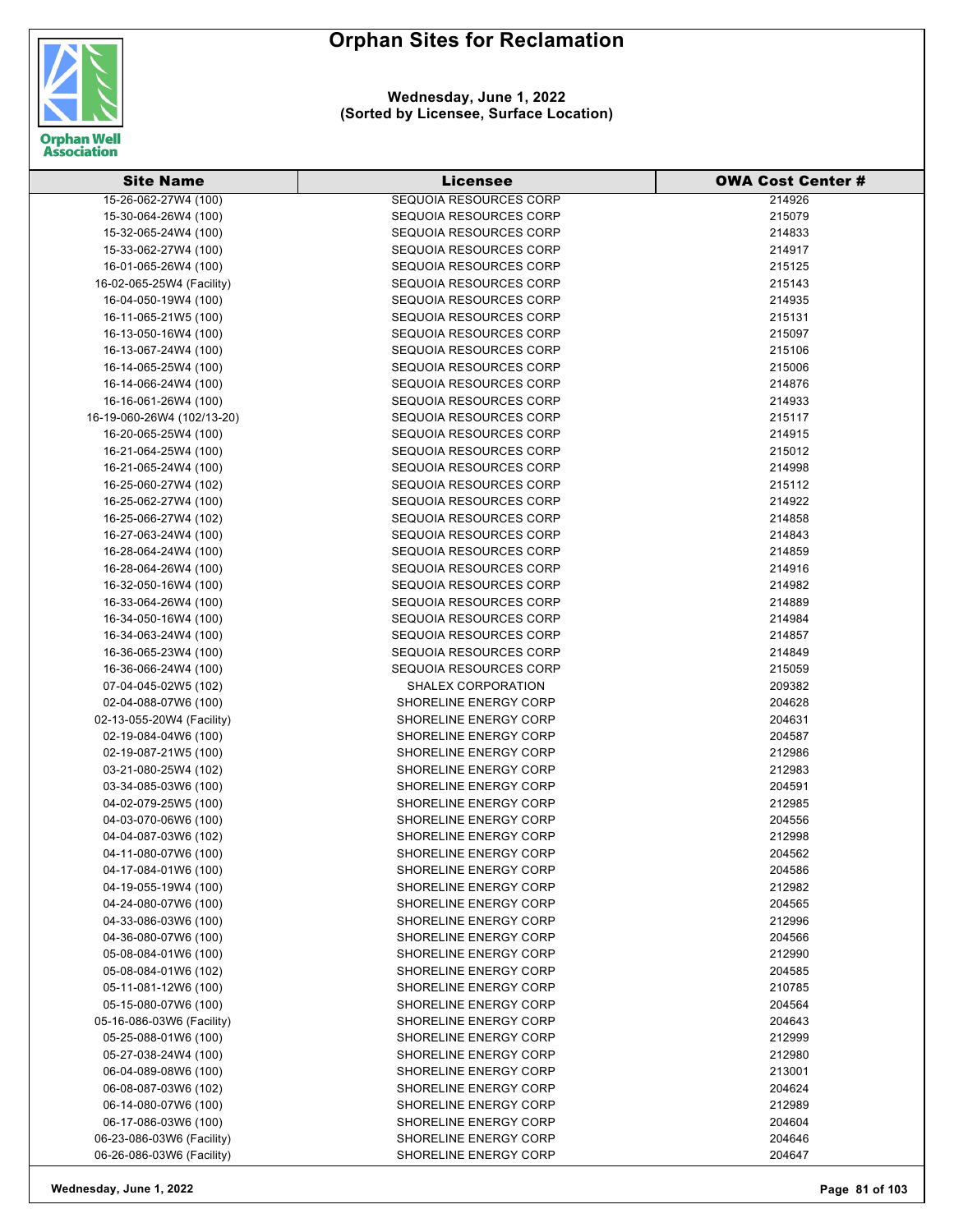

**Wednesday, June 1, 2022 (Sorted by Licensee, Surface Location)**

| 06-35-086-03W6 (100)<br>SHORELINE ENERGY CORP<br>204619<br>07-01-081-06W6 (100)<br>SHORELINE ENERGY CORP<br>204572<br>204627<br>SHORELINE ENERGY CORP<br>07-02-088-07W6 (100)<br>204620<br>07-04-087-03W6 (100)<br>SHORELINE ENERGY CORP<br>204621<br>07-05-087-03W6 (100)<br>SHORELINE ENERGY CORP<br>07-26-085-04W6 (100)<br>SHORELINE ENERGY CORP<br>204596<br>SHORELINE ENERGY CORP<br>204557<br>08-03-070-06W6 (100)<br>204578<br>08-13-081-12W6 (100)<br>SHORELINE ENERGY CORP<br>SHORELINE ENERGY CORP<br>204573<br>08-15-081-11W6 (100)<br>SHORELINE ENERGY CORP<br>08-16-085-03W6 (100)<br>212991<br>SHORELINE ENERGY CORP<br>08-23-081-12W6 (100)<br>210788<br>08-30-086-03W6 (100)<br>SHORELINE ENERGY CORP<br>204612<br>SHORELINE ENERGY CORP<br>08-31-086-03W6 (100)<br>204613<br>204567<br>08-36-080-07W6 (100)<br>SHORELINE ENERGY CORP<br>204641<br>09-05-086-03W6 (Facility)<br>SHORELINE ENERGY CORP<br>204622<br>09-06-087-03W6 (100)<br>SHORELINE ENERGY CORP<br>SHORELINE ENERGY CORP<br>204642<br>09-08-086-03W6 (Facility)<br>09-19-086-03W6 (100)<br>SHORELINE ENERGY CORP<br>204605<br>SHORELINE ENERGY CORP<br>204580<br>09-23-081-12W6 (100)<br>204595<br>09-36-085-03W6 (100)<br>SHORELINE ENERGY CORP<br>SHORELINE ENERGY CORP<br>10-05-086-03W6 (100)<br>204600<br>10-11-081-12W6 (100)<br>SHORELINE ENERGY CORP<br>204574<br>SHORELINE ENERGY CORP<br>204617<br>10-34-086-03W6 (100)<br>SHORELINE ENERGY CORP<br>11-09-075-01W6 (102)<br>204559<br>11-09-086-03W6 (100)<br>SHORELINE ENERGY CORP<br>204602<br>11-11-086-03W6 (100)<br>SHORELINE ENERGY CORP<br>212992<br>11-12-081-12W6 (100)<br>SHORELINE ENERGY CORP<br>204575<br>213004<br>11-28-086-03W6 (Facility)<br>SHORELINE ENERGY CORP<br>11-31-078-03W6 (100)<br>SHORELINE ENERGY CORP<br>212988<br>SHORELINE ENERGY CORP<br>216055<br>12-02-086-03W6 (Multi)<br>12-03-070-06W6 (100)<br>SHORELINE ENERGY CORP<br>204558<br>SHORELINE ENERGY CORP<br>204597<br>12-06-086-02W6 (100/04-06)<br>12-06-087-03W6 (100)<br>SHORELINE ENERGY CORP<br>204623<br>SHORELINE ENERGY CORP<br>12-28-086-03W6 (100)<br>204611<br>12-31-080-09W6 (100)<br>SHORELINE ENERGY CORP<br>204569<br>SHORELINE ENERGY CORP<br>12-32-087-22W5 (100)<br>212987<br>12-36-080-10W6 (100)<br>SHORELINE ENERGY CORP<br>204571<br>SHORELINE ENERGY CORP<br>204632<br>13-01-080-23W5 (Facility)<br>204599<br><b>SHORELINE ENERGY CORP</b><br>13-04-086-03W6 (100)<br>13-05-086-03W6 (100)<br>SHORELINE ENERGY CORP<br>204601<br>13-18-055-19W4 (100)<br>SHORELINE ENERGY CORP<br>212981<br>14-13-081-12W6 (102/06-13)<br>SHORELINE ENERGY CORP<br>204577<br>14-21-086-03W6 (100)<br><b>SHORELINE ENERGY CORP</b><br>204606<br>14-25-086-03W6 (Multi)<br>SHORELINE ENERGY CORP<br>216058<br>14-26-085-03W6 (100)<br>SHORELINE ENERGY CORP<br>204589<br>14-30-080-09W6 (100)<br>SHORELINE ENERGY CORP<br>204568<br>14-35-086-03W6 (100/03-35)<br>SHORELINE ENERGY CORP<br>204618<br>15-18-086-03W6 (Facility)<br>SHORELINE ENERGY CORP<br>204645<br>15-19-011-14W4 (102)<br><b>SHORELINE ENERGY CORP</b><br>212978<br>16-14-080-07W6 (100)<br>SHORELINE ENERGY CORP<br>204563<br>16-25-082-11W6 (100)<br>SHORELINE ENERGY CORP<br>204582<br>16-27-086-03W6 (100)<br>SHORELINE ENERGY CORP<br>204610<br>16-29-086-03W6 (Facility)<br>SHORELINE ENERGY CORP<br>204648 | <b>Site Name</b>     | <b>Licensee</b>           | <b>OWA Cost Center #</b> |
|------------------------------------------------------------------------------------------------------------------------------------------------------------------------------------------------------------------------------------------------------------------------------------------------------------------------------------------------------------------------------------------------------------------------------------------------------------------------------------------------------------------------------------------------------------------------------------------------------------------------------------------------------------------------------------------------------------------------------------------------------------------------------------------------------------------------------------------------------------------------------------------------------------------------------------------------------------------------------------------------------------------------------------------------------------------------------------------------------------------------------------------------------------------------------------------------------------------------------------------------------------------------------------------------------------------------------------------------------------------------------------------------------------------------------------------------------------------------------------------------------------------------------------------------------------------------------------------------------------------------------------------------------------------------------------------------------------------------------------------------------------------------------------------------------------------------------------------------------------------------------------------------------------------------------------------------------------------------------------------------------------------------------------------------------------------------------------------------------------------------------------------------------------------------------------------------------------------------------------------------------------------------------------------------------------------------------------------------------------------------------------------------------------------------------------------------------------------------------------------------------------------------------------------------------------------------------------------------------------------------------------------------------------------------------------------------------------------------------------------------------------------------------------------------------------------------------------------------------------------------------------------------------------------------------------------------------------------------------------------------------------------------------------------------------------------------------------------------------------------------------------------------------------------------------------------------------------------------------------------------------------------------------------------------------------------------------|----------------------|---------------------------|--------------------------|
|                                                                                                                                                                                                                                                                                                                                                                                                                                                                                                                                                                                                                                                                                                                                                                                                                                                                                                                                                                                                                                                                                                                                                                                                                                                                                                                                                                                                                                                                                                                                                                                                                                                                                                                                                                                                                                                                                                                                                                                                                                                                                                                                                                                                                                                                                                                                                                                                                                                                                                                                                                                                                                                                                                                                                                                                                                                                                                                                                                                                                                                                                                                                                                                                                                                                                                                              |                      |                           |                          |
|                                                                                                                                                                                                                                                                                                                                                                                                                                                                                                                                                                                                                                                                                                                                                                                                                                                                                                                                                                                                                                                                                                                                                                                                                                                                                                                                                                                                                                                                                                                                                                                                                                                                                                                                                                                                                                                                                                                                                                                                                                                                                                                                                                                                                                                                                                                                                                                                                                                                                                                                                                                                                                                                                                                                                                                                                                                                                                                                                                                                                                                                                                                                                                                                                                                                                                                              |                      |                           |                          |
|                                                                                                                                                                                                                                                                                                                                                                                                                                                                                                                                                                                                                                                                                                                                                                                                                                                                                                                                                                                                                                                                                                                                                                                                                                                                                                                                                                                                                                                                                                                                                                                                                                                                                                                                                                                                                                                                                                                                                                                                                                                                                                                                                                                                                                                                                                                                                                                                                                                                                                                                                                                                                                                                                                                                                                                                                                                                                                                                                                                                                                                                                                                                                                                                                                                                                                                              |                      |                           |                          |
|                                                                                                                                                                                                                                                                                                                                                                                                                                                                                                                                                                                                                                                                                                                                                                                                                                                                                                                                                                                                                                                                                                                                                                                                                                                                                                                                                                                                                                                                                                                                                                                                                                                                                                                                                                                                                                                                                                                                                                                                                                                                                                                                                                                                                                                                                                                                                                                                                                                                                                                                                                                                                                                                                                                                                                                                                                                                                                                                                                                                                                                                                                                                                                                                                                                                                                                              |                      |                           |                          |
|                                                                                                                                                                                                                                                                                                                                                                                                                                                                                                                                                                                                                                                                                                                                                                                                                                                                                                                                                                                                                                                                                                                                                                                                                                                                                                                                                                                                                                                                                                                                                                                                                                                                                                                                                                                                                                                                                                                                                                                                                                                                                                                                                                                                                                                                                                                                                                                                                                                                                                                                                                                                                                                                                                                                                                                                                                                                                                                                                                                                                                                                                                                                                                                                                                                                                                                              |                      |                           |                          |
|                                                                                                                                                                                                                                                                                                                                                                                                                                                                                                                                                                                                                                                                                                                                                                                                                                                                                                                                                                                                                                                                                                                                                                                                                                                                                                                                                                                                                                                                                                                                                                                                                                                                                                                                                                                                                                                                                                                                                                                                                                                                                                                                                                                                                                                                                                                                                                                                                                                                                                                                                                                                                                                                                                                                                                                                                                                                                                                                                                                                                                                                                                                                                                                                                                                                                                                              |                      |                           |                          |
|                                                                                                                                                                                                                                                                                                                                                                                                                                                                                                                                                                                                                                                                                                                                                                                                                                                                                                                                                                                                                                                                                                                                                                                                                                                                                                                                                                                                                                                                                                                                                                                                                                                                                                                                                                                                                                                                                                                                                                                                                                                                                                                                                                                                                                                                                                                                                                                                                                                                                                                                                                                                                                                                                                                                                                                                                                                                                                                                                                                                                                                                                                                                                                                                                                                                                                                              |                      |                           |                          |
|                                                                                                                                                                                                                                                                                                                                                                                                                                                                                                                                                                                                                                                                                                                                                                                                                                                                                                                                                                                                                                                                                                                                                                                                                                                                                                                                                                                                                                                                                                                                                                                                                                                                                                                                                                                                                                                                                                                                                                                                                                                                                                                                                                                                                                                                                                                                                                                                                                                                                                                                                                                                                                                                                                                                                                                                                                                                                                                                                                                                                                                                                                                                                                                                                                                                                                                              |                      |                           |                          |
|                                                                                                                                                                                                                                                                                                                                                                                                                                                                                                                                                                                                                                                                                                                                                                                                                                                                                                                                                                                                                                                                                                                                                                                                                                                                                                                                                                                                                                                                                                                                                                                                                                                                                                                                                                                                                                                                                                                                                                                                                                                                                                                                                                                                                                                                                                                                                                                                                                                                                                                                                                                                                                                                                                                                                                                                                                                                                                                                                                                                                                                                                                                                                                                                                                                                                                                              |                      |                           |                          |
|                                                                                                                                                                                                                                                                                                                                                                                                                                                                                                                                                                                                                                                                                                                                                                                                                                                                                                                                                                                                                                                                                                                                                                                                                                                                                                                                                                                                                                                                                                                                                                                                                                                                                                                                                                                                                                                                                                                                                                                                                                                                                                                                                                                                                                                                                                                                                                                                                                                                                                                                                                                                                                                                                                                                                                                                                                                                                                                                                                                                                                                                                                                                                                                                                                                                                                                              |                      |                           |                          |
|                                                                                                                                                                                                                                                                                                                                                                                                                                                                                                                                                                                                                                                                                                                                                                                                                                                                                                                                                                                                                                                                                                                                                                                                                                                                                                                                                                                                                                                                                                                                                                                                                                                                                                                                                                                                                                                                                                                                                                                                                                                                                                                                                                                                                                                                                                                                                                                                                                                                                                                                                                                                                                                                                                                                                                                                                                                                                                                                                                                                                                                                                                                                                                                                                                                                                                                              |                      |                           |                          |
|                                                                                                                                                                                                                                                                                                                                                                                                                                                                                                                                                                                                                                                                                                                                                                                                                                                                                                                                                                                                                                                                                                                                                                                                                                                                                                                                                                                                                                                                                                                                                                                                                                                                                                                                                                                                                                                                                                                                                                                                                                                                                                                                                                                                                                                                                                                                                                                                                                                                                                                                                                                                                                                                                                                                                                                                                                                                                                                                                                                                                                                                                                                                                                                                                                                                                                                              |                      |                           |                          |
|                                                                                                                                                                                                                                                                                                                                                                                                                                                                                                                                                                                                                                                                                                                                                                                                                                                                                                                                                                                                                                                                                                                                                                                                                                                                                                                                                                                                                                                                                                                                                                                                                                                                                                                                                                                                                                                                                                                                                                                                                                                                                                                                                                                                                                                                                                                                                                                                                                                                                                                                                                                                                                                                                                                                                                                                                                                                                                                                                                                                                                                                                                                                                                                                                                                                                                                              |                      |                           |                          |
|                                                                                                                                                                                                                                                                                                                                                                                                                                                                                                                                                                                                                                                                                                                                                                                                                                                                                                                                                                                                                                                                                                                                                                                                                                                                                                                                                                                                                                                                                                                                                                                                                                                                                                                                                                                                                                                                                                                                                                                                                                                                                                                                                                                                                                                                                                                                                                                                                                                                                                                                                                                                                                                                                                                                                                                                                                                                                                                                                                                                                                                                                                                                                                                                                                                                                                                              |                      |                           |                          |
|                                                                                                                                                                                                                                                                                                                                                                                                                                                                                                                                                                                                                                                                                                                                                                                                                                                                                                                                                                                                                                                                                                                                                                                                                                                                                                                                                                                                                                                                                                                                                                                                                                                                                                                                                                                                                                                                                                                                                                                                                                                                                                                                                                                                                                                                                                                                                                                                                                                                                                                                                                                                                                                                                                                                                                                                                                                                                                                                                                                                                                                                                                                                                                                                                                                                                                                              |                      |                           |                          |
|                                                                                                                                                                                                                                                                                                                                                                                                                                                                                                                                                                                                                                                                                                                                                                                                                                                                                                                                                                                                                                                                                                                                                                                                                                                                                                                                                                                                                                                                                                                                                                                                                                                                                                                                                                                                                                                                                                                                                                                                                                                                                                                                                                                                                                                                                                                                                                                                                                                                                                                                                                                                                                                                                                                                                                                                                                                                                                                                                                                                                                                                                                                                                                                                                                                                                                                              |                      |                           |                          |
|                                                                                                                                                                                                                                                                                                                                                                                                                                                                                                                                                                                                                                                                                                                                                                                                                                                                                                                                                                                                                                                                                                                                                                                                                                                                                                                                                                                                                                                                                                                                                                                                                                                                                                                                                                                                                                                                                                                                                                                                                                                                                                                                                                                                                                                                                                                                                                                                                                                                                                                                                                                                                                                                                                                                                                                                                                                                                                                                                                                                                                                                                                                                                                                                                                                                                                                              |                      |                           |                          |
|                                                                                                                                                                                                                                                                                                                                                                                                                                                                                                                                                                                                                                                                                                                                                                                                                                                                                                                                                                                                                                                                                                                                                                                                                                                                                                                                                                                                                                                                                                                                                                                                                                                                                                                                                                                                                                                                                                                                                                                                                                                                                                                                                                                                                                                                                                                                                                                                                                                                                                                                                                                                                                                                                                                                                                                                                                                                                                                                                                                                                                                                                                                                                                                                                                                                                                                              |                      |                           |                          |
|                                                                                                                                                                                                                                                                                                                                                                                                                                                                                                                                                                                                                                                                                                                                                                                                                                                                                                                                                                                                                                                                                                                                                                                                                                                                                                                                                                                                                                                                                                                                                                                                                                                                                                                                                                                                                                                                                                                                                                                                                                                                                                                                                                                                                                                                                                                                                                                                                                                                                                                                                                                                                                                                                                                                                                                                                                                                                                                                                                                                                                                                                                                                                                                                                                                                                                                              |                      |                           |                          |
|                                                                                                                                                                                                                                                                                                                                                                                                                                                                                                                                                                                                                                                                                                                                                                                                                                                                                                                                                                                                                                                                                                                                                                                                                                                                                                                                                                                                                                                                                                                                                                                                                                                                                                                                                                                                                                                                                                                                                                                                                                                                                                                                                                                                                                                                                                                                                                                                                                                                                                                                                                                                                                                                                                                                                                                                                                                                                                                                                                                                                                                                                                                                                                                                                                                                                                                              |                      |                           |                          |
|                                                                                                                                                                                                                                                                                                                                                                                                                                                                                                                                                                                                                                                                                                                                                                                                                                                                                                                                                                                                                                                                                                                                                                                                                                                                                                                                                                                                                                                                                                                                                                                                                                                                                                                                                                                                                                                                                                                                                                                                                                                                                                                                                                                                                                                                                                                                                                                                                                                                                                                                                                                                                                                                                                                                                                                                                                                                                                                                                                                                                                                                                                                                                                                                                                                                                                                              |                      |                           |                          |
|                                                                                                                                                                                                                                                                                                                                                                                                                                                                                                                                                                                                                                                                                                                                                                                                                                                                                                                                                                                                                                                                                                                                                                                                                                                                                                                                                                                                                                                                                                                                                                                                                                                                                                                                                                                                                                                                                                                                                                                                                                                                                                                                                                                                                                                                                                                                                                                                                                                                                                                                                                                                                                                                                                                                                                                                                                                                                                                                                                                                                                                                                                                                                                                                                                                                                                                              |                      |                           |                          |
|                                                                                                                                                                                                                                                                                                                                                                                                                                                                                                                                                                                                                                                                                                                                                                                                                                                                                                                                                                                                                                                                                                                                                                                                                                                                                                                                                                                                                                                                                                                                                                                                                                                                                                                                                                                                                                                                                                                                                                                                                                                                                                                                                                                                                                                                                                                                                                                                                                                                                                                                                                                                                                                                                                                                                                                                                                                                                                                                                                                                                                                                                                                                                                                                                                                                                                                              |                      |                           |                          |
|                                                                                                                                                                                                                                                                                                                                                                                                                                                                                                                                                                                                                                                                                                                                                                                                                                                                                                                                                                                                                                                                                                                                                                                                                                                                                                                                                                                                                                                                                                                                                                                                                                                                                                                                                                                                                                                                                                                                                                                                                                                                                                                                                                                                                                                                                                                                                                                                                                                                                                                                                                                                                                                                                                                                                                                                                                                                                                                                                                                                                                                                                                                                                                                                                                                                                                                              |                      |                           |                          |
|                                                                                                                                                                                                                                                                                                                                                                                                                                                                                                                                                                                                                                                                                                                                                                                                                                                                                                                                                                                                                                                                                                                                                                                                                                                                                                                                                                                                                                                                                                                                                                                                                                                                                                                                                                                                                                                                                                                                                                                                                                                                                                                                                                                                                                                                                                                                                                                                                                                                                                                                                                                                                                                                                                                                                                                                                                                                                                                                                                                                                                                                                                                                                                                                                                                                                                                              |                      |                           |                          |
|                                                                                                                                                                                                                                                                                                                                                                                                                                                                                                                                                                                                                                                                                                                                                                                                                                                                                                                                                                                                                                                                                                                                                                                                                                                                                                                                                                                                                                                                                                                                                                                                                                                                                                                                                                                                                                                                                                                                                                                                                                                                                                                                                                                                                                                                                                                                                                                                                                                                                                                                                                                                                                                                                                                                                                                                                                                                                                                                                                                                                                                                                                                                                                                                                                                                                                                              |                      |                           |                          |
|                                                                                                                                                                                                                                                                                                                                                                                                                                                                                                                                                                                                                                                                                                                                                                                                                                                                                                                                                                                                                                                                                                                                                                                                                                                                                                                                                                                                                                                                                                                                                                                                                                                                                                                                                                                                                                                                                                                                                                                                                                                                                                                                                                                                                                                                                                                                                                                                                                                                                                                                                                                                                                                                                                                                                                                                                                                                                                                                                                                                                                                                                                                                                                                                                                                                                                                              |                      |                           |                          |
|                                                                                                                                                                                                                                                                                                                                                                                                                                                                                                                                                                                                                                                                                                                                                                                                                                                                                                                                                                                                                                                                                                                                                                                                                                                                                                                                                                                                                                                                                                                                                                                                                                                                                                                                                                                                                                                                                                                                                                                                                                                                                                                                                                                                                                                                                                                                                                                                                                                                                                                                                                                                                                                                                                                                                                                                                                                                                                                                                                                                                                                                                                                                                                                                                                                                                                                              |                      |                           |                          |
|                                                                                                                                                                                                                                                                                                                                                                                                                                                                                                                                                                                                                                                                                                                                                                                                                                                                                                                                                                                                                                                                                                                                                                                                                                                                                                                                                                                                                                                                                                                                                                                                                                                                                                                                                                                                                                                                                                                                                                                                                                                                                                                                                                                                                                                                                                                                                                                                                                                                                                                                                                                                                                                                                                                                                                                                                                                                                                                                                                                                                                                                                                                                                                                                                                                                                                                              |                      |                           |                          |
|                                                                                                                                                                                                                                                                                                                                                                                                                                                                                                                                                                                                                                                                                                                                                                                                                                                                                                                                                                                                                                                                                                                                                                                                                                                                                                                                                                                                                                                                                                                                                                                                                                                                                                                                                                                                                                                                                                                                                                                                                                                                                                                                                                                                                                                                                                                                                                                                                                                                                                                                                                                                                                                                                                                                                                                                                                                                                                                                                                                                                                                                                                                                                                                                                                                                                                                              |                      |                           |                          |
|                                                                                                                                                                                                                                                                                                                                                                                                                                                                                                                                                                                                                                                                                                                                                                                                                                                                                                                                                                                                                                                                                                                                                                                                                                                                                                                                                                                                                                                                                                                                                                                                                                                                                                                                                                                                                                                                                                                                                                                                                                                                                                                                                                                                                                                                                                                                                                                                                                                                                                                                                                                                                                                                                                                                                                                                                                                                                                                                                                                                                                                                                                                                                                                                                                                                                                                              |                      |                           |                          |
|                                                                                                                                                                                                                                                                                                                                                                                                                                                                                                                                                                                                                                                                                                                                                                                                                                                                                                                                                                                                                                                                                                                                                                                                                                                                                                                                                                                                                                                                                                                                                                                                                                                                                                                                                                                                                                                                                                                                                                                                                                                                                                                                                                                                                                                                                                                                                                                                                                                                                                                                                                                                                                                                                                                                                                                                                                                                                                                                                                                                                                                                                                                                                                                                                                                                                                                              |                      |                           |                          |
|                                                                                                                                                                                                                                                                                                                                                                                                                                                                                                                                                                                                                                                                                                                                                                                                                                                                                                                                                                                                                                                                                                                                                                                                                                                                                                                                                                                                                                                                                                                                                                                                                                                                                                                                                                                                                                                                                                                                                                                                                                                                                                                                                                                                                                                                                                                                                                                                                                                                                                                                                                                                                                                                                                                                                                                                                                                                                                                                                                                                                                                                                                                                                                                                                                                                                                                              |                      |                           |                          |
|                                                                                                                                                                                                                                                                                                                                                                                                                                                                                                                                                                                                                                                                                                                                                                                                                                                                                                                                                                                                                                                                                                                                                                                                                                                                                                                                                                                                                                                                                                                                                                                                                                                                                                                                                                                                                                                                                                                                                                                                                                                                                                                                                                                                                                                                                                                                                                                                                                                                                                                                                                                                                                                                                                                                                                                                                                                                                                                                                                                                                                                                                                                                                                                                                                                                                                                              |                      |                           |                          |
|                                                                                                                                                                                                                                                                                                                                                                                                                                                                                                                                                                                                                                                                                                                                                                                                                                                                                                                                                                                                                                                                                                                                                                                                                                                                                                                                                                                                                                                                                                                                                                                                                                                                                                                                                                                                                                                                                                                                                                                                                                                                                                                                                                                                                                                                                                                                                                                                                                                                                                                                                                                                                                                                                                                                                                                                                                                                                                                                                                                                                                                                                                                                                                                                                                                                                                                              |                      |                           |                          |
|                                                                                                                                                                                                                                                                                                                                                                                                                                                                                                                                                                                                                                                                                                                                                                                                                                                                                                                                                                                                                                                                                                                                                                                                                                                                                                                                                                                                                                                                                                                                                                                                                                                                                                                                                                                                                                                                                                                                                                                                                                                                                                                                                                                                                                                                                                                                                                                                                                                                                                                                                                                                                                                                                                                                                                                                                                                                                                                                                                                                                                                                                                                                                                                                                                                                                                                              |                      |                           |                          |
|                                                                                                                                                                                                                                                                                                                                                                                                                                                                                                                                                                                                                                                                                                                                                                                                                                                                                                                                                                                                                                                                                                                                                                                                                                                                                                                                                                                                                                                                                                                                                                                                                                                                                                                                                                                                                                                                                                                                                                                                                                                                                                                                                                                                                                                                                                                                                                                                                                                                                                                                                                                                                                                                                                                                                                                                                                                                                                                                                                                                                                                                                                                                                                                                                                                                                                                              |                      |                           |                          |
|                                                                                                                                                                                                                                                                                                                                                                                                                                                                                                                                                                                                                                                                                                                                                                                                                                                                                                                                                                                                                                                                                                                                                                                                                                                                                                                                                                                                                                                                                                                                                                                                                                                                                                                                                                                                                                                                                                                                                                                                                                                                                                                                                                                                                                                                                                                                                                                                                                                                                                                                                                                                                                                                                                                                                                                                                                                                                                                                                                                                                                                                                                                                                                                                                                                                                                                              |                      |                           |                          |
|                                                                                                                                                                                                                                                                                                                                                                                                                                                                                                                                                                                                                                                                                                                                                                                                                                                                                                                                                                                                                                                                                                                                                                                                                                                                                                                                                                                                                                                                                                                                                                                                                                                                                                                                                                                                                                                                                                                                                                                                                                                                                                                                                                                                                                                                                                                                                                                                                                                                                                                                                                                                                                                                                                                                                                                                                                                                                                                                                                                                                                                                                                                                                                                                                                                                                                                              |                      |                           |                          |
|                                                                                                                                                                                                                                                                                                                                                                                                                                                                                                                                                                                                                                                                                                                                                                                                                                                                                                                                                                                                                                                                                                                                                                                                                                                                                                                                                                                                                                                                                                                                                                                                                                                                                                                                                                                                                                                                                                                                                                                                                                                                                                                                                                                                                                                                                                                                                                                                                                                                                                                                                                                                                                                                                                                                                                                                                                                                                                                                                                                                                                                                                                                                                                                                                                                                                                                              |                      |                           |                          |
|                                                                                                                                                                                                                                                                                                                                                                                                                                                                                                                                                                                                                                                                                                                                                                                                                                                                                                                                                                                                                                                                                                                                                                                                                                                                                                                                                                                                                                                                                                                                                                                                                                                                                                                                                                                                                                                                                                                                                                                                                                                                                                                                                                                                                                                                                                                                                                                                                                                                                                                                                                                                                                                                                                                                                                                                                                                                                                                                                                                                                                                                                                                                                                                                                                                                                                                              |                      |                           |                          |
|                                                                                                                                                                                                                                                                                                                                                                                                                                                                                                                                                                                                                                                                                                                                                                                                                                                                                                                                                                                                                                                                                                                                                                                                                                                                                                                                                                                                                                                                                                                                                                                                                                                                                                                                                                                                                                                                                                                                                                                                                                                                                                                                                                                                                                                                                                                                                                                                                                                                                                                                                                                                                                                                                                                                                                                                                                                                                                                                                                                                                                                                                                                                                                                                                                                                                                                              |                      |                           |                          |
|                                                                                                                                                                                                                                                                                                                                                                                                                                                                                                                                                                                                                                                                                                                                                                                                                                                                                                                                                                                                                                                                                                                                                                                                                                                                                                                                                                                                                                                                                                                                                                                                                                                                                                                                                                                                                                                                                                                                                                                                                                                                                                                                                                                                                                                                                                                                                                                                                                                                                                                                                                                                                                                                                                                                                                                                                                                                                                                                                                                                                                                                                                                                                                                                                                                                                                                              |                      |                           |                          |
|                                                                                                                                                                                                                                                                                                                                                                                                                                                                                                                                                                                                                                                                                                                                                                                                                                                                                                                                                                                                                                                                                                                                                                                                                                                                                                                                                                                                                                                                                                                                                                                                                                                                                                                                                                                                                                                                                                                                                                                                                                                                                                                                                                                                                                                                                                                                                                                                                                                                                                                                                                                                                                                                                                                                                                                                                                                                                                                                                                                                                                                                                                                                                                                                                                                                                                                              |                      |                           |                          |
|                                                                                                                                                                                                                                                                                                                                                                                                                                                                                                                                                                                                                                                                                                                                                                                                                                                                                                                                                                                                                                                                                                                                                                                                                                                                                                                                                                                                                                                                                                                                                                                                                                                                                                                                                                                                                                                                                                                                                                                                                                                                                                                                                                                                                                                                                                                                                                                                                                                                                                                                                                                                                                                                                                                                                                                                                                                                                                                                                                                                                                                                                                                                                                                                                                                                                                                              |                      |                           |                          |
|                                                                                                                                                                                                                                                                                                                                                                                                                                                                                                                                                                                                                                                                                                                                                                                                                                                                                                                                                                                                                                                                                                                                                                                                                                                                                                                                                                                                                                                                                                                                                                                                                                                                                                                                                                                                                                                                                                                                                                                                                                                                                                                                                                                                                                                                                                                                                                                                                                                                                                                                                                                                                                                                                                                                                                                                                                                                                                                                                                                                                                                                                                                                                                                                                                                                                                                              |                      |                           |                          |
|                                                                                                                                                                                                                                                                                                                                                                                                                                                                                                                                                                                                                                                                                                                                                                                                                                                                                                                                                                                                                                                                                                                                                                                                                                                                                                                                                                                                                                                                                                                                                                                                                                                                                                                                                                                                                                                                                                                                                                                                                                                                                                                                                                                                                                                                                                                                                                                                                                                                                                                                                                                                                                                                                                                                                                                                                                                                                                                                                                                                                                                                                                                                                                                                                                                                                                                              |                      |                           |                          |
|                                                                                                                                                                                                                                                                                                                                                                                                                                                                                                                                                                                                                                                                                                                                                                                                                                                                                                                                                                                                                                                                                                                                                                                                                                                                                                                                                                                                                                                                                                                                                                                                                                                                                                                                                                                                                                                                                                                                                                                                                                                                                                                                                                                                                                                                                                                                                                                                                                                                                                                                                                                                                                                                                                                                                                                                                                                                                                                                                                                                                                                                                                                                                                                                                                                                                                                              |                      |                           |                          |
|                                                                                                                                                                                                                                                                                                                                                                                                                                                                                                                                                                                                                                                                                                                                                                                                                                                                                                                                                                                                                                                                                                                                                                                                                                                                                                                                                                                                                                                                                                                                                                                                                                                                                                                                                                                                                                                                                                                                                                                                                                                                                                                                                                                                                                                                                                                                                                                                                                                                                                                                                                                                                                                                                                                                                                                                                                                                                                                                                                                                                                                                                                                                                                                                                                                                                                                              |                      |                           |                          |
|                                                                                                                                                                                                                                                                                                                                                                                                                                                                                                                                                                                                                                                                                                                                                                                                                                                                                                                                                                                                                                                                                                                                                                                                                                                                                                                                                                                                                                                                                                                                                                                                                                                                                                                                                                                                                                                                                                                                                                                                                                                                                                                                                                                                                                                                                                                                                                                                                                                                                                                                                                                                                                                                                                                                                                                                                                                                                                                                                                                                                                                                                                                                                                                                                                                                                                                              |                      |                           |                          |
|                                                                                                                                                                                                                                                                                                                                                                                                                                                                                                                                                                                                                                                                                                                                                                                                                                                                                                                                                                                                                                                                                                                                                                                                                                                                                                                                                                                                                                                                                                                                                                                                                                                                                                                                                                                                                                                                                                                                                                                                                                                                                                                                                                                                                                                                                                                                                                                                                                                                                                                                                                                                                                                                                                                                                                                                                                                                                                                                                                                                                                                                                                                                                                                                                                                                                                                              |                      |                           |                          |
|                                                                                                                                                                                                                                                                                                                                                                                                                                                                                                                                                                                                                                                                                                                                                                                                                                                                                                                                                                                                                                                                                                                                                                                                                                                                                                                                                                                                                                                                                                                                                                                                                                                                                                                                                                                                                                                                                                                                                                                                                                                                                                                                                                                                                                                                                                                                                                                                                                                                                                                                                                                                                                                                                                                                                                                                                                                                                                                                                                                                                                                                                                                                                                                                                                                                                                                              |                      |                           |                          |
|                                                                                                                                                                                                                                                                                                                                                                                                                                                                                                                                                                                                                                                                                                                                                                                                                                                                                                                                                                                                                                                                                                                                                                                                                                                                                                                                                                                                                                                                                                                                                                                                                                                                                                                                                                                                                                                                                                                                                                                                                                                                                                                                                                                                                                                                                                                                                                                                                                                                                                                                                                                                                                                                                                                                                                                                                                                                                                                                                                                                                                                                                                                                                                                                                                                                                                                              |                      |                           |                          |
|                                                                                                                                                                                                                                                                                                                                                                                                                                                                                                                                                                                                                                                                                                                                                                                                                                                                                                                                                                                                                                                                                                                                                                                                                                                                                                                                                                                                                                                                                                                                                                                                                                                                                                                                                                                                                                                                                                                                                                                                                                                                                                                                                                                                                                                                                                                                                                                                                                                                                                                                                                                                                                                                                                                                                                                                                                                                                                                                                                                                                                                                                                                                                                                                                                                                                                                              | 11-06-037-12W4 (100) | SHUNDA ENERGY CORPORATION | 203594                   |
| 11-26-036-13W4 (100)<br>SHUNDA ENERGY CORPORATION<br>203593                                                                                                                                                                                                                                                                                                                                                                                                                                                                                                                                                                                                                                                                                                                                                                                                                                                                                                                                                                                                                                                                                                                                                                                                                                                                                                                                                                                                                                                                                                                                                                                                                                                                                                                                                                                                                                                                                                                                                                                                                                                                                                                                                                                                                                                                                                                                                                                                                                                                                                                                                                                                                                                                                                                                                                                                                                                                                                                                                                                                                                                                                                                                                                                                                                                                  |                      |                           |                          |
| 14-13-036-13W4 (100)<br>SHUNDA ENERGY CORPORATION<br>203589                                                                                                                                                                                                                                                                                                                                                                                                                                                                                                                                                                                                                                                                                                                                                                                                                                                                                                                                                                                                                                                                                                                                                                                                                                                                                                                                                                                                                                                                                                                                                                                                                                                                                                                                                                                                                                                                                                                                                                                                                                                                                                                                                                                                                                                                                                                                                                                                                                                                                                                                                                                                                                                                                                                                                                                                                                                                                                                                                                                                                                                                                                                                                                                                                                                                  |                      |                           |                          |
| 06-08-028-05W4 (100)<br>SILVER SWAN RESOURCES INC<br>201034                                                                                                                                                                                                                                                                                                                                                                                                                                                                                                                                                                                                                                                                                                                                                                                                                                                                                                                                                                                                                                                                                                                                                                                                                                                                                                                                                                                                                                                                                                                                                                                                                                                                                                                                                                                                                                                                                                                                                                                                                                                                                                                                                                                                                                                                                                                                                                                                                                                                                                                                                                                                                                                                                                                                                                                                                                                                                                                                                                                                                                                                                                                                                                                                                                                                  |                      |                           |                          |
| 02-17-049-25W4 (100)<br>SINO-WESTERN PETROLEUM, INC<br>208204                                                                                                                                                                                                                                                                                                                                                                                                                                                                                                                                                                                                                                                                                                                                                                                                                                                                                                                                                                                                                                                                                                                                                                                                                                                                                                                                                                                                                                                                                                                                                                                                                                                                                                                                                                                                                                                                                                                                                                                                                                                                                                                                                                                                                                                                                                                                                                                                                                                                                                                                                                                                                                                                                                                                                                                                                                                                                                                                                                                                                                                                                                                                                                                                                                                                |                      |                           |                          |

**Wednesday, June 1, 2022 Page 82 of 103**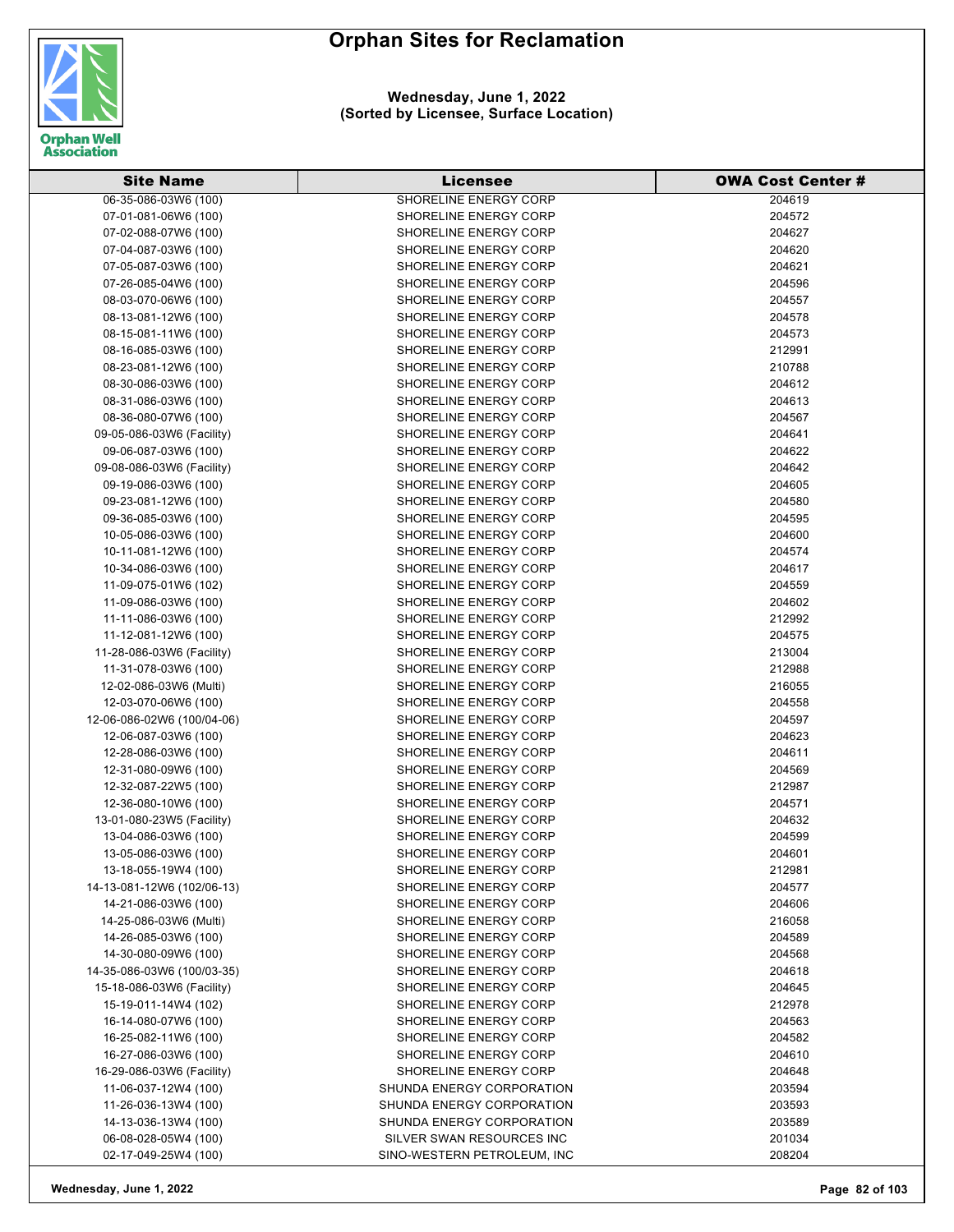

**Wednesday, June 1, 2022 (Sorted by Licensee, Surface Location)**

| <b>Site Name</b>                             | <b>Licensee</b>             | <b>OWA Cost Center #</b> |
|----------------------------------------------|-----------------------------|--------------------------|
| 02-33-047-03W5 (100/02-28)                   | SINO-WESTERN PETROLEUM, INC | 209573                   |
| 04-24-049-27W4 (102)                         | SINO-WESTERN PETROLEUM, INC | 208214                   |
| 05-13-050-27W4 (100)                         | SINO-WESTERN PETROLEUM, INC | 208219                   |
| 06-13-050-27W4 (100)                         | SINO-WESTERN PETROLEUM, INC | 208220                   |
| 06-21-049-25W4 (100)                         | SINO-WESTERN PETROLEUM, INC | 208207                   |
| 08-31-049-26W4 (102)                         | SINO-WESTERN PETROLEUM, INC | 208212                   |
| 09-17-049-25W4 (100)                         | SINO-WESTERN PETROLEUM, INC | 208205                   |
| 09-31-049-26W4 (100)                         | SINO-WESTERN PETROLEUM, INC | 208213                   |
| 10-35-049-27W4 (100)                         | SINO-WESTERN PETROLEUM, INC | 208217                   |
| 10-35-049-27W4 (Facility)                    | SINO-WESTERN PETROLEUM, INC | 208226                   |
| 11-20-049-25W4 (Facility)                    | SINO-WESTERN PETROLEUM, INC | 208222                   |
| 11-21-049-25W4 (100)                         | SINO-WESTERN PETROLEUM, INC | 208209                   |
| 13-21-049-25W4 (100)                         | SINO-WESTERN PETROLEUM, INC | 208210                   |
| 15-24-049-27W4 (100)                         | SINO-WESTERN PETROLEUM, INC | 208215                   |
| 15-35-049-27W4 (100)                         | SINO-WESTERN PETROLEUM, INC | 208218                   |
| 03-34-055-24W4 and 06-34-055-24W4 (Facility) | <b>SLATE ENERGY INC</b>     | 201158                   |
| 06-04-010-07W4 (Multi)                       | SOUTH ALBERTA ENERGY CORP   | 215884                   |
| 08-03-118-05W6 (102)                         | ST. IVES ENERGY CORPORATION | 200253                   |
| 01-12-049-05W4 (100)                         | STEALTH VENTURES INC        | 202700                   |
| 01-14-051-06W4 (100)                         | <b>STEALTH VENTURES INC</b> | 202746                   |
| 01-20-048-07W4 (100)                         | <b>STEALTH VENTURES INC</b> | 202679                   |
|                                              | STEALTH VENTURES INC        |                          |
| 01-29-049-05W4 (100)                         |                             | 202704                   |
| 02-14-048-08W4 (100)                         | STEALTH VENTURES INC        | 202687                   |
| 02-28-049-05W4 (100)                         | STEALTH VENTURES INC        | 202702                   |
| 02-34-048-05W4 (102)                         | STEALTH VENTURES INC        | 202666                   |
| 02-34-049-05W4 (100)                         | STEALTH VENTURES INC        | 202708                   |
| 02-35-048-05W4 (100)                         | STEALTH VENTURES INC        | 202668                   |
| 03-11-050-05W4 (100)                         | STEALTH VENTURES INC        | 202729                   |
| 04-06-052-05W4 (100)                         | STEALTH VENTURES INC        | 202755                   |
| 04-27-048-05W4 (102)                         | STEALTH VENTURES INC        | 202662                   |
| 05-04-050-05W4 (100)                         | STEALTH VENTURES INC        | 202727                   |
| 06-09-049-05W4 (102)                         | STEALTH VENTURES INC        | 202697                   |
| 06-12-049-07W4 (102)                         | STEALTH VENTURES INC        | 202716                   |
| 06-29-049-05W4 (100)                         | STEALTH VENTURES INC        | 202705                   |
| 06-36-048-07W4 (100)                         | <b>STEALTH VENTURES INC</b> | 202686                   |
| 08-04-050-06W4 (100)                         | STEALTH VENTURES INC        | 202733                   |
| 08-24-050-04W4 (100)                         | STEALTH VENTURES INC        | 202725                   |
| 08-33-048-07W4 (102)                         | STEALTH VENTURES INC        | 202684                   |
| 09-11-049-08W4 (102)                         | STEALTH VENTURES INC        | 202722                   |
| 09-30-051-07W4 (100)                         | STEALTH VENTURES INC        | 202754                   |
| 09-36-048-05W4 (100)                         | STEALTH VENTURES INC        | 202669                   |
| 10-04-049-05W4 (102)                         | STEALTH VENTURES INC        | 202694                   |
| 10-10-050-05W4 (100)                         | STEALTH VENTURES INC        | 202728                   |
| 10-12-048-07W4 (102)                         | STEALTH VENTURES INC        | 202678                   |
| 11-06-049-05W4 (100)                         | STEALTH VENTURES INC        | 202695                   |
| 11-11-048-05W4 (100)                         | STEALTH VENTURES INC        | 202660                   |
| 11-11-050-08W4 (102)                         | STEALTH VENTURES INC        | 202741                   |
| 11-16-051-07W4 (100)                         | STEALTH VENTURES INC        | 202753                   |
| 11-18-050-03W4 (100/14-18)                   | STEALTH VENTURES INC        | 202724                   |
| 11-22-048-07W4 (Multi)                       | STEALTH VENTURES INC        | 202680                   |
| 12-01-048-07W4 (100)                         | STEALTH VENTURES INC        | 202674                   |
| 12-27-048-05W4 (100)                         | STEALTH VENTURES INC        | 202663                   |
| 13-10-048-06W4 (102)                         | STEALTH VENTURES INC        | 202673                   |
| 13-11-048-07W4 (102)                         | STEALTH VENTURES INC        | 202677                   |
| 13-32-048-05W4 (103)                         | STEALTH VENTURES INC        | 202664                   |
| 14-02-048-07W4 (100)                         | STEALTH VENTURES INC        | 202675                   |
| 14-29-049-05W4 (100)                         | STEALTH VENTURES INC        | 202706                   |
| 15-11-050-05W4 (100)                         | STEALTH VENTURES INC        | 202730                   |

**Wednesday, June 1, 2022 Page 83 of 103**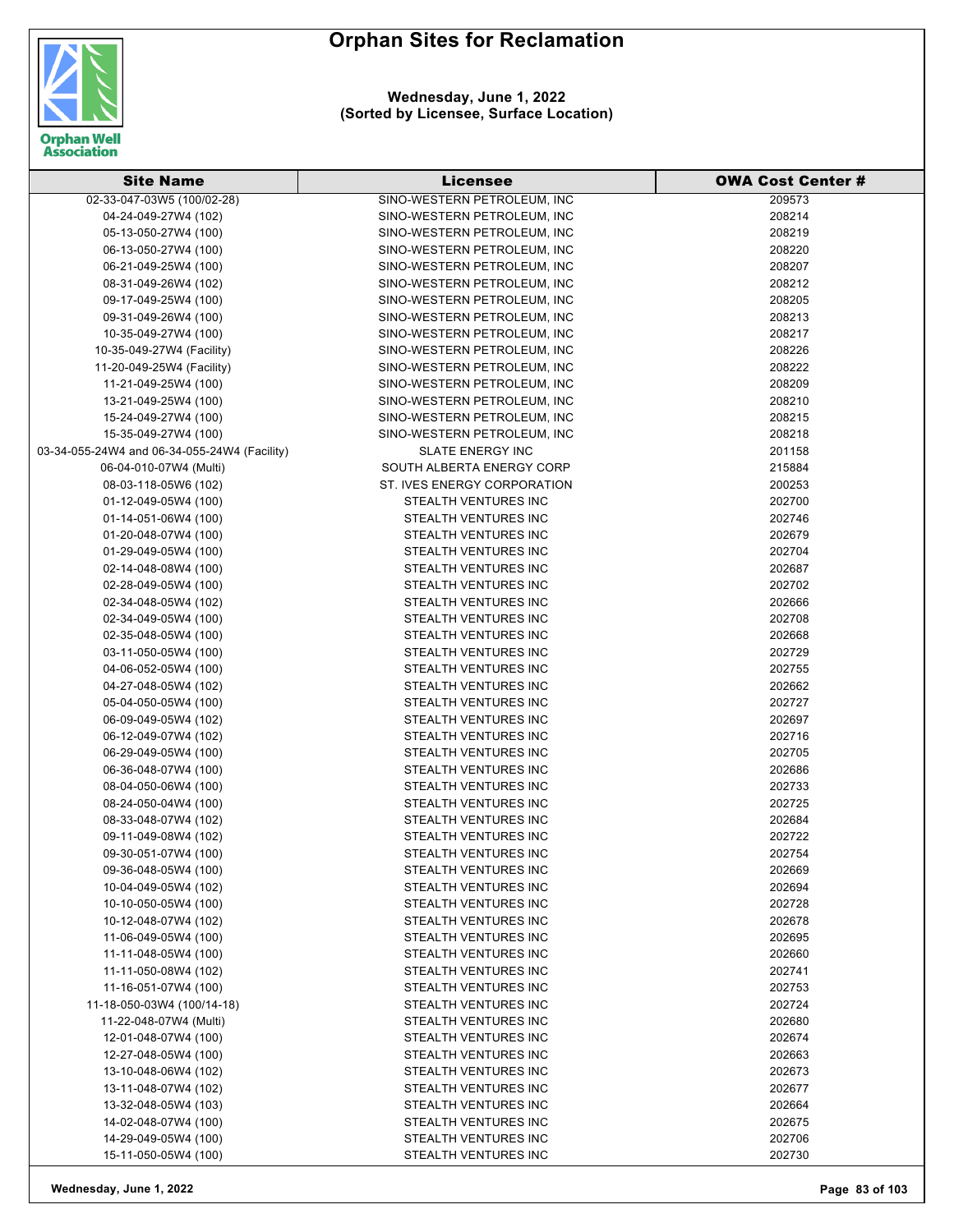

#### **Wednesday, June 1, 2022 (Sorted by Licensee, Surface Location)**

| <b>Site Name</b>           | <b>Licensee</b>              | <b>OWA Cost Center #</b> |
|----------------------------|------------------------------|--------------------------|
| 15-23-049-06W4 (100)       | <b>STEALTH VENTURES INC</b>  | 202712                   |
| 15-32-048-05W4 (100)       | STEALTH VENTURES INC         | 202665                   |
| 16-04-050-06W4 (100)       | STEALTH VENTURES INC         | 202734                   |
| 16-11-049-05W4 (100)       | STEALTH VENTURES INC         | 202699                   |
| 16-11-050-07W4 (100)       | STEALTH VENTURES INC         | 202740                   |
| 16-14-050-05W4 (100)       | STEALTH VENTURES INC         | 202731                   |
| 16-24-049-06W4 (100)       | STEALTH VENTURES INC         | 202713                   |
| 16-29-049-05W4 (100)       | STEALTH VENTURES INC         | 202707                   |
| 15-16-069-16W5 (100)       | STETSON OIL & GAS LTD        | 203367                   |
| 10-02-036-12W4 (102)       | STONEWATER RESOURCES INC     | 216521                   |
| 06-04-047-25W4 (100)       | STORM CAT ENERGY CORPORATION | 201249                   |
| 01-14-038-17W4 (100/02-11) | STORMHOLD ENERGY LTD         | 215702                   |
| 02-02-038-17W4 (BND)       | STORMHOLD ENERGY LTD         | 216524                   |
| 06-34-037-17W4 (103/13-34) | STORMHOLD ENERGY LTD         | 215700                   |
| 04-12-090-10W5 (100)       | <b>STOUT ENERGY INC</b>      | 201409                   |
| 08-30-089-09W5 (100)       | STOUT ENERGY INC             | 201407                   |
| 09-06-090-09W5 (100)       | STOUT ENERGY INC             | 201408                   |
| 01-05-006-15W4 (100)       | STRATEGIC OIL & GAS LTD      | 216844                   |
| 01-19-122-21W5 (Multi)     | STRATEGIC OIL & GAS LTD      | 216992                   |
| 01-29-124-17W5 (Multi)     | STRATEGIC OIL & GAS LTD      | 217058                   |
| 02-05-006-15W4 (100)       | STRATEGIC OIL & GAS LTD      | 216836                   |
| 02-13-122-21W5 (100)       | STRATEGIC OIL & GAS LTD      | 216850                   |
| 02-15-125-19W5 (102)       | STRATEGIC OIL & GAS LTD      | 216967                   |
| 02-25-119-03W6 (Facility)  | STRATEGIC OIL & GAS LTD      | 217059                   |
| 02-25-120-23W5 (100)       | STRATEGIC OIL & GAS LTD      | 216944                   |
| 02-30-120-20W5 (100)       | STRATEGIC OIL & GAS LTD      | 216848                   |
| 02-34-124-01W6 (100)       | STRATEGIC OIL & GAS LTD      | 216978                   |
| 03-04-006-15W4 (100)       | STRATEGIC OIL & GAS LTD      | 216916                   |
| 03-12-121-23W5 (100)       | STRATEGIC OIL & GAS LTD      | 216879                   |
| 03-14-010-16W4 (103/06-14) | STRATEGIC OIL & GAS LTD      | 219455                   |
| 03-15-125-18W5 (100)       | STRATEGIC OIL & GAS LTD      | 216959                   |
| 03-16-124-17W5 (100)       | STRATEGIC OIL & GAS LTD      | 216932                   |
| 03-22-124-17W5 (Multi)     | STRATEGIC OIL & GAS LTD      | 217061                   |
| 03-32-126-18W5 (100)       | STRATEGIC OIL & GAS LTD      | 216921                   |
| 04-04-006-15W4 (100)       | STRATEGIC OIL & GAS LTD      | 216842                   |
| 04-08-124-17W5 (100)       | STRATEGIC OIL & GAS LTD      | 216907                   |
| 04-10-124-18W5 (Multi)     | STRATEGIC OIL & GAS LTD      | 217062                   |
| 04-14-006-15W4 (100)       | STRATEGIC OIL & GAS LTD      | 216988                   |
| 04-15-122-19W5 (100)       | STRATEGIC OIL & GAS LTD      | 216948                   |
| 04-17-120-01W6 (100)       | STRATEGIC OIL & GAS LTD      | 216952                   |
| 04-21-120-22W5 (100)       | STRATEGIC OIL & GAS LTD      | 216878                   |
| 04-24-010-16W4 (100)       | STRATEGIC OIL & GAS LTD      | 219457                   |
| 04-24-010-16W4 (Multi)     | STRATEGIC OIL & GAS LTD      | 219477                   |
| 04-26-006-15W4 (Facility)  | STRATEGIC OIL & GAS LTD      | 217003                   |
| 04-26-122-19W5 (100)       | STRATEGIC OIL & GAS LTD      | 216955                   |
| 05-05-006-15W4 (100/08-06) | STRATEGIC OIL & GAS LTD      | 216985                   |
| 05-07-119-02W6 (100)       | STRATEGIC OIL & GAS LTD      | 216983                   |
| 05-17-119-02W6 (100)       | STRATEGIC OIL & GAS LTD      | 216964                   |
| 05-19-118-01W6 (100)       | STRATEGIC OIL & GAS LTD      | 216927                   |
| 05-20-119-02W6 (100)       | STRATEGIC OIL & GAS LTD      | 216976                   |
| 05-21-121-20W5 (100)       | STRATEGIC OIL & GAS LTD      | 216941                   |
| 05-21-122-22W5 (100)       | STRATEGIC OIL & GAS LTD      | 216867                   |
| 05-23-006-15W4 (Facility)  | STRATEGIC OIL & GAS LTD      | 217005                   |
| 05-24-126-22W5 (102)       | STRATEGIC OIL & GAS LTD      | 216887                   |
| 05-29-121-20W5 (100)       | STRATEGIC OIL & GAS LTD      | 216886                   |
| 05-34-124-18W5 (100)       | STRATEGIC OIL & GAS LTD      | 216954                   |
| 06-05-006-15W4 (100)       | STRATEGIC OIL & GAS LTD      | 216913                   |
| 06-06-124-17W5 (100)       | STRATEGIC OIL & GAS LTD      | 216906                   |

**Wednesday, June 1, 2022 Page 84 of 103**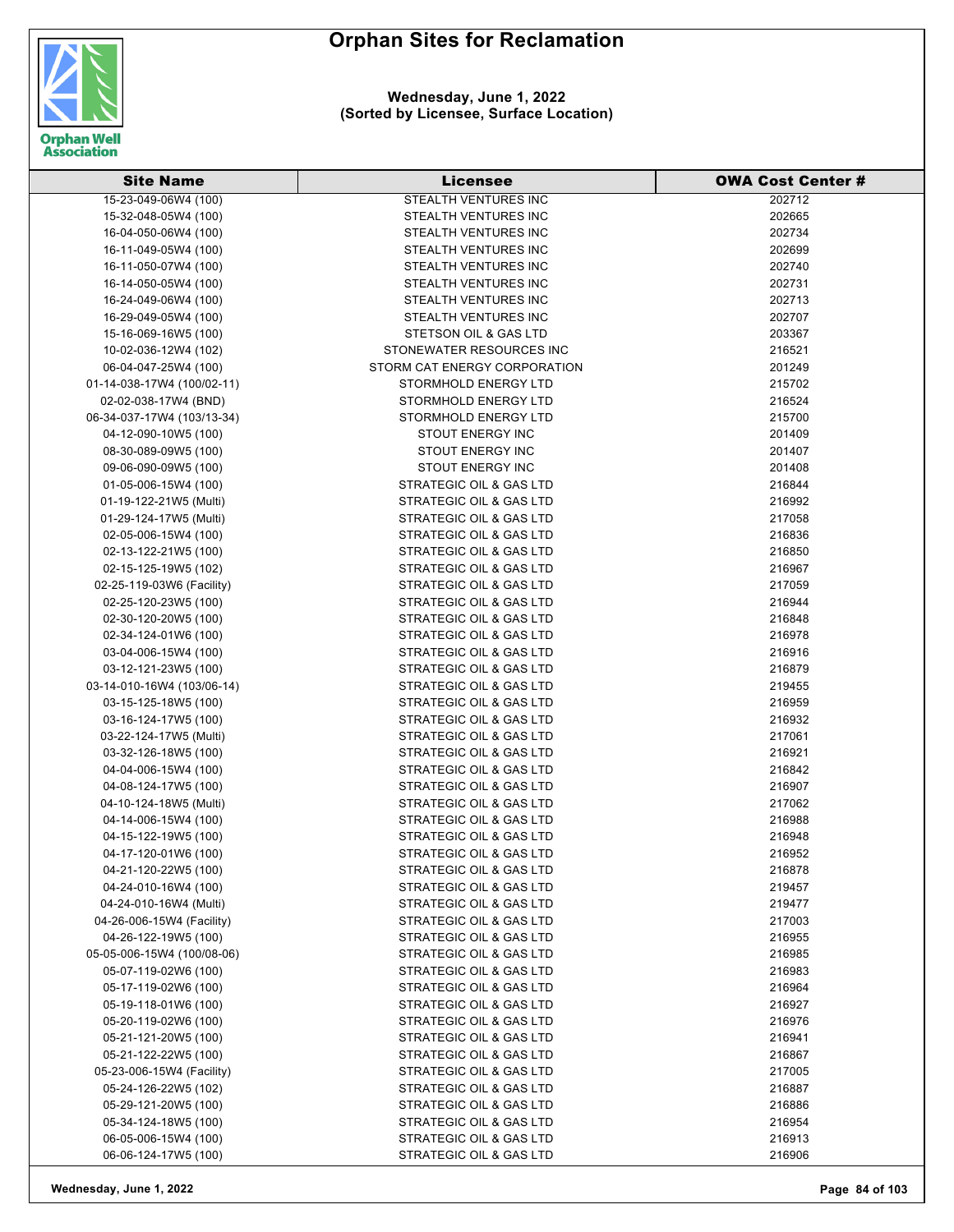



| <b>Site Name</b>                                  | Licensee                                           | <b>OWA Cost Center #</b> |
|---------------------------------------------------|----------------------------------------------------|--------------------------|
| 06-07-006-15W4 (100)                              | <b>STRATEGIC OIL &amp; GAS LTD</b>                 | 216905                   |
| 06-17-121-23W5 (100/06-09)                        | STRATEGIC OIL & GAS LTD                            | 216845                   |
| 06-19-055-20W4 (100)                              | STRATEGIC OIL & GAS LTD                            | 216974                   |
| 06-26-006-15W4 (100)                              | STRATEGIC OIL & GAS LTD                            | 216884                   |
| 06-28-124-01W6 (100)                              | STRATEGIC OIL & GAS LTD                            | 216977                   |
| 06-32-118-01W6 (100)                              | STRATEGIC OIL & GAS LTD                            | 216979                   |
| 06-32-123-23W5 (100)                              | STRATEGIC OIL & GAS LTD                            | 216953                   |
| 06-33-123-01W6 (100)                              | <b>STRATEGIC OIL &amp; GAS LTD</b>                 | 216963                   |
| 06-33-126-20W5 (100)                              | STRATEGIC OIL & GAS LTD                            | 216970                   |
| 07-02-119-23W5 (100)                              | STRATEGIC OIL & GAS LTD                            | 216924                   |
| 07-04-122-19W5 (102)                              | STRATEGIC OIL & GAS LTD                            | 216933                   |
| 07-05-006-15W4 (100)                              | STRATEGIC OIL & GAS LTD                            | 216838                   |
| 07-14-010-16W4 (Facility)                         | STRATEGIC OIL & GAS LTD                            | 219482                   |
| 07-17-120-21W5 (100)                              | STRATEGIC OIL & GAS LTD                            | 216882                   |
| 07-18-122-22W5 (103/11-18)                        | STRATEGIC OIL & GAS LTD                            | 216847                   |
| 07-21-123-01W6 (Facility)                         | STRATEGIC OIL & GAS LTD                            | 217064                   |
| 07-21-124-01W6 (Facility)                         | STRATEGIC OIL & GAS LTD                            | 217065                   |
| 07-25-124-20W5 (Facility)                         | STRATEGIC OIL & GAS LTD                            | 217011                   |
| 07-32-123-19W5 (100)                              | <b>STRATEGIC OIL &amp; GAS LTD</b>                 | 216894                   |
| 07-33-126-18W5 (100)                              | STRATEGIC OIL & GAS LTD                            | 216968                   |
| 07-34-119-03W6 (100)                              | STRATEGIC OIL & GAS LTD                            | 216987                   |
| 07-36-121-23W5 (100)                              | STRATEGIC OIL & GAS LTD                            | 216984                   |
| 07-36-123-18W5 (Facility)                         | STRATEGIC OIL & GAS LTD                            | 217013                   |
| 08-03-118-02W6 (100)                              | STRATEGIC OIL & GAS LTD                            | 216980                   |
| 08-05-006-15W4 (Facility)                         | STRATEGIC OIL & GAS LTD                            | 216920                   |
| 08-08-121-04W6 (Multi)                            | STRATEGIC OIL & GAS LTD                            | 217066                   |
| 08-16-120-21W5 (100)                              | STRATEGIC OIL & GAS LTD                            | 216883                   |
| 08-17-122-21W5 (100/05-16)                        | STRATEGIC OIL & GAS LTD                            | 216849                   |
| 08-18-121-20W5 (Multi)                            | STRATEGIC OIL & GAS LTD                            | 217067                   |
| 08-22-006-15W4 (100)                              | STRATEGIC OIL & GAS LTD                            | 216851                   |
| 08-32-005-15W4 (100)                              | STRATEGIC OIL & GAS LTD                            | 216834                   |
| 08-33-122-18W5 (102)                              | STRATEGIC OIL & GAS LTD                            | 216877                   |
| 08-35-126-19W5 (100)                              | STRATEGIC OIL & GAS LTD                            | 216949                   |
| 09-05-122-17W5 (100)                              | STRATEGIC OIL & GAS LTD                            | 216971                   |
| 09-10-125-20W5 (100)                              | STRATEGIC OIL & GAS LTD                            | 216962                   |
| 09-13-123-19W5 (Multi)                            | STRATEGIC OIL & GAS LTD                            | 217070                   |
| 09-18-118-21W5 (Multi)                            | STRATEGIC OIL & GAS LTD                            | 217071                   |
| 09-19-124-19W5 and 10-19-124-19W5 (Facility)      | STRATEGIC OIL & GAS LTD                            | 216917                   |
| 09-23-123-19W5 (100)                              | STRATEGIC OIL & GAS LTD                            | 216940                   |
| 09-23-124-18W5 (100)                              | STRATEGIC OIL & GAS LTD                            | 216973                   |
| 09-28-126-22W5 (100)                              | STRATEGIC OIL & GAS LTD                            | 216880                   |
| 09-32-005-15W4 (100)                              | STRATEGIC OIL & GAS LTD                            | 216839                   |
| 10-01-123-18W5 (100)                              | STRATEGIC OIL & GAS LTD                            | 216885                   |
| 10-01-124-18W5 (102)                              | STRATEGIC OIL & GAS LTD                            | 216942                   |
| 10-05-006-15W4 (100)                              | STRATEGIC OIL & GAS LTD                            | 216837                   |
| 10-05-124-17W5 (100)                              | STRATEGIC OIL & GAS LTD                            | 216911                   |
| 10-06-124-17W5 (100)                              | STRATEGIC OIL & GAS LTD                            | 216912                   |
| 10-11-120-22W5 (100)                              | STRATEGIC OIL & GAS LTD                            | 216928                   |
| 10-11-122-20W5 (102)<br>10-19-123-18W5 (Facility) | STRATEGIC OIL & GAS LTD<br>STRATEGIC OIL & GAS LTD | 216931<br>221320         |
| 10-20-120-22W5 (100)                              | STRATEGIC OIL & GAS LTD                            | 216946                   |
| 10-30-123-18W5 (100)                              | STRATEGIC OIL & GAS LTD                            | 216957                   |
| 11-08-119-02W6 (100)                              | STRATEGIC OIL & GAS LTD                            | 216982                   |
| 11-11-123-18W5 (100)                              | STRATEGIC OIL & GAS LTD                            | 216934                   |
| 11-14-010-16W4 (103)                              | STRATEGIC OIL & GAS LTD                            | 219460                   |
| 11-16-126-18W5 (Facility)                         | STRATEGIC OIL & GAS LTD                            | 217074                   |
| 11-17-126-18W5 (100)                              | STRATEGIC OIL & GAS LTD                            | 216938                   |
| 11-19-124-17W5 (Multi)                            | STRATEGIC OIL & GAS LTD                            | 217075                   |
|                                                   |                                                    |                          |

**Wednesday, June 1, 2022 Page 85 of 103**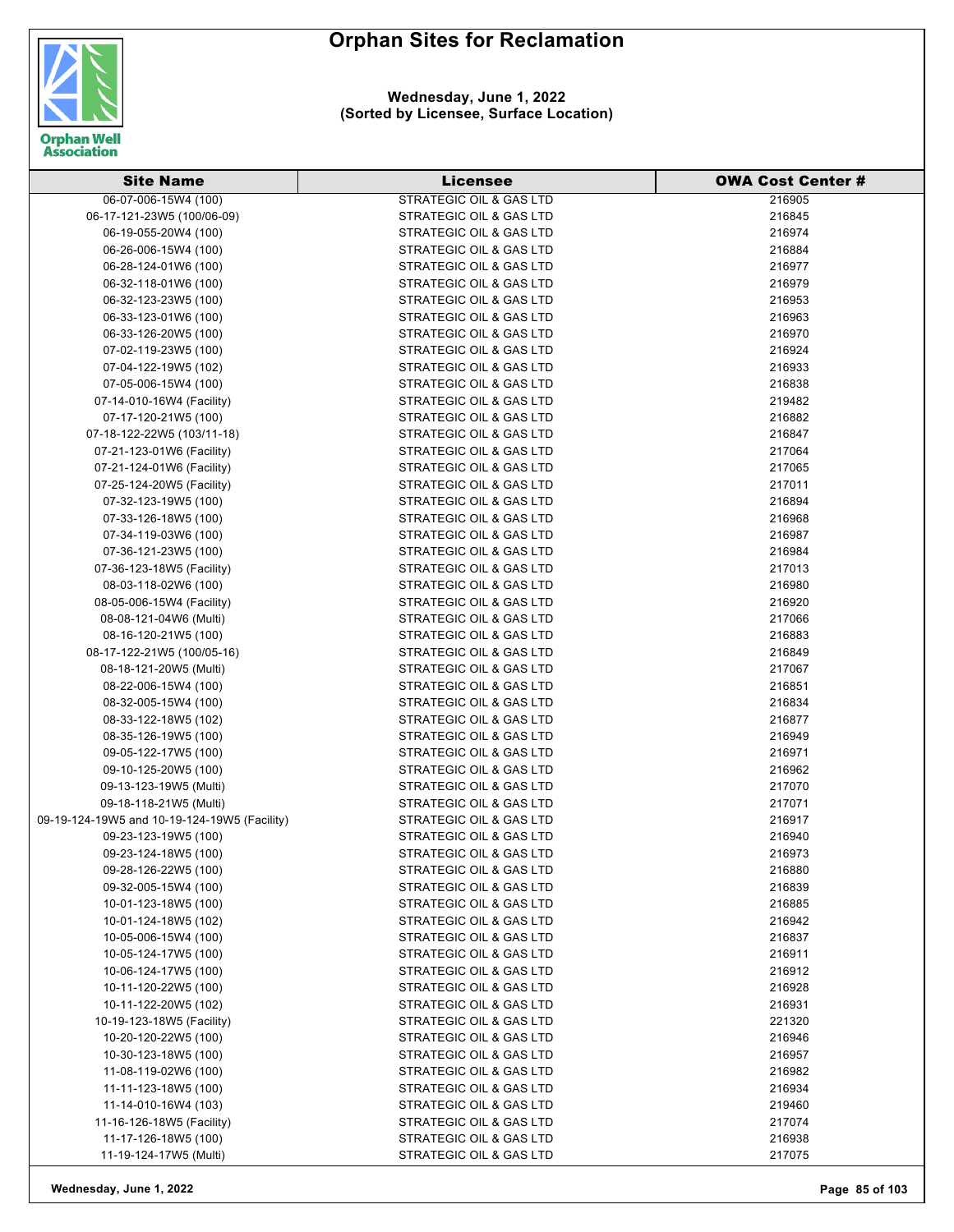

| <b>Site Name</b>                                  | <b>Licensee</b>                    | <b>OWA Cost Center #</b> |
|---------------------------------------------------|------------------------------------|--------------------------|
| 11-20-123-18W5 (100)                              | <b>STRATEGIC OIL &amp; GAS LTD</b> | 216872                   |
| 11-23-006-15W4 (100)                              | STRATEGIC OIL & GAS LTD            | 216852                   |
| 11-23-121-23W5 (100)                              | STRATEGIC OIL & GAS LTD            | 216889                   |
| 11-31-123-17W5 (100)                              | STRATEGIC OIL & GAS LTD            | 216860                   |
| 11-33-005-15W4 (102)                              | STRATEGIC OIL & GAS LTD            | 216904                   |
| 11-33-123-19W5 (100)                              | STRATEGIC OIL & GAS LTD            | 216930                   |
| 12-08-120-02W6 (100)                              | STRATEGIC OIL & GAS LTD            | 216975                   |
| 12-15-123-01W6 (Facility)                         | STRATEGIC OIL & GAS LTD            | 217076                   |
| 12-21-126-18W5 (100)                              | STRATEGIC OIL & GAS LTD            | 216922                   |
| 12-23-117-02W6 (102)                              | STRATEGIC OIL & GAS LTD            | 216925                   |
| 12-24-010-16W4 (102)                              | <b>STRATEGIC OIL &amp; GAS LTD</b> | 218316                   |
| 12-27-122-21W5 (100/06-27)                        | STRATEGIC OIL & GAS LTD            | 216898                   |
| 12-33-005-15W4 (100)                              | STRATEGIC OIL & GAS LTD            | 216835                   |
| 13-11-123-20W5 (102)                              | STRATEGIC OIL & GAS LTD            | 216956                   |
| 13-17-121-20W5 (100)                              | STRATEGIC OIL & GAS LTD            | 216923                   |
| 13-19-123-18W5 (100/16-24)                        | STRATEGIC OIL & GAS LTD            | 216958                   |
| 13-20-121-20W5 (Facility)                         | STRATEGIC OIL & GAS LTD            | 217077                   |
| 13-23-122-22W5 (100)                              | STRATEGIC OIL & GAS LTD            | 216935                   |
| 13-24-010-16W4 (100)                              | STRATEGIC OIL & GAS LTD            | 219463                   |
| 13-29-125-19W5 (Facility)                         | <b>STRATEGIC OIL &amp; GAS LTD</b> | 217046                   |
| 13-33-005-15W4 (100)                              | STRATEGIC OIL & GAS LTD            | 216843                   |
| 14-06-006-15W4 (100)                              | STRATEGIC OIL & GAS LTD            | 216903                   |
| 14-06-120-21W5 (100)                              | STRATEGIC OIL & GAS LTD            | 216899                   |
| 14-10-125-18W5 (100)                              | STRATEGIC OIL & GAS LTD            | 216960                   |
| 14-11-125-19W5 (Facility)                         | STRATEGIC OIL & GAS LTD            | 217078                   |
| 14-18-123-18W5 (100)                              | STRATEGIC OIL & GAS LTD            | 216961                   |
|                                                   | STRATEGIC OIL & GAS LTD            | 217079                   |
| 14-18-123-19W5 (Multi)                            | STRATEGIC OIL & GAS LTD            | 216910                   |
| 14-23-006-15W4 (100)                              | STRATEGIC OIL & GAS LTD            | 219464                   |
| 14-24-010-16W4 (102)<br>14-25-117-02W6 (100)      | STRATEGIC OIL & GAS LTD            | 216926                   |
| 14-33-005-15W4 (100)                              | STRATEGIC OIL & GAS LTD            | 216833                   |
| 14-33-126-22W5 (100)                              | STRATEGIC OIL & GAS LTD            | 216943                   |
| 14-34-006-15W4 (100)                              | STRATEGIC OIL & GAS LTD            | 216909                   |
| 15-05-006-15W4 (100)                              | STRATEGIC OIL & GAS LTD            | 216841                   |
|                                                   | STRATEGIC OIL & GAS LTD            | 217050                   |
| 15-13-120-21W5 (Facility)<br>15-21-122-22W5 (100) | STRATEGIC OIL & GAS LTD            | 216890                   |
| 16-10-010-16W4 (100)                              | STRATEGIC OIL & GAS LTD            | 216908                   |
| 16-19-120-22W5 (100)                              | STRATEGIC OIL & GAS LTD            | 216945                   |
| 16-21-119-03W6 (102)                              | STRATEGIC OIL & GAS LTD            | 216986                   |
| 16-22-006-15W4 (Facility)                         | STRATEGIC OIL & GAS LTD            | 217056                   |
| 16-22-122-22W5 (Multi)                            | <b>STRATEGIC OIL &amp; GAS LTD</b> | 217080                   |
| 16-24-124-20W5 (100)                              | STRATEGIC OIL & GAS LTD            | 216947                   |
| 16-29-124-23W5 (Facility)                         | STRATEGIC OIL & GAS LTD            | 217081                   |
| 16-30-124-23W5 (100)                              | STRATEGIC OIL & GAS LTD            |                          |
|                                                   | STRATEGIC OIL & GAS LTD            | 216950                   |
| 16-35-116-03W6 (100)                              |                                    | 216937                   |
| NE-22-122-21W5 (Spill)<br>02-34-064-10W4 (100)    | STRATEGIC OIL & GAS LTD            | 221307                   |
|                                                   | <b>STRONG ENERGY RESOURCES LTD</b> | 221318                   |
| 10-35-084-10W6 (103)                              | SUMMERFIELD ENERGY INC             | 205206                   |
| 05-21-011-05W4 (Facility)                         | SUNRISE ENERGY LTD                 | 201460                   |
| 14-15-011-05W4 (Facility)                         | <b>SUNRISE ENERGY LTD</b>          | 201459                   |
| 16-18-011-04W4 (Facility)                         | SUNRISE ENERGY LTD                 | 201458                   |
| 16-18-049-21W4 (100)                              | SUNRISE ENERGY LTD                 | 201457                   |
| 16-21-011-05W4 (100)                              | <b>SUNRISE ENERGY LTD</b>          | 201453                   |
| 01-03-092-03W6 (100)                              | <b>SYDCO ENERGY INC</b>            | 208638                   |
| 01-04-088-02W6 (100)                              | <b>SYDCO ENERGY INC</b>            | 208577                   |
| 01-07-092-01W6 (100)                              | <b>SYDCO ENERGY INC</b>            | 208634                   |
| 01-13-087-08W6 (100)                              | <b>SYDCO ENERGY INC</b>            | 208575                   |
| 01-18-091-02W6 (100)                              | SYDCO ENERGY INC                   | 208628                   |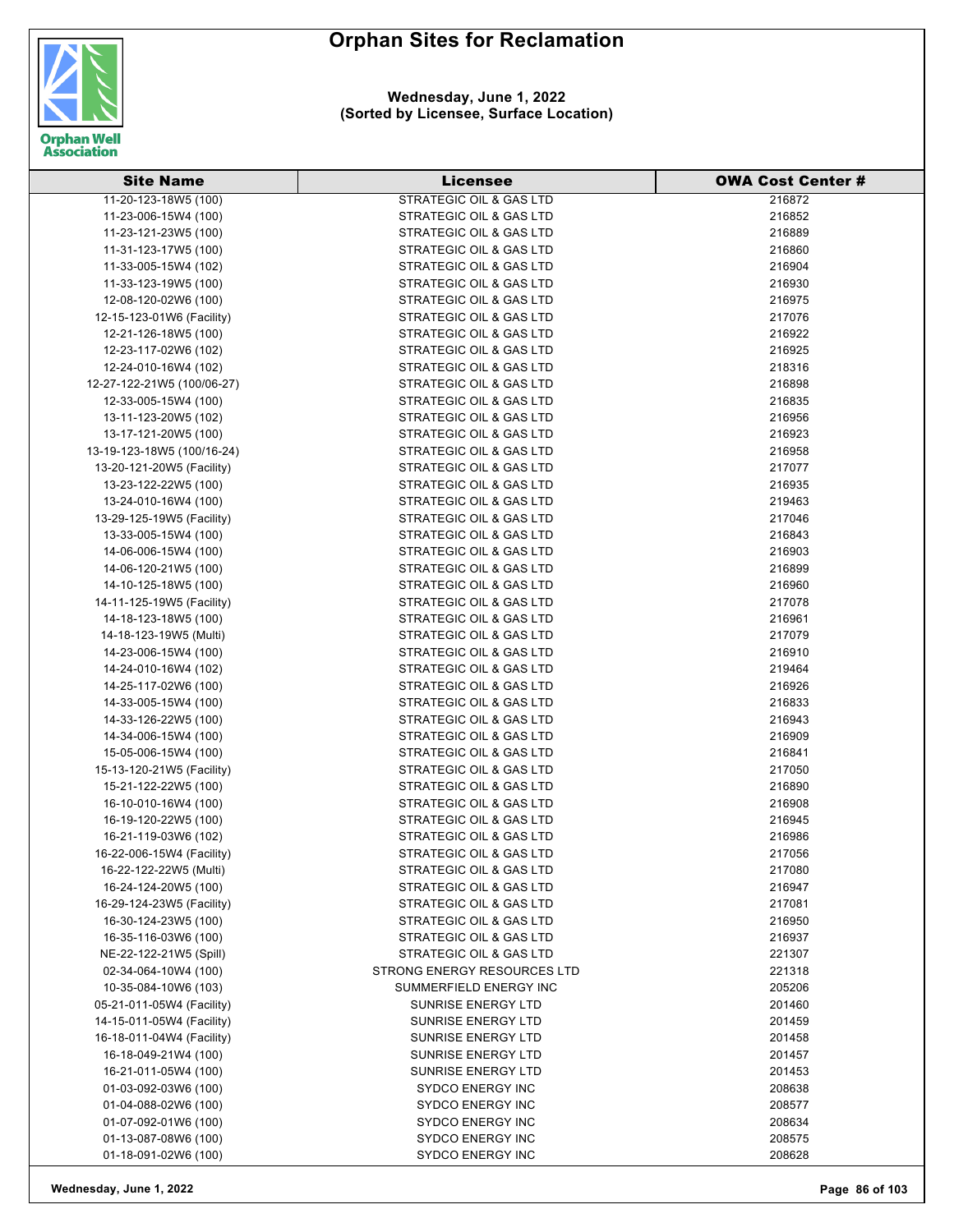

#### **Wednesday, June 1, 2022 (Sorted by Licensee, Surface Location)**

| <b>Site Name</b>           | <b>Licensee</b>         | <b>OWA Cost Center #</b> |
|----------------------------|-------------------------|--------------------------|
| 01-21-093-03W6 (100)       | <b>SYDCO ENERGY INC</b> | 212923                   |
| 01-23-088-04W6 (100)       | <b>SYDCO ENERGY INC</b> | 208584                   |
| 01-26-089-06W6 (100)       | <b>SYDCO ENERGY INC</b> | 212892                   |
| 01-28-090-04W6 (100)       | <b>SYDCO ENERGY INC</b> | 208616                   |
| 01-28-092-03W6 (100)       | <b>SYDCO ENERGY INC</b> | 208642                   |
| 01-35-088-04W6 (100)       | <b>SYDCO ENERGY INC</b> | 208589                   |
| 01-35-095-04W6 (100)       | <b>SYDCO ENERGY INC</b> | 208668                   |
| 01-36-093-03W6 (100)       | <b>SYDCO ENERGY INC</b> | 208652                   |
| 02-02-090-06W6 (100)       | <b>SYDCO ENERGY INC</b> | 208621                   |
| 02-05-090-05W6 (100/03-05) | <b>SYDCO ENERGY INC</b> | 208619                   |
| 02-23-090-24W5 (100)       | <b>SYDCO ENERGY INC</b> | 212822                   |
| 02-25-093-03W6 (100)       | <b>SYDCO ENERGY INC</b> | 208650                   |
| 02-30-087-08W6 (100)       | <b>SYDCO ENERGY INC</b> | 212861                   |
| 02-32-087-01W6 (100)       | <b>SYDCO ENERGY INC</b> | 212842                   |
| 02-34-090-04W6 (100)       | <b>SYDCO ENERGY INC</b> | 208617                   |
| 03-09-088-01W6 (100)       | <b>SYDCO ENERGY INC</b> | 212863                   |
| 03-10-093-03W6 (100)       | <b>SYDCO ENERGY INC</b> | 212920                   |
| 03-20-095-03W6 (100)       | <b>SYDCO ENERGY INC</b> | 208664                   |
| 03-34-093-03W6 (100)       | <b>SYDCO ENERGY INC</b> | 208651                   |
| 03-36-089-06W6 (100)       | <b>SYDCO ENERGY INC</b> | 212894                   |
| 04-05-089-02W6 (100)       | <b>SYDCO ENERGY INC</b> | 212884                   |
| 04-05-090-05W6 (100/08-05) | <b>SYDCO ENERGY INC</b> | 208620                   |
| 04-07-092-02W6 (100/05-07) | <b>SYDCO ENERGY INC</b> | 212912                   |
| 04-15-088-02W6 (100)       | <b>SYDCO ENERGY INC</b> | 212866                   |
| 04-20-091-02W6 (100)       | <b>SYDCO ENERGY INC</b> | 208630                   |
| 04-21-090-04W6 (100)       | <b>SYDCO ENERGY INC</b> | 212898                   |
| 04-26-095-25W5 (100)       | <b>SYDCO ENERGY INC</b> | 212836                   |
| 04-28-087-02W6 (100)       | <b>SYDCO ENERGY INC</b> | 208548                   |
| 04-31-094-24W5 (100)       | <b>SYDCO ENERGY INC</b> | 212825                   |
| 04-32-087-02W6 (100)       | <b>SYDCO ENERGY INC</b> | 208552                   |
| 05-01-095-25W5 (100)       | <b>SYDCO ENERGY INC</b> | 208528                   |
| 05-06-089-06W6 (100)       | <b>SYDCO ENERGY INC</b> | 208601                   |
| 05-14-088-04W6 (100)       | <b>SYDCO ENERGY INC</b> | 208581                   |
| 05-19-090-06W6 (100)       | <b>SYDCO ENERGY INC</b> | 208622                   |
| 05-21-091-06W6 (100)       | <b>SYDCO ENERGY INC</b> | 208633                   |
| 05-28-087-04W6 (100)       | <b>SYDCO ENERGY INC</b> | 212860                   |
| 05-31-094-03W6 (100)       | <b>SYDCO ENERGY INC</b> | 208659                   |
| 06-04-088-03W6 (100)       | <b>SYDCO ENERGY INC</b> | 208578                   |
| 06-07-087-01W6 (100)       | SYDCO ENERGY INC        | 208545                   |
| 06-07-087-01W6 (102)       | SYDCO ENERGY INC        | 212840                   |
| 06-11-091-02W6 (100)       | <b>SYDCO ENERGY INC</b> | 212904                   |
| 06-15-095-03W6 (100)       | <b>SYDCO ENERGY INC</b> | 208663                   |
| 06-16-090-04W6 (100)       | <b>SYDCO ENERGY INC</b> | 208612                   |
| 06-16-094-03W6 (100/11-16) | <b>SYDCO ENERGY INC</b> | 208656                   |
| 06-17-090-03W6 (100)       | <b>SYDCO ENERGY INC</b> | 212896                   |
| 06-20-094-03W6 (100)       | <b>SYDCO ENERGY INC</b> | 208657                   |
| 06-21-087-02W6 (100)       | <b>SYDCO ENERGY INC</b> | 212849                   |
| 06-23-095-25W5 (100)       | <b>SYDCO ENERGY INC</b> | 208532                   |
| 06-25-088-04W6 (100)       | <b>SYDCO ENERGY INC</b> | 208586                   |
| 06-26-088-04W6 (100)       | <b>SYDCO ENERGY INC</b> | 208587                   |
| 06-26-095-04W6 (Multi)     | <b>SYDCO ENERGY INC</b> | 215827                   |
| 06-27-088-04W6 (100)       | <b>SYDCO ENERGY INC</b> | 208588                   |
| 06-29-088-08W6 (100)       | <b>SYDCO ENERGY INC</b> | 208592                   |
| 06-30-087-06W6 (100)       | <b>SYDCO ENERGY INC</b> | 208566                   |
| 06-31-094-02W6 (102)       | <b>SYDCO ENERGY INC</b> | 212929                   |
| 06-33-090-23W5 (100)       | <b>SYDCO ENERGY INC</b> | 212820                   |
| 06-35-092-03W6 (100)       | <b>SYDCO ENERGY INC</b> | 208643                   |
| 07-03-088-02W6 (100)       | <b>SYDCO ENERGY INC</b> | 212864                   |
|                            |                         |                          |

**Wednesday, June 1, 2022 Page 87 of 103**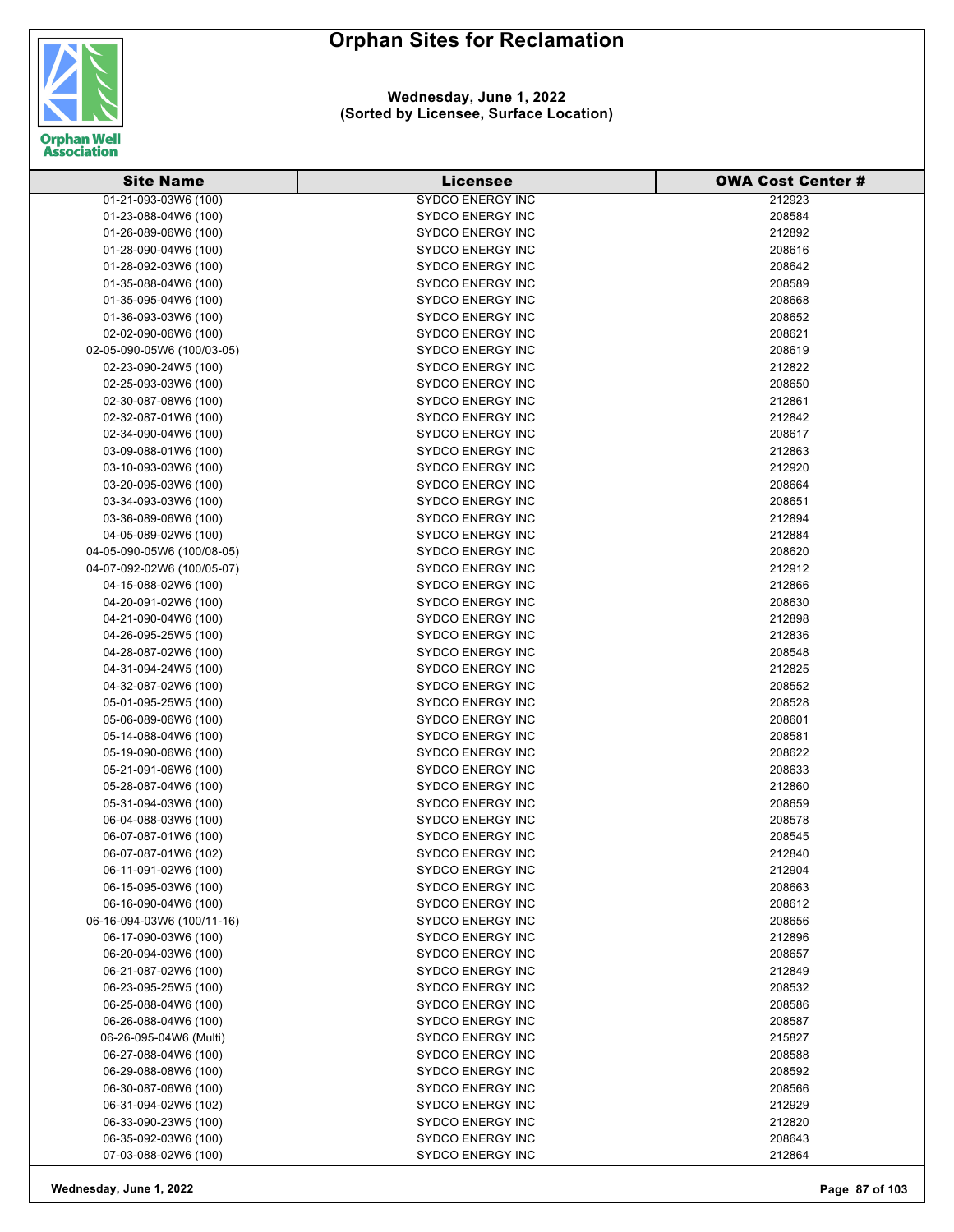

#### **Wednesday, June 1, 2022 (Sorted by Licensee, Surface Location)**

| <b>Site Name</b>                             | Licensee                                           | <b>OWA Cost Center #</b> |
|----------------------------------------------|----------------------------------------------------|--------------------------|
| 07-03-096-25W5 (100)                         | <b>SYDCO ENERGY INC</b>                            | 208539                   |
| 07-06-087-01W6 (100)                         | <b>SYDCO ENERGY INC</b>                            | 208544                   |
| 07-06-095-24W5 (100)                         | <b>SYDCO ENERGY INC</b>                            | 212833                   |
| 07-07-089-05W6 (100)                         | <b>SYDCO ENERGY INC</b>                            | 212885                   |
| 07-12-091-23W5 (100)                         | <b>SYDCO ENERGY INC</b>                            | 208522                   |
| 07-18-089-05W6 (100)                         | <b>SYDCO ENERGY INC</b>                            | 208595                   |
| 07-19-094-02W6 (100)                         | <b>SYDCO ENERGY INC</b>                            | 212928                   |
| 07-20-089-05W6 (100)                         | <b>SYDCO ENERGY INC</b>                            | 208596                   |
| 07-26-092-03W6 (100)                         | <b>SYDCO ENERGY INC</b>                            | 212914                   |
| 07-33-094-25W5 (100)                         | <b>SYDCO ENERGY INC</b>                            | 212829                   |
| 08-01-087-07W6 (103)                         | <b>SYDCO ENERGY INC</b>                            | 208567                   |
| 08-02-096-24W5 (100)                         | <b>SYDCO ENERGY INC</b>                            | 212837                   |
| 08-08-095-23W5 (100)                         | <b>SYDCO ENERGY INC</b>                            | 208527                   |
| 08-09-090-24W5 (100)                         | <b>SYDCO ENERGY INC</b>                            | 212821                   |
| 08-14-090-05W6 (100)                         | <b>SYDCO ENERGY INC</b>                            | 212902                   |
| 08-16-088-03W6 (100)                         | <b>SYDCO ENERGY INC</b>                            | 212871                   |
| 08-18-091-03W6 (100)                         | <b>SYDCO ENERGY INC</b>                            | 208631                   |
| 08-20-093-02W6 (100)                         | <b>SYDCO ENERGY INC</b>                            | 208645                   |
| 08-23-091-23W5 (100)                         | <b>SYDCO ENERGY INC</b>                            | 208523                   |
| 08-29-094-22W5 (100)                         | <b>SYDCO ENERGY INC</b>                            | 212824                   |
| 08-32-087-03W6 (100)                         | <b>SYDCO ENERGY INC</b>                            | 212856                   |
| 09-05-089-06W6 (100)                         | <b>SYDCO ENERGY INC</b>                            | 212888                   |
| 09-06-091-02W6 (100)                         | <b>SYDCO ENERGY INC</b>                            | 208626                   |
| 09-08-089-06W6 (100)                         | <b>SYDCO ENERGY INC</b>                            | 212889                   |
| 09-08-090-04W6 (100)                         | <b>SYDCO ENERGY INC</b>                            | 208610                   |
| 09-08-092-02W6 (100)                         | <b>SYDCO ENERGY INC</b>                            | 208635                   |
| 09-08-094-25W5 (100)                         | <b>SYDCO ENERGY INC</b>                            | 208525                   |
| 09-17-092-02W6 (100)                         | <b>SYDCO ENERGY INC</b>                            | 208636                   |
| 09-17-094-03W6 (100)                         | <b>SYDCO ENERGY INC</b>                            | 212930                   |
| 09-17-096-24W5 (100)                         | <b>SYDCO ENERGY INC</b>                            | 208535                   |
| 09-19-087-02W6 (100)                         | <b>SYDCO ENERGY INC</b>                            | 212846                   |
| 09-19-094-02W6 (100)                         | <b>SYDCO ENERGY INC</b>                            | 208653                   |
| 09-20-087-04W6 (100)                         | <b>SYDCO ENERGY INC</b>                            | 212858                   |
| 10-03-094-25W5 (100)                         | <b>SYDCO ENERGY INC</b>                            | 212826                   |
| 10-04-089-09W6 (100)                         | <b>SYDCO ENERGY INC</b>                            | 212895                   |
| 10-09-094-25W5 (100)                         | <b>SYDCO ENERGY INC</b>                            | 212827                   |
| 10-12-091-04W6 (100/09-12)                   | <b>SYDCO ENERGY INC</b>                            | 212910                   |
| 10-13-088-04W6 (100)                         | <b>SYDCO ENERGY INC</b>                            | 212872                   |
| 10-14-091-03W6 (100)                         | <b>SYDCO ENERGY INC</b><br><b>SYDCO ENERGY INC</b> | 212908                   |
| 10-14-091-04W6 (100)                         |                                                    | 212911                   |
| 10-15-087-02W6 (100)<br>10-15-088-04W6 (100) | <b>SYDCO ENERGY INC</b><br><b>SYDCO ENERGY INC</b> | 212845                   |
| 10-15-093-03W6 (100)                         | <b>SYDCO ENERGY INC</b>                            | 212873<br>212921         |
| 10-18-093-02W6 (100)                         | <b>SYDCO ENERGY INC</b>                            | 208644                   |
| 10-21-092-03W6 (100) - WIPA                  | <b>SYDCO ENERGY INC</b>                            | 221715                   |
| 10-22-087-04W6 (100)                         | <b>SYDCO ENERGY INC</b>                            | 212859                   |
| 10-25-092-03W6 (100)                         | <b>SYDCO ENERGY INC</b>                            | 208640                   |
| 10-26-090-04W6 (100)                         | <b>SYDCO ENERGY INC</b>                            | 208614                   |
| 10-29-087-02W6 (102)                         | <b>SYDCO ENERGY INC</b>                            | 209500                   |
| 10-32-089-04W6 (100)                         | <b>SYDCO ENERGY INC</b>                            | 208593                   |
| 10-32-094-25W5 (100)                         | <b>SYDCO ENERGY INC</b>                            | 212828                   |
| 10-35-089-06W6 (100)                         | <b>SYDCO ENERGY INC</b>                            | 212893                   |
| 10-36-094-25W5 (100)                         | <b>SYDCO ENERGY INC</b>                            | 212830                   |
| 11-05-091-02W6 (100)                         | <b>SYDCO ENERGY INC</b>                            | 212903                   |
| 11-07-091-03W6 (100)                         | SYDCO ENERGY INC                                   | 212907                   |
| 11-08-089-05W6 (100)                         | <b>SYDCO ENERGY INC</b>                            | 212886                   |
| 11-09-088-04W6 (100)                         | <b>SYDCO ENERGY INC</b>                            | 208580                   |
| 11-12-090-23W5 (100)                         | <b>SYDCO ENERGY INC</b>                            | 212818                   |

**Wednesday, June 1, 2022 Page 88 of 103**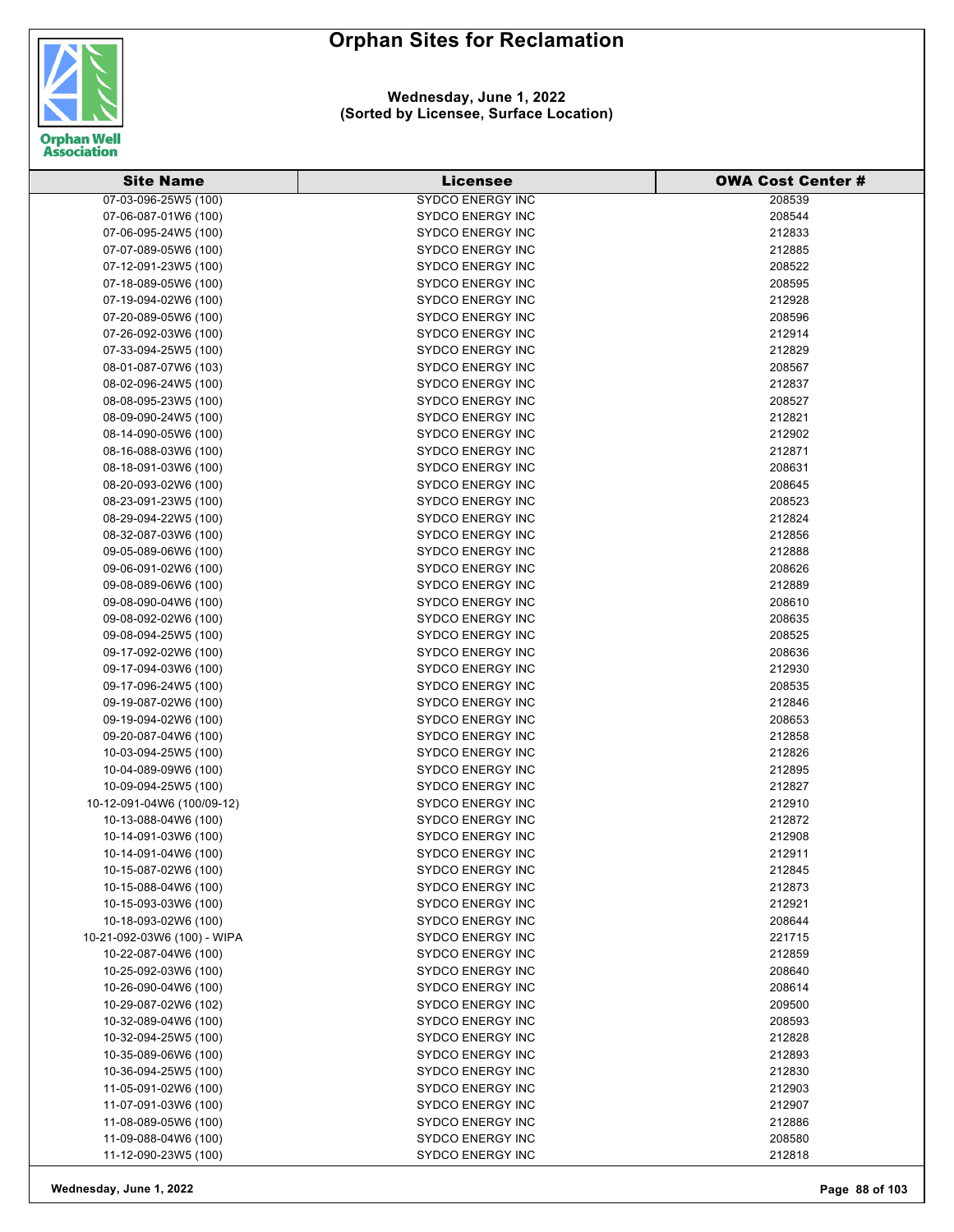

| <b>Site Name</b>          | <b>Licensee</b>         | <b>OWA Cost Center #</b> |
|---------------------------|-------------------------|--------------------------|
| 11-13-087-03W6 (100)      | <b>SYDCO ENERGY INC</b> | 212855                   |
| 11-16-093-03W6 (100)      | <b>SYDCO ENERGY INC</b> | 212922                   |
| 11-19-093-02W6 (100)      | <b>SYDCO ENERGY INC</b> | 212917                   |
| 11-21-088-04W6 (100)      | <b>SYDCO ENERGY INC</b> | 212874                   |
| 11-22-088-02W6 (100)      | <b>SYDCO ENERGY INC</b> | 212870                   |
| 11-22-096-01W6 (100)      | <b>SYDCO ENERGY INC</b> | 208671                   |
| 11-24-088-04W6 (100)      | <b>SYDCO ENERGY INC</b> | 212875                   |
| 11-27-090-04W6 (100)      | <b>SYDCO ENERGY INC</b> | 212901                   |
| 11-27-092-03W6 (100)      | <b>SYDCO ENERGY INC</b> | 212915                   |
| 11-28-093-02W6 (100)      | <b>SYDCO ENERGY INC</b> | 208646                   |
| 11-30-091-02W6 (Facility) | <b>SYDCO ENERGY INC</b> | 209510                   |
| 11-30-093-02W6 (100)      | <b>SYDCO ENERGY INC</b> | 208647                   |
| 11-30-094-03W6 (100)      | <b>SYDCO ENERGY INC</b> | 212932                   |
| 11-33-090-02W6 (100)      | <b>SYDCO ENERGY INC</b> | 208607                   |
| 12-01-095-02W6 (100)      | <b>SYDCO ENERGY INC</b> | 208661                   |
| 12-05-090-04W6 (100)      | <b>SYDCO ENERGY INC</b> | 212897                   |
| 12-06-098-24W5 (100)      | <b>SYDCO ENERGY INC</b> | 212838                   |
| 12-14-088-04W6 (Facility) | <b>SYDCO ENERGY INC</b> | 208681                   |
| 12-22-087-02W6 (100)      | <b>SYDCO ENERGY INC</b> | 212851                   |
| 12-22-087-02W6 (102)      | <b>SYDCO ENERGY INC</b> | 212852                   |
| 12-23-096-10W6 (100)      | <b>SYDCO ENERGY INC</b> | 208676                   |
| 12-24-087-07W6 (100)      | <b>SYDCO ENERGY INC</b> | 208573                   |
| 12-28-090-02W6 (100)      | <b>SYDCO ENERGY INC</b> | 209502                   |
| 12-32-090-02W6 (102)      | <b>SYDCO ENERGY INC</b> | 208606                   |
| 13-03-088-02W6 (100)      | <b>SYDCO ENERGY INC</b> | 212865                   |
| 13-04-090-04W6 (100)      | <b>SYDCO ENERGY INC</b> | 208608                   |
| 13-04-090-05W6 (100)      | <b>SYDCO ENERGY INC</b> | 208618                   |
| 13-04-091-22W5 (100)      | <b>SYDCO ENERGY INC</b> | 212823                   |
| 13-10-094-03W6 (100)      | <b>SYDCO ENERGY INC</b> | 208655                   |
| 13-15-088-02W6 (100)      | <b>SYDCO ENERGY INC</b> | 212867                   |
| 13-15-096-10W6 (102)      | <b>SYDCO ENERGY INC</b> | 212941                   |
| 13-21-087-02W6 (100)      | <b>SYDCO ENERGY INC</b> | 208547                   |
| 13-22-088-03W6 (100)      | <b>SYDCO ENERGY INC</b> | 208579                   |
| 13-22-090-04W6 (100)      | <b>SYDCO ENERGY INC</b> | 208613                   |
| 13-24-089-06W6 (100)      | <b>SYDCO ENERGY INC</b> | 208605                   |
| 13-27-090-04W6 (100)      | <b>SYDCO ENERGY INC</b> | 208615                   |
| 13-30-091-01W6 (100)      | <b>SYDCO ENERGY INC</b> | 208624                   |
| 13-33-087-03W6 (100)      | <b>SYDCO ENERGY INC</b> | 212857                   |
| 13-34-087-02W6 (100)      | <b>SYDCO ENERGY INC</b> | 208555                   |
| 14-04-088-01W6 (100)      | <b>SYDCO ENERGY INC</b> | 208576                   |
| 14-08-089-06W6 (100)      | <b>SYDCO ENERGY INC</b> | 212890                   |
| 14-08-091-02W6 (100)      | <b>SYDCO ENERGY INC</b> | 208627                   |
| 14-13-095-03W6 (100)      | <b>SYDCO ENERGY INC</b> | 212936                   |
| 14-14-096-10W6 (100)      | <b>SYDCO ENERGY INC</b> | 208675                   |
| 14-19-091-02W6 (100)      | <b>SYDCO ENERGY INC</b> | 208629                   |
| 14-20-088-08W6 (100)      | <b>SYDCO ENERGY INC</b> | 208591                   |
| 14-26-095-04W6 (100)      | <b>SYDCO ENERGY INC</b> | 208667                   |
| 14-29-089-05W6 (100)      | <b>SYDCO ENERGY INC</b> | 208597                   |
| 14-29-091-01W6 (100)      | <b>SYDCO ENERGY INC</b> | 208623                   |
| 14-33-088-04W6 (100)      | <b>SYDCO ENERGY INC</b> | 212876                   |
| 14-34-087-02W6 (100)      | <b>SYDCO ENERGY INC</b> | 212854                   |
| 14-36-086-02W6 (100)      | <b>SYDCO ENERGY INC</b> | 208543                   |
| 15-05-089-01W6 (100)      | <b>SYDCO ENERGY INC</b> | 212883                   |
| 15-11-096-09W6 (100)      | <b>SYDCO ENERGY INC</b> | 212940                   |
| 15-17-094-02W6 (100)      | <b>SYDCO ENERGY INC</b> | 212926                   |
| 15-25-088-09W6 (100)      | <b>SYDCO ENERGY INC</b> | 212880                   |
| 15-30-087-02W6 (100)      | <b>SYDCO ENERGY INC</b> | 208551                   |
| 15-30-094-03W6 (100)      | <b>SYDCO ENERGY INC</b> | 208658                   |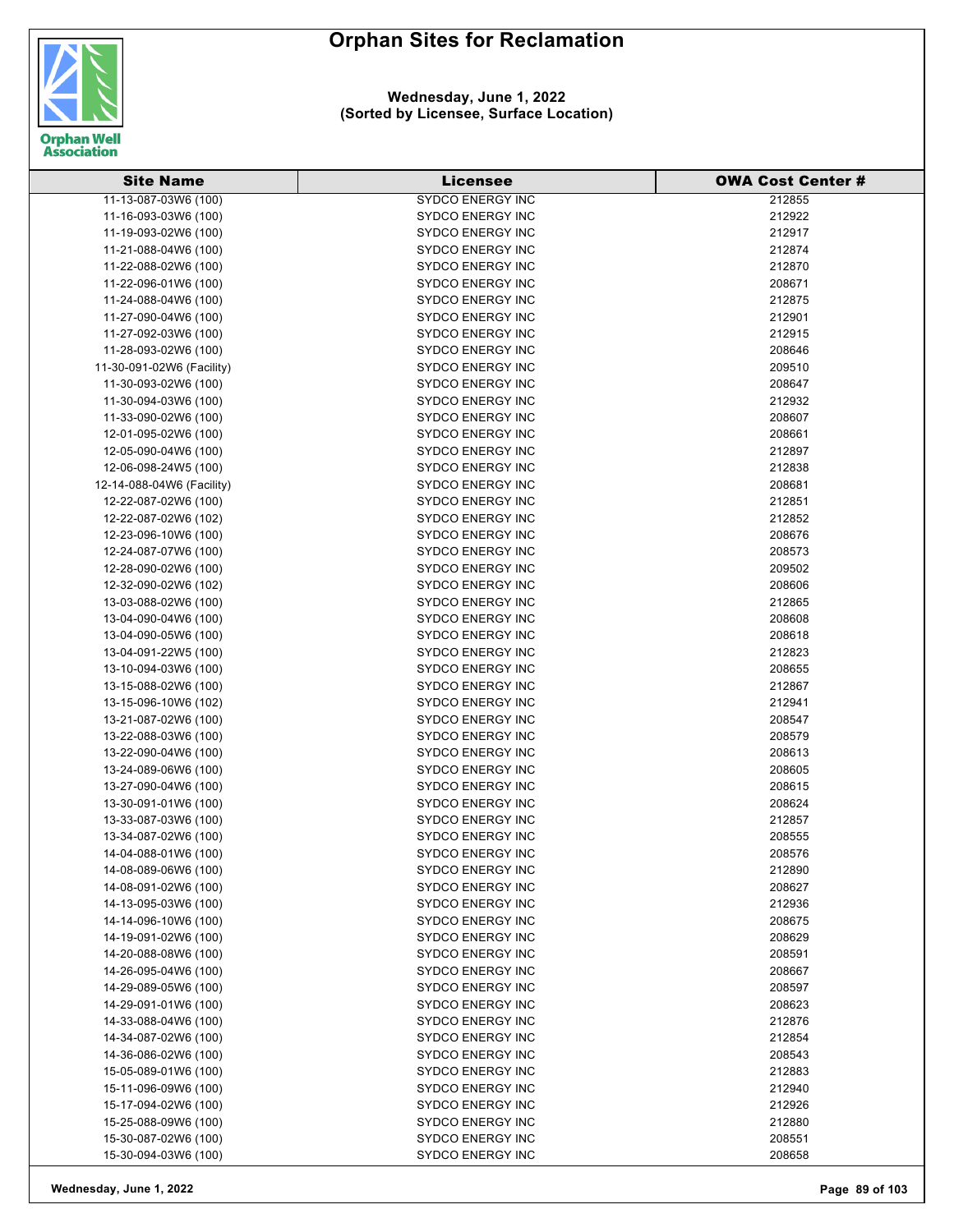

| <b>Site Name</b>           | <b>Licensee</b>              | <b>OWA Cost Center #</b> |
|----------------------------|------------------------------|--------------------------|
| 15-35-088-24W5 (100)       | <b>SYDCO ENERGY INC</b>      | 212817                   |
| 16-09-094-25W5 (100)       | <b>SYDCO ENERGY INC</b>      | 208526                   |
| 16-10-095-03W6 (100)       | <b>SYDCO ENERGY INC</b>      | 208662                   |
| 16-16-087-02W6 (100)       | <b>SYDCO ENERGY INC</b>      | 208546                   |
| 16-16-088-02W6 (100)       | <b>SYDCO ENERGY INC</b>      | 212868                   |
| 16-18-095-01W6 (100)       | SYDCO ENERGY INC             | 208660                   |
| 16-20-094-23W5 (100)       | <b>SYDCO ENERGY INC</b>      | 208524                   |
| 16-21-088-02W6 (100)       | <b>SYDCO ENERGY INC</b>      | 212869                   |
| 16-23-088-04W6 (100)       | <b>SYDCO ENERGY INC</b>      | 208585                   |
| 16-26-095-02W6 (100)       | <b>SYDCO ENERGY INC</b>      | 212934                   |
| 16-30-096-09W6 (100)       | <b>SYDCO ENERGY INC</b>      | 208672                   |
| 06-02-046-21W4 (100)       | SYNCO EXPLORATION INC        | 201077                   |
| 14-14-097-20W5 (100)       | SYNCO EXPLORATION INC        | 201023                   |
| 01-18-051-09W5 (100)       | <b>TALLGRASS ENERGY CORP</b> | 201982                   |
| 01-27-040-12W4 (Multi)     | <b>TALLGRASS ENERGY CORP</b> | 215779                   |
| 02-03-051-09W5 (100)       | <b>TALLGRASS ENERGY CORP</b> | 201945                   |
| 02-08-051-09W5 (100)       | <b>TALLGRASS ENERGY CORP</b> | 201966                   |
| 02-17-051-09W5 (102)       | <b>TALLGRASS ENERGY CORP</b> | 210916                   |
| 02-18-051-09W5 (102)       | <b>TALLGRASS ENERGY CORP</b> | 201984                   |
| 02-32-038-07W4 (100)       | <b>TALLGRASS ENERGY CORP</b> | 201864                   |
| 02-32-038-07W4 (Facility)  | <b>TALLGRASS ENERGY CORP</b> | 202008                   |
| 02-34-040-12W4 (Facility)  | <b>TALLGRASS ENERGY CORP</b> | 202015                   |
| 03-18-051-09W5 (100)       | <b>TALLGRASS ENERGY CORP</b> | 201985                   |
| 03-32-038-07W4 (Facility)  | <b>TALLGRASS ENERGY CORP</b> | 202009                   |
| 04-18-051-09W5 (100)       | <b>TALLGRASS ENERGY CORP</b> | 201986                   |
| 04-19-051-09W5 (102)       | <b>TALLGRASS ENERGY CORP</b> | 204923                   |
| 04-26-040-12W4 (100)       | <b>TALLGRASS ENERGY CORP</b> | 201884                   |
| 05-03-051-09W5 (Multi)     | <b>TALLGRASS ENERGY CORP</b> | 215840                   |
| 05-04-039-08W4 (1C0)       | <b>TALLGRASS ENERGY CORP</b> | 201868                   |
| 05-09-051-09W5 (102)       | <b>TALLGRASS ENERGY CORP</b> | 201980                   |
| 05-10-068-22W5 (100)       | <b>TALLGRASS ENERGY CORP</b> | 202000                   |
| 05-18-051-09W5 (100)       | <b>TALLGRASS ENERGY CORP</b> | 201987                   |
| 06-04-051-09W5 (103)       | <b>TALLGRASS ENERGY CORP</b> | 201950                   |
| 06-16-036-04W4 (102)       | <b>TALLGRASS ENERGY CORP</b> | 201844                   |
| 06-21-036-04W4 (100/05-21) | <b>TALLGRASS ENERGY CORP</b> | 201855                   |
| 06-27-040-12W4 (102)       | <b>TALLGRASS ENERGY CORP</b> | 201903                   |
| 06-29-008-09W4 (Facility)  | <b>TALLGRASS ENERGY CORP</b> | 204928                   |
| 06-32-038-04W4 (102)       | <b>TALLGRASS ENERGY CORP</b> | 201859                   |
| 07-02-051-09W5 (100)       | TALLGRASS ENERGY CORP        | 201943                   |
| 07-08-051-09W5 (100)       | <b>TALLGRASS ENERGY CORP</b> | 201967                   |
| 07-18-051-09W5 (100/08-18) | TALLGRASS ENERGY CORP        | 204922                   |
| 07-26-051-09W5 (100)       | <b>TALLGRASS ENERGY CORP</b> | 204924                   |
| 07-27-040-12W4 (100)       | <b>TALLGRASS ENERGY CORP</b> | 201905                   |
| 07-27-040-12W4 (104)       | <b>TALLGRASS ENERGY CORP</b> | 201908                   |
| 07-34-040-12W4 (Facility)  | <b>TALLGRASS ENERGY CORP</b> | 202016                   |
| 08-05-039-08W4 (Spill)     | <b>TALLGRASS ENERGY CORP</b> | 202066                   |
| 08-08-051-09W5 (Multi)     | <b>TALLGRASS ENERGY CORP</b> | 216134                   |
| 08-16-036-04W4 (100)       | <b>TALLGRASS ENERGY CORP</b> | 201845                   |
| 08-27-040-12W4 (Facility)  | <b>TALLGRASS ENERGY CORP</b> | 202013                   |
| 08-27-040-12W4 (Multi)     | <b>TALLGRASS ENERGY CORP</b> | 215846                   |
| 08-35-035-07W4 (102)       | <b>TALLGRASS ENERGY CORP</b> | 201839                   |
| 09-03-040-07W4 (100)       | <b>TALLGRASS ENERGY CORP</b> | 201880                   |
| 09-05-040-04W4 (102/12-04) | <b>TALLGRASS ENERGY CORP</b> | 201878                   |
| 09-07-051-09W5 (100)       | TALLGRASS ENERGY CORP        | 201961                   |
| 09-07-051-09W5 (102)       | <b>TALLGRASS ENERGY CORP</b> | 201962                   |
| 09-08-051-09W5 (Facility)  | TALLGRASS ENERGY CORP        | 202020                   |
| 09-22-050-08W5 (104/06-22) | <b>TALLGRASS ENERGY CORP</b> | 204920                   |
| 09-24-052-09W5 (100)       | TALLGRASS ENERGY CORP        | 204925                   |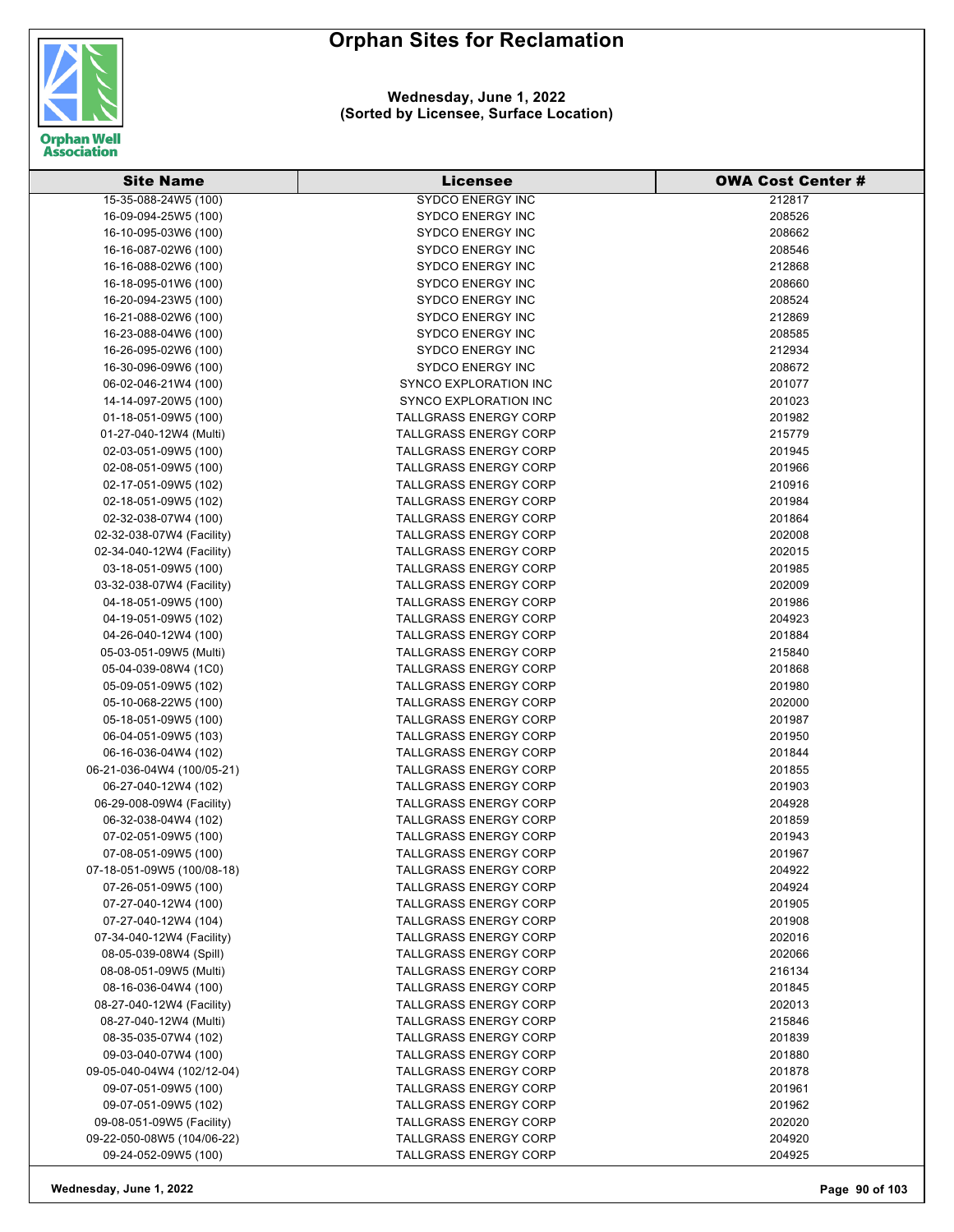

**Wednesday, June 1, 2022 (Sorted by Licensee, Surface Location)**

| <b>Site Name</b>                             | <b>Licensee</b>                                      | <b>OWA Cost Center #</b> |
|----------------------------------------------|------------------------------------------------------|--------------------------|
| 09-27-040-12W4 (102)                         | <b>TALLGRASS ENERGY CORP</b>                         | 201922                   |
| 10-02-040-07W4 (102)                         | <b>TALLGRASS ENERGY CORP</b>                         | 201879                   |
| 10-16-036-04W4 (102)                         | <b>TALLGRASS ENERGY CORP</b>                         | 201846                   |
| 10-16-036-04W4 (Multi)                       | <b>TALLGRASS ENERGY CORP</b>                         | 215875                   |
| 10-18-051-09W5 (100)                         | <b>TALLGRASS ENERGY CORP</b>                         | 201989                   |
| 10-27-040-12W4 (Facility)                    | <b>TALLGRASS ENERGY CORP</b>                         | 202014                   |
| 10-27-053-10W5 (102)                         | <b>TALLGRASS ENERGY CORP</b>                         | 204927                   |
| 10-34-050-09W5 (100)                         | <b>TALLGRASS ENERGY CORP</b>                         | 201940                   |
| 11-04-039-08W4 (1C0)                         | <b>TALLGRASS ENERGY CORP</b>                         | 204918                   |
| 11-04-051-09W5 (103)                         | TALLGRASS ENERGY CORP                                | 201954                   |
| 11-07-051-09W5 (100)                         | <b>TALLGRASS ENERGY CORP</b>                         | 201963                   |
| 11-16-036-04W4 (104)                         | <b>TALLGRASS ENERGY CORP</b>                         | 201851                   |
| 11-16-036-04W4 (105)                         | <b>TALLGRASS ENERGY CORP</b>                         | 201852                   |
| 11-18-051-09W5 (100)                         | TALLGRASS ENERGY CORP                                | 201990                   |
| 11-21-036-04W4 (100)                         | <b>TALLGRASS ENERGY CORP</b>                         | 201856                   |
| 11-21-036-04W4 (102)                         | <b>TALLGRASS ENERGY CORP</b>                         | 201857                   |
| 12-03-051-09W5 (102)                         | TALLGRASS ENERGY CORP                                | 201948                   |
| 12-04-039-08W4 (1D2)                         | <b>TALLGRASS ENERGY CORP</b>                         | 201874                   |
| 12-04-039-08W4 (Facility)                    | <b>TALLGRASS ENERGY CORP</b>                         | 202011                   |
| 12-04-039-08W4 (Multi)                       | <b>TALLGRASS ENERGY CORP</b>                         | 216052                   |
| 12-08-051-09W5 (100)                         | <b>TALLGRASS ENERGY CORP</b>                         | 201973                   |
| 12-15-036-04W4 (Facility)                    | <b>TALLGRASS ENERGY CORP</b>                         | 202002                   |
| 12-26-040-12W4 (103)                         | <b>TALLGRASS ENERGY CORP</b>                         | 201896                   |
| 13-04-039-08W4 (1A0)                         | <b>TALLGRASS ENERGY CORP</b>                         | 201875                   |
| 13-04-051-09W5 (100)                         | <b>TALLGRASS ENERGY CORP</b>                         | 201955                   |
| 13-08-051-09W5 (100)                         | <b>TALLGRASS ENERGY CORP</b>                         | 201974                   |
| 13-18-051-09W5 (102)                         | <b>TALLGRASS ENERGY CORP</b>                         | 201991                   |
| 13-20-038-03W4 (100)                         | <b>TALLGRASS ENERGY CORP</b>                         | 201858                   |
| 14-04-039-08W4 (1B0)                         | TALLGRASS ENERGY CORP                                | 201876                   |
| 14-04-051-09W5 (102)                         | <b>TALLGRASS ENERGY CORP</b>                         | 201956                   |
| 14-08-051-09W5 (102)                         | <b>TALLGRASS ENERGY CORP</b>                         | 201975                   |
| 14-18-051-09W5 (100)                         | <b>TALLGRASS ENERGY CORP</b>                         | 201992                   |
| 14-29-038-07W4 (Facility)                    | <b>TALLGRASS ENERGY CORP</b>                         | 202006                   |
| 15-16-036-04W4 (Multi)                       | <b>TALLGRASS ENERGY CORP</b>                         | 216071                   |
| 15-27-040-12W4 (105/07-27)                   | <b>TALLGRASS ENERGY CORP</b>                         | 201909                   |
| 15-29-038-06W4 (Facility)                    | <b>TALLGRASS ENERGY CORP</b>                         | 202005                   |
| 15-29-038-07W4 (1C0)                         | <b>TALLGRASS ENERGY CORP</b>                         | 201862                   |
| 15-29-038-07W4 (Facility)                    | <b>TALLGRASS ENERGY CORP</b>                         | 202007                   |
| 15-33-038-08W4 (Facility)                    | TALLGRASS ENERGY CORP                                | 202010                   |
| 15-35-052-10W5 (100)                         | <b>TALLGRASS ENERGY CORP</b>                         | 204926                   |
| 16-02-051-09W5 (100)                         | <b>TALLGRASS ENERGY CORP</b>                         | 201944                   |
| 16-29-038-07W4 (102)                         | <b>TALLGRASS ENERGY CORP</b>                         | 201863                   |
| 01-05-081-06W6 (Facility)                    | <b>TERRA ENERGY CORP</b>                             | 203961                   |
| 01-06-093-09W6 (100)                         | <b>TERRA ENERGY CORP</b><br><b>TERRA ENERGY CORP</b> | 203921<br>203876         |
| 01-12-090-19W5 (100)                         |                                                      |                          |
| 01-14-094-12W6 (100)<br>01-15-094-12W6 (100) | <b>TERRA ENERGY CORP</b><br><b>TERRA ENERGY CORP</b> | 203942<br>203944         |
|                                              | <b>TERRA ENERGY CORP</b>                             |                          |
| 02-04-085-06W6 (100)<br>02-06-085-08W6 (100) | <b>TERRA ENERGY CORP</b>                             | 209876<br>205216         |
| 02-09-085-13W6 (100)                         | <b>TERRA ENERGY CORP</b>                             | 203905                   |
| 02-16-092-11W6 (100)                         | <b>TERRA ENERGY CORP</b>                             | 203919                   |
| 02-19-070-10W6 (102/06-19)                   | <b>TERRA ENERGY CORP</b>                             | 203878                   |
| 02-29-084-08W6 (100)                         | <b>TERRA ENERGY CORP</b>                             | 203898                   |
| 03-11-094-12W6 (100)                         | <b>TERRA ENERGY CORP</b>                             | 203937                   |
| 03-13-094-12W6 (100)                         | <b>TERRA ENERGY CORP</b>                             | 203941                   |
| 03-14-094-12W6 (100)                         | <b>TERRA ENERGY CORP</b>                             | 203943                   |
| 03-19-041-24W4 (100)                         | <b>TERRA ENERGY CORP</b>                             | 210811                   |
| 04-01-081-03W5 (Facility)                    | <b>TERRA ENERGY CORP</b>                             | 203953                   |

**Wednesday, June 1, 2022 Page 91 of 103**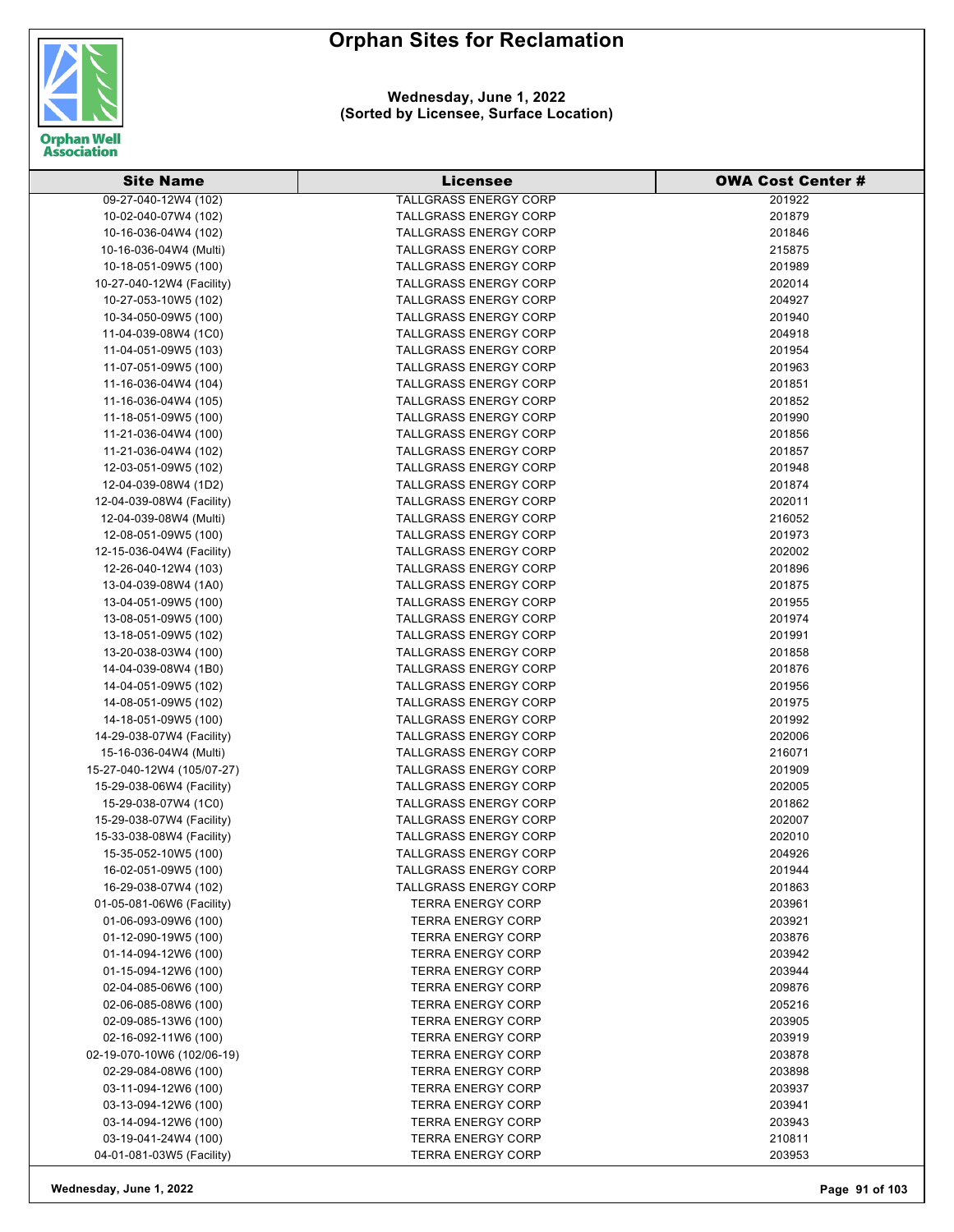

#### **Wednesday, June 1, 2022 (Sorted by Licensee, Surface Location)**

| <b>Site Name</b>           | <b>Licensee</b>          | <b>OWA Cost Center #</b> |
|----------------------------|--------------------------|--------------------------|
| 04-04-081-06W6 (102)       | <b>TERRA ENERGY CORP</b> | 203890                   |
| 04-05-085-08W6 (Facility)  | <b>TERRA ENERGY CORP</b> | 209885                   |
| 04-15-094-12W6 (100)       | <b>TERRA ENERGY CORP</b> | 203945                   |
| 04-19-070-06W6 (100)       | <b>TERRA ENERGY CORP</b> | 203877                   |
| 04-27-035-25W4 (102)       | <b>TERRA ENERGY CORP</b> | 203862                   |
| 04-28-038-03W5 (100)       | <b>TERRA ENERGY CORP</b> | 205210                   |
| 04-28-093-09W6 (100/16-20) | <b>TERRA ENERGY CORP</b> | 203926                   |
| 05-10-094-12W6 (100)       | <b>TERRA ENERGY CORP</b> | 203935                   |
| 05-13-091-12W6 (100)       | <b>TERRA ENERGY CORP</b> | 203915                   |
| 05-21-093-09W6 (100)       | <b>TERRA ENERGY CORP</b> | 203927                   |
| 05-28-093-09W6 (100)       | <b>TERRA ENERGY CORP</b> | 203928                   |
| 05-32-036-21W4 (100)       | <b>TERRA ENERGY CORP</b> | 203864                   |
| 05-33-093-09W6 (Multi)     | <b>TERRA ENERGY CORP</b> | 215811                   |
| 05-36-074-17W5 (100)       | <b>TERRA ENERGY CORP</b> | 203872                   |
| 06-11-074-08W6 (100)       | <b>TERRA ENERGY CORP</b> | 203884                   |
| 06-22-094-12W6 (100)       | <b>TERRA ENERGY CORP</b> | 203946                   |
| 06-31-085-08W6 (100)       | <b>TERRA ENERGY CORP</b> | 203904                   |
| 06-33-080-06W6 (102)       | <b>TERRA ENERGY CORP</b> | 203886                   |
| 07-12-094-12W6 (100)       | <b>TERRA ENERGY CORP</b> | 203939                   |
| 07-24-056-17W4 (102)       | <b>TERRA ENERGY CORP</b> | 209867                   |
| 07-30-092-11W6 (100)       | <b>TERRA ENERGY CORP</b> | 203920                   |
| 07-36-084-10W6 (100)       | <b>TERRA ENERGY CORP</b> | 203902                   |
| 07-36-084-10W6 (Facility)  | <b>TERRA ENERGY CORP</b> | 203966                   |
| 08-01-073-08W6 (100/12-06) | <b>TERRA ENERGY CORP</b> | 203882                   |
| 08-07-041-24W4 (100)       | <b>TERRA ENERGY CORP</b> | 203869                   |
| 08-09-085-13W6 (100)       | <b>TERRA ENERGY CORP</b> | 203906                   |
| 08-10-094-12W6 (100)       | <b>TERRA ENERGY CORP</b> | 203936                   |
| 08-12-083-12W6 (100/05-07) | <b>TERRA ENERGY CORP</b> | 203897                   |
| 08-12-083-12W6 (Facility)  | <b>TERRA ENERGY CORP</b> | 203964                   |
| 08-28-041-24W4 (100)       | <b>TERRA ENERGY CORP</b> | 209866                   |
| 08-33-080-06W6 (100/10-33) | <b>TERRA ENERGY CORP</b> | 203887                   |
| 09-10-086-11W5 (100/08-10) | <b>TERRA ENERGY CORP</b> | 203875                   |
| 09-11-094-12W6 (100)       | <b>TERRA ENERGY CORP</b> | 203938                   |
| 09-25-087-10W6 (100/16-25) | <b>TERRA ENERGY CORP</b> | 209878                   |
| 09-26-093-13W6 (100)       | <b>TERRA ENERGY CORP</b> | 203933                   |
| 09-28-084-09W6 (100)       | <b>TERRA ENERGY CORP</b> | 203901                   |
| 09-31-083-10W6 (100)       | <b>TERRA ENERGY CORP</b> | 209872                   |
| 09-34-084-10W6 (100)       | <b>TERRA ENERGY CORP</b> | 214479                   |
| 10-03-091-11W6 (100)       | <b>TERRA ENERGY CORP</b> | 203908                   |
| 10-14-091-12W6 (100)       | <b>TERRA ENERGY CORP</b> | 203918                   |
| 11-12-071-07W6 (Multi)     | <b>TERRA ENERGY CORP</b> | 216070                   |
| 11-12-094-12W6 (100)       | <b>TERRA ENERGY CORP</b> | 203940                   |
| 11-29-080-06W6 (100)       | <b>TERRA ENERGY CORP</b> | 203885                   |
| 11-29-080-06W6 (102)       | <b>TERRA ENERGY CORP</b> | 205213                   |
| 12-02-081-06W6 (100)       | <b>TERRA ENERGY CORP</b> | 203888                   |
| 12-17-036-03W5 (100)       | <b>TERRA ENERGY CORP</b> | 203871                   |
| 12-24-083-03W6 (100)       | <b>TERRA ENERGY CORP</b> | 203895                   |
| 12-28-093-09W6 (100/12-29) | <b>TERRA ENERGY CORP</b> | 203929                   |
| 12-35-094-12W6 (100)       | <b>TERRA ENERGY CORP</b> | 203947                   |
| 13-04-053-13W5 (100)       | <b>TERRA ENERGY CORP</b> | 209870                   |
| 13-16-093-09W6 (100)       | <b>TERRA ENERGY CORP</b> | 203923                   |
| 13-29-041-18W4 (100)       | <b>TERRA ENERGY CORP</b> | 209865                   |
| 14-05-037-21W4 (100/13-05) | <b>TERRA ENERGY CORP</b> | 203867                   |
| 14-23-093-13W6 (100)       | <b>TERRA ENERGY CORP</b> | 203932                   |
| 14-32-036-21W4 (Facility)  | <b>TERRA ENERGY CORP</b> | 203951                   |
| 15-04-037-21W4 (100)       | <b>TERRA ENERGY CORP</b> | 203866                   |
| 15-12-091-12W6 (100/11-12) | <b>TERRA ENERGY CORP</b> | 203914                   |
| 15-15-093-09W6 (100)       | <b>TERRA ENERGY CORP</b> | 203922                   |
|                            |                          |                          |

**Wednesday, June 1, 2022 Page 92 of 103**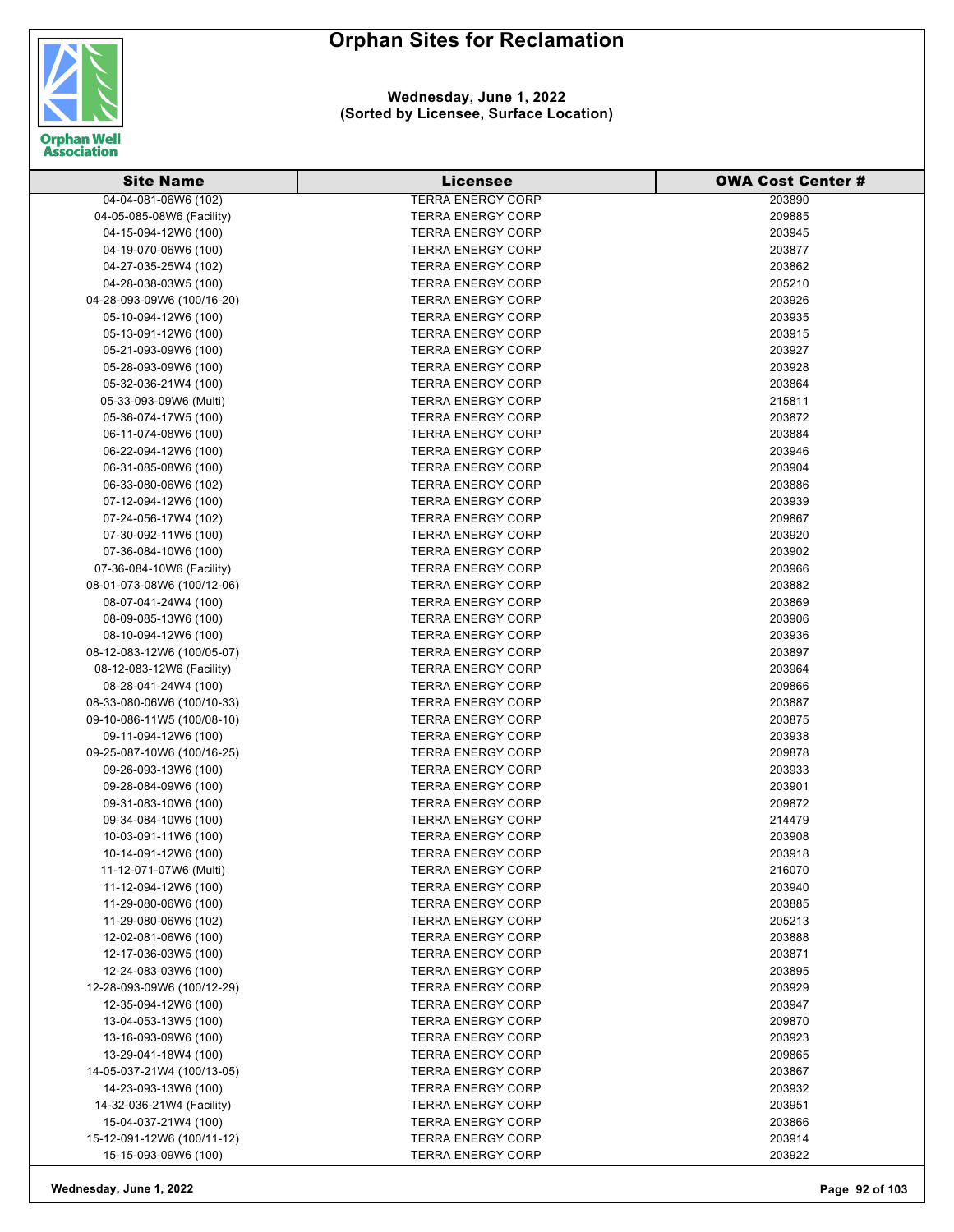

**Wednesday, June 1, 2022 (Sorted by Licensee, Surface Location)**

| <b>Site Name</b>           | Licensee                           | <b>OWA Cost Center #</b> |
|----------------------------|------------------------------------|--------------------------|
| 15-28-071-08W6 (Facility)  | <b>TERRA ENERGY CORP</b>           | 203958                   |
| 16-01-036-04W5 (100)       | <b>TERRA ENERGY CORP</b>           | 209869                   |
| 16-06-037-21W4 (100)       | <b>TERRA ENERGY CORP</b>           | 203868                   |
| 16-06-081-08W6 (Facility)  | <b>TERRA ENERGY CORP</b>           | 203962                   |
| 16-14-085-03W6 (100)       | <b>TERRA ENERGY CORP</b>           | 209875                   |
| 16-16-093-09W6 (Facility)  | <b>TERRA ENERGY CORP</b>           | 203969                   |
| 16-25-084-10W6 (Facility)  | <b>TERRA ENERGY CORP</b>           | 203965                   |
| 16-35-093-13W6 (100)       | <b>TERRA ENERGY CORP</b>           | 203934                   |
| 11-06-029-03W5 (100)       | <b>TREKELANO RESOURCES LTD</b>     | 200822                   |
| 03-08-050-27W4 (Facility)  | <b>TRIAXON ENERGY INC</b>          | 202303                   |
| 12-22-049-26W4 (Facility)  | TRIAXON ENERGY INC                 | 202302                   |
| 01-02-046-22W4 (100)       | TRIDENT EXPLORATION (ALBERTA) CORP | 218320                   |
| 01-06-063-06W5 (100)       | TRIDENT EXPLORATION (ALBERTA) CORP | 218321                   |
| 01-10-046-22W4 (100)       | TRIDENT EXPLORATION (ALBERTA) CORP | 218323                   |
| 01-12-035-11W4 (100/13-12) | TRIDENT EXPLORATION (ALBERTA) CORP | 220573                   |
| 01-14-038-09W4 (100/11-14) | TRIDENT EXPLORATION (ALBERTA) CORP | 218325                   |
| 01-14-061-05W5 (100)       | TRIDENT EXPLORATION (ALBERTA) CORP | 220342                   |
| 01-18-037-19W4 (100)       | TRIDENT EXPLORATION (ALBERTA) CORP | 218326                   |
| 01-21-034-20W4 (Facility)  | TRIDENT EXPLORATION (ALBERTA) CORP | 220717                   |
| 01-24-035-10W4 (102/11-24) | TRIDENT EXPLORATION (ALBERTA) CORP | 218327                   |
| 01-33-033-23W4 (100)       | TRIDENT EXPLORATION (ALBERTA) CORP | 220359                   |
| 01-34-059-05W5 (100/13-34) | TRIDENT EXPLORATION (ALBERTA) CORP | 218328                   |
| 01-35-036-18W4 (100)       | TRIDENT EXPLORATION (ALBERTA) CORP | 220361                   |
| 01-35-061-07W5 (100)       | TRIDENT EXPLORATION (ALBERTA) CORP | 218329                   |
| 01-36-033-01W5 (100)       | TRIDENT EXPLORATION (ALBERTA) CORP | 220363                   |
|                            | TRIDENT EXPLORATION (ALBERTA) CORP |                          |
| 02-01-037-18W4 (100)       |                                    | 220365                   |
| 02-04-037-18W4 (100)       | TRIDENT EXPLORATION (ALBERTA) CORP | 220369                   |
| 02-06-032-25W4 (Facility)  | TRIDENT EXPLORATION (ALBERTA) CORP | 218252                   |
| 02-10-029-19W4 (102)       | TRIDENT EXPLORATION (ALBERTA) CORP | 220667                   |
| 02-11-037-18W4 (102)       | TRIDENT EXPLORATION (ALBERTA) CORP | 220668                   |
| 02-12-033-19W4 (100)       | TRIDENT EXPLORATION (ALBERTA) CORP | 220372                   |
| 02-12-064-09W5 (100/01-12) | TRIDENT EXPLORATION (ALBERTA) CORP | 218330                   |
| 02-20-041-02W4 (100)       | TRIDENT EXPLORATION (ALBERTA) CORP | 218331                   |
| 02-22-054-08W5 (100)       | TRIDENT EXPLORATION (ALBERTA) CORP | 218333                   |
| 03-01-034-15W4 (100)       | TRIDENT EXPLORATION (ALBERTA) CORP | 220380                   |
| 03-03-064-11W5 (102/16-03) | TRIDENT EXPLORATION (ALBERTA) CORP | 220704                   |
| 03-05-030-26W4 (100)       | TRIDENT EXPLORATION (ALBERTA) CORP | 220383                   |
| 03-15-061-06W5 (100)       | TRIDENT EXPLORATION (ALBERTA) CORP | 218334                   |
| 03-18-038-20W4 (Facility)  | TRIDENT EXPLORATION (ALBERTA) CORP | 218254                   |
| 03-23-034-18W4 (102)       | TRIDENT EXPLORATION (ALBERTA) CORP | 220673                   |
| 03-23-061-05W5 (100)       | TRIDENT EXPLORATION (ALBERTA) CORP | 220392                   |
| 03-28-034-28W4 (100)       | TRIDENT EXPLORATION (ALBERTA) CORP | 218337                   |
| 04-02-046-22W4 (100)       | TRIDENT EXPLORATION (ALBERTA) CORP | 220401                   |
| 04-15-033-17W4 (104)       | TRIDENT EXPLORATION (ALBERTA) CORP | 218318                   |
| 04-15-034-22W4 (100)       | TRIDENT EXPLORATION (ALBERTA) CORP | 218340                   |
| 04-19-032-27W4 (100)       | TRIDENT EXPLORATION (ALBERTA) CORP | 220415                   |
| 04-21-065-11W5 (102/03-21) | TRIDENT EXPLORATION (ALBERTA) CORP | 218341                   |
| 04-25-032-28W4 (100)       | TRIDENT EXPLORATION (ALBERTA) CORP | 220418                   |
| 04-31-031-27W4 (102)       | TRIDENT EXPLORATION (ALBERTA) CORP | 218342                   |
| 04-32-033-21W4 (Facility)  | TRIDENT EXPLORATION (ALBERTA) CORP | 218255                   |
| 04-33-038-21W4 (102)       | TRIDENT EXPLORATION (ALBERTA) CORP | 220675                   |
| 05-01-035-21W4 (100)       | TRIDENT EXPLORATION (ALBERTA) CORP | 218343                   |
| 05-05-038-18W4 (103/02-06) | TRIDENT EXPLORATION (ALBERTA) CORP | 220708                   |
| 05-13-034-16W4 (100)       | TRIDENT EXPLORATION (ALBERTA) CORP | 220424                   |
| 05-14-040-20W4 (100)       | TRIDENT EXPLORATION (ALBERTA) CORP | 218345                   |
| 05-20-035-16W4 (100)       | TRIDENT EXPLORATION (ALBERTA) CORP | 220426                   |
| 05-22-032-17W4 (100)       | TRIDENT EXPLORATION (ALBERTA) CORP | 220429                   |
| 05-24-031-26W4 (100)       | TRIDENT EXPLORATION (ALBERTA) CORP | 220430                   |

**Wednesday, June 1, 2022 Page 93 of 103**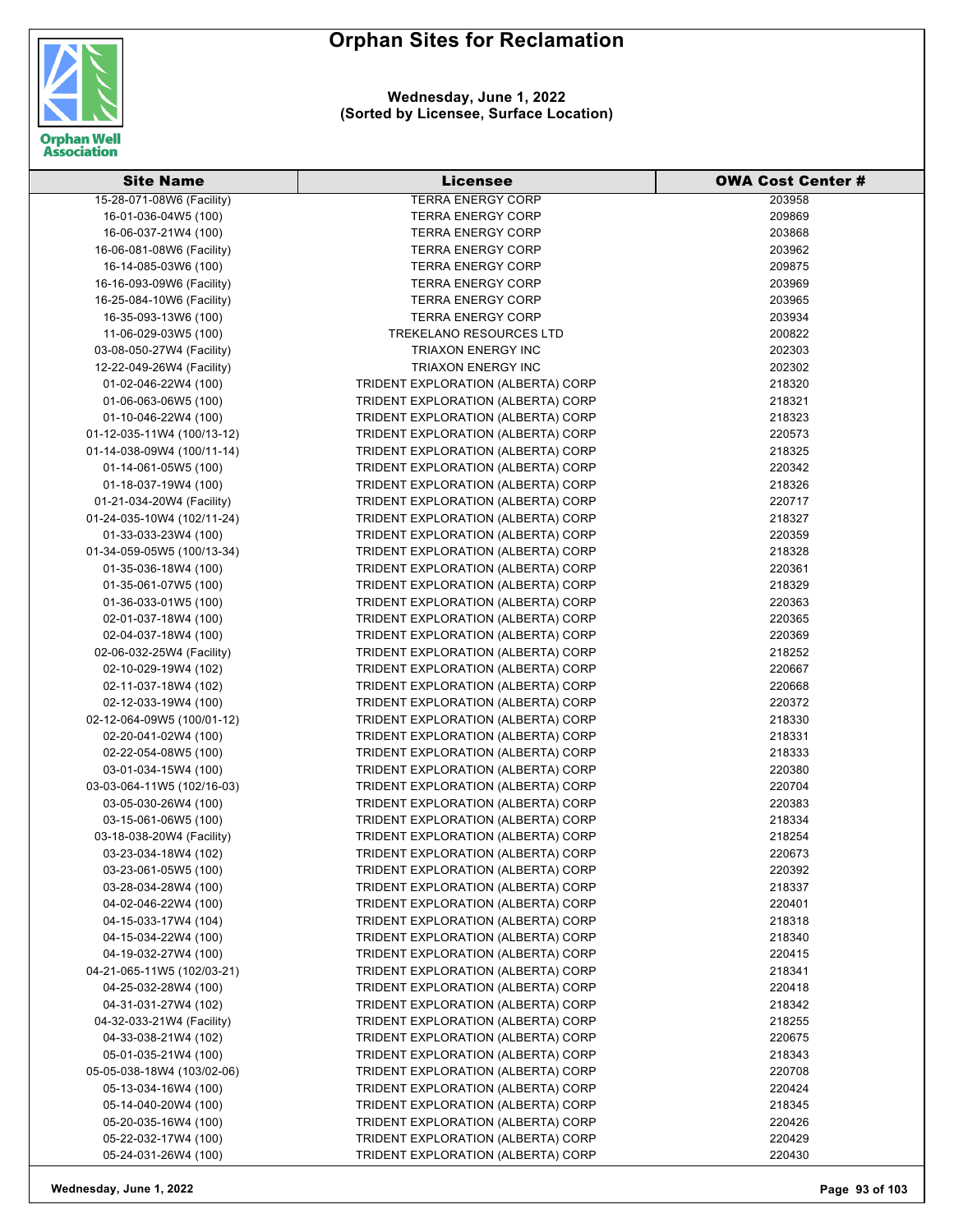



| <b>Site Name</b>           | <b>Licensee</b>                    | <b>OWA Cost Center #</b> |
|----------------------------|------------------------------------|--------------------------|
| 05-33-032-23W4 (100)       | TRIDENT EXPLORATION (ALBERTA) CORP | 218346                   |
| 06-01-046-24W4 (100)       | TRIDENT EXPLORATION (ALBERTA) CORP | 220433                   |
| 06-06-035-16W4 (100)       | TRIDENT EXPLORATION (ALBERTA) CORP | 218348                   |
| 06-06-042-19W4 (102)       | TRIDENT EXPLORATION (ALBERTA) CORP | 220678                   |
| 06-07-032-18W4 (100)       | TRIDENT EXPLORATION (ALBERTA) CORP | 220438                   |
| 06-08-062-02W5 (100)       | TRIDENT EXPLORATION (ALBERTA) CORP | 220440                   |
| 06-09-036-17W4 (100)       | TRIDENT EXPLORATION (ALBERTA) CORP | 220442                   |
| 06-09-051-07W5 (103)       | TRIDENT EXPLORATION (ALBERTA) CORP | 218350                   |
| 06-11-033-18W4 (102)       | TRIDENT EXPLORATION (ALBERTA) CORP | 220679                   |
| 06-15-037-25W4 (100)       | TRIDENT EXPLORATION (ALBERTA) CORP | 218351                   |
| 06-15-038-21W4 (Facility)  | TRIDENT EXPLORATION (ALBERTA) CORP | 218259                   |
| 06-16-037-19W4 (100)       | TRIDENT EXPLORATION (ALBERTA) CORP | 218353                   |
| 06-17-033-16W4 (100)       | TRIDENT EXPLORATION (ALBERTA) CORP | 218354                   |
| 06-20-029-19W4 (100)       | TRIDENT EXPLORATION (ALBERTA) CORP | 220449                   |
| 06-22-031-18W4 (100)       | TRIDENT EXPLORATION (ALBERTA) CORP | 218355                   |
| 06-24-030-19W4 (100)       | TRIDENT EXPLORATION (ALBERTA) CORP | 220452                   |
| 06-24-035-16W4 (100)       | TRIDENT EXPLORATION (ALBERTA) CORP | 220453                   |
| 06-24-035-22W4 (Facility)  | TRIDENT EXPLORATION (ALBERTA) CORP | 220724                   |
| 06-25-042-07W4 (102)       | TRIDENT EXPLORATION (ALBERTA) CORP | 218357                   |
|                            | TRIDENT EXPLORATION (ALBERTA) CORP | 220395                   |
| 06-29-062-06W5 (100/03-29) |                                    |                          |
| 06-30-038-18W4 (102)       | TRIDENT EXPLORATION (ALBERTA) CORP | 218358                   |
| 06-33-036-18W4 (100)       | TRIDENT EXPLORATION (ALBERTA) CORP | 220458                   |
| 06-36-042-23W4 (102)       | TRIDENT EXPLORATION (ALBERTA) CORP | 220681                   |
| 07-02-033-17W4 (100)       | TRIDENT EXPLORATION (ALBERTA) CORP | 218361                   |
| 07-05-036-17W4 (Facility)  | TRIDENT EXPLORATION (ALBERTA) CORP | 220725                   |
| 07-05-042-23W4 (100)       | TRIDENT EXPLORATION (ALBERTA) CORP | 220464                   |
| 07-07-033-21W4 (Facility)  | TRIDENT EXPLORATION (ALBERTA) CORP | 220726                   |
| 07-10-035-21W4 (100)       | TRIDENT EXPLORATION (ALBERTA) CORP | 220467                   |
| 07-14-038-23W4 (100)       | TRIDENT EXPLORATION (ALBERTA) CORP | 220470                   |
| 07-15-051-20W5 (100)       | TRIDENT EXPLORATION (ALBERTA) CORP | 218363                   |
| 07-16-034-22W4 (Facility)  | TRIDENT EXPLORATION (ALBERTA) CORP | 220727                   |
| 07-16-036-21W4 (100)       | TRIDENT EXPLORATION (ALBERTA) CORP | 218364                   |
| 07-18-031-19W4 (102)       | TRIDENT EXPLORATION (ALBERTA) CORP | 220683                   |
| 07-18-037-18W4 (100)       | TRIDENT EXPLORATION (ALBERTA) CORP | 220471                   |
| 07-25-035-16W4 (100)       | TRIDENT EXPLORATION (ALBERTA) CORP | 220477                   |
| 07-34-033-23W4 (100)       | TRIDENT EXPLORATION (ALBERTA) CORP | 220483                   |
| 08-01-053-07W5 (102)       | TRIDENT EXPLORATION (ALBERTA) CORP | 218368                   |
| 08-04-046-22W4 (100)       | TRIDENT EXPLORATION (ALBERTA) CORP | 218369                   |
| 08-05-050-19W5 (100)       | TRIDENT EXPLORATION (ALBERTA) CORP | 218370                   |
| 08-06-035-23W4 (100)       | TRIDENT EXPLORATION (ALBERTA) CORP | 218371                   |
| 08-10-033-18W4 (100)       | TRIDENT EXPLORATION (ALBERTA) CORP | 220490                   |
| 08-10-038-18W4 (100)       | TRIDENT EXPLORATION (ALBERTA) CORP | 220491                   |
| 08-12-041-02W4 (100)       | TRIDENT EXPLORATION (ALBERTA) CORP | 218372                   |
| 08-16-036-22W4 (100)       | TRIDENT EXPLORATION (ALBERTA) CORP | 218374                   |
| 08-16-063-06W5 (100/01-16) | TRIDENT EXPLORATION (ALBERTA) CORP | 220343                   |
| 08-18-034-21W4 (100)       | TRIDENT EXPLORATION (ALBERTA) CORP | 220493                   |
| 08-19-033-18W4 (100)       | TRIDENT EXPLORATION (ALBERTA) CORP | 218375                   |
| 08-28-035-17W4 (102)       | TRIDENT EXPLORATION (ALBERTA) CORP | 220687                   |
| 08-30-037-19W4 (100)       | TRIDENT EXPLORATION (ALBERTA) CORP | 218377                   |
| 08-31-049-21W5 (100)       | TRIDENT EXPLORATION (ALBERTA) CORP | 218378                   |
| 08-33-036-18W4 (100)       | TRIDENT EXPLORATION (ALBERTA) CORP | 220498                   |
| 08-33-062-07W5 (100)       | TRIDENT EXPLORATION (ALBERTA) CORP | 220499                   |
| 08-34-032-19W4 (Facility)  | TRIDENT EXPLORATION (ALBERTA) CORP | 220728                   |
| 09-08-036-20W4 (100)       | TRIDENT EXPLORATION (ALBERTA) CORP | 218380                   |
| 09-09-062-06W5 (100)       | TRIDENT EXPLORATION (ALBERTA) CORP | 220503                   |
| 09-10-062-07W5 (100)       | TRIDENT EXPLORATION (ALBERTA) CORP | 220505                   |
| 09-12-041-18W4 (Facility)  | TRIDENT EXPLORATION (ALBERTA) CORP | 220283                   |
| 09-16-029-18W4 (100)       | TRIDENT EXPLORATION (ALBERTA) CORP | 220509                   |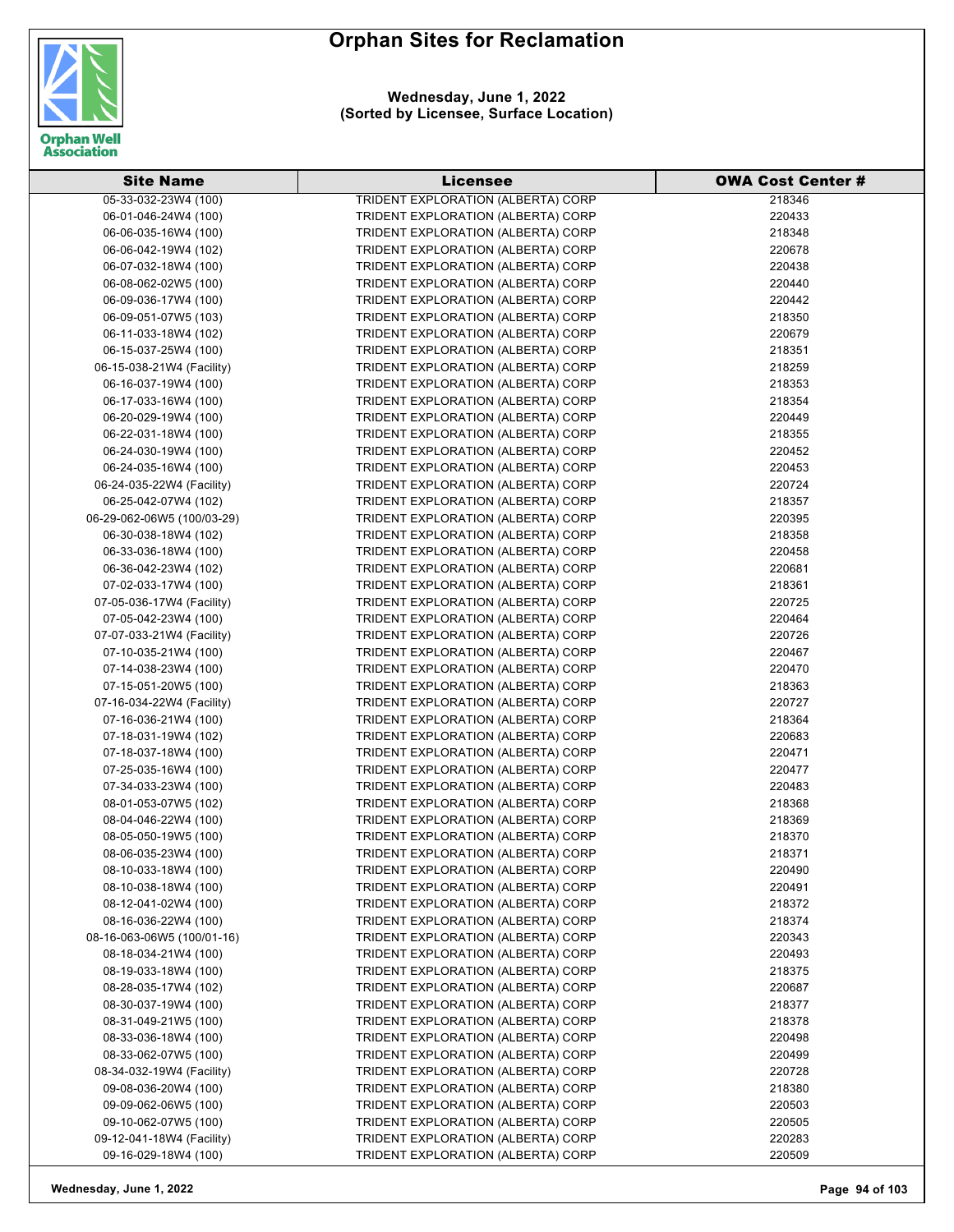



| <b>Site Name</b>            | <b>Licensee</b>                    | <b>OWA Cost Center #</b> |
|-----------------------------|------------------------------------|--------------------------|
| 09-16-047-23W4 (100/08-16)  | TRIDENT EXPLORATION (ALBERTA) CORP | 220492                   |
| 09-27-029-18W4 (102)        | TRIDENT EXPLORATION (ALBERTA) CORP | 220688                   |
| 09-28-035-20W4 (100)        | TRIDENT EXPLORATION (ALBERTA) CORP | 220512                   |
| 09-29-038-21W4 (102)        | TRIDENT EXPLORATION (ALBERTA) CORP | 218382                   |
| 09-36-033-01W5 (100)        | TRIDENT EXPLORATION (ALBERTA) CORP | 220514                   |
| 10-06-039-21W4 (Facility)   | TRIDENT EXPLORATION (ALBERTA) CORP | 220730                   |
| 10-07-033-20W4 (100)        | TRIDENT EXPLORATION (ALBERTA) CORP | 218383                   |
| 10-07-046-23W4 (100)        | TRIDENT EXPLORATION (ALBERTA) CORP | 220519                   |
| 10-08-061-01W5 (100)        | TRIDENT EXPLORATION (ALBERTA) CORP | 218384                   |
| 10-13-032-19W4 (100)        | TRIDENT EXPLORATION (ALBERTA) CORP | 220521                   |
| 10-16-038-22W4 (100)        | TRIDENT EXPLORATION (ALBERTA) CORP | 220523                   |
| 10-20-041-20W4 (103)        | TRIDENT EXPLORATION (ALBERTA) CORP | 220712                   |
| 10-22-035-21W4 (100)        | TRIDENT EXPLORATION (ALBERTA) CORP | 220527                   |
| 10-22-042-20W4 (100)        | TRIDENT EXPLORATION (ALBERTA) CORP | 218386                   |
| 10-25-042-20W4 (Facility)   | TRIDENT EXPLORATION (ALBERTA) CORP | 218262                   |
| 10-26-060-05W5 (100)        | TRIDENT EXPLORATION (ALBERTA) CORP | 218387                   |
| 10-33-032-19W4 (100)        | TRIDENT EXPLORATION (ALBERTA) CORP | 220531                   |
| 11-02-029-18W4 (102)        | TRIDENT EXPLORATION (ALBERTA) CORP | 218391                   |
| 11-02-036-21W4 (100)        | TRIDENT EXPLORATION (ALBERTA) CORP | 218392                   |
| 11-03-063-06W5 (100)        | TRIDENT EXPLORATION (ALBERTA) CORP | 220534                   |
| 11-04-033-16W4 (100)        | TRIDENT EXPLORATION (ALBERTA) CORP | 220535                   |
| 11-07-032-18W4 (100)        | TRIDENT EXPLORATION (ALBERTA) CORP | 220537                   |
| 11-07-037-13W4 (102)        | TRIDENT EXPLORATION (ALBERTA) CORP | 220691                   |
| 11-08-036-15W4 (100)        | TRIDENT EXPLORATION (ALBERTA) CORP | 220538                   |
| 11-10-037-18W4 (102)        | TRIDENT EXPLORATION (ALBERTA) CORP | 218393                   |
| 11-17-037-14W4 (102)        | TRIDENT EXPLORATION (ALBERTA) CORP | 220692                   |
| 11-20-032-17W4 (100) - WIPA | TRIDENT EXPLORATION (ALBERTA) CORP | 221696                   |
| 11-20-036-18W4 (100)        | TRIDENT EXPLORATION (ALBERTA) CORP | 220543                   |
| 11-21-046-22W4 (100/14-21)  | TRIDENT EXPLORATION (ALBERTA) CORP | 218397                   |
| 11-24-034-23W4 (Facility)   | TRIDENT EXPLORATION (ALBERTA) CORP | 218263                   |
| 11-26-029-27W4 (100)        | TRIDENT EXPLORATION (ALBERTA) CORP | 220545                   |
| 11-28-032-17W4 (100) - WIPA | TRIDENT EXPLORATION (ALBERTA) CORP | 221695                   |
| 11-35-032-23W4 (100)        | TRIDENT EXPLORATION (ALBERTA) CORP | 218399                   |
| 11-35-033-01W5 (100)        | TRIDENT EXPLORATION (ALBERTA) CORP | 218400                   |
| 11-36-034-16W4 (100)        | TRIDENT EXPLORATION (ALBERTA) CORP | 218401                   |
| 11-36-062-07W5 (100)        | TRIDENT EXPLORATION (ALBERTA) CORP | 218319                   |
| 12-01-064-09W5 (100)        | TRIDENT EXPLORATION (ALBERTA) CORP | 220551                   |
| 12-04-032-27W4 (100)        | TRIDENT EXPLORATION (ALBERTA) CORP | 218402                   |
| 12-04-043-23W4 (100)        | TRIDENT EXPLORATION (ALBERTA) CORP | 220552                   |
| 12-20-006-26W4 (100)        | TRIDENT EXPLORATION (ALBERTA) CORP | 218403                   |
| 12-21-031-18W4 (Facility)   | TRIDENT EXPLORATION (ALBERTA) CORP | 218264                   |
| 12-32-029-19W4 (100)        | TRIDENT EXPLORATION (ALBERTA) CORP | 218405                   |
| 12-34-052-07W5 (100)        | TRIDENT EXPLORATION (ALBERTA) CORP | 218406                   |
| 13-01-063-07W5 (100/11-01)  | TRIDENT EXPLORATION (ALBERTA) CORP | 220532                   |
| 13-03-035-16W4 (Facility)   | TRIDENT EXPLORATION (ALBERTA) CORP | 220734                   |
| 13-03-036-22W4 (100)        | TRIDENT EXPLORATION (ALBERTA) CORP | 218407                   |
| 13-06-046-25W4 (100)        | TRIDENT EXPLORATION (ALBERTA) CORP | 218408                   |
| 13-07-053-07W5 (100)        | TRIDENT EXPLORATION (ALBERTA) CORP | 218409                   |
| 13-08-035-22W4 (100/14-08)  | TRIDENT EXPLORATION (ALBERTA) CORP | 218410                   |
| 13-10-035-21W4 (100)        | TRIDENT EXPLORATION (ALBERTA) CORP | 220566                   |
| 13-10-043-23W4 (100)        | TRIDENT EXPLORATION (ALBERTA) CORP | 220567                   |
| 13-10-046-22W4 (100)        | TRIDENT EXPLORATION (ALBERTA) CORP | 218411                   |
| 13-11-035-16W4 (100)        | TRIDENT EXPLORATION (ALBERTA) CORP | 220570                   |
| 13-12-035-11W4 (Multi)      | TRIDENT EXPLORATION (ALBERTA) CORP | 220228                   |
| 13-16-044-26W4 (100)        | TRIDENT EXPLORATION (ALBERTA) CORP | 218414                   |
| 13-18-034-22W4 (100)        | TRIDENT EXPLORATION (ALBERTA) CORP | 218415                   |
| 13-21-034-12W4 (100/07-21)  | TRIDENT EXPLORATION (ALBERTA) CORP | 220474                   |
| 13-21-064-11W5 (Multi)      | TRIDENT EXPLORATION (ALBERTA) CORP | 218508                   |

**Wednesday, June 1, 2022 Page 95 of 103**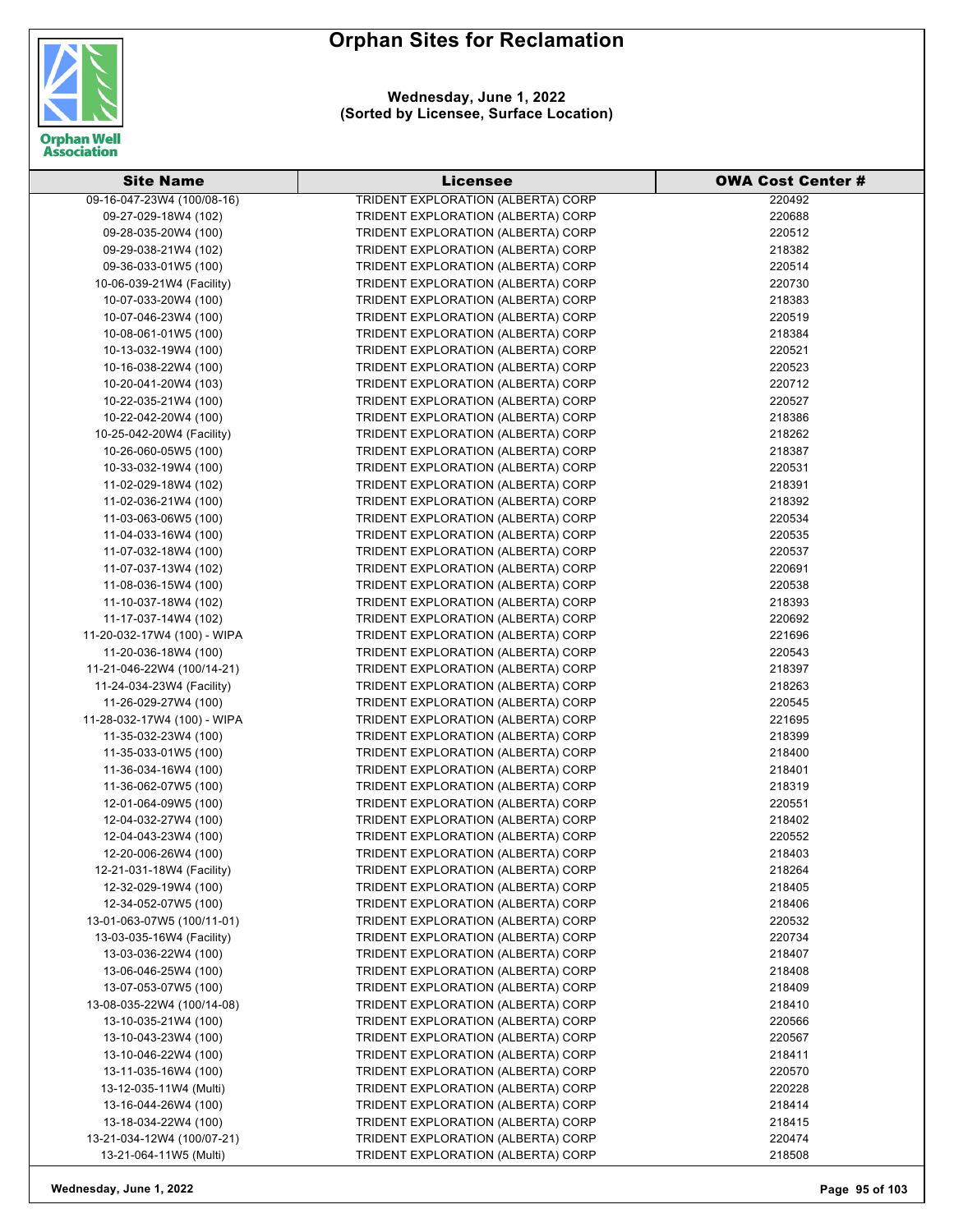



| <b>Site Name</b>                          | Licensee                           | <b>OWA Cost Center #</b> |
|-------------------------------------------|------------------------------------|--------------------------|
| 13-22-029-20W4 (102)                      | TRIDENT EXPLORATION (ALBERTA) CORP | 220700                   |
| 13-28-042-24W4 (100)                      | TRIDENT EXPLORATION (ALBERTA) CORP | 218418                   |
| 13-29-033-21W4 (102)                      | TRIDENT EXPLORATION (ALBERTA) CORP | 218419                   |
| 14-01-033-18W4 (100)                      | TRIDENT EXPLORATION (ALBERTA) CORP | 220587                   |
| 14-04-037-18W4 (100)                      | TRIDENT EXPLORATION (ALBERTA) CORP | 220588                   |
| 14-12-037-22W4 (100/13-12)                | TRIDENT EXPLORATION (ALBERTA) CORP | 218420                   |
| 14-12-060-05W5 (100)                      | TRIDENT EXPLORATION (ALBERTA) CORP | 220595                   |
| 14-13-037-22W4 (100/04-24)                | TRIDENT EXPLORATION (ALBERTA) CORP | 218421                   |
| 14-15-032-18W4 (100)                      | TRIDENT EXPLORATION (ALBERTA) CORP | 218422                   |
| 14-22-032-17W4 (100)                      | TRIDENT EXPLORATION (ALBERTA) CORP | 218424                   |
| 14-22-045-04W5 (102/11-22)                | TRIDENT EXPLORATION (ALBERTA) CORP | 220695                   |
| 14-23-043-24W4 (100)                      | TRIDENT EXPLORATION (ALBERTA) CORP | 220605                   |
| 14-24-053-08W5 (100)                      | TRIDENT EXPLORATION (ALBERTA) CORP | 220606                   |
| 14-30-038-21W4 (100/03-31)                | TRIDENT EXPLORATION (ALBERTA) CORP | 220397                   |
| 14-32-034-28W4 (100)                      | TRIDENT EXPLORATION (ALBERTA) CORP | 218425                   |
| 14-33-035-22W4 (100) - WIPA               | TRIDENT EXPLORATION (ALBERTA) CORP | 221698                   |
| 14-36-032-27W4 (100)                      | TRIDENT EXPLORATION (ALBERTA) CORP | 220609                   |
| 15-01-037-22W4 (100/03-12)                | TRIDENT EXPLORATION (ALBERTA) CORP | 218426                   |
| 15-02-037-18W4 (100)                      | TRIDENT EXPLORATION (ALBERTA) CORP | 218427                   |
| 15-06-046-22W4 (100)                      | TRIDENT EXPLORATION (ALBERTA) CORP | 218428                   |
| 15-08-063-06W5 (Multi)                    | TRIDENT EXPLORATION (ALBERTA) CORP | 220326                   |
| 15-10-035-21W4 (100)                      | TRIDENT EXPLORATION (ALBERTA) CORP | 220611                   |
| 15-12-037-22W4 (100)                      | TRIDENT EXPLORATION (ALBERTA) CORP | 218429                   |
| 15-14-044-22W4 (Multi)                    | TRIDENT EXPLORATION (ALBERTA) CORP | 220229                   |
| 15-22-033-17W4 (100)                      | TRIDENT EXPLORATION (ALBERTA) CORP | 218431                   |
| 15-25-033-22W4 (100)                      | TRIDENT EXPLORATION (ALBERTA) CORP | 218432                   |
| 15-26-033-22W4 (100/13-26)                | TRIDENT EXPLORATION (ALBERTA) CORP | 220577                   |
| 15-30-035-21W4 (102)                      | TRIDENT EXPLORATION (ALBERTA) CORP | 220702                   |
| 15-30-043-26W4 (100)                      | TRIDENT EXPLORATION (ALBERTA) CORP | 218433                   |
| 15-31-033-16W4 (100)                      | TRIDENT EXPLORATION (ALBERTA) CORP | 218434                   |
| 15-31-033-21W4 (100)                      | TRIDENT EXPLORATION (ALBERTA) CORP | 223173                   |
| 15-31-038-21W4 (100)                      | TRIDENT EXPLORATION (ALBERTA) CORP | 220621                   |
| 16-04-037-18W4 (100)                      | TRIDENT EXPLORATION (ALBERTA) CORP | 220626                   |
| 16-11-060-05W5 (100)                      | TRIDENT EXPLORATION (ALBERTA) CORP | 220634                   |
| 16-12-032-19W4 (100)                      | TRIDENT EXPLORATION (ALBERTA) CORP | 220635                   |
| 16-12-034-18W4 (100)                      | TRIDENT EXPLORATION (ALBERTA) CORP | 220636                   |
| 16-13-032-20W4 (100)                      | TRIDENT EXPLORATION (ALBERTA) CORP | 220638                   |
| 16-14-034-18W4 (100)                      | TRIDENT EXPLORATION (ALBERTA) CORP | 220640                   |
| 16-18-060-06W5 (Multi)                    | TRIDENT EXPLORATION (ALBERTA) CORP | 220232                   |
| 16-19-033-20W4 (100)                      | TRIDENT EXPLORATION (ALBERTA) CORP | 218437                   |
| 16-19-041-20W4 (100)                      | TRIDENT EXPLORATION (ALBERTA) CORP | 218438                   |
| 16-21-030-20W4 (Facility)                 | TRIDENT EXPLORATION (ALBERTA) CORP | 220740                   |
| 16-22-035-21W4 (Facility)                 | TRIDENT EXPLORATION (ALBERTA) CORP | 220741                   |
| 16-22-042-19W4 (100)                      | TRIDENT EXPLORATION (ALBERTA) CORP | 220647                   |
| 16-24-033-27W4 (100)                      | TRIDENT EXPLORATION (ALBERTA) CORP | 220649                   |
| 16-26-036-18W4 (100)                      | TRIDENT EXPLORATION (ALBERTA) CORP | 220651                   |
| 16-28-029-18W4 (100)                      | TRIDENT EXPLORATION (ALBERTA) CORP | 220654                   |
| 16-28-038-24W4 (100)                      | TRIDENT EXPLORATION (ALBERTA) CORP | 220656                   |
| 16-29-029-18W4 (100)                      | TRIDENT EXPLORATION (ALBERTA) CORP | 220658                   |
| 16-32-029-18W4 (100)                      | TRIDENT EXPLORATION (ALBERTA) CORP | 220660                   |
| 16-32-042-20W4 (100)                      | TRIDENT EXPLORATION (ALBERTA) CORP | 218442                   |
| 16-33-036-18W4 (100)                      | TRIDENT EXPLORATION (ALBERTA) CORP | 220663                   |
| 01-02-063-05W5 (100/04-01)                | TRIDENT EXPLORATION (WX) CORP      | 220399                   |
| 01-05-064-06W5 (100)                      | TRIDENT EXPLORATION (WX) CORP      | 220334                   |
| 01-10-063-05W5 (Multi)                    | TRIDENT EXPLORATION (WX) CORP      | 220238                   |
| 01-11-059-06W5 and 08-11-059-06W5 (Multi) | TRIDENT EXPLORATION (WX) CORP      | 220224                   |
| 01-13-064-06W5 (Multi)                    | TRIDENT EXPLORATION (WX) CORP      | 220242                   |
| 01-15-063-07W5 (Facility)                 | TRIDENT EXPLORATION (WX) CORP      | 218270                   |

**Wednesday, June 1, 2022 Page 96 of 103**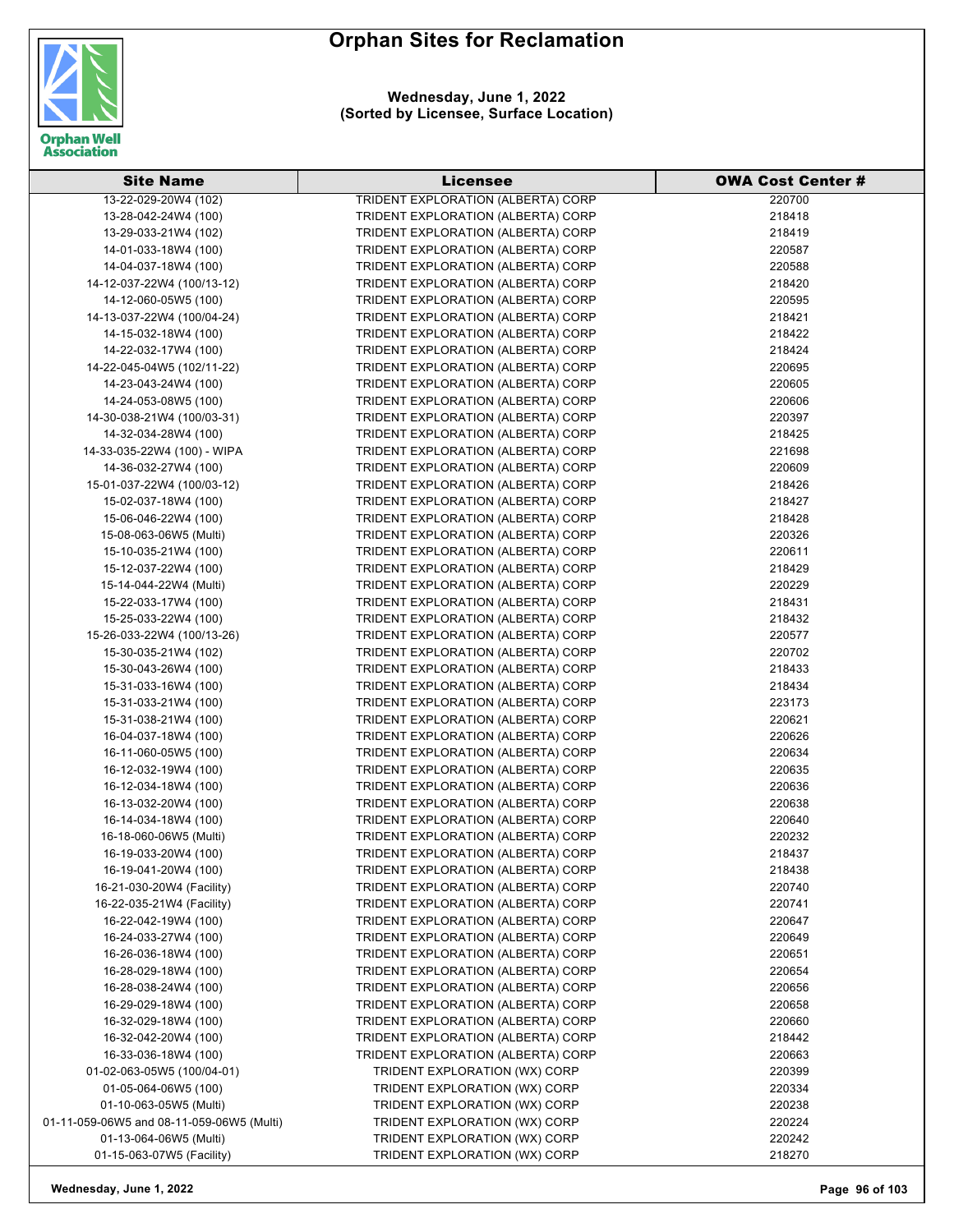

| <b>Site Name</b>           | <b>Licensee</b>                      | <b>OWA Cost Center #</b> |
|----------------------------|--------------------------------------|--------------------------|
| 01-30-063-05W5 (100)       | <b>TRIDENT EXPLORATION (WX) CORP</b> | 220358                   |
| 01-33-063-05W5 (Multi)     | TRIDENT EXPLORATION (WX) CORP        | 220258                   |
| 02-28-063-07W5 (100)       | TRIDENT EXPLORATION (WX) CORP        | 218444                   |
| 02-30-063-05W5 (103)       | TRIDENT EXPLORATION (WX) CORP        | 218445                   |
| 03-02-029-12W4 (100)       | TRIDENT EXPLORATION (WX) CORP        | 220381                   |
| 04-11-063-07W5 (Multi)     | TRIDENT EXPLORATION (WX) CORP        | 220269                   |
| 04-12-063-10W5 (Multi)     | TRIDENT EXPLORATION (WX) CORP        | 220270                   |
| 04-14-063-05W5 (100)       | TRIDENT EXPLORATION (WX) CORP        | 220412                   |
| 04-24-064-07W5 (100/11-23) | TRIDENT EXPLORATION (WX) CORP        | 220544                   |
| 05-09-055-27W4 (100)       | TRIDENT EXPLORATION (WX) CORP        | 218446                   |
| 05-13-066-15W5 (100)       | TRIDENT EXPLORATION (WX) CORP        | 218447                   |
| 05-14-063-08W5 (100)       | TRIDENT EXPLORATION (WX) CORP        | 218448                   |
| 06-17-012-12W4 (Facility)  | TRIDENT EXPLORATION (WX) CORP        | 220216                   |
| 06-34-063-06W5 (100)       | TRIDENT EXPLORATION (WX) CORP        | 220459                   |
| 07-09-035-13W4 (100)       | TRIDENT EXPLORATION (WX) CORP        | 218449                   |
| 07-12-012-13W4 (102)       | TRIDENT EXPLORATION (WX) CORP        | 218450                   |
| 07-19-054-27W4 (100)       | TRIDENT EXPLORATION (WX) CORP        | 220473                   |
| 08-03-010-13W4 (100)       | TRIDENT EXPLORATION (WX) CORP        | 218451                   |
| 08-15-064-14W5 (100)       | TRIDENT EXPLORATION (WX) CORP        | 218452                   |
| 08-19-064-13W5 (100/13-19) | TRIDENT EXPLORATION (WX) CORP        | 220574                   |
| 08-31-063-05W5 (100)       | TRIDENT EXPLORATION (WX) CORP        | 220496                   |
| 08-33-028-12W4 (100)       | TRIDENT EXPLORATION (WX) CORP        | 220497                   |
| 09-33-064-08W5 (100/13-33) | TRIDENT EXPLORATION (WX) CORP        | 220584                   |
| 10-05-064-08W5 (100)       | TRIDENT EXPLORATION (WX) CORP        | 218454                   |
| 10-10-059-06W5 (102)       | TRIDENT EXPLORATION (WX) CORP        | 218455                   |
| 10-13-064-06W5 (100)       | TRIDENT EXPLORATION (WX) CORP        | 220522                   |
| 12-29-063-05W5 (100)       | TRIDENT EXPLORATION (WX) CORP        | 218456                   |
| 13-05-064-05W5 (Multi)     | TRIDENT EXPLORATION (WX) CORP        | 220300                   |
| 13-12-055-27W4 (100/04-13) | TRIDENT EXPLORATION (WX) CORP        | 218458                   |
| 13-12-064-14W5 (100)       | TRIDENT EXPLORATION (WX) CORP        | 218459                   |
| 13-24-063-07W5 (Multi)     | TRIDENT EXPLORATION (WX) CORP        | 220307                   |
| 13-32-063-06W5 (Multi)     | TRIDENT EXPLORATION (WX) CORP        | 220312                   |
| 14-22-063-05W5 (100)       | TRIDENT EXPLORATION (WX) CORP        | 218460                   |
| 15-04-064-06W5 (Multi)     | TRIDENT EXPLORATION (WX) CORP        | 220323                   |
| 16-04-063-08W5 (Multi)     | TRIDENT EXPLORATION (WX) CORP        | 220230                   |
| 16-21-064-08W5 (100/09-22) | TRIDENT EXPLORATION (WX) CORP        | 218462                   |
| 16-26-062-09W5 (100)       | TRIDENT EXPLORATION (WX) CORP        | 220652                   |
| 16-26-064-08W5 (100/10-25) | TRIDENT EXPLORATION (WX) CORP        | 220529                   |
| 16-28-063-08W5 (100/07-33) | TRIDENT EXPLORATION (WX) CORP        | 220481                   |
| 16-30-064-06W5 (100/16-32) | TRIDENT EXPLORATION (WX) CORP        | 220662                   |
| 04-02-086-11W5 (100)       | TROPHY PETROLEUM CORPORATION         | 203398                   |
| 08-35-085-11W5 (100)       | TROPHY PETROLEUM CORPORATION         | 201161                   |
| 02-24-040-05W4 (100)       | <b>TUDOR CORPORATION LTD</b>         | 205280                   |
| 04-07-040-04W4 (100)       | <b>TUDOR CORPORATION LTD</b>         | 205277                   |
| 04-29-040-04W4 (100)       | <b>TUDOR CORPORATION LTD</b>         | 205279                   |
| 05-18-033-10W4 (100)       | <b>TUDOR CORPORATION LTD</b>         | 205271                   |
| 06-26-039-11W4 (100)       | <b>TUDOR CORPORATION LTD</b>         | 205276                   |
| 08-01-035-14W4 (103)       | <b>TUDOR CORPORATION LTD</b>         | 205273                   |
| 10-19-040-04W4 (103)       | <b>TUDOR CORPORATION LTD</b>         | 205278                   |
| 11-08-037-09W4 (100)       | <b>TUDOR CORPORATION LTD</b>         | 205275                   |
| 15-10-036-10W4 (100)       | <b>TUDOR CORPORATION LTD</b>         | 205274                   |
| 15-32-035-12W4 (102)       | <b>TUDOR CORPORATION LTD</b>         | 205272                   |
| 01-10-015-17W4 (100)       | <b>TUSCANY ENERGY LTD</b>            | 209844                   |
| 02-04-012-14W4 (100)       | <b>TUSCANY ENERGY LTD</b>            | 218466                   |
| 02-12-050-04W4 (104/08-12) | <b>TUSCANY ENERGY LTD</b>            | 209850                   |
| 02-19-048-01W4 (Facility)  | <b>TUSCANY ENERGY LTD</b>            | 204797                   |
| 02-29-016-18W4 (100)       | <b>TUSCANY ENERGY LTD</b>            | 204775                   |
| 03-27-060-09W4 (100)       | <b>TUSCANY ENERGY LTD</b>            | 204790                   |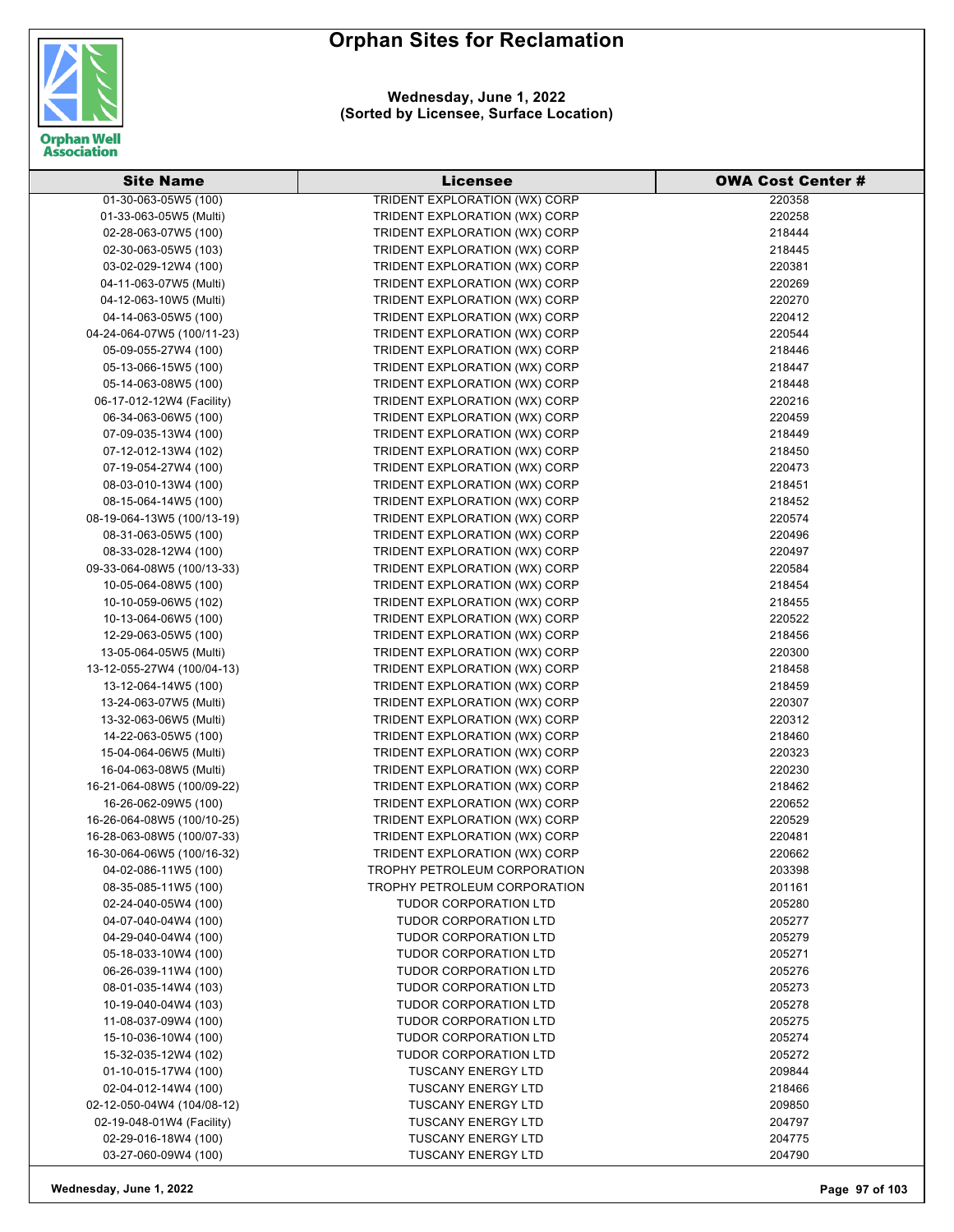

| <b>Site Name</b>                             | Licensee                                               | <b>OWA Cost Center #</b> |
|----------------------------------------------|--------------------------------------------------------|--------------------------|
| 03-32-031-07W4 (100)                         | <b>TUSCANY ENERGY LTD</b>                              | 204778                   |
| 04-03-012-14W4 (100)                         | <b>TUSCANY ENERGY LTD</b>                              | 218469                   |
| 04-05-014-21W4 (100)                         | <b>TUSCANY ENERGY LTD</b>                              | 218470                   |
| 04-10-012-15W4 (100)                         | <b>TUSCANY ENERGY LTD</b>                              | 218471                   |
| 04-11-014-20W4 (100)                         | <b>TUSCANY ENERGY LTD</b>                              | 218472                   |
| 04-12-014-20W4 (100)                         | <b>TUSCANY ENERGY LTD</b>                              | 218473                   |
| 04-18-012-15W4 (100)                         | <b>TUSCANY ENERGY LTD</b>                              | 218474                   |
| 05-05-012-14W4 (100)                         | <b>TUSCANY ENERGY LTD</b>                              | 218476                   |
| 05-08-012-15W4 (100)                         | <b>TUSCANY ENERGY LTD</b>                              | 218477                   |
| 05-09-012-15W4 (100)                         | <b>TUSCANY ENERGY LTD</b>                              | 218478                   |
| 06-04-013-14W4 (Facility)                    | <b>TUSCANY ENERGY LTD</b>                              | 204795                   |
| 06-06-014-21W4 (100)                         | <b>TUSCANY ENERGY LTD</b>                              | 218479                   |
| 06-13-012-16W4 (100)                         | <b>TUSCANY ENERGY LTD</b>                              | 204768                   |
| 06-14-026-05W4 (100)                         | <b>TUSCANY ENERGY LTD</b>                              | 204776                   |
| 06-34-013-21W4 (100)                         | <b>TUSCANY ENERGY LTD</b>                              | 218480                   |
| 07-05-012-12W4 (100)                         | <b>TUSCANY ENERGY LTD</b>                              | 209839                   |
| 07-07-012-15W4 (102)                         | <b>TUSCANY ENERGY LTD</b>                              | 204767                   |
| 07-09-012-13W4 (Facility)                    | <b>TUSCANY ENERGY LTD</b>                              | 209855                   |
| 07-26-013-16W4 (100)                         | <b>TUSCANY ENERGY LTD</b>                              | 204771                   |
| 08-05-012-14W4 (100)                         | <b>TUSCANY ENERGY LTD</b>                              | 218482                   |
| 08-27-013-21W4 (Facility)                    | <b>TUSCANY ENERGY LTD</b>                              | 218506                   |
| 08-36-039-09W4 (102)                         | <b>TUSCANY ENERGY LTD</b>                              | 204781                   |
| 09-10-032-07W4 (100)                         | <b>TUSCANY ENERGY LTD</b>                              | 204780                   |
| 09-18-012-16W4 (100)                         | <b>TUSCANY ENERGY LTD</b>                              | 218483                   |
| 10-09-039-17W4 (100)                         | <b>TUSCANY ENERGY LTD</b>                              | 209847                   |
| 10-26-013-14W4 (103)                         | <b>TUSCANY ENERGY LTD</b>                              | 204770                   |
| 10-32-011-14W4 (100)                         | <b>TUSCANY ENERGY LTD</b>                              | 204762                   |
| 10-32-031-07W4 (100)                         | <b>TUSCANY ENERGY LTD</b>                              | 204779                   |
| 11-01-012-15W4 (100)                         | <b>TUSCANY ENERGY LTD</b>                              | 204765                   |
| 11-06-012-14W4 (100)                         | <b>TUSCANY ENERGY LTD</b>                              | 218486                   |
| 11-07-012-15W4 (103)                         | <b>TUSCANY ENERGY LTD</b>                              | 218487                   |
| 11-24-041-12W4 (102)                         | <b>TUSCANY ENERGY LTD</b>                              | 204782                   |
| 12-14-060-09W4 (100)                         | <b>TUSCANY ENERGY LTD</b>                              | 209853                   |
| 12-23-013-21W4 (Facility)                    | <b>TUSCANY ENERGY LTD</b>                              | 204796                   |
| 12-23-041-11W4 (100)                         | <b>TUSCANY ENERGY LTD</b>                              | 221829                   |
| 13-08-048-01W4 (100/15-07)                   | <b>TUSCANY ENERGY LTD</b>                              | 204783                   |
| 13-33-011-14W4 (100)                         | <b>TUSCANY ENERGY LTD</b>                              | 218490                   |
| 14-02-012-15W4 (100)                         | <b>TUSCANY ENERGY LTD</b>                              | 204766                   |
| 14-03-012-15W4 (100)                         | <b>TUSCANY ENERGY LTD</b>                              | 218492                   |
| 14-08-014-22W4 (100)                         | <b>TUSCANY ENERGY LTD</b>                              | 204773                   |
| 14-12-012-16W4 (100)                         | <b>TUSCANY ENERGY LTD</b>                              | 218493                   |
| 14-31-013-21W4 (100)                         | <b>TUSCANY ENERGY LTD</b>                              | 218494                   |
| 14-32-011-14W4 (100)                         | <b>TUSCANY ENERGY LTD</b>                              | 204763                   |
| 14-32-061-15W4 (100)                         | <b>TUSCANY ENERGY LTD</b>                              | 209854                   |
| 14-35-060-09W4 (100)                         | <b>TUSCANY ENERGY LTD</b>                              | 204791                   |
| 15-04-012-15W4 (100)                         | <b>TUSCANY ENERGY LTD</b>                              | 218495                   |
| 15-05-012-15W4 (100)                         | <b>TUSCANY ENERGY LTD</b>                              | 218496                   |
| 15-18-031-05W4 (100)                         | <b>TUSCANY ENERGY LTD</b>                              | 204777                   |
| 16-01-012-15W4 (100)                         | <b>TUSCANY ENERGY LTD</b>                              | 218497                   |
| 16-02-012-15W4 (100)                         | <b>TUSCANY ENERGY LTD</b>                              | 218498                   |
| 16-03-012-15W4 (100)                         | <b>TUSCANY ENERGY LTD</b>                              | 218499                   |
| 16-06-012-14W4 (100)<br>16-15-060-08W4 (100) | <b>TUSCANY ENERGY LTD</b><br><b>TUSCANY ENERGY LTD</b> | 218500<br>204785         |
| 16-21-041-11W4 (100)                         | <b>TUSCANY ENERGY LTD</b>                              | 221830                   |
| 16-27-013-21W4 (100)                         | <b>TUSCANY ENERGY LTD</b>                              | 218501                   |
| 16-29-012-19W4 (100/15-29)                   | <b>TUSCANY ENERGY LTD</b>                              | 204769                   |
| 16-33-011-14W4 (100)                         | <b>TUSCANY ENERGY LTD</b>                              | 218463                   |
| 16-33-011-14W4 (102)                         | <b>TUSCANY ENERGY LTD</b>                              | 218464                   |
|                                              |                                                        |                          |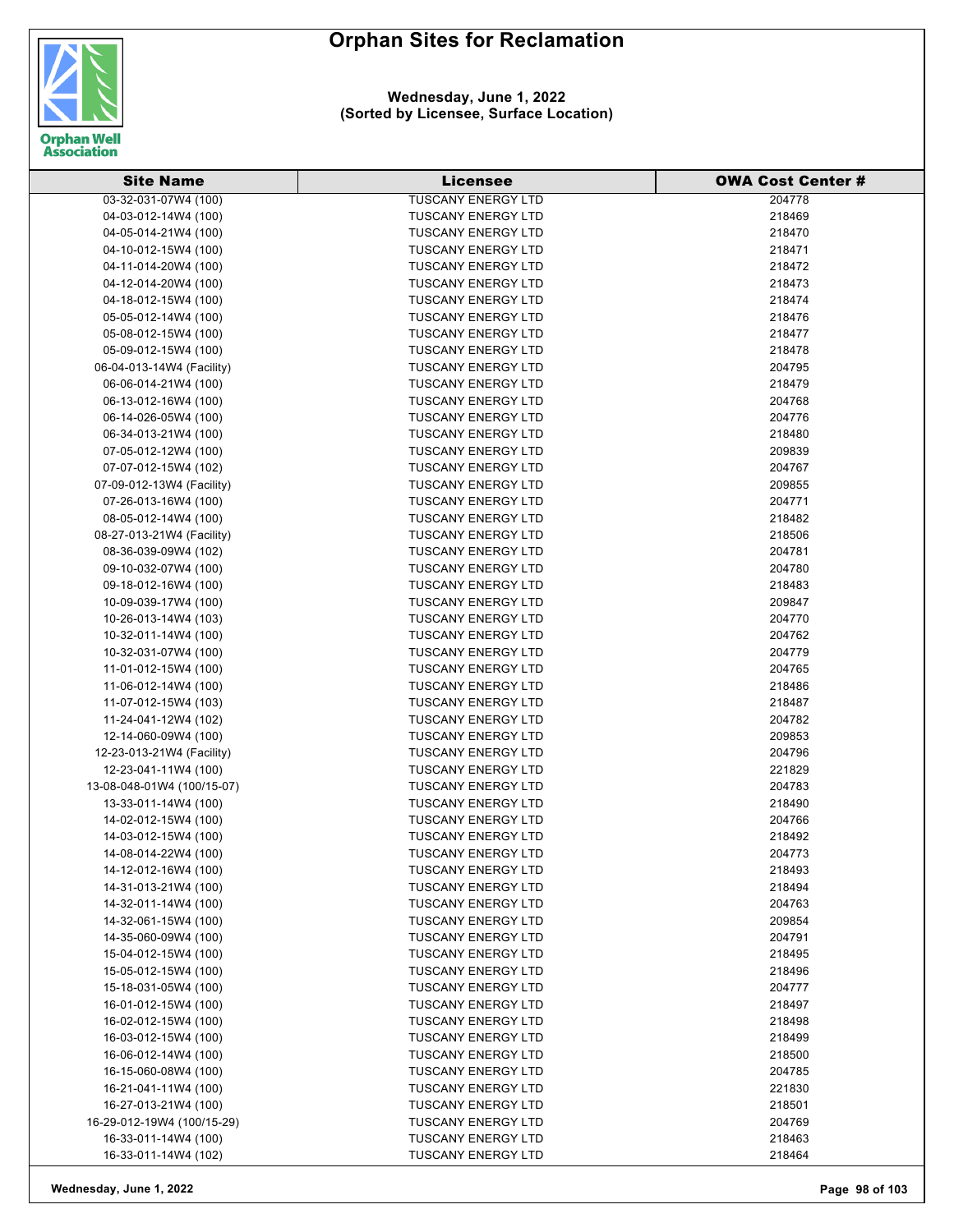

| <b>Site Name</b>           | Licensee                          | <b>OWA Cost Center #</b> |
|----------------------------|-----------------------------------|--------------------------|
| 06-02-045-04W4 (102)       | <b>VERDX MINERALS CORPORATION</b> | 201254                   |
| 01-05-017-20W4 (100)       | <b>VERITY ENERGY LTD</b>          | 204948                   |
| 01-23-017-21W4 (103)       | <b>VERITY ENERGY LTD</b>          | 205016                   |
| 01-24-017-22W4 (100)       | <b>VERITY ENERGY LTD</b>          | 205044                   |
| 02-21-018-20W4 (Multi)     | <b>VERITY ENERGY LTD</b>          | 205050                   |
| 02-29-017-20W4 (100)       | <b>VERITY ENERGY LTD</b>          | 204977                   |
| 03-06-018-20W4 (100)       | <b>VERITY ENERGY LTD</b>          | 205045                   |
| 03-16-018-20W4 (100)       | <b>VERITY ENERGY LTD</b>          | 205047                   |
| 03-19-017-20W4 (100)       | <b>VERITY ENERGY LTD</b>          | 204963                   |
| 03-23-017-21W4 (100)       | <b>VERITY ENERGY LTD</b>          | 205017                   |
| 03-28-016-20W4 (100)       | <b>VERITY ENERGY LTD</b>          | 204930                   |
| 03-31-017-20W4 (100)       | <b>VERITY ENERGY LTD</b>          | 204989                   |
| 03-34-016-20W4 (100/14-27) | <b>VERITY ENERGY LTD</b>          | 209789                   |
| 04-24-017-21W4 (102)       | <b>VERITY ENERGY LTD</b>          | 205020                   |
| 04-32-016-21W4 (100)       | <b>VERITY ENERGY LTD</b>          | 204937                   |
| 05-03-017-20W4 (100)       | <b>VERITY ENERGY LTD</b>          | 204939                   |
| 05-05-017-20W4 (100)       | <b>VERITY ENERGY LTD</b>          | 209791                   |
| 05-05-017-20W4 (102)       | <b>VERITY ENERGY LTD</b>          | 204949                   |
| 05-27-017-21W4 (Multi)     | <b>VERITY ENERGY LTD</b>          | 215883                   |
| 05-30-017-20W4 (100)       | <b>VERITY ENERGY LTD</b>          | 204985                   |
| 05-33-017-20W4 (100)       | <b>VERITY ENERGY LTD</b>          | 204991                   |
| 06-33-017-20W4 (103)       | <b>VERITY ENERGY LTD</b>          | 204992                   |
| 07-03-017-20W4 (100)       | <b>VERITY ENERGY LTD</b>          | 204940                   |
| 07-06-017-20W4 (Multi)     | <b>VERITY ENERGY LTD</b>          | 215885                   |
| 07-10-017-20W4 (102)       | <b>VERITY ENERGY LTD</b>          | 204957                   |
| 07-16-017-22W4 (102)       | <b>VERITY ENERGY LTD</b>          | 209796                   |
| 07-17-018-20W4 (100)       | <b>VERITY ENERGY LTD</b>          | 205048                   |
| 07-22-017-21W4 (100)       | <b>VERITY ENERGY LTD</b>          | 205014                   |
| 08-04-017-20W4 (100)       | <b>VERITY ENERGY LTD</b>          | 204945                   |
| 08-19-017-20W4 (100)       | <b>VERITY ENERGY LTD</b>          | 204964                   |
| 08-22-017-20W4 (100)       | <b>VERITY ENERGY LTD</b>          | 204973                   |
| 08-24-016-21W4 (100)       | <b>VERITY ENERGY LTD</b>          | 204935                   |
| 08-24-017-21W4 (100)       | <b>VERITY ENERGY LTD</b>          | 205021                   |
| 08-33-017-21W4 (Multi)     | <b>VERITY ENERGY LTD</b>          | 215876                   |
| 08-36-017-21W4 (102)       | <b>VERITY ENERGY LTD</b>          | 205036                   |
| 09-32-017-20W4 (100)       | <b>VERITY ENERGY LTD</b>          | 204990                   |
| 10-06-018-20W4 (100)       | <b>VERITY ENERGY LTD</b>          | 205046                   |
| 10-18-017-20W4 (100)       | <b>VERITY ENERGY LTD</b>          | 204960                   |
| 10-21-017-21W4 (Multi)     | <b>VERITY ENERGY LTD</b>          | 215880                   |
| 10-29-017-20W4 (100)       | <b>VERITY ENERGY LTD</b>          | 204979                   |
| 10-29-017-20W4 (103)       | <b>VERITY ENERGY LTD</b>          | 204980                   |
| 10-30-017-20W4 (100)       | <b>VERITY ENERGY LTD</b>          | 204986                   |
| 10-35-017-21W4 (100)       | <b>VERITY ENERGY LTD</b>          | 205035                   |
| 11-14-017-21W4 (100)       | <b>VERITY ENERGY LTD</b>          | 205008                   |
| 11-19-017-20W4 (100)       | <b>VERITY ENERGY LTD</b>          | 204965                   |
| 11-25-072-10W6 (100)       | <b>VERITY ENERGY LTD</b>          | 205053                   |
| 11-29-017-20W4 (100)       | <b>VERITY ENERGY LTD</b>          | 204981                   |
| 12-06-072-11W6 (100/13-06) | <b>VERITY ENERGY LTD</b>          | 205054                   |
| 12-28-017-21W4 (100/16-29) | <b>VERITY ENERGY LTD</b>          | 205031                   |
| 13-05-017-20W4 (100)       | <b>VERITY ENERGY LTD</b>          | 204951                   |
| 13-05-017-20W4 (102)       | <b>VERITY ENERGY LTD</b>          | 204952                   |
| 13-10-017-20W4 (100)       | <b>VERITY ENERGY LTD</b>          | 204959                   |
| 13-19-017-20W4 (Facility)  | <b>VERITY ENERGY LTD</b>          | 209800                   |
| 13-26-017-20W4 (100)       | <b>VERITY ENERGY LTD</b>          | 204976                   |
| 13-33-017-21W4 (100)       | <b>VERITY ENERGY LTD</b>          | 205034                   |
| 14-05-017-21W4 (100)       | <b>VERITY ENERGY LTD</b>          | 204999                   |
| 14-05-017-21W4 (102)       | <b>VERITY ENERGY LTD</b>          | 205000                   |
| 14-11-017-21W4 (Facility)  | <b>VERITY ENERGY LTD</b>          | 205056                   |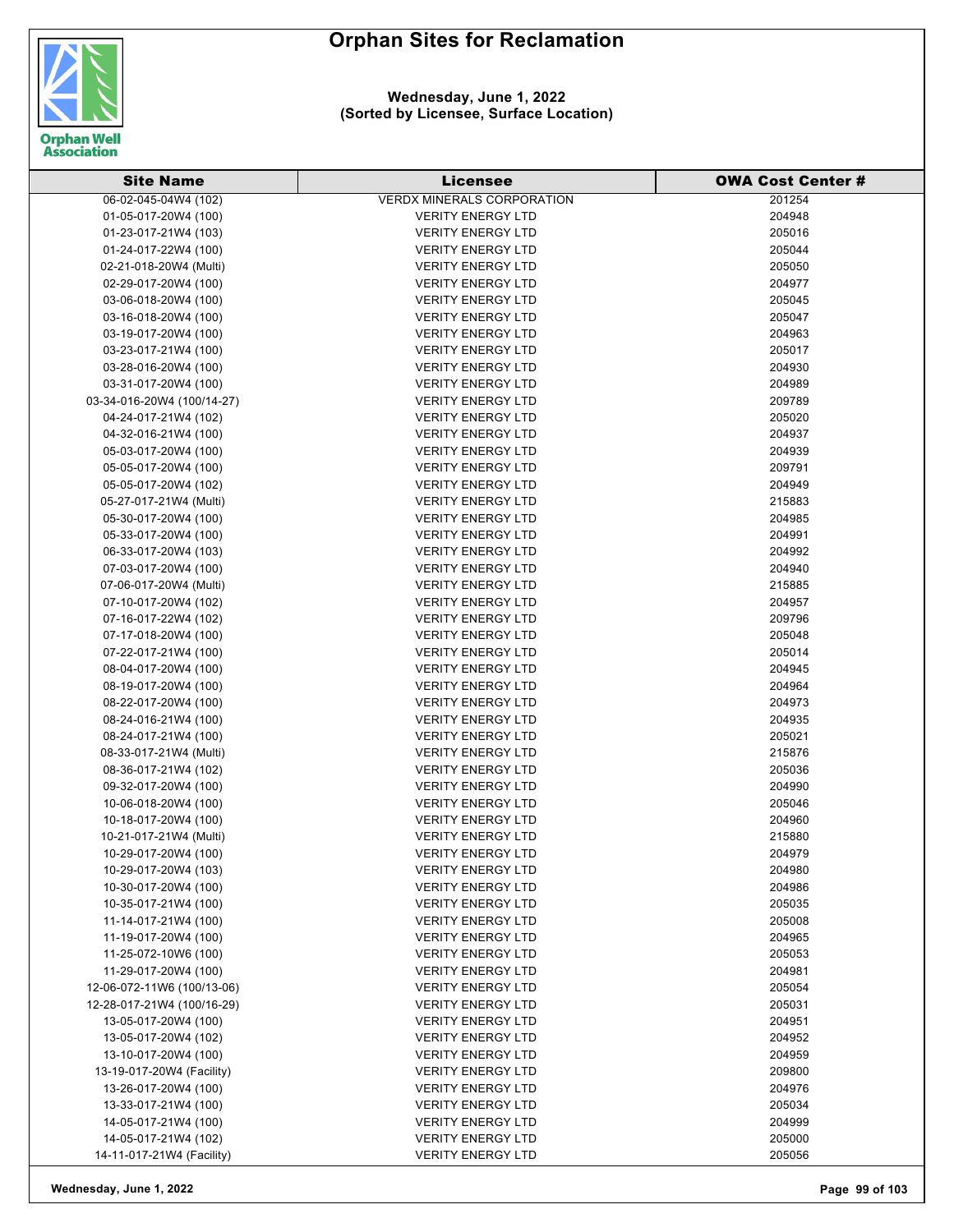

| <b>Site Name</b>                             | <b>Licensee</b>                              | <b>OWA Cost Center #</b> |
|----------------------------------------------|----------------------------------------------|--------------------------|
| 14-21-071-11W6 (100/11-21)                   | <b>VERITY ENERGY LTD</b>                     | 205052                   |
| 14-23-017-21W4 (100)                         | <b>VERITY ENERGY LTD</b>                     | 205018                   |
| 14-24-017-21W4 (100)                         | <b>VERITY ENERGY LTD</b>                     | 205022                   |
| 15-09-017-21W4 (Multi)                       | <b>VERITY ENERGY LTD</b>                     | 216054                   |
| 15-15-017-21W4 (100)                         | <b>VERITY ENERGY LTD</b>                     | 205010                   |
| 15-33-016-20W4 (100)                         | <b>VERITY ENERGY LTD</b>                     | 204932                   |
| 16-04-017-21W4 (100)                         | <b>VERITY ENERGY LTD</b>                     | 204997                   |
| 16-23-017-21W4 (100)                         | <b>VERITY ENERGY LTD</b>                     | 205019                   |
| 16-24-016-21W4 (Facility)                    | <b>VERITY ENERGY LTD</b>                     | 209799                   |
| 16-24-017-21W4 (100)                         | <b>VERITY ENERGY LTD</b>                     | 205023                   |
| 16-30-017-20W4 (100)                         | <b>VERITY ENERGY LTD</b>                     | 204987                   |
| 15-30-034-20W4 (100)                         | VIRAGO ENERGY CORPORATION                    | 200179                   |
| 01-04-033-25W4 (Facility)                    | WATER SOLUTIONZ ENTERPRISES INC              | 201316                   |
| 01-25-081-11W5 (100)                         | <b>WELLECO VENTURES LTD</b>                  | 209075                   |
| 01-13-050-24W4 (100/02-13)                   | WEST ISLE ENERGY INC                         | 221190                   |
| 04-17-048-22W4 (100)                         | WEST ISLE ENERGY INC                         | 221193                   |
| 06-03-049-23W4 (100)                         | WEST ISLE ENERGY INC                         | 221187                   |
| 06-15-049-23W4 (100)                         | WEST ISLE ENERGY INC                         | 221186                   |
| 06-23-037-04W5 (100)                         | WEST ISLE ENERGY INC                         | 221183                   |
| 10-24-048-09W5 (102)                         | WEST ISLE ENERGY INC                         | 221194                   |
| 11-20-048-20W4 (100)                         | WEST ISLE ENERGY INC                         | 221184                   |
| 12-03-047-21W4 (100)                         | WEST ISLE ENERGY INC                         | 221192                   |
| 13-35-049-26W4 (102)                         | WEST ISLE ENERGY INC                         | 221182                   |
| 14-01-048-23W4 (100)                         | WEST ISLE ENERGY INC                         | 221185                   |
| 14-06-050-23W4 (100)                         | WEST ISLE ENERGY INC                         | 221191                   |
| 14-13-048-22W4 (100)                         | WEST ISLE ENERGY INC                         | 221189                   |
| 16-31-047-22W4 (100)                         | WEST ISLE ENERGY INC                         | 221188                   |
|                                              | WESTERN TRUCK BODY MANUFACTURING LTD         | 200520                   |
| 10-27-055-12W4 (100)<br>01-06-113-01W6 (100) | WINTER PETROLEUM LTD                         | 202430                   |
|                                              | WINTER PETROLEUM LTD                         | 202385                   |
| 02-02-111-04W6 (1S0)<br>02-14-110-03W6 (100) | WINTER PETROLEUM LTD                         | 202347                   |
|                                              | WINTER PETROLEUM LTD                         | 202386                   |
| 03-03-111-04W6 (100)                         |                                              |                          |
| 03-28-109-03W6 (100)                         | WINTER PETROLEUM LTD<br>WINTER PETROLEUM LTD | 202335<br>202333         |
| 04-22-109-03W6 (100)                         |                                              |                          |
| 04-33-110-03W6 (100)                         | WINTER PETROLEUM LTD                         | 202356                   |
| 05-13-111-02W6 (100)                         | WINTER PETROLEUM LTD                         | 202365                   |
| 05-35-111-02W6 (100)                         | WINTER PETROLEUM LTD                         | 202378                   |
| 06-03-110-03W6 (100)                         | WINTER PETROLEUM LTD                         | 202345                   |
| 06-03-111-03W6 (100)                         | <b>WINTER PETROLEUM LTD</b>                  | 202381                   |
| 06-30-110-03W6 (100)                         | WINTER PETROLEUM LTD                         | 202353                   |
| 06-33-112-01W6 (100)                         | WINTER PETROLEUM LTD                         | 202911                   |
| 07-09-109-03W6 (100)                         | <b>WINTER PETROLEUM LTD</b>                  | 202330                   |
| 07-21-109-03W6 (100)                         | WINTER PETROLEUM LTD                         | 202332                   |
| 07-23-110-03W6 (100)                         | WINTER PETROLEUM LTD                         | 202351                   |
| 07-25-110-04W6 (100)                         | WINTER PETROLEUM LTD                         | 202360                   |
| 07-32-110-01W6 (100)                         | <b>WINTER PETROLEUM LTD</b>                  | 202340                   |
| 07-34-109-02W6 (100)                         | <b>WINTER PETROLEUM LTD</b>                  | 202328                   |
| 08-07-110-03W6 (100)                         | <b>WINTER PETROLEUM LTD</b>                  | 202346                   |
| 08-24-111-03W6 (Multi)                       | <b>WINTER PETROLEUM LTD</b>                  | 215845                   |
| 08-32-110-03W6 (Facility)                    | WINTER PETROLEUM LTD                         | 202438                   |
| 08-36-110-04W6 (100)                         | WINTER PETROLEUM LTD                         | 202362                   |
| 09-02-111-03W6 (100)                         | WINTER PETROLEUM LTD                         | 202380                   |
| 09-36-110-04W6 (100)                         | WINTER PETROLEUM LTD                         | 202363                   |
| 10-04-112-02W6 (100)                         | WINTER PETROLEUM LTD                         | 202402                   |
| 10-05-113-02W6 (100)                         | WINTER PETROLEUM LTD                         | 202432                   |
| 10-11-110-02W6 (100)                         | WINTER PETROLEUM LTD                         | 202341                   |
| 10-13-110-04W6 (100)                         | WINTER PETROLEUM LTD                         | 202357                   |
| 10-17-112-02W6 (100)                         | WINTER PETROLEUM LTD                         | 202411                   |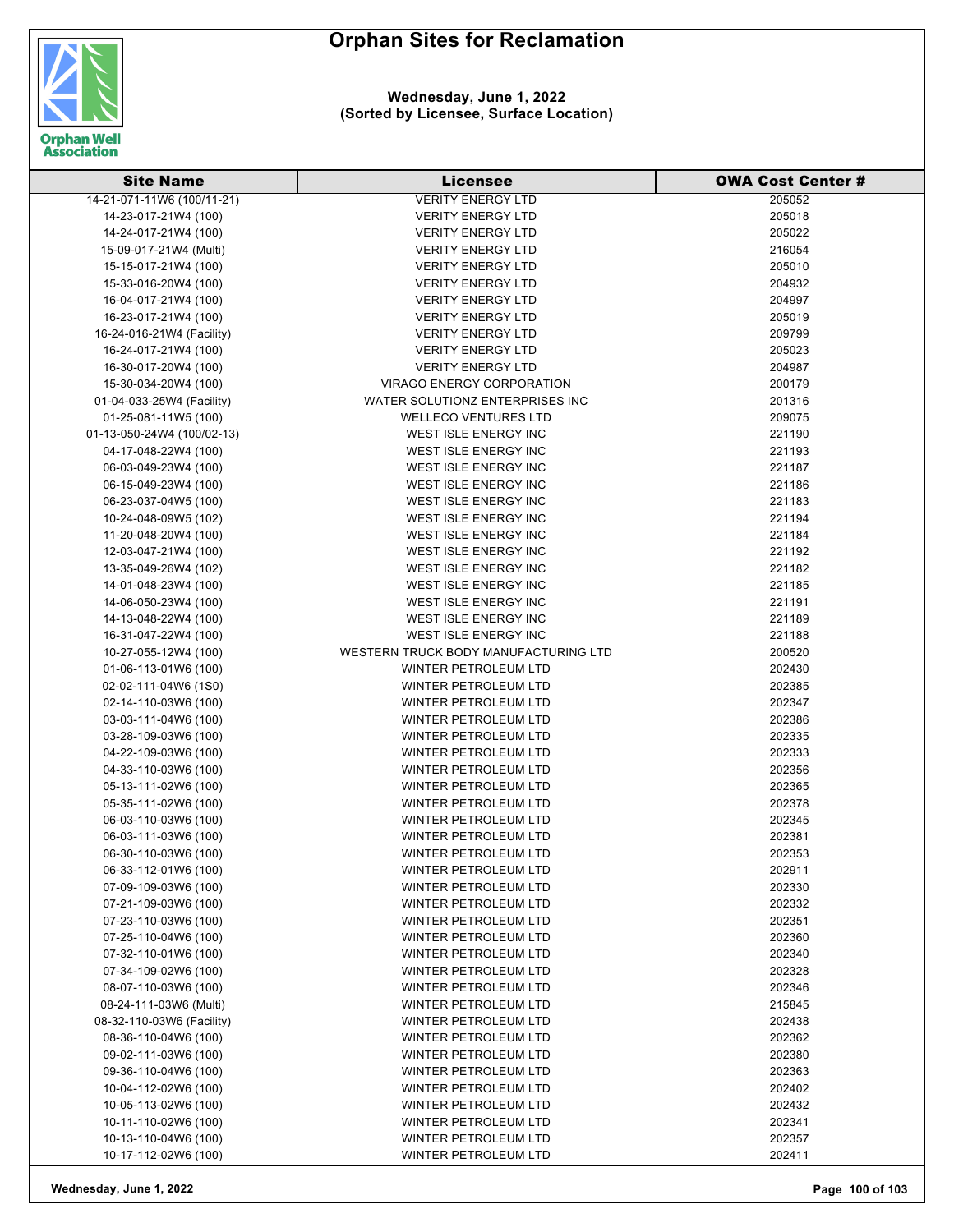

**Wednesday, June 1, 2022 (Sorted by Licensee, Surface Location)**

| <b>Site Name</b>           | Licensee                    | <b>OWA Cost Center #</b> |
|----------------------------|-----------------------------|--------------------------|
| 10-18-110-03W6 (100)       | <b>WINTER PETROLEUM LTD</b> | 202349                   |
| 10-23-111-02W6 (100)       | <b>WINTER PETROLEUM LTD</b> | 202370                   |
| 10-23-112-02W6 (Multi)     | WINTER PETROLEUM LTD        | 215873                   |
| 10-24-110-04W6 (Facility)  | WINTER PETROLEUM LTD        | 202439                   |
| 10-26-110-01W6 (100)       | WINTER PETROLEUM LTD        | 202339                   |
| 10-26-111-02W6 (100)       | WINTER PETROLEUM LTD        | 202372                   |
| 10-27-109-03W6 (100)       | WINTER PETROLEUM LTD        | 202334                   |
| 10-27-111-02W6 (100)       | WINTER PETROLEUM LTD        | 202373                   |
| 10-27-111-02W6 (Facility)  | WINTER PETROLEUM LTD        | 202441                   |
| 10-30-112-01W6 (Multi)     | <b>WINTER PETROLEUM LTD</b> | 215882                   |
| 10-32-110-02W6 (100)       | WINTER PETROLEUM LTD        | 202344                   |
| 10-33-109-03W6 (100)       | WINTER PETROLEUM LTD        | 202337                   |
| 10-34-109-03W6 (100)       | WINTER PETROLEUM LTD        | 202338                   |
| 10-36-110-04W6 (100)       | WINTER PETROLEUM LTD        | 202364                   |
| 11-07-006-06W4 (102)       | WINTER PETROLEUM LTD        | 202311                   |
| 11-14-111-02W6 (Multi)     | WINTER PETROLEUM LTD        | 216205                   |
| 11-19-110-03W6 (100)       | <b>WINTER PETROLEUM LTD</b> | 202350                   |
| 11-25-110-03W6 (100)       | <b>WINTER PETROLEUM LTD</b> | 202352                   |
| 11-28-111-02W6 (100)       | <b>WINTER PETROLEUM LTD</b> | 202374                   |
| 11-34-111-02W6 (100)       | WINTER PETROLEUM LTD        | 202377                   |
| 11-36-111-02W6 (100)       | WINTER PETROLEUM LTD        | 202379                   |
| 12-21-111-04W6 (100)       | WINTER PETROLEUM LTD        | 202388                   |
| 12-30-111-02W6 (100)       | WINTER PETROLEUM LTD        | 202375                   |
| 12-31-110-03W6 (100)       | WINTER PETROLEUM LTD        | 202354                   |
| 13-33-110-04W6 (Facility)  | <b>WINTER PETROLEUM LTD</b> | 202440                   |
|                            | WINTER PETROLEUM LTD        | 202437                   |
| 14-03-110-03W6 (Facility)  |                             | 202383                   |
| 14-12-111-03W6 (100/13-12) | WINTER PETROLEUM LTD        | 202371                   |
| 14-25-111-02W6 (100)       | WINTER PETROLEUM LTD        |                          |
| 15-11-111-04W6 (100)       | WINTER PETROLEUM LTD        | 202387                   |
| 15-14-112-02W6 (100)       | WINTER PETROLEUM LTD        | 202408                   |
| 15-15-111-02W6 (100/10-15) | WINTER PETROLEUM LTD        | 202368                   |
| 15-22-111-02W6 (100)       | WINTER PETROLEUM LTD        | 202369                   |
| 01-14-012-19W4 (100)       | WOLF COULEE RESOURCES INC   | 219665                   |
| 01-14-012-19W4 (102)       | WOLF COULEE RESOURCES INC   | 218547                   |
| 01-20-014-19W4 (100)       | WOLF COULEE RESOURCES INC   | 221875                   |
| 01-23-014-20W4 (100)       | WOLF COULEE RESOURCES INC   | 218561                   |
| 02-03-016-18W4 (102/16-34) | WOLF COULEE RESOURCES INC   | 218562                   |
| 02-14-014-20W4 (100)       | WOLF COULEE RESOURCES INC   | 218565                   |
| 03-21-014-19W4 (100)       | WOLF COULEE RESOURCES INC   | 218544                   |
| 04-14-014-20W4 (100)       | WOLF COULEE RESOURCES INC   | 219666                   |
| 04-15-025-03W4 (100)       | WOLF COULEE RESOURCES INC   | 218548                   |
| 04-16-010-09W4 (102)       | WOLF COULEE RESOURCES INC   | 218556                   |
| 04-30-012-17W4 (Facility)  | WOLF COULEE RESOURCES INC   | 218521                   |
| 05-17-014-20W4 (100)       | WOLF COULEE RESOURCES INC   | 219667                   |
| 05-21-095-23W4 (100)       | WOLF COULEE RESOURCES INC   | 219668                   |
| 05-34-012-16W4 (102/08-33) | WOLF COULEE RESOURCES INC   | 219673                   |
| 06-19-016-16W4 (103)       | WOLF COULEE RESOURCES INC   | 218567                   |
| 06-30-012-18W4 (100)       | WOLF COULEE RESOURCES INC   | 221839                   |
| 08-03-010-09W4 (100)       | WOLF COULEE RESOURCES INC   | 218549                   |
| 08-19-014-20W4 (100/01-19) | WOLF COULEE RESOURCES INC   | 218545                   |
| 08-20-025-03W4 (100)       | WOLF COULEE RESOURCES INC   | 218543                   |
| 09-14-013-18W4 (Facility)  | WOLF COULEE RESOURCES INC   | 221898                   |
| 09-14-014-20W4 (100)       | WOLF COULEE RESOURCES INC   | 218559                   |
| 09-27-012-19W4 (Facility)  | WOLF COULEE RESOURCES INC   | 218529                   |
| 09-28-052-08W4 (100)       | WOLF COULEE RESOURCES INC   | 219669                   |
| 10-27-015-18W4 (Facility)  | WOLF COULEE RESOURCES INC   | 219694                   |
| 10-30-012-18W4 (100)       | WOLF COULEE RESOURCES INC   | 221842                   |
| 11-08-015-18W4 (100/10-08) | WOLF COULEE RESOURCES INC   | 218558                   |

**Wednesday, June 1, 2022 Page 101 of 103**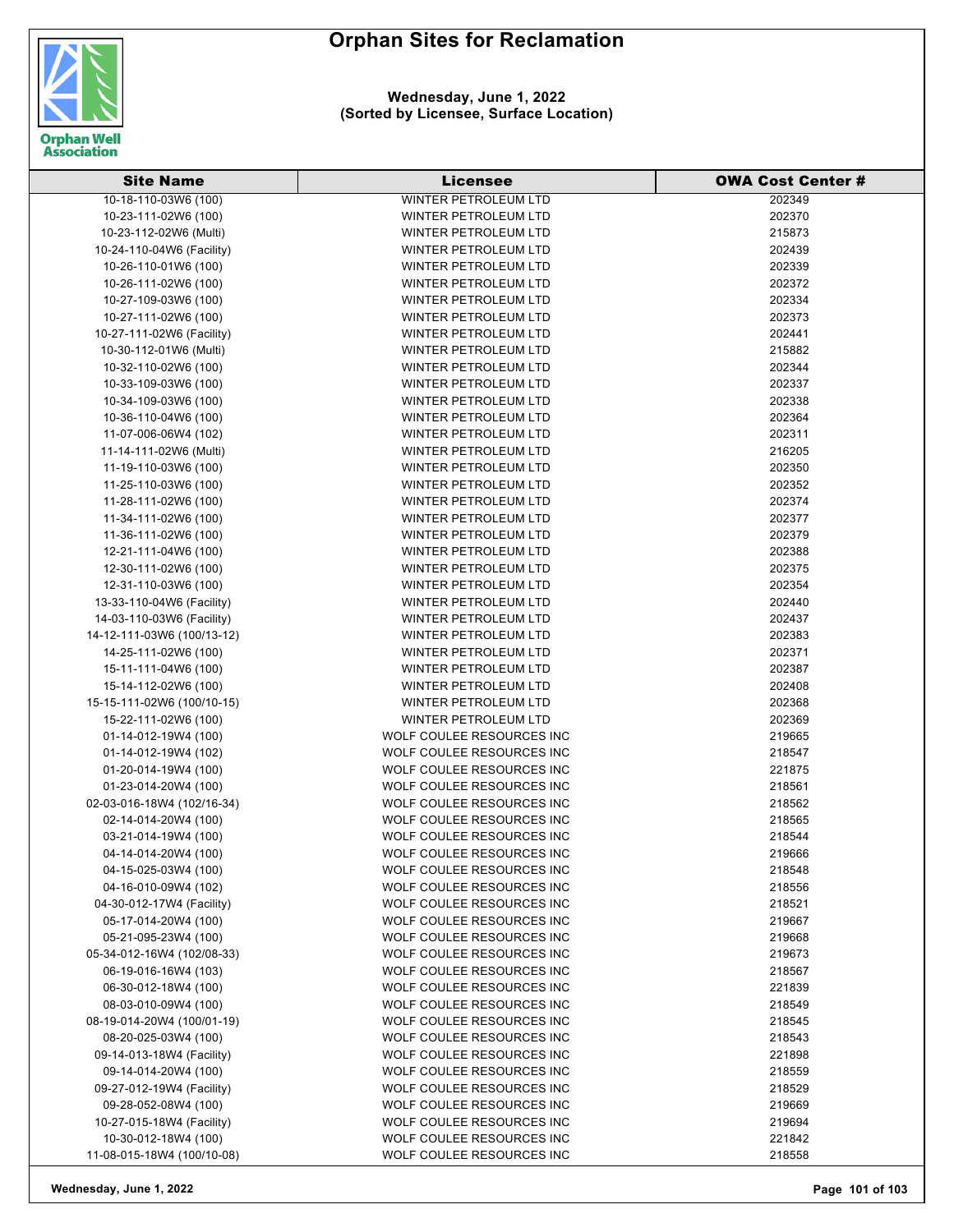

| <b>Site Name</b>           | <b>Licensee</b>                                      | <b>OWA Cost Center #</b> |
|----------------------------|------------------------------------------------------|--------------------------|
| 11-14-014-20W4 (102)       | <b>WOLF COULEE RESOURCES INC</b>                     | 218560                   |
| 11-23-014-20W4 (102)       | WOLF COULEE RESOURCES INC                            | 218540                   |
| 11-23-025-04W4 (100)       | WOLF COULEE RESOURCES INC                            | 218551                   |
| 11-25-016-17W4 (100)       | WOLF COULEE RESOURCES INC                            | 218564                   |
| 11-27-015-18W4 (100/10-27) | WOLF COULEE RESOURCES INC                            | 218563                   |
| 12-25-012-18W4 (103)       | WOLF COULEE RESOURCES INC                            | 221867                   |
| 13-07-015-18W4 (100)       | WOLF COULEE RESOURCES INC                            | 218541                   |
| 13-13-013-19W4 (103/12-13) | WOLF COULEE RESOURCES INC                            | 218572                   |
| 13-15-012-18W4 (Facility)  | WOLF COULEE RESOURCES INC                            | 221902                   |
| 13-15-025-04W4 (100)       | WOLF COULEE RESOURCES INC                            | 218553                   |
| 13-17-025-03W4 (100)       | WOLF COULEE RESOURCES INC                            | 218546                   |
| 13-20-012-18W4 (Facility)  | WOLF COULEE RESOURCES INC                            | 219697                   |
| 14-23-012-18W4 (100/15-23) | WOLF COULEE RESOURCES INC                            | 221870                   |
| 14-23-014-20W4 (100)       | WOLF COULEE RESOURCES INC                            | 219670                   |
| 14-35-009-09W4 (100)       | WOLF COULEE RESOURCES INC                            | 219671                   |
| 15-19-013-17W4 (100)       | WOLF COULEE RESOURCES INC                            | 219672                   |
| 16-02-010-09W4 (100)       | WOLF COULEE RESOURCES INC                            | 218550                   |
| 16-05-012-18W4 (100/01-08) | WOLF COULEE RESOURCES INC                            | 218571                   |
| 16-20-012-18W4 (102)       | WOLF COULEE RESOURCES INC                            | 221859                   |
| 11-10-098-07W6 (Facility)  |                                                      |                          |
| 12-09-098-07W6 (100)       | WOODTHORPE PETROLEUM LTD<br>WOODTHORPE PETROLEUM LTD | 201215<br>201212         |
|                            |                                                      |                          |
| 15-29-099-07W6 (100)       | WOODTHORPE PETROLEUM LTD                             | 202569                   |
| 08-20-085-06W6 (102)       | <b>XGEN VENTURES INC</b>                             | 202627                   |
| 14-06-085-06W6 (100)       | <b>XGEN VENTURES INC</b>                             | 201365                   |
| 14-28-085-06W6 (100)       | <b>XGEN VENTURES INC</b>                             | 201370                   |
| 16-21-085-06W6 (100)       | <b>XGEN VENTURES INC</b>                             | 201368                   |
| 16-01-023-04W5 (100/09-01) | YOUNG WEST OIL AND GAS LTD                           | 202874                   |
| 01-22-050-03W4 (102)       | ZEAL ENERGY INC                                      | 215991                   |
| 01-22-050-03W4 (Multi)     | ZEAL ENERGY INC                                      | 215994                   |
| 01-30-050-03W4 (100)       | ZEAL ENERGY INC                                      | 215995                   |
| 01-32-047-06W4 (102)       | ZEAL ENERGY INC                                      | 201066                   |
| 02-22-050-03W4 (100)       | ZEAL ENERGY INC                                      | 215996                   |
| 03-22-050-03W4 (100)       | ZEAL ENERGY INC                                      | 215997                   |
| 03-22-050-03W4 (102)       | <b>ZEAL ENERGY INC</b>                               | 215998                   |
| 04-22-050-03W4 (100)       | ZEAL ENERGY INC                                      | 216000                   |
| 05-22-050-03W4 (102)       | ZEAL ENERGY INC                                      | 216002                   |
| 06-20-049-02W4 (102)       | <b>ZEAL ENERGY INC</b>                               | 216004                   |
| 06-22-050-03W4 (100)       | ZEAL ENERGY INC                                      | 216005                   |
| 07-20-050-03W4 (102)       | ZEAL ENERGY INC                                      | 216007                   |
| 07-22-050-03W4 (100)       | <b>ZEAL ENERGY INC</b>                               | 216009                   |
| 07-22-050-03W4 (102/08-22) | ZEAL ENERGY INC                                      | 216008                   |
| 08-12-050-03W4 (102)       | ZEAL ENERGY INC                                      | 216010                   |
| 08-24-050-07W4 (102)       | ZEAL ENERGY INC                                      | 216014                   |
| 08-30-050-03W4 (102)       | ZEAL ENERGY INC                                      | 216015                   |
| 08-32-047-06W4 (102)       | ZEAL ENERGY INC                                      | 201069                   |
| 09-14-050-03W4 (100)       | ZEAL ENERGY INC                                      | 216017                   |
| 09-22-050-03W4 (100)       | ZEAL ENERGY INC                                      | 216019                   |
| 09-22-050-03W4 (102)       | ZEAL ENERGY INC                                      | 216018                   |
| 09-24-050-07W4 (100)       | ZEAL ENERGY INC                                      | 216020                   |
| 09-26-049-02W4 (100)       | <b>ZEAL ENERGY INC</b>                               | 216021                   |
| 09-36-050-02W4 (100)       | ZEAL ENERGY INC                                      | 216022                   |
| 10-14-050-03W4 (100)       | ZEAL ENERGY INC                                      | 216023                   |
| 10-22-050-03W4 (102)       | ZEAL ENERGY INC                                      | 216025                   |
| 10-22-050-03W4 (102/11-22) | <b>ZEAL ENERGY INC</b>                               | 216024                   |
| 10-24-050-07W4 (102)       | ZEAL ENERGY INC                                      | 216026                   |
| 10-26-049-02W4 (100)       | ZEAL ENERGY INC                                      | 216028                   |
| 11-14-050-03W4 (Facility)  | ZEAL ENERGY INC                                      | 216031                   |
| 12-14-050-03W4 (100)       | ZEAL ENERGY INC                                      | 216032                   |